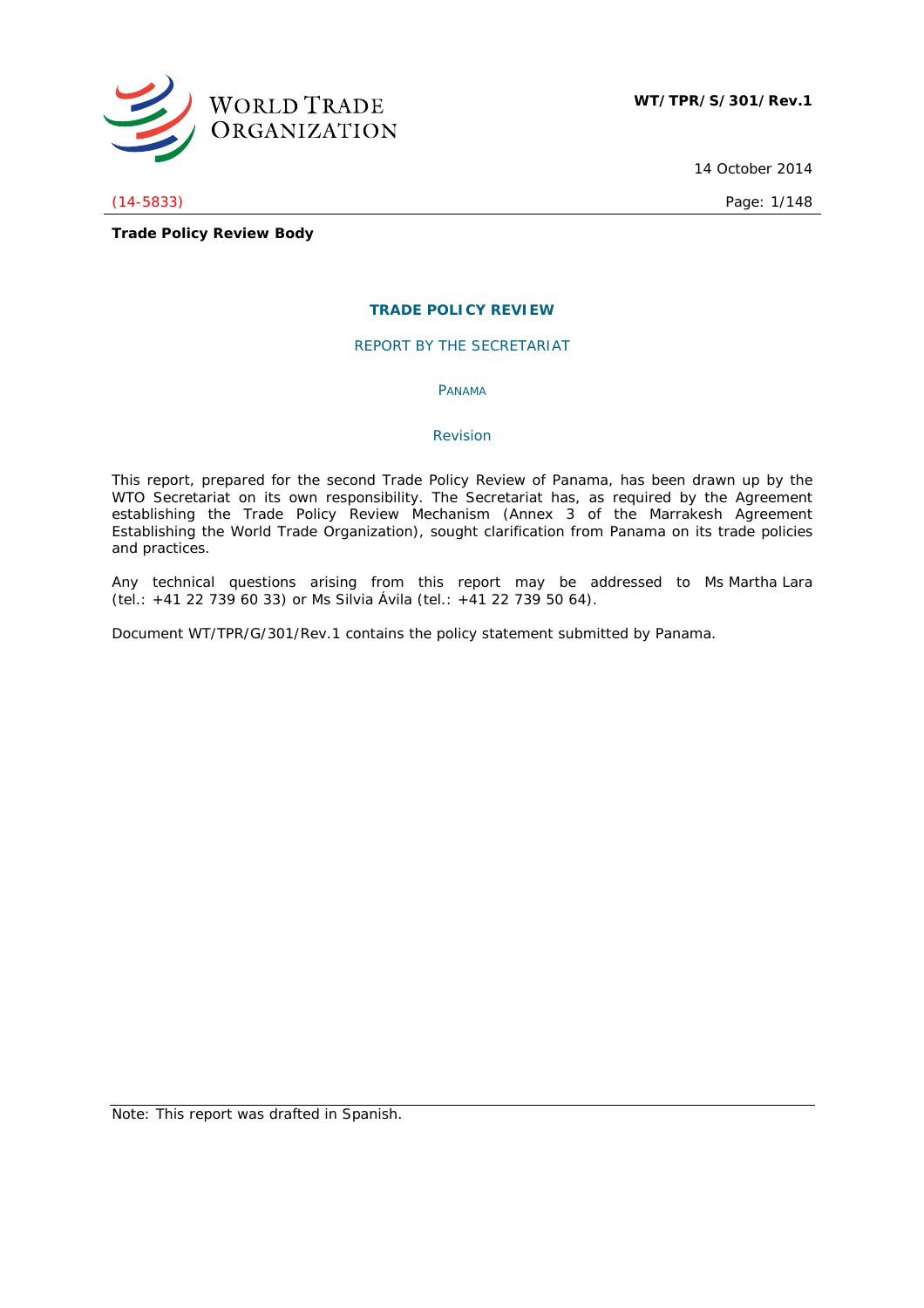# 

## **CONTENTS**

| 1                                                                                    |  |
|--------------------------------------------------------------------------------------|--|
| 1.1                                                                                  |  |
| 1.2                                                                                  |  |
| 1.2.1                                                                                |  |
| 1.2.2                                                                                |  |
| 1.2.3                                                                                |  |
| 1.2.4                                                                                |  |
|                                                                                      |  |
| 1.3.1                                                                                |  |
|                                                                                      |  |
|                                                                                      |  |
|                                                                                      |  |
|                                                                                      |  |
|                                                                                      |  |
| 2.1                                                                                  |  |
| 2.2                                                                                  |  |
| 2.3                                                                                  |  |
| 2.3.1                                                                                |  |
| 2.3.2                                                                                |  |
|                                                                                      |  |
| 2.3.2.1.1                                                                            |  |
| 2.3.2.1.2 Central American Economic Integration Subsystem (SIECA) and                |  |
|                                                                                      |  |
| Association Agreement between the European Union and Central America 33<br>2.3.2.2.1 |  |
|                                                                                      |  |
| Trade Promotion Agreement between Panama and the United States34<br>2.3.2.2.3        |  |
| 2.3.2.2.4                                                                            |  |
|                                                                                      |  |
|                                                                                      |  |
|                                                                                      |  |
|                                                                                      |  |
|                                                                                      |  |
|                                                                                      |  |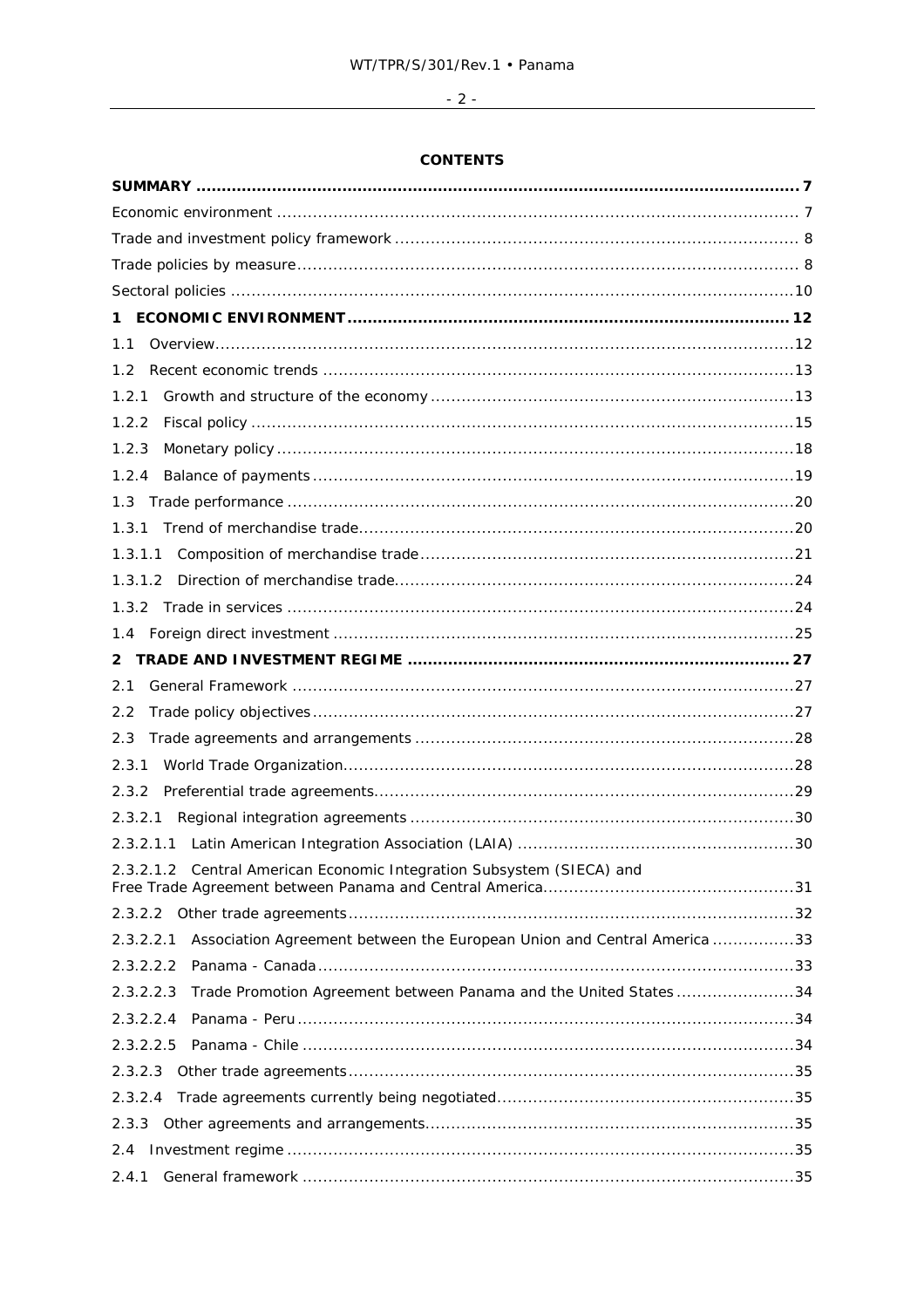| 3         |                                                                                     |  |
|-----------|-------------------------------------------------------------------------------------|--|
| 3.1       |                                                                                     |  |
| 3.2       |                                                                                     |  |
| 3.2.1     |                                                                                     |  |
| 3.2.2     |                                                                                     |  |
| 3.2.3     |                                                                                     |  |
| 3.2.4     |                                                                                     |  |
| 3.2.4.1   |                                                                                     |  |
| 3.2.4.2   |                                                                                     |  |
| 3.2.4.3   |                                                                                     |  |
|           |                                                                                     |  |
| 3.2.5     |                                                                                     |  |
| 3.2.6     |                                                                                     |  |
| 3.2.7     |                                                                                     |  |
|           |                                                                                     |  |
|           |                                                                                     |  |
| 3.2.8     |                                                                                     |  |
| 3.2.9     |                                                                                     |  |
| 3.3       |                                                                                     |  |
| 3.3.1     |                                                                                     |  |
| 3.3.2     |                                                                                     |  |
| 3.3.3     |                                                                                     |  |
| 3.3.4     |                                                                                     |  |
|           | 3.3.4.1 Drawback, duty-free replacement of goods and temporary admission regimes 69 |  |
|           |                                                                                     |  |
| 3.3.4.3   |                                                                                     |  |
| 3.3.4.4   |                                                                                     |  |
| 3.3.4.5   |                                                                                     |  |
| 3.3.4.5.1 |                                                                                     |  |
|           |                                                                                     |  |
| 3.3.5     |                                                                                     |  |
| 3.3.6     |                                                                                     |  |
|           |                                                                                     |  |
| 3.4.1     |                                                                                     |  |
| 3.4.1.1   |                                                                                     |  |
| 3.4.1.2   |                                                                                     |  |
| 3.4.1.3   |                                                                                     |  |
| 3.4.1.4   |                                                                                     |  |
|           |                                                                                     |  |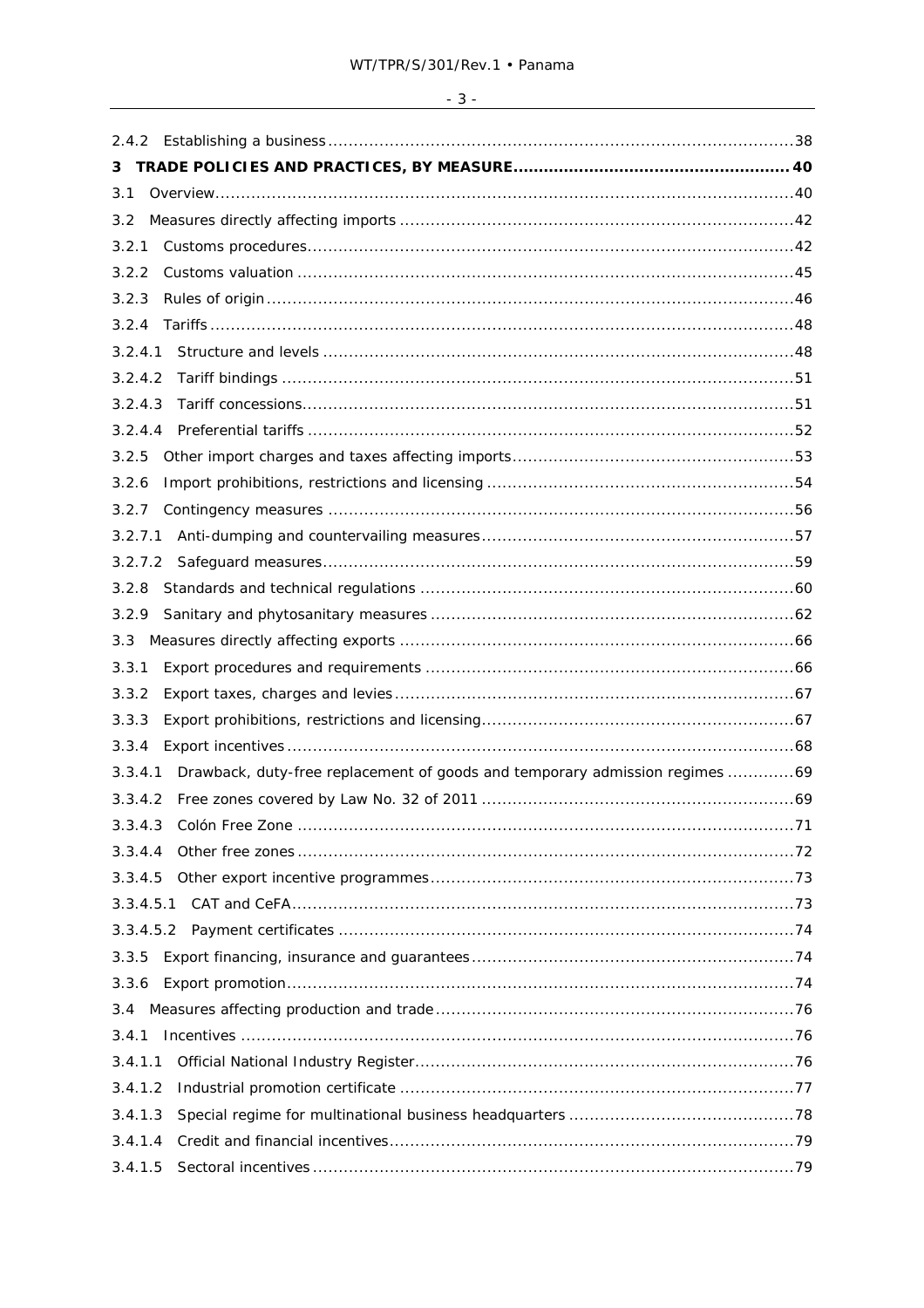| 3.4.2     |  |
|-----------|--|
|           |  |
|           |  |
| 3.4.3     |  |
| 3.4.4     |  |
| 3.4.5     |  |
|           |  |
|           |  |
| 4.1       |  |
| 4.2       |  |
| 4.2.1     |  |
|           |  |
|           |  |
|           |  |
|           |  |
|           |  |
|           |  |
|           |  |
| 4.3.1     |  |
|           |  |
| 4.4       |  |
| 4.5       |  |
| 4.5.1     |  |
| 4.5.2     |  |
|           |  |
|           |  |
|           |  |
| 4.5.3.1   |  |
| 4.5.3.2   |  |
|           |  |
|           |  |
|           |  |
| 4.5.3.3.1 |  |
|           |  |
|           |  |
|           |  |
|           |  |
|           |  |
| 4.5.5     |  |
|           |  |
|           |  |

 $-4$  -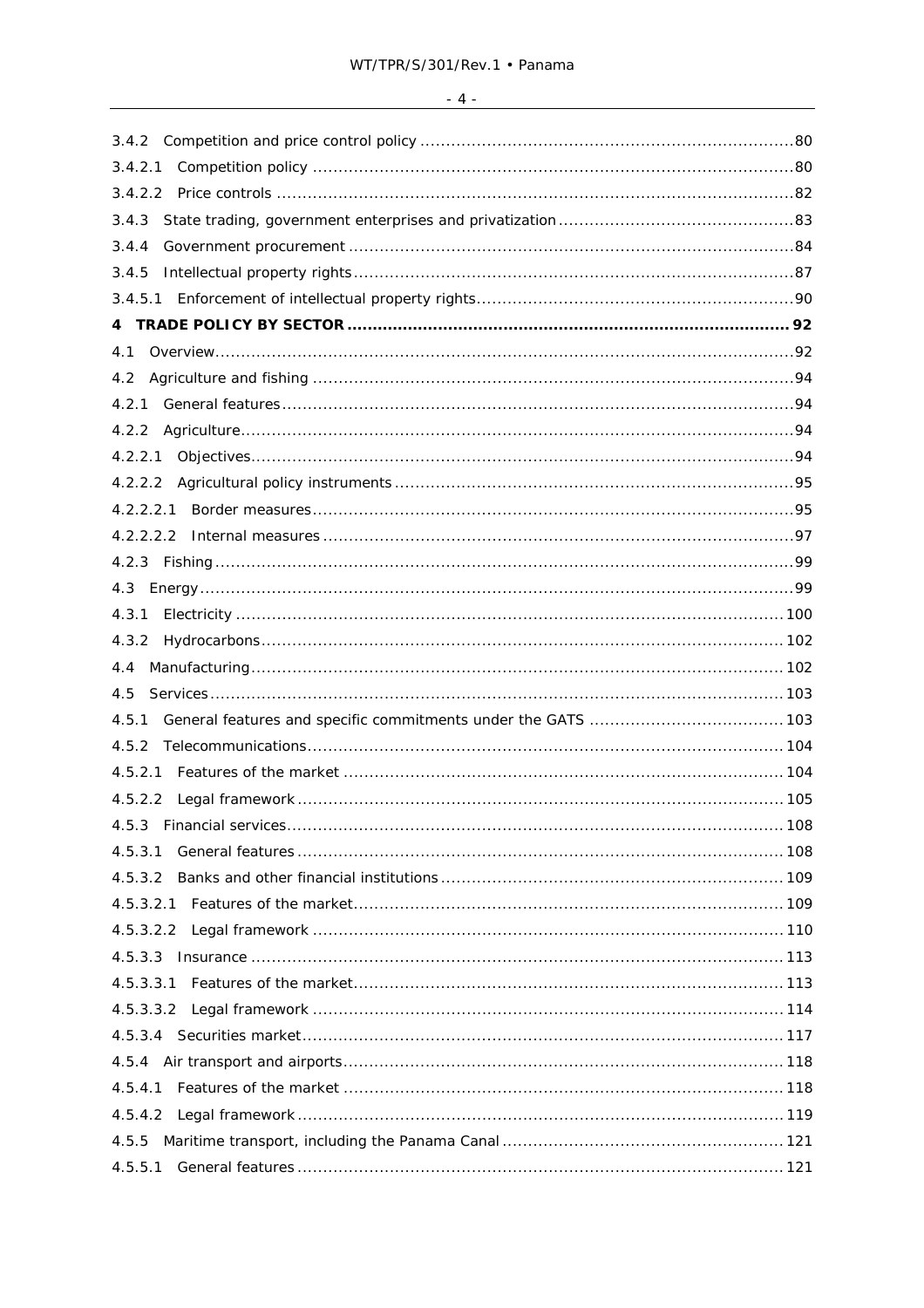## $-5 -$

## **CHARTS**

## **TABLES**

| Table 1.3 Fiscal accounts of the non-financial public sector, 2007-2013 16          |  |
|-------------------------------------------------------------------------------------|--|
|                                                                                     |  |
|                                                                                     |  |
|                                                                                     |  |
|                                                                                     |  |
|                                                                                     |  |
|                                                                                     |  |
| Table 2.2 Participation of Panama in regional trade agreements                      |  |
| Table 2.3 Panama: Liberalization programmes agreed as part of preferential          |  |
|                                                                                     |  |
|                                                                                     |  |
|                                                                                     |  |
|                                                                                     |  |
| Table 3.3 Summary of Panama's preferential tariffs under certain agreements, 201352 |  |
|                                                                                     |  |
| Table 3.5 Imports subject to import licences or approval by the competent bodies 55 |  |
|                                                                                     |  |
|                                                                                     |  |
|                                                                                     |  |
|                                                                                     |  |
| Table 3.10 Cost of the tax incentives given under the CAT, CeFA and                 |  |
|                                                                                     |  |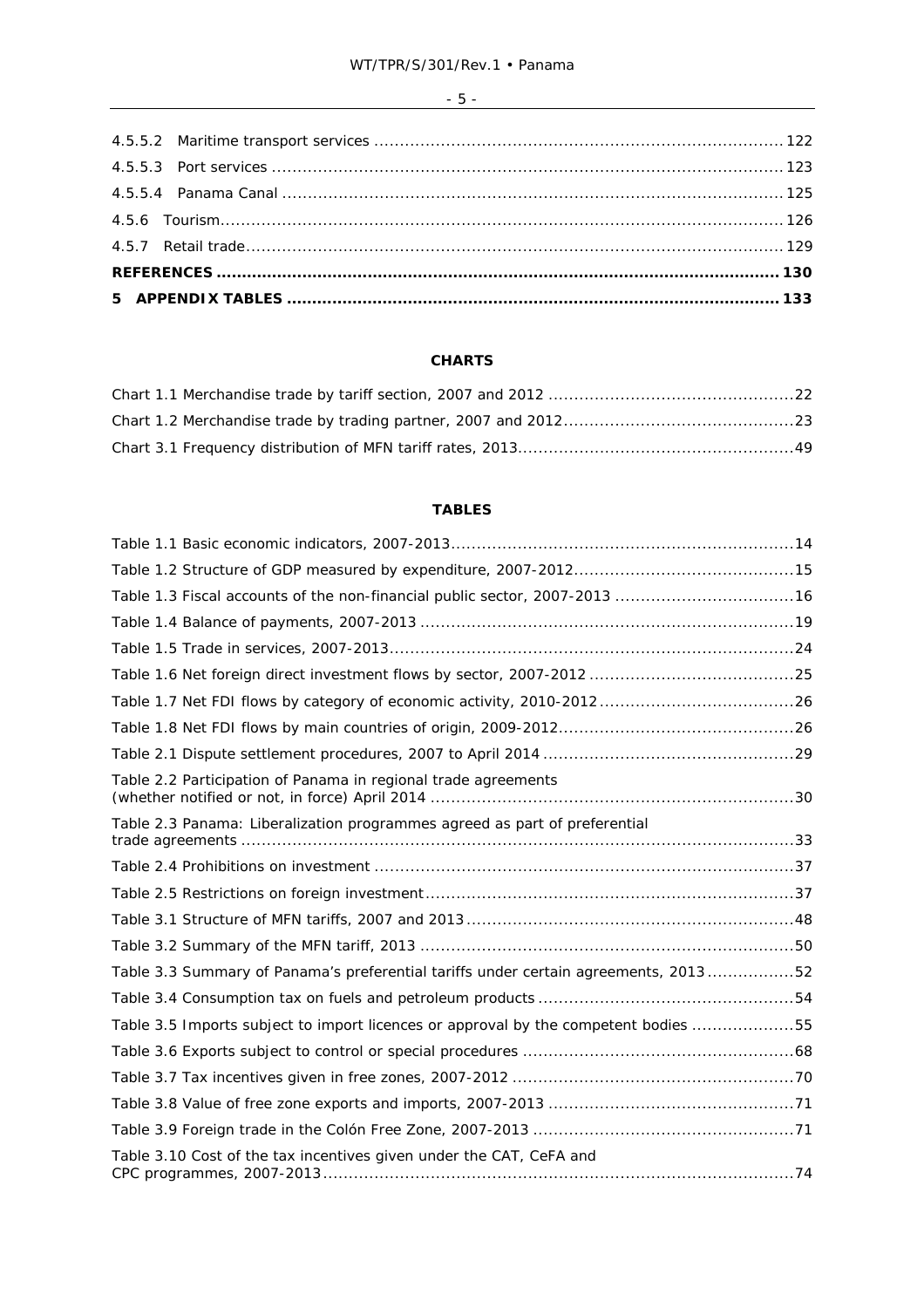## - 6 - <u>\_\_\_\_\_\_\_\_\_\_\_\_\_\_\_\_\_\_\_\_\_\_\_\_\_</u>

## **APPENDIX TABLES**

Table A2.1 Notifications by requirement, 2007–2014 [March 2014] ....................................... 137

| Table A3.2 Summary of the preferential tariffs in some of Panama's |  |
|--------------------------------------------------------------------|--|
|                                                                    |  |
|                                                                    |  |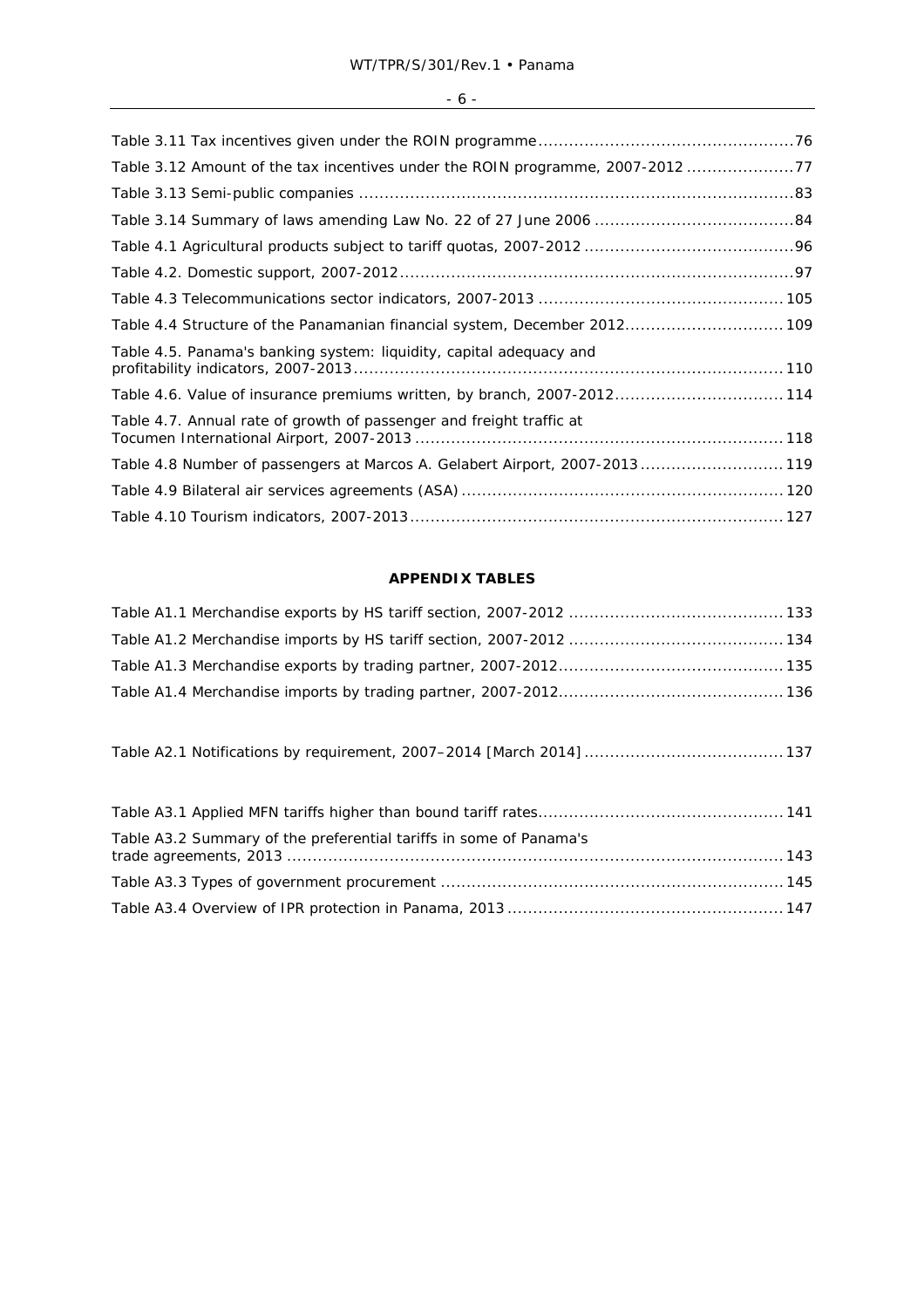#### - 7 -

#### **SUMMARY**

1. Since 2007, Panama's economic growth has been impressive, thanks mainly to its dynamic investment and a stable macroeconomic environment. Generally speaking, Panama's trade and investment regime is fairly open, and continued to open up during the period 2007-2013, chiefly through Panama's participation in preferential trade agreements which served as a catalyst for legislative reforms in areas such as customs, intellectual property, government procurement and other trade-related areas. As part of its development strategy, Panama also maintains incentive schemes to attract foreign direct investment (FDI), including a number of special economic zones, such as the Colon Free Zone (ZLC). Thanks to its comparative advantage in the tertiary sector and its geographical location, Panama has been able to consolidate its position as a major exporter of financial, port, transport, storage, distribution services and transit services through the Panama Canal. The large public investments in infrastructure in recent years were intended to convert the country into a regional logistical centre. On the other hand, in spite of the government support and protection they have received, the shares of the agricultural and manufacturing sectors in GDP have declined.

2. This rapid economic growth has brought with it a surge in the nominal GDP per capita (US\$ 11,075 in 2013) and a decrease in the poverty and unemployment rates. However, there remain considerable social and regional inequalities and a significant shortage of skilled labour. Judging from the significant increase in FDI flows over the past few years, the incentive schemes to attract investment appear to have borne fruit. However, the links between the special economic zones and the economy as a whole need to be strengthened, and the contribution of the former to employment and local value added needs to be improved. It would also be wise to reassess and, where appropriate, rationalize the incentive schemes in order to narrow the gap between the most vigorous economic zones and sectors and the rest of the economy, and to allocate more resources to social programmes, including improvements in the quality of education in order to meet the demand for skilled labour on which sustainable economic growth depends. The efficiency and competitiveness of the economy would also be improved by solving the recurrent problem of electricity shortages.

## **Economic environment**

3. Between 2007 and 2013, the Panamanian economy grew at an average annual rate of 8%, one of the highest in Latin America. This rapid growth was fuelled mainly by the expansion of private consumption and by public and private investment, chiefly in large-scale infrastructure projects. Services are at the heart of the country's economic structure, accounting for 70% of GDP and two thirds of employment.

4. Since 2009, public finances have recorded a deficit owing to rising levels of expenditure, mainly capital. Although the deficit has been moderate and has remained within the annual limits approved by the law, those limits have had to be eased on several occasions. The main fiscal policy challenge is to maintain discipline in order to consolidate public finances and boost confidence, an objective made all the more pressing by the lack of a monetary policy for dealing with economic cycles and possible external shocks (Panama uses the US dollar as legal tender). The public debt to GDP ratio decreased during the review period, reaching 36.8% in 2013. A credit boom, together with robust domestic demand and high international fuel and food prices, has put pressure on inflation, which stood at 4% in 2013, higher than that of the United States.

5. International trade in goods and services continues to play a key role in the Panamanian economy, representing 166% of GDP. During the 2007-2013 period, the current account of Panama's balance of payments recorded deficits, mainly owing to a negative balance in merchandise trade. The services balance, on the other hand, has been positive and growing thanks to the increased income from the Panama Canal, transport services, port services and tourism. Agricultural and food products have dominated Panama's merchandise exports (56% of the total, without counting re-exports from the ZLC), reflecting the relatively small size of the manufacturing sector in Panama. Manufactured goods and fuels account for 88% of imports. The United States remains Panama's main trading partner, absorbing more than 20% of its exports and imports, although its relative importance has declined. Other major partners are the European Union, Canada, the Central American countries, Mexico, Colombia and China. FDI flows into Panama continued to grow during the review period, reaching 7.6% of GDP in 2012.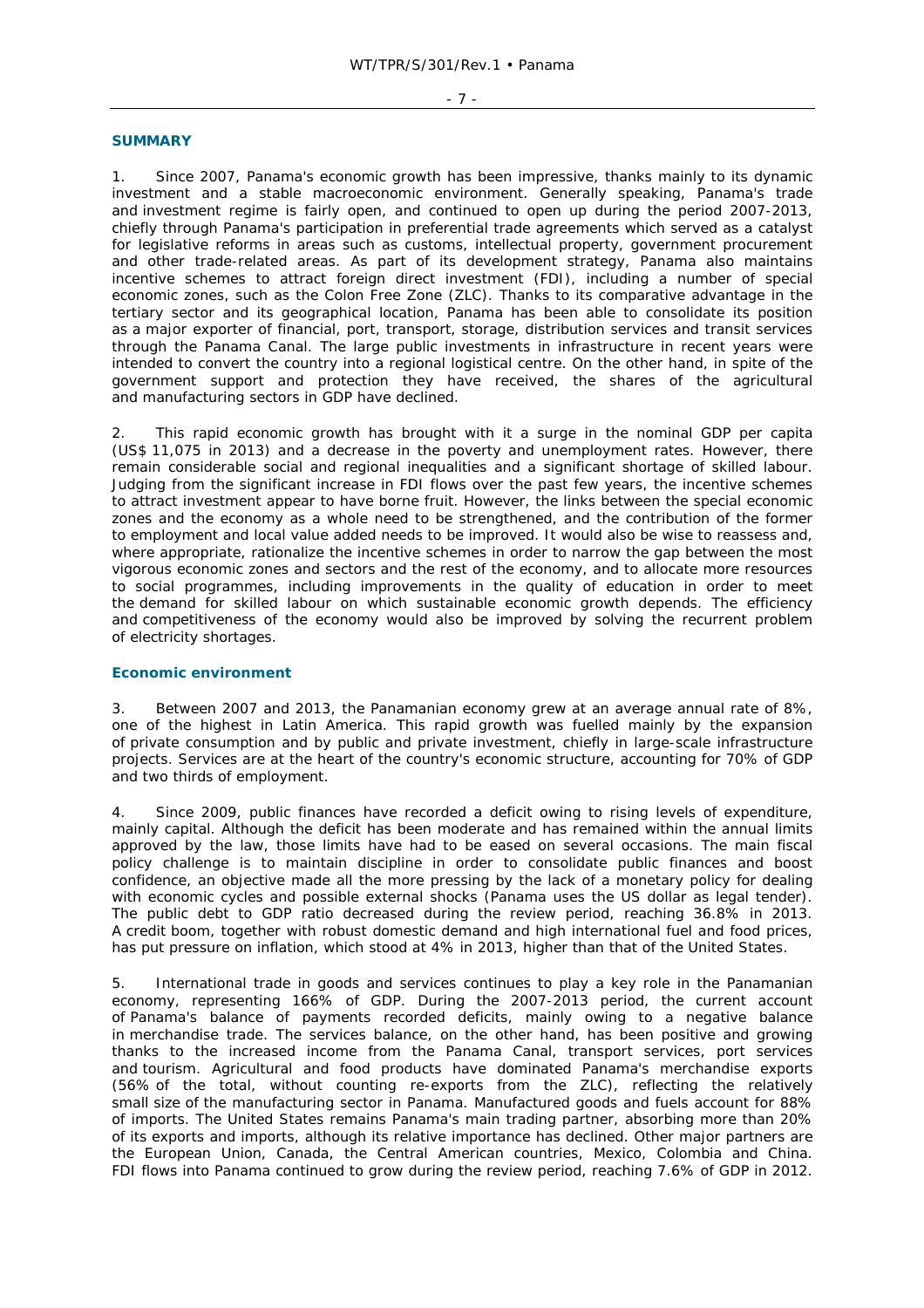#### $- 8 -$

The preferential trade agreements concluded by Panama over the past few years are expected to help diversify its foreign trade and attract more FDI.

## **Trade and investment policy framework**

6. The main focus and the objective of Panama's trade policy is to increase FDI and exports. For Panama, the opening up process goes hand in hand with these objectives, and it has concentrated both on concluding trade agreements and improving competitiveness, the business climate and infrastructure. It is seeking to attract high value-added investment that promotes training of human resources and the transfer of technology to key economic sectors, i.e. financial services, logistics, tourism and agriculture. To that end, it created the Investment and Export Promotion Agency (PROINVEX) which acts as a single window for investors. In order to increase the volume, quality and diversity of its exportable supply, Panama is concentrating on exports to markets that afford preferential access to its goods and services, and exports of high-value-added non-traditional products, for example non-traditional agricultural and marine products.

7. For Panama, strengthening the multilateral trading system is important in order to improve interaction among Members while they establish regional or bilateral trade relations that help foster growth in exports and investment. Thirteen regional trade agreements entered into force between 2007 and 2014. This includes Panama's accession to the Latin American Integration Association (LAIA) and the Central American Economic Integration Subsystem (SIECA), the Trade Promotion Agreement between Panama and the United States and the Association Agreement between the European Union and Central America. After signing agreements with Colombia (2013) and Mexico (2014), Panama hopes to join the Pacific Alliance, comprising Colombia, Chile, Peru and Mexico.

8. Panama has streamlined the procedure for setting up companies by introducing an electronically processed start-up notification. Panamanian law grants national treatment to foreign investors and the enterprises in which they participate. There are no foreign exchange controls. Foreign investors are guaranteed free repatriation of capital, dividends, interest and profits arising from their investment. Any investments worth B 2 million or more may benefit from the Law on Legal Stability of Investment. Investors do not require any prior authorization to invest unless they benefit from an incentive scheme or wish to conduct activities that require a concession, licence, permit or other type of authorization.

## **Trade policies by measure**

9. Panama continued to modernize its customs regime, adopting a new law, updating its computer system, and creating the National Customs Authority. Other trade facilitation measures include the introduction of advance rulings, the single window for exports, and the launching of an authorized economic operator programme. The tariff is the main trade policy instrument; practically all of them are *ad valorem*, and the number of tariff rates decreased from 37 to 29 during the review period. The average MFN tariff was reduced from 8.5% to 7.6%, but at 13.7%, the average tariff on agricultural products (WTO definition) remains more than double that on other products (6.4%). In the case of 59 products, the applied rates exceed the WTO bound rates. In 2013, when it joined SIECA, Panama adopted the Central American Import Tariff, with a few exceptions. Under its trade agreements, Panama applies preferential tariffs to imports from more than twenty trading partners.

10. There is an Administrative Charge for Customs Services on imports as well as a fee for using the computer system, both based on a specific amount. In addition, imports are subject to the Tax on the Transfer of Movable Property and the Provision of Services (ITBMS) and, where applicable, to the Selective Consumption Tax (ISC) and the Consumption Tax on Petroleum-Derived Fuels (ICCDP). In the case of certain products (electronics, motor vehicles), the elimination of tariffs has been offset by an increase in the ISC. Panama gives imports national treatment when applying domestic taxes, except in the case of fuel mixed with ethanol from abroad, to which a higher rate of ICCDP applies than for fuels mixed with domestic ethanol, and imported motor vehicles (new and used), which are subject to a minimum ISC rate that varies according to the age of the vehicle.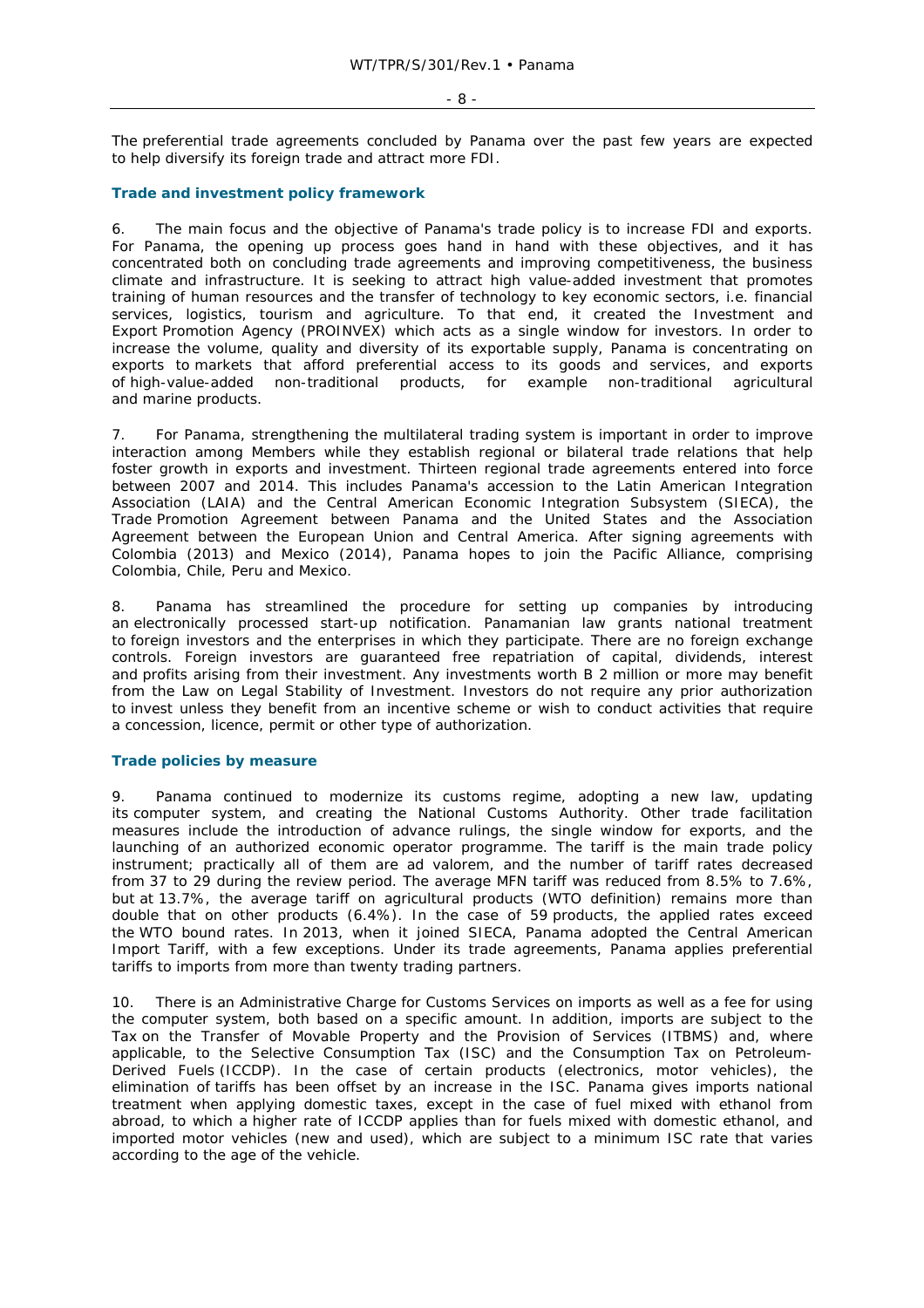- 9 -

11. During the review period, Panama pursued its efforts to build up its institutional and technical capacity for the application of sanitary and phytosanitary (SPS) measures. Nevertheless, improvements are still needed in areas such as risk analysis, training of personnel, creation of a national SPS committee, accreditation, and notification procedures. Between 2007 and 2013, Panama notified eight SPS measures to the WTO, five of which were emergency measures. Panama has 88 technical regulations, mostly covering food products, of which only six have been notified to the WTO since 2007. By improving its SPS systems and technical regulations and increasing transparency, Panama would be in a better position to take advantage of the trade opportunities offered by the preferential agreements.

12. While Panama made little use of contingency measures during the review period, in 2009 it did adopt regulations containing procedural rules for conducting anti-dumping, subsidy and safeguard investigations.

13. Exports of some marine species, flammable products and weapons are subject to a permit or compliance with special formalities. For reasons of sustainability and to boost national value added, exports of wood in slabs and blocks or simply planed is prohibited. Panama does not apply any export taxes except on products manufactured from native woods. Domestic taxes are not imposed on exports.

14. Panama notified three export subsidy programmes to the WTO and was given an extension until 31 December 2015 for the elimination of those subsidies. In 2009, Panama eliminated the Tax Credit Certificate and in 2010 introduced the Industrial Promotion Certificate, which replaced the Official National Industry Register. In 2011, it also adopted Law No. 32 on free zones, eliminating the tax benefits that constituted export subsidies. In 2012, the free zones under Law No. 32 accounted for less than 2% of total exports (including re-exports). On the other hand, the Colón Free Zone (ZLC), which is governed by another law, is the second largest free zone in the world, and handles 66% of the country's foreign trade. Companies established in the ZLC are exempted from taxes on imports, re-exports and manufacturing of goods and repatriation of dividends, as well as from other internal taxes. In addition, there are many incentive programmes, for example, for the head offices of multinational companies, for micro and small enterprises and for specific sectors (agriculture and tourism). It would be worth conducting a cost-benefit analysis of the incentive schemes and rationalizing them where appropriate in order to improve their efficiency and transparency and make the incentive structure more uniform, to avoid possible distortions in the allocation of resources.

15. In 2007, a new competition and consumer protection law was adopted (Law No. 45) which, among other things, introduced an economic efficiency criterion, classified cornering the market as a relative monopolistic practice, introduced a payment for information scheme, and increased fines. Although Law No. 45 has led to a more forceful implementation of competition policy, there is still a high level of concentration in certain markets, particularly in the case of goods. As far as consumer protection policy is concerned, the authorities monitor the price of fuels, medicines and goods in the basic basket. Prices for land transport of passengers are regulated, as are rates for the distribution and sale of electricity. Panama has notified the WTO that it has no State trading enterprises.

16. Panama has adopted the number of laws reforming and clarifying its government procurement legislation. These mostly concern procedural matters, and tend to favour the bidders. However, recourse to special procedures continues to be common. In August 2013, after several years of negotiations, Panama announced its decision not to accede to the WTO Plurilateral Agreement on Government Procurement. Nevertheless, it has adopted government procurement commitments in its bilateral agreements, in some cases even with respect to procurement by the Panama Canal Authority. The authorities have announced their intention to continue negotiating access to government procurement markets on a bilateral basis.

17. In 2012, Panama overhauled its intellectual property legislation to bring it up to date and harmonize it with its international commitments. The amendments cover all intellectual property rights, extend terms of protection and amplify administrative provisions, provide stronger rules on enforcement and increase the penalties. The import or export of counterfeit, altered or imitated products is defined as a crime in the Penal Code, even if they are in transit through Panama.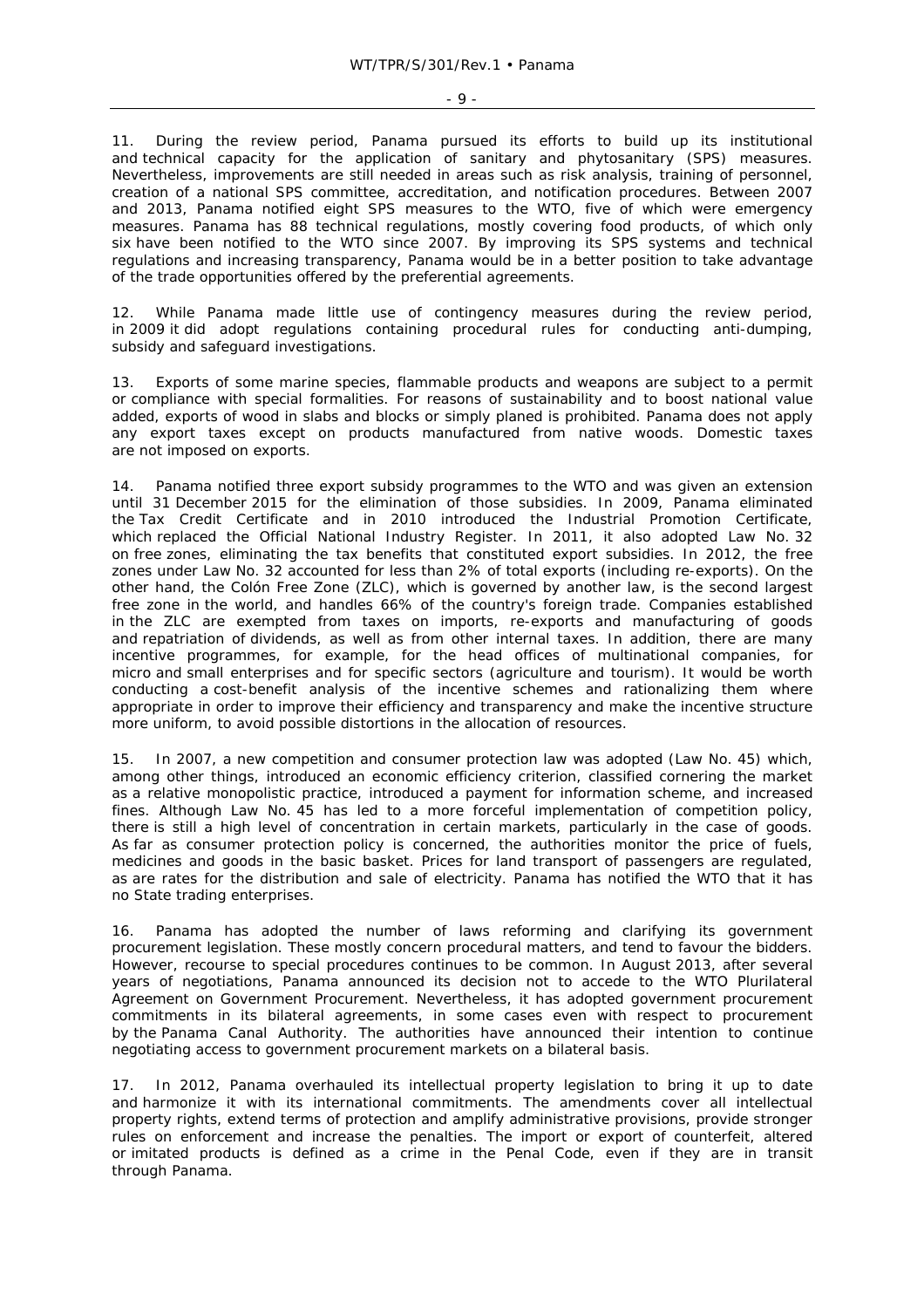#### - 10 -

#### **Sectoral policies**

18. The sectoral structure of the Panamanian economy continues to be distinctly dualistic, marked by the coexistence of a dynamic and competitive services sector, that has chiefly developed around the activities of the Panama Canal and the ZLC, alongside the less productive agricultural and manufacturing sectors, whose share in the economy is much more modest and has been declining in spite of State support.

19. The relative share of agriculture in GDP continued to decline between 2007 and 2013, although it still employs 16.4% of the working population. In 2013, the average tariff in the agricultural sector (WTO definition) was 13.7%, above the overall average, and the products with the highest tariffs were agricultural products. The average tariff quota fill rates for agricultural products in Panama's schedule of commitments varied from 60% to 100%, in addition to which autonomous tariff quotas were opened because of a lack of supply. Panama granted domestic support in the green box category. Domestic support under the heading "development programmes" increased considerably between 2007 and 2012.

20. In 2013, the manufacturing industry accounted for 5.1% of GDP and employed 7.7% of the labour force. The sector is concentrated in a handful of activities, such as the manufacturing of food and beverages, publishing and printing, and non-metallic mineral products. There are various fiscal and financial incentives for manufacturing activities. The main imports include fuel, mineral oils and machinery, and the main exports precious metals and cast iron and steel.

21. The electricity market is decentralized and regulated. Generation is mainly private and operates under conditions of free competition, whereas transmission is in the hands of a State enterprise, with three semi-public companies responsible for distribution in exclusive concession areas. Panama is connected to the Central American power grid. The installed capacity margin relative to demand is narrow, and although it has improved, it is still insufficient to satisfy the demand in all seasons of the year. The State is allocating subsidies to mitigate the effect of the increase in end-user tariffs. Panama does not produce any hydrocarbons, but has substantial storage capacity and an extensive port infrastructure. In 2013, it took steps to promote exploration with a view to commercial exploitation of the confirmed deposits on its territory.

22. The services sector plays a fundamental role in Panama's economy, accounting for some 70% of GDP, two thirds of total employment and approximately 36% of total exports. Panama has consolidated its position as a major exporter of financial, port, logistical and tourism services. It has made specific market access and national treatment commitments in 11 sectors defined in the General Agreement on Trade in Services (GATS). While the commitments in the financial sector are broad, those in the telecommunications and transport sectors are limited, or indeed non-existent in the case of maritime transport. In practice, the scope of Panama's commitments under the GATS has been largely surpassed by the current openness up to foreign services suppliers.

23. In the telecommunications sector, competition was improved with the market entry of two mobile operators in 2009, a move which favoured a reduction in prices and improvements in the quality of services. There are no restrictions on foreign investment in private telecommunications firms. In 2008, Panama adopted the Law on Universal Service and Access, and in 2009, the Number Portability Regulations. Under the GATS, Panama has made specific commitments only with respect to value-added services, and has not adopted the Basic Telecommunications Reference Paper.

24. Panama has a diversified and competitive financial sector. The banking system is sound: capitalization and liquidity levels are reasonably high, and there has been a credit boom in recent years. Foreign banks can be set up through subsidiaries or branches. During the period under review, Panama amended its banking legislation to strengthen supervision and bring it into line with international standards, improve transparency, curb tax evasion, and protect consumers. Moreover, financial conglomerates were subjected to supervision, and the Financial Coordination Council was set up to improve cooperation among the various bodies responsible for overseeing the sector.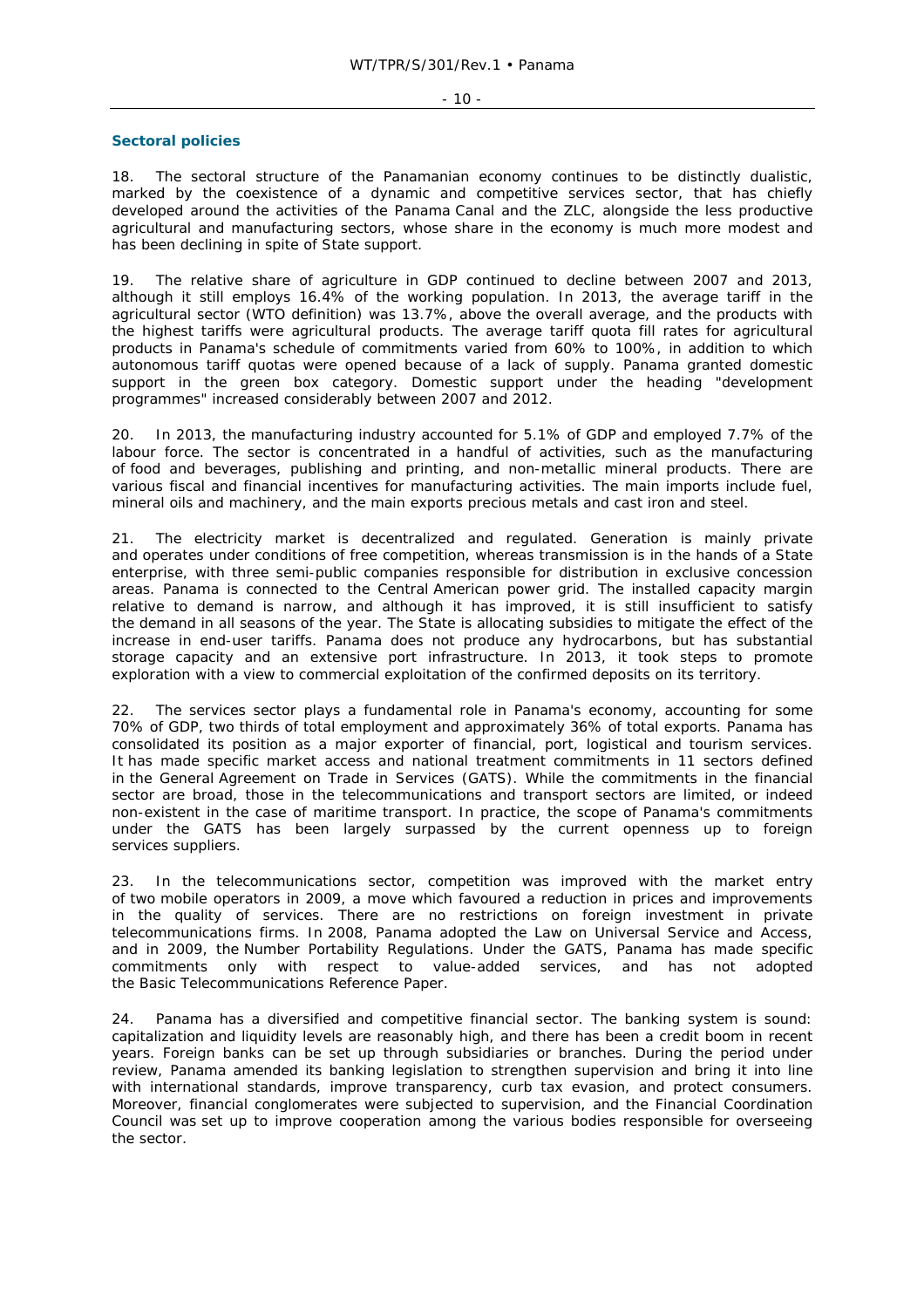#### - 11 -

25. Foreign insurance companies can set up as public limited companies or as branches. Insurance policies on property and persons situated in Panama con only be taken out with insurers established in the country. In 2012, a new insurance law was adopted which, among other things, broadened the responsibilities of the sector's supervisory body, updated the rules on minimum capital, solvency and reserves, and authorized the sale of insurance through financial companies and trading companies. Foreign reinsurance companies can offer their services to companies domiciled in Panama provided they have enrolled in a register created for the purpose in 2012. In 2011, the Securities Market Supervisory Authority was created, with broad regulatory and supervisory responsibilities.

26. Tocumen International Airport is the busiest airport in Central America and a regional air transport hub. Between 2007 and 2013, the total number of passengers grew at an average annual rate of 12.8%, the number of passengers in transit by 21% and the volume of freight and mail by 5.2%. There are no restrictions on foreign investment in international traffic operators, but cabotage traffic is reserved, in principle, for companies with a minimum of 60% of the shares in Panamanian hands. By law, the Tocumen Airport management company is 100% State-owned. International passenger and freight air traffic operating certificates are granted to foreign companies under bilateral agreements.

27. Panama's National Maritime Strategy, approved in 2009, is designed to turn the country into an integrated centre of excellence for competitive maritime and logistical services. Panama has an extensive network of ports and offers a wide range of services for vessels. The State owns the ports but their management may be outsourced to private companies on concession and, in fact, the largest ports are under private management. There are limits on foreign capital participation in companies offering auxiliary maritime services, and 90% of the crew of vessels engaged in such services must be Panamanian nationals. In 2012, the maritime transport sector's contribution to GDP amounted to 2.3%. Panama has the world's largest merchant fleet, with 8,221 ships registered as of 30 June 2013. There are no nationality restrictions on registration. Panama is seeking to rejuvenate its fleet by granting various discounts on the registration of newly built vessels.

28. The Panama Canal's contribution to GDP was 3.2% in 2012. The Canal is a nerve centre of global maritime transport which generates a variety of economic activities, in addition to the contribution from tolls. During the review period, the Panama Canal Authority (ACP) altered its toll policy to bring tolls into line with the value offered by the route. In 2007, work began on expanding the canal by building a third set of locks to accommodate vessels with a greater draught. In February 2014, having resolved a few problems relating to the financing of cost overruns, the ACP and the construction companies reached a conceptual agreement which targets December 2015 for the completion of the works.

29. Tourism is one of the main generators of foreign exchange and accounted for 12% of GDP in 2012. Investment in tourism increased considerably during the 2007-2012 period, especially in Panama City. During the same period, Panama extended the coverage of the tax incentives granted to investment in tourism, lifted the restrictions on foreign participation in tour operator and travel agency businesses, which ceased to be regarded as retail trade, and strengthened the institutional support system for the sector.

30. The Panamanian Constitution reserves the right to engage in retail trade for Panamanians by birth and naturalized foreigners, three years after having received their final papers. Between 2007 and 2012, retail trade grew at a rate of 8.5%, and accounted for 3.8% of GDP in 2012. Under the Trade Promotion Agreement with the United States, Panama has opened up this subsector by establishing that multiple service businesses were not regarded as retail trade.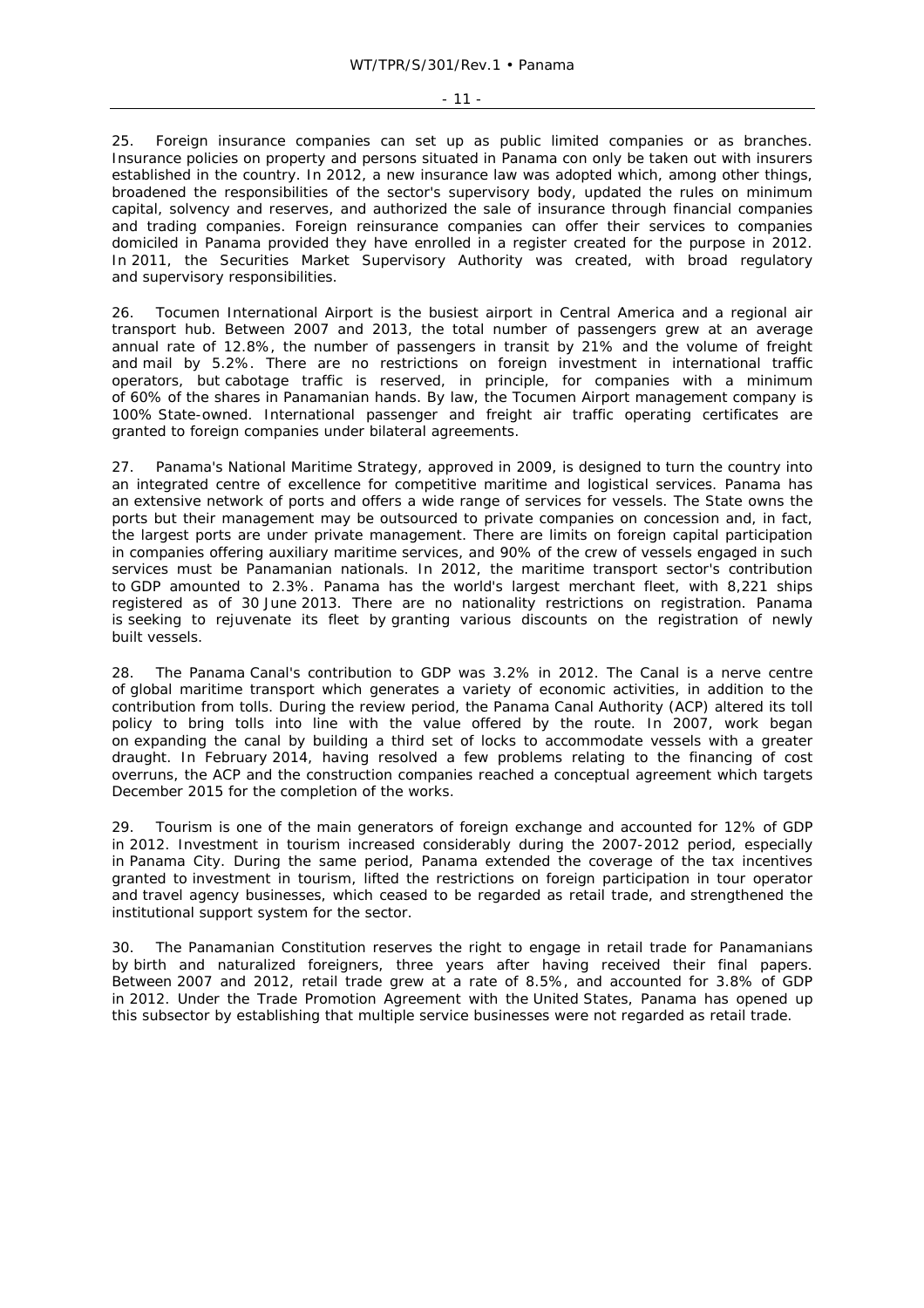#### - 12 -

#### **1 ECONOMIC ENVIRONMENT**

## **1.1 Overview**

1.1. The Panamanian economy performed very strongly between 2007 and 2013, with real GDP increasing by an average of 8% per year (at 2007 prices)<sup>1</sup>, one of the fastest growth rates in Latin America. Growth was fuelled mainly by the expansion of private consumption and by public and private investment associated with large-scale infrastructure works, and it was underpinned by a stable macroeconomic environment. This, together with the soundness of its banking system, enabled Panama to cope with the global financial crisis of 2008-2009 without major consequences. The Panamanian economy is dominated by services, which contribute 70% of GDP and generate two thirds of all employment.<sup>2</sup> As a result of its rapid growth, per capita nominal GDP almost doubled between 2007 and 2013, to reach a level of US\$11,075. In addition, the unemployment rate dropped to 4.1%, and although poverty indices fell thanks to the implementation of a number of social programmes, they remain high, particularly in rural areas. Reducing the country's social and regional inequalities, improving the quality of education and strengthening institutions remain key pending objectives to underpin the country's development.

1.2. As Panama uses the US dollar as its currency of legal tender, it has no monetary policy instruments of its own. Nonetheless, this arrangement has enabled it to avoid the risks of exchange-rate fluctuations and speculative attacks against its currency, while also promoting its positioning as an international financial centre. Fiscal policy, in contrast, plays a key role as a macroeconomic instrument.

1.3. The country's public finances, which have traditionally been in balance, have recorded deficits since 2009, owing to a rising level of (mainly capital) expenditure. Although the deficits have been kept to moderate proportions and within the limits approved by the law (although the latter have been revised upwards on three occasions), the main fiscal policy challenge today continues to be to increase revenues and attain a more comfortable fiscal position. The public debt to GDP ratio fell sharply during the period under review, reaching a level of 36.8% in 2013. A credit boom, together with robust domestic demand and high international fuel and food prices, put upward pressure on prices from 2010 onwards, but inflation was kept under control, and the rate was brought down to 4% in 2013. With the recent creation of the Panama Savings Fund, which will be financed out of additional revenues obtained from the Panama Canal expansion, it is hoped to help strengthen the country's public finances and improve the economy's capacity to respond to potential external shocks.

1.4. The current account of Panama's balance of payments recorded deficits throughout the 2007-2013 period, mainly owing to a negative balance in merchandise trade. The deficit was financed by a surplus on the capital and financial accounts, resulting from burgeoning flows of foreign direct investment (FDI), largely destined for megaprojects in the infrastructure sector. International trade in goods and services is crucial to Panama's economy and represented 166% of GDP in 2012. Agricultural and food products continue to dominate Panama's merchandise exports (56% of the total, without counting re-exports), which reflects the relatively small size of its manufacturing sector. On the import side, manufactured goods and fuels account for 88% of the total. The characteristics of the Panamanian economy (dollarization, lack of controls on capital movements and macroeconomic stability), combined with its privileged geographic position, have helped the country consolidate its position as a major exporter of services such as financial, tourism, port, transport and storage services, along with transit through the Panama Canal. The latter makes a crucial contribution to the country's economy, and is an essential international trade link. The Colón Free Zone (ZLC) is the world's second largest duty-free area, and handles about 66% of Panama's external trade.

 $\frac{1}{1}$ <sup>1</sup> In March 2014, Panama introduced a new methodology for calculating real GDP, taking 2007 as the base year instead of 1996. This Trade Policy Review is based on the preliminary data series calculated with the new methodology, wherever available; otherwise, the 1996-based data are used. In some cases, the most recent data correspond to 2012.

<sup>&</sup>lt;sup>2</sup> In the sectoral structure of Panama's GDP, the activities of construction and electricity, gas and water supply, are classified within the "primary and industrial sector", and not as services.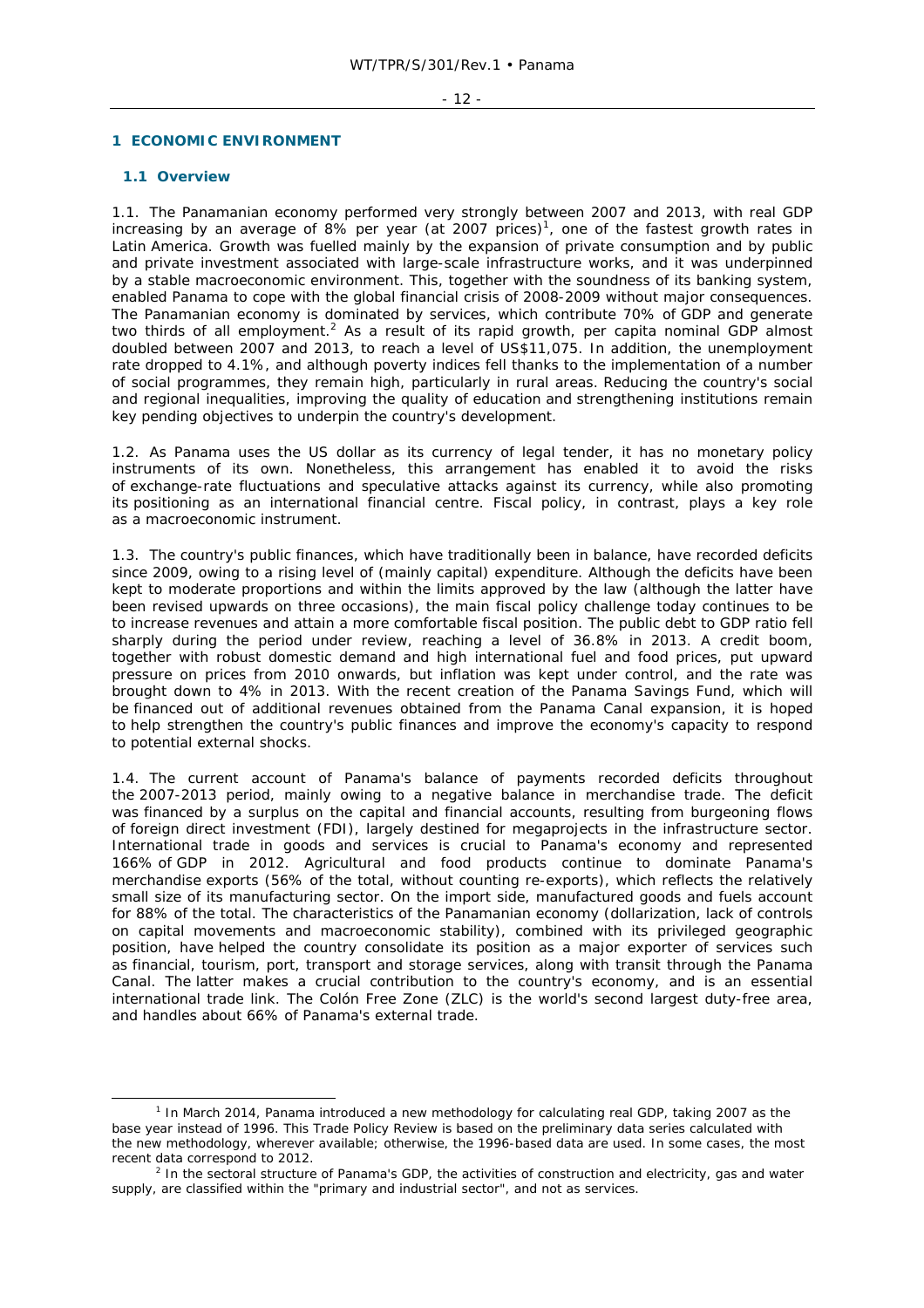- 13 -

1.5. The United States remains Panama's leading trading partner (absorbing over 20% of its exports and imports) and its top FDI source, although its relative importance has continued to decline in recent years. Other major partners are the European Union, Canada, the countries of the Central American Common Market (CACM), Mexico, Colombia and China. FDI flows into Panama continued to grow during the review period, and represented 7.6% of GDP in 2012. The preferential trade agreements that Panama has entered into in the last few years are expected to help further diversify its external trade and attract larger FDI flows.

## **1.2 Recent economic trends**

## **1.2.1 Growth and structure of the economy**

1.6. The Panamanian economy grew vigorously in the period under review, despite a slowdown in 2009 in the wake of the economic crisis (Table 1.1). Real GDP expanded at an annual average rate of 8% between 2007 and 2013, one of the highest in Latin America. In 2013, the economy grew by 8.4%.<sup>3</sup> The main drivers have been private and public investment, particularly works associated with the Panama Canal expansion and other large-scale infrastructure projects, supported by robust growth of private consumption in 2010-2011. Net exports of goods and services in general contributed positively to GDP growth during the period under study, except in 2010-2011, when imports surged on the back of burgeoning private consumption (Table 1.2).

1.7. The sectoral structure of the Panamanian economy continues to be dominated by services, which contributed 71.9% of GDP on average during the years reviewed and 70.3% in 2013 (Table 1.1). Overall, services grew at an average real rate of 7.4% per year between 2007 and 2013. The most buoyant sectors were: transport, storage and communications, with annual average growth of 9.7% between 2007 and 2013; hotels and restaurants (8.8%); and wholesale and retail trade (8%). Within the "primary and industrial sector", construction and the mining and quarrying subsectors posted the highest growth rates of 19% and 19.4% per year, respectively. In contrast, the GDP share of the agriculture, fisheries and manufacturing sectors declined during the period reviewed, posting levels of 2.6%; 0.4%; and 5.1%, respectively, in 2013.

1.8. In keeping with the dynamism of the economy, the unemployment rate, measured as a percentage of the economically active population, trended down during the period under review, to reach a level of 4.1% in 2013 (3.1% in the case of open unemployment). In that year, services generated 63.5% of employment, led by the business subsector which absorbed 17.6% of all people in work, followed by transport, storage and communications (8.5%). Construction accounted for 11.2% of all jobs; agriculture and fisheries employed 16.4% of the employed population, while manufacturing industry accounted for 7.7% (Table 1.1).

1.9. The country's vigorous economic growth enabled per capita nominal GDP to almost double in the review period, to reach a level of US\$11,075 in 2013. Although levels of poverty and social inequality declined, they remain high, particularly in rural communities. In March 2012, 25.8% of Panama's population were living in conditions of general poverty and 10.4% in extreme poverty.<sup>4</sup> The Gini coefficient stood at 0.51 in 2011, one of the highest in the region<sup>5</sup>, and major regional inequalities persist.

 $\frac{1}{3}$ <sup>3</sup> Online information from the National Institute of Statistics and Censuses (INEC) in the Office of the Comptroller-General of the Republic of Panama, viewed at: http://www.contraloria.gob.pa.

Ministry of the Economy and Finance (2012).

<sup>&</sup>lt;sup>5</sup> Zambrano O., "Crecimiento, pobreza y desigualdad en Panamá", press article viewed at: http://www.prensa.com/impreso/opinion/crecimiento-pobreza-y-desigualdad-en-panama-omarzambrano/150331, 13 January 2013.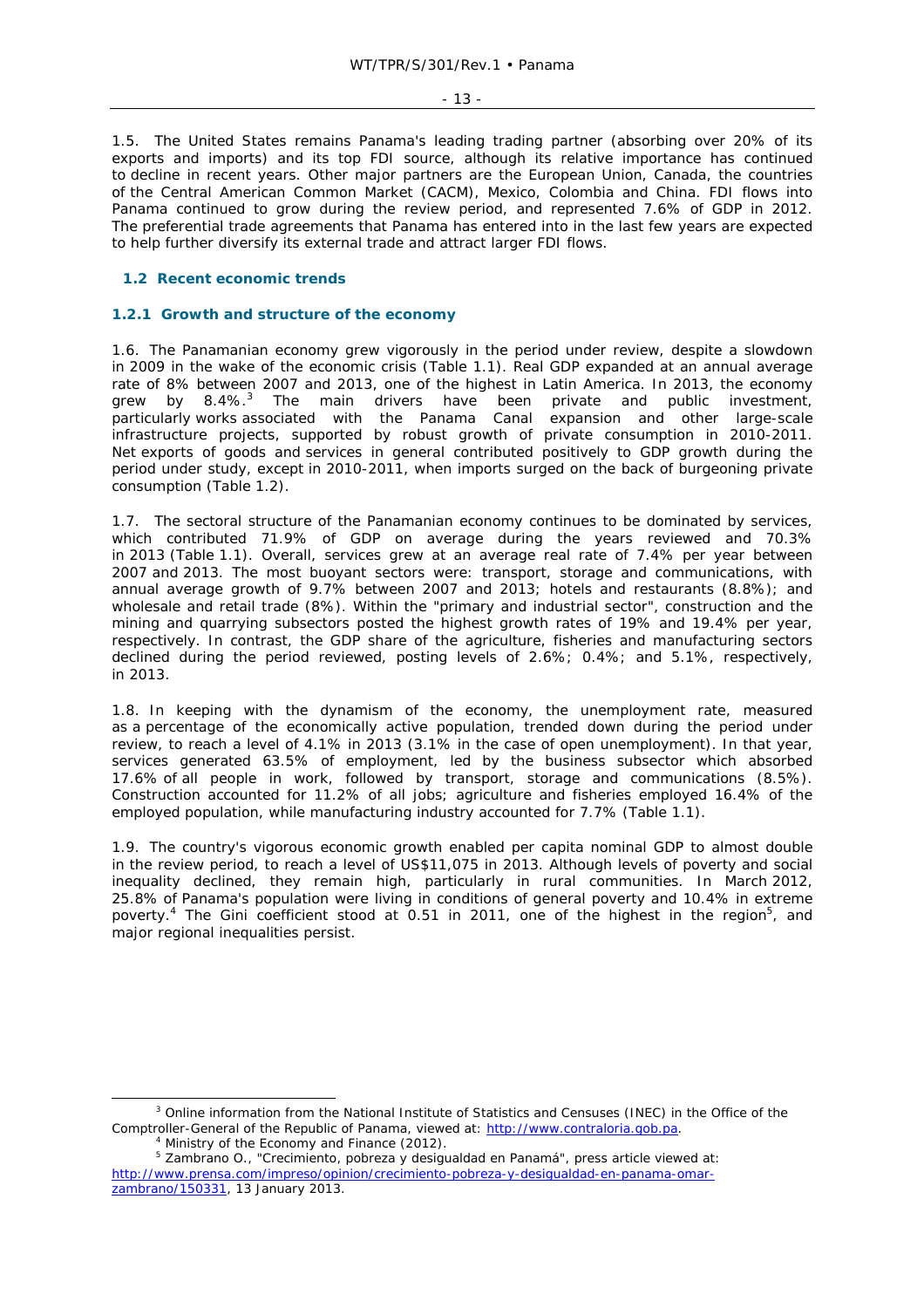## - 14 -

## **Table 1.1 Basic economic indicators, 2007-2013**

|                                                                                         | 2007        | 2008         | 2009         | 2010         | 2011        | 2012         | 2013 <sup>a</sup>         |
|-----------------------------------------------------------------------------------------|-------------|--------------|--------------|--------------|-------------|--------------|---------------------------|
| <b>Various</b>                                                                          |             |              |              |              |             |              |                           |
| Nominal GDP<br>(US\$ million)                                                           | 21,122      | 24,884       | 25,925       | 28,814       | 33,271      | 37,956       | 42,648                    |
| Real GDP at 2007 consumer<br>prices (US\$ million)                                      | 21,122      | 23,054       | 23,970       | 25,373       | 28,106      | 30,986       | 33,573                    |
| Nominal GDP per capita (US\$)                                                           | 6,077       | 7,033        | 7,201        | 7,869        | 8,935       | 10,021       | 11,075                    |
| Population (million)                                                                    | 3.5         | 3.5          | 3.6          | 3.7          | 3.7         | 3.8          | 3.9                       |
| Open unemployment rate <sup>b</sup>                                                     | 4.7         | 4.2          | 5.2          | 4.7          | 2.9         | 3.0          | 3.1                       |
| Unemployment rate <sup>b</sup>                                                          | 6.4         | 5.6          | 6.6          | 6.5          | 4.5         | 4.1          | 4.1                       |
| Sectoral structure of GDP (% of GDP at 2007 prices, preliminary figures)                |             |              |              |              |             |              |                           |
| Primary and industrial sector                                                           | 23.4        | 24.3         | 24.3         | 22.6         | 22.8        | 23.3         | 25.2                      |
| Agriculture, livestock, hunting<br>and forestry                                         | 3.9         | 3.7          | 3.1          | 3.0          | 2.9         | 2.7          | 2.6                       |
| <b>Fisheries</b>                                                                        | 1.2         | 1.2          | 1.1          | 0.6          | 0.4         | 0.4          | 0.4                       |
| Mining and quarrying                                                                    | 0.7         | 0.8          | 0.8          | 0.8          | 0.9         | 1.1          | 1.3                       |
| Manufacturing                                                                           | 7.2         | 6.8          | 6.5          | 6.3          | 5.9         | 5.3          | 5.1                       |
| Electricity, gas and water supply                                                       | 2.9         | 3.0          | 3.9          | 3.0          | 3.2         | 2.7          | 2.6                       |
| Construction<br><b>Services</b>                                                         | 7.5<br>72.6 | 8.8          | 8.8          | 8.9          | 9.5<br>72.5 | 11.1<br>71.8 | 13.3<br>70.3 <sup>c</sup> |
| Wholesale and retail trade; repair of                                                   | 17.8        | 71.6<br>18.1 | 71.5<br>17.7 | 73.0<br>18.4 | 18.8        | 18.5         | 17.7                      |
| motor vehicles, motorcycles, personal<br>effects and domestic appliances                |             |              |              |              |             |              |                           |
| Hotels and restaurants                                                                  | 2.9         | 2.9          | 2.9          | 3.1          | 3.2         | 3.1          | 3.0                       |
| Transport, storage and communications                                                   | 17.0        | 16.6         | 17.4         | 18.6         | 18.8        | 19.0         | 18.6                      |
| Financial intermediation                                                                | 8.6         | 8.6          | 8.2          | 7.9          | 7.7         | 7.6          | 7.6                       |
| Real estate, rental and<br>business services                                            | 14.8        | 14.4         | 14.5         | 14.4         | 13.8        | 13.8         | 13.7                      |
| Public administration and defence;<br>compulsory social security schemes                | 3.9         | 3.6          | 3.9          | 3.8          | 3.5         | 3.5          | n.a.                      |
| Education                                                                               | 3.6         | 3.5          | 3.4          | 3.2          | 3.1         | 2.9          | 0.9 <sup>d</sup>          |
| Social services and health activities                                                   | 3.3         | 3.2          | 3.1          | 3.2          | 3.0         | 2.8          | 1.2 <sup>d</sup>          |
| Other community, social and<br>personal services                                        | 2.3         | 2.2          | 2.2          | 2.2          | 2.2         | 2.2          | 2.0 <sup>d</sup>          |
| Private households with<br>employed persons                                             | 0.9         | 0.8          | 0.8          | 0.7          | 0.7         | 0.7          | 0.6                       |
| Less: Financial intermediation services<br>indirectly measured (FISIM), allocated       | 2.6         | 2.5          | 2.5          | 2.5          | 2.4         | 2.3          | 2.3                       |
| to domestic consumption                                                                 |             |              |              |              |             |              |                           |
| Gross value added at basic prices                                                       | 96.0        | 95.9         | 95.7         | 95.6         | 95.3        | 95.2         | 95.5                      |
| Plus: Product taxes                                                                     | 4.6         | 4.8          | 4.7          | 5.0          | 5.2         | 5.3          | 5.0                       |
| Less: Product subsidies                                                                 | 0.6         | 0.6          | 0.4          | 0.6          | 0.5         | 0.4          | 0.4                       |
| Gross domestic product<br>at consumer prices                                            | 100.0       | 100.0        | 100.0        | 100.0        | 100.0       | 100.0        | 100.0                     |
| Employment (% of the total working population)                                          |             |              |              |              |             |              |                           |
| Total                                                                                   | 100.0       | 100.0        | 100.0        | 100.0        | 100.0       | 100.0        | 100.0                     |
| Agriculture, livestock, hunting, forestry,<br>fisheries, and related service activities | 18.9        | 17.9         | 18.0         | 17.4         | 17.0        | 16.7         | 16.4                      |
| Mining and quarrying                                                                    | 0.3         | 0.2          | 0.2          | 0.2          | 0.2         | 0.2          | 0.3                       |
| Manufacturing                                                                           | 8.9         | 8.6          | 8.7          | 8.3          | 6.9         | 6.9          | 7.7                       |
| Electricity, gas and water supply                                                       | 0.6         | 0.5          | 0.6          | 0.5          | 1.0         | 0.8          | 1.0                       |
| Construction                                                                            | 9.2         | 9.7          | 9.7          | 9.7          | 10.4        | 10.4         | 11.2                      |
| Services                                                                                | 62.2        | 63.0         | 62.8         | 63.9         | 64.4        | 65.0         | 63.5                      |
| Wholesale and retail trade                                                              | 17.9        | 18.4         | 17.3         | 17.4         | 17.9        | 18.2         | 17.6                      |
| Hotels and restaurants                                                                  | 5.1         | 5.0          | 5.4          | 5.1          | 5.0         | 4.9          | 5.1                       |
| Transport, storage and communications                                                   | 6.8         | 7.1          | 7.5          | 7.8          | 8.1         | 8.3          | 8.5                       |
| Financial and insurance activities                                                      | 2.1         | 2.0          | 1.9          | 1.9          | 2.5         | 2.4          | 2.5                       |
| Real estate activities                                                                  | 4.9         | 5.1          | 5.4          | 5.7          | 0.7         | 0.7          | 0.7                       |
| Professional, scientific<br>and technical activities                                    | 0.0         | 0.0          | 0.0          | 0.0          | 2.4         | 2.3          | 2.3                       |
| Administrative activities<br>and support services                                       | 0.0         | 0.0          | 0.0          | 0.0          | 3.5         | 3.7          | 3.7                       |
| Public administration and defence;<br>compulsory social service schemes                 | 6.0         | 5.6          | 5.7          | 6.0          | 6.8         | 6.5          | 6.4                       |
| Education                                                                               | 5.1         | 5.4          | 5.3          | 5.7          | 5.4         | 5.4          | 5.4                       |
| Other                                                                                   | 14.3        | 14.4         | 14.2         | 14.3         | 12.1        | 12.6         | 11.9                      |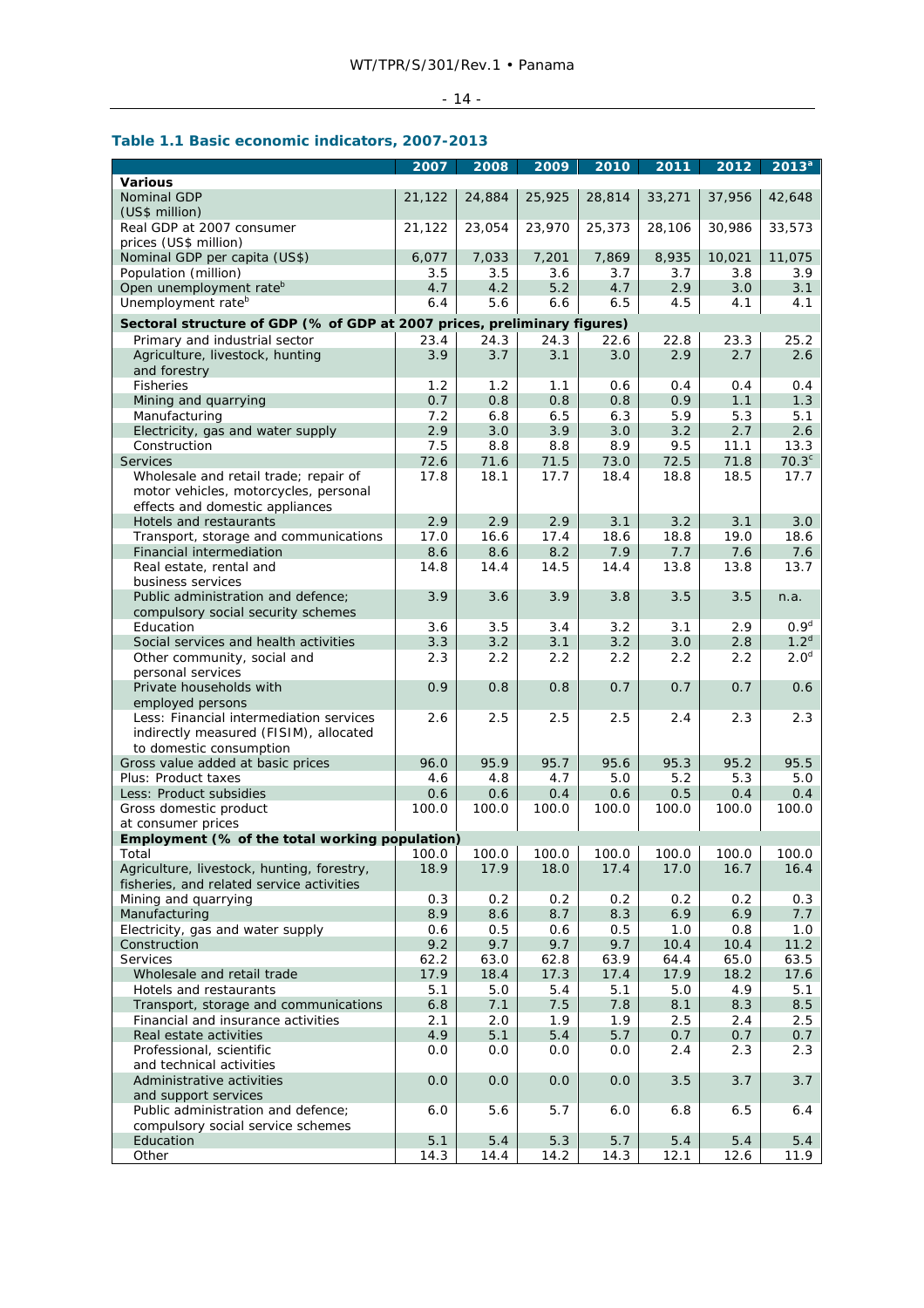#### - 15 -

|                                                              | 2007 | 2008 | 2009   | 2010 | 2011 | 2012 | $2013^{a}$ |
|--------------------------------------------------------------|------|------|--------|------|------|------|------------|
| <b>Nominal interest rates</b>                                |      |      |        |      |      |      |            |
| Interest rate on deposits<br>(Panamanian banks) <sup>e</sup> | 4.8  | 3.5  | 3.5    | 3.0  | 2.3  | 2.1  | 2.1        |
| Interest rate on deposits<br>(foreign banks) <sup>e</sup>    | 4.3  | 2.7  | 2.5    | 2.2  | 1.6  | 1.6  | 1.5        |
| Interest rate on loans<br>(Panamanian banks) <sup>f</sup>    | 8.3  | 8.2  | 8.3    | 7.9  | 7.3  | 7.0  | 7.4        |
| Interest rate on loans (foreign banks) <sup>f</sup>          | 7.6  | 6.3  | 6.9    | 7.2  | 6.5  | 7.4  | 7.0        |
| Inflation and exchange rate                                  |      |      |        |      |      |      |            |
| Consumer price index                                         | 4.2  | 8.7  | 2.4    | 3.5  | 5.9  | 5.7  | 4.0        |
| Wholesale price index                                        | 5.3  | 15.8 | $-6.7$ | 3.9  | 11.9 | 4.7  | 0.1        |
| Nominal exchange rate                                        | 1.0  | 1.0  | 1.0    | 1.0  | 1.0  | 1.0  | 1.0        |

n.a. Not available.

a. Preliminary figures for 2013.

b. The figures represent a weekly average in August; they exclude permanent residents in collective housing.

c. The percentages shown for the services subsectors in 2013 do not add up to the total percentage because disaggregated data are not available for some subsectors.

d. Only includes the private sector contribution.

e. Six-month deposits.

f. One-year loans for commercial activities.

Source: National Institute of Statistics and Censuses (INEC), Office of the Comptroller-General of the Republic of Panama. *Reportes Estadísticos 2013*, Banking Supervisory Authority, Panama.

## **Table 1.2 Structure of GDP measured by expenditure, 2007-2012**

|                                                                                | 2007  | 2008   | 2009   | 2010  | 2011  | 2012   |  |
|--------------------------------------------------------------------------------|-------|--------|--------|-------|-------|--------|--|
| Real annual growth rate (%, based on GDP at constant 1996 prices) <sup>a</sup> |       |        |        |       |       |        |  |
| Total consumption                                                              | 1.4   | $-1.4$ | $-1.7$ | 25.4  | 16.6  | $-2.3$ |  |
| Public consumption                                                             | 4.1   | 2.6    | 4.1    | 15.3  | 1.6   | 5.9    |  |
| Private consumption                                                            | 0.9   | $-2.1$ | $-2.8$ | 27.4  | 19.3  | $-3.6$ |  |
| Gross capital formation                                                        | 38.9  | 24.2   | $-5.7$ | 11.2  | 19.6  | 16.0   |  |
| Gross fixed capital formation                                                  | 41.0  | 25.3   | $-6.2$ | 11.6  | 19.9  | 16.1   |  |
| Variation in stocks                                                            | 4.9   | $-0.4$ | 6.6    | 1.6   | 13.5  | 14.0   |  |
| Exports of goods and services                                                  | 22.0  | 17.8   | $-1.0$ | 1.6   | 22.8  | 10.1   |  |
| Imports of goods and services                                                  | 18.1  | 12.2   | $-9.9$ | 18.0  | 32.5  | 0.6    |  |
| <b>GDP</b>                                                                     | 12.1  | 10.1   | 3.9    | 7.5   | 10.9  | 10.8   |  |
| As a percentage of current GDP                                                 |       |        |        |       |       |        |  |
| Total consumption                                                              | 68.6  | 63.2   | 61.2   | 72.9  | 76.1  | 69.9   |  |
| Public consumption                                                             | 11.3  | 10.4   | 12.7   | 13.1  | 12.1  | 11.6   |  |
| Private consumption                                                            | 57.3  | 52.8   | 48.4   | 59.8  | 64.0  | 58.3   |  |
| Gross capital formation                                                        | 24.1  | 27.6   | 25.6   | 25.5  | 27.2  | 28.6   |  |
| Gross fixed capital formation                                                  | 23.0  | 26.5   | 24.6   | 24.5  | 26.1  | 27.5   |  |
| Variation in stocks                                                            | 1.1   | 1.1    | 1.0    | 1.0   | 1.1   | 1.1    |  |
| Exports of goods and services                                                  | 81.2  | 85.2   | 81.0   | 75.2  | 86.9  | 83.7   |  |
| Imports of goods and services                                                  | 73.9  | 76.0   | 67.8   | 73.6  | 90.2  | 82.3   |  |
| <b>GDP</b>                                                                     | 100.0 | 100.0  | 100.0  | 100.0 | 100.0 | 100.0  |  |

a GDP figures measured by the expenditure method, at 2007 prices, are not available.

Source: National Institute of Statistics and Censuses(INEC), Office of the Comptroller-General of the Republic of Panama.

## **1.2.2 Fiscal policy**

1.10. The Ministry of the Economy and Finance (MEF) is in charge of formulating and executing fiscal policy. Law No. 34 of 5 June 2008, the Fiscal Social Responsibility Law (LRSF) defines rules for consolidating fiscal discipline and imposes limits on the deficit of the non-financial public sector (NFPS) and for public borrowing. In the case of the fiscal deficit, the limit set was 1% of GDP, which could be raised in situations of national emergency declared by the Cabinet Office, or whenever real GDP was growing by 2% or less. In such cases the limit could be raised to a maximum of 3% per year, provided it was reduced to 2% in the following year and to 1% in the third year. In addition, the LSRF set a target of reducing the net total public debt to

 <sup>6</sup> Law No. 34 of 5 June 2008 replaced the Fiscal Responsibility Law of 2002.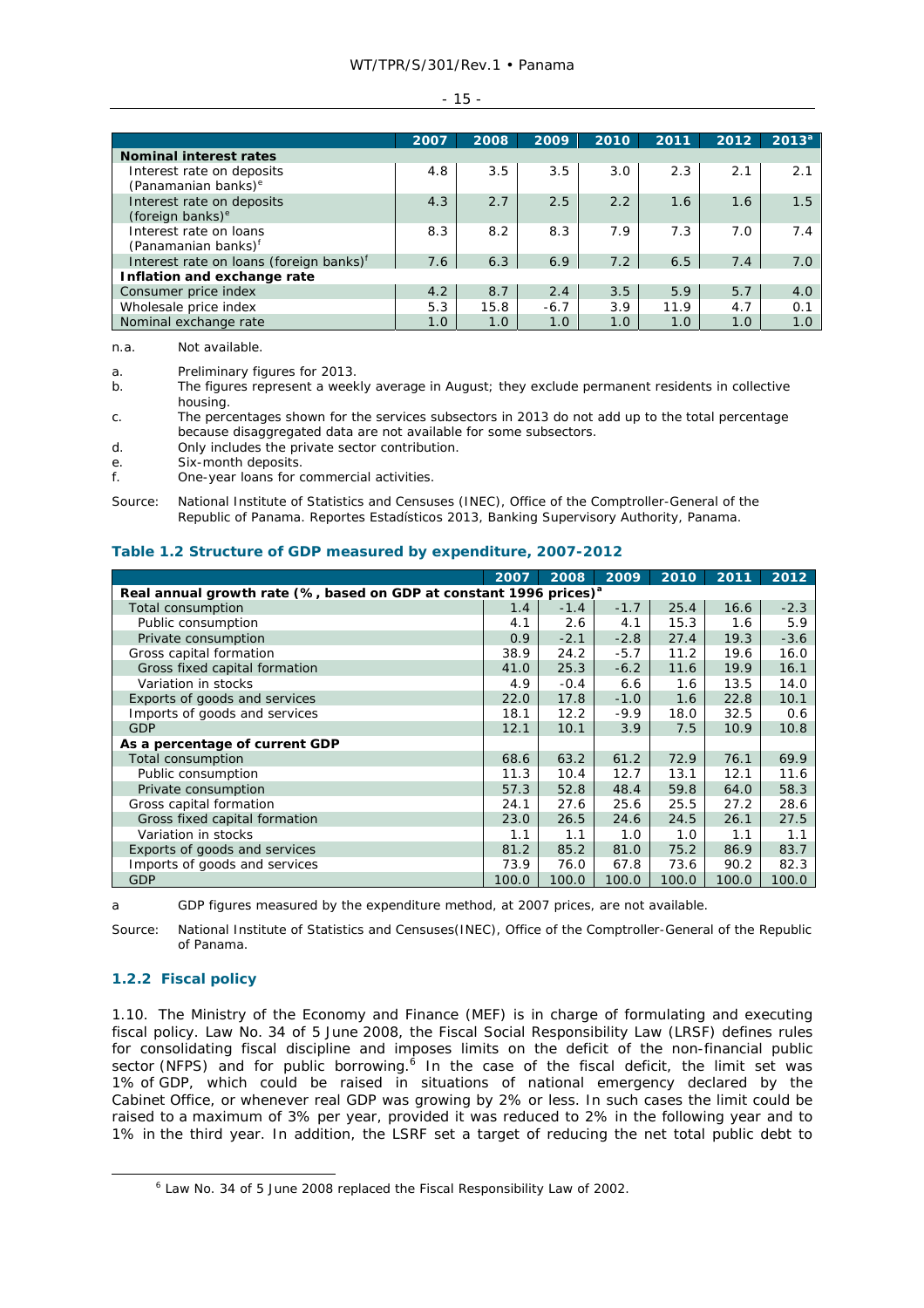40% of GDP over a seven-year period running from fiscal 2008.<sup>7</sup> Although this target was achieved from 2011 onwards, the fiscal deficit limits set in the LSRF were raised four times during the review period.

1.11. Law No. 38 of 5 June 2012<sup>8</sup> created the Panama Savings Fund (see paragraph 1.16 below), and also changed the annual NFPS deficit ceilings to 2.9% for 2012; 2.8% for 2013; 2.7% for 2014; 2.0% for 2015; 1.5% for 2016; 1.0% for 2017; and 0.5% from 2018 onwards. The ceiling can be raised in situations of national emergency, or when real GDP is growing by 2% or less; in the first case, by up to a maximum of 1.5% of GDP in the year of the emergency (depending on the real cost of the emergency); or, in the case of an economic slowdown, by up to 2% on a graduated basis (by up to 1% if real GDP grows between 1.1% and 2%; up to 1.5% if real GDP growth is between 0% and 1%, and up to 2% if it is negative). In the case of an economic slowdown, the corresponding deficit increase must be cut by one third in the immediately following year, by another third in the second year, and again in the third year, thereby restoring the limit defined in the LSRF. In April 2013, the National Assembly approved a waiver to allow the fiscal deficit ceiling to be raised to 3.1% of GDP by the end of fiscal 2013.

1.12. Having recorded a surplus in 2007 and 2008, the NFPS fiscal accounts (excluding the Panama Canal Authority) posted a deficit in the ensuing years of the review period (Table 1.3). The flexibilities provided for in the LSRF and in Law No. 38 were used to cushion the economic slowdown caused by the global crisis of 2009 and the expenditures generated by natural disasters on several occasions, thereby keeping the deficit under the approved ceiling.

| (70 UI GDP)                                                          |      |        |        |        |        |        |                   |
|----------------------------------------------------------------------|------|--------|--------|--------|--------|--------|-------------------|
|                                                                      | 2007 | 2008   | 2009   | 2010   | 2011   | 2012   | 2013 <sup>a</sup> |
| <b>Total revenues</b>                                                | 26.1 | 24.2   | 24.2   | 23.9   | 23.3   | 23.7   | 23.2              |
| Current revenues, general government                                 | 23.1 | 21.9   | 22.7   | 22.3   | 22.8   | 22.9   | 22.3              |
| <b>Central Government</b>                                            | 17.3 | 16.0   | 16.1   | 16.1   | 16.2   | 16.7   | 15.6              |
| Social Security Fund (CSS)                                           | 5.2  | 5.3    | 5.9    | 5.7    | 6.1    | 5.8    | 6.3               |
| Consolidated agencies                                                | 0.6  | 0.5    | 0.7    | 0.6    | 0.4    | 0.4    | 0.4               |
| Operating balance of public enterprises                              | 0.8  | 1.1    | 0.9    | 0.7    | 0.4    | 0.4    | 0.3               |
| Non-consolidated agencies and others                                 | 0.9  | $-0.1$ | 0.3    | 0.2    | 0.0    | 0.4    | 0.2               |
| Capital revenue                                                      | 1.2  | 1.0    | 0.3    | 0.6    | 0.1    | 0.1    | 0.4               |
| Grants                                                               | 0.1  | 0.3    | 0.1    | 0.1    | 0.1    | 0.0    | 0.0               |
| <b>Total expenditure</b>                                             | 22.8 | 23.8   | 25.2   | 25.6   | 25.4   | 25.2   | 26.1              |
| Current expenditure, general government <sup>b</sup>                 | 18.2 | 17.3   | 18.5   | 17.9   | 17.3   | 16.9   | 16.5              |
| Current expenditure, general government<br>(excl. interest payments) | 15.0 | 14.4   | 15.7   | 15.4   | 15.1   | 15.0   | 14.6              |
| <b>Central Government</b>                                            | 7.7  | 7.7    | 8.6    | 8.5    | 8.7    | 8.9    | 8.4               |
| Social Security Fund (CSS)                                           | 6.5  | 6.0    | 6.5    | 6.3    | 5.9    | 5.5    | 5.7               |
| Consolidated agencies                                                | 0.8  | 0.6    | 0.7    | 0.6    | 0.6    | 0.5    | 0.5               |
| Interest                                                             | 3.2  | 2.9    | 2.8    | 2.5    | 2.2    | 2.0    | 1.9               |
| Domestic interest                                                    | 0.4  | 0.4    | 0.4    | 0.2    | 0.2    | 0.3    | 0.4               |
| <b>External interest</b>                                             | 2.8  | 2.5    | 2.4    | 2.3    | 2.0    | 1.7    | 1.6               |
| Capital expenditure                                                  | 4.6  | 6.5    | 6.7    | 7.8    | 8.1    | 8.3    | 9.6               |
| Current saving, general government                                   | 4.9  | 4.6    | 4.2    | 4.5    | 5.5    | 6.0    | 5.8               |
| Current saving, NFPS                                                 | 6.5  | 5.6    | 5.3    | 5.4    | 5.8    | 6.7    | 6.3               |
| Total saving (total revenues less<br>current expenditure)            | 7.8  | 6.9    | 5.7    | 6.0    | 6.0    | 6.8    | 6.7               |
| Primary balance                                                      | 6.5  | 3.3    | 1.8    | 0.7    | 0.1    | 0.5    | $-0.9$            |
| Surplus or deficit                                                   | 3.2  | 0.4    | $-1.0$ | $-1.8$ | $-2.1$ | $-1.5$ | $-2.9$            |
| Total public debt <sup>c</sup>                                       |      |        |        |        |        |        |                   |
| Total                                                                | 49.6 | 41.9   | 42.3   | 40.4   | 38.5   | 37.6   | 36.8              |
| External                                                             | 39.2 | 34.1   | 39.2   | 36.2   | 32.8   | 28.4   | 28.7              |
| <b>Domestic</b>                                                      | 10.4 | 7.9    | 3.2    | 4.1    | 5.7    | 9.2    | 8.1               |

## **Table 1.3 Fiscal accounts of the non-financial public sector, 2007-2013**

a Preliminary figures.

 $(0)$  of  $CDD$ 

b Excludes the interest payments of public enterprises for the years 2011 to 2013.

c The debt figures report the situation at 31 December each year.

Source: Macrofiscal Department of the Ministry of the Economy and Finance; and Report of the Office of the Comptroller-General of the Republic for 2012 (March 2013) and 2013 (March 2014). Online information viewed at: http://www.contraloria.gob.pa.

 $\overline{7}$  $<sup>7</sup>$  Articles 11 and 12 of Law No. 34 of 5 June 2008.</sup>

<sup>&</sup>lt;sup>8</sup> Law No. 87 of 4 December 2012 amended Article 5 of Law No. 38 of 5 June 2012.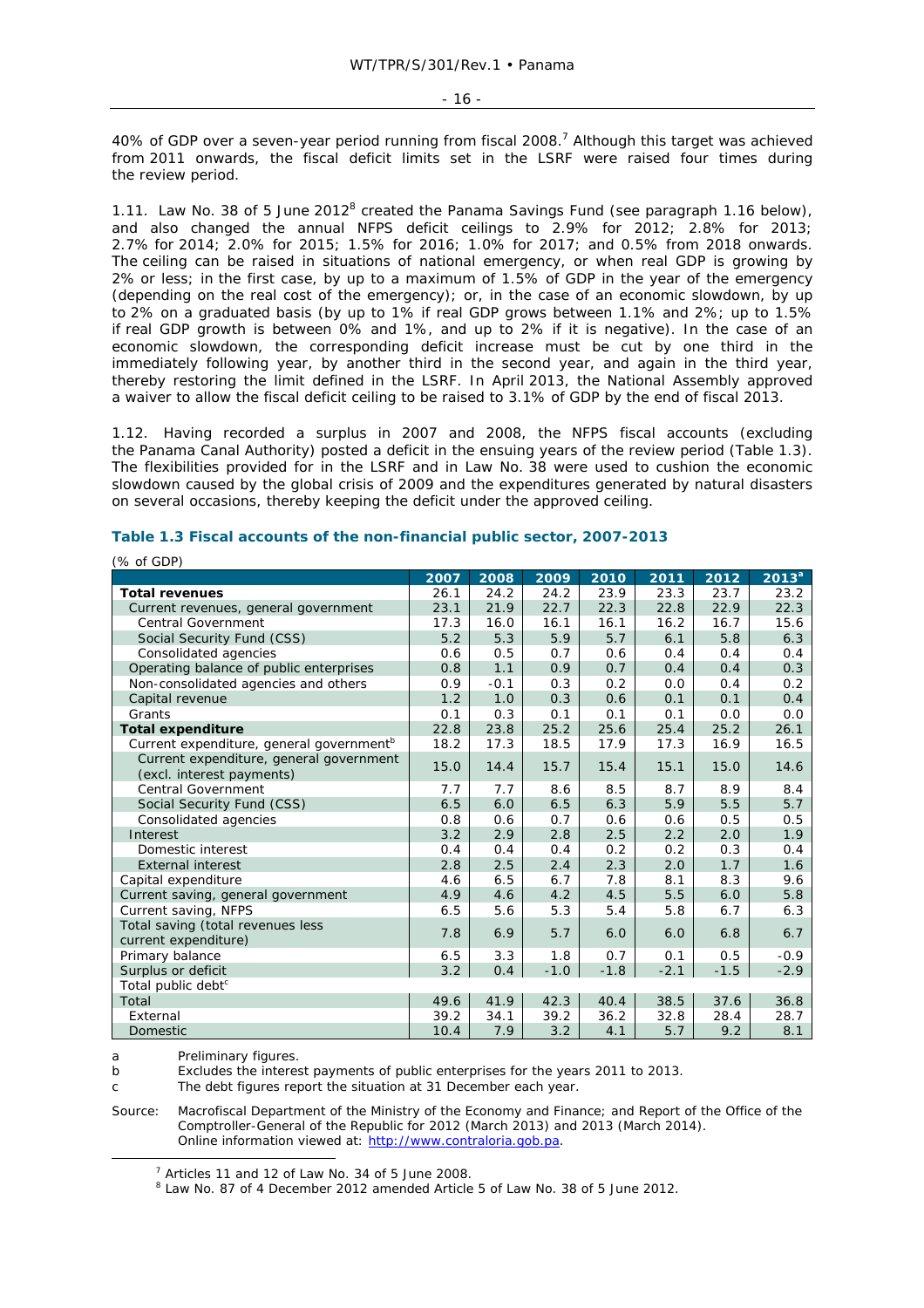- 17 -

1.13. The NFPS fiscal deficit recorded in the latter years of the review period has mainly been fuelled by a constant increase in capital expenditure, which has only partially been matched by larger fiscal revenues. The growth of capital expenditure reflects the implementation of an ambitious public investment programme which includes infrastructure works such as the clean-up of Panama Bay, the expansion of the coastal belt, the construction of freeways and the Panama City metro. There has also been increased social spending on programmes such as the preferential housing credit, the universal scholarship for students and the metrobus fare subsidy. On the revenue side, the increase is mainly explained by the growth of tax revenues collected by the Central Government, which expanded at an annual average rate of 14.7% between 2007 and 2013 and represented 11.4% of GDP in the latter year. This mainly reflects the country's robust economic growth, supported by other factors such as improvements in tax collection, the creation of a specialized large-taxpayer unit, and stricter inspection.

1.14. Preliminary official figures show that the NFPS fiscal balance posted a deficit of 1,219 million balboas (B 1,219 million) in 2013, which was more than twice the amount recorded in 2012 and equivalent to 2.9% of GDP. Total NFPS revenues amounted to B 9,909 million in 2013, up by 9.9% on the 2012 figure and representing 23.2% of GDP. This increase reflected revenue growth in the Social Security Fund (CCS) and other government agencies, and, to a lesser extent, the increased tax revenues obtained by Central Government. Total expenditure amounted to B 11,128 million in 2013 (16.4% higher than in 2012) equivalent to 26.1% of GDP. This trend is largely explained by the performance of capital expenditure, which grew by 30.2% in relation to the 2012 figure, to represent 9.6% of GDP.

1.15. Although the total public debt rose in absolute terms between 2007 and 2013, reflecting the public sector's financing requirements, the debt to GDP ratio fell from 49.6% in 2007 to 36.8% in 2013, thanks to the economy's vigorous growth (Table 1.3). According to the debt sustainability analysis performed by the International Monetary Fund (IMF), the downward trend is expected to persist, and the amortization profile is under control.<sup>9</sup> In addition, since 2009, there has been no change in the composition of the total debt, with the domestic component increasing its GDP share from 3.2% to 8.1% by 2013. The auctions held as part of the market-makers programme implemented since mid-2011 have helped replace external financing sources with domestic ones; and in 2012, international risk rating agencies raised Panama's sovereign debt rating.<sup>10</sup>

1.16. Law No. 38 of 5 June 2012 created the Panama Savings Fund (FAP) to provide a long-term state saving facility, and serve as a stabilization mechanism in situations of emergency and economic slowdown. The FAP was funded originally from the Trust Fund for Development, but, as from 2015, contributions in excess of 3.5% of GDP made by the Panama Canal Authority to the National Treasury will be deposited in the Fund, pursuant to Law No. 38 of 2012.<sup>11</sup> The creation of the FAP is expected to improve the economy's future capacity to respond to potential external shocks. At the end of 2013, the total value of the Fund stood at B 1,231.2 million.12

1.17. Other important fiscal reforms introduced during the review period include a package of measures in 2009-2010 to improve revenue collection and tax compliance. These included compulsory installation of fiscal cash registers in businesses; an increase in the Tax on the Transfer of Movable Property and the Provision of Services (ITBMS); and lower personal income tax rates. These measures made it possible to increase fiscal revenues, improve ITBMS collection and increase its share in total revenue, while also expanding the tax base.<sup>13</sup> Law No. 52 of 28 August 2012 made further amendments to the Tax Code, which abolished the monthly income tax advance payment system and reinstated the estimated income declaration system with four-monthly payment; amended certain provisions relating to the ITBMS<sup>14</sup>; exempted persons

 $\frac{1}{9}$  $9$  IMF (2013).

<sup>&</sup>lt;sup>10</sup> In October 2012, Moody's risk rating agency raised Panama's sovereign debt rating from Baa3 to Baa2. Online information from Moody's, viewed at: https://www.moodys.com/research/Moodys-upgrades-Panama-to-Baa2--PR\_258683. Panama's debt was also awarded investment grade by the risk raters

Fitch Ratings and Standard & Poors.<br>
<sup>11</sup> Article 3 of Law No. 38 of 5 June 2012.<br>
<sup>12</sup> Office of the Comptroller-General of the Republic (2014).<br>
<sup>13</sup> IMF (2013).<br>
<sup>14</sup> Persons engaged in the importation and manufacture o products for human consumption, as well as those involved in the agricultural or agribusiness sector, with incomes above B 300,000, may deduct from their estimated income declaration the total amount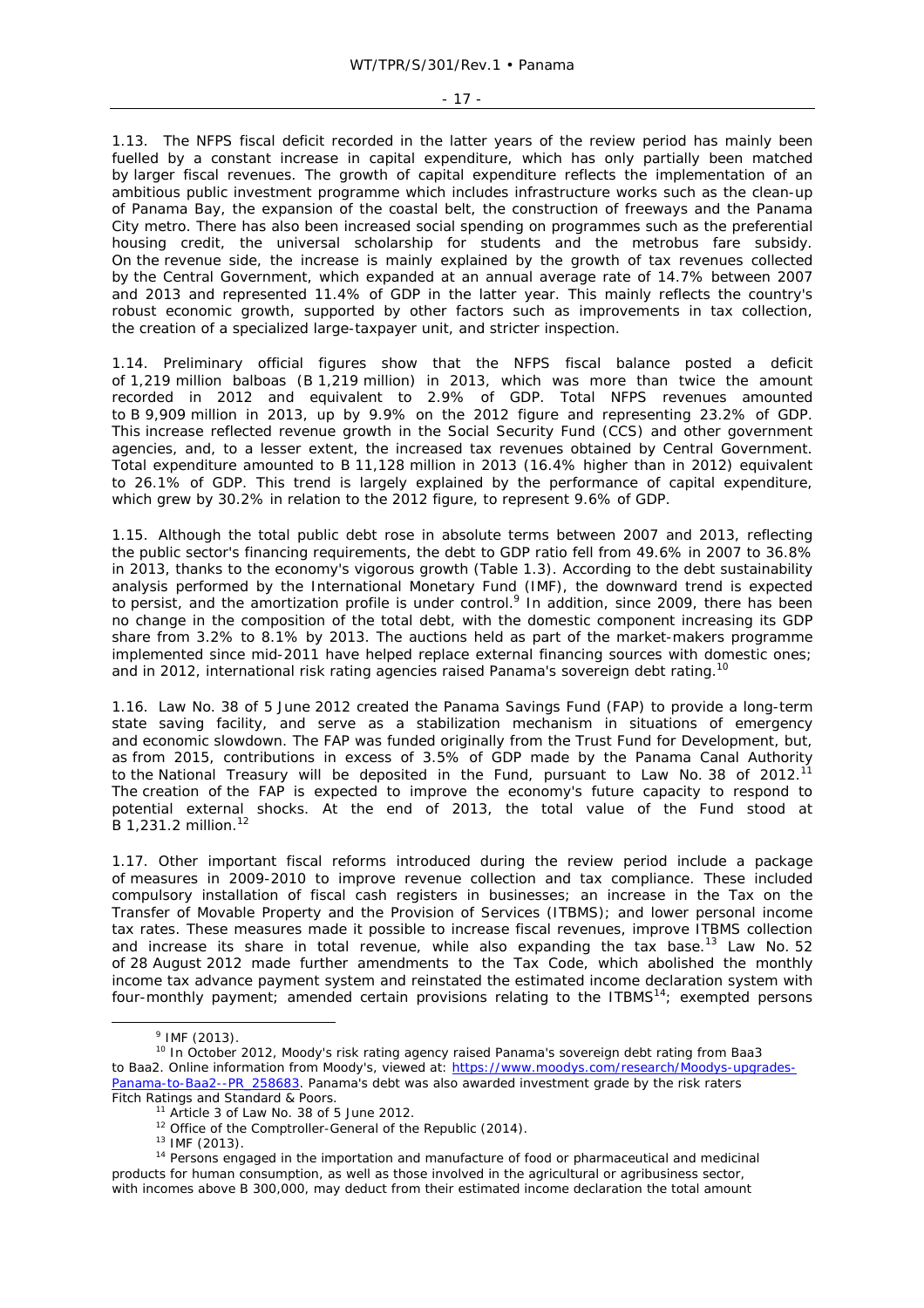involved in agricultural activity and earning less than B 300,000 (previously B 250,000) from the need to file an income tax return; and exempted dividends on registered preferred shares and set new rules on transfer pricing. In 2013, a new institution, known as the National Public Revenue Authority (ANIP), was created to assume responsibility for the administration of income, which is expected to help improve tax collection.

## **1.2.3 Monetary policy**

1.18. As Panama uses the United States dollar as its currency of legal tender, it does not have its own monetary policy instruments. Nor does it have a central bank that fulfils functions such as currency issuance, the management of bank reserves, credit regulation or lender of last resort. The State-owned National Bank of Panama serves as depository of the State's financial resources. The regulation and supervision of the banking sector is the responsibility of the Banking Supervisory Authority of Panama (section 4.5.3.2).

1.19. Since the adoption of United States dollar as the country's currency of legal tender in 1904 $15$ , the nominal exchange rate between the dollar and the national currency, the balboa, has been held at 1:1. Market forces and the international interest rate determine local interest rates and the money supply. There are no mechanisms for controlling interest rates, and no legal reserve requirements on bank deposits, or restrictions on the flow of funds out of or into the banking system. Nor are there any restrictions on the establishment of foreign banks (section 4.5.3.2).

1.20. During the review period, interest rates in the Panamanian banking system trended down, mainly as a result of the additional liquidity provided by international capital flows (Table 1.1). The fall was steeper in the case of the deposit rate, for which the average dropped from 4.8% in 2007 to 2.1% in 2013. The interest rate on loans for commercial activities fell by less (from 8.3% to 7.4%) owing to the robust demand for credit. Consequently, the spread between deposit and lending rates tended to widen during the period. The interest rates offered by foreign banks established in Panama have traditionally been lower than those of Panamanian banks, reflecting the foreign entities' greater efficiency and easy access to international markets. Nonetheless, the differential between the interest rates practised by the two types of bank narrowed steadily in the period under review, and even became inverted in 2012.

1.21. The historically low level of interest rates fuelled a credit boom that has expanded at two-digit rates in recent years. From January to September 2013 alone, Panamanian banks disbursed a total of US\$20,091.7 million in new loans, representing a 15.7% increase compared to the same period in 2012.<sup>16</sup> Over half of those credits were extended to the business sector, while significant amounts were also lent for personal consumption, construction, industry, and mortgages.

1.22. The buoyancy of lending activity has helped underpin economic growth, supported by the fact that Panama's banking system is sound and has high liquidity, solvency and profitability indices (section 4.5.3.2). Nonetheless, the authorities have been advised to keep a close watch on credit growth, particularly in the real estate and tourism sectors and in the ZLC, and closely monitor the rising levels of corporate and household leverage.<sup>17</sup> This recommendation is all the more important in view of the tapering of monetary stimulus by the United States Federal Reserve, which began in January 2014 and could force up interest rates on the Panamanian market in the medium term.

1.23. Inflation, measured by the consumer price index (CPI), reached historically high levels by Panamanian standards in the review period (Table 1.1). The rise in the CPI peaked in 2008 at 8.7%, reflecting the high international prices of food and fuel products, and led the Government

ł

of ITBMS that they have paid exclusively on the purchase of packaging materials, services and inputs needed for the manufacture of food or pharmaceutical and medicinal products for human consumption. Goods exporters and re-exporters can deduct from their estimated income tax the annual sum of monthly ITBMS credits calculated in their ITBMS returns for the immediately preceding fiscal year.<br><sup>15</sup> Through the Monetary Convention of 1904.<br><sup>16</sup> Online information from the Banking Supervisory Authority of Panama, viewed at:

http://www.superbancos.gob.pa/documentos/noticias\_y\_eventos/2013/12\_dic/Prest\_nuevos.pdf. <sup>17</sup> IMF (2013).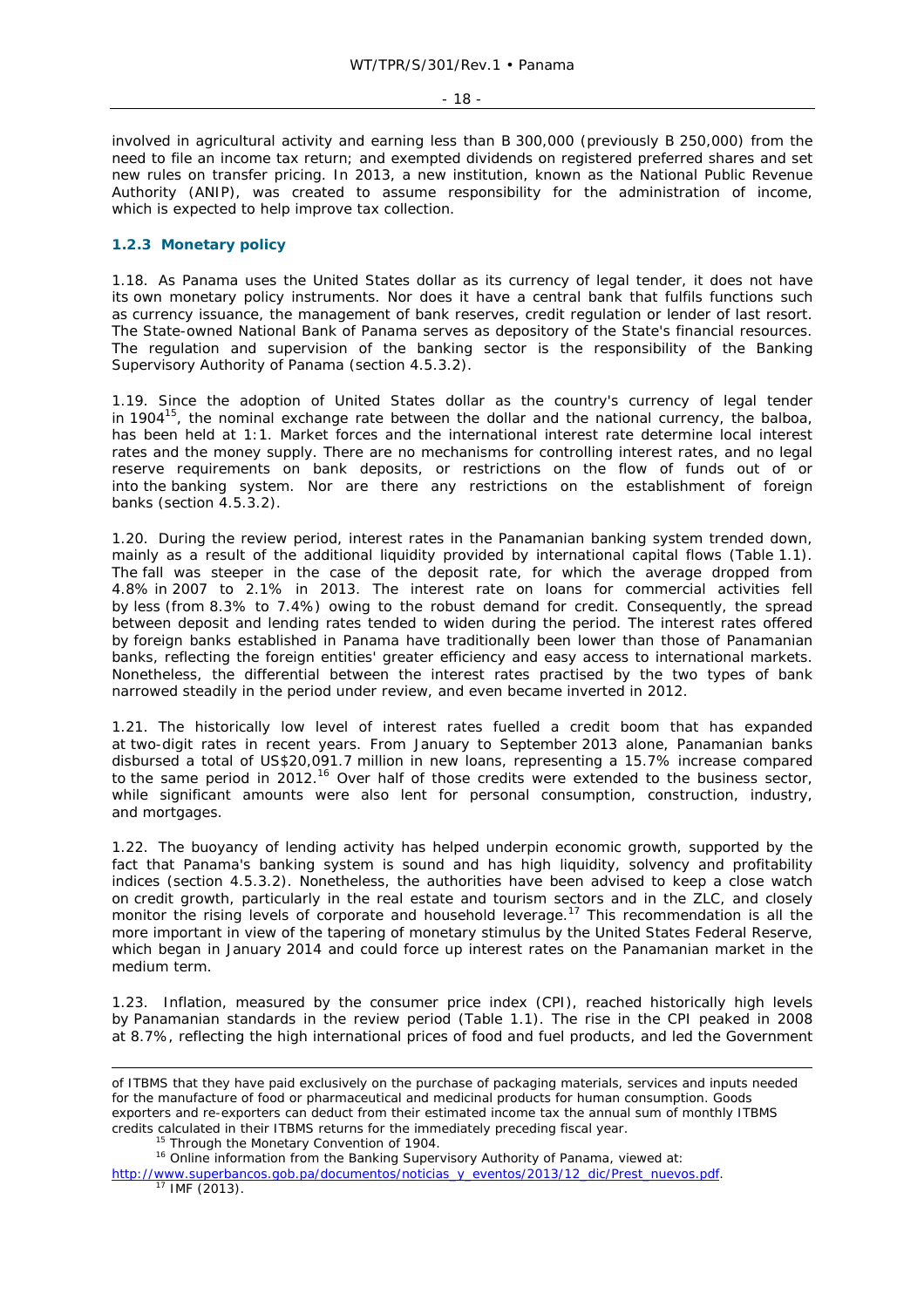- 19 -

to implement a number of measures to shore up the population's purchasing power, including subsidies on electricity and liquefied gas, and reductions in income tax. After easing in 2009, CPI inflation resumed its upward trend in 2010-2011, once again owing to the sharp rise in international oil and food prices, but particularly in response to domestic demand pressures resulting from the credit boom and public expenditure growth.18 In 2012, inflation stood at 5.7%, when further inflationary pressure came from the rise in minimum wages in the early part of the year. As food price pressures eased in 2013, inflation dropped back to 4%, but it remained above the rate in the United States. The combination of the foregoing factors suggest a tendency towards overheating in the economy.<sup>19</sup>

## **1.2.4 Balance of payments**

1.24. The current account of the balance of payments recorded a widening deficit in the period 2007-2013, except in 2009 and 2012 (Table 1.4). The robust expansion of imports associated with Panama's high rates of economic growth put pressure on the current account deficit, which peaked at 15% of GDP in 2011. In 2012, the deficit narrowed somewhat, but remained relatively large (10.1% of GDP), before widening again in 2013 (11.3%). Over the period, the current account deficit was mostly financed by a surplus on the capital and financial accounts, and particularly by burgeoning FDI flows.

## **Table 1.4 Balance of payments, 2007-2013**

(US\$ million)

|                                   | 2007      | 2008      | 2009      | 2010      | 2011 <sup>a</sup> | $2012^a$  | 2013 <sup>b</sup> |
|-----------------------------------|-----------|-----------|-----------|-----------|-------------------|-----------|-------------------|
| A. Current account <sup>c</sup>   | $-1,560$  | $-2,513$  | $-163$    | $-3,076$  | $-4,993$          | $-3,816$  | $-4,806$          |
| Balance of merchandise trade      | $-3,189$  | $-4,049$  | $-2,183$  | $-4,543$  | $-7,217$          | $-6,541$  | $-6,751$          |
| Goods (f.o.b.): exports           | 9,648     | 12,025    | 12,037    | 12,675    | 16,926            | 18,872    | 17,505            |
| Colón Free Zone                   | 7,696     | 8,599     | 9,883     | 10,245    | 13,782            | 14,588    | 13,577            |
| Other sectors                     | 1,952     | 3,426     | 2,154     | 2,430     | 3,145             | 4,284     | 3,928             |
| Goods (f.o.b.): imports           | $-12,837$ | $-16,074$ | $-14,220$ | $-17,218$ | $-24,143$         | $-25,413$ | $-24,256$         |
| Colón Free Zone                   | $-7,179$  | $-8,538$  | $-7,892$  | $-9,710$  | $-13,500$         | $-14,029$ | $-12,174$         |
| Other sectors                     | $-5,658$  | $-7,536$  | $-6,328$  | $-7,508$  | $-10,643$         | $-11,383$ | $-12,082$         |
| Balance of trade in services      | 2,247     | 2,511     | 3,341     | 3,641     | 3,933             | 5,164     | 5,052             |
| Services: credit                  | 4.409     | 5,195     | 5,542     | 6,439     | 8,075             | 9.348     | 9,767             |
| Colón Free Zone                   | 71        | 22        | 39        | 27        | 19                | 47        | 22                |
| Other sectors                     | 4,338     | 5,174     | 5,503     | 6,412     | 8,056             | 9,302     | 9,744             |
| Services: debit                   | $-2,163$  | $-2,684$  | $-2,201$  | $-2,798$  | $-4, 143$         | $-4,184$  | $-4,715$          |
| Colón Free Zone                   | $-474$    | $-460$    | $-370$    | $-497$    | $-575$            | $-569$    | $-501$            |
| Other sectors                     | $-1,689$  | $-2,225$  | $-1,831$  | $-2,302$  | $-3,568$          | $-3,615$  | $-4,214$          |
| Income account balance            | $-1,254$  | $-1,507$  | $-1,448$  | $-2,311$  | $-1,911$          | $-2,534$  | $-3,081$          |
| Colón Free Zone                   | $-376$    | $-239$    | $-296$    | $-531$    | $-588$            | $-527$    | $-399$            |
| Other sectors                     | $-878$    | $-1,268$  | $-1,152$  | $-1,781$  | $-1,324$          | $-2,008$  | $-2,682$          |
| Balance of goods, services        |           |           |           |           |                   |           |                   |
| and income                        | $-2,196$  | $-3,045$  | $-289$    | $-3,214$  | $-5,196$          | $-3,910$  | $-4,781$          |
| <b>Current transfers</b>          | 636       | 532       | 126       | 138       | 202               | 94        | $-25$             |
| B. Capital account <sup>c</sup>   | 44        | 57        | 30        | 43        | 9                 | $\Omega$  | 23                |
| C. Financial account <sup>c</sup> | 2,078     | 2,386     | 313       | 3,111     | 4,564             | 3,723     | 5,726             |
| Direct investment                 | 1,899     | 2,147     | 1,259     | 2,407     | 2,956             | 3,162     | 4,371             |
| Portfolio investment              | $-556$    | $-582$    | 351       | 735       | 969               | 832       | $-52$             |
| Other investment                  | 735       | 821       | $-1,298$  | $-31$     | 640               | $-271$    | 1,408             |
| D. Net errors and                 |           |           |           |           |                   |           |                   |
| omissions                         | 67        | 631       | 392       | 230       | 192               | 117       | $-321$            |
| E. Financing                      | $-629$    | $-562$    | $-572$    | $-307$    | 228               | $-24$     | $-622$            |
| Reserve assets                    | $-619$    | $-556$    | $-572$    | $-307$    | 228               | $-24$     | $-622$            |
| Other financing                   | $-10$     | -5        | $\Omega$  | 0         | $\Omega$          | $\Omega$  | $\Omega$          |
| Memorandum item                   |           |           |           |           |                   |           |                   |
| Current account/GDP (%)           | $-7.4$    | $-10.1$   | $-0.6$    | $-10.7$   | $-15.0$           | $-10.1$   | $-11.3$           |

a Preliminary figures.

b Estimated figures.

c Excludes components that have been classified as Group E.

Source: National Institute of Statistics and Censuses (INEC), Office of the Comptroller-General of the Republic of Panama.

<sup>&</sup>lt;sup>18</sup> Executive Decree No. 240 of 28 December 2011 raised minimum wages by between 15% and 18%, to take effect as from January 2012.<br><sup>19</sup> IMF (2013).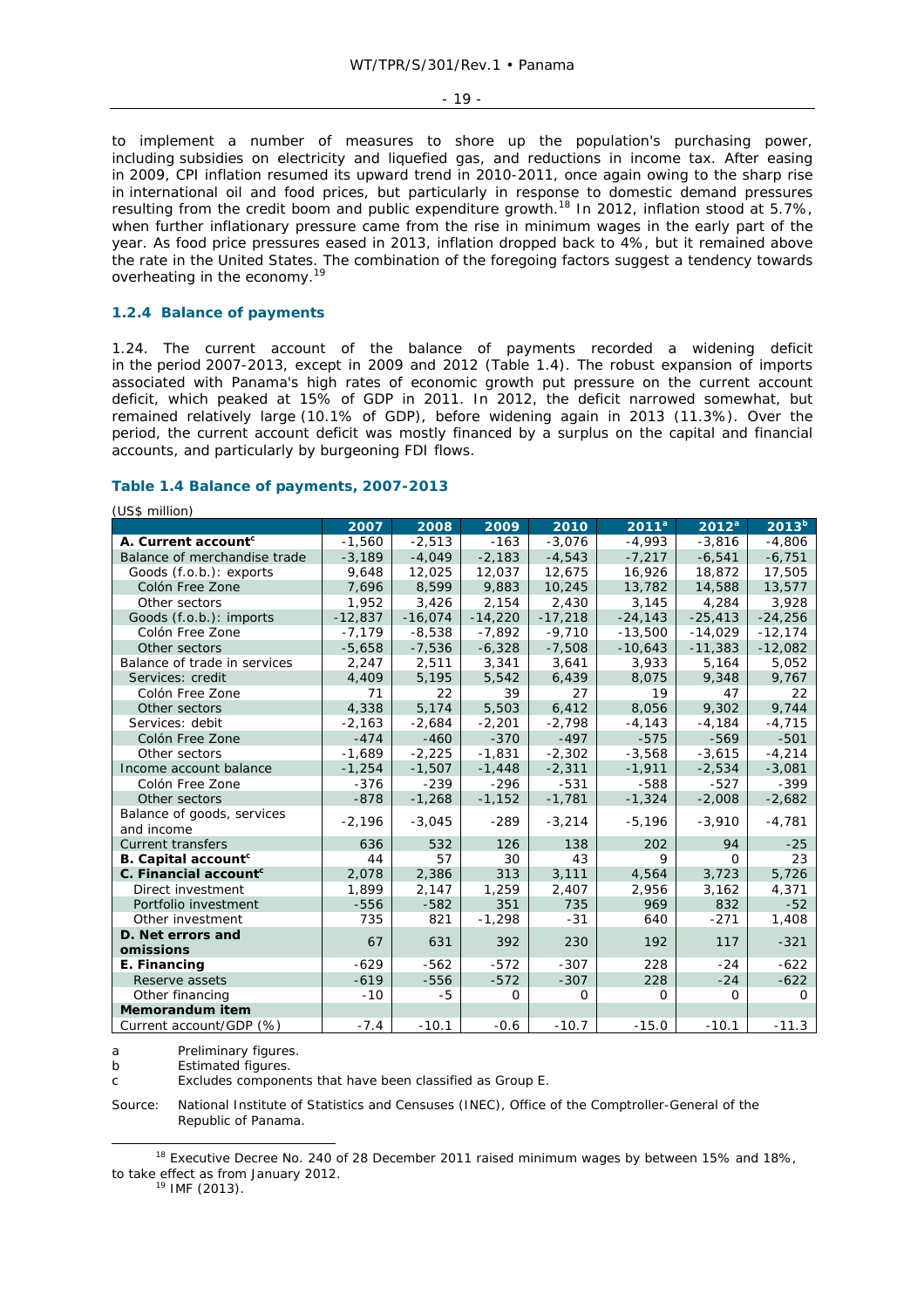1.25. The merchandise trade balance remained in deficit during the period 2007-2013, owing to rapid import growth (particularly capital goods), the impact of high international fuel and food prices on the import bill, and the depreciation of the US dollar against the currencies of Panama's main trading partners. After peaking in 2011, the merchandise trade deficit retreated in 2012, thanks to the growth in exports, particularly those originating in export processing zones, while imports grew more slowly. Nonetheless, the gap widened again in 2013, owing to a reduction in exports from the ZLC and other sectors. The balance of trade in services was increasingly positive during the review period, thanks mainly to the growth of services provided by the Panama Canal and the expansion of port services, transport (particularly by air) and tourism (section 1.3.2).

1.26. The balance on the income account also posted a deficit in 2007-2013, mainly owing to the repatriation of profits and dividends abroad, particularly by firms established in the ZLC, and interest payments on the external debt. Current transfers were positive during the period. The capital and financial accounts maintained a surplus in 2007-2013, as a result of growing FDI flows chiefly representing the entry of foreign capital destined for the Panama Canal expansion and other major infrastructure works.

1.27. The contribution made by the ZLC to the merchandise trade balance was positive in the period 2007-2012, but the same cannot be said of trade in services. In 2013, re-exports from the ZLC shrank by 7.2%, partly owing to problems arising in two of Panama's most important markets in the Latin American region.

## **1.3 Trade performance**

1.28. The sum total of Panama's exports and imports of goods and services was equivalent to 166% of GDP (at 1996 prices) in 2012, which shows how important international trade is to the Panamanian economy, and the crucial role played by both the Panama Canal and the ZLC (Table 1.2). In 2012, Panama was the world's 54th largest exporter and its 50th largest importer; in global trade in services, it was ranked 39th as an exporter and 57th as an importer.<sup>20</sup>

## **1.3.1 Trend of merchandise trade**

1.29. When analysing the structure of Panama's merchandise trade, it is important to distinguish between Panamanian trade as such and trade that is channelled through the ZLC, given the preponderance of the free zone in the country's total trade figures. In fact, the ZLC accounts for about 70% of the value of the country's total merchandise trade, a proportion that has remained stable throughout the 2007-2012 period. Using the same approach as in the previous Secretariat Report (2007), the statistics (Tables A1.1 to A1.4) and the analysis presented in this section do not include imports from the rest of the world to the ZLC, or exports and re-exports from the ZLC to the rest of the world. Nonetheless, Table A1.3 includes sales (exports) from Panamanian customs territory to the ZLC and other Panamanian free zones, and Table A1.4 includes purchases (imports) from the ZLC and other Panamanian free zones entering Panamanian customs territory.

1.30. The value of merchandise imports grew steadily during the period under review (2009 excepted), attaining an average rate of 13% per year between 2007 and 2012. In contrast, the value of exports declined as from 2009, and proved unable to regain its earlier levels, resulting in a 6% average annual contraction between 2007 and 2012. According to the authorities, the contraction is partly explained by a reduction in the exportable supply of agricultural and fish products, compounded by changes in the methodology used to calculate exports.<sup>21</sup> In 2012, imports totalled US\$12,633 million, while exports came in at US\$822 million.<sup>22</sup>

 <sup>20</sup> The figures exclude intra-European Union trade. *Trade Profiles 2013*. Online information from the WTO, viewed at: http://www.wto.org/english/res\_e/booksp\_e/trade\_profiles13\_e.pdf. <sup>21</sup> In the case of fisheries, supply was affected by the rise in fuel prices and adjustment of the

regulations governing activities to eradicate illegal fishing. 22 In 2012, total imports and exports (including those pertaining to the ZLC) amounted

to US\$27,284 million and US\$16,964 million, respectively.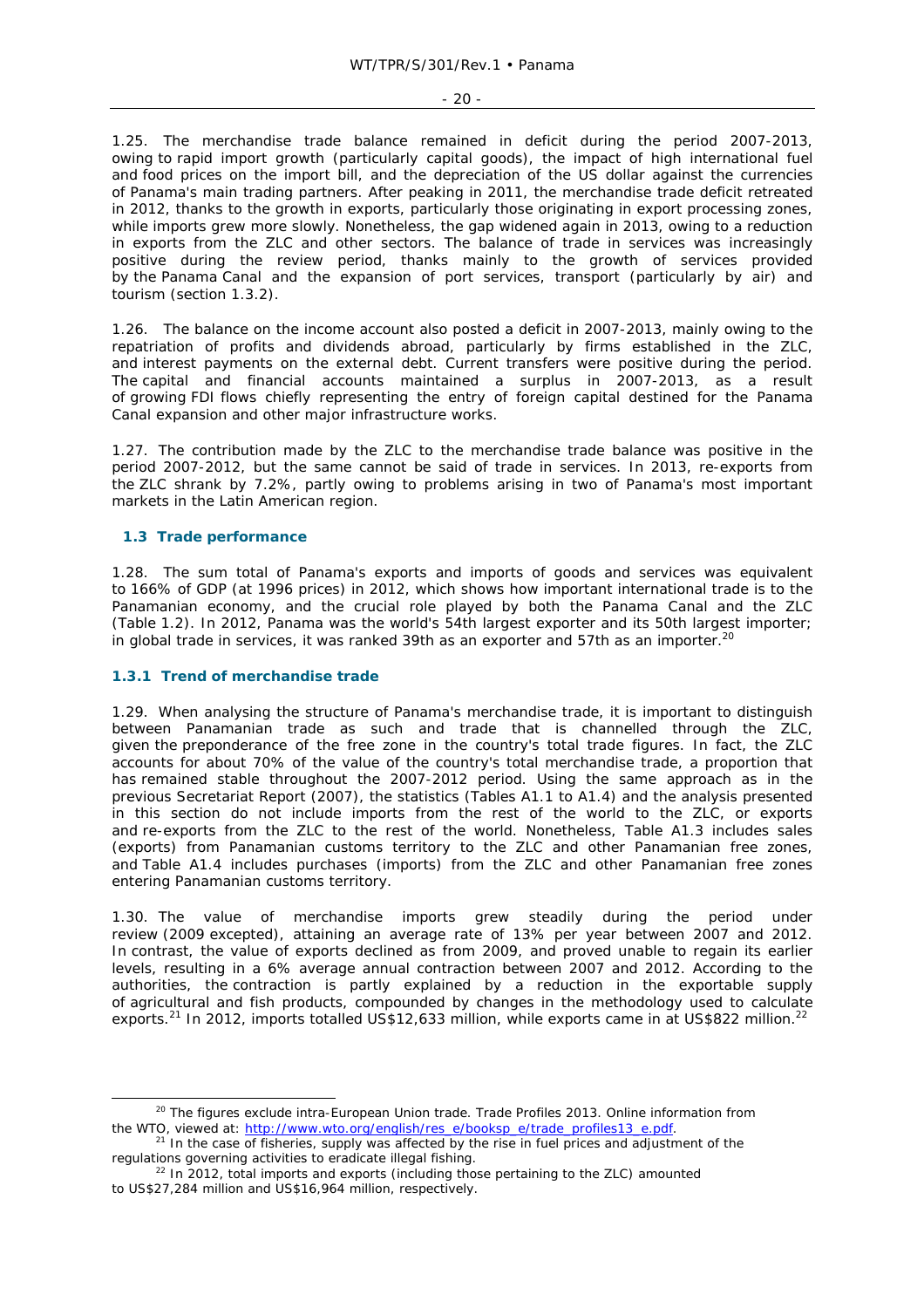#### - 21 -

## **1.3.1.1 Composition of merchandise trade**

1.31. The composition of Panama's merchandise exports remains dominated by agricultural and food products, which jointly accounted for 56% of the total in 2012, despite having declined in absolute terms (Table A1.1, Merchandise exports by HS tariff section, 2007-2012 and Chart 1.1). These categories are led by fruit (bananas, pineapples, watermelon), which accounts for 18.1% of the total; fish and crustaceans, fresh or chilled (12.7%); sugar and confectionery products (4.3%); meat and edible offal (4%); and beverages, alcoholic liquids and vinegar (3%). The contribution of manufactured products (HS Chapters 25 to 97) grew strongly in the period 2007-2012, from 16.6% of total exports to 43.8%. Nonetheless, this was largely due to an increase in the shares of precious stones and metals (15.7% of the total in 2012) and metal waste and scrap (12.9%). The first of these categories includes exports of gold for non-monetary use<sup>23</sup>, which increased from 0.3% to 14.1% of the total between 2007 and 2012. The base metals category includes the smelting of iron and steel, which accounted for 7.2% of total exports in 2012 (2.0% in 2007).

1.32. There have been no significant changes in the composition of Panama's imports, which essentially consist of manufactured products (88% of total imports in the period 2007-2012; see Table A1.2 and Chart 1.2). The leading imports are mineral fuels, which accounted for 22.5% of total imports in 2012, followed by machinery and equipment (mechanical machinery) 11.2%, transport equipment (motor vehicles) 9.6%, and products of the chemical or allied industries (mainly pharmaceuticals) 8.5%. The share of agricultural products in total imports remained broadly stable during the 2007-2012 period, representing 11.2% of the total in 2012.

 $23$  Following the entry into operation of a mine in Colón province.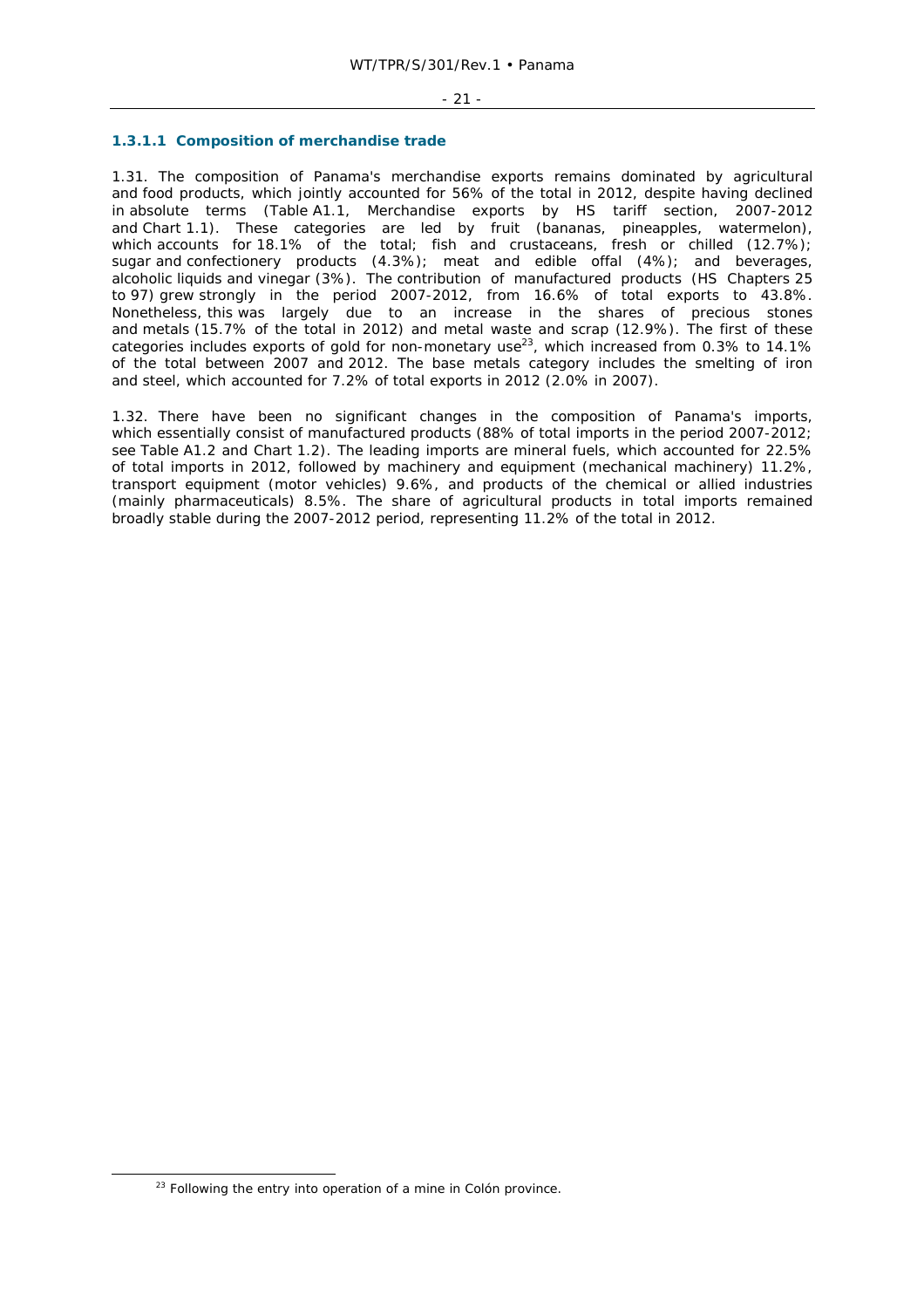



## **(b) Imports 2007**



Source: National Institute of Statistics and Censuses (INEC), Office of the Comptroller-General of the Republic of Panama.

## - 22 -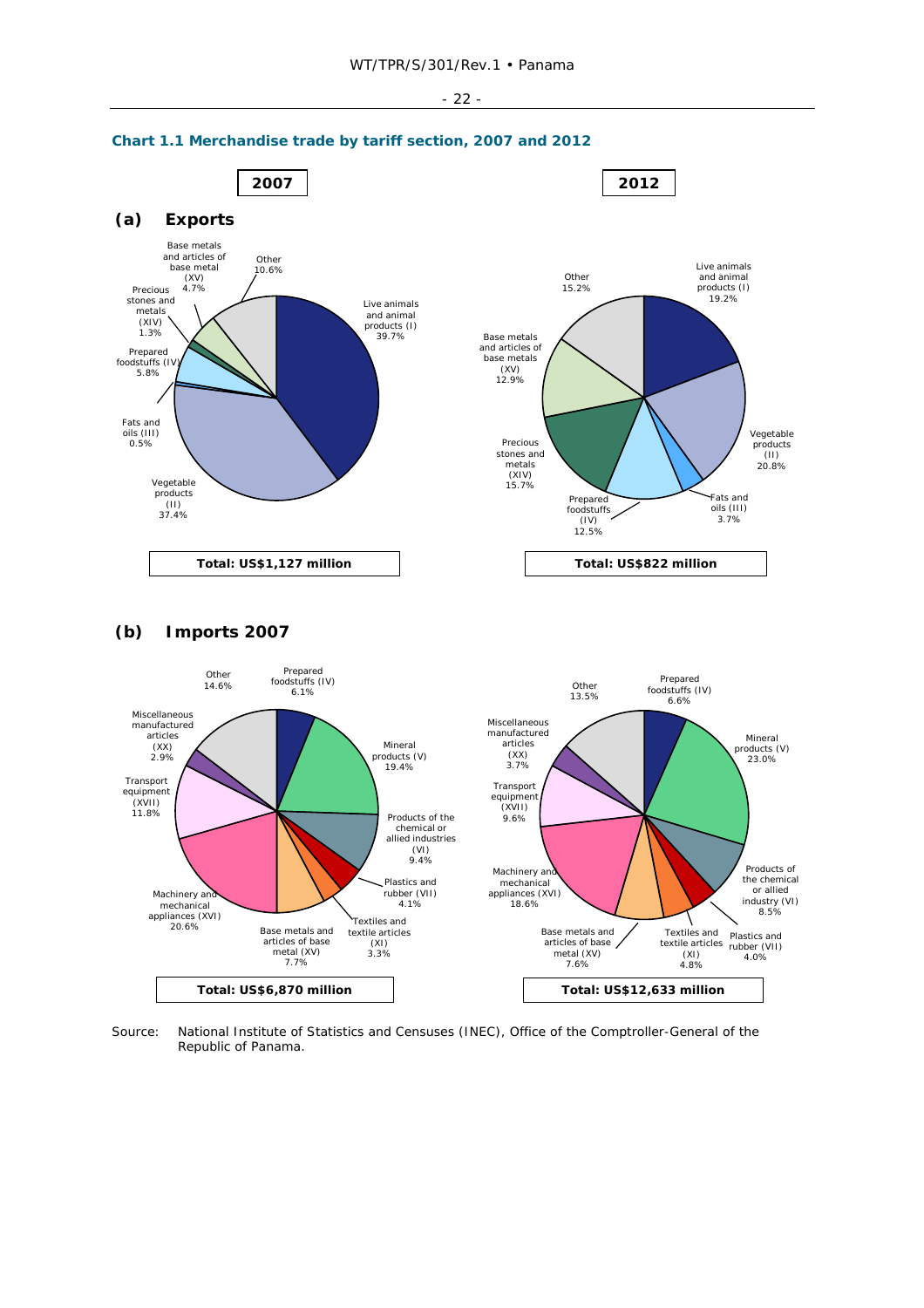



## **Chart 1.2 Merchandise trade by trading partner, 2007 and 2012**

CACM: Costa Rica, El Salvador, Guatemala, Honduras and Nicaragua.

a "Other" mainly consists of free zones (15.8% in 2007 and 30.4% in 2012).

Source: National Institute of Statistics and Censuses (INEC), Office of the Comptroller-General of the Republic of Panama.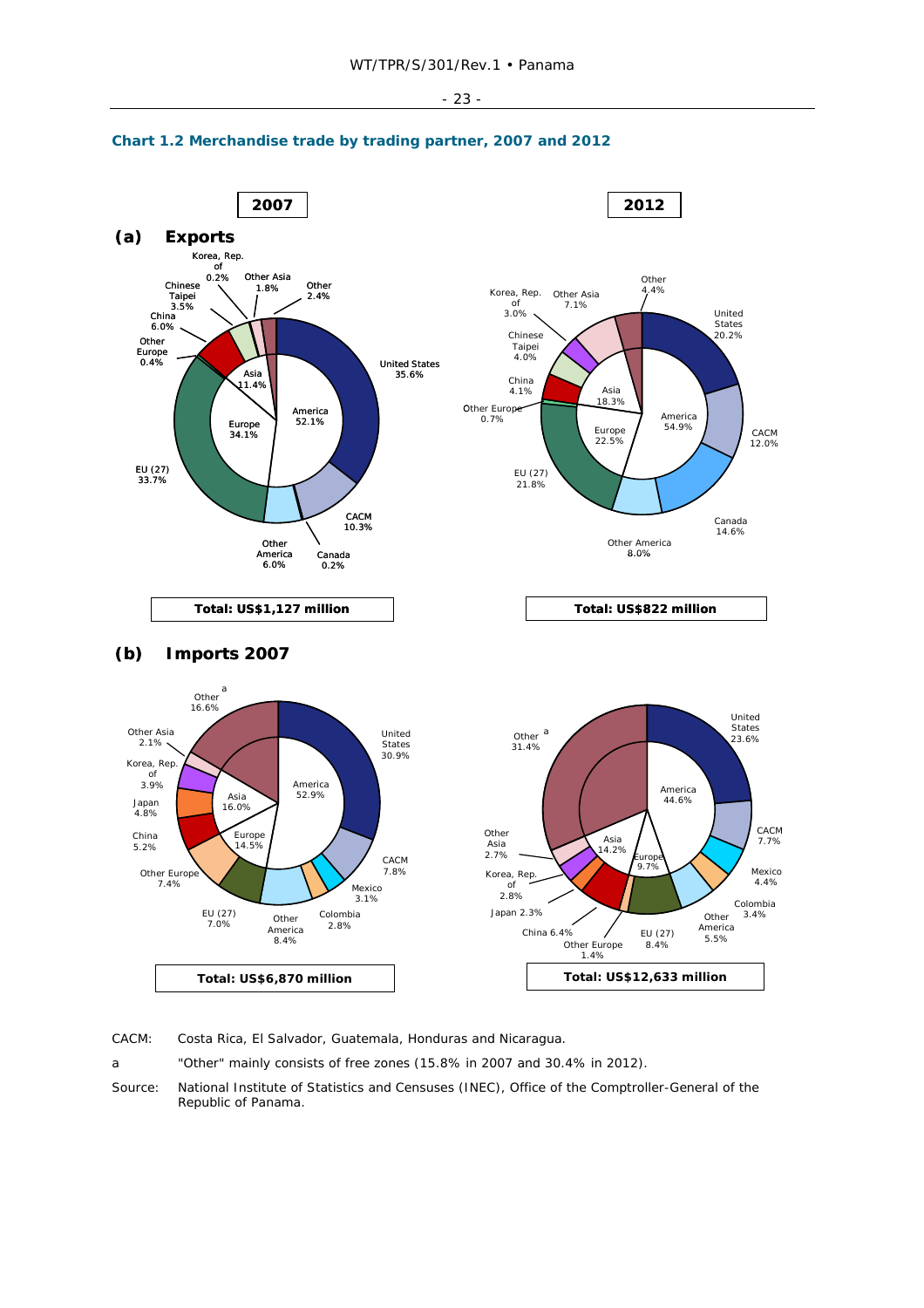#### - 24 -

### **1.3.1.2 Direction of merchandise trade**

1.33. Although the United States remains Panama's leading export market, its share dropped sharply during the review period, from 35.6% in 2007 to 20.2% in 2012 (Table A1.3 and Chart 1.2). In contrast, the share of other countries of the Americas grew considerably, particularly that of Canada, which absorbed 14.6% of Panama's total exports. Sales to CACM countries were also on the rise, representing 12% in 2012, while Colombia's share has declined in recent years. Although the share of exports absorbed by the European Union (EU 27) declined sharply, it remains substantial and stood at 21.8% in 2012. Within the EU, the main destination markets are the Netherlands, Sweden, Italy, United Kingdom, Spain and Germany. The share of Asia as a whole grew to 18.3% in 2012, the leading markets being the People's Republic of China, Chinese Taipei, the Republic of Korea, and India, whose share increased during the review period.

1.34. On the import side, the United States remains the leading source (providing 23.6% of the total in 2012) although its relative share declined in the period under review. Imports from CACM countries remained stable, maintaining an 8% average share during the period, led by Costa Rica. Other countries that increased their share of Panamanian imports were Mexico and Colombia, while Brazil's share fell back slightly. Imports from the EU (27) grew moderately, to account 8.4% of the total in 2012. Within this group, the main source countries are Spain, Germany and the Netherlands. The relative share of Asia decreased slightly (to 14%), owing to a reduction in the shares of Japan and the Republic of Korea, while the People's Republic of China managed to increase its share (6.4%).

## **1.3.2 Trade in services**

1.35. Panama's trade in services has traditionally been in surplus, and so it remained during the 2007-2013 period (Table 1.5). In 2013, services generated 36% of the country's total exports and 22.9% of its GDP, with a value of US\$9,767 million, representing a 122% increase on the 2007 level. Exports from practically all services sectors grew during the review period. Transport and storage services (including those provided by the Panama Canal Authority and firms in the ZLC, as well as air services) remain the country's largest foreign exchange earners, having generated 49% of services exports in 2013. This category was followed by travel services (tourism) which accounted for 34% and financial services with 5.8%. On the import side, transport services generated 46.4% of total services imports in 2013, supported by travel (17.6%), other business services (13.5%) and financial services (12.9%).

|                                                    | 2007           | 2008           | 2009     | 2010     | $2011^a$ | $2012^a$       | $2013^b$       |
|----------------------------------------------------|----------------|----------------|----------|----------|----------|----------------|----------------|
| Services (net)                                     | 2,247          | 2,511          | 3,341    | 3,641    | 3,933    | 5,164          | 5,052          |
| Services (credit)                                  | 4,409          | 5,195          | 5,542    | 6,439    | 8,075    | 9,348          | 9,767          |
| Transport                                          | 2,263          | 2,758          | 3,136    | 3,431    | 3,973    | 4,723          | 4,802          |
| Travel                                             | 1,185          | 1,408          | 1,484    | 1,745    | 2,605    | 3,067          | 3,316          |
| Communication services                             | 216            | 223            | 251      | 306      | 319      | 326            | 327            |
| <b>Construction services</b>                       | 1              | 3              | 2        | 2        | 2        | $\overline{4}$ | $\overline{4}$ |
| Insurance services                                 | 95             | 102            | 95       | 123      | 140      | 136            | 276            |
| <b>Financial services</b>                          | 338            | 434            | 312      | 463      | 638      | 676            | 566            |
| Information technology and<br>information services | 22             | 30             | 26       | 25       | 25       | 34             | 39             |
| Royalties and licence duties                       | $\Omega$       | $\Omega$       | $\Omega$ | 8        | 8        | 12             | 13             |
| Other business services                            | 253            | 197            | 200      | 264      | 268      | 253            | 235            |
| Personal, cultural and<br>recreational services    | $\Omega$       | $\Omega$       | $\Omega$ | 10       | 11       | 18             | 46             |
| Government services, n.e.s.                        | 37             | 40             | 38       | 63       | 86       | 99             | 143            |
| Services (debit)                                   | 2,163          | 2,684          | 2,201    | 2,798    | 4,143    | 4,184          | 4,715          |
| Transport                                          | 1,211          | 1,543          | 1,208    | 1,541    | 2,235    | 2,275          | 2,188          |
| Travel                                             | 307            | 366            | 338      | 398      | 462      | 505            | 830            |
| Communication services                             | 61             | 76             | 45       | 56       | 58       | 70             | 62             |
| <b>Construction services</b>                       | $\Omega$       | $\Omega$       | $\Omega$ | $\Omega$ | $\Omega$ | $\Omega$       | $\Omega$       |
| Insurance services                                 | 105            | 131            | 146      | 161      | 209      | 212            | 192            |
| <b>Financial services</b>                          | 227            | 321            | 170      | 369      | 556      | 637            | 608            |
| Information technology and<br>information services | $\overline{2}$ | $\overline{2}$ | 3        | 3        | 5        | 8              | 9              |
| Royalties and licence duties                       | 57             | 59             | 63       | 46       | 69       | 42             | 81             |

#### **Table 1.5 Trade in services, 2007-2013**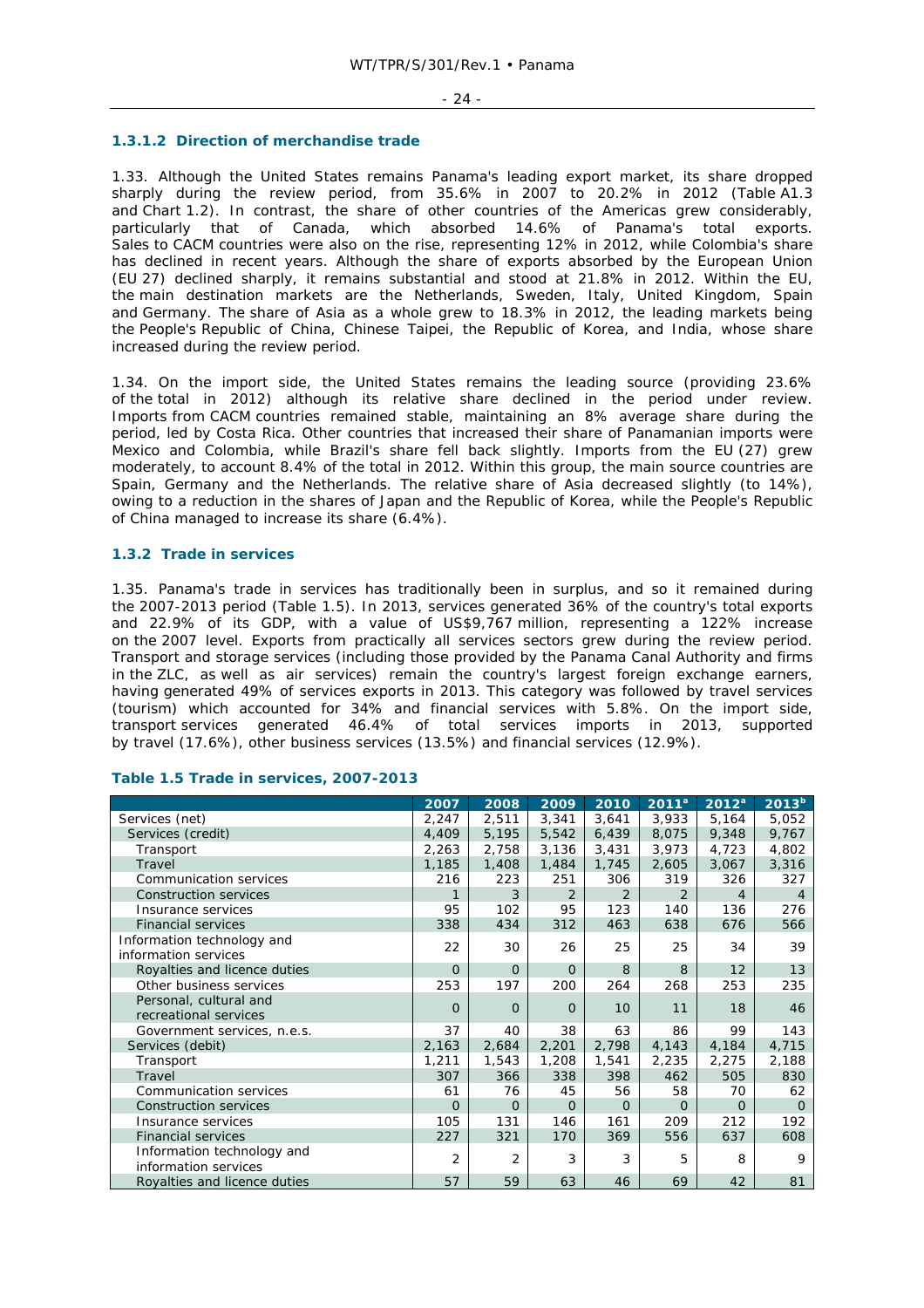| Other business services                         | 2007<br>136 | 2008<br>115 | 2009<br>157 | 2010<br>145 | 2011 <sup>a</sup><br>469 | $2012^a$<br>351 | $2013^{b}$<br>639 |
|-------------------------------------------------|-------------|-------------|-------------|-------------|--------------------------|-----------------|-------------------|
| Personal, cultural and<br>recreational services |             |             |             |             |                          |                 | 22                |
| Government services, n.e.s.                     | 56          | 71          | 73          | 79          | 79                       | 79              | 84                |
| Exports of services/GDP (%)                     | 20.9        | 20.9        | 21.4        | 22.3        | 24.3                     | 24.6            | 22.9              |

a Preliminary figures.

b Estimated figures.

Source: National Institute of Statistics and Censuses (INEC), Office of the Comptroller-General of the Republic of Panama.

## **1.4 Foreign direct investment**

1.36. Net FDI flows into Panama grew between 2007 and 2012 to reach a level of US\$2,887 million in the latter year, and represented 8.1% of GDP on average during the period, albeit with yearly fluctuations (Table 1.6). In 2013, a sharp upturn took FDI flows past the US\$4 billion level.<sup>24</sup> The free trade agreements signed recently by Panama, along with others currently being negotiated, are expected to help maintain the high level of FDI inflows recorded to date, particularly when public-sector investments in infrastructure projects start to decline.<sup>25</sup>

## **Table 1.6 Net foreign direct investment flows by sector, 2007-2012**

(US\$ million)

|                              | 2007  | 2008  | 2009  | 2010  | 2011 <sup>a</sup> | $2012^a$ |
|------------------------------|-------|-------|-------|-------|-------------------|----------|
| Total                        | 1.899 | 2.147 | .259  | 2.723 | 3.132             | 2.887    |
| <b>Banks</b>                 | 389   | 777   |       | 373   | 635               | $-112$   |
| Firms in the Colón Free Zone | 373   | 288   | 222   | 390   | 390               | 535      |
| Other firms                  | 1.136 | 1,082 | 1.036 | 1,960 | 2,108             | 2,464    |
| FDI flows/GDP (%)            | 9.0   | 8.6   | 4.9   | 9.5   | 9.4               | 7.6      |

a Preliminary figures.

Source: National Institute of Statistics and Censuses (INEC), Office of the Comptroller-General of the Republic of Panama.

1.37. The comparable-data series spanning 2007 to 2012 shows that ZLC firms continued to capture significant FDI flows throughout the period, particularly from 2010 to 2012, whereas flows into the banking sector (general licence and international banks) fluctuated sharply and declined significantly in 2012. In contrast, investments in "Other firms" grew rapidly as from 2010, apparently in line with the revival of economic growth.

1.38. Data on FDI by economic activity, which are available for 2010 onwards (Table 1.7), show that trade activities have absorbed the largest proportion of inflows in recent years, accounting for 45.6% in 2012. The Table also reports a significant increase in FDI channelled into manufacturing industries, which absorbed 24% of the total in 2012, and to a lesser extent information and communication services (9.1%). In contrast, transport, storage and postal services, another of the leading FDI target areas, saw their share in total FDI flows shrink by more than half between 2010 and 2012. The shares of financial and real estate services and agricultural activities also fell back.

 <sup>24</sup> *El Economista*, "Panamá recibió más de \$4.000 millones de inversión directa foránea", 30 January 2014. Viewed at: http://www.eleconomista.net/2014/01/30/panamá-recibio-mas-de-4000 millones-de-inversion-directa-foranea.<br><sup>25</sup> IMF (2013).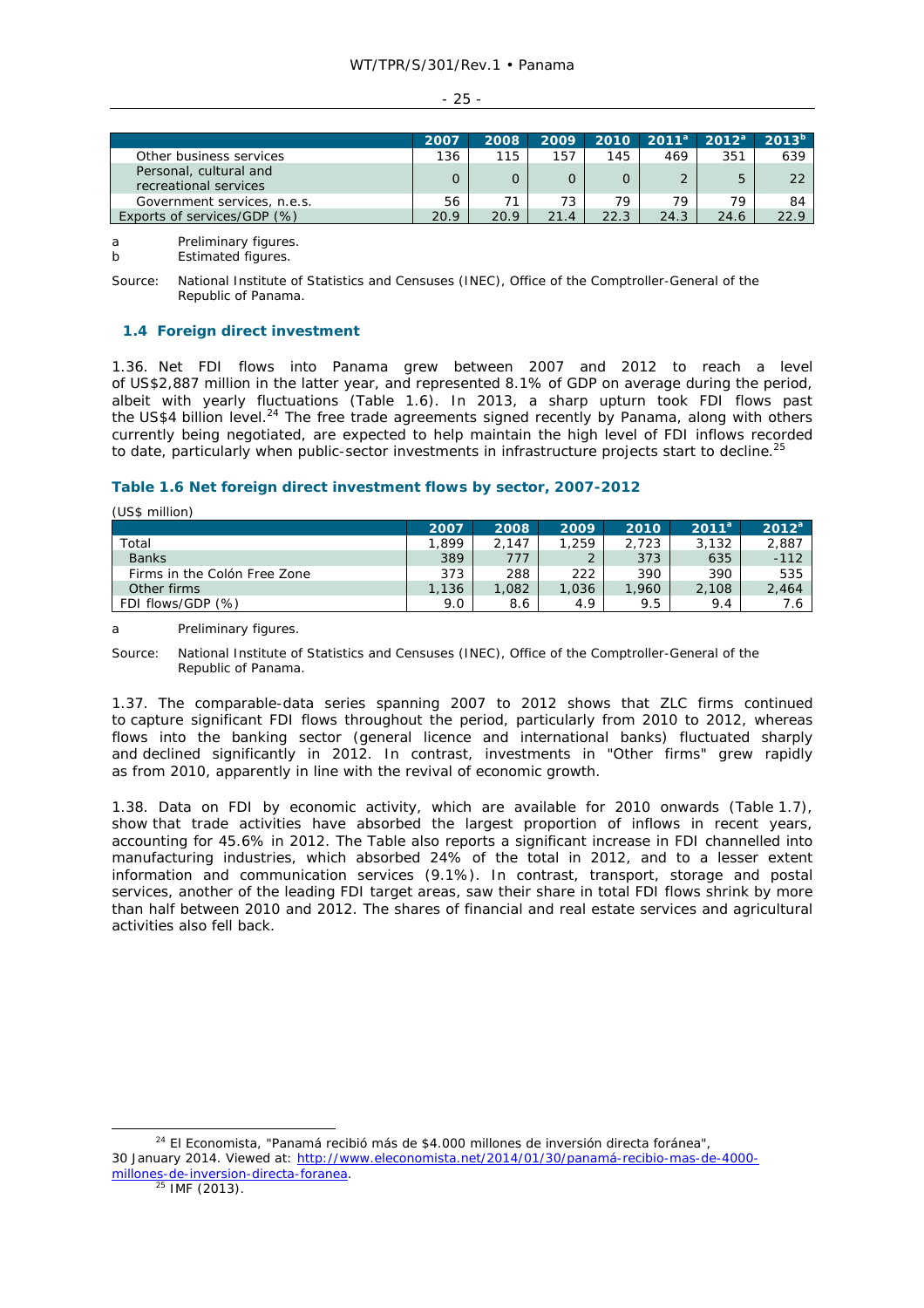| Category of economic activity                |        | Foreign direct investment<br>(US\$ million) | % of total |        |          |                   |
|----------------------------------------------|--------|---------------------------------------------|------------|--------|----------|-------------------|
|                                              | 2010   | $2011^a$                                    | $2012^a$   | 2010   | $2011^a$ | 2012 <sup>a</sup> |
| <b>TOTAL</b>                                 | 2,723  | 3,132                                       | 2,887      | 100    | 100      | 100               |
| Agriculture, livestock, hunting and forestry | 79     | 55                                          | 14         | 2.9    | 1.7      | 0.5               |
| Mining and quarrying                         | $-2$   | 39                                          | $-1$       | $-0.1$ | 1.3      | 0.0               |
| Manufacturing                                | $-114$ | 142                                         | 694        | $-4.2$ | 4.5      | 24.0              |
| Electricity, gas and water supply            | $-34$  | 279                                         | $-220$     | $-1.2$ | 8.9      | $-7.6$            |
| Construction                                 | $-212$ | 155                                         | 146        | $-7.8$ | 5.0      | 5.0               |
| Wholesale and retail trade                   | 1,572  | 1,103                                       | 1,317      | 57.7   | 35.2     | 45.6              |
| Transport, storage and postal services       | 783    | 350                                         | 408        | 28.8   | 11.2     | 14.1              |
| Hotels and restaurants                       | $-12$  | 157                                         | 50         | $-0.4$ | 5.0      | 1.7               |
| Information and communication                | 38     | 37                                          | 263        | 1.4    | 1.2      | 9.1               |
| Financial and insurance services             | 360    | 592                                         | 61         | 13.2   | 18.9     | 2.1               |
| Real estate services                         | 112    | 80                                          | 29         | 4.1    | 2.6      | 1.0               |
| Professional, scientific and technical       | $-13$  | 83                                          | 43         | $-0.5$ | 2.6      | 1.5               |
| services                                     |        |                                             |            |        |          |                   |
| Administrative and support services          | 165    | 34                                          | 34         | 6.1    | 1.1      | 1.2               |
| Education                                    | $-2$   | 5                                           | 3          | $-0.1$ | 0.2      | 0.1               |
| Social and health-related services           | 13     | $\overline{7}$                              | 26         | 0.5    | 0.2      | 0.9               |
| Arts, entertainment and creativity           | $-18$  | 14                                          | 15         | $-0.6$ | 0.4      | 0.5               |
| Other services                               | 6      | $\Omega$                                    | 5          | 0.2    | 0.0      | 0.2               |

## **Table 1.7 Net FDI flows by category of economic activity, 2010-2012**

a Preliminary figures.

 $(110<sup>o</sup> million)$ 

Source: National Institute of Statistics and Censuses (INEC), Office of the Comptroller-General of the Republic of Panama.

1.39. In terms of the origin of net FDI flows, Table 1.8 shows that the United States remains the leading source, although the value of investment flows from that country into Panama has varied sharply over the period 2009-2012. Other major FDI sources are Colombia, Switzerland, the Bolivarian Republic of Venezuela, Chinese Taipei and Mexico. Net FDI flows from the European Union as a whole have also fluctuated widely and dropped sharply in 2012, with Spain and the Netherlands being the leading EU source countries.

## **Table 1.8 Net FDI flows by main countries of origin, 2009-2012**

| , ווטווווווווווווווווווווווו      |        |        |          |                   |
|-----------------------------------|--------|--------|----------|-------------------|
|                                   | 2009   | 2010   | $2011^a$ | 2012 <sup>a</sup> |
| <b>TOTAL</b>                      | 1,259  | 2,723  | 3,132    | 2,887             |
| <b>United States</b>              | $-19$  | 1,120  | 392      | 552               |
| Colombia                          | 135    | 82     | 412      | 278               |
| Switzerland                       | 301    | 444    | 210      | 204               |
| Venezuela, Bolivarian Republic of | 68     | 76     | 10       | 145               |
| Chinese Taipei                    | 15     | 130    | 54       | 140               |
| Mexico                            | 154    | -9     | 15       | 133               |
| <b>Brazil</b>                     | 33     | $-2$   | 20       | 123               |
| Japan                             | 4      | 26     | 5        | 71                |
| <b>Puerto Rico</b>                | $-2$   | $-63$  | 8        | 58                |
| Costa Rica                        | 20     | 13     | 104      | 52                |
| Jamaica                           | $-33$  | $-209$ | $-11$    | 51                |
| European Union                    | 404    | 155    | 822      | 48                |
| of which: Germany                 | 13     | 15     | 131      | 57                |
| Spain                             | 327    | -50    | 177      | 263               |
| <b>Netherlands</b>                | $-0.1$ | 126    | 36       | 170               |
| United Kingdom                    | 68     | 79     | 378      | $-280$            |
| <b>Bahamas</b>                    | n.a.   | 5      |          | 36                |
| Chile                             | 2      | 37     | 9        | 35                |
| Canada                            | 16     | 9      | 39       | 32                |
| Dominican Republic                | n.a.   | 35     | 30       | 31                |
| Other                             | $-245$ | 705    | 290      | 689               |

n.a. Not available.

a Preliminary figures.

Source: Information provided by the Panamanian authorities.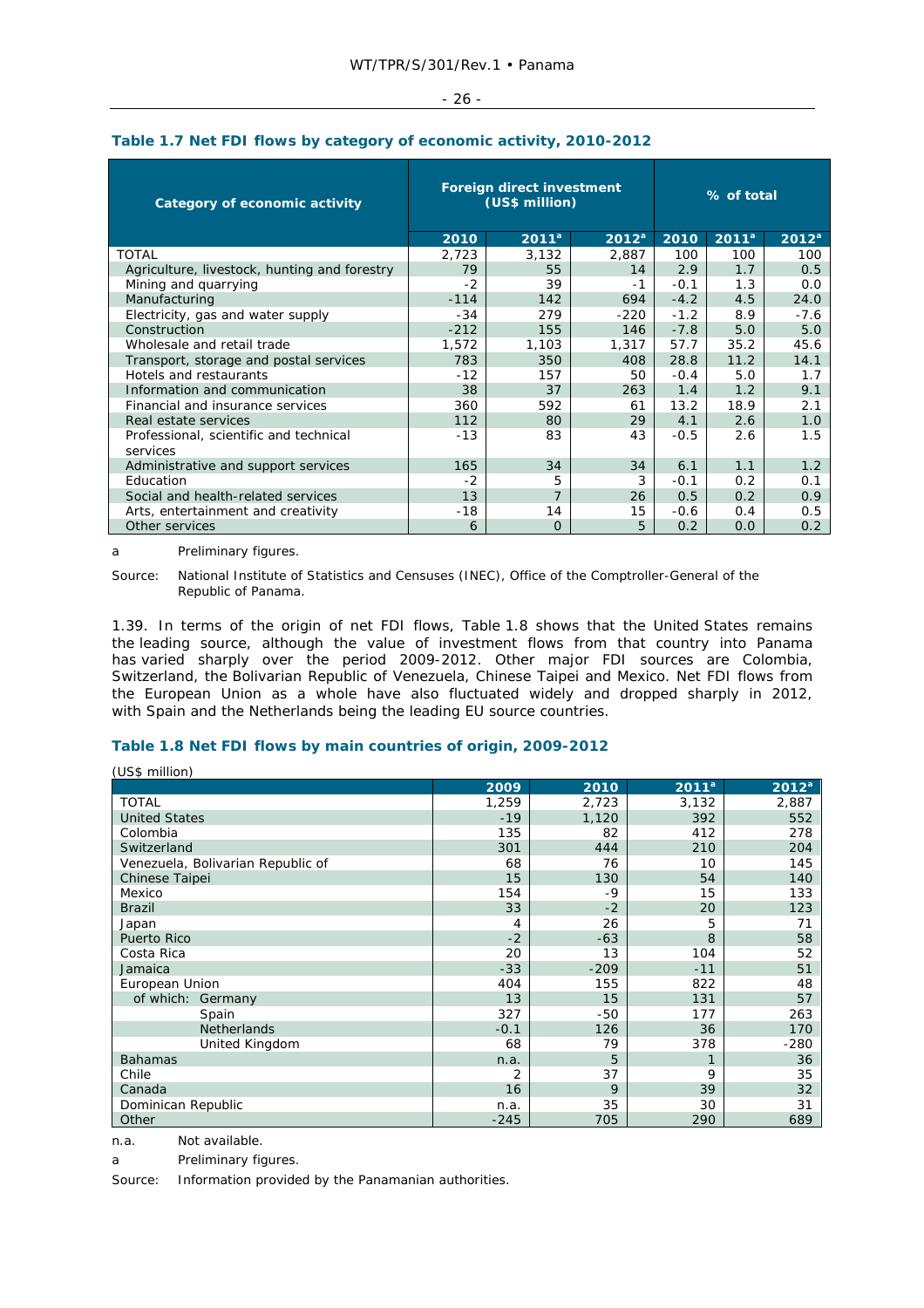## **2 TRADE AND INVESTMENT REGIME**

## **2.1 General Framework**

2.1. The most recent constitutional reform in Panama took place in 2004. Panama is a republic and its political system is based on the separation of executive, legislative and judicial powers. Article 4 of the Constitution states that Panama abides by the rules of international law. The National Assembly also performs the judicial function of hearing complaints and accusations against the President of the Republic and the judges of the Supreme Court of Justice. While in recess, the National Assembly may vest closely defined extraordinary powers in the Executive at the latter's request where circumstances so dictate. The powers in question exclude the approval of international treaties or the budget; the setting of national taxes and contributions; the development of fundamental guarantees, suffrage, or the party system; and the classification of offences and penalties. Any Decree Law issued by the Executive must be presented to the Legislature for a vote during the parliament following promulgation of the Decree Law. Treaties and international agreements concluded by the Executive must be presented to the Legislative Assembly for approval and ratification.<sup>1</sup>

2.2. The National Assembly vested extraordinary powers in the Executive in 2008 that the Executive employed to establish the National Customs Authority, issue provisions on the customs regime, amend the Banking Law, establish the Tourism Authority and issue provisions on the tourism regime.

## **2.2 Trade policy objectives**

2.3. The Ministry of Trade and Industry (MICI) formulates, coordinates and implements Panama's trade and industrial policies. It has two Vice-Ministries – the Vice-Ministry of Domestic Trade and Industry and the Vice-Ministry of Foreign Trade, as well as a Trade Negotiations Office. The Vice-Ministry of Foreign Trade is responsible for the promotion of investment and exports. Through its two divisions, namely the Directorate for International Trade Negotiations and the National Directorate for the Administration of International Trade Agreements and Trade Protection, the Trade Negotiations Office is responsible for all trade negotiations and the implementation of trade agreements.<sup>2</sup> The private sector participates in the trade integration process through the National Commission for International Trade Negotiations whose members are drawn from the most representative private-sector associations.<sup>3</sup>

2.4. The Head of the Office of International Trade Negotiations takes part in all negotiation meetings that require ministerial or vice-ministerial participation and accordingly receives the same treatment as a vice-minister. The Office of the Permanent Mission of Panama to the WTO is at the Office of the Head of International Trade Negotiations.

2.5. During the period under review, the priority for Panamanian trade policy was to increase foreign direct investment (FDI) and exports. The objectives of the National Trade Strategy 2004-2009 were to conclude international trade agreements, promote exports, promote domestic trade to improve national output, incorporate active private-sector participation into strategies to improve the business climate, and form clusters in priority sectors.<sup>4</sup> The National Foreign Trade Strategy 2009-2014 has the additional purpose of providing assistance to investors to facilitate investment procedures and foster projects to boost Panamanian exports to new markets through the Investment and Export Promotion Agency (PROINVEX).5

 $\frac{1}{1}$  $1$  The hierarchy of laws in Panama, in descending order, is as follows: Political Constitution; international treaties; Laws of the Republic; Decree Laws; Cabinet Decrees; Legislative Decrees; Regulatory Decrees; Simple Decrees; Resolutions; Ministerial Decisions, and individual orders and legal acts; and Local Government Agreements.

<sup>&</sup>lt;sup>2</sup> Decree Law No. 6 of 15 February 2006 and Executive Decree No. 46 of 14 June 2008.

<sup>&</sup>lt;sup>3</sup> Law No. 33 of 1999 and online information from the MICI, viewed at: http://www.mici.gob.pa/detalle.php?cid=15&sid=60&id=1343.

<sup>&</sup>lt;sup>4</sup> Ministry of Trade and Industry (2007) and Ministry of the Economy and Finance (2005).

<sup>&</sup>lt;sup>5</sup> Ministry of Trade and Industry (2009b) and National Government (2009).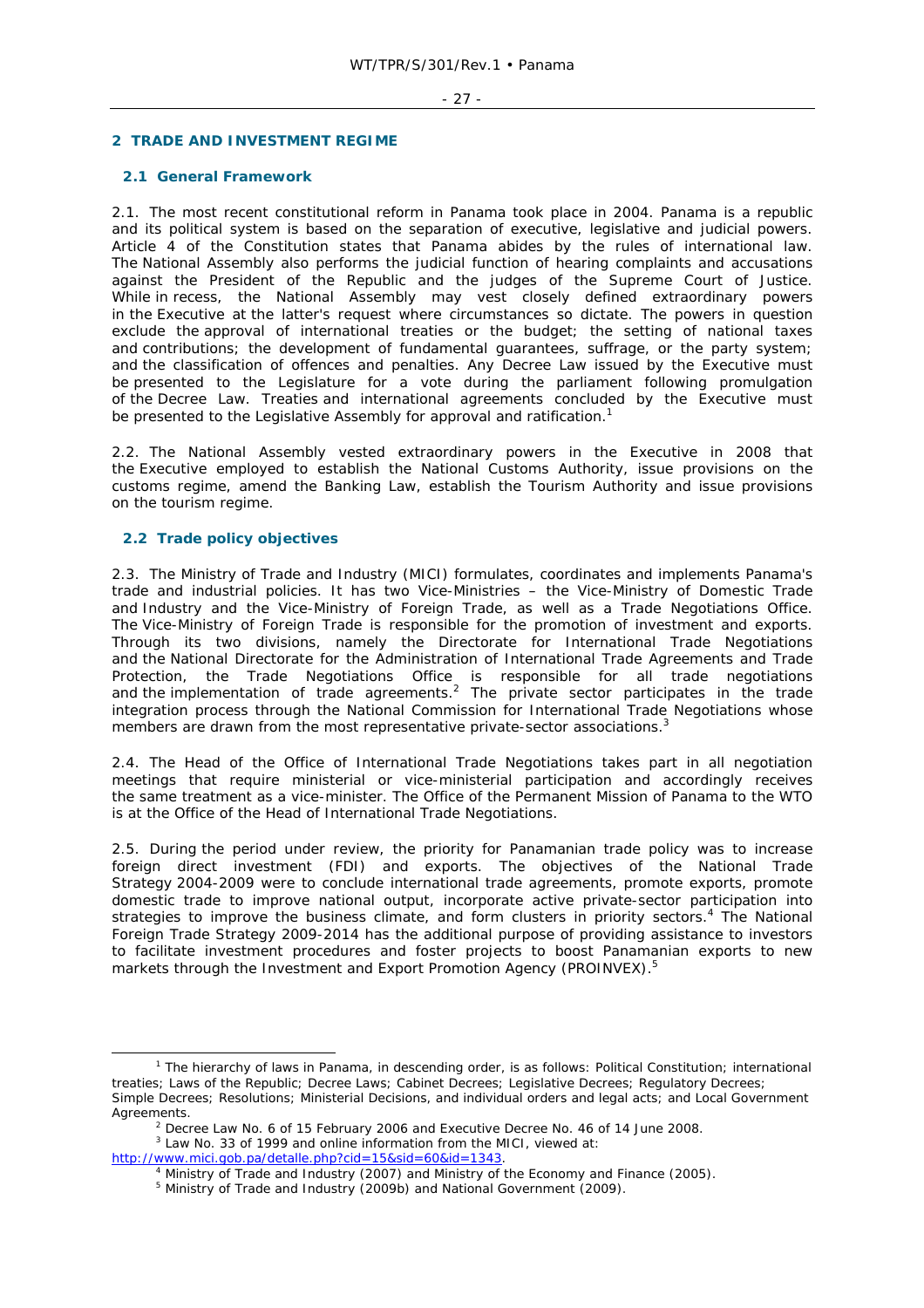2.6. Both strategies propose work programmes to attract investment, for example "INVIERTE" and "PANAMA INVEST" on the one hand, and programmes to support businesses venturing abroad, such as "EXPORTA" and "PANAMA-EXPORT" on the other. Specifically, the National Foreign Trade Strategy 2009-2014 provides for the establishment of a single window for investors and automated export procedures. Other work programmes seek to improve businesses' competitiveness as exporters, for example "Prepárate para Competir", "Desarrollo Industrial Competitivo", "Compite Panamá" and "Impulso Panamá". Some programmes, such as "Mano a la Obra" were designed specifically to promote agricultural exports or to encourage exports and competitiveness among micro, small and medium-sized businesses (MSMEs), such as the MSME Competitiveness Support Programme.<sup>6</sup>

2.7. Panama wants to attract high value-added FDI that promotes training of human resources and technology transfer. For example, the Government is promoting FDI in financial services, logistics, tourism and agriculture, sectors whose current or future competitive advantages have led to their inclusion in the Government's Strategic Plan for 2010-2014 as drivers of Panamanian economic growth.<sup>7</sup> Panama is seeking to become one of the chief destinations in Latin America for FDI and "the best place for doing business".

2.8. To increase not only the volume but the quality and diversity of its exportable supply, Panama is promoting exports to markets that afford preferential access to Panamanian goods and services, and exports of high-value-added non-traditional products that ensure a more competitive presence in foreign markets. The objective pursued by the National Trade Strategy 2004-2009 was to achieve considerable growth in exports (32%) and in exports of non-traditional products (20%). It also sought to achieve a significant increase in the number of exporting businesses. The authorities indicated that although they did not meet these targets, exports of non-traditional products and agricultural products improved considerably in 2007 and 2008 but fell in 2009. Since 2010 and 2011 the search has been on for markets that are less affected by the recession, for example Canada, and efforts to increase exports of non-traditional agricultural and marine products have proved successful.

2.9. Panama is of the view that the process of opening up is closely linked to the increase in FDI and exports. To that end it is pressing home the need to open negotiations with countries where it considers there are markets for Panamanian exports and to ensure that domestic conditions help Panamanian economic operators to take fuller advantage of the opportunities made available under bilateral trade agreements. Indeed, in 2006 Panama embarked on the Complementary Agenda and Competitiveness Programme that seeks to improve governance, infrastructure, productivity and access to financing to engender a more favourable business climate. One of the programme's achievements is the option to perform procedures online.<sup>8</sup>

## **2.3 Trade agreements and arrangements**

## **2.3.1 World Trade Organization**

2.10. Panama has been a Member of the WTO since 1997. As a minimum, it grants MFN treatment to all its trading partners. It is an observer on the Committee on Government Procurement but decided not to pursue its application to accede to the Agreement on Government Procurement by a communication circulated on 9 August 2013.<sup>9</sup> Panama had submitted two offers, the latest in 1999, and these were withdrawn. Panama is a participant in the Information Technology Agreement.<sup>10</sup> Panama is not party to the Agreement on Trade in Civil Aircraft and because of its date of accession to the WTO did not participate in the sectoral negotiations on financial services and telecommunications for the General Agreement on Trade in Services (GATS).

2.11. Panama is of the view that strengthening the rules of the multilateral system is important in order to improve interaction between Members while they establish regional or bilateral trade relations that help foster growth in exports and investment. Within the framework

 $\overline{\phantom{0}}$ <sup>6</sup> For further information, see Ministry of Trade and Industry (2007), Ministry of Trade and Industry (2009b) and OECD/WTO (2009).

National Government (2009).

<sup>&</sup>lt;sup>8</sup> For further information, see Ministry of Trade and Industry (2007).<br><sup>9</sup> WTO decument CBA/ACC/BAN/1 of 9 August 2012

<sup>&</sup>lt;sup>9</sup> WTO document GPA/ACC/PAN/1 of 9 August 2013.

<sup>10</sup> WTO document G/IT/1/Rev.49 of 4 October 2013.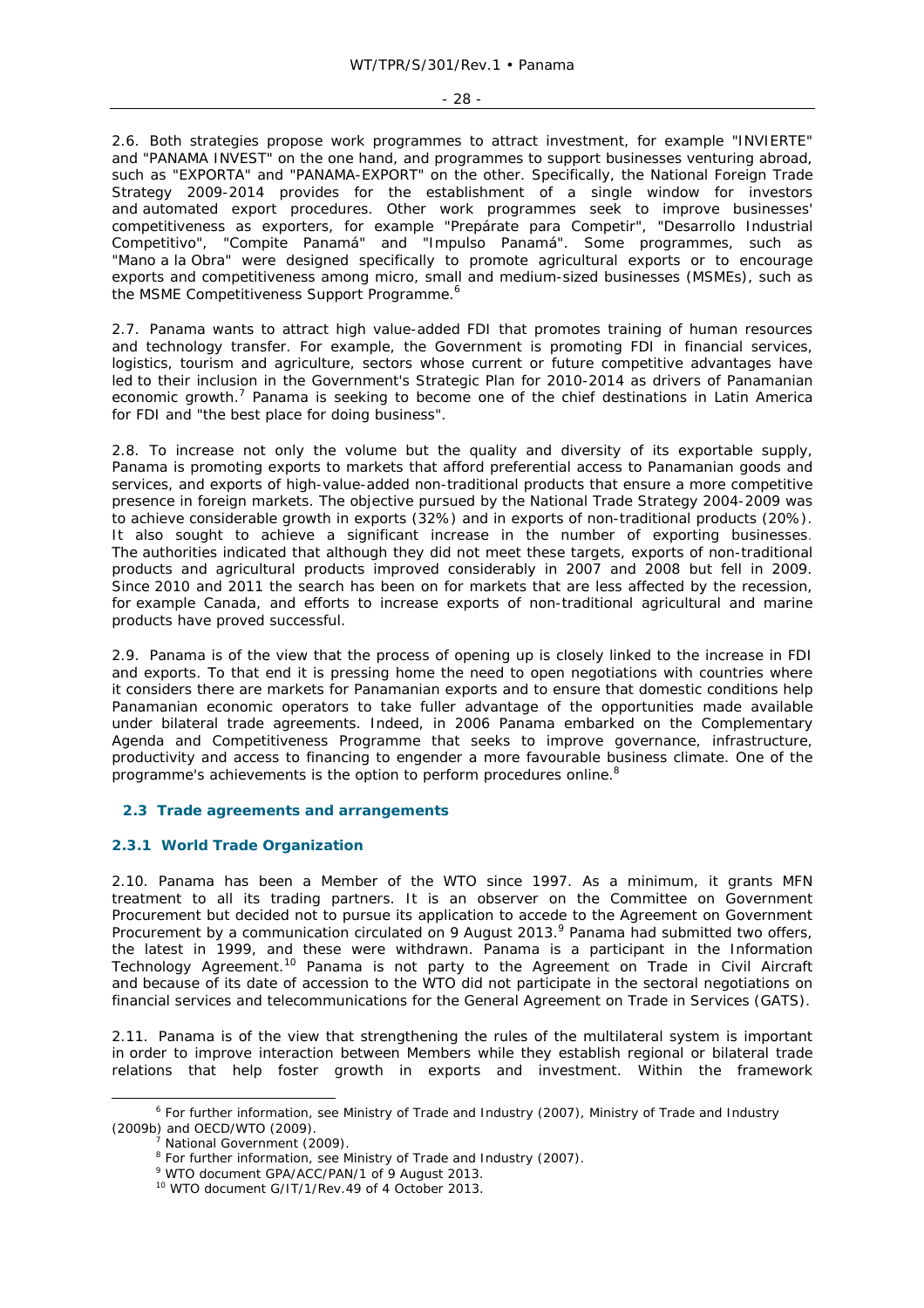- 29 -

of the negotiations on agriculture under the Doha Development Agenda, Panama supports the elimination of export subsidies, the reduction of tariff protection and domestic support. Panama supports greater openness in trade in services because this is the most dynamic sector of its economy (sections 1 and 4).<sup>1</sup>

2.12. As part of its obligations, Panama has regularly submitted notifications to the WTO during the period under review (Table A2.1). However, there are notifications pending in the fields of intellectual property, agriculture, trade protection and countervailing measures, for example.

2.13. Since 2007, Panama has been involved as a complainant in four dispute settlement procedures and has participated as a third party in others (Table 2.1). It should be noted that Panama was party to the dispute on bananas, regarded as one of the most complex, difficult and long-standing disputes in the multilateral trading system. There have been no complaints against Panama within the framework of the WTO since 2007.

| <b>Subject</b>                                                                                                                                                         | Complainant/respondent                                                                                                                     | <b>Situation</b>                                                                                                            | <b>WTO</b><br>document<br>series                             |
|------------------------------------------------------------------------------------------------------------------------------------------------------------------------|--------------------------------------------------------------------------------------------------------------------------------------------|-----------------------------------------------------------------------------------------------------------------------------|--------------------------------------------------------------|
| Regime for the<br>importation of bananas                                                                                                                               | Panama/EU                                                                                                                                  | Mutually agreed solution (DA/364/3,<br>G/L/822/Add.1 of 12 November 2012)                                                   | <b>DS364</b>                                                 |
| Indicative prices and<br>restrictions on ports<br>of entry                                                                                                             | Panama/ Colombia                                                                                                                           | Implementation notified by the<br>respondent (WT/DS366/15 of<br>9 April 2010)                                               | <b>DS366</b>                                                 |
| Measures relating<br>to trade in goods<br>and services                                                                                                                 | Panama/ Argentina                                                                                                                          | Panel established and constituted<br>(WT/DS453/5 of 12 November 2013)                                                       | <b>DS453</b>                                                 |
| Measures relating to the<br>importation of textiles,<br>apparel and footwear                                                                                           | Panama/ Colombia                                                                                                                           | Panel established and constituted<br>(WT/DS461/4 of 16 January 2014)                                                        | <b>DS461</b>                                                 |
| Panama as a third party                                                                                                                                                |                                                                                                                                            |                                                                                                                             |                                                              |
| Safeguard measures on<br>imports of polypropylene<br>bags and tubular fabric                                                                                           | Costa Rica/Dominican<br>Republic<br>Guatemala/Dominican<br>Republic<br>Honduras/Dominican<br>Republic<br>El Salvador/Dominican<br>Republic | Implementation notified by the<br>respondent (WT/DS/415/13,<br>WT/DS/416/13, WT/DS/417/13,<br>WT/DS/418/13 of 9 May 2012)   | <b>DS415</b><br><b>DS416</b><br><b>DS417</b><br><b>DS418</b> |
| Certain measures<br>concerning trademarks,<br>geographical indications<br>and other plain<br>packaging requirements<br>applicable to tobacco<br>products and packaging | Honduras/Australia                                                                                                                         | On 25 September 2013 the Dispute<br>Settlement Body decided to establish<br>a panel but it has not yet been<br>constituted. | <b>DS435</b>                                                 |

## **Table 2.1 Dispute settlement procedures, 2007 to April 2014**

Source: WTO Secretariat.

## **2.3.2 Preferential trade agreements**

2.14. Panama has signed trade agreements with 13 partners, nine of which have entered into force since 2007. Between January and November 2013, trade covered by the agreements accounted for almost 9.7% of the value of Panamanian exports and 10.4% of imports.<sup>12</sup> Despite the provisions on notification<sup>13</sup>, several agreements have not been notified to the WTO (Table 2.2). The authorities indicated that they were working with the relevant institutions with a view to notification.

 <sup>11</sup> WTO documents WT/MIN(09)/ST/114 of 2 December 2009, WT/MIN(11)/ST/20 of 16 December 2011 and WT/MIN/(13)/ST/43 of 5 December 2013, and Ministry of Trade and Industry (2011a).<br><sup>12</sup> INEC and Directorate-General for the Administration of International Trade Agreements.<br><sup>13</sup> Article XXIV:7 of the GATT 1994, Artic

on differential and more favourable treatment, reciprocity and fuller participation of developing countries of 28 November 1979 (L/4903) and paragraph 3 of the Transparency Mechanism.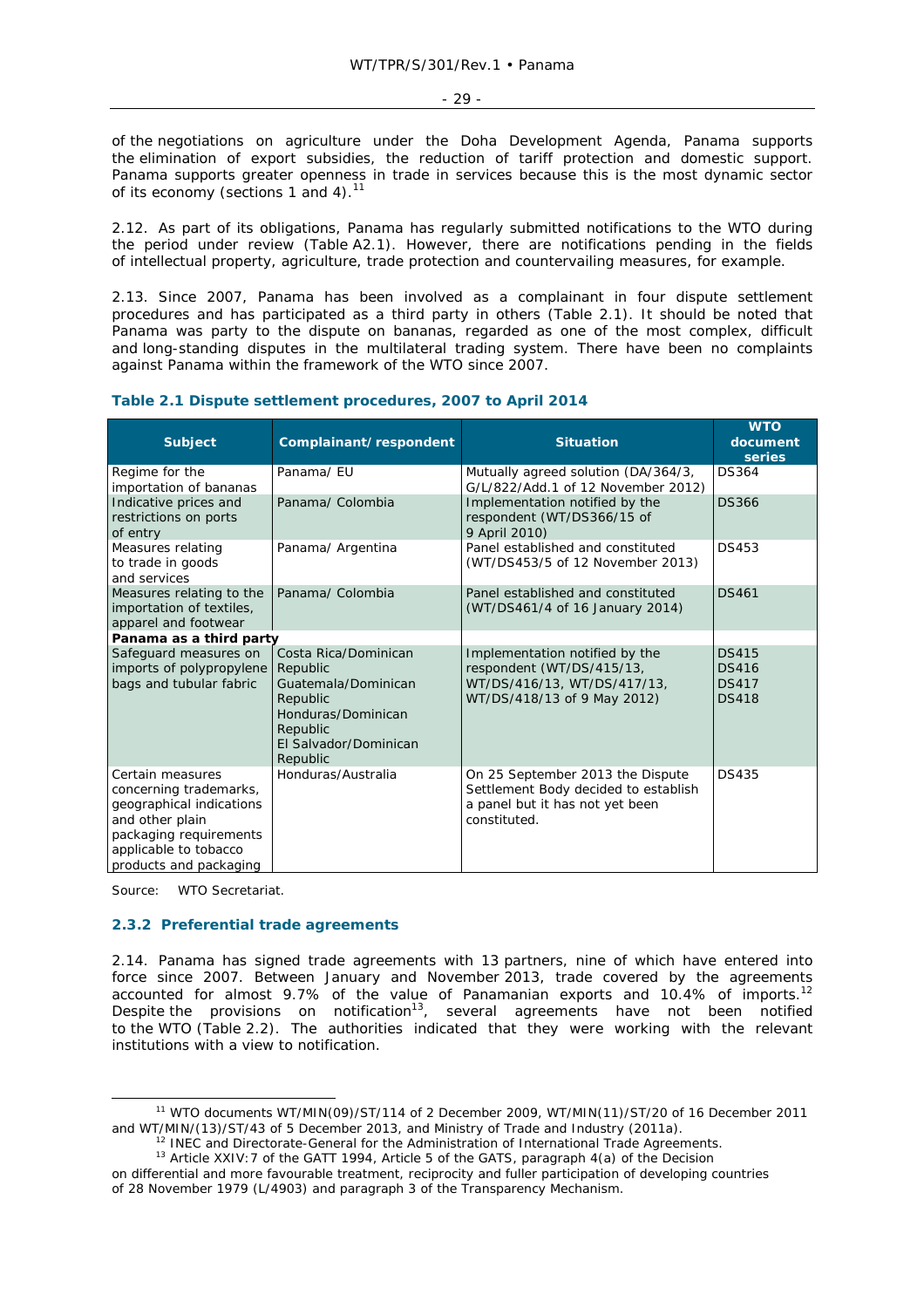| ٠<br>٠<br>$\sim$<br>$\sim$ |  |
|----------------------------|--|
|                            |  |

### **Table 2.2 Participation of Panama in regional trade agreements (whether notified or not, in force) April 2014**

| <b>Trading partner or Agreement</b> | Date of entry into force   | Type of         | <b>GATT/WTO Notification</b> |                       |  |
|-------------------------------------|----------------------------|-----------------|------------------------------|-----------------------|--|
|                                     |                            | Agreement       | Year                         | <b>WTO provision</b>  |  |
| EU - Central America                | 1 August 2013 <sup>a</sup> | Goods &         | 2013                         | <b>GATT Art. XXIV</b> |  |
|                                     |                            | Services        |                              | & GATS Art. V         |  |
| Canada                              | 1 April 2013               | Goods $\&$      | 2013                         | <b>GATT Art. XXIV</b> |  |
|                                     |                            | <b>Services</b> |                              | & GATS Art. V         |  |
| <b>United States</b>                | 31 October 2012            | Goods &         | 2012                         | <b>GATT Art. XXIV</b> |  |
|                                     |                            | Services        |                              | & GATS Art. V         |  |
| Peru                                | 1 May 2012                 | Goods $\&$      | 2012                         | <b>GATT Art. XXIV</b> |  |
|                                     |                            | <b>Services</b> |                              | & GATS Art. V         |  |
| Nicaragua (Central America)         | 21 November 2009           | Goods &         | 2013                         | <b>GATT Art. XXIV</b> |  |
|                                     |                            | Services        |                              | & GATS Art. V         |  |
| Guatemala (Central America)         | 20 June 2009               | Goods &         | 2013                         | <b>GATT Art. XXIV</b> |  |
|                                     |                            | <b>Services</b> |                              | & GATS Art. V         |  |
| Honduras (Central America)          | 9 January 2009             | Goods &         | 2009                         | <b>GATT Art. XXIV</b> |  |
|                                     |                            | Services        |                              | & GATS Art. V         |  |
| Costa Rica (Central America)        | 23 November 2008           | Goods $\&$      | 2009                         | <b>GATT Art. XXIV</b> |  |
|                                     |                            | <b>Services</b> |                              | & GATS Art. V         |  |
| Chile                               | 7 March 2008               | Goods &         | 2008                         | <b>GATT Art. XXIV</b> |  |
|                                     |                            | Services        |                              | & GATS Art. V         |  |
| Singapore                           | 24 July 2006               | Goods &         | 2007                         | <b>GATT Art. XXIV</b> |  |
|                                     |                            | <b>Services</b> |                              | & GATS Art. V         |  |
| Chinese Taipei                      | 1 January 2004             | Goods &         | 2009                         | <b>GATT Art. XXIV</b> |  |
|                                     |                            | Services        |                              | & GATS Art. V         |  |
| El Salvador (Central America)       | 11 April 2003              | Goods $\&$      | 2005                         | <b>GATT Art. XXIV</b> |  |
|                                     |                            | Services        |                              | & GATS Art. V         |  |
| SIECA - Accession of Panama         | 6 May 2013                 | Goods           |                              | Not notified          |  |
| LAIA - Accession of Panama          | 3 May 2012                 | Goods           | Not notified                 |                       |  |
| Cuba LAIA, AAP.CE No. 71            | 20 August 2009             | Goods           |                              | Not notified          |  |
| Colombia LAIA, AAP.A25TM No. 29     | 1 January 1995             | Goods           | Not notified                 |                       |  |
| Dominican Republic                  | 8 June 1987                | Goods           |                              | Not notified          |  |
| Mexico LAIA, AAP.A25 No. 14         | 1 May 1983                 | Goods           |                              | Not notified          |  |

a EU – Central America: the notifications made in February 2013 (see WT/REG332/N/1 and S/C/N/680) state that: "Provisional application of the Agreement by all signatory parties is expected in the course of the second quarter 2013"; further notifications are anticipated, confirming the specific dates of entry into force between the EU and the Central American countries.

Note: LAIA: Latin American Integration Association. SIECA: Central American Economic Integration Subsystem.

Source: WTO Secretariat.

## **2.3.2.1 Regional integration agreements**

## **2.3.2.1.1 Latin American Integration Association (LAIA)**

2.15. Panama has been a member of LAIA since February 2012 and has acceded to seven regional agreements, including the Regional Agreement on Regional Tariff Preference (AR.PAR No. 4) and the agreements on open markets with the Plurinational State of Bolivia, Ecuador and Paraguay.14

2.16. AR.PAR No. 4 is an agreement providing for reciprocal tariff preferences that apply to imports of goods originating in the parties other than products in the lists of exceptions. The Regional Tariff Preference (RTP) is a percentage reduction in the national import tariff or MFN tariff that varies in line with the level of development of the granting country and the recipient country. LAIA classifies Panama as a country of intermediate development (CID). In February 2014, AR.PAR No. 4 had entered into force in respect of trade between Panama and Argentina, the Plurinational State of Bolivia, Cuba, Ecuador, Mexico and Paraguay, and in April 2014 in respect of trade between Panama and Uruguay. The RTPs granted by Panama are as follows: 34% to the Plurinational State of Bolivia and Paraguay (relatively less developed, landlocked countries); 28% to Ecuador (a relatively less developed country); 20% to Cuba, Colombia, Chile, Peru, Uruguay and the Bolivarian Republic of Venezuela (CIDs); and 12% to Argentina, Brazil and Mexico. In the framework of the regional agreements on open

<sup>&</sup>lt;sup>14</sup> The other three regional agreements are the Regional Agreement on scientific and technological cooperation (Framework Agreement) between the LAIA member countries, the Regional Agreement on cooperation and trade in cultural, educational and scientific goods and the Framework Agreement on promoting trade by eliminating technical barriers to trade.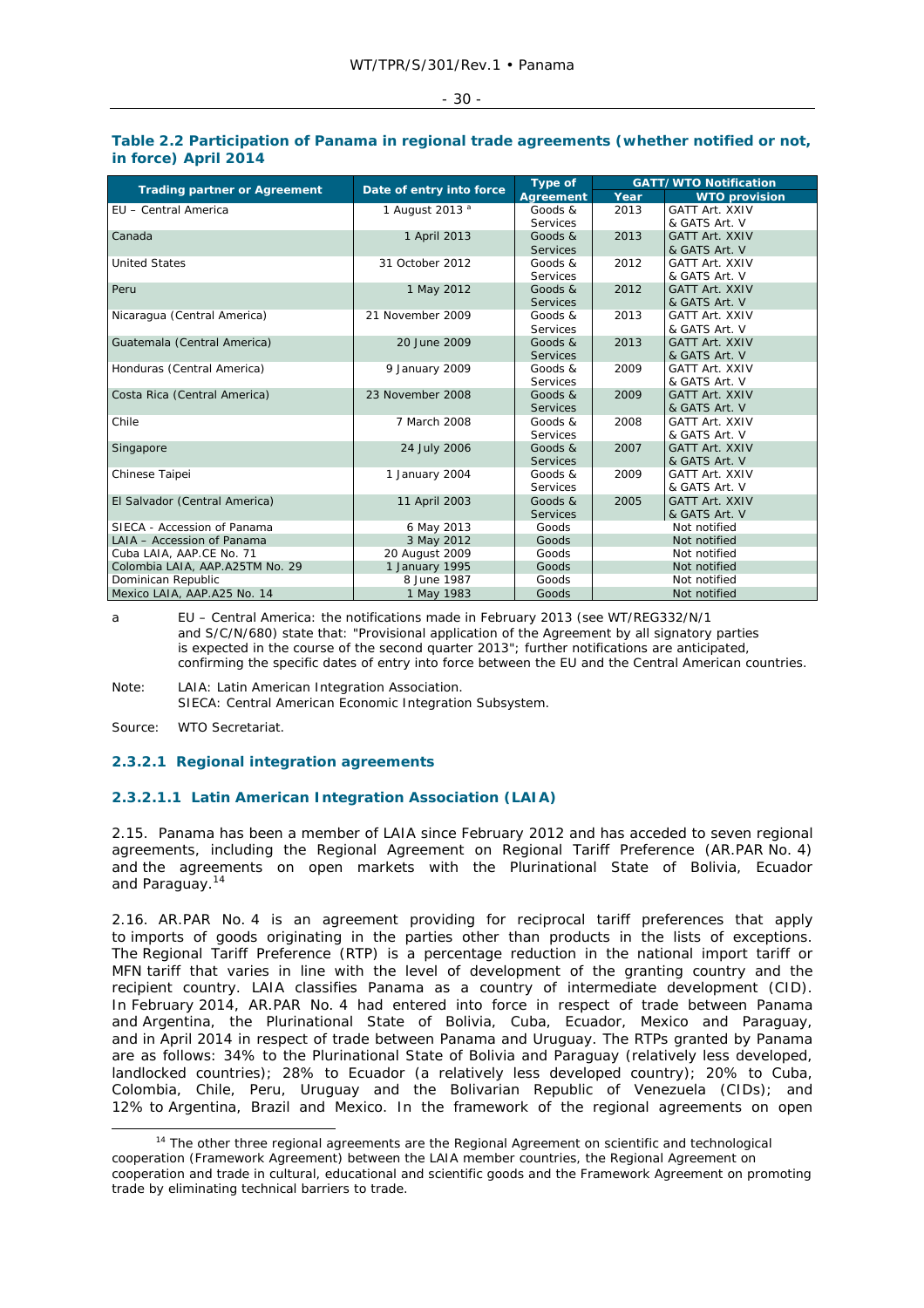markets, Panama at once fully eliminated customs levies and other restrictions on imports of certain products originating in the Plurinational State of Bolivia, Ecuador and Paraguay, lists of which are annexed to those agreements.<sup>15</sup>

2.17. Under Article 25 of the Montevideo Treaty<sup>16</sup>, Colombia, Cuba and Mexico signed partial scope agreements with Panama before it became a member of LAIA. The agreement with Cuba was signed and entered into force in 2009. The agreements with Colombia and Mexico have been in force since 1995 and 1986 respectively. The agreements with Colombia and Cuba provide for reciprocal tariff preferences whereas the agreement with Mexico grants unilateral tariff preferences to around 100 Panamanian products. According to information from the Panamanian authorities, Panama's accession to LAIA does not affect these agreements: they remain in force because they have not been rescinded; however, in the event of a conflict, the obligations entered into in the more recent agreement prevail.

## **2.3.2.1.2 Central American Economic Integration Subsystem** (**SIECA) and Free Trade Agreement between Panama and Central America**<sup>17</sup>

2.18. Together with Costa Rica, El Salvador, Guatemala, Honduras and Nicaragua, Panama signed the Tegucigalpa Protocol of 1991 to the Charter of the Organization of Central American States (ODECA), establishing the Central American Integration System (SICA). Panama approved the Protocol under Law No. 10 of 3 January 1996. On 29 October 1993, Panama signed the Protocol to the General Treaty on Central American Economic Integration (TGIEC) (Guatemala Protocol) establishing the Central American Economic Integration Subsystem (SIECA), which was ratified only on 17 April 2013. Panama approved the Protocol of Incorporation of the Republic of Panama into SIECA and the amendment to the Guatemala Protocol of 27 February 2002 under Law No. 26 of 17 April 2013.

2.19. The SICA is a multidisciplinary integration scheme comprising five subsystems: environmental, economic, educational and cultural, political and social.<sup>18</sup> SIECA established under the Guatemala Protocol provides for the establishment of a free-trade zone, the adoption of a common external tariff, the establishment of a customs union, the free movement of factors of production, and monetary and financial integration. The Secretariat for Central American Economic Integration, based in Guatemala, is the technical and administrative arm of the integration process.<sup>19</sup>

2.20. The Free Trade Agreement (FTA) between Panama and Central America (Costa Rica, El Salvador, Guatemala, Honduras and Nicaragua) was signed on 6 March 2002 and entered into force between Panama and the various countries between 2003 and 2009 upon the entry into force of the respective bilateral protocols that are an integral part of the Treaty. The aims of the FTA are to develop the free trade zone between the Parties; promote, expand and diversify trade in goods and services; promote conditions for fair competition; eliminate barriers to trade; facilitate the movement of goods and services; and promote, protect and substantially increase investments in each Party. Although the agreement does not provide for a precise date for full implementation, the various bilateral Protocols between Panama and its partners extend the Tariff Elimination Schedule (PDA) until 2013 with El Salvador, 2026 with Costa Rica and Honduras, 2024 with Nicaragua, and 2029 with Guatemala.

2.21. The FTA contains provisions on trade in goods relating to national treatment and market access, rules of origin, customs procedures, safeguard measures, unfair trade practices, technical barriers to trade, sanitary and phytosanitary measures, standardization and metrology measures, and authorization procedures. It also contains provisions on investment, cross-border trade in services, financial services, telecommunications, temporary admission of business people,

<sup>&</sup>lt;sup>15</sup> Second Protocol to AP.AR No. 4, Article 2. Online information viewed at:

http://www.aladi.org/nsfaladi/textacdos.nsf/vpaises/panama?OpenDocument&Start=1&Count=310&Collapse=

<sup>5. 16</sup> This Article states that "member countries may draw up partial scope agreements with other Latin American countries and areas of economic integration".<br><sup>17</sup> In 2012, 12% of exports of goods from Panama were to Central America and 7.7% of its imports

were from that region.<br><sup>18</sup> Secretariat for Central American Integration (2010).<br><sup>19</sup> Online information from the Secretariat for Central American Integration, viewed at:

http://www.sieca.int/Portal/Pagina.aspx?PaginaId=1015.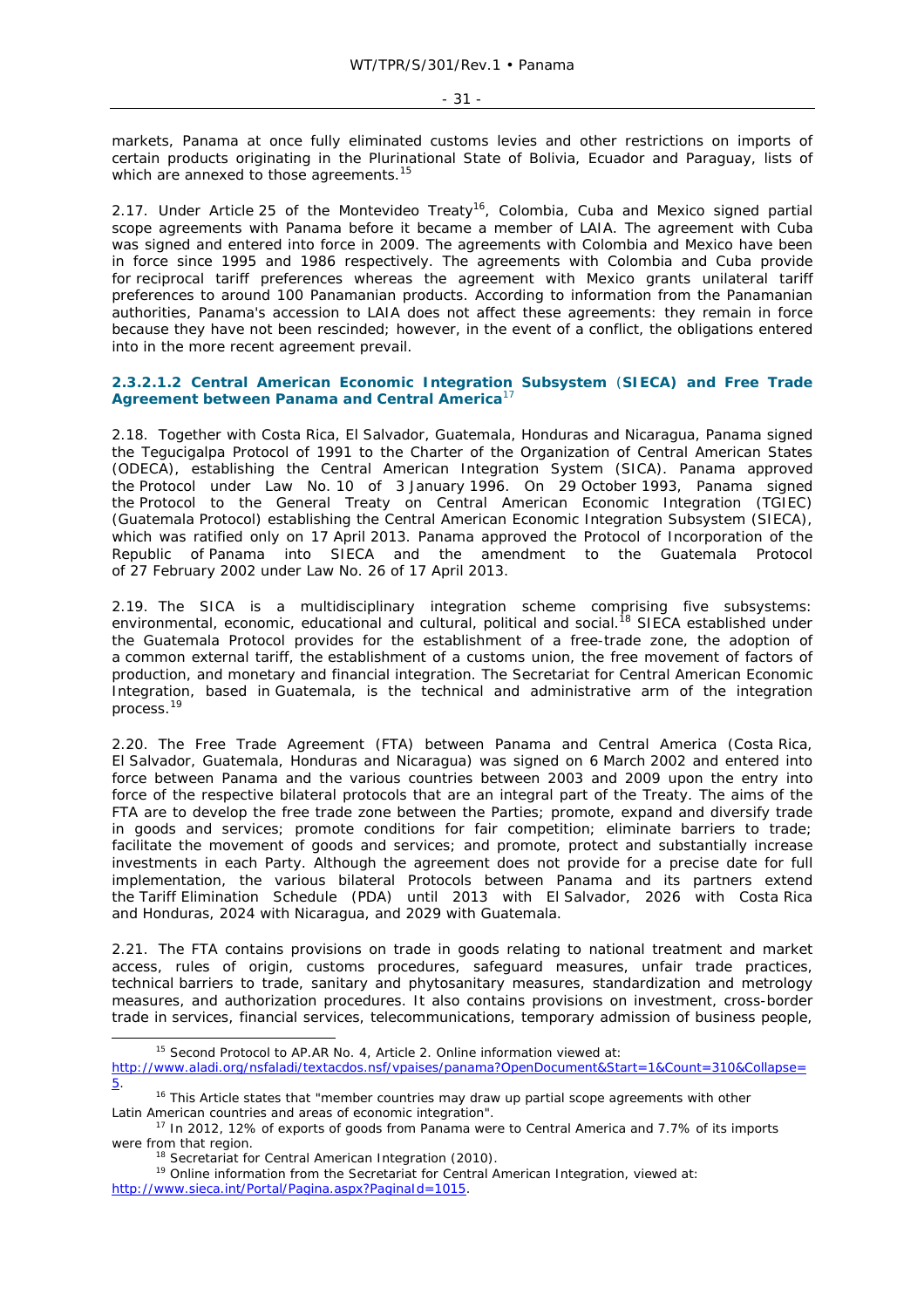competition policy, monopolies and State-owned enterprises, government procurement, intellectual property, transparency, and dispute settlement. Until the entry into force of the Protocol incorporating Panama into SIECA, trade relations between Panama and Central America were governed by the FTA between Panama and Central America and the bilateral protocols establishing tariff reduction programmes, rules of origin and annexes to the chapters on investment, services and government procurement.<sup>20</sup>

2.22. The Protocol incorporating Panama into SIECA entered into force on 6 May 2013. It began to govern trade relations between Panama and Central America and partially superseded the FTA between Panama and Central America. Only the provisions of the FTA that govern matters not covered by the Protocol of Incorporation into SIECA continue to apply.

2.23. With the entry into force of the Protocol of Incorporation into SIECA, Panama adopted the following instruments:

- i. the General Treaty on Central American Economic Integration (TGIEC) of 13 December 1960;
- ii. the Agreement on the Central American Tariff and Customs Regime of 14 and 27 December 1984 and the three Protocols thereto. For the Central American Import Tariff, whose application is immediate but contains exceptions, Panama must negotiate the schedule for harmonization of the nomenclature within one year and the schedule to harmonize import duties within two years;
- iii. the Central American Uniform Customs Code (CAUCA), including its amendments<sup>21</sup> and its implementing regulations  $(RECAUCA)^{22}$ , under which certain Articles will enter into force after five years (customs brokers and special agents) or ten years (non-commercial consignments for household use and objections and appeals); and
- iv. the Framework Agreement Establishing the Central American Customs Union.

2.24. The following provisions entered into force at the same time: institutional provisions; the Central American Regulations on the Origin of Goods (other than the exceptions in Annex 6(a)); trade protection; settlement of disputes; sanitary and phytosanitary measures; technical barriers to trade (other than the exceptions in Annex 7.1); customs transit and non-tariff barriers. These provisions will gradually supersede their counterparts in the FTA but the tariff quotas provided for in the bilateral protocols to the FTA will remain in place until free trade is achieved in line with a schedule that must be drawn up within two years.

2.25. It also provides that within a period of six months, Panama will take the steps necessary to negotiate its incorporation into the Agreement on Investment and Trade in Services (TICS) and the Protocols thereto, subject to the condition that the commitments assumed by Panama and members of the TICS on investment, cross-border trade in services and financial services do not entail a greater degree of non-conformity or a level of commitment lower than those stipulated in the FTA.

## **2.3.2.2 Other trade agreements**

2.26. Panama has negotiated various tariff reduction programmes in its preferential trade agreements, as illustrated in Table 2.3.

<sup>&</sup>lt;sup>20</sup> For further information see Ministry of Trade and Industry (2009a).<br><sup>21</sup> COMIECO Resolution No. 223-2008.<br><sup>22</sup> COMIECO Resolution No. 224-2008.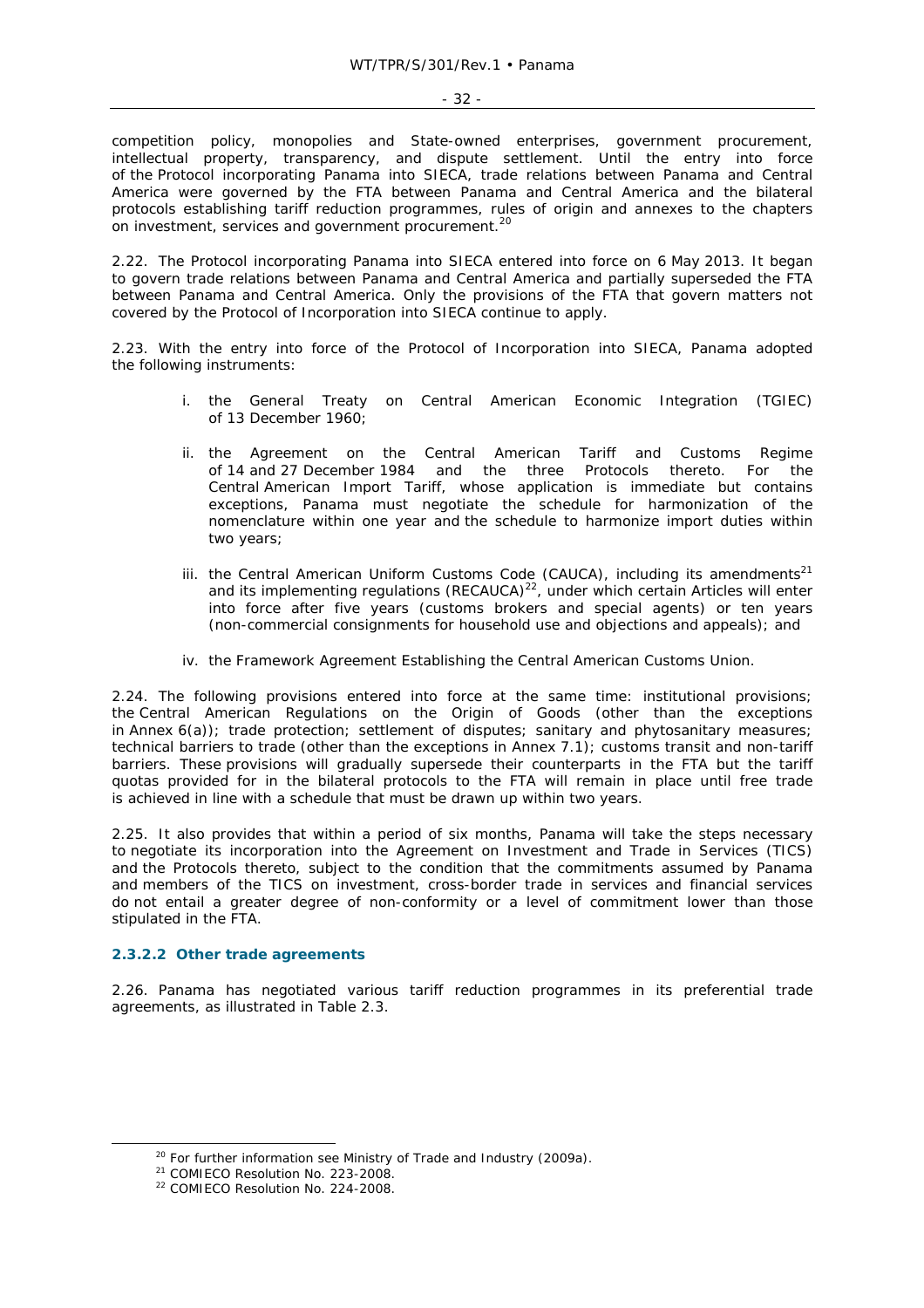#### - 33 -

| <b>Partner</b>       | <b>Reduction</b><br>programme | % of lines       |              |                 |
|----------------------|-------------------------------|------------------|--------------|-----------------|
|                      |                               | <b>Duty free</b> |              |                 |
|                      |                               | 2013             | <b>Final</b> | <b>Dutiable</b> |
| Central America      |                               |                  |              |                 |
| Costa Rica           | 2008-2026                     | 88.70            | 97.50        | 2.50            |
| El Salvador          | 2003-2013                     | 82.44            | 82.44        | 18.46           |
| Guatemala            | 2009-2028                     | 84.89            | 97.39        | 2.5             |
| Honduras             | 2009-2026                     | 8.10             | 87.20        | 12.80           |
| Nicaragua            | 2009-2024                     | 86.50            | 90.50        | 9.40            |
| Canada               | 2013-2031                     | 75.70            | 98.80        | 1.30            |
| Chile                | 2008-2022                     | 74.30            | 97.30        | 2.70            |
| <b>United States</b> | 2012-2031                     | 75.32            | 99.97        | 0.03            |
| Peru                 | 2012-2029                     | 58.05            | 96.50        | 3.50            |
| European Union       | 2013-2027                     | 50.89            | 94.62        | 5.38            |

#### **Table 2.3 Panama: Liberalization programmes agreed as part of preferential trade agreements**

Source: WTO Secretariat, on the basis of information provided by the countries in question.

## **2.3.2.2.1 Association Agreement between the European Union and Central America**

2.27. Together with the other Central American countries, in September 2012 Panama signed the Association Agreement with the European Union and ratified it by Law No. 27 of 17 April 2013. The Agreement entered into force on 1 August 2013. Panama was an observer at the negotiations between 2006 and 2010 and began to participate as a full member in 2010.<sup>23</sup> The Agreement consolidates and broadens the preferences granted by the EU under the GSP/GSP Plus. It also establishes a tariff reduction programme for Panama that differs from that of the other Central American countries, under which the base rate tariff adopted by Panama can be either the Central American tariff or a lower tariff. Note the special treatment for bananas that allows the EU to suspend preferential tariffs for a maximum annual period of three months when imports reach a given amount (431,000 tonnes in 2013 for Panama). There are two other pillars in the Association Agreement that encourage political dialogue and cooperation. In 2012, 21.8% of exports of Panamanian goods were to the European Union and 8.4% of its imports came from the EU.

## **2.3.2.2.2 Panama - Canada**

2.28. The Agreement between Panama and Canada, which entered into force on 1 April 2013, contains provisions on goods (rules of origin, customs procedures, sanitary and phytosanitary measures, technical barriers to trade, emergency measures) and on services (investment, cross-border trade in services, telecommunications, financial services, temporary entry of business people), and on competition policy, monopolies and State-owned enterprises, and government procurement. It also contains provisions on e-commerce, trade-related cooperation, dispute settlement and trade facilitation, and two parallel agreements on the environment and labour. The services commitments are based on negative lists, and generally speaking, are broader than the commitments entered into under the GATS.

2.29. In 2012, goods exports from Panama to Canada and goods imported from Canada accounted for 14.6% and 0.5% of total goods exports and imports respectively. The entry into force of the Agreement meant that 75.7% of Panama's tariff was duty free for imports from Canada, corresponding to 89.4% of those imports. At the end of the transition period (2031), 98.7% of the tariff will be duty free, corresponding to 97.7% of imports from Canada. A total of 112 tariff lines (corresponding to 1.3% of Panama's tariff) will remain dutiable, representing 2.3% of its imports from Canada. $^{24}$  Panama's chief exports to Canada are gold, salmonids, unwrought silver and coffee, and its imports include lentils, newsprint in rolls, and machines for working rubber or plastics and minting coins.<sup>25</sup>

<sup>&</sup>lt;sup>23</sup> Ministry of Trade and Industry (2011a).<br><sup>24</sup> WTO document WT/REG334/1 of 16 January 2014.<br><sup>25</sup> Online information viewed at:

http://www.mici.gob.pa/imagenes/pdf/doc\_explicativo\_pma\_canada.pdf.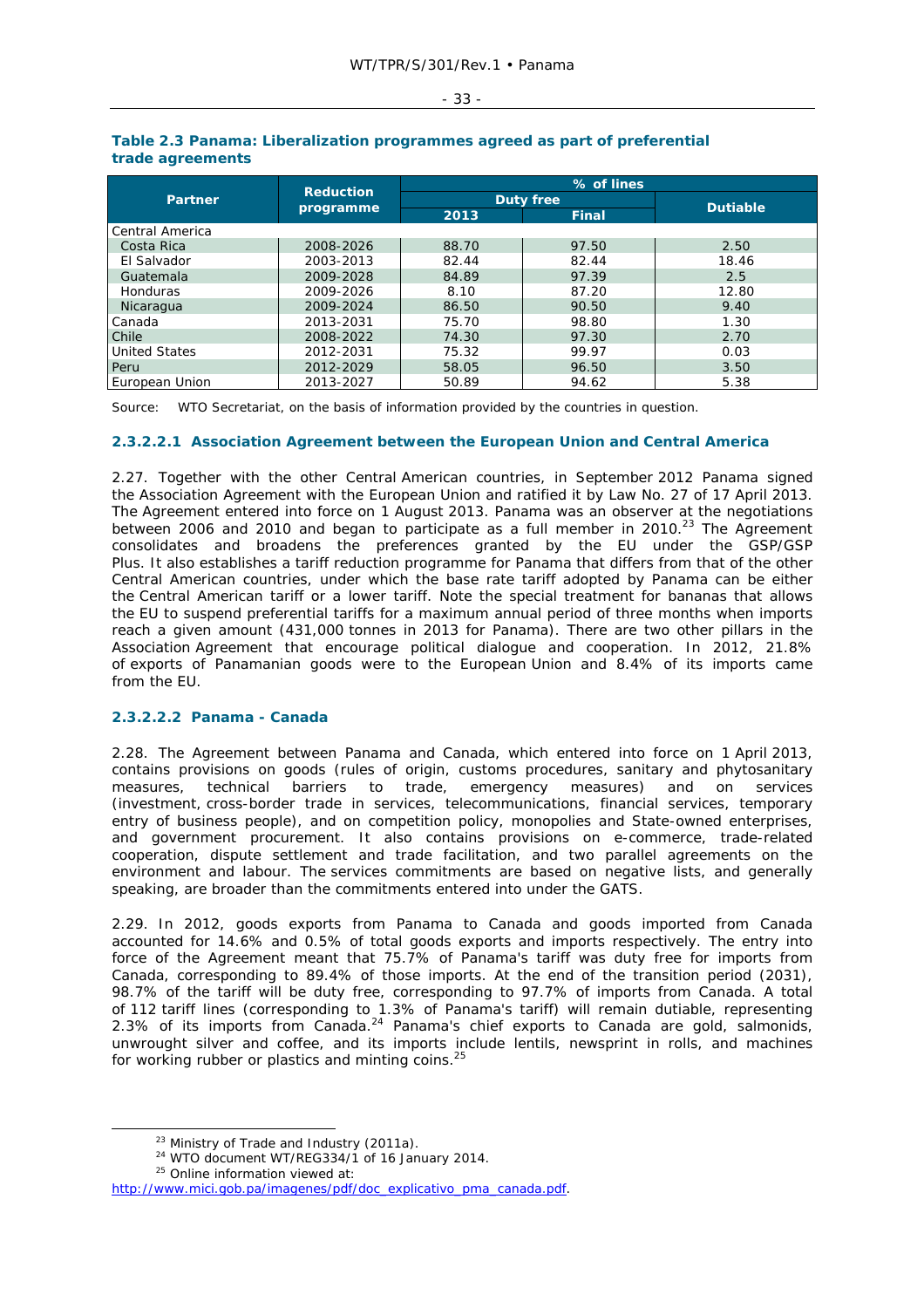## **2.3.2.2.3 Trade Promotion Agreement between Panama and the United States**

2.30. Until 2012, Panama benefited from the unilateral tariff preferences granted by the United States (GSP and Caribbean Basin Initiative (CBI)), which were bound under the Trade Promotion Agreement (TPA) upon its entry into force on 31 October 2012. This is one of the most important agreements signed by Panama during the period under review, not only because of the importance of its trade and investment relations with the US but also because the TPA has driven forward major reforms to the Panamanian regulatory framework for trade to bring it into line with the commitments entered into the 22 chapters of the TPA, for example in intellectual property, retail trade, government procurement, banking, information technology, rules of origin and clearance of urgent correspondence. The United States is the chief source of FDI in Panama, the number one destination for Panama's exports of goods (20.2%) and Panama's largest source of imports  $(23.6\%)$ .<sup>26</sup>

2.31. The TPA provides for a linear tariff reduction programme except for products regarded as sensitive, for example agriculture, for which longer grace or phasing-out periods were agreed, or the industrial sector, where minor reductions were agreed for the first few years with increases in later years. Panama grants increasing quotas for certain agricultural products (pork, chicken, dairy products, potatoes, onions, beans and rice), and imports of these will be unrestricted after a period of between five and 18 years, depending on the product. The TPA also includes disciplines on investment, intellectual property, trade protection, trade facilitation, government procurement and dispute settlement. Commitments relating to investment and services are based on negative lists.<sup>27</sup>

## **2.3.2.2.4 Panama - Peru**

2.32. The agreement between Panama and Peru entered into force on 1 May 2012. The tariff reduction programme is to be implemented between 2013 and 2029. At the end of the transition period, 300 lines of Panama's schedule will remain dutiable. The majority of these lines (270) refer to agricultural products (HS sections I to IV), in particular live animals, animal products and prepared foods. For the corresponding HS sections, the average preferential tariffs will range between 12.2% and 44.4%. Other HS sections where tariffs will continue to apply are: chemicals (VI), plastics and rubber (VII), wood pulp and paper (X) and articles of stone (XIII). The average preferential tariff for these HS sections will vary between 11.3% and 15%. Panama applies tariff quotas, most of which are fixed. The importation of three products (pasta, sweet biscuits and fish flour) may be unrestricted by the end of the transition period (2029). The commitments relating to investment and services are based on negative lists and are generally more extensive than those set out in the GATS schedules.28 In 2012, 0.8% of Panama's exports of goods went to Peru and 0.5% of its imports originated in that country.

## **2.3.2.2.5 Panama - Chile**

2.33. The agreement with Chile entered into force in March 2008. Prior to that date, 18.8% and 33.6% of agricultural and industrial lines, respectively, were already duty free under the MFN regime. The entry into force of the agreement brought greater tariff liberalization for agricultural products than for industrial products (44.3% and 38.1% of lines respectively were duty free). In 2017, liberalization of industrial products will be 97%, including full liberalization of textiles and footwear, and by 2022 all tariffs on industrial products will have been eliminated. The situation will be different for agricultural products: 16.4% of tariff lines will continue to be subject to duty until the end of the transition period. The highest average final tariff (82.5%) will apply to vegetable products, although only 1.4% of tariff lines under that heading will continue to be dutiable. Commitments on investment and services are based on negative lists. Panama substantially extended its commitments in services compared to those entered into under the GATS, especially in relation to the number of sectors subject to liberalization commitments. All sectors are bound at the current level of openness (i.e. non-discrimination), except for financial and key air transport services.<sup>29</sup> The Agreement also contains provisions on government

<sup>&</sup>lt;sup>26</sup> Online information viewed at:  $\frac{http://webservices.wto.org/resources/profiles/TP/ZZ/2012/PA\_s.pdf}{p^2}$ .<br>
<sup>27</sup> Ministry of Trade and Industry (2011b).<br>
<sup>28</sup> WTO document WT/REG313/1/Rev.1 of 26 September 2013.<br>
<sup>29</sup> WTO document WT/REG239/1/Rev.1 of 27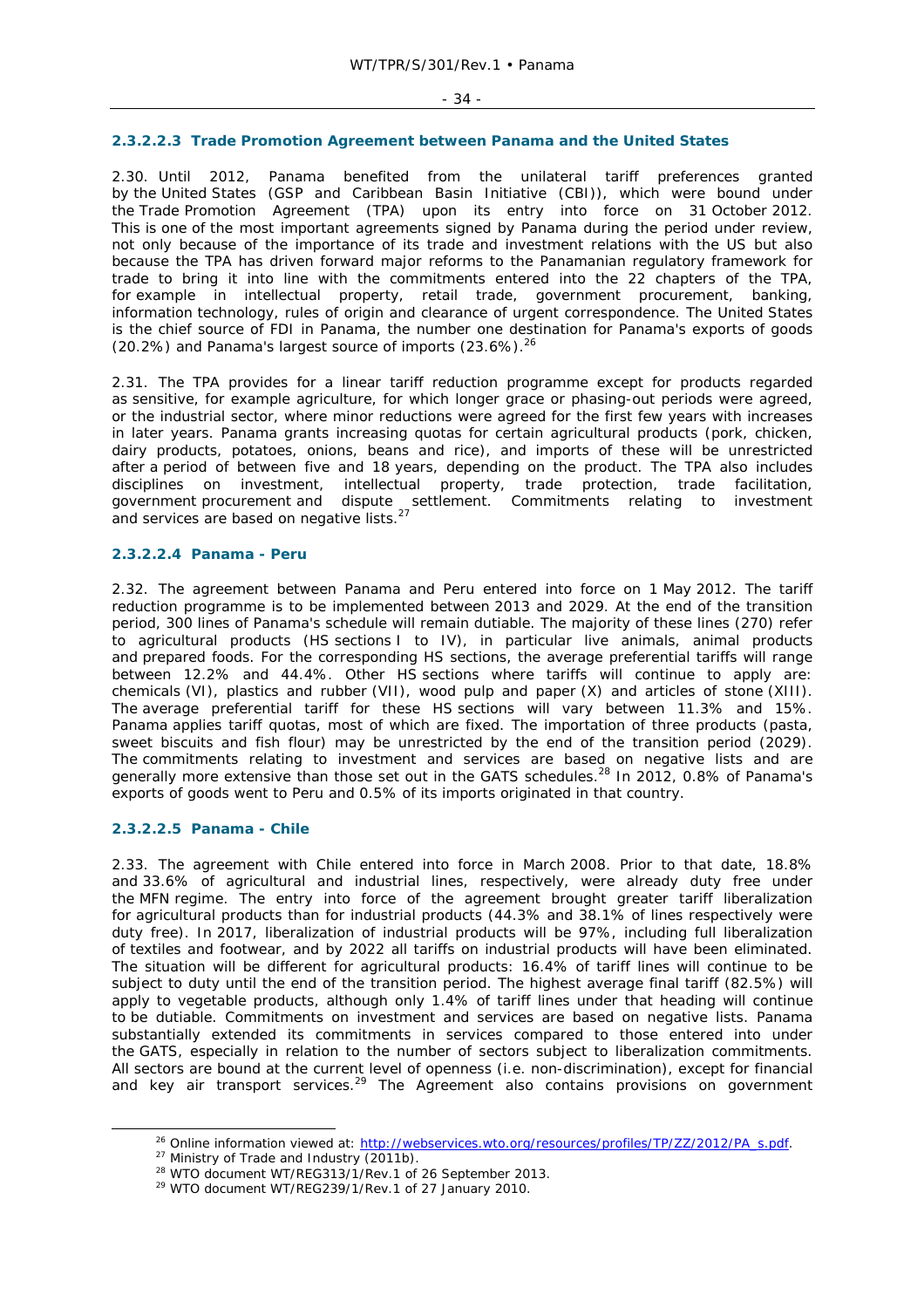#### - 35 -

procurement. In 2012, goods exports from Panama to Chile and goods imported from Chile accounted for 0.9% and 0.6% of Panama's total goods exports and imports respectively.

## **2.3.2.3 Other trade agreements**

2.34. During the period under review, Panama also signed trade agreements with the countries of the European Free Trade Association (EFTA), Colombia, and Trinidad and Tobago.

2.35. In 2010, EFTA and Panama signed a Joint Declaration on Cooperation, and opened negotiating rounds in November 2011 that ended in December 2012. Costa Rica, Guatemala and Honduras joined the negotiations. Panama and Costa Rica signed the FTA in 2013. The agreement provides that other SIECA member countries may accede to it.<sup>30</sup>

2.36. Panama and Colombia signed an FTA in 2013 following a period of over two years when talks were suspended owing to differences over protection for sensitive products and the regime applicable to the Colón Free Zone (ZLC).<sup>31</sup> Pursuant to the agreement, Colombia established mixed tariffs on imports of textiles, clothing and footwear originating in the ZLC that led Panama to request the WTO Dispute Settlement Body to hold consultations (Table 2.1). By signing the FTA, Panama took another step towards joining the Pacific Alliance comprising Colombia, Chile, Peru and Mexico. To be eligible to join the Alliance, a country must have signed an FTA with each of its members and Panama's signature of the FTA with Mexico on 4 April 2014 means that the eligibility requirement has now been met.

2.37. The agreement with Trinidad and Tobago, signed in October 2013, is a partial scope agreement that includes modalities on goods, services and investment. For Panama it represents progress in closer trade relations with the countries of the Caribbean. Panama already has partial scope agreements with Cuba and the Dominican Republic.<sup>32</sup>

## **2.3.2.4 Trade agreements currently being negotiated**

2.38. Panama is negotiating free trade agreements with the Caribbean Community (CARICOM) and has held talks in this regard with Aruba, Barbados, Curacao and the Republic of Korea.<sup>33</sup> Panama also participates with 20 other countries in the negotiation of a plurilateral agreement on trade in services in Geneva, outside the framework of the WTO.

## **2.3.3 Other agreements and arrangements**

2.39. During the period under review Panama has continued to benefit under the Generalized System of Preferences (GSP) of Austria, the Russian Federation, Japan and Turkey.<sup>34</sup>

## **2.4 Investment regime**

## **2.4.1 General framework**

2.40. A number of legislative texts define the Panamanian investment regime, including the Constitution, Law No. 54 of 22 July 1998 on Legal Stability of Investment as amended, and Law No. 41 of 24 August 2007 on the special regime for the establishment and operation of multinational business headquarters, as amended by Law No. 45 of 10 August 2012 (section 3.4.1.3). The amendments made to Law No. 54 since 2007 broaden its scope, extending it for example to the supply and transmission of electricity and multinational business headquarters. The amendments also introduce further conditions to extend the scope of the Law,

<sup>&</sup>lt;sup>30</sup> Online information from EFTA, viewed at: http://www.efta.int/free-trade/free-trade-news/2013-06-24-central-america.aspx, and online information from the MICI, viewed at:

http://mici.gob.pa/subcategoria.php?cid=15&sid=58.<br>3<sup>1</sup> Ministry of Trade and Industry (2011a). <sup>32</sup> Online information from the MICI, viewed at:

http://www.mici.gob.pa/clase.php?cid=15&sid=58&clid=81.<br><sup>33</sup> Online information from the Office of the President of the Republic, viewed at:

http://www.presidencia.gob.pa/4095-Panama-se-reposiciona-en-el-Comercio-mundial, and online information from the MICI viewed at: http://www.mici.gob.pa/subcategoria.php?cid=15&sid=58. <sup>34</sup> UNCTAD (2011).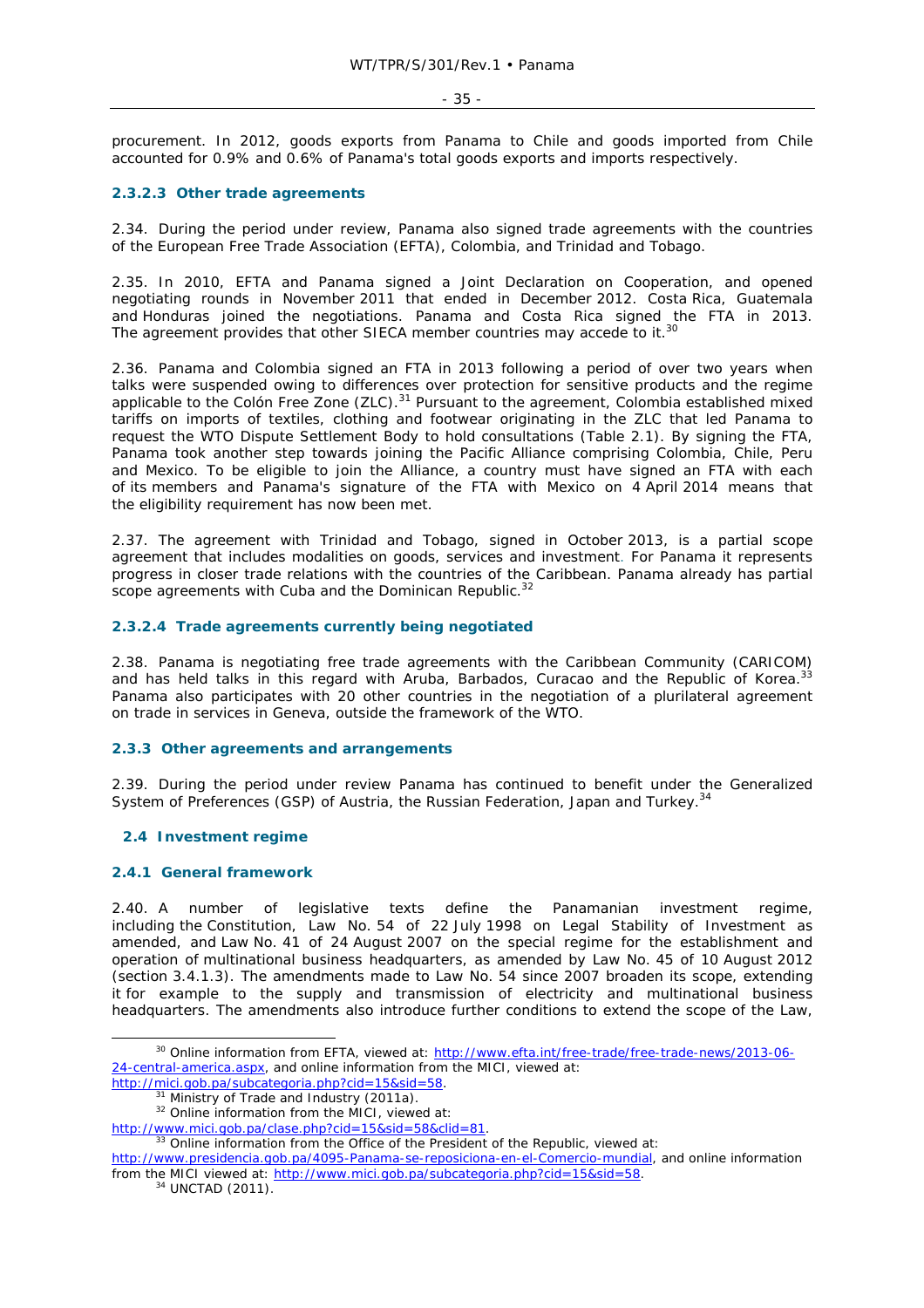- 36 -

such as a requirement to incorporate technical progress, generate productive employment, contribute to geographical decentralization, increase and diversify exports, and employ local labour.

2.41. The Vice-Ministry of Foreign Trade at the MICI is responsible for formulating and implementing investment policy.<sup>35</sup> The Vice-Ministry comprises the National Investment Promotion Directorate, which has responsibility for formulating the annual investment promotion strategy<sup>36</sup> and the Investment and Export Promotion Agency (PROINVEX PANAMÁ).

2.42. PROINVEX PANAMÁ was established in 2010 to promote investment in those sectors that the Government's Strategic Plan for 2010-2014 identified as drivers of economic growth, namely financial services, logistics, tourism and agriculture.<sup>37</sup> The aim of PROINVEX PANAMÁ is to improve interaction with the international business community.<sup>38</sup> PROINVEX PANAMÁ acts as a single window to identify government incentives for investment; it provides information to investors who are in the process of performing due diligence and holds the Master Register of Investments.<sup>39</sup>

2.43. Panamanian law grants national treatment to foreign investors and the enterprises in which they participate.40 Foreign investors and the enterprises in which they participate have the same rights and obligations as national investors and enterprises, without any restrictions other than those established in the Constitution and the law. Those rights include freedom to trade, engage in industry, import and export. In order to be eligible under the Law on Legal Stability of Investment, an investor must make an investment in conformity with the provisions of an investment plan that includes the requirement to invest at least B 2 million within the period provided for in the law governing the activity in question or in other cases within a minimum period of two years. The plan must be registered with the National Industry and Business Development Directorate (DINADE), which certifies that the investment exists and forwards a copy to the MICI. The MICI then has 60 days to make a decision by reasoned opinion on entering the investment on the register. Law No.  $54$  ensures legal stability for the purposes of taxation<sup>41</sup>, the customs regime and labour matters for ten years (five years at municipal level), as from the entry of the investment plan on DINADE's Register of Legal Stability of Investment. At July 2013 around 360 enterprises had been entered on the Register.<sup>42</sup>

2.44. Foreign investors do not require prior authorization to invest in Panama unless they benefit from an incentive regime (section 3) or wish to conduct activities that require a concession, licence, permit or other type of authorization. There continue to be prohibitions on private investment in certain sectors (Table 2.4). Nonetheless, although the Constitution reserves gambling operations to the State, the private sector has been able to run gambling halls since 1998 under concession contracts.<sup>43</sup> Similarly, although the Constitution provides that the purchase of mines and other deposits is prohibited, it allows the private sector to operate them through semi-public enterprises or under a concession. In relation to restrictions on foreign investment, the retail trade continues to be reserved to Panamanians, but foreigners who satisfy certain conditions may engage in retail (Table 2.5). Activities as a tour operator or travel agency ceased to be regarded as retail trade activities during the period under review, meaning that foreigners may engage in them.

<sup>&</sup>lt;sup>35</sup> Decree Law No. 6 of 15 February 2006 and Article 7 of Executive Decree No. 46 of June 2008.<br><sup>36</sup> Articles 79-86 of Executive Decree No. 46 of 14 June 2008.<br><sup>37</sup> Executive Decree No. 134 of 14 July 2010.<br><sup>38</sup> National

http://proinvex.mici.gob.pa/index.php?option=com\_content&view=article&id=93&Itemid=55&lang=es.<br><sup>40</sup> Article 2 of Law No. 54 of 22 July 1998.<br><sup>41</sup> Exempt from indirect taxes.<br><sup>42</sup> Law No. 54 of 22 July 1998, and online info

http://www.mici.gob.pa/detalle.php?cid=16&id=323.<br><sup>43</sup> Title III of Decree Law No. 2 of 10 February 1998.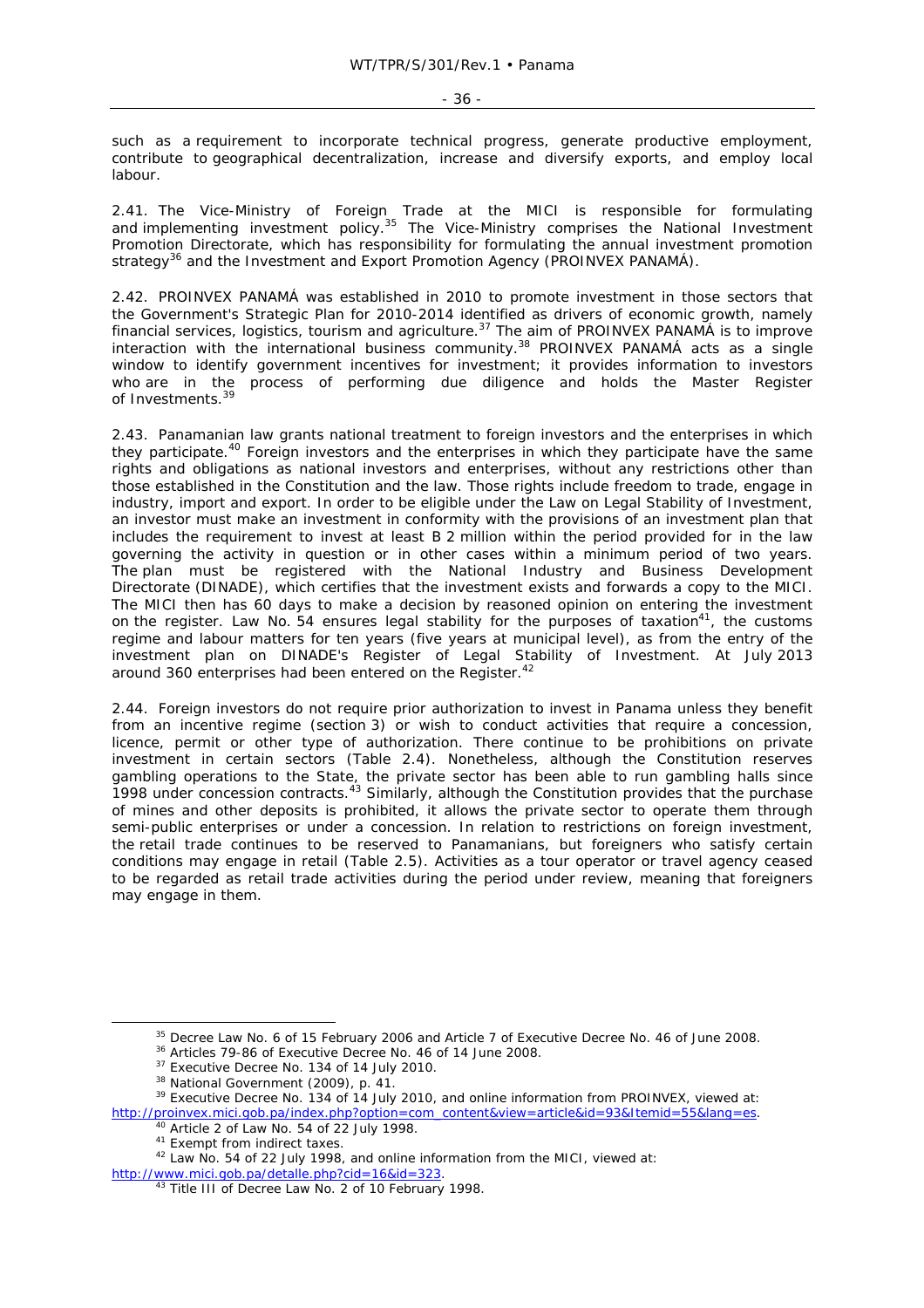#### - 37 -

# **Table 2.4 Prohibitions on investment**

| <b>Activity</b>                                                                                                                       | Foreign                   | <b>National</b> | <b>Legal framework</b>                        |
|---------------------------------------------------------------------------------------------------------------------------------------|---------------------------|-----------------|-----------------------------------------------|
| Purchase of salt pans, mines, underground<br>and thermal waters, hydrocarbon deposits,<br>quarries and other mineral deposits         | x                         | X               | Article 257 of the Constitution               |
| Purchase of land less than 10 km from<br>the border                                                                                   | $\boldsymbol{\mathsf{x}}$ |                 | Article 291 of the Constitution               |
| Gambling and betting                                                                                                                  | x                         | x               | Article 297 of the Constitution               |
| Fishing in Panamanian territorial waters when<br>the product of fishing is sold for immediate<br>consumption on the Panamanian market | $\boldsymbol{\mathsf{x}}$ |                 | Article 285 of the Tax Code                   |
| Mail and telegraphy services on the<br>national territory                                                                             | x                         | x               | Article 301 of the Tax Code                   |
| Supply of electricity                                                                                                                 | X                         | X               | Article 46 of Law No. 6<br>of 3 February 1997 |

Source: WTO Secretariat.

# **Table 2.5 Restrictions on foreign investment**

| <b>Activity</b>             | <b>Description</b>                        | <b>Legal framework</b>          |
|-----------------------------|-------------------------------------------|---------------------------------|
| Retail trade                | Foreigners are allowed to hold equity     | Article 293 of the Constitution |
|                             | in enterprises that sell their own output |                                 |
| Public utilities            | Limited equity participation              | Article 285 of the Constitution |
| Public radio and television | Limited equity participation              | Article 14 of Law No. 24        |
| broadcasting service        |                                           | of 30 June 1999                 |

Source: WTO Secretariat.

2.45. There are no foreign exchange controls in Panama. Foreign investors are guaranteed free repatriation of capital, dividends, interest and the profits arising from their investment. In accordance with anti-money-laundering rules, Panamanian financial entities must inform the authorities of any transaction in excess of B 10,000.

2.46. Dividends paid abroad are subject to dividend  $\text{tax}^{44}$ , and payments of interest, commission and other charges to foreign creditors are subject to income tax.<sup>45</sup> Remittances abroad are subject to income tax.<sup>46</sup> Foreign nationals resident abroad who receive payments for a service performed in Panama, excluding dividends and shareholdings, pay taxes on 100% of the amount remitted<sup>47</sup> and natural or legal persons resident in Panama, whether Panamanian or foreign, who receive payments for a service performed abroad, pay taxes on 50% of the amount remitted. "Payments" includes the payment of royalties, goodwill, fees and income by way of intellectual property rights, etc.<sup>48</sup> Enterprises in the ZLC are not subject to income tax on these payments.<sup>49</sup>

2.47. The Constitution covers the possibility of expropriation by eminent domain or on the ground of social interest, subject to payment of compensation.<sup>50</sup> The compensation is based on the market valuation of the property in question.<sup>51</sup> There were no expropriations by eminent domain during the period 2007-2013.

<sup>&</sup>lt;sup>44</sup> Article 733 of the Tax Code (Law No. 8 of 27 January 1956) as amended.<br><sup>45</sup> Article 701(h) of the Tax Code (Law No. 8 of 27 January 1956) as amended.<br><sup>46</sup> Articles 694 and 733 of the Tax Code (Law No. 8 of 27 January

of the Ministry of the Economy and Finance of 15 February 2006. Online information viewed at: http://www.momentofiscal.com/consultas/Consultas%20sobre%20Remesas/Remesas%20%20articulos%2069 4%20y%20733%20del%20CF.pdf. 48 Article 694 of the Tax Code (Law No. 8 of 27 January 1956) as amended and Note No. 201-01-228

of the Ministry of the Economy and Finance of 15 February 2006. Online information viewed at: http://www.momentofiscal.com/consultas/Consultas%20sobre%20Remesas/Remesas%20%20articulos%2069

 $\frac{4\%20y\%20733\%20del\%20CF.pdf}{49}$  Article 708(n) of the Tax Code (Law No. 8 of 27 January 1956) as amended.<br><sup>50</sup> Article 48 of the Constitution and Articles 21-22 of Law No. 54 of 22 July 1998.<br><sup>51</sup> Articles 18 and 21-22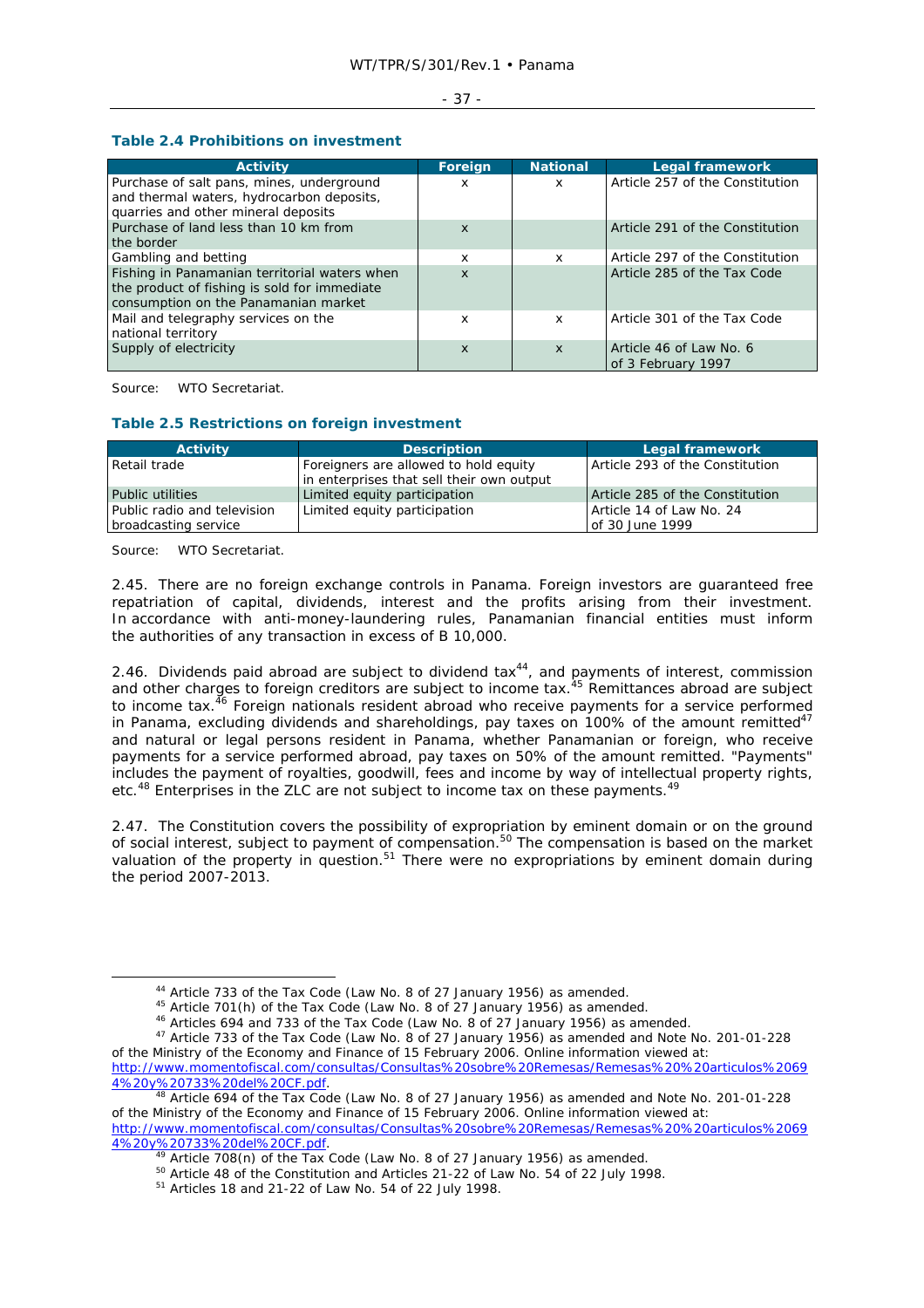- 38 -

2.48. Since 2007, Panama has signed six new bilateral investment protection and promotion agreements, bringing the total of such agreements to 24.<sup>52</sup> Additionally, the preferential trade agreements that Panama signed with Canada, Central America, Chile, Chinese Taipei, Peru, Singapore and the United States include a chapter on investment. Panama participates in the Multilateral Investment Guarantee Agency (MIGA) and the International Centre for Settlement of Investment Disputes (ICSID).

2.49. Panama has signed agreements on double taxation and tax information exchange agreements in line with the principles of the OECD on transparency and effective exchange of information in tax matters.<sup>53</sup> At April 2014, Panama had concluded 16 conventions on the avoidance of double taxation and nine agreements on the exchange of information in tax matters.<sup>54</sup>

## **2.4.2 Establishing a business**

2.50. Pursuant to Law No. 5 of 11 January 2007 and Executive Decree No. 26 of 12 July 2007 regulating it, Panama streamlined the procedure for opening a business. In conformity with this Law, natural or legal persons who wish to carry on a commercial or industrial activity need only inform the Panamanian authorities in a start-up notification of the activity they seek to pursue. The notification consists in registration of the following information in the computerized system "PanamáEmprende", administered by the MICI: name or company name, nationality, the applicant's identity or passport number, legal domicile, activity to be carried on, the estimated amount of the investment, the date of commencement of business, email address and sworn declarations or any other requirement laid down by the MICI. Once the procedure has been completed, the declarant prints the start-up notification and the accompanying sworn declaration, signs them and keeps them at his place of business.

2.51. The sworn declaration is a compulsory stage confirming the truthfulness of the information, the facts as declared and compliance with the prerequisites laid down in Law No. 5 or other special laws, such as permits, authorizations, licences or concessions for certain activities. Some activities do not require a start-up notification, for example agricultural activities or handicrafts and self-employed professions.<sup>55</sup>

2.52. The procedure for obtaining a start-up notification generates a one-time fee, a number on the Single Register of Taxpayers (RUC) and a number on the Business Register at the Municipal Treasury. The holder of a start-up notification must keep the notification up to date. An additional start-up notification is required to open a branch, but not administrative offices at a location other than at the principal place of business.

2.53. Foreign businesses can open branches in Panama, hold equity in State or private-capital businesses, and set up new businesses. In conformity with Panamanian trade law, there are various types of company of which the most common is the public limited company.<sup>56</sup> Foreign businesses can also be formed as civil-law partnerships, private foundations, trusts or franchises. During the period under review, Law No. 4 of 2009 repealed Law No. 24 of 1 February 1966 and established a new regulatory framework for the establishment of private limited companies in which limits were no longer imposed in respect of minimum and maximum capital or the maximum number of partners, for example. Additionally, there are no limits

 <sup>52</sup> Online Information from the MICI, viewed at: http://mici.gob.pa/detalle.php?cid=15&sid=105&id=2598.<br><sup>53</sup> Online information from the OECD, viewed at:

http://www.oecd.org/ctp/harmful/jurisdictionscommittedtoimprovingtransparencyandestablishingeffectiveexch angeofinformationintaxmatters.htm and from the Directorate-General of Revenue, viewed at: https://www.anip.gob.pa/defaultsecure.asp.<br><sup>54</sup> Double taxation: Barbados, Czech Republic, France, Ireland, Israel, Italy, Republic of Korea,

Luxembourg, Mexico, Netherlands, Portugal, Qatar, Singapore, Spain, United Arab Emirates and United Kingdom. Exchange of information in tax matters: Canada, Denmark, Faroe Islands, Finland,

Greenland, Iceland, Norway, Sweden, and United States.<br><sup>55</sup> Law No. 5 of 11 January 2007 and Executive Decree No. 26 of 12 July 2007 contain the list of regulated activities subject to prescribed formalities and of activities exempt from the requirement to submit a start-up notification.<br><sup>56</sup> Other types of commercial company are: general partnerships, cooperatives, limited liability

companies, limited partnerships and temporary partnerships or joint venture partnerships.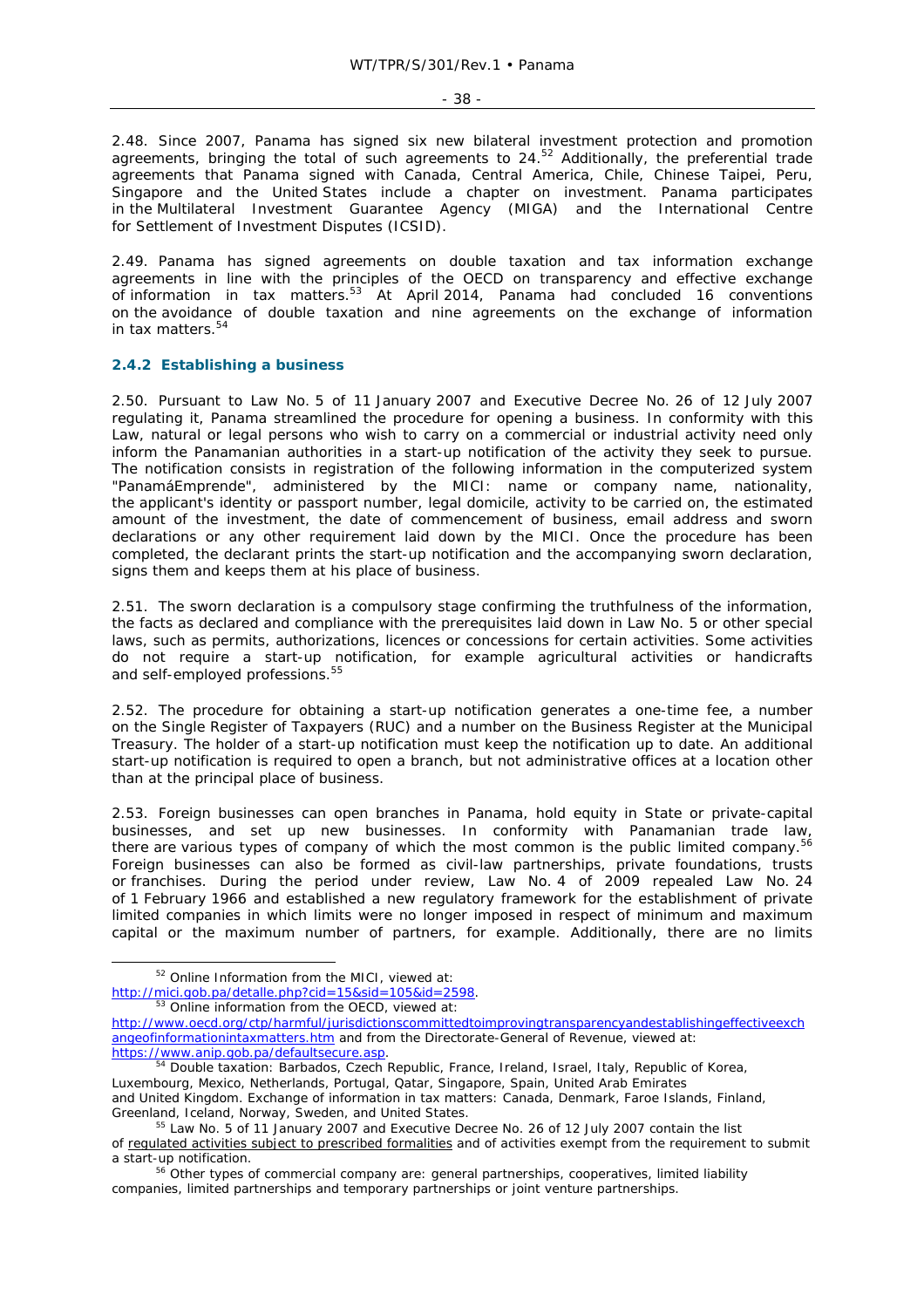on the interest that partners can earn on their contributions, and the requirement to register changes in directors and the establishment and closure of branches has been withdrawn. A commercial company must be entered on the Public Register, a procedure that generates payment of an annual fee and other duties; the requirement to pay an annual registration fee does not apply to cooperatives.<sup>57</sup>

2.54. The Labour Code provides that employers must employ Panamanian nationals. The concept of "Panamanian nationals" includes the foreign spouses of Panamanian nationals who have been resident in Panama for ten years. The Code limits recruitment of foreigners to 10% of staff or 15% in the case of specialist staff. Recruitment of foreign staff requires authorization from the Ministry of Labour. When the authorization expires (maximum five years) the business must replace the foreign worker with a Panamanian worker.<sup>58</sup> Businesses with fewer than ten workers are authorized to employ a foreign worker on a temporary basis. Additionally, the Panama Canal Authority (PCA) only authorizes the recruitment of foreigners once all means of recruiting Panamanian nationals have been exhausted; if only foreign candidates are available, preference goes to those who are married to Panamanian nationals or can prove ten years' continuous residence in Panama. The director of the PCA must be a Panamanian national.<sup>59</sup>

2.55. The restrictions on the recruitment of foreign staff are set out in Panama's WTO Schedule of Specific Commitments.<sup>60</sup>

 <sup>57</sup> Law No. 17 of 1 May 1997 and Article 318-A of the Tax Code as amended by Article 1 of Law No. 28 of 8 May 2012.<br><sup>58</sup> Labour Code, Articles 17-18.<br><sup>59</sup> Article 14 of Law No. 19 of 11 June 1997.<br><sup>60</sup> WTO document S/DCS/W/PAN of 24 January 2003.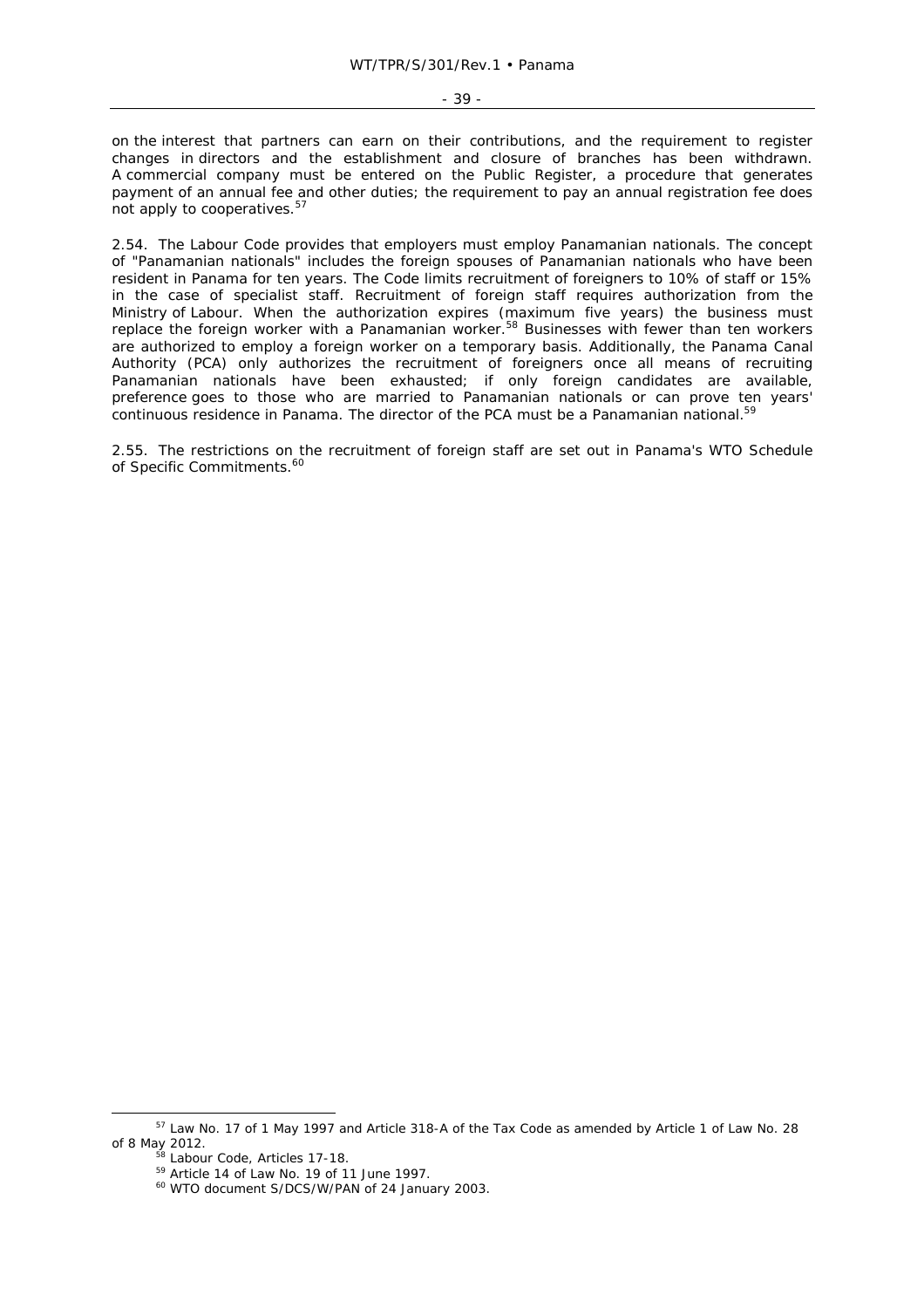#### $-40 -$

# **3 TRADE POLICIES AND PRACTICES, BY MEASURE**

# **3.1 Overview**

3.1. Panama continued to modernize its customs system throughout the period under review, adopting a new law, creating the National Customs Authority (ANA) and updating its computer system. Other trade facilitation measures taken by Panama included the introduction of advance rulings and post-clearance controls, the entry into effect of the single window for exports, the creation of an authorized economic operator programme and the adoption of a regional transit scheme. Pursuant to the new customs law, the value of some imports, as determined by ANA, are subject to prior determination if there is a justified risk, and they must be accompanied by a sworn declaration of value signed by the importer.

3.2. In 2013, Panama adopted the Central American Import Tariff, based on the Central American Tariff System (SAC), when it joined the Central American Economic Integration Subsystem (SIECA). In October 2013, the simple average of Panama's MFN tariffs was 7.6%. The average tariff on agricultural products (WTO definition) remained over double (13.7%) that on other products (6.4%). Virtually all import duties are *ad valorem.* Panama bound all its tariffs at an average rate of 23.7% when it became a Member of the WTO, although for a large number of products the applied rates are higher than the bound rates. Panama has several tariff quotas for agricultural products.

3.3. Under the free trade and other trade or integration agreements signed by Panama and in force in late 2013, it applied preferential tariffs to imports from over 20 trading partners in America, Europe and Asia.

3.4. There is an Administrative Charge for Customs Services on imports, as well as a fee for using the Customs computer system. Imports are also subject to the Tax on the Transfer of Movable Property and the Provision of Services (ITBMS), the Selective Consumption Tax (ISC), and the Consumption Tax on Petroleum-Derived Fuels (ICCDP). Panama gives imports national treatment when applying domestic taxes, except for fuel mixed with ethanol from abroad, to which a higher rate of ICCDP applies, and imported motor vehicles, which are subject to a minimum rate of ISC that varies according to the age of the vehicle.

3.5. Some imports are banned or restricted for sanitary, phytosanitary, health or safety reasons. During the review period, Panama pursued its efforts to build up its institutional and technical capacity for the application of sanitary and phytosanitary (SPS) measures. Nevertheless, improvements are still needed in areas such as risk analysis, training of personnel and the establishment of a national SPS committee, *inter alia.* Panama notified eight SPS measures to the WTO between 2007 and 2013, five of them being emergency measures. There have been no fundamental changes as regards technical regulations. Panama has 88 of these, mostly covering food products, but only six have been notified to the WTO since 2007. Panama has no mutual recognition agreements, but does recognize the conformity assessment certificates issued by foreign agencies duly accredited by bodies recognized by international organizations.

3.6. Panama has not made frequent use of contingency measures. During the period under review, it only conducted one anti-dumping investigation, which concluded without any definitive duties being applied, and another investigation which led to the adoption of safeguard measures for a period of one year. In 2009, Panama adopted regulations containing procedural rules for conducting anti-dumping, subsidy and safeguards investigations.

3.7. Exports of some marine species, flammable products and weapons are subject to a permit or compliance with special formalities. The export of wood in slabs or blocks or simply planed is prohibited for environmental reasons and in order to boost national value added. There are no export taxes, except on products manufactured from native woods. Domestic taxes are not imposed on exports.

3.8. Panama notified the WTO of three export subsidy programmes: the Export Processing Zones (ZPE), Official National Industry Register (ROIN), and Tax Credit Certificate (CAT) programmes. In 2007, Panama was given an extension until 31 December 2015 to eliminate export subsidies granted under the ZPE and ROIN programmes (it did not request an extension for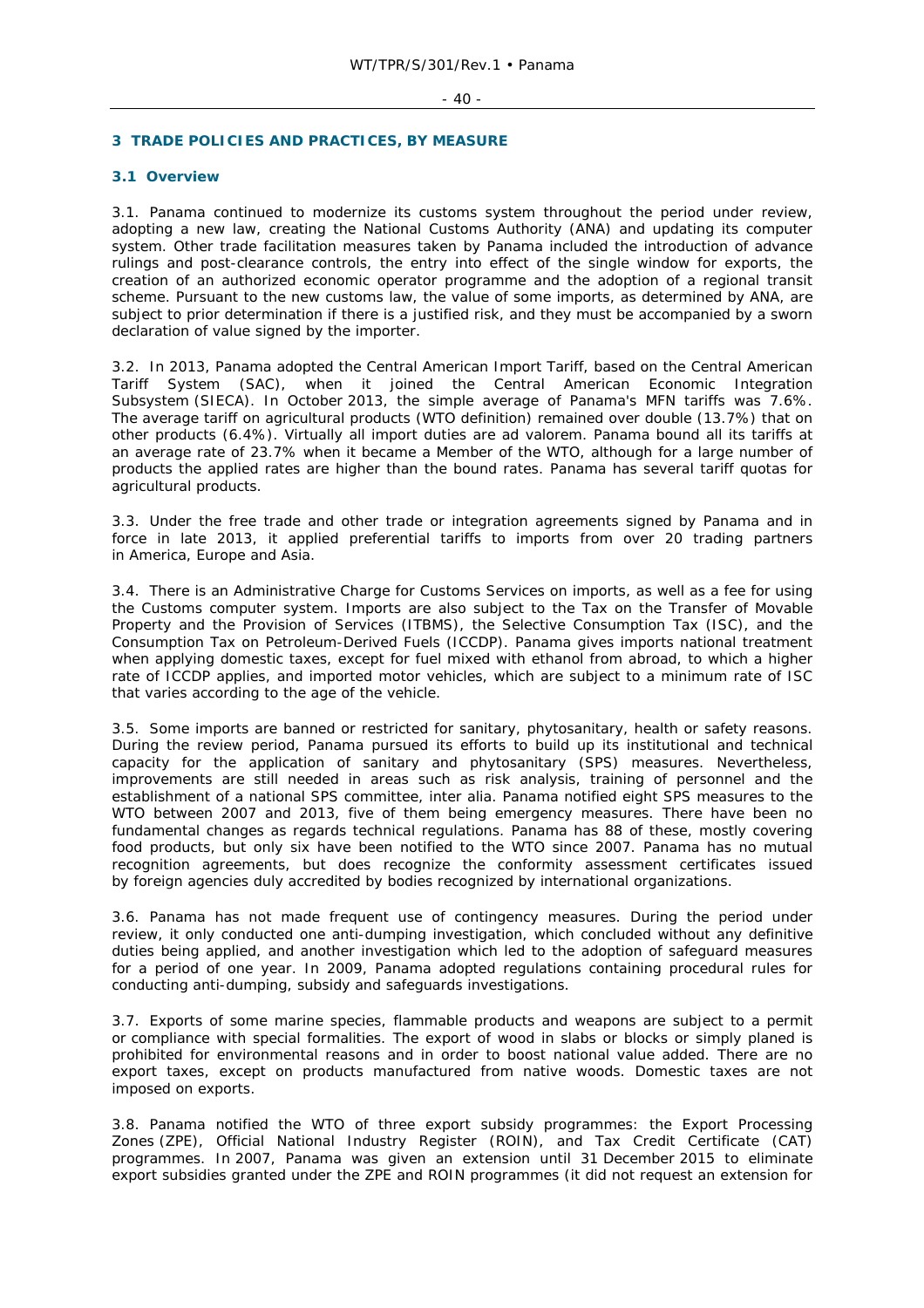#### - 41 -

the CAT programme). In order to comply with its WTO commitments, Panama eliminated the CAT at the end of 2009; in January 2010, it introduced the Industrial Promotion Certificate to replace the ROIN; and in April 2011 approved Law No. 32 on free zones, which repealed the ZPE law, broadened the categories of eligible enterprises and modified the tax regime applicable to them, withdrawing the exemption from income tax and the tax on dividends, *inter alia.* Free zones only contribute a limited share of exports, which amounted to 3% of total exports (including re-exports) in 2013.

3.9. Moreover, the Colón Free Zone (ZLC) is an important centre for logistics and distribution of goods, ranking as the world's second largest free zone with a volume of trade (imports and re-exports) exceeding US\$27 billion in 2013, i.e. 66% of Panama's total foreign trade. The ZLC's activities slowed down over the past year, however, owing to a number of factors. Companies established in the ZLC are given exemption from payment of taxes on: imports, re-exports and goods manufacturing, re-export earnings and repatriation of dividends, as well as exemption from other national and provincial taxes.

3.10. Panama has other tax and financial incentive programmes to promote the development of micro and small enterprises and the establishment of head offices of multinational companies, and to support specific sectors such as agriculture and tourism.

3.11. In 2007, a new competition and consumer protection law was adopted (Law No. 45), in which the major changes included the introduction of an economic efficiency criterion, the concept of cornering the market as a relative monopolistic practice, a limitation on the time given to collect evidence for judicial hearings, a payment for information scheme and higher fines. Although competition policy has been applied more forcefully since the adoption of Law No. 45, a high level of concentration remains in certain markets, particularly in the case of goods. In some markets, only a few businesses are active while in others tariff protection is high (agricultural products). In addition, as far as consumer protection policy is concerned, the authorities monitor the price of fuels, medicines and goods in the basic basket. The price of public services and utilities such as land transport of passengers and rates for the distribution and sale of electricity are also regulated.

3.12. Panama has notified the WTO that it has no State trading enterprises within the meaning of Article XVII of the GATT. Government enterprises and semi-public companies operate in public service sectors such as airports, ports, generation and distribution of electricity, and telecommunications. There have been no major privatizations since 2007.

3.13. Panama adopted several laws reforming and clarifying government procurement legislation during the review period. These mostly concern procedural matters, for example, the extension of time-limits for submitting bids and speeding up the work of the evaluation commission, all of which tend to favour bidders. There still appears to be frequent recourse to special procedures, however. In August 2013, Panama announced its decision not to accede to the WTO Plurilateral Agreement on Government Procurement. In some of the bilateral agreements it has signed with trading partners, it has adopted government procurement commitments, covering also procurement by the Panama Canal Authority (ACP). The authorities have announced their intention of continuing to negotiate access to government procurement markets on a bilateral basis.

3.14. In 2012, Panama amended its intellectual property legislation in order to bring it up to date and harmonize it with its international commitments in that regard. The amendments cover all intellectual property rights (IPRs), extend terms of protection and amplify administrative provisions, provide stronger rules on enforcement and increase the penalties. The import or export of counterfeit, altered or imitated products is defined as a crime in the Penal Code, even if they are in transit through Panama.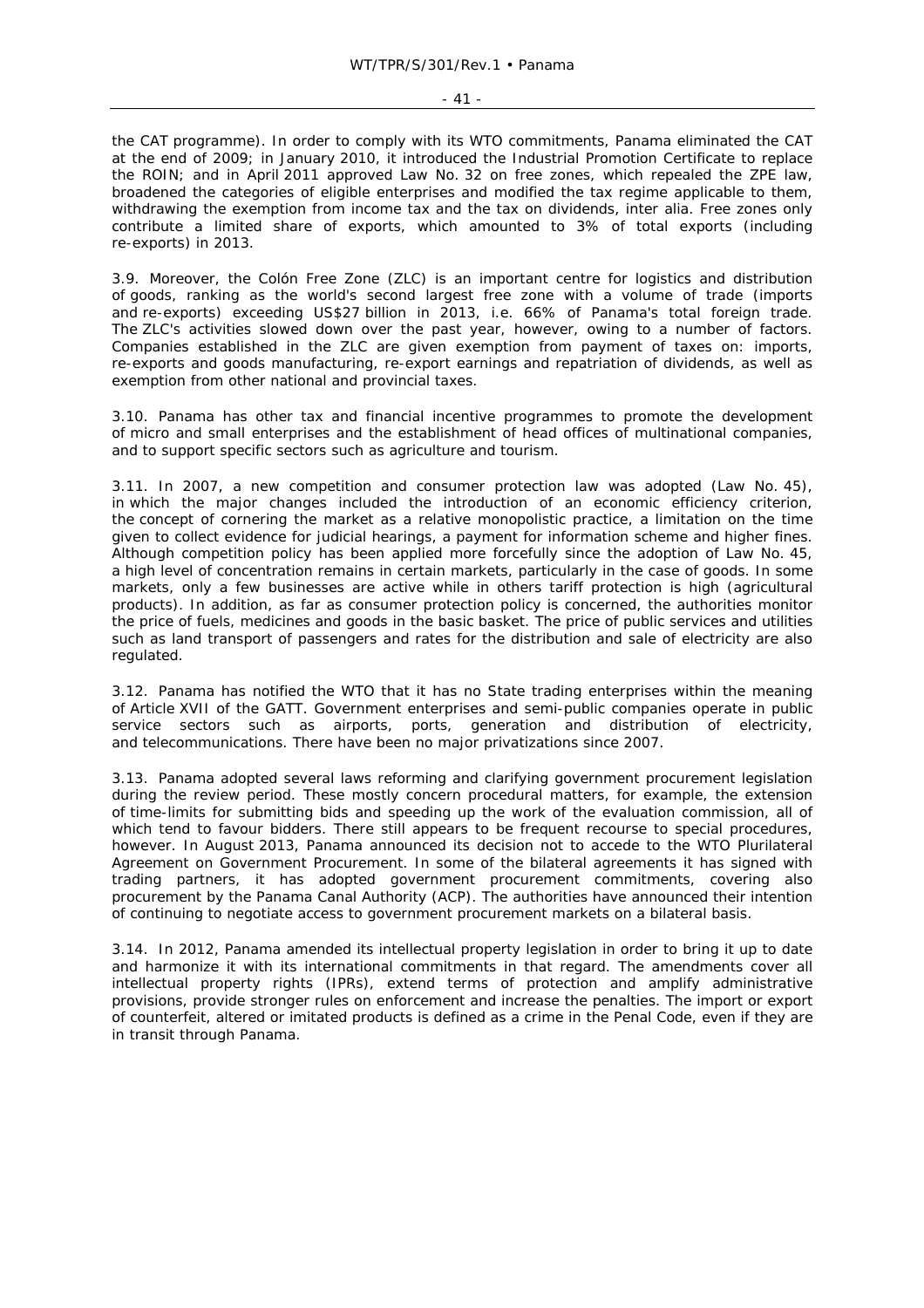#### $-42 -$

# **3.2 Measures directly affecting imports**

# **3.2.1 Customs procedures**

3.15. ANA, which is part of the Ministry of the Economy and Finance (MEF), was set up by Decree Law No. 1 of 13 February 2008 as the highest authority in the national customs service.<sup>1</sup> It is responsible for controlling, monitoring, and overseeing the entry, exit and movement of goods, persons and means of transport at Panama's borders, ports and airports, for the purposes of collecting taxes and exercising appropriate controls, as well as for preventing, investigating and punishing customs violations, drawing up foreign trade statistics and intervening in international goods traffic.

3.16. Customs activities are governed by the Political Constitution, the international treaties ratified by Panama, the Tax Code, various laws, decree laws and Cabinet decrees. A new customs law was adopted during the period under review, Decree Law No. 1 of 2008, which, in addition to creating ANA, regulates customs activities, the various customs regimes applicable to goods and relations between ANA and natural or legal persons involved in the entry, stay and exit of goods in Panamanian territory.<sup>2</sup> The scope of this Decree Law covers the whole of Panama's territory, including free zones and other special economic zones. The procedures for the various customs regimes (import, export, tax exemptions and special regimes) are laid down in Cabinet Decree No. 41 of 11 December 2002. The authorities are planning to update these rules in order to bring them into line with Central American customs rules. Panama belongs to the World Customs Organization, but has not formally adopted the revised Kyoto Convention (1999).

3.17. In 2012, Panama signed the Protocol of Incorporation into SIECA, which came into force on 6 May 2013.<sup>3</sup> Since then, Panama has adopted the Central American Import Tariff (based on the SAC) with a few exceptions; the Central American Uniform Customs Code (CAUCA) and its implementing Regulations (RECAUCA), subject to certain time-limits and conditions (concerning, *inter alia,* customs brokers and appeal of decisions by the Customs); as well as other Central American regulations. Panama will adopt further SIECA instruments by January 2017 at the latest (section 2.3.2.1.2).

3.18. The services of a customs broker must be used when importing goods, except in those cases covered by the law or international treaties signed by Panama. This requirement does not apply to imports of goods whose c.i.f. value does not exceed B 500 (US\$500); imports by the State; imports shipped to diplomats accredited to Panama; travellers' luggage not exceeding B 2,000 (twice a year); transactions covered by the transhipment or storage regimes; and goods entering free zones.<sup>4</sup> Customs brokers have to obtain a licence issued by ANA's Director; they must be Panamanian citizens and have a degree in customs public administration, in addition to other requirements.

3.19. Panama does not require preshipment inspection or any similar procedure.

3.20. All goods entering Panamanian territory require a customs declaration, in which the consignee freely states the customs destination or regime to which the goods will be subject. The declaration must be made electronically. A pre-declaration (preliminary declaration) must be drawn up for customs destinations which require prior authorization or licensing by an authority. This is also required when registering the final declaration in the Customs' computer system.

3.21. On 1 October 2011, the Integrated Customs Management System (SIGA)<sup>5</sup> came into effect to replace the Integrated Foreign Trade System (SICE), with the purpose of streamlining and speeding up procedures and the Customs' immediate response capacity. SIGA is an electronic platform for exchanging information among trade operators, governmental control bodies and ANA and must be used for all customs regimes. International cargo manifests and declarations are submitted through SIGA. It can also be used to obtain the authorizations required by various

 $\frac{1}{1}$  $1$  The National Customs Authority replaced the Directorate-General of Customs.

 $2$  Decree Law No. 1 of 2008 repealed Law No. 16 of 29 August 1979, Law No. 41 of 1 July 1996,

and Articles 58-64 of Law No. 30 of 8 November 1984 (Customs Penal Regime). 3

 $3$  The Protocol was incorporated into domestic legislation by Law No. 26 of 17 April 2013.

<sup>4</sup> Articles 42 and 43 of Decree Law No. 1 of 2008.

<sup>&</sup>lt;sup>5</sup> Cabinet Decree No. 27 of 27 September 2011 and ANA Resolution No. 230 of 29 September 2011.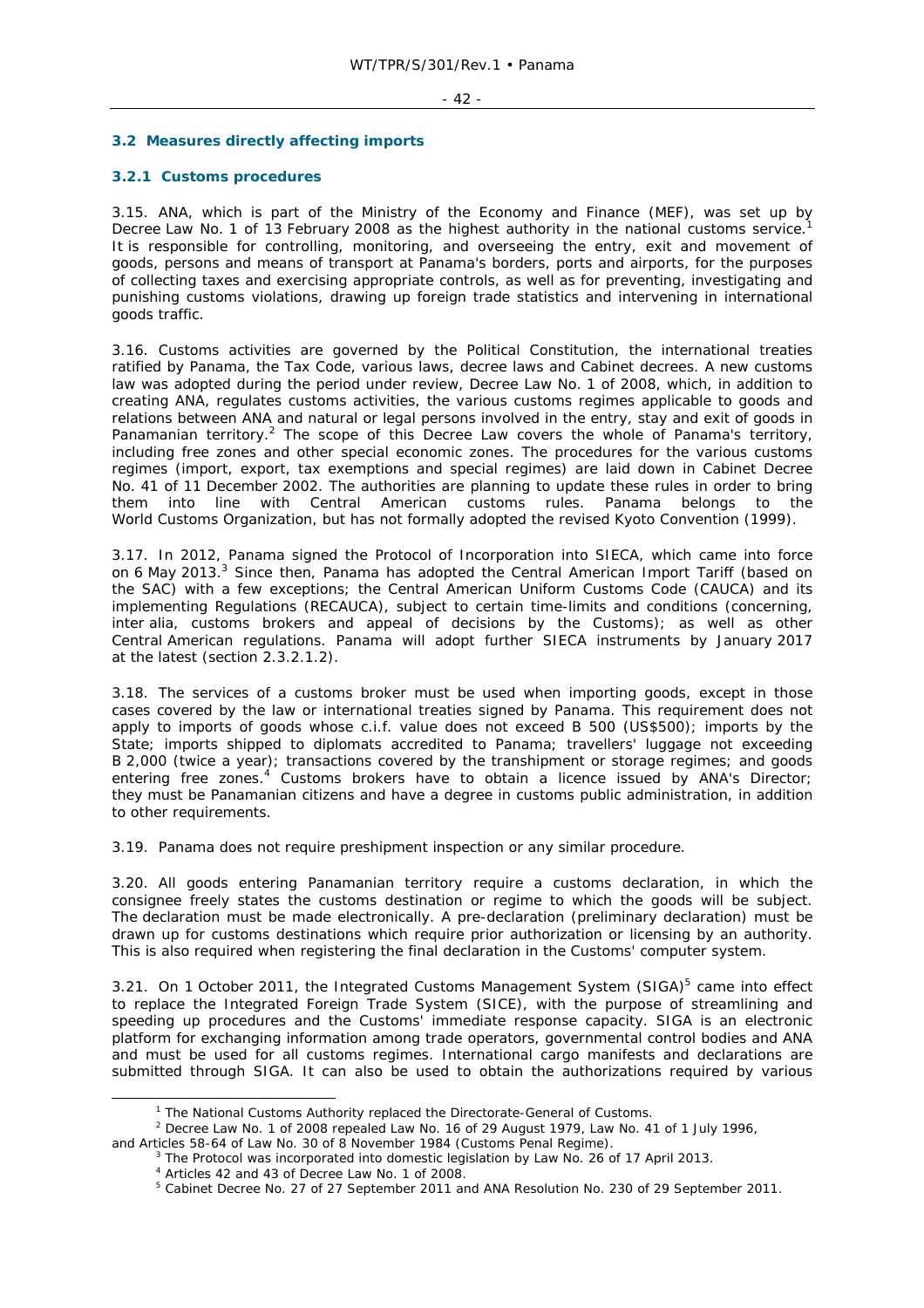control bodies such as the Ministry of Health (MINSA), the Panamanian Food Safety Authority (AUPSA) and the Ministry of Agricultural Development (MIDA). Work is proceeding on linking other competent bodies to SIGA. Tariffs and taxes are paid at two State banks or at the National Public Revenue Authority (ANIP) (formerly the Directorate-General of Revenue). Customs brokers have to be registered and in possession of a key for access to SIGA.<sup>6</sup>

3.22. Panama has a single window based on SIGA, but for the time being it is only operative for exports. An Interinstitutional Commission<sup>7</sup> is currently working on introducing a Single Window for Foreign Trade (VUCE) to be operated by the Ministry of Trade and Industry (MICI), which will also be used for imports and transit traffic.

3.23. Before goods arrive at a Panamanian port or when they are being unloaded, the carrier must submit the international cargo manifest, through SIGA, giving details of the bills of lading covering the cargo being shipped. In order to complete the importation, the customs broker (or any customs intermediary) must prepare a pre-declaration (preliminary declaration) and furnish the following documents: the original commercial invoice, bill of lading (air or maritime waybill or transport document), the certificate of origin where applicable, and the permit in the case of restricted imports (section 3.2). SIGA processes this information automatically and only accepts registration of the definitive declaration when all these requirements have been met. Pursuant to the legislation, clearance can be completed (including payment of duty) before the goods arrive.<sup>8</sup>

3.24. Goods imported by post must be accompanied by the commercial invoice and, if their value is B 100 to B 500, clearance is simplified using a "Postal Package" form; if they are worth more than B 500, they are subject to general customs procedures. There is an accelerated customs clearance system for express consignments, which allows courier operators to use a simplified import procedure. By submitting the express consignment manifest pre-registered with SIGA, a person legally authorized as a "courier" may obtain the immediate release of certain goods of a value not exceeding B 100 without further processing, and for example, documents, correspondence and business papers.<sup>9</sup>

3.25. There is also a system for clearance by posting a bond, which is available for temporary imports, urgent imports or perishable goods, disputed imports or imports lacking certain documents, as well as those covered by a special partial or total exemption regime. The bond guarantees payment of the tariffs and taxes owing and may cover several import transactions or a single transaction/customs destination.<sup>10</sup>

3.26. The legislation provides that the Customs is to use risk analysis to identify persons or goods that are to be made subject to control (inspection) and to determine the scope of the latter.<sup>11</sup> ANA has an Interinstitutional Risk Analysis Office responsible for preparing risk profiles and conducting pre-clearance, in-clearance and post-clearance controls. For in-clearance controls, a software tool is used to determine the level of inspection to be applied to the goods, taking into account safety criteria, the existence of non-economic prohibitions, trade treaties and tariff classification. When Panama assessed the country's needs in the context of the multilateral negotiations on trade facilitation, the authorities recognized that more experience was necessary in developing and detecting risk profiles, as well as technology and equipment to improve their management. According to another evaluation, compliance with risk management procedures by the regional Customs needed to be reinforced.<sup>12</sup>

- $\overline{\phantom{0}}$  $6$  The forms for registering with SIGA are available on the SIGA website at: http://www.ana.gob.pa/index.php?option=com\_content&view=article&id=456&Itemid=140.
- The Commission was set up by Executive Decree No. 130 of 14 August 2012 and is composed of the Ministry of Trade and Industry, ANA, the ZLC and the Government Innovation Authority. 8
	- Cabinet Decree No. 3 of 7 February 2001 and Decree Law No. 1 of 2008 (Article 91).

<sup>&</sup>lt;sup>9</sup> Articles 224-248 of Cabinet Decree No. 41 of 2002 and Article 36 of Decree Law No. 1 of 2008. For further information on this method, view online information from ANA at: http://www.ana.gob.pa/index.php?option=com\_k2&view=item&id=121%3Adespacho-aduanero-inmediato-de-

envios-de-expresos&Itemid=197 [July 2013].<br><sup>10</sup> Articles 129-132 of Decree Law No. 1 of 2008 and Articles 266-284 of Cabinet Decree No. 41 of 2002.<br><sup>11</sup> Article 27 of Cabinet Decree No. 27 of 27 September 2011.<br><sup>12</sup> USAID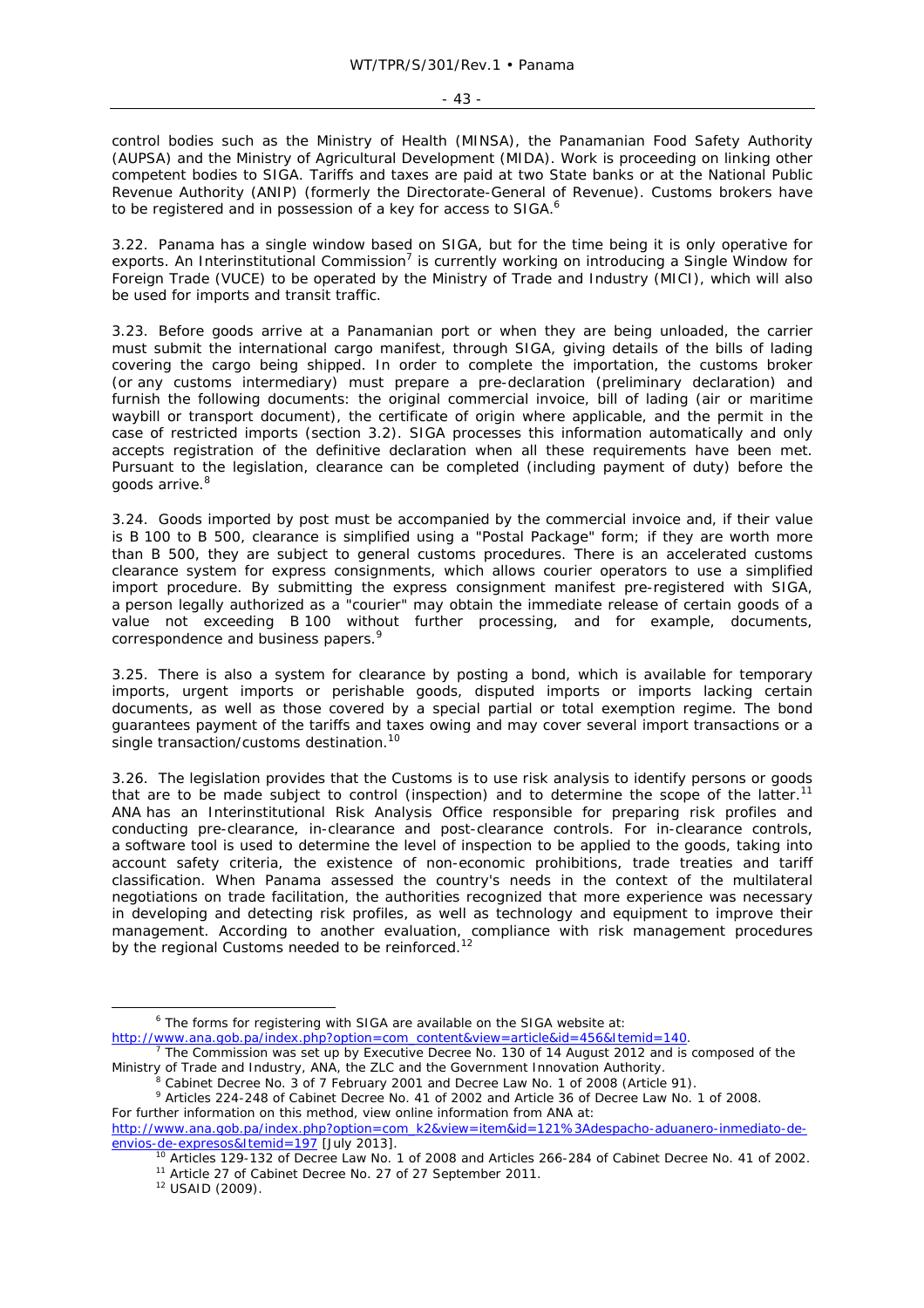#### $- 44 -$

3.27. The authorities have indicated that the average time needed to clear goods is two hours within SIGA and 48 hours up to the release of the goods from the Customs, provided that all the necessary formalities and authorizations have been complied with. Regarding the application of the various forms of control, the authorities have said that, in September 2013, 87.98% of declarations went through the green channel (with no inspection); 1.66% through the orange channel (inspection of documents) and 10.36% through the red channel (physical and documentary inspection). Close to 60% of the latter were determined on the basis of risk profiles and the remainder were chosen at random.

3.28. Goods in international transit through the Republic of Panama are not inspected, except in special cases in which the Customs exercises its powers or in order to comply with an order from a judicial authority other than the Customs.<sup>13</sup> Under the Panama Canal Neutrality Treaty, the transit of goods through the Panama Canal has become a sort of international right of way, involving national security controls but no controls for customs purposes. Transit does not generate any customs formalities.

3.29. ANA has the power to inspect and/or detain goods in transit (even through the Panama Canal) under any customs regime if there is any suspicion that the goods infringe intellectual property rights.14 More specifically, Law No. 1 of 2008 (Article 100) provides that ANA may suspend or prevent customs clearance, and withhold goods presumed to infringe intellectual property rights granted in Panama or under international agreements signed by Panama.

3.30. Entry of goods into free zones, including the ZLC, is not regarded as being importation into Panamanian customs territory and is subject to a special customs regime (section 3.3.4). In order to enter goods into the ZLC that have not undergone customs clearance, a Commercial Activity Form authorized by the ZLC's Trade Department has to be furnished, for which a copy of the bill of lading and a duly attested copy of the commercial invoice are required.<sup>15</sup>

3.31. The legislation provides for an administrative procedure for settling disputes relating to technical disagreements regarding valuation (examination of the goods), the content of shipments, the origin, the weight, the quantity, the tariff classification or the value of the goods.<sup>16</sup> Complaints are made in the first instance to the Regional Administrator, who may confirm the valuation or modify it. The decisions of the Regional Administrator may be contested before the MEF's Tariff Commission<sup>17</sup>, whose ruling is final and exhausts government channels. Decisions on tariff classification have general effect and must be made available to the public, whereas decisions on any other matters only have effect on the actual subject of the decisions. ANA may authorize the release of goods that are the subject of a dispute, provided that a bond is posted to cover any duties, taxes or charges applicable.

3.32. Taking as a basis ANA's Strategic Plan for 2011-2015, Panama has adopted measures to update its customs legislation and system with a view to facilitating international trade and ensuring the security of the logistics chain. In addition to applying SIGA, these measures include implementation of advance decisions and post-clearance controls, partial application of the VUCE, an authorized economic operator programme that is currently being developed, the use of non-intrusive inspection equipment for cargo, improvements to the infrastructure and training of customs personnel, together with use of a traceability system for cargo in regional transit.

3.33. Decree Law No. 1 of 2008 (Article 89) provides that any person with a direct or legitimate interest may pose a question in advance in writing or electronically to ANA with regard to the application of technical regulations, the tariffs in force and valuation issues. ANA's opinion is binding, although an interested party has a specific period in which to contest a decision on valuation. ANA's decisions and the outcome of the complaint concerning valuation must be made

<sup>13</sup> Article 152 of Cabinet Decree No. 41 of 11 December 2002.<br><sup>14</sup> Article 4 of Executive Decree No. 123 of 26 November 1996.<br><sup>15</sup> Cabinet Decree No. 6 of 15 March 2002 on control of goods that have not undergone customs clearance.<br><sup>16</sup> Title XII of Decree Law No. 1 of 2008.<br><sup>17</sup> This is composed of: a customs official, the Minister of Trade and Industry, the Director of the Price

Control Office, a member of the Office of the Comptroller-General of the Republic, a representative of the business sector and one from the industrial sector, and a member of the second-instance court for valuation attached to the MEF.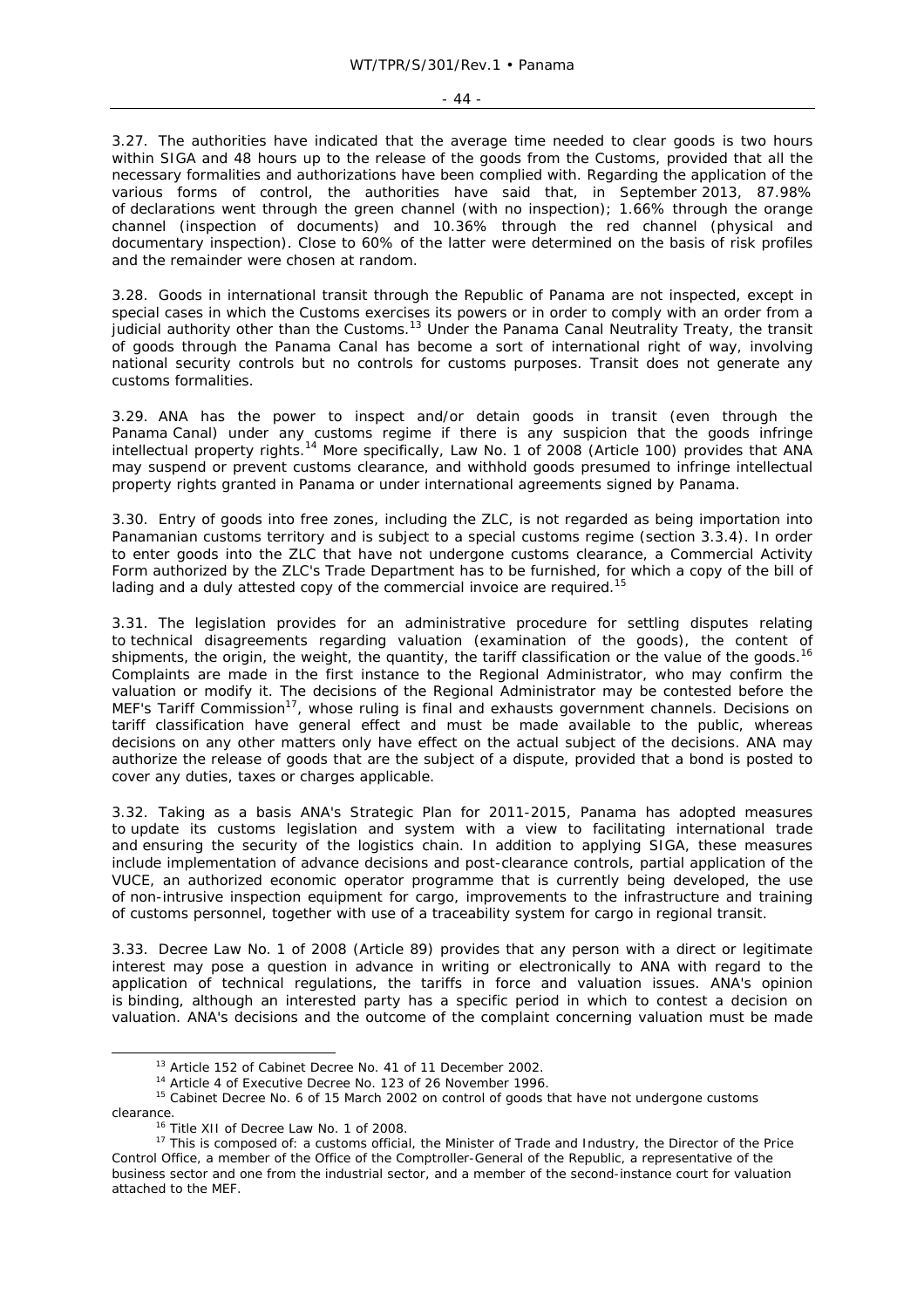available to the public. Work is currently proceeding on a plan to publish decisions and enable parties to interact on a website.

3.34. Legislation allows ANA to verify the accuracy of the declaration and compliance with customs and foreign trade formalities after clearance. It has five years after acceptance of the declaration in which to conduct the verification. The Authority may require payment of the duties and taxes not paid, including interest, and may also initiate relevant judicial proceedings.<sup>18</sup> The customs authorities have indicated that 466 post-clearance inspections were conducted between 2007 and 31 October 2013.

3.35. Panama has drawn up a regulatory framework for the application of an Authorized Economic Operator (AEO) system, based on the World Customs Organization's model. Operators who obtain their AEO certificate will be given advantages such as: less stringent physical and documentary inspections; priority for controls; opportunity to conduct inspections on their own premises; prior notification of inspections; a guarantee stamp accrediting them; reduction in time and cost; and recognition in other countries that have the same programme. Pursuant to Executive Decree No. 998 of 2 October 2013, the pilot phase of the AEO programme has been introduced and six operators have been accredited; the authorities have indicated that regulations on security status still have to be worked out. The concept and the requirements of the AEO programme are set out in the CAUCA and the RECAUCA.

3.36. Pursuant to Cabinet Decree No. 12 of 1 May 2012, the digitalized Mesoamerican International Transit (TIM) system came into effect, enabling international transit cargo to be traced throughout Central America so as to lessen waiting time at border crossings. Consideration is being given to modifying the TIM so as to improve customs controls in the region.

3.37. During the review period, Panama's Customs pursued its efforts to combat piracy and counterfeit goods at the country's borders, for which it received recognition from the WCO in August 2012. According to data provided by ANA, between 2009 and 2013, the c.i.f. value of goods withheld because of alleged trademark counterfeiting amounted to B 198.1 million; and from November 2009 to December 2013, 1,803 containers were detained.

#### **3.2.2 Customs valuation**

3.38. The WTO Customs Valuation Agreement is an integral part of Law No. 23 of 15 July 1997 by which Panama approved the Marrakesh Agreement Establishing the World Trade Organization. Panama started to implement the Customs Valuation Agreement (CVA) in full in January 1997 pursuant to Cabinet Decree No. 26 of 1 August 1996 and the resolutions implementing it.<sup>19</sup> Moreover, Decree Law No. 1 of 2008 (Article 109) provides that the determination of customs value is to be governed by the CVA and its annexes.

3.39. Pursuant to the CVA, in Panama customs valuation of imported goods is first and foremost based on the transaction value. If it is necessary to use alternative methods of valuation, Panama also follows the provisions in the CVA. The authorities have indicated that the transaction value applies to 99% of declarations.

3.40. Decree Law No. 1 of 2008 empowers ANA to determine that some imports are subject to mandatory consultation with the Valuation Department prior to clearance if there is a justified risk because of their source, origin, value, nature or condition. Such goods must be valued according to objective and quantifiable criteria following general accounting practices and in conformity with the CVA, Cabinet Decree No. 26 of 1 August 1996 and the general regulations issued by the customs authority.<sup>20</sup> Under Resolution No. 230 of 29 September 2011, ANA introduced a "Sworn Declaration of Value" form for goods subject to mandatory prior consultation.<sup>21</sup> This declaration is an instrument signed by the importer or his legal representative in which he declares, on oath, the existence and terms of a commercial transaction so that controls may be conducted prior to clearance, when there is a justified risk. The following are some of the goods determined by ANA to be subject to mandatory prior consultation regarding their value: new and used automobiles;

<sup>&</sup>lt;sup>18</sup> Articles 117 and 133-136 of Decree Law No. 1 of 2008.<br><sup>19</sup> Resolutions No. 704-04-017 of 10 January 1997 and No. 704-04-532 of 17 September 1997.<br><sup>20</sup> Articles 90 and 110 of Decree Law No. 1 of 2008.<br><sup>21</sup> The form ap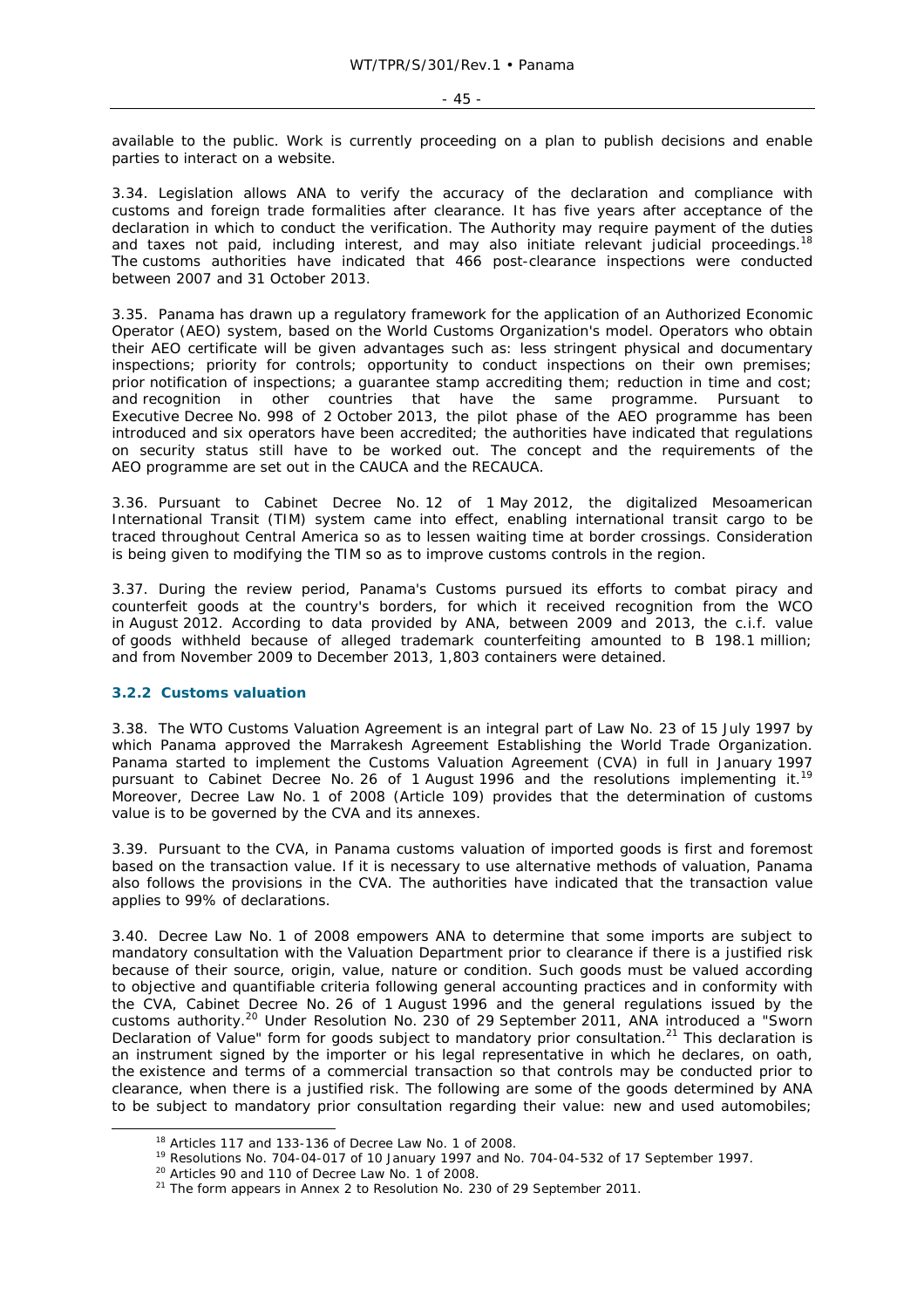new and used boats and planes; new and used heavy-duty equipment; machinery for the mining industry and new and used self-propelled machinery; tiles and clay roof tiles; used tyres; used clothing; toilet paper, paper towels, serviettes, exercise books, notebooks and folders; edible oil and onions.

3.41. Panama notified its customs legislation to the WTO and replied to the checklist of issues on enforcement and administration of the CVA in 1998.<sup>23</sup> It also notified that, since October 1997, it had applied the CVA's decisions on the treatment of interest charges in the customs value of imported goods and the valuation of carrier media bearing software for data-processing equipment.<sup>24</sup>

3.42. The legislation includes provisions on disagreement regarding the customs value of goods. $^{25}$ Where ANA has reason to doubt the declared value before accepting the declaration, it may request further information from the declarant. If ANA continues to entertain reasonable doubts after it has received this information, it may decide that the customs value of the goods cannot be determined using the transaction value and informs the declarant in writing of the reasons for its decision, which is binding. The importer has the right to lodge an appeal, without any penalty, within a period of three working days of the notification of the decision and before the customs declaration is accepted. If a first-instance appeal has been made to the Regional Administrator, a second-instance appeal may be made to the Tariff Commission within eight working days following notification of the ruling given in the first instance. The decision by the Tariff Commission exhausts government channels and so the next recourse would be through administrative litigation channels.

3.43. If an import declaration has already been submitted and during clearance of the goods the customs official has reasonable doubts concerning the declared value, the documents are forwarded to the Regional Administrator, who has to take a decision within a period not exceeding 30 days, indicating whether or not there is a discrepancy. Once the decision has been notified, the interested party may appeal to the Tariff Commission within eight days. In any event, if the importer manages to dispel the reasonable doubt, ANA notifies the interested party of acceptance of the declared value. If, on the other hand, it is determined that the importer has falsified the information, ANA may order the initiation of an investigation into a customs offence. According to data from ANA, between January 2009 and October 2013 there were 33 complaints against decisions by the Customs with regard to the value of goods, of which three went forward to the Tariff Commission. Five of these cases concerned the value of used vehicles.

3.44. By Resolution No. 072 of 10 September 2009, ANA provisionally suspended the application of Resolutions No. 704-04-528 of 1 October 1997 and No. 704-04-019 of 10 January 1997, which set out the provisions for determining the customs value of used goods in general and of used vehicles, respectively. Consequently, Cabinet Decree No. 26 of 1 August 1996 currently applies to both new and used goods. The authorities have indicated that, in 2012, 100% of new vehicles and 99.7% of used vehicles were valued according to the transaction value. They stated, however, that some cases of alleged under-invoicing of used vehicles were being investigated.

# **3.2.3 Rules of origin**

3.45. Panama has no non-preferential rules of origin.

3.46. Panama applies preferential rules of origin in the context of the trade agreements it has signed (section 2.3.2). Below are described some general aspects of the rules of origin in the agreements which came into force from 2007 onwards, namely: the agreement with Chile; the bilateral protocols with Costa Rica, Honduras, Guatemala and Nicaragua under the Central America-Panama Free Trade Agreement<sup>26</sup>; the agreements with Peru, the United States of America and Canada, and the Association Agreement between the European Union and Central America,

<sup>&</sup>lt;sup>22</sup> Resolution No. 230 of 2011, amending Resolution No. 704-04-017 of 10 January 1997.<br><sup>23</sup> WTO documents G/VAL/N/1/PAN/1 and G/VAL/N/2/PAN/1, both of 8 October 1998.<br><sup>24</sup> WTO document G/VAL/N/3/PAN/1 of 8 October 1998.<br> itself, which applies to all Central American countries belonging to the CACM and Panama, and in the bilateral protocols, which only apply to the countries which have signed each protocol.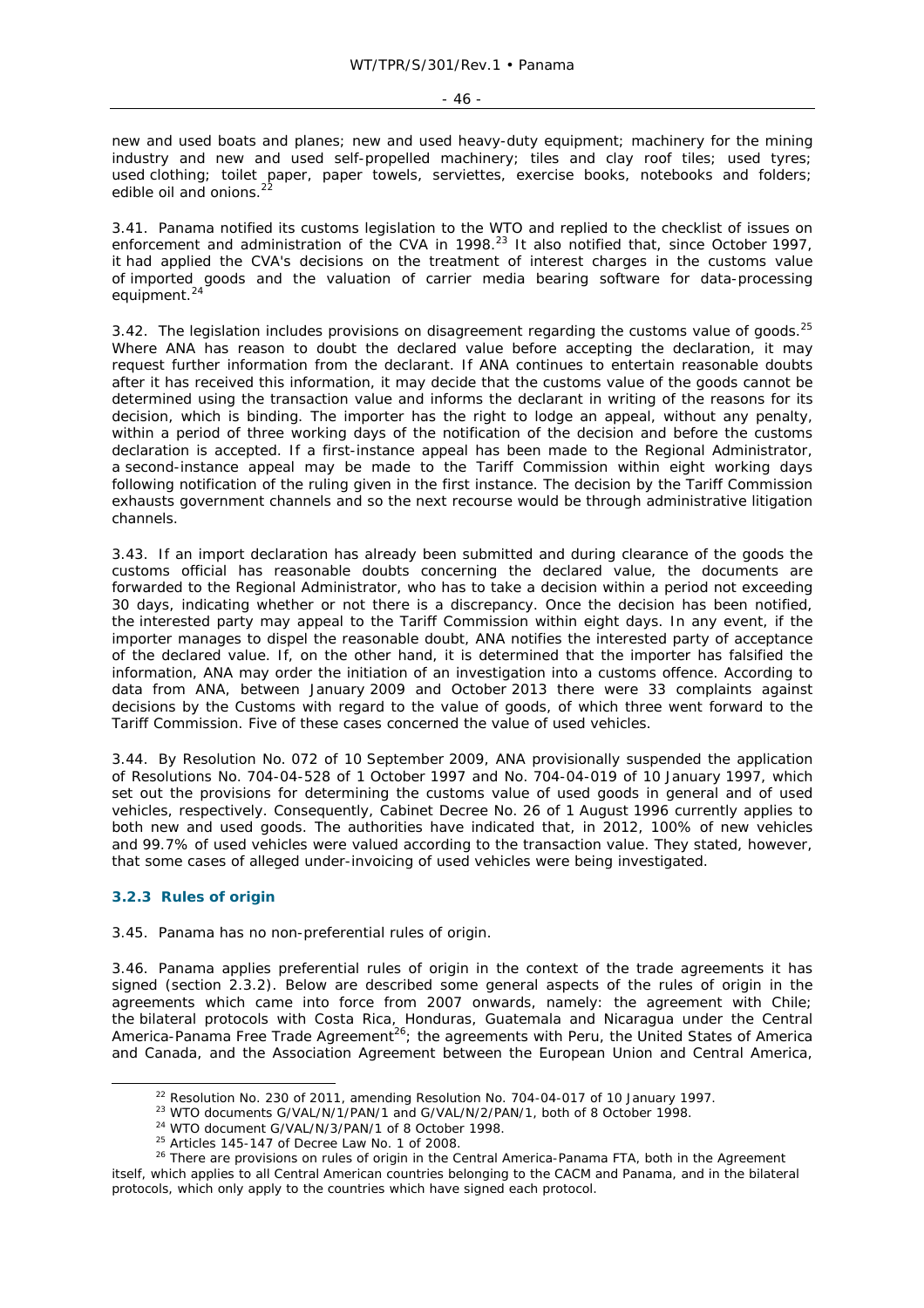#### $-47 -$

whose trade chapter came into effect for Honduras, Nicaragua and Panama on 1 August 2013.<sup>27</sup> Panama has notified the WTO of the bilateral rules of origin applying to Nicaragua and Guatemala under the Central America-Panama FTA<sup>28</sup> and the rules of origin in the Association Agreement with the EU.<sup>29</sup> Furthermore, when its Protocol of Incorporation into SIECA came into force (May 2013), Panama adopted the Central American Regulations on the Origin of Goods and their Annex, with some exceptions<sup>30</sup> and undertook to negotiate with the other countries belonging to SIECA, within a period not exceeding six months as of the entry into force of the Protocol, the harmonization of the specific rules of origin whose application had been temporarily suspended.

3.47. In general, the trade agreements that have entered into force for Panama since 2007 have similar rules of origin.<sup>31</sup> Specific rules of origin vary, however, in each agreement or bilateral protocol, and for different products, in order to take into account the special features of the countries party to each agreement. Textiles and clothing are usually the subject of special rules of origin.

3.48. In the majority of agreements signed by Panama, a good is deemed to be originating if it meets one of the following criteria: (i) it has been wholly obtained or produced in the territory of one or more of the parties; (ii) it has been produced in one or more parties from non-originating materials, with a change in tariff classification or a regional content value, or a combination of the two; or (iii) it has been produced in one or more parties exclusively from originating materials. In the Agreement between Central America and the EU, the following are the general criteria conferring origin: the product must have been wholly obtained in one of the parties; the product has been obtained in one of the parties incorporating materials not wholly obtained in one of the parties provided that these materials have been sufficiently worked or processed in one of the parties.

3.49. In almost all the agreements (except that with the EU), the change in tariff classification criterion, which usually requires a change in tariff heading, applies. In some cases, however, a change in tariff chapter is required (for agricultural, mineral and other products) or a change in tariff subheading (coffee, tea, base metals).

3.50. Some products have to comply with a minimum value of regional content (RCV), usually 30% to 45%, although in the bilateral protocols between Panama and some Central American countries, the RCV is higher and may reach as much as 85%. It is either applied as a single criterion or combined with a change in tariff classification. Generally, two formulas are used to calculate the RCV: the build-down method (the value of non-originating materials is deducted from the adjusted value of the product) or the build-up method (obtained by adding the value of originating materials). A third is the net cost method, used to calculate the RCV of automobile parts and components (for example, in the agreement between Panama and the United States).

3.51. All the agreements mentioned contain a *de minimis* rule which allows a non-originating good to be deemed as originating if the value of all the non-originating materials of which it is composed do not exceed 10% of the value of the good. For textiles and clothing, the weight of non-originating yarns and fibres must not exceed 10% of the material's weight.

3.52. The agreements allow for cumulation of origin between the parties and, in some cases, also in respect of third countries with which each party has a trade agreement. The agreement between Panama and Peru, for example, not only allows bilateral cumulation but also cumulation in respect of materials from Central American countries (Costa Rica, El Salvador, Guatemala and Honduras), provided that Peru has an agreement in force with those countries, and that the specific rules of origin in the Panama-Peru free trade agreement are observed. There are also

<sup>&</sup>lt;sup>27</sup> For the agreements which came into force prior to 2007, see WTO (2007).<br><sup>28</sup> WTO documents G/RO/N/92 of 9 April 2013 and G/RO/N/95 of 16 May 2013.<br><sup>29</sup> WTO document G/RO/N/93 of 9 April 2013.<br><sup>30</sup> The exceptions are the FTA between Central America and Panama and its bilateral protocols will continue to apply.<br><sup>31</sup> The chapters and annexes on rules of origin in these agreements and protocols can be viewed on the

website of Panama's MICI at: http://www.mici.gob.pa/subcategoria.php?cid=15&sid=57.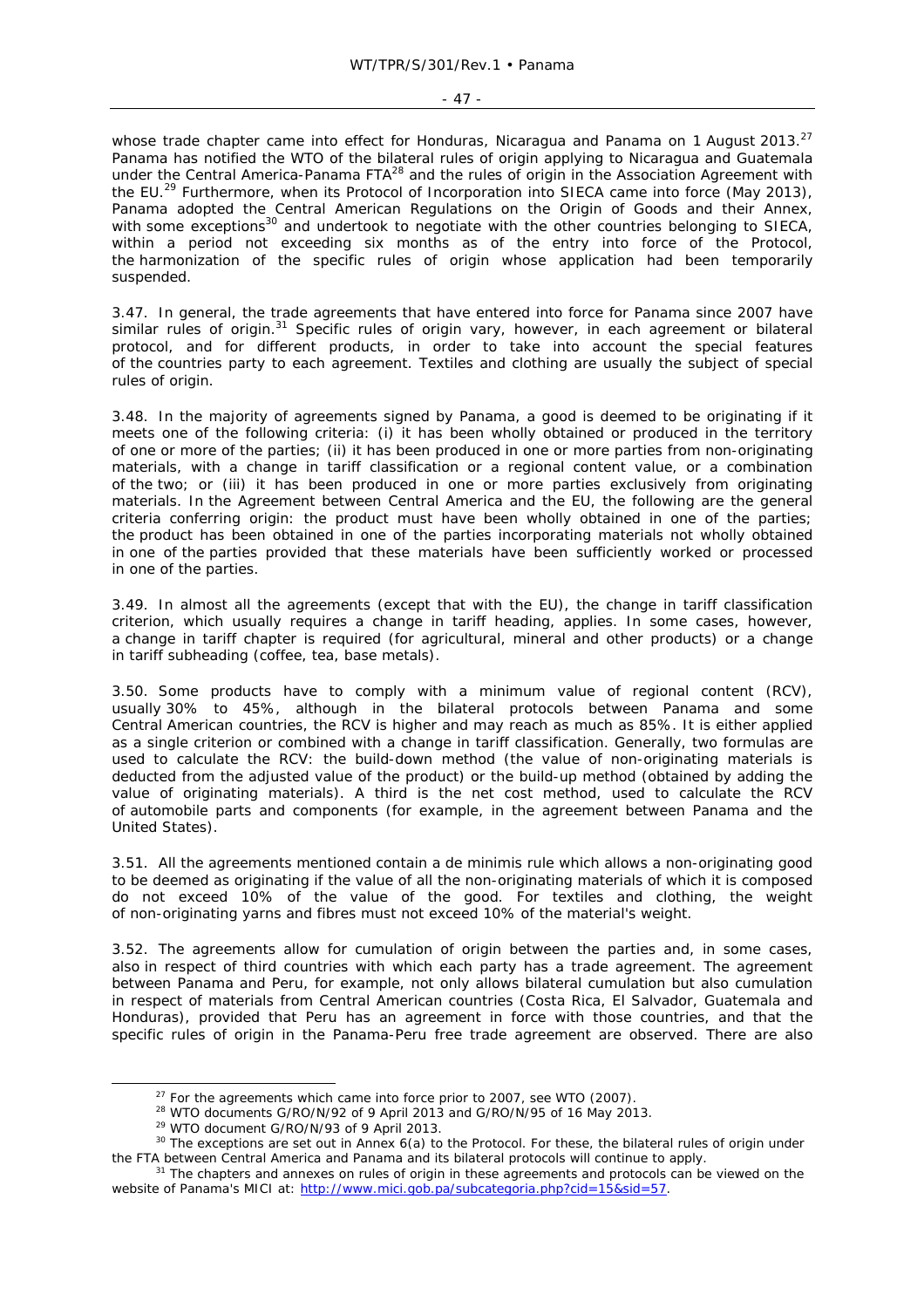conditions for applying cumulation of origin in the textiles/clothing sector; cumulation does not apply to materials excluded from tariff reduction.

3.53. The provisions on administering rules of origin (verification, certification, etc.) are usually included in the chapters on rules of origin and customs procedures. In Panama's agreements with Chile, Central America, Canada, the United States and Singapore, certificates of origin are completed and signed by the exporter and submitted at the time of the import declaration, without any need for endorsement by an official body. The agreement with the United States allows the importer to issue the certificate of origin for a product which he himself is going to import and provides for the adoption of electronic certificates of origin. In the agreements with Peru and the EU (as well as in those with Colombia, the Dominican Republic and Chinese Taipei, in force before 2007), the certificate of origin must be issued by an office authorized by the respective government. In Panama, this task falls to the Vice-Ministry of Foreign Trade (VICOMEX), which bases itself on a determination of origin from the MICI's Directorate-General of Industry.

3.54. It is ANA's responsibility to conduct investigations into the control and verification of origin, in coordination with the MICI's National Directorate for the Administration of International Trade Agreements and Trade Protection. ANA's tasks in relation to verification of origin include monitoring free zones so as to ensure that goods in transit there do not undergo further processing or operations other than unloading, reloading or any other operation needed for their conservation or transport to other countries.

# **3.2.4 Tariffs**

## **3.2.4.1 Structure and levels**

3.55. Panama gives at least most-favoured-nation (MFN) treatment to all its trading partners, and does not apply seasonal, temporary or variable tariffs.

3.56. Since its integration into SIECA in May 2013, Panama has adopted the Central American Import Tariff, with some exceptions. This follows the SAC for the classification of goods, which in turn is based on the Harmonized Commodity Description and Coding System (HS). The Fifth Amendment to the HS was incorporated into the SAC on 1 January 2012.

3.57. At the end of 2013, Panama's tariff was composed of 8,881 eight-digit tariff lines, of which 99.7% were *ad valorem*<sup>33</sup>, and applied to the c.i.f. value of the goods (Table 3.1). The arithmetic average of the applied MFN tariffs was 7.6%, lower than the 8.5% applied in 2007. This situation can be explained by the lowering of tariffs on certain products such as food, clothing, vehicles and products covered by the WTO Information Technology Agreement. The percentage of duty-free lines rose to 34.5% in 2013 and the percentage of tariff lines subject to rates exceeding 15% (international tariff peaks) fell to 1.5%.

#### **Table 3.1 Structure of MFN tariffs, 2007 and 2013**

| $(\%)$                                                        |        |        |
|---------------------------------------------------------------|--------|--------|
|                                                               | 2007   | 2013   |
|                                                               | (HSO2) | (HS12) |
| Total number of lines                                         | 8,918  | 8,881  |
| Non-ad valorem tariffs (% of tariff lines)                    | 0.0    | 0.3    |
| Non-ad valorem tariffs with no AVEs (% of tariff lines)       | 0.0    | 0.3    |
| Tariff quotas (% of tariff lines)                             | 0.8    | 0.7    |
| Duty-free tariff lines (% of tariff lines)                    | 29.8   | 34.5   |
| Average tariff for dutiable lines (%)                         | 12.1   | 11.6   |
| Arithmetic average                                            | 8.5    | 7.6    |
| Agricultural products                                         | 15.1   | 13.7   |
| Non-agricultural products (including petroleum)               | 7.3    | 6.4    |
| Domestic tariff "peaks" (% of tariff lines) <sup>a</sup>      | 1.5    | 1.4    |
| International tariff "peaks" (% of tariff lines) <sup>b</sup> | 2,3    | 1,5    |

<sup>32</sup> Resolution No. 263-2011 of 27 July 2011 of SIECA's Council of Ministers for Economic Integration (COMIECO).<br><sup>33</sup> Of the tariff lines, 0.3% corresponding to boats (heading 89.03) are subject to specific tariffs

pursuant to Cabinet Decree No. 34 of 11 September 2012.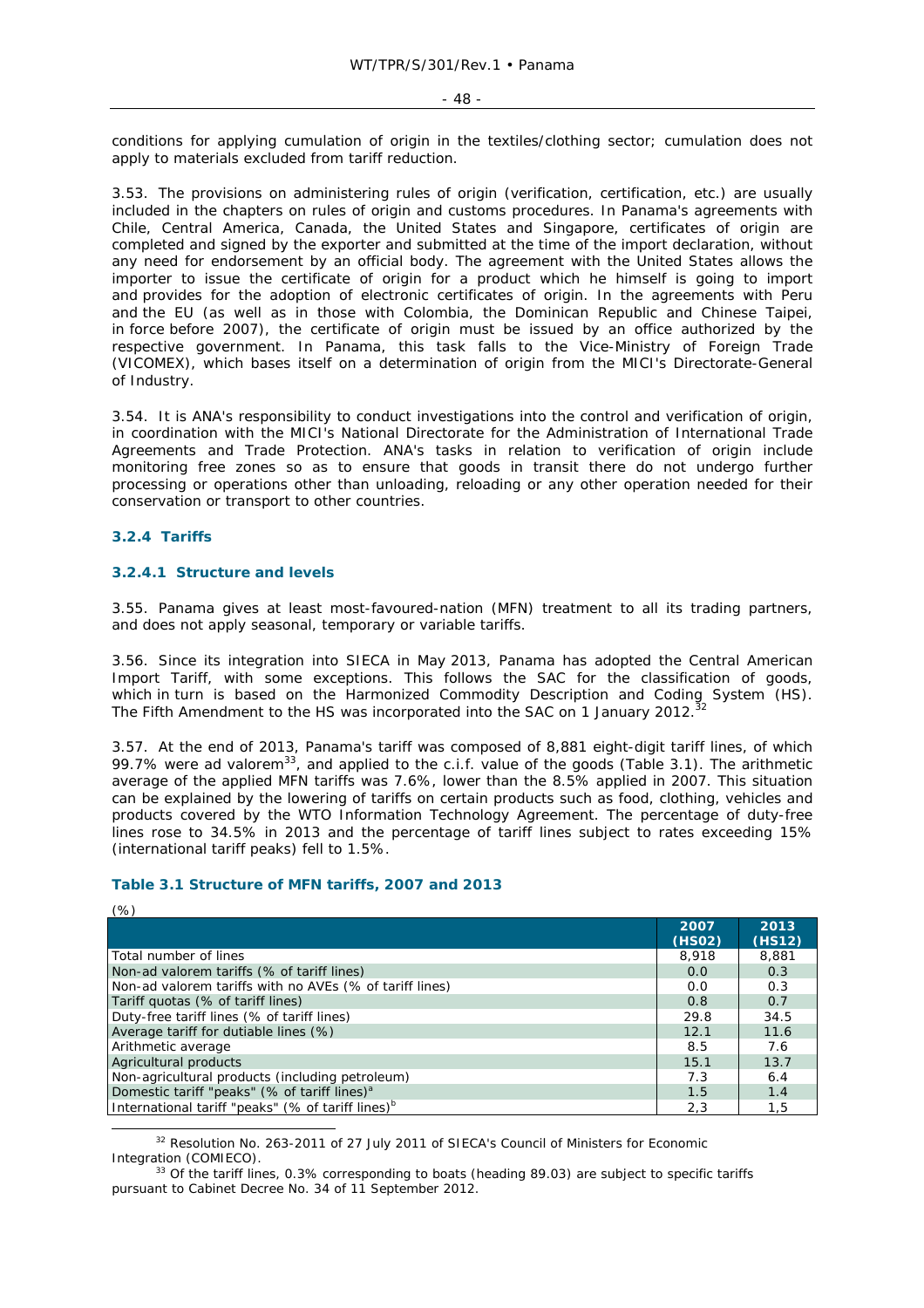#### $-49 -$

|                                                           | 2007<br>(HSO2) | 2013<br>(HS12) |
|-----------------------------------------------------------|----------------|----------------|
| Overall standard deviation of applied rates               | 10.2           | 10.9           |
| "Nuisance" applied rates (% of tariff lines) <sup>c</sup> | 0.1            | 0.1            |
| Bound tariff lines (% of tariff lines)                    | 100.0          | 100.0          |

- a Domestic tariff peaks are defined as those exceeding three times the overall simple average applied rate.
- b International tariff peaks are defined as those exceeding 15%.
- c "Nuisance" rates are those greater than zero but less than or equal to 2%.

Source: WTO Secretariat calculations, based on data provided by the authorities.

3.58. Since the previous review, Panama has brought the number of tariff rates down from 37 to 29, ranging from 0 to 260%. Most of the tariff headings are to be found in the 1% to 10% range, followed by duty-free lines and lines subject to tariffs that range from over 10% to 20% (Chart 3.1).

3.59. The products that receive the highest tariff protection are: fresh, chilled and frozen poultry cuts (260%), milk and cream products (155%), cane sugar (144%) and whey (120%). In all, 18 tariff lines exceed 100%.

3.60. Although the average tariff on agricultural products (WTO definition) has decreased, it is still two times higher (13.7%) than for other products (6.4%). The groups of agricultural products with the highest average tariffs are: dairy produce (36.4%), animals and animal products (24.4%), sugar and confectionery (23.5%), and coffee and tea (15.9%). The average tariff on cereals fell during the period under review from 23.7% to 10%. The non-agricultural products with the highest average tariff include fish and fish products (12.5%) and clothing (10.7%) (Table 3.2).



# **Chart 3.1 Frequency distribution of MFN tariff rates, 2013**

Source: WTO Secretariat calculations, based on data provided by the authorities.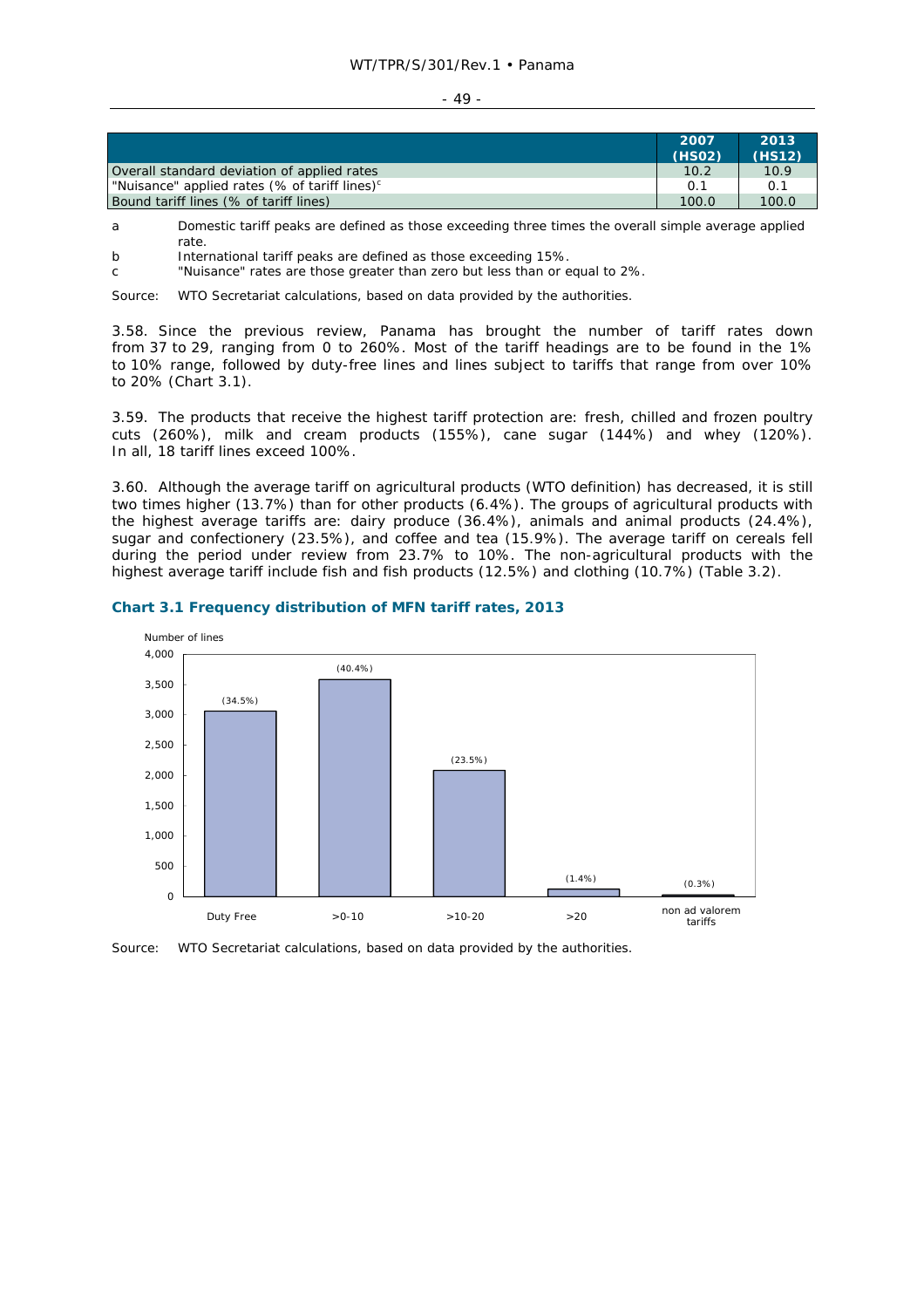# $-50$  -

# **Table 3.2 Summary of the MFN tariff, 2013**

|                                                    | <b>MFN</b>                |            |                      |                           | Average                            |                 |
|----------------------------------------------------|---------------------------|------------|----------------------|---------------------------|------------------------------------|-----------------|
|                                                    | <b>Number</b><br>of lines | Average    | Range                | Duty-free<br>tariff lines | <b>Coefficient</b><br>of variation | bound<br>tariff |
| <b>Product description</b>                         |                           | $(\%)$     | $(\%)$               | (% of tariff<br>lines)    | (CV)                               | $(\%)$          |
| Total                                              | 8,881                     | 7.6        | $0 - 260$            | 34.5                      | 1.4                                | 22.9            |
| By WTO category                                    |                           |            |                      |                           |                                    |                 |
| Agricultural products                              | 1,419                     | 13.7       | $0 - 260$            | 23.5                      | 1.6                                | 30.3            |
| Animals and animal<br>products                     | 205                       | 24.4       | $0 - 260$            | 12.2                      | 1.8                                | 42.8            |
| Dairy produce                                      | 74                        | 36.4       | $0 - 155$            | 2.7                       | 1.0                                | 47.7            |
| Fruit, vegetables and                              | 399                       | 10.6       | $0 - 81$             | 22.6                      | 0.8                                | 27.3            |
| garden produce                                     |                           |            |                      |                           |                                    |                 |
| Coffee and tea                                     | 35                        | 15.9       | $0 - 54$             | 11.4                      | 0.9                                | 28.7            |
| Cereals and cereal                                 | 200                       | 10.0       | $0 - 90$             | 30.0                      | 1.4                                | 24.8            |
| preparations                                       | 122                       | 8.1        | $0 - 30$             | 32.0                      | 0.8                                | 24.1            |
| Oilseeds, fats and oils and<br>their products      |                           |            |                      |                           |                                    |                 |
| Sugar and confectionery                            | 39                        | 23.5       | $0 - 144$            | 17.9                      | 1.5                                | 38.1            |
| Beverages, alcoholic                               | 131                       | 11.1       | $0 - 30$             | 14.5                      | 0.5                                | 29.7            |
| beverages and tobacco                              |                           |            |                      |                           |                                    |                 |
| Cotton                                             | 5                         | 0.0        | $\mathbf{O}$         | 100.0                     | 0.0                                | 10.0            |
| Other agricultural products                        | 209                       | 7.6        | $0 - 15$             | 39.2                      | 0.9                                | 25.9            |
| n.e.s.                                             |                           |            |                      |                           |                                    |                 |
| Non-agricultural products<br>(including petroleum) | 7,462                     | 6.4        | $0 - 81$             | 36.6                      | 0.9                                | 21.5            |
| Non-agricultural products                          | 7,431                     | 6.4        | $0 - 81$             | 36.5                      | 0.9                                | 21.5            |
| (excluding petroleum)                              |                           |            |                      |                           |                                    |                 |
| Fish and fish products                             | 311                       | 12.5       | $0 - 15$             | 6.1                       | 0.3                                | 18.7            |
| Mineral and metal                                  | 1,422                     | 7.6        | $0 - 81$             | 33.5                      | 0.9                                | 26.3            |
| products                                           |                           |            |                      |                           |                                    |                 |
| Chemicals and                                      |                           | 2.5        | $0 - 15$             | 65.0                      | 1.5                                | 6.8             |
| photographic products                              |                           |            |                      |                           |                                    |                 |
| Wood, wood pulp, paper<br>and furniture            | 606                       | 8.1        | $0 - 15$             | 33.2                      | 0.8                                | 26.7            |
| <b>Textiles</b>                                    | 814                       | 5.0        | $0 - 15$             | 57.1                      | 1.2                                | 28.3            |
| Clothing                                           | 441                       | 10.7       | $0 - 15$             | 0.9                       | 0.2                                | 29.6            |
| Leather, rubber, footwear                          | 329                       | 8.7        | $0 - 15$             | 20.1                      | 0.7                                | 25.6            |
| and travel articles                                |                           |            |                      |                           |                                    |                 |
| Non-electrical machinery                           | 667                       | 4.2        | $0 - 15$             | 23.2                      | 1.0                                | 23.5            |
| <b>Electrical machinery</b>                        | 376                       | 5.9        | $0 - 15$             | 29.5                      | 0.9                                | 18.6            |
| Transport equipment                                | 323                       | 5.6<br>9.5 | $0 - 15$<br>$0 - 15$ | 49.2                      | 1.2                                | 21.1<br>24.9    |
| Non-agricultural products<br>n.e.s.                | 640                       |            |                      | 12.0                      | 0.6                                |                 |
| Petroleum                                          | 31                        | 4.2        | $0 - 30$             | 64.5                      | 1.8                                | 27.7            |
| By HS:                                             |                           |            |                      |                           |                                    |                 |
| HS 01-24                                           | 1,635                     | 13.9       | $0 - 260$            | 19.0                      | 1.5                                | 28.4            |
| HS 25-97                                           | 7,246                     | 6.2        | $0 - 81$             | 38.0                      | 1.0                                | 21.6            |
| By HS section                                      |                           |            |                      |                           |                                    |                 |
| 01 Live animals and animal                         | 540                       | 20.0       | $0 - 260$            | 7.0                       | 1.5                                | 31.0            |
| products<br>02 Vegetable products                  | 463                       | 9.9        | $0 - 90$             | 34.6                      | 1.2                                | 27.2            |
| 03 Fats and oils                                   | 72                        | 8.6        | $0 - 30$             | 27.8                      | 0.7                                | 26.7            |
| 04 Prepared foodstuffs, etc.                       | 560                       | 12.0       | $0 - 144$            | 16.4                      | 1.1                                | 27.1            |
| 05 Mineral products                                | 200                       | 6.8        | $0 - 81$             | 43.5                      | 1.4                                | 28.5            |
| 06 Products of the chemical                        | 1,333                     | 2.4        | $0 - 15$             | 66.3                      | 1.6                                | 7.0             |
| or allied industries                               |                           |            |                      |                           |                                    |                 |
| 07 Plastics and rubber                             | 413                       | 4.2        | $0 - 15$             | 52.8                      | 1.3                                | 15.3            |
| 08 Hides and skins                                 | 113<br>179                | 11.8       | $0 - 15$             | 3.5                       | 0.3                                | 30.0            |
| 09 Wood and articles of<br>wood                    |                           | 7.3        | $0 - 15$             | 35.2                      | 0.8                                | 28.8            |
| 10 Wood pulp, paper, etc.                          | 378                       | 7.9        | $0 - 15$             | 36.8                      | 0.8                                | 25.8            |
| 11 Textiles and textile                            | 1,211                     | 6.9        | $0 - 15$             | 38.2                      | 0.8                                | 28.8            |
| articles                                           |                           |            |                      |                           |                                    |                 |
| 12 Footwear, hats and other                        | 154                       | 9.8        | $0 - 15$             | 6.5                       | 0.5                                | 21.9            |
| headgear<br>13 Articles of stone                   | 285                       | 9.1        | $0 - 15$             | 15.4                      | 0.5                                | 26.3            |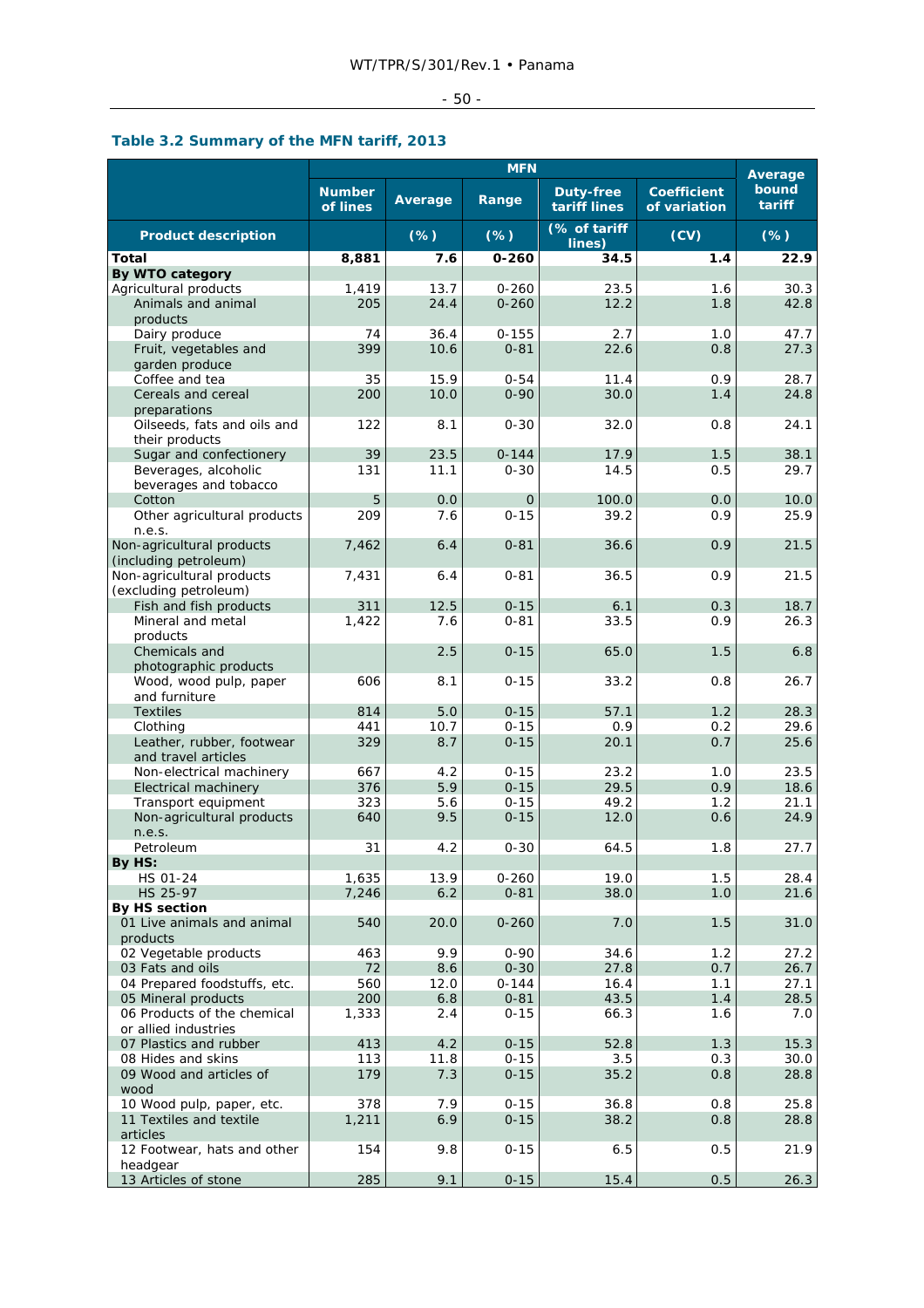|                                              |                           | <b>MFN</b> |           |                           |                                    |                 |
|----------------------------------------------|---------------------------|------------|-----------|---------------------------|------------------------------------|-----------------|
|                                              | <b>Number</b><br>of lines | Average    | Range     | Duty-free<br>tariff lines | <b>Coefficient</b><br>of variation | bound<br>tariff |
| <b>Product description</b>                   |                           | (%)        | $(\%)$    | (% of tariff<br>lines)    | (CV)                               | $(\%)$          |
| 14 Precious stones, etc.                     | 66                        | 7.2        | $0 - 15$  | 36.4                      | 0.8                                | 28.1            |
| 15 Base metals and articles<br>of base metal | 898                       | 7.4        | $0 - 15$  | 35.7                      | 0.8                                | 26.7            |
| 16 Machinery and<br>mechanical appliances    | 1,086                     | 4.8        | $0 - 15$  | 27.0                      | 1.0                                | 21.1            |
| 17 Transport equipment                       | 338                       | 5.9        | $0 - 15$  | 47.0                      | 1.1                                | 21.3            |
| 18 Precision instruments                     | 287                       | 9.0        | $0 - 15$  | 12.5                      | 0.6                                | 24.2            |
| 19 Arms and ammunition                       | 24                        | 14.6       | $10 - 15$ | 0.0                       | 0.1                                | 30.0            |
| 20 Miscellaneous<br>manufactured articles    | 273                       | 10.9       | $0 - 15$  | 1.1                       | 0.4                                | 27.9            |
| 21 Works of art, etc.                        | 8                         | 6.9        | $0 - 15$  | 50.0                      | 1.0                                | 29.4            |
| By stage of processing                       |                           |            |           |                           |                                    |                 |
| First stage of processing                    | 948                       | 10.0       | $0 - 90$  | 28.6                      | 1.0                                | 25.6            |
| Semi-processed products                      | 2,536                     | 3.9        | $0 - 144$ | 65.0                      | 1.9                                | 18.7            |
| Fully processed products                     | 5,397                     | 8.9        | $0 - 260$ | 21.2                      | 1.3                                | 24.4            |

- 51 -

Source: WTO Secretariat estimates, based on data provided by the authorities.

3.61. Panama's legislation prescribes that the Tariff Commission is responsible for technical analysis of proposed changes to import tariffs and, where applicable, for recommending the necessary amendments to the tariff. The MEF's Directorate of Government Policy, for its part, undertakes a financial examination of any proposed tariff reform in order to determine what fiscal sacrifice it entails. The proposal is then submitted to the President's Cabinet Council, which takes a decision. Since Panama joined SIECA in May 2013 it has been the responsibility of the Council of Ministers for Economic Integration (COMIECO) to decide on amendments to the Central American Import Tariff.

3.62. Panama applies tariff quotas to several agricultural products in line with its WTO commitments. The duties applied within these quotas are 3% or 15%, while out-of-quota rates range from 15% to 260% (section 4.1).

# **3.2.4.2 Tariff bindings**

3.63. Panama bound all its tariffs when it became a Member of the WTO. There are 46 levels ranging from 0% to 260% in the bound tariffs. The average final bound rates are: 23.7% for all products, 28.3% for agricultural products (WTO definition) and 22.9% for non-agricultural products. Between 2007 and 2011, Panama continued with its programme of linear reductions in the bound rates, covering 179 tariff lines for products not produced in Panama and in general use.

3.64. For those headings that are strictly comparable, in other words, identical in the HS 2007 version used in the Revised Tariff Schedule containing Panama's bound tariffs and the HS 2012 version of applied tariffs, the WTO Secretariat found 59 products where it would seem that the applied rate exceeds the bound rate (Table A3.1). The Panamanian authorities acknowledge this situation and have indicated that they will take the necessary steps to resolve this issue promptly.

3.65. In May 2012, Panama launched procedures under Article XVIII:5 of the GATT 1994 in order to make certain changes to its Schedule of Tariff Concessions CXLI in relation to maize and tomatoes. The renegotiation procedure concluded at the end of December 2012 and, as WTO Members did not put forward any objections, the amendments were approved with effect from 29 July 2013. These consisted of eliminating the tariff quota for maize and, for tomatoes, a reduction in the applicable in-quota rate from 15% to 0%.<sup>34</sup>

# **3.2.4.3 Tariff concessions**

3.66. Customs duty may be waived only if this is covered by a legal provision in force, an international agreement or a contract entered into by the State. Furthermore,

 <sup>34</sup> WTO document WTO/Let/891 of 18 September 2013.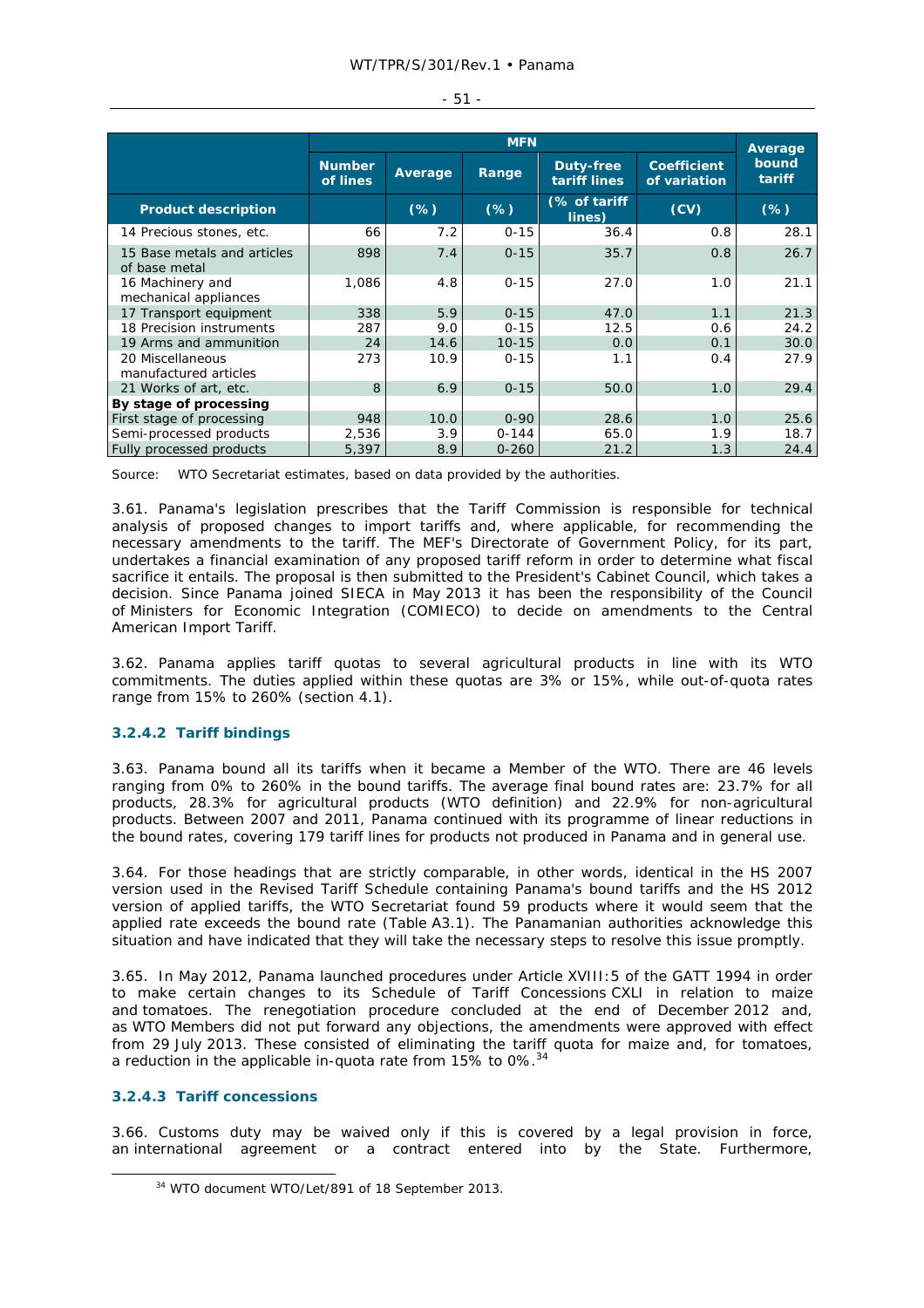the Cabinet Council, in exercise of its constitutional powers, has the power to decide on general or specific, total or partial, reductions in such duty.

3.67. Pursuant to Decree Law No. 1 of 2008, the following are exempt from payment of import duty: imports by the State, donations to the non-profit-making private sector intended to cover relief, welfare and education services; imports covered by international treaties or economic integration agreements; imports by diplomats accredited to Panama; educational material for teaching; medical equipment and instruments for hospitals; articles to be used to conduct religious activities; equipment for use by the police; and imports of social interest as determined by the Cabinet Council. Imports intended for fairs or exhibitions are also exempt from payment of import duty.

3.68. Customs duty is also waived on imports of goods that have been exported or re-exported temporarily, provided that they have not undergone any transformation, processing or repair abroad.35 Imports intended for special customs regimes such as free zones (section 3.3.4) or duty-free shops are also exempt from payment of customs duty.

## **3.2.4.4 Preferential tariffs**

(Arithmetic average, %)

3.69. Under its free trade agreements and other trade agreements in force, at the end of 2013 Panama applied preferential tariffs on imports from countries belonging to SIECA (Costa Rica, El Salvador, Guatemala, Honduras and Nicaragua), Canada, Chile, Chinese Taipei, the Dominican Republic (under a partial scope agreement), the European Union, Peru, Singapore, and the United States of America (Table 3.3 and Table A3.2). In addition, within the Latin American Integration Association (LAIA), of which it has been a member since 2012, Panama granted preferential tariffs to Argentina, the Plurinational State of Bolivia, Cuba, Ecuador, Mexico, Paraguay and Uruguay (section 2.3.2.1.1).<sup>36</sup>

| $\sqrt{2}$           |              | <b>WTO</b>               |                                                       | HS (Chapter) |           |
|----------------------|--------------|--------------------------|-------------------------------------------------------|--------------|-----------|
|                      | <b>Total</b> | Agricultural<br>products | Non-agricultural<br>products<br>(including petroleum) | $01 - 24$    | $24 - 25$ |
| <b>MFN</b>           | 7.6          | 13.7                     | 6.4                                                   | 13.9         | 6.2       |
| <b>SIECA</b>         |              |                          |                                                       |              |           |
| Costa Rica           | 1.1          | 4.2                      | 0.6                                                   | 3.7          | 0.6       |
| El Salvador          | 1.9          | 6.3                      | 1.0                                                   | 5.5          | 1.1       |
| Guatemala            | 1.5          | 5.6                      | 0.7                                                   | 4.9          | 0.7       |
| <b>Honduras</b>      | 2.2          | 6.2                      | 1.4                                                   | 5.2          | 1.5       |
| Nicaragua            | 1.4          | 4.7                      | 0.8                                                   | 4.1          | 0.8       |
| Canada               | 3.2          | 9.7                      | 2.0                                                   | 8.2          | 2.1       |
| <b>United States</b> | 2.7          | 6.5                      | 1.9                                                   | 5.6          | 2.0       |
| Peru                 | 3.9          | 9.2                      | 2.8                                                   | 8.1          | 2.9       |
| Chinese Taipei       | 1.1          | 6.3                      | 0.1                                                   | 5.6          | 0.1       |
| European Union       | 4.8          | 10.4                     | 3.8                                                   | 10.6         | 3.5       |
| Chileb               | 2.2          | 6.7                      | 1.4                                                   | 6.4          | 1.4       |
| Singaporeb           | 1.7          | 7.2                      | 0.6                                                   | 6.9          | 0.6       |

# **Table 3.3 Summary of Panama's preferential tariffs under certain agreements, 2013<sup>a</sup>**

a In order to compare the tariff rates, the applied MFN rate for 2013 was used as a basis, except for Chile and Singapore.

b Given that the tariff schedules of Singapore and Chile are based on the HS 2002 and MFN and the other agreements are based on HS 2012, the figures for Singapore and Chile are not strictly comparable.

Note: The preferences granted by Panama under LAIA and those granted to the Dominican Republic are not included.

Source: WTO Secretariat estimates, based on data provided by the authorities.

 $35$  Article 246 of Cabinet Decree No. 41 of 11 December 2002.<br> $36$  The preferential tariffs for a further five countries within the LAIA framework had not yet come into force at the time of writing (April 2014).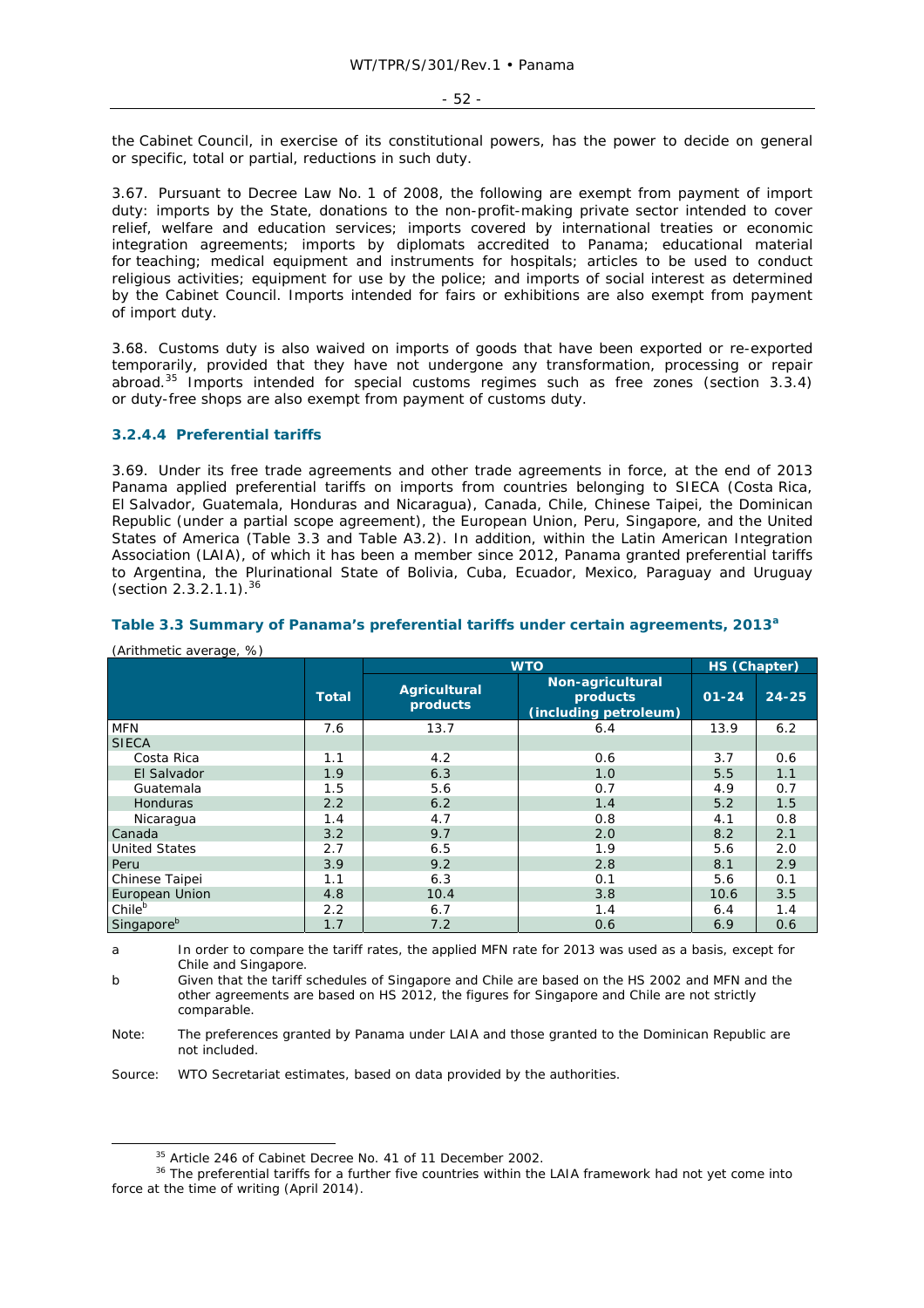#### **3.2.5 Other import charges and taxes affecting imports**

3.70. Imports are subject to an Administrative Charge for Customs Services (TASA) amounting to B 100 (increased from B 70 by Cabinet Decree No. 5 of 2014) for each customs declaration covering goods imports with a total c.i.f. value of B 2,000 or more. The TASA is collected by ANA. There is also a charge of B 3.00 per declaration for use of the customs computer system.

3.71. In the same way as domestic products, the following indirect taxes are imposed on imports: the ITBMS and the ISC. The ICCDP applies at a different rate to fuel mixed with ethanol imported from abroad (see paragraph 3.79 below).

3.72. The ITBMS is a value added sales tax and applies to imported goods, products sold and services provided in Panama. For products, the tax base is the price on the invoice, including all costs charged to the buyer, while for services it is the price agreed for providing the service. The tax base for imports is the c.i.f. price, plus the tariff and other customs taxes and charges imposed on imports. The ITBMS on imports is paid at the time the declaration is submitted and the duty paid. The general rate for the ITBMS is 7% (it rose by 5% on 1 July 2010).<sup>37</sup> Higher rates apply to alcoholic beverages (10%), cigarettes and other tobacco products (15%) and hotel and accommodation services (10%). Moreover, since 1 September 2013, a 15% ITBMS % has applied to pure ethyl alcohol and absolute alcohol to be used to produce fuel.<sup>38</sup> The tax on fuel consumption for petrol and diesel fuel containing bioethanol has also been increased.

3.73. Some goods and services are exempt from the ITBMS, for example, agricultural and food products, crude oil and its byproducts, pharmaceuticals, the transfer of goods and services within free and customs zones, health and education services, the generation, transmission and distribution of electricity, freight, transport of freight, air, maritime and land transport of passengers, loading, unloading and transfer and auxiliary loading services in ports, together with repair, maintenance and auxiliary services supplied to ships in transit through Panama's territorial waters. In October 2013, imports of aircraft and vessels of tariff headings 88.02 and 89.03 also became exempt from payment of the ITBMS.

3.74. The ISC applies to the sale of certain Panamanian and imported products and services for consumption, including aerated beverages, syrups, alcoholic beverages (spirits, wines and beers), tobacco products, automobiles, motor cycles, boats, aircraft, jewellery, cable, microwave and satellite television services and mobile telephony. The tax base is the price upon first sale from the manufacturer (including all costs charged to the buyer) or the cost of providing the service. For imports, the tax base is the c.i.f. value plus the tariff and other taxes and charges levied by the Customs on imports. ANIP is responsible for collecting the ISC at a basic rate of 5%, although higher rates apply to products such as tobacco (32.5%) and alcoholic beverages, to which a fixed amount is applied depending on the price and alcohol content per litre.

3.75. Law No. 8 of 15 March 2010 (Article 143) increased the ISC to 10% for: motor cycles (over 125 cc), outboard engines (over 75 cc), yachts, sailboats or recreational craft, jet skis, ships, aircraft and helicopters for non-commercial use, syrups for manufacturing beverages, jewellery and firearms. The Law also modified the ISC rates for self-propelled land vehicles (which now range from 5% to 25%) and made imported vehicles subject to a minimum rate of B 500; for used vehicles, the law provides for a minimum tax ranging from B 750 to B 1,500 depending on the vehicle's age. The authorities have indicated that the purpose of imposing new ISC rates on motor vehicles is to compensate for the removal of the tariffs on them. Law No. 8 also imposed the tax on cable, microwave and satellite television services and mobile telephony services at a rate of 5%. Law No. 52 of 28 August 2012 extended application of the ISC (at a rate of 5%) to a series of products of chapters HS 84, 85 and 90 such as calculators, telephones, office machines, data-processing equipment and various electronic appliances. The authorities have indicated that, in this case as well, the aim is to use the ISC to offset the removal of the tariffs on these products as a result of the WTO Agreement on Information Technology.

3.76. Law No. 15 of 12 March 2013 imposed a sizeable increase in ISC rates on alcoholic beverages depending on their value and the degree of alcohol, applicable in particular to those with the highest prices, usually imported beverages. Pursuant to Law No. 76 of 21 October 2013,

 $37$  Law No. 8 of 15 March 2010.<br> $38$  Tariff headings 2207.10.11 and 2207.10.91, pursuant to Law No. 76 of 21 October 2013.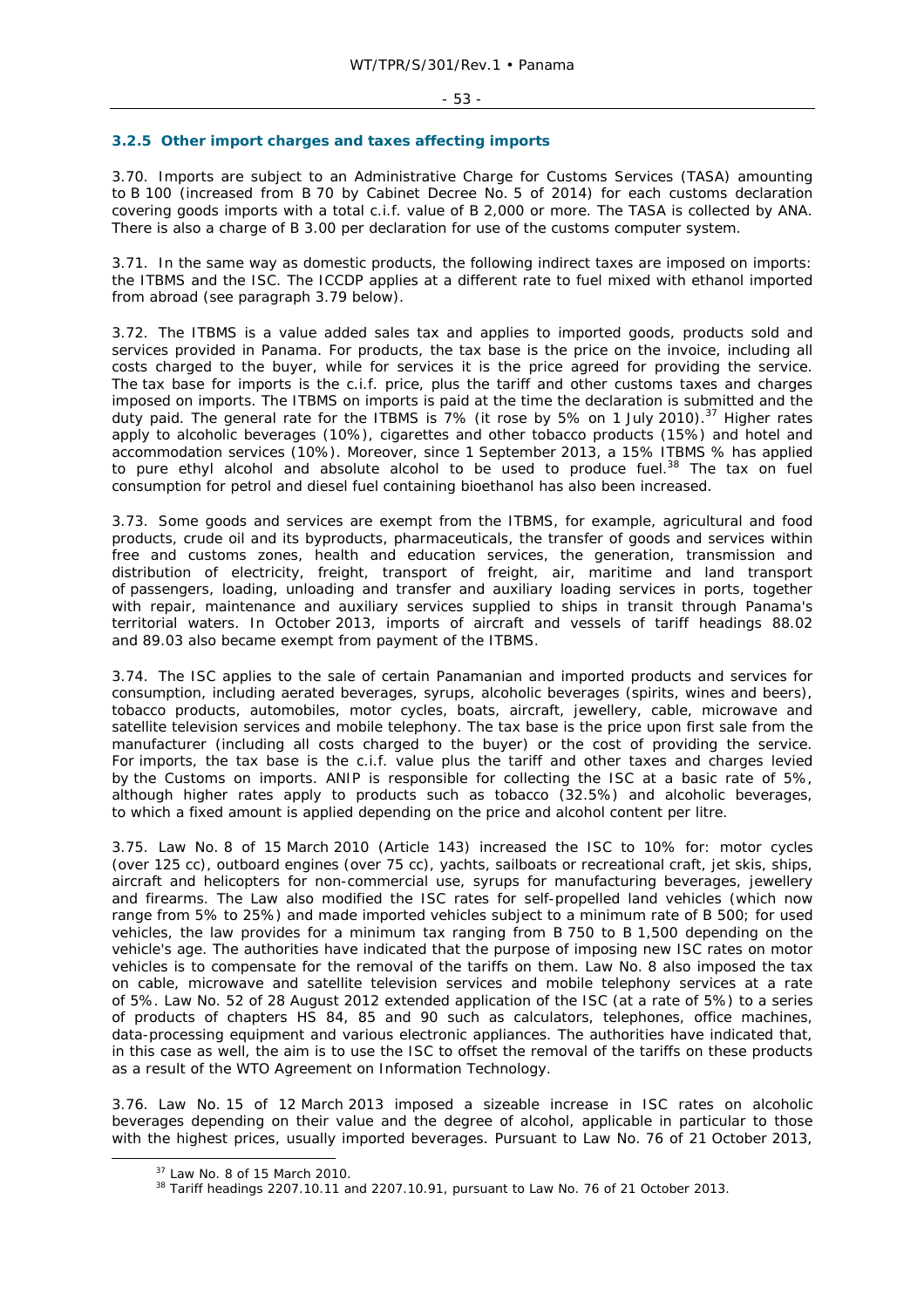$-54 -$ 

the ISC was abolished for boats or craft for pleasure or sports (HS 89.03). During the period under review, the provision allowing a reduced ISC by year of ageing for domestically produced spirits was eliminated.

3.77. Goods going abroad and sold directly to passengers and crew of ships and aircraft engaged in international transport and sales for export, as well as sales to companies established in Panama's free zones, are not subject to payment of the ISC.

3.78. The ICCDP applies to the sale of such products in Panama. As Panama is not an oil producer, the ICCDP applies to the import of fuels and other petroleum products from abroad or from a free zone. The tax base is the gallon and the rate varies depending on the product and, for petroleum since September 2013, on the source of the bioethanol or biodiesel with which it is mixed (Table 3.4).

# **Table 3.4 Consumption tax on fuels and petroleum products**

| <b>Product</b>                                        | Rate (B per gallon) |
|-------------------------------------------------------|---------------------|
| Petrol, 87 octane                                     | 0.60                |
| Petrol, 87 octane, unleaded                           | 0.60                |
| Petrol, 91 octane                                     | 0.60                |
| Petrol, 91 octane, unleaded                           | 0.60                |
| Petrol, 91 and 95 octane, unleaded                    |                     |
| - with 5% of anhydrous bioethanol of foreign origin   | 3.78                |
| - with 5% of anhydrous bioethanol of domestic origin  | 0.57                |
| - with 7% of anhydrous bioethanol of domestic origin  | 0.56                |
| - with 10% of anhydrous bioethanol of domestic origin | 0.54                |
| Petrol mixed with biodiesel of foreign origin         | 1.58                |
| Kerosene                                              | 0.13                |
| Low sulphur diesel                                    | 0.25                |
| Fuel oil                                              | 0.15                |
| Low viscosity                                         | 0.15                |
| Asphalt, penetration grade                            | 0.08                |
| Asphalt, cutback                                      | 0.09                |
| White spirit                                          | 0.08                |

Source: WTO Secretariat, on the basis of Law No. 6 of 20 January 1998, Law No. 46 of 10 May 2011 and Law No. 76 of 21 October 2013.

3.79. In fact, Law No. 76 of 21 October 2013 set the ICCDP at a rate of B 3.78 per gallon for petrol (HS 2710.12.19) mixed with anhydrous bioethanol of foreign origin and B 1.58 per gallon for petrol mixed with biodiesel of foreign origin. At the same time, a B 0.57 lower rate per gallon was set for petrol mixed with 5% of anhydrous bioethanol produced using domestic raw materials, the rate being reduced in line with the increase in bioethanol content. Payment of this tax was made retroactive to 1 September 2013, the date on which it became mandatory to use 5% of bioethanol in 91 and 95 octane petrol in Panama.<sup>39</sup> According to statements by the authorities, this variable rate is intended to protect domestic production of sugar cane used to produce bioethanol.<sup>40</sup> Likewise, in October 2013, the structure of the National Import Tariff was modified in order to differentiate imports of pure ethyl alcohol and absolute alcohol to be used to produce biofuels from those used to prepare other products, and the tariff was raised from 15% to 30%.<sup>41</sup>

# **3.2.6 Import prohibitions, restrictions and licensing**

3.80. Panama imposes import prohibitions and restrictions for health, safety, environmental, sanitary and phytosanitary reasons. The Cabinet Council is responsible for determining which imports are to be prohibited or restricted.42 Import of the following is prohibited: false coins and implements for minting coins; falsely labelled alcoholic beverages and medicines and any preparation harmful to health; arms or instruments of war; foreign lottery or raffle tickets; smoking opium and opium resin; indecent or morally offensive printed publications; plants, seeds

<sup>&</sup>lt;sup>39</sup> This same Law No. 76 of 21 October 2013 increased the ITBMS to 15% on pure ethyl alcohol and absolute alcohol to be used to produce biofuels (see above). 40 *La Prensa*, "Fijarán impuesto a gasolina con etanol" of 1 October 2013. Viewed at:

http://www.prensa.com/impreso/panorama/fijaran-impuesto-gasolina-etanol/209486 [2 October 2013].<br><sup>41</sup> Cabinet Decree No. 28 of 8 October 2013.<br><sup>42</sup> Cabinet Decree No. 41 of 16 December 2002 (Articles 99 and 126).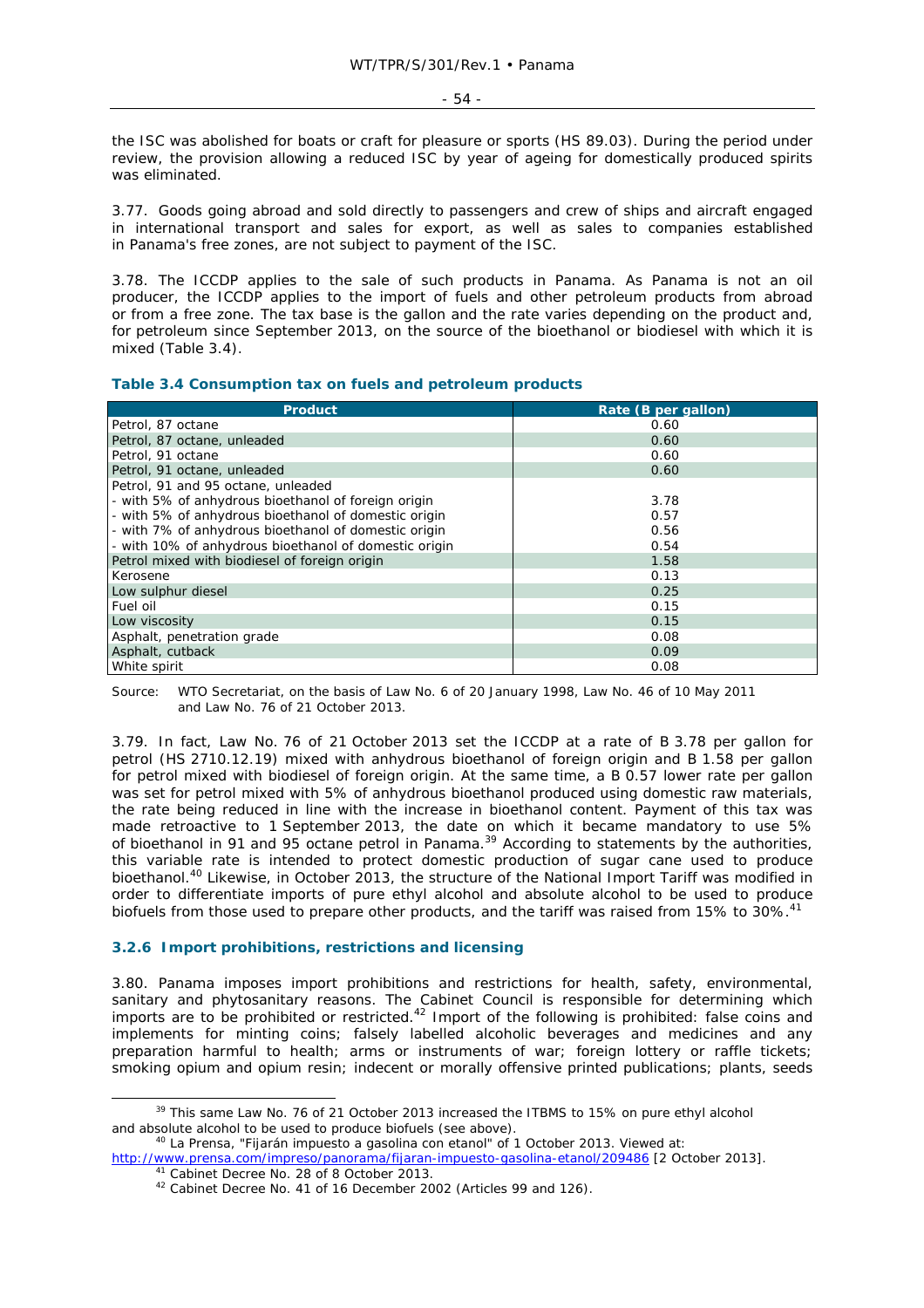- 55 -

and animals designated by MIDA; and non-original products that imitate the workmanship of traditional products of the indigenous peoples. Restricted imports are medicinal opium, morphine, heroin, and all alkaloids of opium and cocaine and other so-called opiates for medicinal use; firearms that are not weapons of war and those used for self-defence, ammunition, dynamite and other explosive materials.<sup>43</sup>

3.81. Pursuant to Executive Decree No. 41 of 11 December 2002, procedures for ensuring compliance with sanitary, phytosanitary, animal health and other control measures on the part of the institutions authorized to intervene in customs clearance must be limited to what is strictly reasonable and necessary in accordance with each institution's regulations. Table 3.5 shows the products whose import requires a licence, permit or other type of approval from the competent body.

| <b>Competent body</b>                                          | <b>Product</b>                                                                                                                                                                                                                                                                                                                                                                                                                                                                                                                        |
|----------------------------------------------------------------|---------------------------------------------------------------------------------------------------------------------------------------------------------------------------------------------------------------------------------------------------------------------------------------------------------------------------------------------------------------------------------------------------------------------------------------------------------------------------------------------------------------------------------------|
| <b>Ministry of Health</b>                                      |                                                                                                                                                                                                                                                                                                                                                                                                                                                                                                                                       |
| <b>Food Safety Department</b>                                  | Fresh, processed, packaged, prepackaged and wrapped food<br>products for human consumption. Meat, fish, dairy and farinaceous<br>products. Oils, fruit, vegetables, sugar and related products.<br>Alcoholic and non-alcoholic beverages, salts and their byproducts,<br>spices and condiments.<br>In some cases, approval from the Agricultural Quarantine<br>Department is required in addition to that given by the Ministry<br>of Health.                                                                                         |
| National Pharmacy and Drugs<br>Directorate                     | Medicinal opium, morphine, heroin, cocaine and all opium alkaloids<br>and other so-called opiates when imported for medicinal use,<br>and acetic acid.                                                                                                                                                                                                                                                                                                                                                                                |
| <b>Waste Department</b>                                        | Precursors and essential chemical substances subject to<br>international control.<br>Self-propelled land vehicles driven by internal combustion engines<br>using petrol.<br>Paints, inks, varnishes, lacquers, enamels and glues containing<br>lead. Raw materials used to manufacture ceramics,<br>glazed ceramics and pottery.<br>Air-conditioning equipment in motor vehicles and trucks<br>(whether or not incorporated into the vehicle).<br>Refrigeration and air-conditioning equipment/domestic<br>and commercial heat pumps. |
| <b>Ministry of Agricultural Development</b>                    |                                                                                                                                                                                                                                                                                                                                                                                                                                                                                                                                       |
| Directorate-General of Agricultural<br><b>Ouarantine</b>       | Animals, plants and their products and byproducts, agricultural<br>chemicals, biological or biotechnological products for veterinary use<br>or made from or manufactured using raw materials of animal<br>origin, or for agricultural use, including packaging, containers<br>and/or recipients, luggage and belongings of passengers and postal<br>packages.                                                                                                                                                                         |
| National Seeds Commission                                      | Seeds                                                                                                                                                                                                                                                                                                                                                                                                                                                                                                                                 |
| Ministry of the Economy and Finance                            |                                                                                                                                                                                                                                                                                                                                                                                                                                                                                                                                       |
| Gaming Control Board                                           | Slot machines and electronic games                                                                                                                                                                                                                                                                                                                                                                                                                                                                                                    |
| <b>National Public Revenue Authority</b>                       | Spirits, aerated beverages and cigarettes                                                                                                                                                                                                                                                                                                                                                                                                                                                                                             |
| <b>Ministry of Public Security</b>                             |                                                                                                                                                                                                                                                                                                                                                                                                                                                                                                                                       |
| Institutional Directorate of Public<br><b>Security Affairs</b> | Arms in general, sidearms, rifles, ammunition, components,<br>detonators, powder, bullets or projectiles, pellets, equipment<br>for loading ammunition and explosives.                                                                                                                                                                                                                                                                                                                                                                |
| Ministry of the Interior                                       |                                                                                                                                                                                                                                                                                                                                                                                                                                                                                                                                       |
| Fire Brigade Safety Office                                     | Explosive materials (dynamite, nitroglycerine), accessories using<br>explosives (detonators), pyrotechnical articles, compressed gases<br>whether or not inflammable, accessories and devices used in<br>installations that use gases (valves for cylinders, etc.), petroleum<br>and hydrocarbons byproducts (inflammable), combustible materials<br>(sodium, lithium, potassium and similar materials), and oxidizing<br>and corrosive materials.                                                                                    |
| <b>Attorney General's Office</b>                               |                                                                                                                                                                                                                                                                                                                                                                                                                                                                                                                                       |
| Narcotics Division,<br>Judicial Police, technical branch       | Precursors and essential chemical substances subject<br>to international control used illegally to produce drugs.                                                                                                                                                                                                                                                                                                                                                                                                                     |

|  | Table 3.5 Imports subject to import licences or approval by the competent bodies |  |  |
|--|----------------------------------------------------------------------------------|--|--|
|  |                                                                                  |  |  |

 <sup>43</sup> Cabinet Decree No. 19 of 30 June 2004.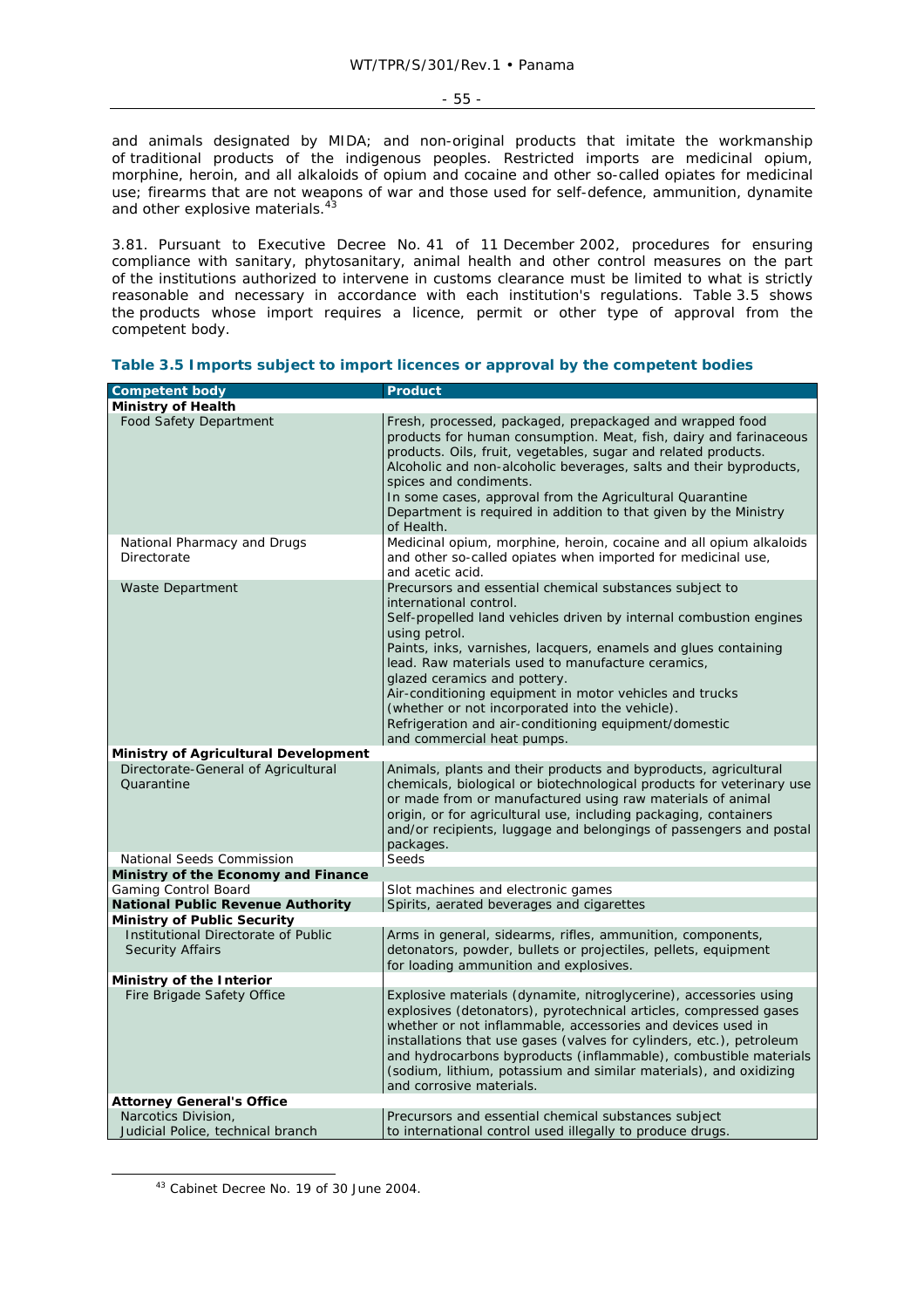|  | I<br>٠<br>×<br>٦<br>$\sim$<br>$\sim$ |  |
|--|--------------------------------------|--|
|--|--------------------------------------|--|

| <b>Competent body</b>                                   | <b>Product</b>                                                                                                                                                                                                                        |
|---------------------------------------------------------|---------------------------------------------------------------------------------------------------------------------------------------------------------------------------------------------------------------------------------------|
| <b>National Public Service Authority</b>                | Wireless telephones, telefax, teletypewriters, radio-telephony<br>transmitters, broadcasting and television stations, television<br>cameras, video cameras, radar and radio-navigation equipment,<br>antennas and antenna reflectors. |
| Secretariat of Energy                                   |                                                                                                                                                                                                                                       |
| Directorate-General of Hydrocarbons                     | Petroleum byproducts imported during the period of suspension<br>of the protection tariff.<br>Machinery and equipment required for oil exploration<br>and exploitation.                                                               |
| National Environmental Authority                        |                                                                                                                                                                                                                                       |
| Directorate of Forestry Development                     | Logs, coniferous logs, non-coniferous logs, logs of tropical wood,<br>sawn coniferous wood, sawn wood, non-coniferous tropical wood,<br>plywood.                                                                                      |
| National Transit and Land Transport<br><b>Authority</b> | All vehicles to be used to carry goods and persons.                                                                                                                                                                                   |

Source: Prepared by the WTO on the basis of online information from the Customs, viewed at: http://aduanas.gob.pa/Manual.

3.82. The import licensing system is governed by Law No. 23 of 15 July 1997 (Title III) and Resolution No. 5 of 18 November 1998, which deals with the granting of licences to import products subject to tariff quotas.<sup>44</sup> In 2004, Panama replied to the questionnaire on import licensing procedures<sup>45</sup> and in September 2013 notified the WTO that the information on the general import licensing system contained in the 2004 notification remained valid.<sup>46</sup> According to this notification, there are two types of import licence: automatic import licences, which are for statistical purposes, and non-automatic import licences, which apply to goods whose import is restricted and used for the administration of tariff quotas (section 4.2.2.2.1). It should be noted that, in October 2012, Panama adopted regulations for the administration of tariff quotas in connection with the Trade Promotion Agreement with the United States, which include, *inter alia,*  a licensing mechanism for awarding quotas.<sup>47</sup>

3.83. Any interested person, company or institution may apply for an import licence and has a right of appeal through administrative litigation channels against decisions by the bodies in charge of granting licences (competent bodies). Import licences must be obtained before the import declaration is definitively registered. In some cases, they can be obtained using the Customs' computerized system (SIGA).

#### **3.2.7 Contingency measures**

3.84. The Directorate-General of Trade Protection (DGDC) of the National Directorate for the Administration of International Trade Agreements (DINATREC)<sup>48</sup>, attached to the MICI, is the authority responsible for conducting investigations into unfair trade practices and safeguards. The Minister of Trade and Industry has to recommend to the Cabinet Council the imposition or lifting of anti-dumping, countervailing or safeguard measures.

3.85. Panama's legal framework for trade protection is derived from the relevant WTO Agreements (incorporated into domestic legislation by Law No. 23 of 1997), Decree Law No. 7 of 15 February 2006 and its implementing Regulations (Executive Decree No. 1 of 8 January 2009). Panama notified the WTO of the latter two instruments<sup>49</sup> and they were

 <sup>44</sup> Notified in WTO documents G/LIC/N/1/PAN/1 of 18 August 1998 and G/LIC/N/1/PAN/2 of 16 November 1998.<br>
<sup>45</sup> WTO document G/LIC/N/3/PAN/2 of 4 March 2004,<br>
<sup>46</sup> WTO document G/LIC/N/3/PAN/4 of 30 September 2013.<br>
<sup>47</sup> Executive Decree No. 154 of 10 October 2012.<br>
<sup>48</sup> Although the DGDC conducts the inve

and G/ADP/N/1/PAN/2/Suppl.1, G/SCM/N/1/PAN/2/Suppl.1 and G/SG/N/1/PAN/2 of 28 January 2009.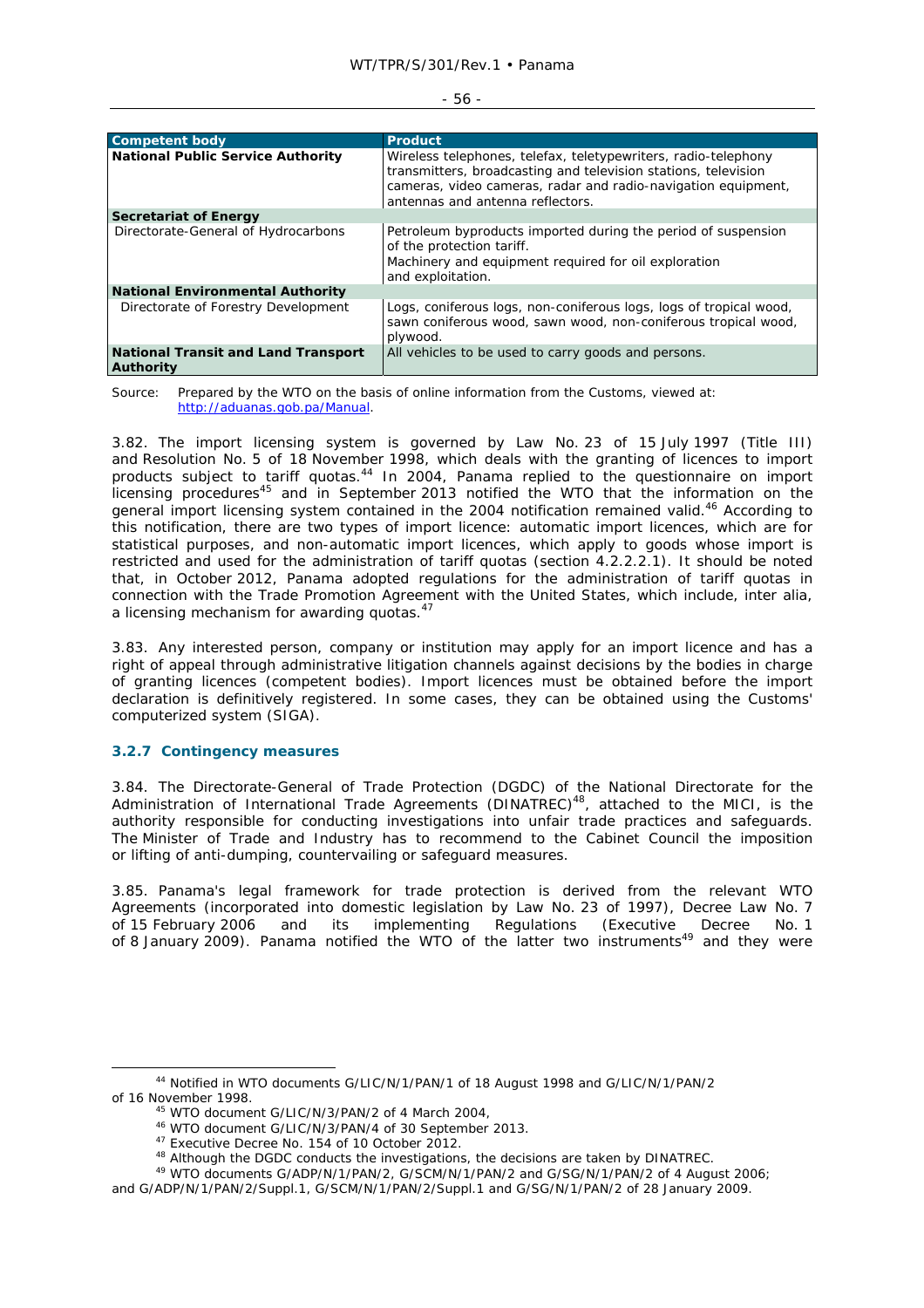examined by the relevant Committees.<sup>50</sup> Some Members posed questions, to which Panama replied in writing.<sup>51</sup>

3.86. Decree Law No. 7 of 2006 establishes rules for trade protection against unfair trade practices and market situations which require the application of safeguard measures, while its implementing Regulations provide mechanisms and detailed procedures for conducting investigations and applying anti-dumping, countervailing and safeguard measures.

3.87. The implementing Regulations contain procedural rules common to the three types of investigation. They specify the obligation to notify the WTO of the initiation of an investigation, the imposition of provisional or definitive measures, the acceptance of price undertakings and the suspension, modification or extension of measures. They also provide for appeals against administrative decisions to the first-instance authority (DINATRADEC) and if, within a period of 15 working days, the official responsible has not issued any decision, the appeal is considered as having been rejected and government channels are exhausted. The implementing Regulations also contain common substantive rules regarding unfair trade practices, including provisions on determining serious injury and threat of injury, the period of investigation, the domestic industry, the definition of like product and the causal link (causality).

3.88. Decree Law No. 7 of 2006 (Article 46) prohibits the simultaneous application of anti-dumping and countervailing measures to the same product. Executive Decree No. 1 of 2009 (Article 101) provides that provisional countervailing or anti-dumping duties may not be adopted or imposed simultaneously in order to resolve the same situation resulting from subsidy or anti-dumping investigations.

# **3.2.7.1 Anti-dumping and countervailing measures**

3.89. Panama does not make frequent use of trade protection measures. During the period under review, it initiated only one dumping investigation concerning imports of paint from El Salvador, the United States, Guatemala and Mexico. The investigation commenced in October 2009; no provisional duties were imposed and it concluded without the application of definitive anti-dumping duties as it was not determined that dumping had occurred.<sup>52</sup> Panama notified the Committee on Anti-Dumping Practices that it did not adopt any anti-dumping measures during the period 1 July 2011 to 30 June 2012<sup>53</sup>; it has not submitted any notifications since then. Panama did not apply any countervailing measures during the review period either. Nevertheless, except for the period January to June  $2012^{54}$ , it did not submit any notifications to the Committee on Subsidies and Countervailing Measures during the years under review.<sup>55</sup>

3.90. In dumping investigations, the basis for determining the normal value is the price of a like product destined for consumption in the country of export in the ordinary course of trade. If this method cannot be applied, the normal value has to be determined by constructing the price (the cost of producing the product in the country of origin plus administrative and selling costs and profit) or by comparison with the price of a like product exported to a third country. The investigating authority must take into account the differences between countries that affect price comparability, for example, different terms of sale, taxation, commercial levels and other factors.<sup>56</sup>

 <sup>50</sup> WTO documents G/ADP/M/32 of 23 October 2007, G/ADP/M/36 of 15 July 2009, G/SCM/M/69 of 22 September 2009, G/SG/M/35 of 25 September 2009 and G/SG/M/36 of 2 February 2010. 51 WTO documents G/ADP/Q1/PAN/5 of 11 April 2007, G/ADP/Q1/PAN/6 of 12 April 2007,

G/ADP/Q1/PAN/7 of 20 October 2008, G/ADP/Q1/PAN/8 of 25 March 2009, G/ADP/Q1/PAN/9 of 24 April 2009 and G/ADP/Q1/PAN/10 of 28 April 2009. For the provisions on safeguards, WTO documents G/SG/Q1/PAN/3 of 27 October 2009, G/SG/Q1/PAN/4 of 12 March 2010 and G/SG/Q1/PAN/5 of 29 March 2010.<br><sup>52</sup> Resolution No. 05 of 21 April 2011. See also Panama's notification in WTO documents

G/ADP/N/216/PAN of 13 July 2011 and G/ADP/N/216/PAN/Corr.1 of 26 July 2011.<br><sup>53</sup> WTO documents G/ADP/N/223/Add.1/Rev.1 of 12 October 2012 and G/ADP/N/237/Add.1 of 10 April 2013.<br><sup>54</sup> WTO document G/SCM/N/242/Add.1/Rev.1 of 12 October 2012.<br><sup>55</sup> WTO document series G/SCM/N/\*/Add.1 (semi-annual reports under Article 25.11

of the SCM Agreement).<br><sup>56</sup> Articles 10-12 of Decree Law No. 7 of 2006 and Articles 19-25 of the implementing Regulations.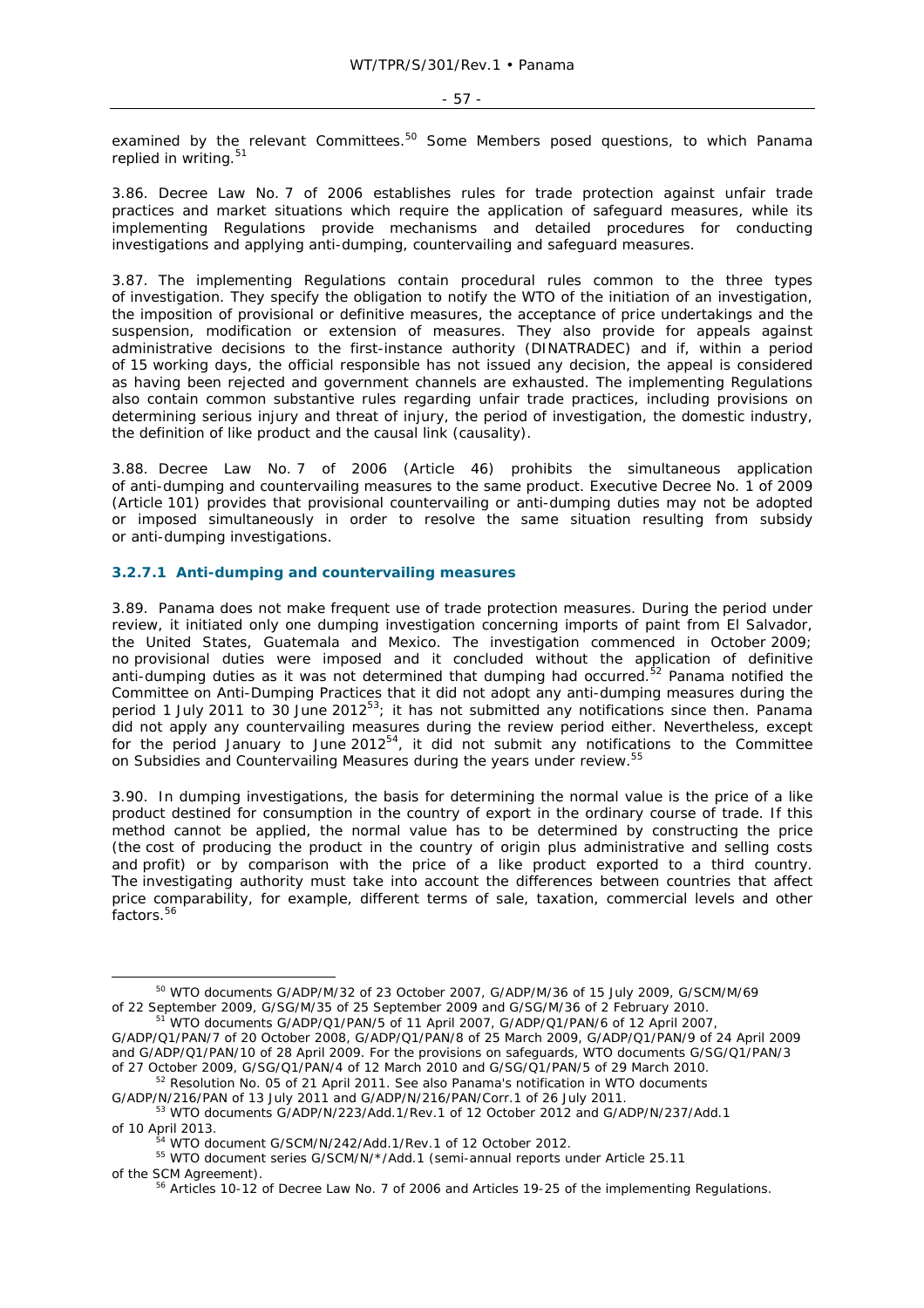3.91. Panama's legislation defines subsidies and specificity, incorporating the concepts to be found in the WTO Agreement on Subsidies and Countervailing Measures.<sup>57</sup> Likewise, the implementing Regulations (Article 31) define the elements to be taken into account by the investigating authority in order to determine the amount of a subsidy.

3.92. Dumping or subsidy investigations may be initiated at the request of a party or ex officio. The domestic industry affected may request that an investigation be initiated when: (i) the request is supported by domestic producers representing over  $50\%$  of total production of the like product<sup>58</sup> (taking as a basis companies expressing support and those opposing the request); and (ii) producers which expressly support the request represent at least 25% of total production of that product.<sup>59</sup>

3.93. After it has received a request to initiate an investigation and has obtained all the necessary information, the investigating authority must issue a resolution, within 15 working days, declaring either the initiation or the rejection of an administrative investigation. Before publishing the resolution, the investigating authority must notify the government of the exporting country. Once they have received the notification, interested parties have 30 calendar days in which to defend their interests in writing.<sup>60</sup> The investigating authority collects information by means of questionnaires, to which interested parties must respond within 30 calendar days (which may be extended by a further 30 calendar days).

3.94. Following a minimum of 60 days after initiation of the investigation, the investigating authority may issue a preliminary determination, recommending to the Cabinet Council the imposition of provisional measures to prevent injury being caused to the domestic industry during the investigation. The provisional measures must be applied for the shortest possible time, and must not exceed six months for anti-dumping measures and four months for countervailing measures.<sup>61</sup>

3.95. The investigating authority must terminate an investigation immediately when it has determined that the margin of dumping or the amount of the subsidy is *de minimis* or when the volume of dumped or subsidized imports is insignificant.<sup>62</sup>

3.96. During the investigation, the investigating authority may inspect domestic and foreign companies *in situ* in order to verify the accuracy of the information furnished by the parties. Before issuing a final resolution, the authority invites the interested parties to attend a hearing to inform them of the essential facts that will serve as the basis for its decision and to give them an opportunity to defend themselves in writing. After receiving the claims, the authority has ten working days in which to issue a final resolution and recommend to the Cabinet Council whether or not to impose definitive anti-dumping or countervailing duties.<sup>63</sup> The Cabinet Council issues its decision in the form of a decree.

3.97. Anti-dumping or countervailing duties may not exceed the margin of dumping or the amount of the subsidy whose existence has been proved.<sup>64</sup> The investigating authority may decide to apply a lower rate provided that the circumstances so permit.<sup>65</sup> Anti-dumping or countervailing duties may not be imposed for more than five years.<sup>66</sup> The law contains provisions on review of the measures, at the instigation of a party or ex officio, after at least one year has elapsed since they were imposed, as well as provisions on consideration of an extension, provided that the

<sup>&</sup>lt;sup>57</sup> Articles 5 and 6 of Decree Law No. 7 of 2006 and Articles 28 and 29 of the implementing Regulations.<br><sup>58</sup> The concept of like product is defined in Article 11 of the implementing Regulations.<br><sup>59</sup> Article 27 of Decre

Regulations.<br><sup>62</sup> Title V, Section VII (Early termination) of the implementing Regulations.<br><sup>63</sup> Articles 41-44 of Decree Law No. 7 of 2006 and Articles 116 and 120 of the implementing

Regulations.<br><sup>64</sup> Article 19 of Decree Law No. 7 of 2006 and Article 117 of the implementing Regulations.<br><sup>65</sup> Article 118 of the implementing Regulations.<br><sup>66</sup> Article 19 of Decree Law No. 7 of 2006.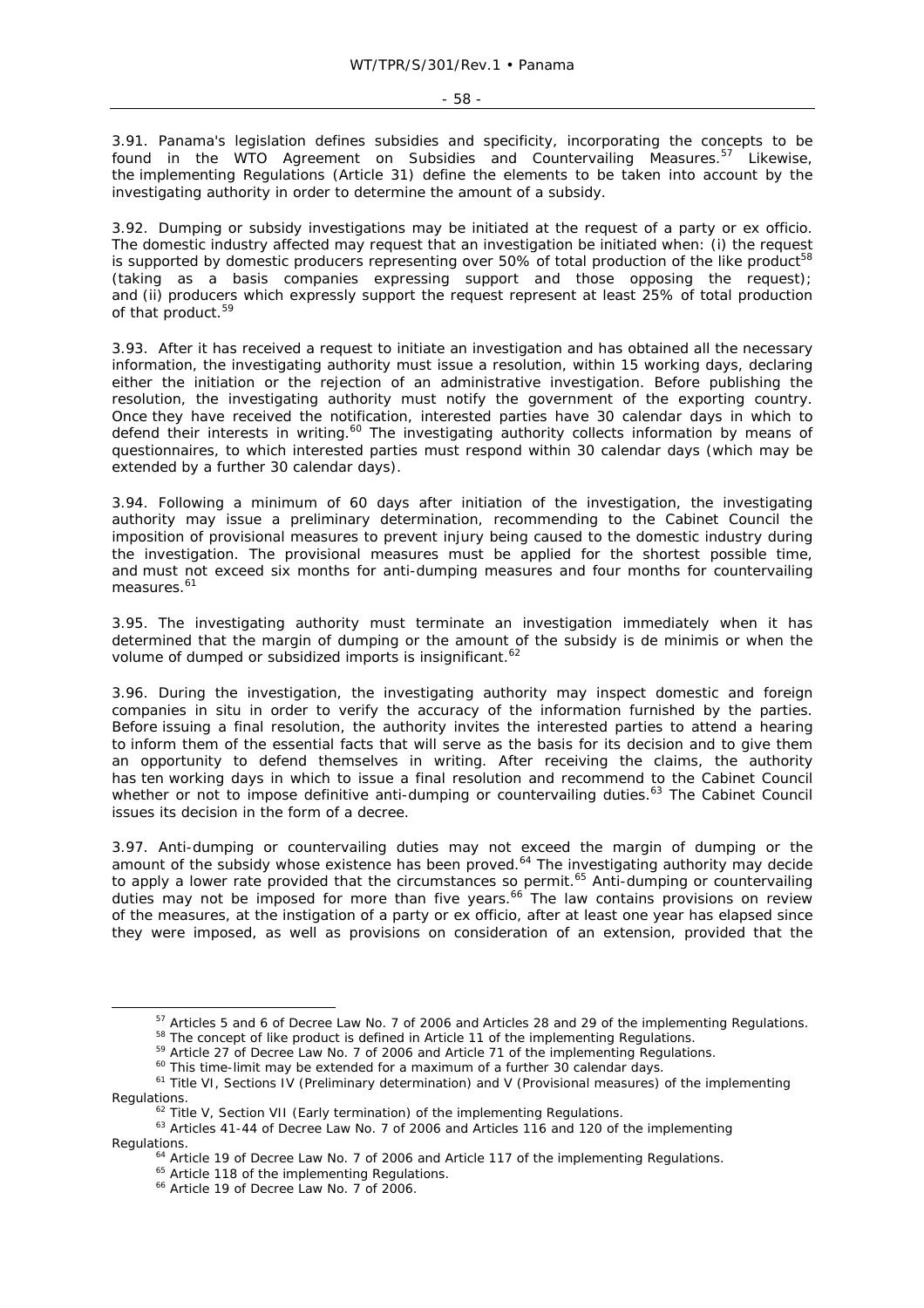#### $-59 -$

request is submitted no later than 120 days prior to expiry of the measure. No extension may exceed five years.<sup>67</sup>

# **3.2.7.2 Safeguard measures**

3.98. During the period under review, Panama conducted one safeguard investigation concerning the import of printed polypropylene (BOPP-type) film in rolls and printed polyvinyl chloride (PVC) film in rolls and notified the Committee on Safeguards of the adoption of provisional measures applicable to these products in early 2007. $^{68}$  Colombia raised questions on the criteria and procedures that led to the application of these measures.<sup>69</sup> Subsequently, Panama notified the Committee of a finding of serious injury caused to domestic producers and the adoption of definitive safeguard measures on the products under investigation, to last one year as of 13 April 2007.<sup>70</sup> In October 2008. Panama informed the Committee that its authorities had decided not to grant the requested extension of the safeguard imposed on one of the products  $(BOPP-type film)<sup>71</sup>$  Panama did not conduct any other investigation or apply other safeguard measures during the review period.

3.99. The implementing Regulations in Decree No. 7 of 2006 lay down substantive rules on safeguards, including provisions on the determination of serious injury or threat of serious injury, causal link, the concepts of like product and public interest, and the period of investigation. A safeguard measure may only be imposed in response to a rapid and significant increase in imports of a product as a result of unforeseen circumstances if this increase causes or threatens to cause serious injury to the domestic industry producing like or directly competitive products.<sup>72</sup>

3.100. Producers in the domestic industry affected may request the initiation of a safeguard investigation in writing provided that, when making the request, they represent at least 25% of total production of the like or directly competitive product. In special cases, the authority may initiate an investigation ex officio.<sup>73</sup> After it has received the request and has verified compliance with the substantive and formal requirements needed for the initiation of an investigation, the authority issues a resolution initiating the investigation. An extract from this resolution must be published in the Official Journal and notified to the country or countries whose products are under investigation and to the WTO Committee on Safeguards.<sup>74</sup> As a resolution initiating an investigation is deemed to be a "substantive resolution" (Article 58(d) of Executive Decree No. 1 of 2009), the procedures for its notification have to commence, at the latest, within five days following the date on which the resolution was issued.<sup>75</sup> Article 69 of Decree Law No. 7 of 2006 determines that the MICI has ten working days following the issue of the initiating resolution in which to issue the public notice and the communication to the interested parties.

3.101. During the investigation, the authority may recommend the adoption of provisional measures if it has been determined that the increase in imports has caused or threatens to cause serious injury and if delay might cause damage to the domestic industry which it would be difficult to repair. Provisional measures adopted must be in the form of tariff increases and may not last for more than 200 days.<sup>76</sup>

3.102. Interested parties are invited to attend a hearing in order to defend their interests; once the hearing has ended, the investigating authority has ten working days in which to issue a final resolution and, where applicable, to recommend to the Cabinet Council the imposition of definitive measures. These may be in the form of a tariff increase or a quantitative restriction

<sup>&</sup>lt;sup>67</sup> Title VII, Section III (Review of measures) and Section IV (Consideration of extension) of the implementing Regulations.<br><sup>68</sup> WTO documents G/SG/N/7/PAN/1 and G/SG/N/11/PAN/1 of 20 February 2007

and G/SG/N/7/PAN/1/Suppl.1 and G/SG/N/11/PAN/1/Suppl.1 of 24 April 2007.<br>
<sup>69</sup> WTO document G/SG/Q2/PAN/2 of 7 May 2007.<br>
<sup>70</sup> WTO documents G/SG/N/8/PAN/1 of 7 June 2007 and G/SG/N/8/PAN/1/Suppl.1 of 19 October 2007.<br>
<sup>7</sup>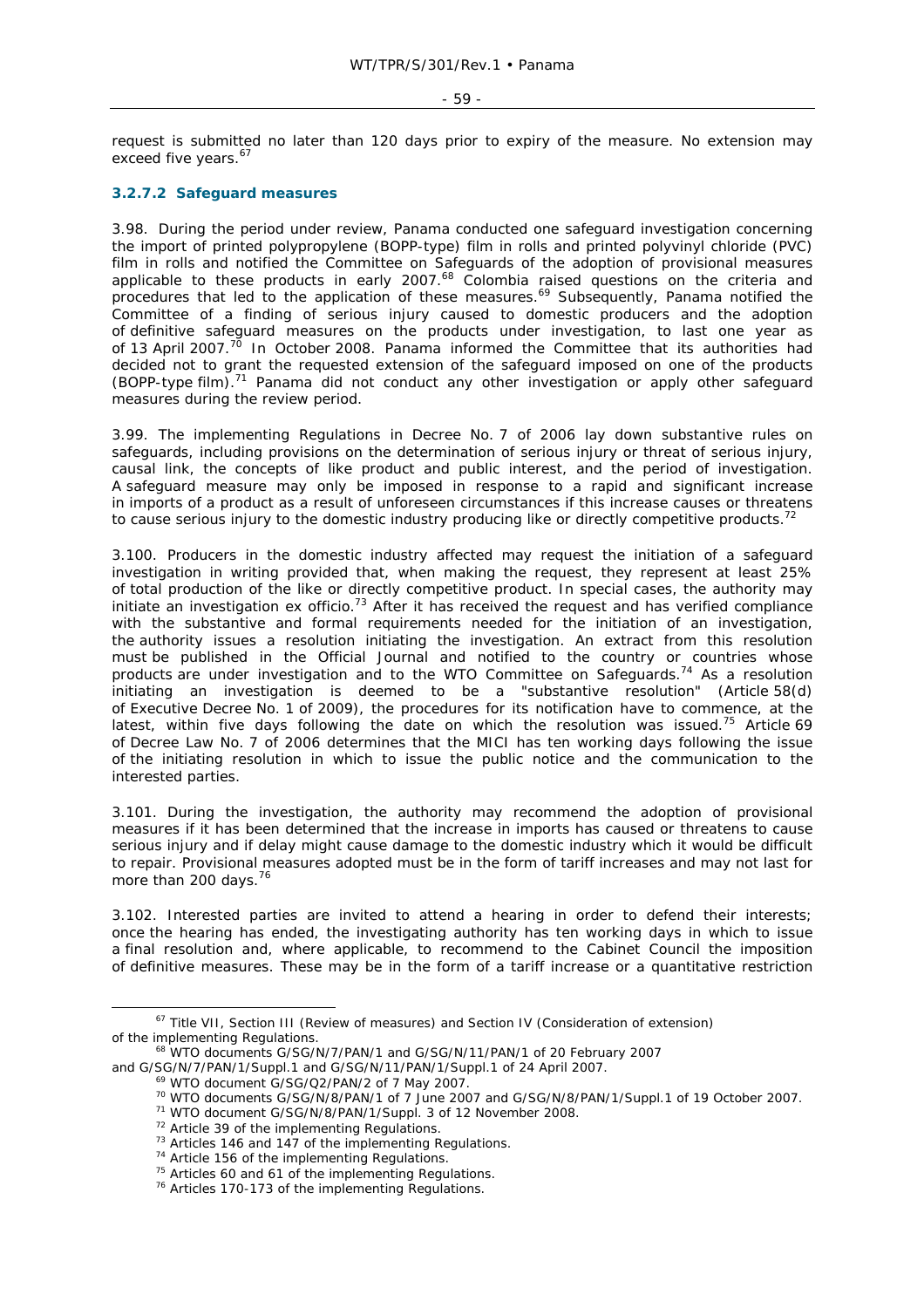on imports.<sup>77</sup> Their maximum duration is four years, which may be extended once only for up to six years. Measures lasting over one year, however, must be gradually liberalized at regular intervals, as specified in the WTO Agreement on Safeguards.<sup>78</sup> The authority is empowered to take account of arguments relating to the public interest in its final determination.<sup>7</sup>

3.103. The implementing Regulations provide for the application of bilateral safeguards under the international trade agreements signed by Panama. The criteria and requirements for applying such measures, including the assessment of injury, the increase in imports and the causal link, must comply with those set out in each of these agreements and with the provisions in the implementing Regulations, where necessary. Application of the special agricultural safeguard pursuant to Article 5 of the WTO Agreement on Agriculture is also foreseen.

#### **3.2.8 Standards and technical regulations**

3.104. Law No. 23 of 15 July 1997 lays down, *inter alia,* provisions on technical standardization, conformity assessment, accreditation and quality certification.<sup>80</sup> Executive Decree No. 55 of 6 July 2006 regulates the provisions on accreditation. Law No. 52 of 11 December 2007 introduces new provisions on calibration and measurement.<sup>81</sup> Panama has accepted the WTO's Code of Good Practice for the Preparation, Adoption and Application of Standards.<sup>82</sup>

3.105. Panama is a member of the International Organization for Standardization (ISO), the Pan American Standards Commission (COPANT) and the Codex Alimentarius, and is an observer on the International Electrotechnical Commission (IEC).

3.106. The MICI's Directorate-General of Standards and Industrial Technology (DGNTI) is the only body authorized to develop standards and technical regulations in Panama and acts through its two departments: Technical Standardization and Quality Certification. The DGNTI has been designated as the national enquiry point for the purposes of the WTO Agreement on Technical Barriers to Trade.<sup>83</sup> The Panamanian Industrial and Technical Standards Commission (COPANIT) advises the DGNTI on its studies and analyses. $84$  The National Accreditation Council (CNA) is responsible for accreditation and the National Metrology Centre of Panama (CENAMEP) is in charge of metrology.

3.107. The preparation of a technical regulation goes through the following stages: an application is submitted to the DGNTI. If it considers that the application is valid, the DGNTI sets up a technical committee composed of interested parties from the public and private sectors, which then draws up a draft technical regulation. The draft's viability is based on criteria relating to safety, environmental protection, and human, animal and plant health and life. The draft is published on the MICI's website and is subject to a public enquiry lasting 60 days, during which interested sectors send in comments. At the same time, the DGNTI notifies the WTO of the technical regulation, so that Members can submit comments. After the public enquiry, the technical committee considers the comments and makes any necessary amendments. The final document is signed by the Minister of Trade and Industry. Once the document has become official, the technical committee decides on the timeframe for application of the technical regulation, which takes effect as of its publication in the Official Journal. Usually, at least one month is allowed for its entry into force, except in emergencies when it becomes applicable immediately. The procedure for preparing voluntary standards is the same, except that the draft is not notified to the WTO.

3.108. The private sector may adopt voluntary technical standards without having to inform the DGNTI. These may be transformed into national standards provided that they go through the procedure for preparing technical regulations described above.

<sup>&</sup>lt;sup>77</sup> Article 40 of the implementing Regulations.<br><sup>78</sup> Title VIII, Section VIII, of the implementing Regulations.<br><sup>79</sup> Article 182 of the implementing Regulations.<br><sup>80</sup> Title II, Articles 90-131. WTO document G/TBT/2/Add.

Law No. 52 of 11 December 2007 (Article 43) amends one of these descriptions.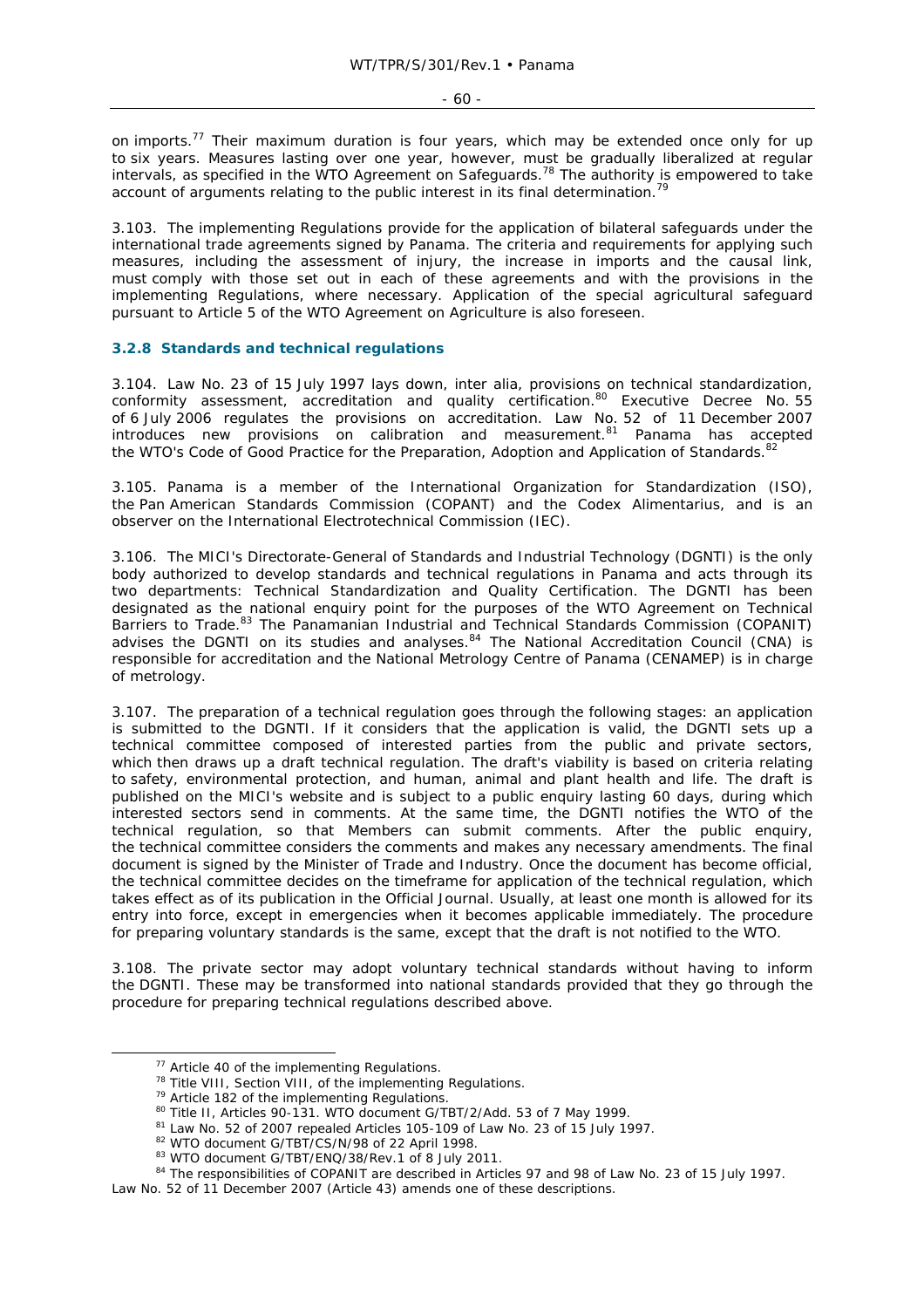3.109. As at October 2013, Panama had 88 technical regulations, of which 40 had been notified to the WTO, six of them during the period under review (Table A2.1). $85$  Panama's technical regulations concern mostly food products, chemicals, petroleum and petroleum products, hygiene and industrial safety, metrology, water quality, drinking water, waste water, pesticides, pamphlets and labelling. They can be viewed on the MICI's website.<sup>86</sup> The authorities have indicated that most of the technical regulations adopted by Panama are based on international standards. Panama has modified some technical regulations since 2007, mainly to include the respective conformity assessment procedures. Technical regulations are applied in the same way to both domestic products and imports.

3.110. The DGNTI undertakes conformity assessment procedures, with the support of other public or private institutions. The public institutions involved include MINSA's Central Laboratory, MIDA, the Authority for Protection of the Consumer and Defence of Competition (APODECO), AUPSA, the National Environment Authority (ANAM), the Secretariat of Energy and the National Secretariat of Science and Technology. Once the conformity assessment procedures have been completed, the DGNTI issues a conformity certificate.

3.111. The CNA is responsible for accrediting Panamanian or foreign public and private conformity assessment bodies.<sup>87</sup> At October 2013, 37 Panamanian bodies had been accredited: 20 testing laboratories (of which four were public), one calibration laboratory and 14 inspection entities.<sup>88</sup> There were 24 accreditations during the period under review. Accreditation procedures comply with ISO's recommendations and the procedures of Inter American Accreditation Cooperation (IAAC).<sup>89</sup> In most cases, accreditation is mandatory.

3.112. The DGNTI is required by law to recognize the equivalence of the technical regulations of foreign institutions, provided that they comply with the objectives of its own regulations. Likewise, the DGNTI has to recognize the results of conformity assessment carried out by foreign institutions on the basis of mutual recognition agreements (MRA).<sup>90</sup> Panama had not signed any MRA at October 2013. It does, however, recognize the conformity certificates of foreign bodies that have been accredited by entities recognized by international accreditation organizations such as International Laboratory Accreditation Cooperation (ILAC), IAAC, the International Accreditation Forum (IAF), the Quality Assurance Program (PAC), European Cooperation for Accreditation (EA) and the IEC.

3.113. Persons wishing to market products with certificates issued abroad may request the DGNTI to issue a certificate of foreign recognition. The form for applying for this certificate can be found on the MICI's website. After verifying the application's compliance with the administrative and technical requirements, as well as the status of accreditation of the certifying foreign body with respect to the technical regulation in question, the DGNTI issues a certificate of foreign recognition.

3.114. In the case of food, compliance with technical regulations is verified through the monitoring at retail level of Panamanian products and products that have been customs cleared and entered the marketing chain; this is the responsibility of MINSA. For imported foodstuffs, verification of compliance with technical regulations takes place at the port of entry and is the responsibility of AUPSA (section 3.2.9).

3.115. The Protocol incorporating Panama into SIECA came into force on 6 May 2013. At that time, Panama undertook to adopt the Central American Regulations on Standardization Measures, Metrology and Authorization Procedures, the Guidelines for the Drafting and Presentation of Central American Technical Regulations and the Procedures for Preparing, Adopting and Approving Central American Technical Regulations and Conformity Assessment Procedures.<sup>91</sup>

<sup>85</sup> WTO documents: G/TBT/N/PAN/36 of 17 April 2007, G/TBT/N/PAN/37 of 24 May 2007, G/TBT/N/PAN/38 of 12 March 2013, G/TBT/N/PAN/39 of 3 July 2013, G/TBT/N/PAN/40 of 3 July 2013 and G/TBT/N/PAN/41 of 15 August 2013.<br><sup>86</sup> Online information from the MICI, viewed at:<br>http://www.mici.gob.pa/imagenes/pdf/reglamentostecnicosnacionales.pdf.

<sup>&</sup>lt;sup>87</sup> Article 101 of Law No. 23 of 15 July 1997 and Executive Decree No. 55 of 6 July 2006.<br><sup>88</sup> Information provided by the DGNTI.<br><sup>89</sup> Online information from the CNA, viewed at:  $\frac{http://www.cna.gov.pa}{http://www.cna.gov.pa}$ .<br><sup>90</sup> Articles 12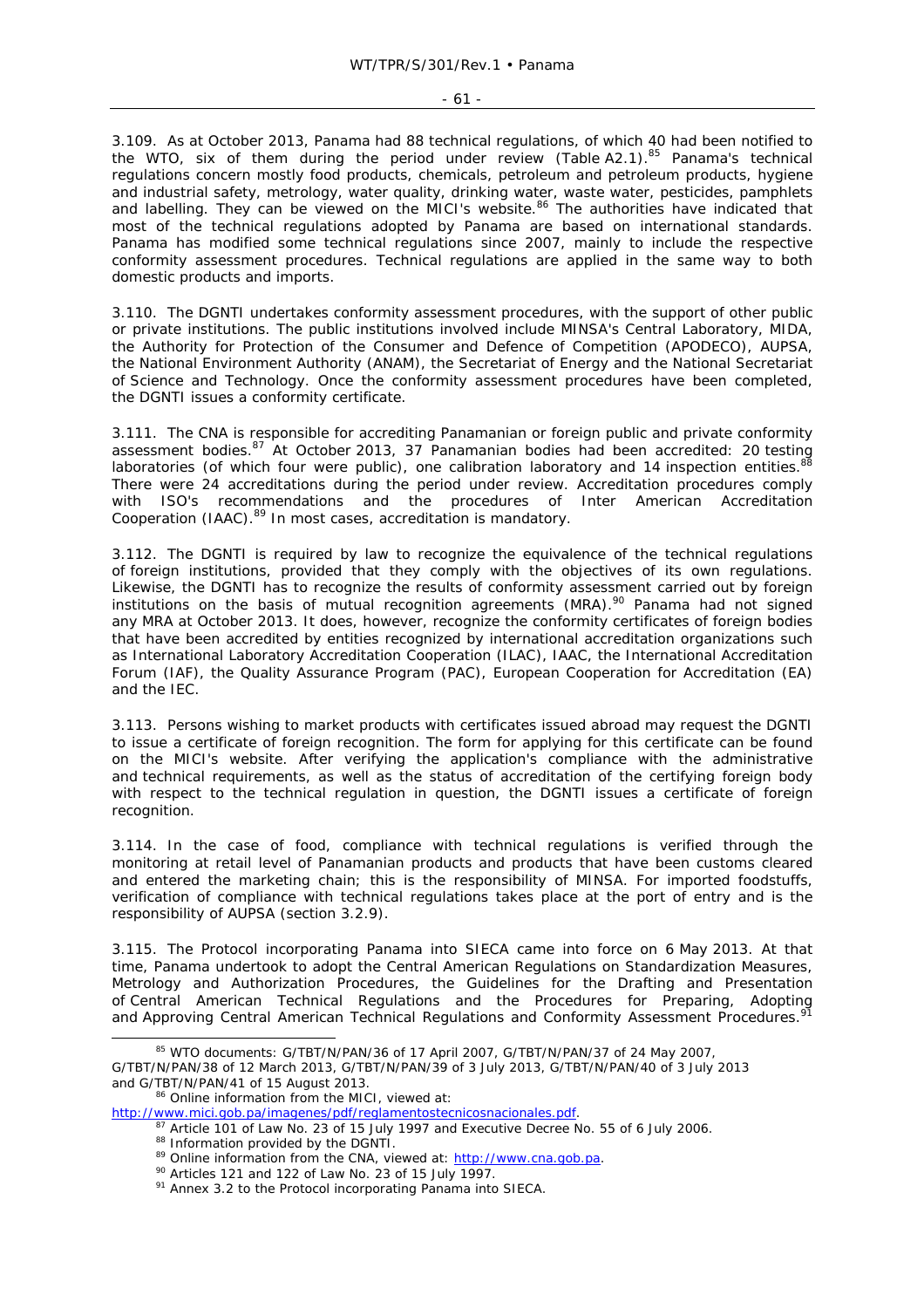In addition, it undertook to adopt two Central American technical regulations when the Protocol came into force and the remainder within two years as of its integration into SIECA.<sup>92</sup>

3.116. The procedure for drafting Central American technical regulations commences with a request from one or more SIECA member countries to the Directors of Integration, who decide on its pertinence. After it has been accepted, the request is forwarded to the Coordinators of the Technical Registration Group and the competent working subgroup, which coordinates consultations with national technical committees. The resulting draft is put up for public consultation by means of notification to the WTO. The time-limit for submitting comments is 60 days. The internal public consultation process is conducted in accordance with each State's legislative provisions. The final text, approved by COMIECO, is published and incorporated into each member State's legislation.<sup>93</sup>

3.117. The various preferential trade agreements signed by Panama (section 2.3.2) contain chapters on technical regulations and standards. Among other provisions, these specify commitments on concluding mutual recognition and equivalence agreements.

3.118. The provisions on consumer protection provide that labelling must include clear and truthful information on the nature, composition, content, weight, origin, expiry date, toxicity, warnings, price and any other essential information on the product.<sup>94</sup> Imported products may be labelled in the language of origin and there is no requirement that labels be in Spanish<sup>95</sup>, except in the case of medicines, agricultural chemicals and toxic products, as well as food products that necessitate special warnings or precautions because they constitute a danger to human health. The DGNTI is at present preparing a technical regulation on the labelling of prepackaged foodstuffs, based on the Codex Alimentarius, which will make labelling in Spanish compulsory. Work is currently proceeding on other drafts on quality certification, including nutritional labelling, the labelling of fermented beverages, the labelling of distilled beverages, pasteurized milk and cheese.

## **3.2.9 Sanitary and phytosanitary measures**

3.119. The main legal instruments governing sanitary and phytosanitary matters include Law No. 47 of 9 July 1996 on phytosanitary protection measures, Law No. 23 of 15 July 1997 on animal health and agricultural quarantine measures and authority and Decree Law No. 11 of 22 February 2006 setting up AUPSA and prescribing food safety regulations.<sup>96</sup> Law No. 1 of 10 January 2001 and its implementing Regulations (Decree No. 178 of 12 July 2001) regulate, *inter alia,* sanitary registration of medicines and other human health-related products.

3.120. The preparation and application of sanitary and phytosanitary (SPS) measures involves a number of government agencies. In order to coordinate their action, an intersectoral group was set up informally in 2006 to prepare a National Agenda for the period 2008-2012, with an action plan to improve the application of SPS measures in Panama.<sup>97</sup> This includes measures to increase Panama's attendance at international fairs on SPS topics, to develop institutional and human capacity in this field, to support the process of harmonizing national regulations with international standards and to enhance sanitary and phytosanitary surveillance of pests and diseases. At April 2014, the creation of the Intersectoral SPS Committee had not yet been formalized.

3.121. MIDA is responsible for protecting animal and plant health through the National Animal Health (DINASA) and Plant Health (DNSV) Directorates and the Executive Directorate of Agricultural Quarantine (DECA).

<sup>&</sup>lt;sup>92</sup> Annexes 7.1 and 7.2 to the Protocol incorporating Panama into SIECA.<br><sup>93</sup> COMIECO Resolution No. 162-2006.<br><sup>94</sup> Article 18 of Decree Law No. 9 of 20 February 2006, amending Article 31 of Law No. 29<br>of 1 February 1996

<sup>&</sup>lt;sup>95</sup> Standard No. 52 of 1978, which is voluntary, provides that packaged foodstuffs for human consumption must bear an additional label in Spanish, but this is not always the case.<br><sup>96</sup> The provisions in Decree Law No. 11 of 2006 can be found in procedural manuals and in the sanitary

and phytosanitary requirements published on AUPSA's website.<br><sup>97</sup> See Inter-American Institute for Cooperation on Agriculture (2009).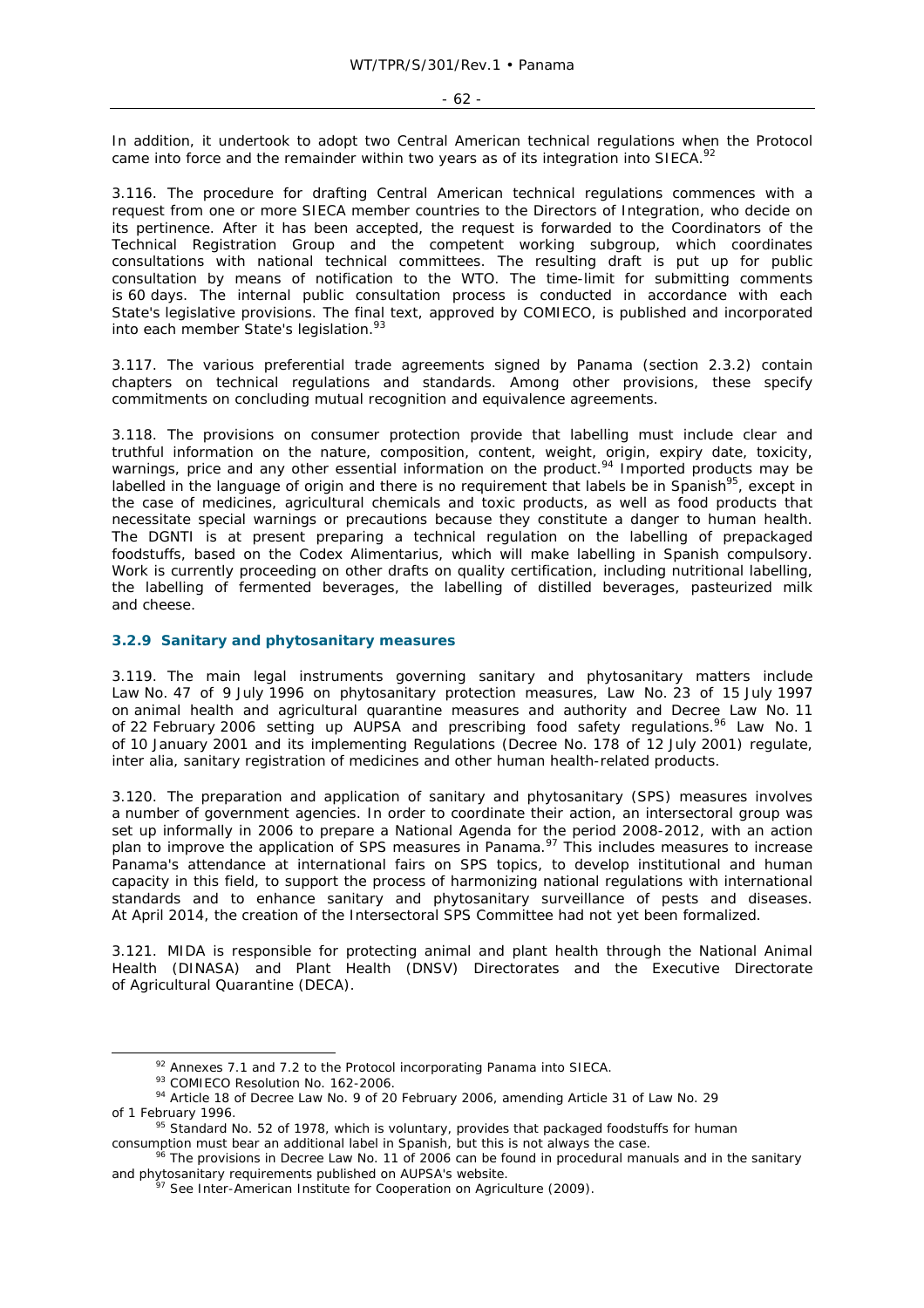3.122. DINASA has the task of laying down the animal health requirements for importing live animals, products of animal origin, veterinary pharmaceuticals and biological, biotechnological, chemical and food products for animal consumption and use. It is also responsible for issuing export certificates for animal products, whether or not foodstuffs.98 The law on the National Traceability Programme was adopted in October 2013; it will commence with bovine livestock production and gradually be extended throughout Panama.

3.123. The DNSV lays down the phytosanitary requirements for the import and transit of products of plant origin not deemed to be food for human or animal consumption. It is also responsible for aspects concerning their export.<sup>99</sup> When preparing phytosanitary import requirements, the procedures followed are those determined in Decision *(Resuelto)* No. 93 of 24 October 1997 and Decision *(Resuelto)* No. DAL-067-ADM-2006 of 20 November 2006, which contains the general and specific phytosanitary requirements to be observed when introducing plants and plant products into Panama. ISPM guidelines Nos. 1, 5, 11 and 20 are also taken into account.

3.124. The DECA is the executive arm of DINASA and the DNSV; it carries out inspections and quarantines animals, plants and their byproducts not deemed to be food at entry points into Panama. It is also in charge of issuing animal and plant health licences for imports or transit of such products.<sup>100</sup> MIDA's Centre for Sanitary and Phytosanitary Surveillance and Emergency Operations (COP) collects and analyses national and international information on pests and diseases and warns DINASA, the DNSV and DECA of any likely sanitary or phytosanitary emergencies.

3.125. AUPSA is an autonomous State agency responsible for ensuring the protection of human health, Panama's agricultural assets and the interests of consumers in relation to imported foods.

3.126. MINSA, through the Food Protection Department (DEPA), is in charge of sanitary registration of foods and beverages produced in Panama, as well as soaps, detergents and related products for use in the food industry, whether Panamanian or imported. Some of DEPA's other tasks include monitoring and controlling the entire production and retail chain for food, certifying Panamanian and foreign food processing plants and issuing sanitary certificates for export to authorized plants.<sup>101</sup> In order to be certified, processing plants must follow standardized cleaning and disinfection procedures, good manufacturing practices and the Hazard Analysis and Critical Control Points (HACCP) system.<sup>102</sup>

3.127. MINSA's Animal Disease Monitoring and Control Department prevents and controls diseases of animals and food of animal origin transmissible to humans. MINSA's National Pharmacy and Drugs Directorate is responsible for sanitary registration and control of the import, export and re-export of medicines, narcotics and other human health products.

3.128. The MICI's National Directorate for the Administration of International Trade Agreements and Trade Protection is responsible for WTO notifications.<sup>103</sup> MIDA (through DINASA and the DNSV) and AUPSA are the national enquiry points notified to the WTO.

3.129. Panama submitted eight sanitary and phytosanitary notifications to the WTO between 2007 and 2013, of which five were emergency measures intended to suspend imports temporarily because they concerned shipments of products with quarantine diseases regulated in Panama (Table A2.1).104 The following were the products notified: bananas, fresh and chilled fruit and vegetables, potato tubers for consumption, flowers, foliage and plants. No Member expressed any

<sup>&</sup>lt;sup>98</sup> Articles 5-9 of Law No. 23 of 15 July 1997.<br><sup>99</sup> Law No. 47 of 9 July 1996.<br><sup>100</sup> Articles 49-56 of Law No. 23 of 15 July 1997.<br><sup>101</sup> Decree No. 256 of 13 June 1962, amended by Executive Decree No. 331 of 22 July 200

monitoring the introduction (import, transit and/or transhipment) of any food for human and/or animal consumption (MPDNV-001-08, text of 15 May 2009).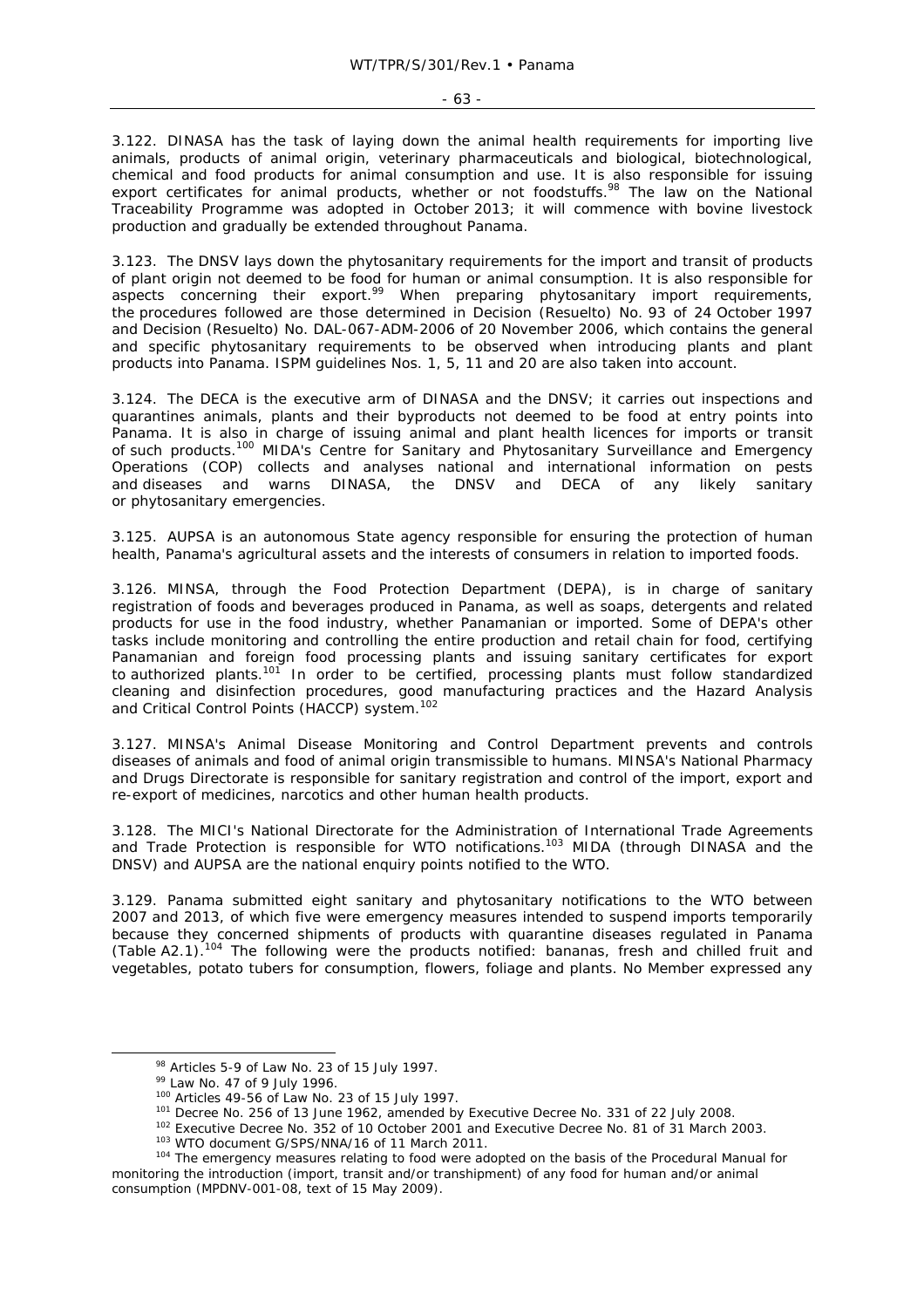concern regarding the application of Panama's sanitary and phytosanitary measures during the period under review and the concerns raised prior to 2007 have been resolved.105

3.130. Panama is a member of the World Organisation for Animal Health (OIE), the Codex Alimentarius Commission, the International Plant Protection Convention (IPPC)<sup>106</sup> and the Regional International Organization for Plant Protection and Animal Health (RIOPPAH). The Panamanian authorities have indicated that the sanitary and phytosanitary measures Panama has taken are based on recommendations by the international reference organizations.

3.131. MIDA determines the animal and plant health requirements on the basis of a risk analysis assessment. The requirements are issued in the form of decisions ("*resueltos*"), which are published in the Official Journal. Except in an emergency, MIDA must allow a period of no less than 60 days between publication of a decision *(resuelto)* and its entry into force to allow producers to adapt and to comply with the obligation of notifying international organizations.<sup>107</sup> MIDA does not at present have a database to permit online consultation of the animal and plant health requirements prescribed by DINASA and the DNSV, but it is in the process of being created.

3.132. The import of live animals and products of animal origin requires a prior animal health permit. A plant health permit is also required for the import of plants and products of plant origin. Applications for both these permits can be made on the website of MIDA'S DECA.<sup>108</sup> DECA keeps lists of specific animal and plant health requirements by product and by country. The competent authority in the country of origin has to certify that the product to be exported meets these requirements. Once the permit has been issued, the importer must present it at DECA's offices at the entry point 48 hours prior to arrival of the goods. The sanitary permit for the import of live animals is issued subject to authorization by the veterinarian at the quarantine station. There are quarantine stations at the airports of Tucumán and Paso Canoa, where live animals may enter and remain (for 7 to 15 days). An appointment with the veterinarian has to be made before the animals arrive. Applications for permits for veterinary pharmaceuticals, biological and biotechnological products, agricultural chemicals, chemicals and food for animal use and consumption must be accompanied by a copy of the registration previously granted by DINASA or the DNSV.<sup>109</sup> Permits may be cancelled if there is an animal or plant health emergency. Animal and plant health permits are issued via the Internet and may require just a few minutes (if the information required is correct) up to a maximum of 24 hours. The authorities have indicated that 263,617 permits were issued over the period 2011-2013.

3.133. When live animals or products of animal origin or plants or products of plant origin are imported for the first time, pre-inspection at origin in the processing facilities or plants or of the phytosanitary material is required. This is done by analysing the risk which, depending on the type of product, is undertaken by DINASA or the DNSV, following the recommendations of the relevant international organizations (OIE or IPPC).110 In the case of a product of plant origin for which there is no phytosanitary requirement, for example, an importer has to forward a request for a phytosanitary requirement to the DNSV's Section for Pest Risk Analysis and Phytosanitary Requirements, attaching all the necessary information. The Section has ten working days in which to decide whether to undertake a pest risk analysis (PRA) and to inform the importer. The cost of the PRA is paid by the importer.

3.134. The import, transit and transhipment of foods are subject to the sanitary and phytosanitary requirements issued by AUPSA on the basis of Decree Law No. 11 of 2006, which provides that such requirements must be made public and be based on clearly proven scientific criteria. Requirements that are issued for the first time come into effect at the time they are issued and are then published in the Official Journal, while any amendments to such requirements come into force 21 days after their publication.<sup>111</sup> Requirements are drafted in accordance with the Manual of Procedures for the Preparation and Revision of Sanitary and Phytosanitary Requirements (MPDNN-006-11, text of 15 March 2011). AUPSA has an online

<sup>&</sup>lt;sup>105</sup> WTO SPS Information Management System. Online information, viewed at:  $\frac{http://spsims.wto.org.}{http://spsims.wto.org.}$ <br><sup>106</sup> WTO document G/SPS/GEN/49/Rev. 5 of 4 July 2013.<br><sup>107</sup> Article 22 of Law No. 23 of 15 July 1997.<br><sup>108</sup> The websit

of the IPPC for quarantine pest risk analysis.<br><sup>111</sup> Article 51 of Decree Law No. 11 of 22 February 2006.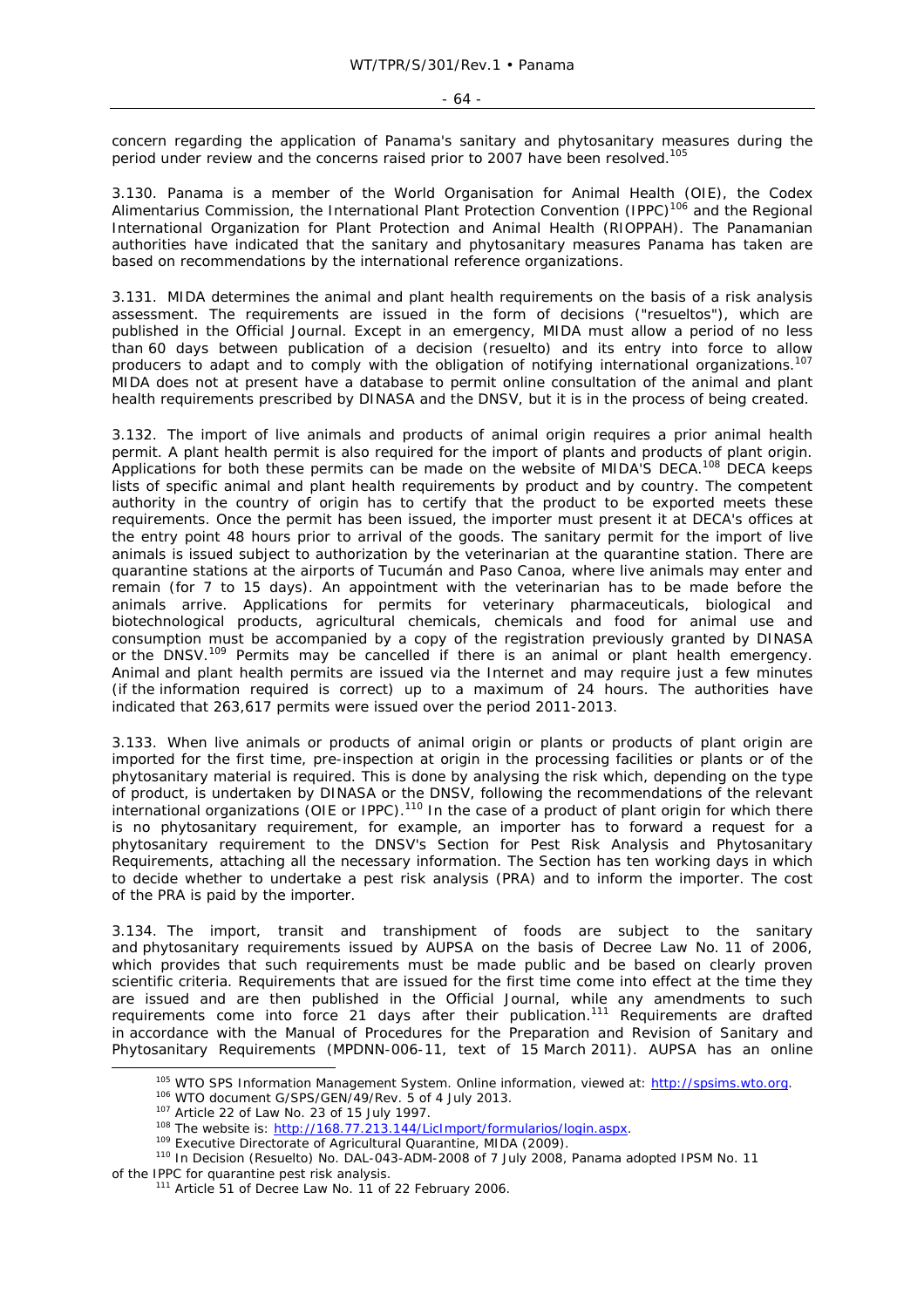database for consulting the requirements it has established, including new and amended requirements, before they are published in the Official Journal so that interested parties may be kept up to date and adapt their products accordingly.<sup>112</sup> Up to now, AUPSA has not had any mechanism for notifying the WTO of sanitary or phytosanitary requirements, except for emergency measures.

3.135. With regard to the import of food for human or animal consumption classified as medium or high risk, the following are required depending on the sanitary or phytosanitary requirement applicable: an evaluation of the sanitary/phytosanitary system in the country, province, region, zone or area where the product is produced and exported; inspection of the processing facilities or plants. These evaluations are carried out in accordance with the provisions in the various Manuals of Procedure<sup>113</sup> and their cost is usually borne by the importer, the exporter or both, except for evaluations carried out in European Union countries, where the cost is paid by AUPSA pursuant to the Association Agreement between Central America and the EU.

3.136. No prior authorization is required to import food into Panama, but a sanitary or phytosanitary certificate issued by the competent authority in the product's country of origin must be produced.<sup>114</sup> AUPSA must be notified of the arrival of the food at the point of entry at least 48 hours beforehand, using the website of the Food Import Notification Scheme (SISNIA), on which the Import Notification Form is completed. SISNIA shows which foods are classified as high risk and warns of the need to take a sample at the border.

3.137. Packaged, bottled or wrapped foods bearing a particular name or trademark have to be registered with AUPSA before being imported.115 Registration is free-of-charge and may be done through SISNIA's website or at AUPSA offices, and usually takes 24 hours.<sup>116</sup> No registration is required for unprocessed products such as fresh meat (not packed), fresh fruit or vegetables, grains, dairy produce in bulk, food ingredients and additives. The authorities may also identify packaged foods for which sanitary standards are recognized internationally and therefore do not  $\overline{\phantom{a}}$  heed to be registered.<sup>117</sup> No such foods have been identified so far.

3.138. When food imports arrive at the point of entry, they must be accompanied by the Import Notification Form, the certificate of origin, the commercial invoice and the customs pre-declaration. Imports of raw materials and fresh food of animal origin also need a sanitary certificate; unprocessed food of plant origin must have a phytosanitary certificate; and prepackaged foods need a free sale certificate.118 In Decision *(Resuelto)* No. AUPSA-DINAN-077-2009 of 27 July 2009, AUPSA determined that, when a free sale certificate has been furnished at the time of registration, it does not have to be submitted again for each shipment.<sup>119</sup>

3.139. Panama allows the import of genetically modified products. It does, however, prohibit the production, import, sale and use of products containing certain additives for animal consumption. Panama approved the Cartagena Protocol on Biosafety to the Convention on Biological Diversity and has set up a National Biosafety Commission, as well as biosafety committees in the areas

<sup>&</sup>lt;sup>112</sup> The database is available online at: http://www.aupsa.gob.pa/RES.<br><sup>113</sup> These are: Manual of Procedure for the sanitary eligibility of countries, regions, zones and provinces; and phytosanitary recognition of: areas, places, sites free of quarantine diseases and areas of low prevalence of regulated pests (MPDNN-001-09, text of 15 March 2011); Manual of Procedure for approval of facilities, production chains and/or processing plants for the export of food to the Republic of Panama (MPDNN-005-09, text of 15 March 2011); and Manual of Procedure for the recognition of the equivalence of a sanitary or phytosanitary measure that is specific or related to a particular product or a particular category of products, or at the system level (MPDNN-004-09, text of 15 March 2011). The countries recognized as eligible to export certain products to Panama in 2007-2013 are listed in the Annex to Decision *(Resuelto)* AUPSA-DINAN No. 092 – 2007 (of 2 March 2007), and the facilities approved can be viewed on AUPSA's website.<br>
<sup>114</sup> Article 53 of Decree Law No. 11 of 22 February 2006.<br>
<sup>115</sup> Article 54 of Decree Law No. 11 of 22 February 2006.<br>
<sup>116</sup>

<sup>049-2007, 054-2007, 262-2007, 055-2008, 057-2008, 152-2008</sup> and others.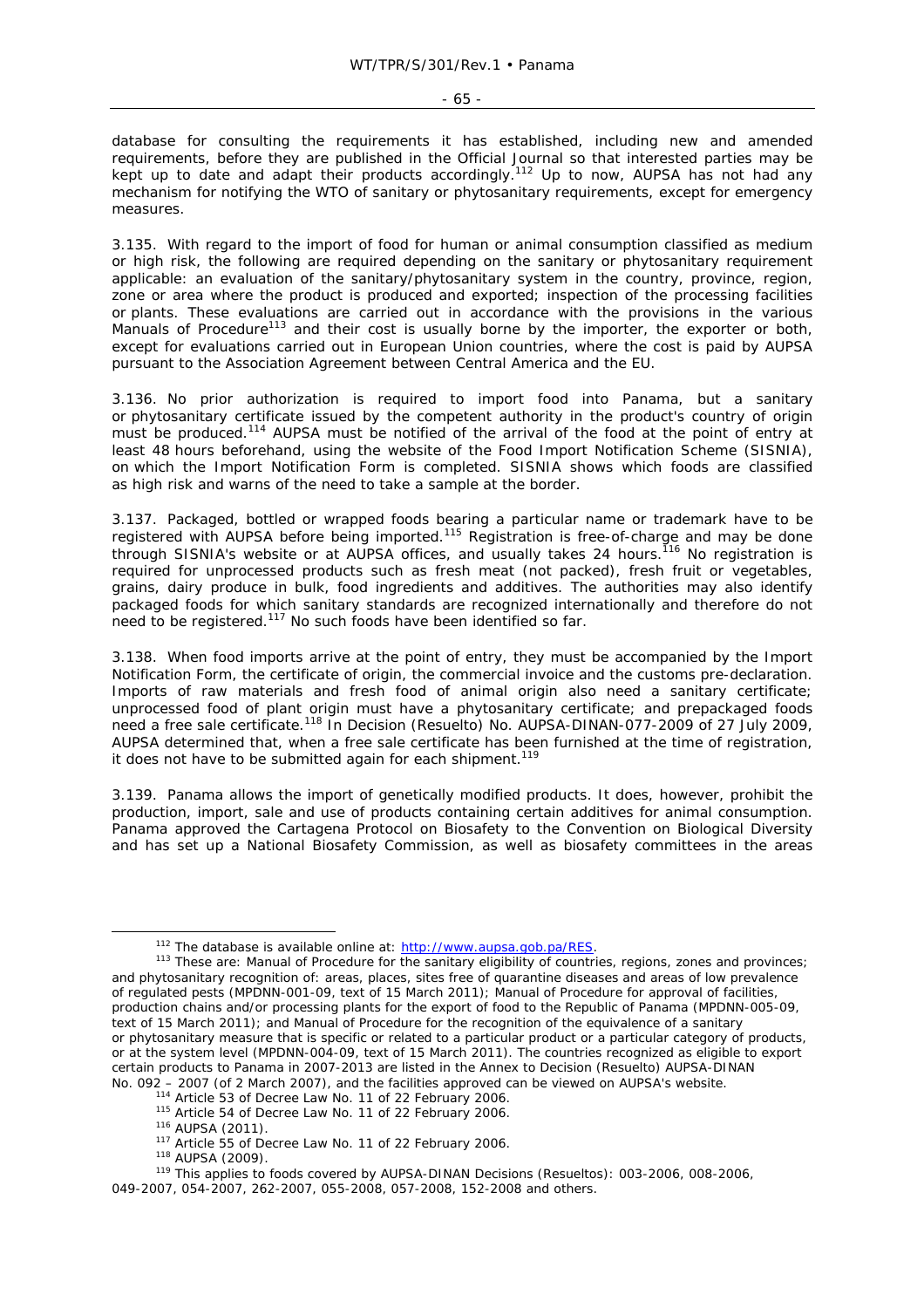#### - 66 -

of health, the environment and agriculture.<sup>120</sup> The authorities are planning to develop more rules in this regard.

3.140. The CNA is empowered to accredit or certify national sanitary and phytosanitary testing laboratories. It is also working, however, on obtaining their international certification. For those laboratories undertaking analyses for the purpose of importing food, the accreditation given by the CNA has to be approved by AUPSA. The CNA recognizes the tests carried out by foreign laboratories accredited by international organizations.

3.141. The Panamanian authorities retain the right to undertake laboratory testing when goods arrive at entry points in order to ensure that they comply with sanitary and phytosanitary requirements and the legislation applicable. The tests are carried out randomly by means of a sample based on the product's risk and origin and the importer's background, taking into account international sanitary or phytosanitary warnings and any cases of non-conformity detected in previous imports. Imports of live animals and plants, fresh fruit and vegetables and grains undergo testing in 100% of cases.

3.142. Since 2006, Panama has recognized the equivalence of the sanitary and phytosanitary systems of the United States for meat (including bovine and pigmeat), poultry and poultry products, as well as dairy produce and other processed products for human or animal consumption.<sup>121</sup> Panama is still working on achieving the equivalence of its sanitary system for meat products with those of the United States. Since 2009, Panama has also recognized as equivalent Canada's sanitary system for bovine and pigmeat products (chilled, frozen or fresh). It recognizes as well the equivalence of the sanitary systems of Italy and Spain for cheese and pigmeat products having undergone inactivation treatment: and of Denmark and the Netherlands for dairy produce.<sup>122</sup>

3.143. Chapters on SPS measures appear in the trade agreements signed by Panama. These determine that the application of such measures must be based on international regulations and advocate recognition of equivalence. Panama has undertaken to adopt the Central American Regulations on Sanitary and Phytosanitary Measures and Procedures when the Protocol incorporating Panama into SIECA comes into force. These regulations seek the gradual harmonization of SPS measures in intraregional trade.<sup>123</sup>

# **3.3 Measures directly affecting exports**

#### **3.3.1 Export procedures and requirements**

3.144. VICOMEX, within the MICI, is responsible for regulating procedures relating to exports.<sup>124</sup> The bodies involved in export are ANA; MIDA, through the National Animal Health and Plant Health Directorates and the Executive Directorate of Agricultural Quarantine; MINSA, through DEPA; and the Panamanian Aquatic Resources Authority (ARAP).

3.145. The following documents are required in order to export from Panama: the export declaration, the sworn commercial invoice and the certificate of origin. Companies exporting for the first time must submit their single taxpayer's registration so as to be registered in SIGA's electronic system. Furthermore, depending on the nature of the product to be exported and the requirements in the country of destination, it may be necessary to have a sanitary certificate (food and seafood), an animal health certificate (live animals), a phytosanitary certificate (fresh vegetables and fruit, grains and wood) or a catch certificate (seafood and fish), issued by

<sup>&</sup>lt;sup>120</sup> The Cartagena Protocol was approved by Law No. 72 of 26 December 2001, and Law No. 48<br>of 8 August 2002 created the National Biosafety Commission and the sectoral committees.

of 8 August 2002 created the National Biosafety Commission and the sectoral committees. 121 WTO document G/SPS/N/EQV/PAN/1 of 9 August 2007. See also the AUPSA press release, *Medidas sanitarias y/o fitossanitarias para la importación de alimentos originarios de los Estados Unidos de América*

<sup>&</sup>lt;sup>122</sup> The relevant resolutions can be viewed on AUPSA's website.<br><sup>123</sup> COMIECO Resolution No. 271-2011. Online information viewed at:

http://www.sieca.int/Portal/EnlacesDeInteres.aspx?NodoNavegacionId=11&NodoId=724.<br><sup>124</sup> VICOMEX was created by Law No. 53 of 21 July 1998.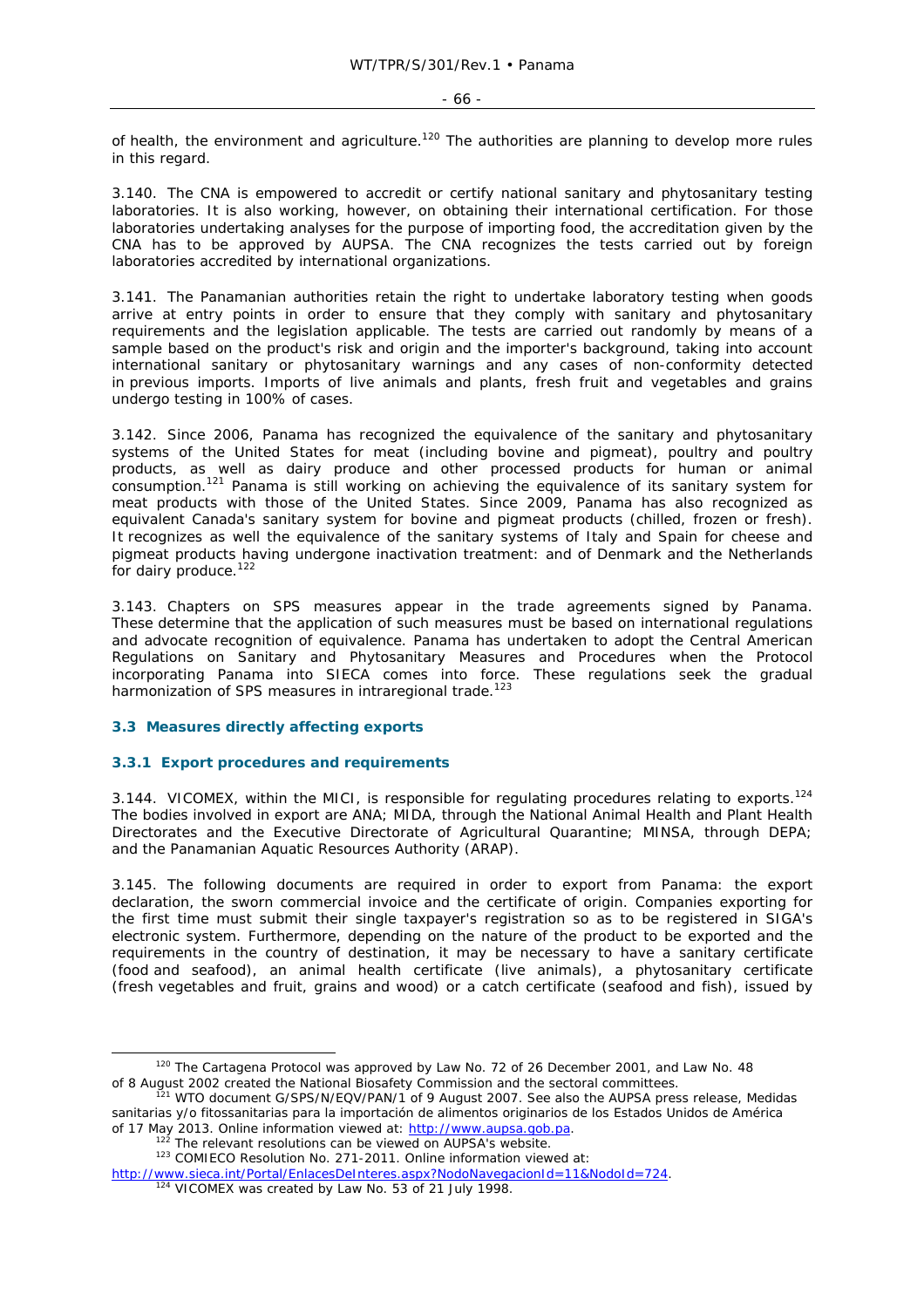the competent authorities.<sup>125</sup> Export documents are forwarded through SIGA. It is not compulsory to use the services of a customs broker in order to export Panamanian products.

3.146. Panama has a single window in VICOMEX to centralize and streamline export formalities.<sup>126</sup> There are also single windows in the regional customs administrations.<sup>127</sup> These windows offer services such as endorsement of export and re-export customs declarations; issue and endorsement of certificates of origin; sale and endorsement of documents covering commercial activities in free zones. Officials from each of the bodies dealing with export transactions are, however, not present at all these windows. In recent years, the authorities have been working on computerizing all the formalities and setting up a single electronic window. In January 2013, a Pilot Plan for a Single Electronic Foreign Trade Window was launched and it is hoped that the second phase will start operating in May 2015 when the remaining competent bodies are linked to the digital platform.

3.147. Through the single export window, VICOMEX issues certificates of origin for exports not eligible for preferential tariffs, for exports covered by trade agreements under which a certificate of origin issued by a government authority is required (the agreements with Colombia, the Dominican Republic, the EU and Chinese Taipei), as well as for exports covered by the GSP and LAIA regimes. VICOMEX simply endorses the certificate of origin for exports covered by free trade agreements that permit self-certification (section 3.2.3). Panama's Chamber of Commerce, Industry and Agriculture, the Industry Association of Panama (SIP) and the Panamanian Exporters' Association (APEX) are authorized to issue certificates of origin, but these must be endorsed through the single export window and only serve as a reference to determine the origin of the goods and not for eligibility for tariff preferences.

3.148. Exports are not generally subject to physical inspection, except in some cases such as wood, which is inspected by ANAM, and polychaete worms (used in fishing), shark fins and lobster tails, which are inspected by ARAP. Through its respective directorates, MIDA performs inspections prior to issuing a phytosanitary certificate for the export of products of plant origin and the animal health certificate needed for the export of live animals. MINSA is responsible for inspecting plants processing food for export and issues the relevant sanitary certificates.

#### **3.3.2 Export taxes, charges and levies**

3.149. There are no domestic taxes on exports. Panama does not have any export taxes, except on processed wood from natural forests, on which a levy of 1% of the export value is imposed by ANAM.128 There are no minimum export prices.

# **3.3.3 Export prohibitions, restrictions and licensing**

3.150. Cabinet Decree No. 41 of 11 December 2002 provides that all domestic products may be exported, with the exception of drugs (unless they are for medicinal or scientific purposes); products endangering the safety of fauna, flora or the nation's cultural, historical or archaeological heritage; staple goods of which there is a shortage in Panama and those determined by the Executive as being in Panama's economic interests. The authorities have indicated that the latter situation has not yet occurred.

3.151. Executive Decree No. 83 of 10 July 2008 (Article 6) prohibits the export of wood in the form of logs, stumps, roundwood or blocks, sawn or roughly dressed, of any species from natural forests.<sup>129</sup> The objective is to ensure the sustainable use of this natural resource and to boost national value added by processing the wood. Panama does not allow the export of certain plants

 <sup>125</sup> See online information from *Panama Export* at: http://www.panamaexport.gob.pa/es/documentacion-y-tramite/documentos-y-tramites-para-la-

exportacion.html.<br>
<sup>126</sup> Created by Executive Decree No. 53 of 15 July 1985.<br>
<sup>127</sup> Located in Colón and Comarca Kuna Yala; Chiriquí; Bocas del Toro; Coclé, Veraguas, Herrera

and Los Santos; Tocumen airport; Panama City and Darién.<br><sup>128</sup> Forestry Law No. 1 of 3 February 1994.<br><sup>129</sup> Executive Decree No. 83 of 10 July 2008 (which repealed Executive Decree No. 57 of 5 June 2002) allows the export of wood from natural forests provided that it involves finished products or wood processed to a higher degree than simply sawn or roughly dressed; or wooden frames to be used for market research.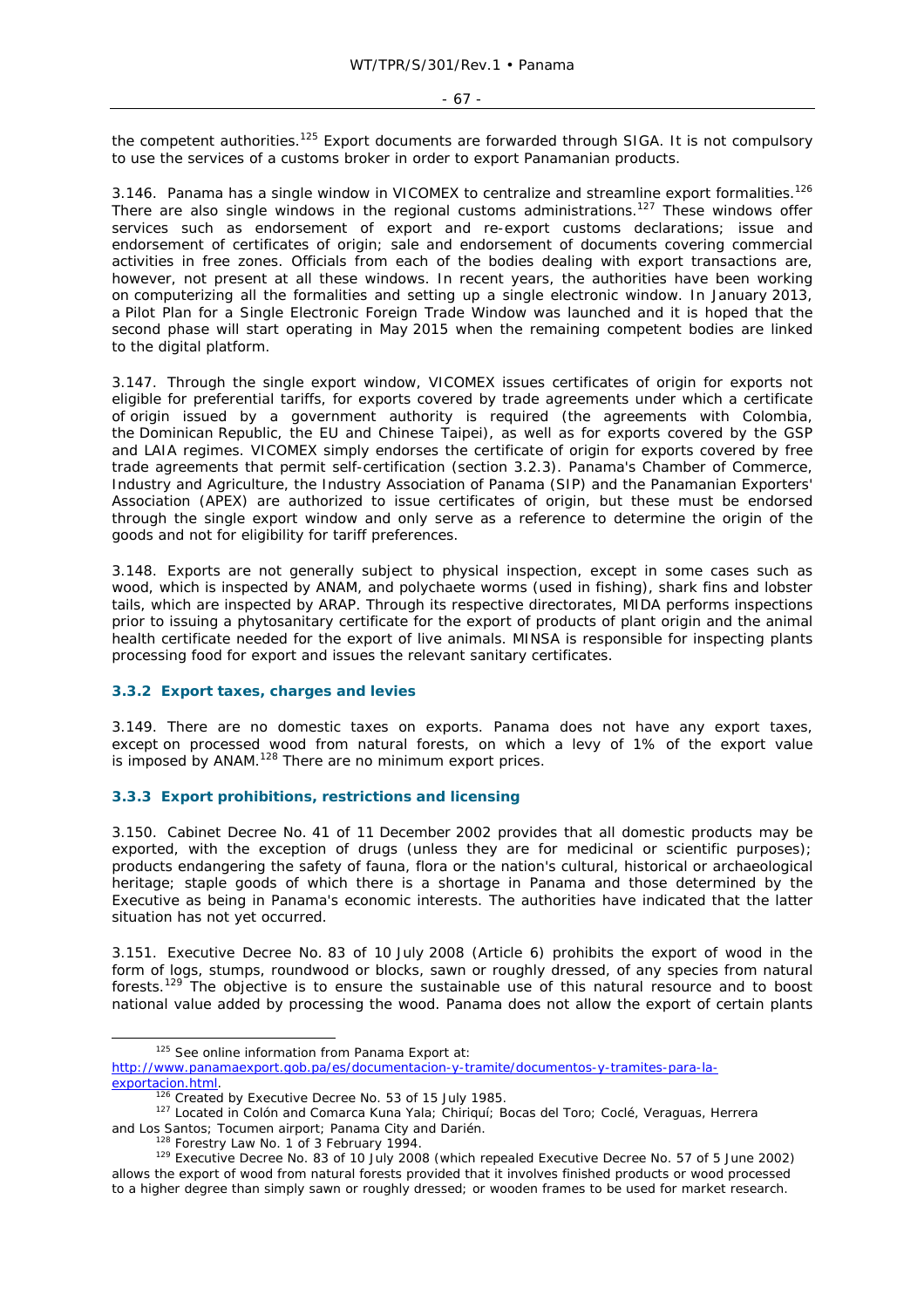and animals in danger of extinction pursuant to the International Convention on International Trade in Endangered Species of Wild Fauna and Flora (CITES).<sup>130</sup> Panama also regulates the export and re-export of substances controlled by the International Narcotics Control Board.

3.152. In addition to any requirements or certificates which the country of destination may determine, in Panama the export of some products is restricted or requires a special procedure, as shown in Table 3.6.

| <b>Product</b>                                                                                                                                                                                                         | Procedure                               | <b>Competent body</b>                               | Legislation                                                                                                                                                       |
|------------------------------------------------------------------------------------------------------------------------------------------------------------------------------------------------------------------------|-----------------------------------------|-----------------------------------------------------|-------------------------------------------------------------------------------------------------------------------------------------------------------------------|
| Polychaete worms<br>(marine species)<br>and lobster tails                                                                                                                                                              | Resolution and<br>marketing permit      | Panamanian Aquatic<br>Resources Authority<br>(ARAP) | Executive Decree No. 4<br>of February 1997 and Executive<br>Decree No. 15 of 30 March 1981                                                                        |
| Shark fins                                                                                                                                                                                                             | Export certificate                      | ARAP                                                | Law No. 9 of 16 March 2006<br>and Resolution No. 022-2011<br>of 10 February 2011                                                                                  |
| Wood                                                                                                                                                                                                                   | Permit and export<br>transport document | National Environment<br>Authority (ANAM)            | Executive Decree No. 83<br>of 10 July 2008                                                                                                                        |
| Inflammable products                                                                                                                                                                                                   | Authorization                           | Fire brigade                                        | Law No. 48 of 31 January 1963,<br>Law No. 21 of 18 October 1982,<br>Resolution No. CDZ03-99<br>of 11 February 1999 and Resolution<br>No. 132-05 of 31 August 2005 |
| Firearms, ammunition,<br>explosives, non-lethal<br>defensive and similar<br>articles. Weapons of<br>mass destruction.<br>including dual<br>application technologies<br>for final use in weapons<br>of mass destruction | Authorization                           | Ministry of the Interior<br>and Justice             | Decree No. 354 of 29 December 1948,<br>Decree No. 2 of 2 January 1991<br>and Law No. 48 of 1980.<br>Law No. 27 of 17 April 2013                                   |
| Farmed frogs and lizard<br>skin                                                                                                                                                                                        | CITES export<br>certificate             | <b>ANAM</b>                                         | Law No. 24 of 7 June 1995:<br>Law No. 39 of 24 November 2005;<br>Executive Decree No. 43<br>of 7 July 2004; and CITES                                             |

# **Table 3.6 Exports subject to control or special procedures**

Source: WTO Secretariat, with online information from ANA, viewed at: http://www.ana.gob.pa/images/stories/Articulos/regimenes/exportacion/regimendeexportaciondefini tiva.pdf; and information from *Exporta Fácil*, viewed at: http://www.exportafacil.gob.pa/exportafacil/que-no-puedo-exportar.html and WTO (2007).

#### **3.3.4 Export incentives**

3.153. Panama has a number of export support programmes. These include drawback, temporary import, and various types of special economic zones (free zones, the ZLC and the Panama-Pacific Special Economic Area), as well as other tax concession schemes. During the period under review, Panama amended its legislation in order to comply with the rules in the WTO Agreement on Subsidies and Countervailing Measures.

3.154. Panama notified the WTO of three export subsidy programmes: the ZPE,  $ROIN^{131}$ and CAT programmes.<sup>132</sup> In 2006, Panama sought an extension from the WTO for the elimination of export subsidies granted under the ZPE and ROIN programmes (it did not request an extension for the CAT).<sup>133</sup>

3.155. The extension was approved in July 2007, thus allowing Panama to maintain export subsidies under these two programmes until 31 December 2015, provided that it adopts a plan of action for their elimination.134 In 2010, Panama notified the WTO of the action taken

 <sup>130</sup> This applies, for example, to wood of the species *Dalbergia retusa* and *Dalbergia darienensis* (cocobolo), whose export is subject to Decree No. 83 of 10 July 2008, pursuant to Resolution

AG No. 0260-2011 of 28 April 2011 and Resolution AG No. 0696-2013 of 17 October 2013.<br><sup>131</sup> The ROIN programme also gives tax incentives to companies producing for the domestic market.<br><sup>132</sup> WTO document G/SCM/N/95/PAN of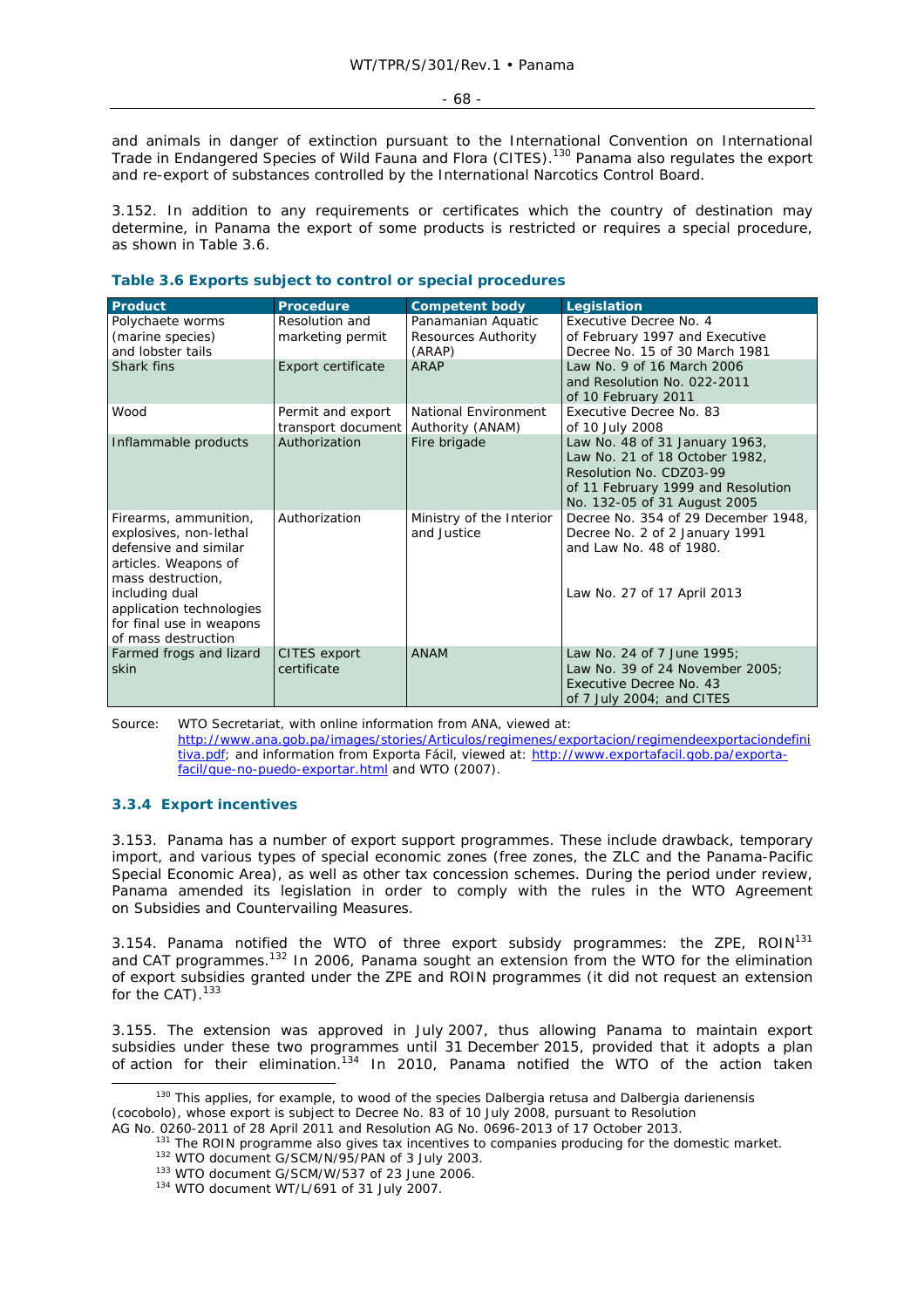- 69 -

to dismantle the subsidies granted under the ROIN (sections 3.4.1.1 and 3.4.1.2) and ZPE programmes.<sup>135</sup> In 2011, Panama notified the adoption of a new law on free zones repealing the law on the ZPE (section 3.3.4.2).<sup>136</sup>

3.156. Panama has not submitted any notification on agricultural export subsidies since 2007.

# **3.3.4.1 Drawback, duty-free replacement of goods and temporary admission regimes**

3.157. Cabinet Decree No. 41 of 11 December 2002 governing the drawback, duty-free replacement of goods and temporary admission regimes remains in force.

3.158. The drawback regime allows all the taxes paid on the import of goods used to produce the goods for export to be refunded at the time of export.<sup>137</sup> The sale of raw materials, containers, packaging and semi-finished products on the domestic market to companies whose production is at least 90% for export is also deemed to be an export.

3.159. The duty-free replacement of goods regime allows goods that are equivalent (of a similar type, quality and technical specifications) to be imported free of import duty to replace imported goods used to obtain products previously exported definitively. Goods that are incidental to production (for example, fuel) or parts for machinery or equipment cannot be replaced.<sup>138</sup>

3.160. The temporary admission regime allows duty-free import of goods intended for re-export in the same state. Security has to be posted to cover all duties if the goods remain in Panama.<sup>139</sup>

# **3.3.4.2 Free zones covered by Law No. 32 of 2011**

3.161. In order to comply with its commitment to eliminate export subsidies, Panama repealed Law No. 25 of 30 November 1992, which governed the ZPE.<sup>140</sup> Instead, it enacted Law No. 32 of 5 April 2011 establishing a new free zones regime and its implementing Regulations, Executive Decree No. 26 of 9 February 2012. Promoters and companies that operated under the ZPE regime have continued their operations under the new free zones law, but the export subsidies they receive will terminate on 31 December 2015.

3.162. In order to dismantle these subsidies, Law No. 32 on free zones introduces radical changes to the tax regime.<sup>141</sup> As of 1 January 2016, companies established in free zones will have to pay the following taxes, *inter alia*:

- a. income tax (ISR) and the ITBMS on local leasing and subleasing operations;
- b. the 5% tax on dividends, irrespective of the source, and the 2% additional tax applicable if no profits are distributed;
- c. the 1% annual tax on the company's capital (a minimum of B 100 and a maximum of B 50,000);
- d. the ISC on goods and services (section 3.2.5); and
- e. the Special Interest Compensation Fund (FECI) on loans, unless they are guaranteed by bank deposits.

3.163. Based on information from ANIP, Table 3.7 shows the tax incentives given over the period 2007-2012 to companies in the former export processing zones and, since 2012, to those in the free zone covered by Law No. 32.

<sup>&</sup>lt;sup>135</sup> WTO documents G/SCM/N/211/PAN of 24 June 2010 and G/SCM/N/211/PAN/Corr.1 (Spanish only) % of 29 September 2010.<br>  $^{136}$  WTO document G/SCM/N/253/PAN-G/SCM/N/260/PAN of 2 July 2013.<br>  $^{136}$  WTO document G/SCM/N/253/PAN-G/SCM/N/260/PAN of 2 July 2013.<br>  $^{137}$  Articles 193 and 194 of Cabinet Decree No. 41 of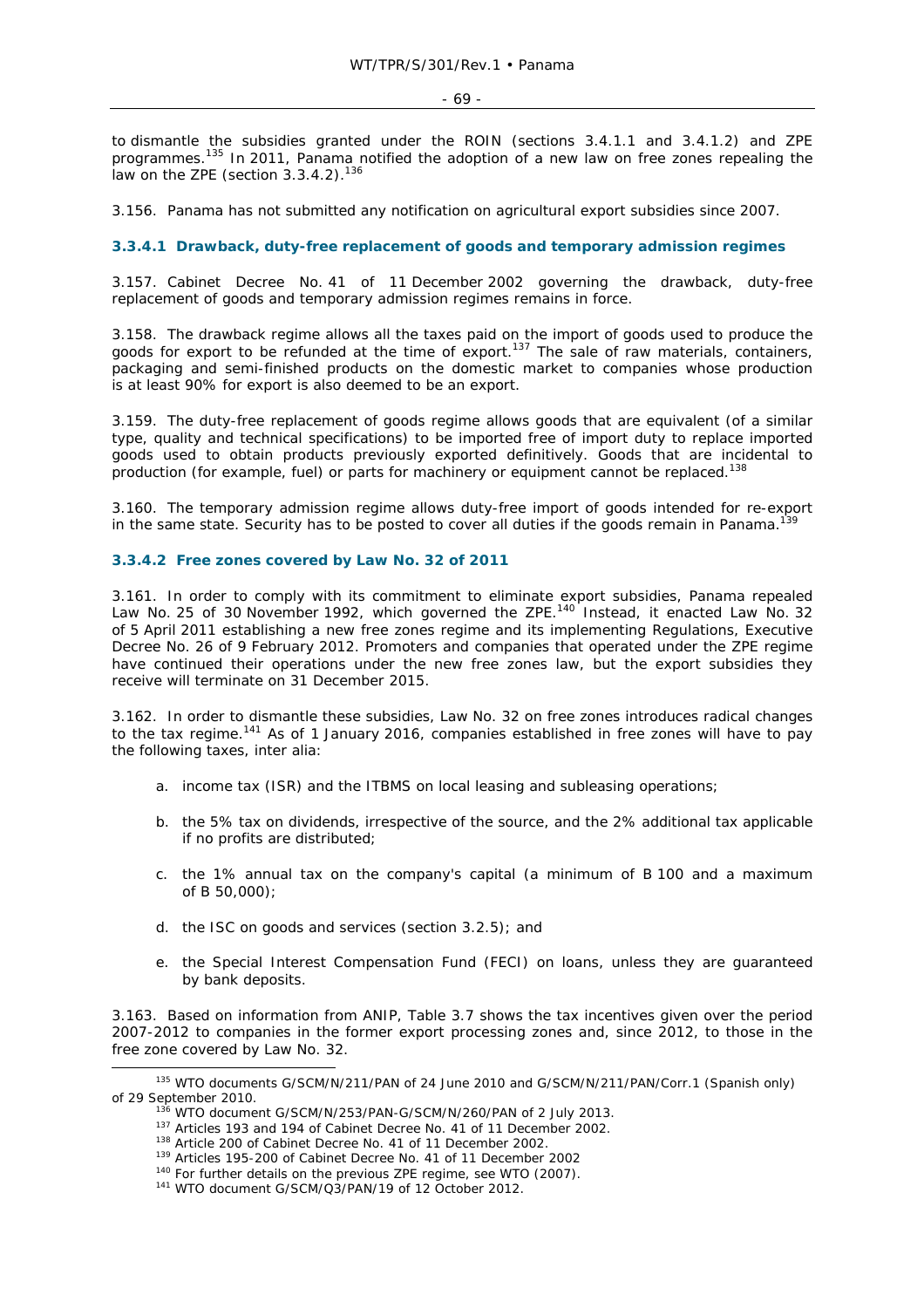#### $-70 -$

| (Balboas) |                  |                         |  |  |  |
|-----------|------------------|-------------------------|--|--|--|
|           | Income tax (ISR) | Amount of the incentive |  |  |  |
| 2007      | 2,945,259,376    | 883,577,813             |  |  |  |
| 2008      | 3,315,318,779    | 994.595.634             |  |  |  |
| 2009      | 1,590,705,305    | 477.211.592             |  |  |  |
| 2010      | 1,750,532,786    | 525,159,836             |  |  |  |
| 2011      | 1,386,038,423    | 415.811.527             |  |  |  |
| 2012      | 1,176,157,185    | 323,443,226             |  |  |  |

# **Table 3.7 Tax incentives given in free zones, 2007-2012**

Source: Information provided by ANIP.

3.164. Under the new regime, the tax concessions given to companies established in free zones consist of exemption from all domestic taxes, charges and levies (except for those mentioned in the preceding paragraph), as well as import duties, for all operations, transactions and transfer of movable and immovable property, the purchase of equipment and building materials, raw materials, machinery, tools, accessories, inputs and any good or service needed for their operations. Services companies, hi-tech companies, research and higher education centres will still be exempt from the ISR as long as they engage in foreign operations and operations among themselves. Promoters of free zones, for their part, remain exempt from the ISR and ITBMS on local leasing and subleasing operations.<sup>142</sup>

3.165. Goods produced in free zones and exported to markets abroad are not subject to any type of domestic taxes, charges and levies or export duties. Goods produced in or introduced into free zones and then imported into national fiscal territory must pay the applicable customs tariffs or duties and the corresponding ISR. Goods manufactured in free zones using foreign inputs and then imported into national fiscal territory pay customs tariffs and duties solely on the value of the foreign inputs, using as a basis the tariff on the end product, for which the importer has to forward the Input-Product Ratio Sheet, approved by ANA.<sup>143</sup>

3.166. Another change introduced by Law No. 32 is extension of the categories of company eligible for the free zone regime to include all those engaged in manufacturing, assembly or processing of finished and semi-finished products; hi-tech and scientific research firms; higher education establishments; companies providing logistics, environmental and health services, etc. Companies in free zones are not, however, authorized to import finished products for re-export without any form of processing to add local value.<sup>144</sup>

3.167. A licence has to be obtained from the National Free Zones Commission (CNZF)<sup>145</sup> in order to act as a promoter or operator of a free zone, and the applicant has to be registered in the Official Register of Free Zones. Likewise, companies wishing to set up business in a free zone have to obtain a licence from the CNZF and be registered in the Official Register of Companies Established in Free Zones. No minimum capital is required of free zone companies in order to start their business. Promoters of free zones, on the other hand, have to invest a minimum of B 250,000 and have at least two hectares available for the zone.

3.168. Companies established in free zones also benefit from streamlined customs procedures, for example, use of a single form for the Free Zone Commercial Activity Declaration, which can be used for imports, exports and transfer of goods. This form has to be submitted at the VUCE and is verified by the customs office operating in each free zone.146 Companies operating in free zones are also given migration and labour facilities.

<sup>&</sup>lt;sup>142</sup> Articles 31-37 of Law No. 32 of 5 April 2011 and Executive Decree No. 26 of 2012.<br><sup>143</sup> Article 36 of Law No. 32 of 5 April 2011.<br><sup>144</sup> Article 24 of Law No. 32 of 5 April 2011.<br><sup>145</sup> The CNZF was created by Law No. Industry and is composed of the ministers (or their representatives) of the MICI, MEF, Employment and Labour Development, MINSA, the Director-General of ANA, the Director-General of the National Migration Service, the National Secretary for Science, Technology and Innovation, a representative of SIP and one of the free zone promotion companies.<br><sup>146</sup> Commercial activities in free zones are governed by Executive Decree No. 26 of 9 February 2012.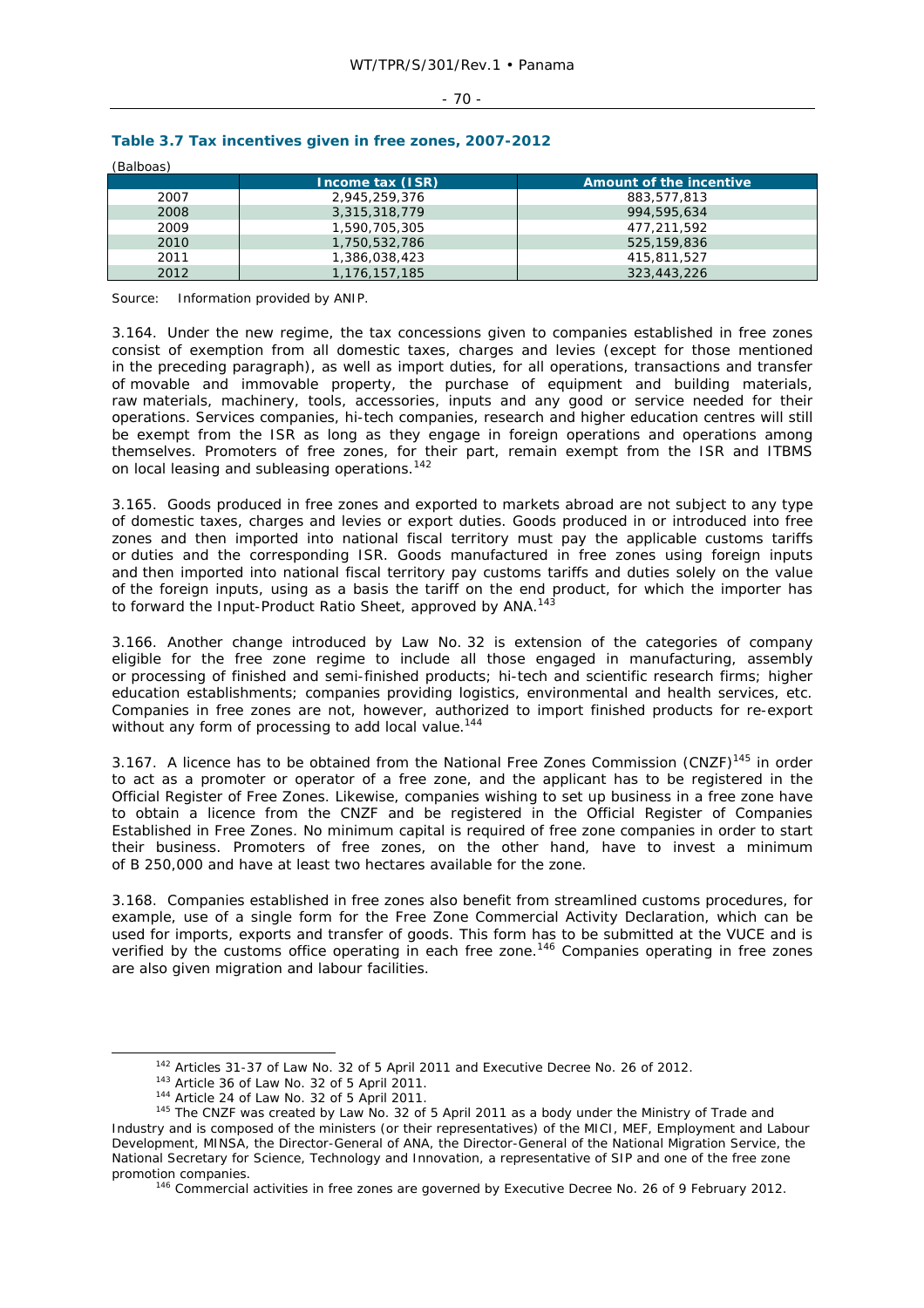#### - 71 -

3.169. At April 2014, 16 licences for free-zone companies had been issued under Law No. 32 of 2011, of which: ten were operating, three were in the process of setting up and another three were preparing the infrastructure for their operations. In all, 96 firms were established in free zones, employing around 2,600 people. The main branches of activity for free-zone companies are: services (40%), processing of finished or semi-finished products (31%), assembly (16%) and manufacturing (13%).<sup>147</sup> In 2013, exports from free zones reached B 463.6 million, while imports amounted to B 414.5 million; both figures are fairly modest and account for 3.0% and 1.6% of total exports and imports, respectively (Table 3.8).

# **Table 3.8 Value of free zone exports and imports, 2007-2013**

#### (B million)

|                | Exports (f.o.b.) | % of total exports <sup>a</sup> | <b>Imports</b><br>(c.i.f.) | $\frac{1}{2}$ % of total imports <sup>b</sup> |
|----------------|------------------|---------------------------------|----------------------------|-----------------------------------------------|
| 2007           | 122.7            | 1.3                             | 97.7                       | 0.7                                           |
| 2008           | 171.9            | 1.6                             | 169.9                      | 0.9                                           |
| 2009           | 129.8            | 1.1                             | 132.2                      | 0.8                                           |
| 2010           | 93.3             | 0.8                             | 162.4                      | 0.8                                           |
| 2011           | 163.5            | 1.0                             | 187.4                      | 0.7                                           |
| $2012^c$       | 312.1            | 1.8                             | 276.4                      | 1.0                                           |
| $2013^{\circ}$ | 463.6            | 3.0                             | 414.5                      | 1.6                                           |

a Total exports include re-exports from the ZLC.

b Total imports include imports into the ZLC.

c Provisional figures.

Source: Information on free zones provided by the Panamanian authorities on the basis of data from the Office of the Comptroller-General of the Republic. Information on total trade based on data from the National Institute of Statistics and Censuses (INEC) in the Office of the Comptroller-General of the Republic.

#### **3.3.4.3 Colón Free Zone**

3.170. The ZLC was set up in 1948 and is situated at the Atlantic entrance to the Panama Canal.148 The fiscal and corporate benefits afforded by the ZLC and its privileged geographical position make it a pole of attraction for investment and an important multimodal logistics centre, with four container ports, a motorway and an airport for cargo and passengers.<sup>149</sup> The ZLC is the world's second largest free zone after Hong Kong, China, and is of the utmost importance for Panama's economy. In 2012, when an historic record was reached, the ZLC handled commercial operations (imports and re-exports) amounting to close to US\$31 billion, corresponding to 7.5% of national GDP. In 2013, there was a drop in commercial operations to US\$27.421 million (Table 3.9).

## **Table 3.9 Foreign trade in the Colón Free Zone, 2007-2013**

| (US\$ million) |                |            |                    |  |  |  |  |
|----------------|----------------|------------|--------------------|--|--|--|--|
|                | <b>Imports</b> | Re-exports | <b>Total trade</b> |  |  |  |  |
| 2007           | 7,634          | 8,519      | 16,154             |  |  |  |  |
| 2008           | 9,056          | 9,607      | 18,664             |  |  |  |  |
| 2009           | 8,260          | 10.922     | 19,182             |  |  |  |  |
| 2010           | 10,221         | 11,389     | 21,609             |  |  |  |  |
| 2011           | 14,041         | 15,111     | 29,152             |  |  |  |  |
| $2012^a$       | 14,651         | 16,142     | 30,793             |  |  |  |  |
| $2013^a$       | 12,686         | 14,736     | 27.421             |  |  |  |  |

a Provisional figures.

Source: Information provided by the Panamanian authorities.

<sup>&</sup>lt;sup>147</sup> Information provided by the Panamanian authorities.<br><sup>148</sup> The ZLC was created by Law No. 18 of 17 June 1948, and implemented by Executive Decree No. 428 of 7 September 1953. 149 Online information on the ZLC viewed at: http://www.zolicol.gob.pa/index.php and

http://www.zolicol.gob.pa/detalle.php?cid=2&sid=21&id=54.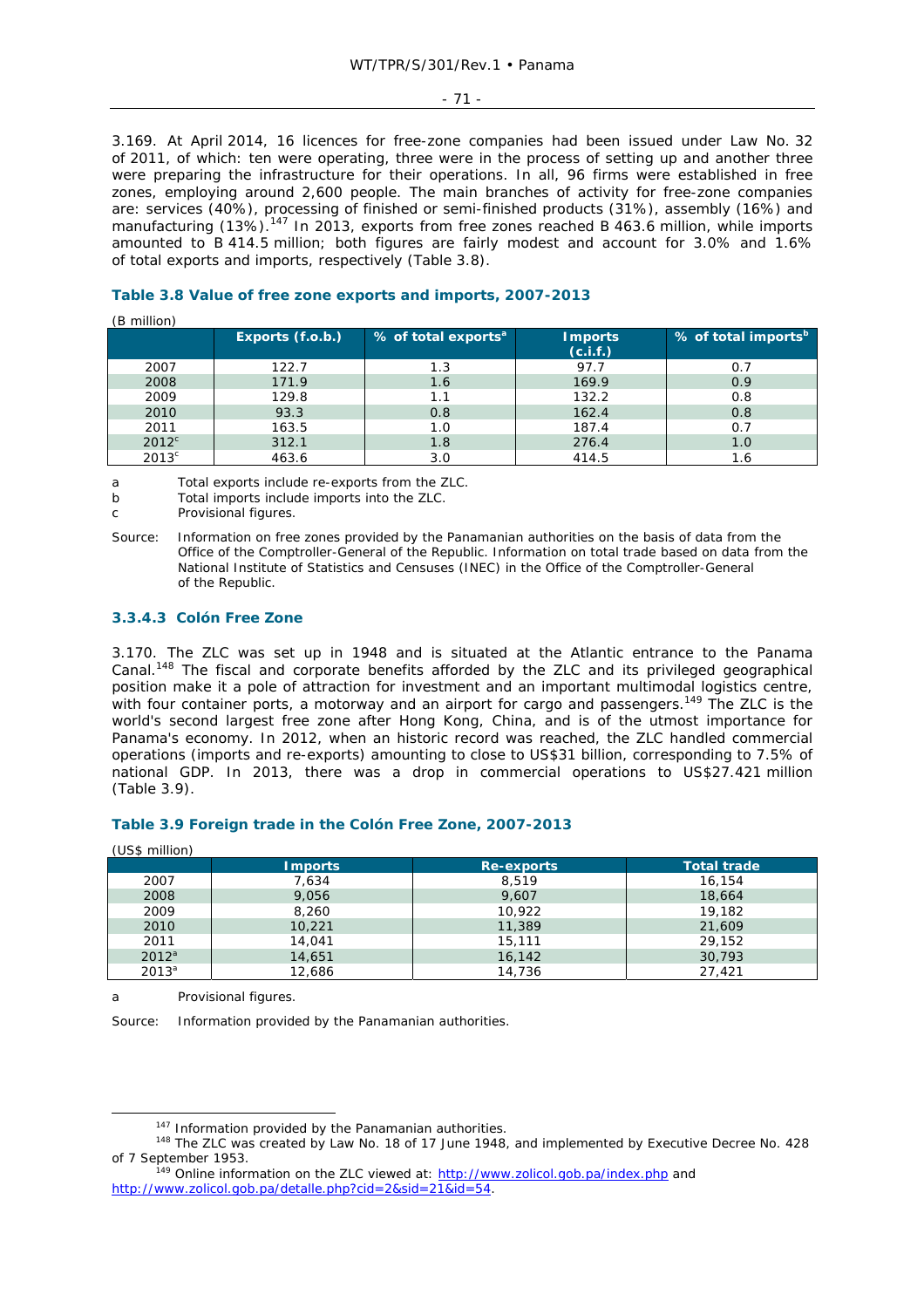3.171. In order to set up in the ZLC, companies have to obtain an operating permit, undertake to re-export at least 60% of imported goods and employ a minimum of five Panamanian staff on a permanent basis.150 No minimum investment capital is required. Companies established in the ZLC may engage in import, export, re-export, manufacturing, selling, marketing or distribution, and may have their own physical facilities or be represented by a direct user.

3.172. The fiscal concessions available to ZLC companies include exemption from payment of taxes on: imports, re-exports and manufacture of goods, re-export earnings and the repatriation of dividends, as well as exemption from other national and provincial taxes. They also benefit from low-cost leasing of land and property, discounted leasing costs for public services (leaseback), migration concessions for foreign executives, and computerized commercial transactions. In 2009, a Declaration of Electronic Commercial Activity (DMCE) scheme was introduced to speed up trade formalities for ZLC companies. This scheme enables information to be exchanged among those involved in processing declarations of commercial activity. These are approved automatically and, if any controls are needed, the information is forwarded under the DMCE scheme to the government body responsible for approval.<sup>151</sup>

3.173. The ZLC hosts around 3,000 companies and provides direct employment for 30,000 people and indirect employment for another 5,000. The main trade flows handled in the ZLC concern the import of goods from Asia (essentially China and Singapore) and their re-export to Latin America (Bolivarian Republic of Venezuela and Colombia) and Puerto Rico. In value terms, the main products traded are textiles and clothing, footwear, electrical and electronic appliances, and pharmaceuticals.<sup>152</sup>

3.174. In 2013, the ZLC encountered problems that led to a slow-down in trade activity, owing in part to Colombia's imposition of a compound tariff which affected Panama's exports of clothing and footwear and because of delays in payment by Venezuelan traders to companies established in the ZLC. With regard to the measure introduced by Colombia, Panama requested the establishment of a WTO dispute settlement panel in August 2013, and this was set up in January 2014.<sup>153</sup>

## **3.3.4.4 Other free zones**

3.175. In addition to the free zones covered by Law No. 32 of 2011 and the ZLC, there are other special economic areas in specific geographical areas: the Panama-Pacific Special Economic Area and the Barú Free Zone, which are governed by their own laws.

3.176. The Panama-Pacific Special Economic Area was created by Law No. 41 of 20 July 2004<sup>154</sup> in order to boost investment and create jobs in the zone. The aim is to turn the Area into a regional centre for the distribution of goods because of its position at the Pacific entrance to the Panama Canal and connections to road and rail networks and the international airport.<sup>155</sup> In order to operate in the Area, companies must be registered with the Panama-Pacific Area Agency, a government body which manages the Area. There is no minimum investment requirement. The activities of companies registered are exempt from payment of indirect taxes and import and export/re-export duties, but the following direct taxes have to be paid: the ISR, the tax on dividends, the additional tax and the tax on remittances abroad.156 Companies in the Area also benefit from special customs procedures, with customs offices situated in the Area available 24 hours on request and an integrated procedures scheme (SIT), which acts as a single

 <sup>150</sup> Resolution JD 06-06 of 19 June 2006. Online information viewed at:

http://www.zolicol.gob.pa/detalle.php?cid=1&sid=19&id=56.<br>
<sup>151</sup> Online information on the DMCE scheme, viewed at: http://dmce.zonalibredecolon.gob.pa.<br>
<sup>152</sup> ICEX (2012).<br>
<sup>153</sup> For further details, see WTO document seri

of 15 March 2010 and Law No. 33 of 30 June 2010.<br><sup>155</sup> Online information from the Panama-Pacific Area Agency, viewed at:

http://www.app.gob.pa/index.php?p=noticias and http://www.app.gob.pa/index.php?p=ventajas.<br><sup>156</sup> Companies registered as involved in "special business activities" in accordance with Law No. 41

of 2004 are exempt from the ISR, the tax on dividends, the additional tax and the tax on remittances abroad.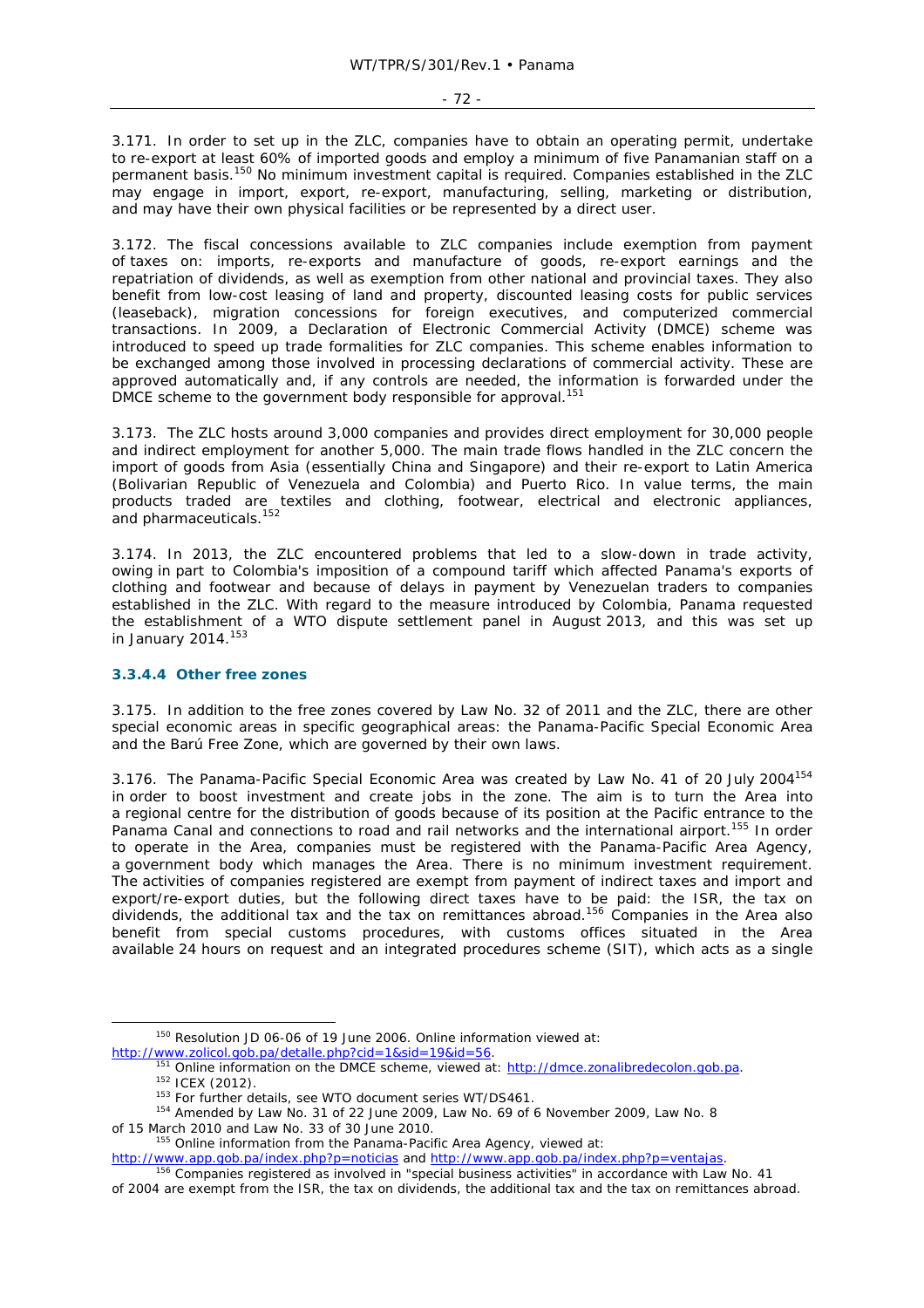window.<sup>157</sup> The Law on Legal Stability of Investment also applies to them, as does flexibility with regard to migration and labour laws applicable to their employees.

3.177. Companies established in the Panama-Pacific Area may engage in any form of production or trade activities, including the import and re-export of finished products at the wholesale level. The incentives are, however, intended to attract activities such as the head offices of multinationals, call centres, logistics and multimodal services, hi-tech manufacturing, aviation and related services, digital and data transmission, and the sale of services to ships, aircraft and passengers, *inter alia*. In January 2014, there were 174 companies in the Panama-Pacific Special Economic Area, but it was not possible to obtain statistics on their imports and exports.

3.178. The Barú Free Zone is situated in the province of Chiriquí on the border with Costa Rica and was set up by Law No. 19 of 4 May 2001 with the aim of promoting investment in this geographical area by offering tax and other incentives. Among the benefits available to companies operating in the Barú Free Zone are exemption from payment of all national taxes and import duties.<sup>158</sup> Companies may carry out industrial, trade and tourism activities. Since it was set up, the Barú Free Zone has only attracted around 15 companies and its performance has not come up to expectations.

# **3.3.4.5 Other export incentive programmes**

# **3.3.4.5.1 CAT and CeFA**

3.179. During the period under review, Panama granted export incentives for agricultural products through the CAT and the Agricultural Exports Promotion Certificate (CeFA) programmes; the former was eliminated while the latter continues to apply, except in the case of exports to some countries with which Panama has signed trade agreements.

3.180. Until 31 December 2009, exports of non-traditional agricultural products were eligible for the CAT.<sup>159</sup> This was a tax credit used to pay domestic and import taxes. To be eligible for the CAT, exporting firms had to meet a minimum percentage of national value added amounting to 20% for those established in the metropolitan region and 10% in other regions. The credit granted corresponded to a percentage of the national value added of the product exported, which increased if the company used technologies to upgrade productivity, and varied from 5% to 12%.<sup>160</sup> As the CAT constituted an export subsidy within the meaning of the WTO SCM Agreement, the Panamanian authorities decided to eliminate it and replace it with the CeFA on 1 January 2010. Companies which exported agricultural products with CAT benefits up until the end of 2009 could request the certificate up to 31 March 2010 and it became invalid on 31 May 2013.<sup>161</sup>

3.181. The CeFA was introduced by Law No. 82 of 31 December 2009, and implemented by Executive Decree No. 65 of 25 March 2010, in order to boost the competitiveness of exports and growth of the agricultural sector.<sup>162</sup> The CeFA consists of a tax credit that can only be used to pay national taxes (except municipal taxes). Its value corresponds to a percentage (10% or 15%) of the reference value per unit exported. The reference value is the estimated average of the cost of marketing incurred for wrapping, packing, transport and domestic freight costs.<sup>163</sup> The exporter has six months from the date of exporting the goods in which to request the certificate and must register with the MICI the first time it makes such a request. The CeFA is granted without any

<sup>&</sup>lt;sup>157</sup> Executive Decree No. 77 of 2006 and online information from the Panama-Pacific Area Agency, viewed at: http://www.app.gob.pa/index.php?p=sit.<br><sup>158</sup> Law No. 19 of 4 May 2001 and online information from the Barú Free Zone, *Beneficios*, viewed at:

http://www.zfb.gob.pa.<br><sup>159</sup> The CAT was introduced by Law No. 108 of 30 December 1974, which was amended on a number

of occasions. Law No. 11 of 23 January 2009 extended its applicability until 31 December 2009.

Laws No. 3 of 8 January 2007, No. 37 of 1 August 2007, No. 11 of 23 January 2009, No. 82 of 31 December 2009 and No. 28 of 8 March 2012. Executive Decree No. 62 of 30 November 2007.<br><sup>160</sup> For further details, see WTO (2007).<br><sup>161</sup> Article 14 of Law No. 28 of 8 March 2012.<br><sup>162</sup> Law No. 82 of 31 December 2009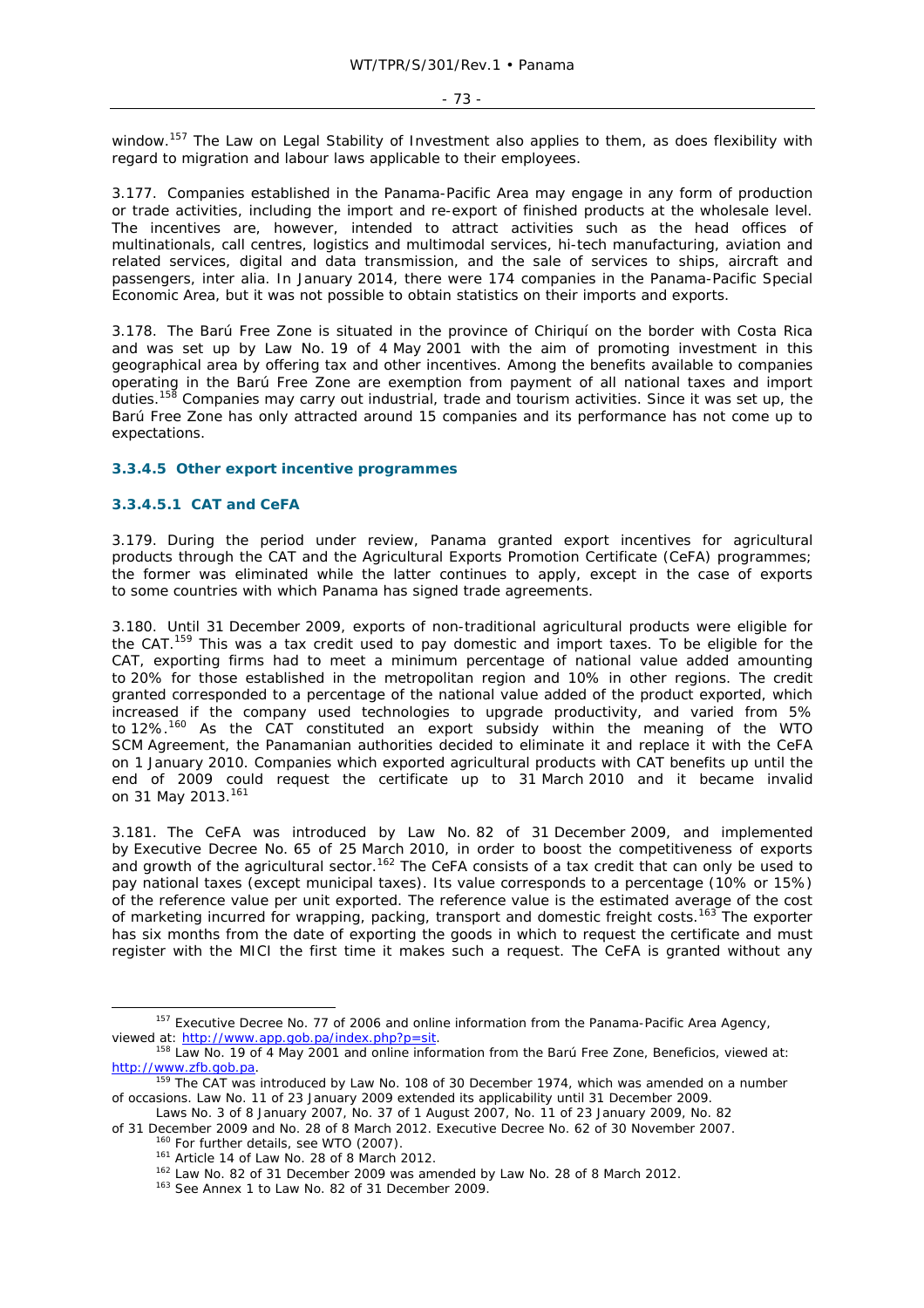$-74$  -

national value added requirement. Companies established in free zones are not eligible for the CeFA. Some 250 agricultural products may be granted the CeFA.164

3.182. The amounts of the incentives granted under the CAT and CeFA programmes over the period 2007-2013 are shown in Table 3.10. According to figures from the MICI, the value of the CeFAs issued in 2011 corresponded to 13% of the f.o.b. value of total exports of the products concerned. Pineapples received the greatest support under the CeFA.<sup>165</sup>

# **Table 3.10 Cost of the tax incentives given under the CAT, CeFA and CPC programmes, 2007-2013**

| (B million)                                |      |      |      |      |      |          |                   |
|--------------------------------------------|------|------|------|------|------|----------|-------------------|
|                                            | 2007 | 2008 | 2009 | 2010 | 2011 | $2012^a$ | 2013 <sup>a</sup> |
| Tax Credit Certificate (CAT)               | 33.4 | 22.4 | 22.7 | 18.5 | 11.6 |          | 4.3               |
| Agricultural Exports Promotion Certificate | n.a. | n.a. | n.a. | 0.7  | 6.8  | 10.7     | 10.6              |
| (CeFA)                                     |      |      |      |      |      |          |                   |
| Payment certificate (CPC) <sup>b</sup>     |      |      | 2.0  | 0.8  |      |          | 1.4               |

a Provisional figures.

n.a Not applicable.

Source: Figures provided by ANIP and the MEF's Directorate-General of Revenue.

3.183. In some of the trade agreements it has signed, Panama has undertaken not to apply the CeFA. For example, on 31 October 2012, when the Trade Promotion Agreement with the United States came into force, Panama notified exporters that, as of that date, the CeFA was eliminated for exports to the United States. Likewise, the CeFA ceased to apply to exports to Canada on 1 April 2013 and to those to the European Union on 15 August 2013, pursuant to the commitments undertaken by Panama in the respective agreements with these trading partners. The CeFA remains in force for exports to other countries with which Panama has trade relations.

# **3.3.4.5.2 Payment certificates**

3.184. Payment certificates (CPC) are granted to taxpayers which export or re-export goods and which, because of the scale of their operations, continually maintain a balance in their favour in ITBMS declarations.<sup>166</sup> The CPC can only be used to pay the ITBMS. In 2013, the fiscal cost of this instrument for the State was B 1.4 million (Table 3.10).

### **3.3.5 Export financing, insurance and guarantees**

3.185. There are no official export financing or export insurance programmes in Panama.

3.186. The private firm Panamericana de Seguros S.A. offers export credit insurance. The policy only covers the commercial risks and the amount insured is up to 85% of the credit, but the term may not exceed one year. The premium is determined according to the financial situation of the buyer, economic and political stability in the country of destination of the exports and the particular features of each export transaction.

### **3.3.6 Export promotion**

3.187. Promoting exports is a cornerstone of Panama's foreign trade policy. The Government particularly promotes exports of high value-added non-traditional products and the expansion of exports to new markets.

3.188. The MICI's VICOMEX is in charge of promoting exports through the National Export Promotion Directorate (DNE) and the Investment and Export Promotion Agency (PROINVEX).

b Credit used (does not necessarily correspond to the credit granted).

<sup>&</sup>lt;sup>164</sup> The list of products can be found in Annex 1 to Law No. 82 of 31 December 2009.<br><sup>165</sup> Online information from the MICI, viewed at:  $\frac{http://www.mici.gov.pa/detalle.php?cid=18&id=489}{166}$ .<br><sup>166</sup> The legal basis for the CPC is Law No. 75 o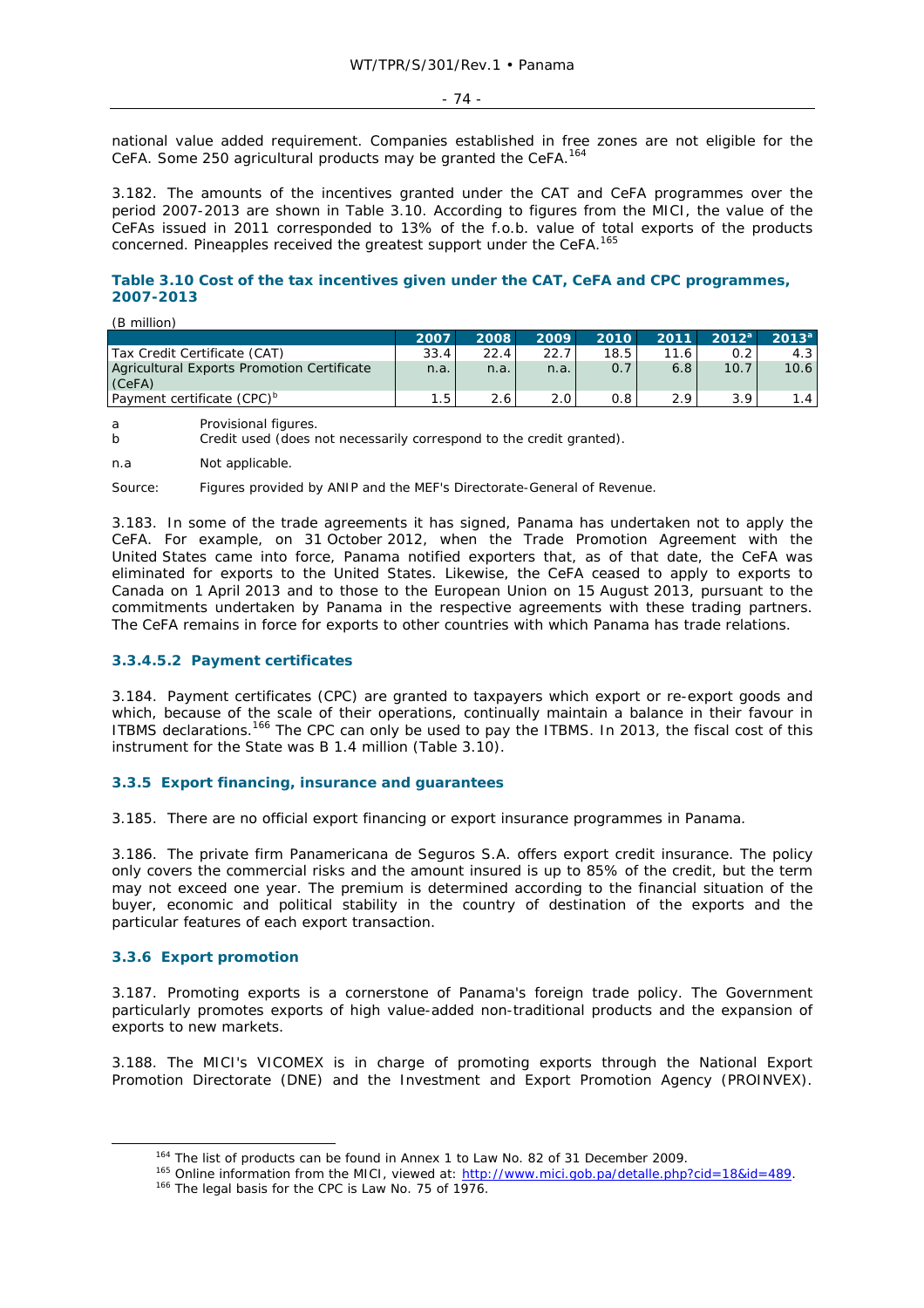The DNE is responsible for managing the single export window (section 3.3.1). PROINVEX, created in 2010, is the agency in charge of promoting exports and attracting foreign direct investment.<sup>167</sup>

3.189. PROINVEX offers training services to micro, small and medium-sized entrepreneurs, promotes trade missions abroad and advises exporters on export formalities, among other tasks.168 During the review period, PROINVEX continued to implement the PANAMÁ EXPORT 2009-2014 programme (the successor to the EXPORTA 2004-2009 programme) and introduced other programmes such as the Agricultural Exports Platforms and the Exporta Fácil programme.

3.190. The objective of the PANAMÁ EXPORT programme is, *inter alia*, to assist companies with externalization and consists of promotion and marketing technique campaigns, organization of trade fairs and missions, training programmes and upgrading of the single export window.169 In 2012, this programme's total budget amounted to B 925, 979. In December 2012, the MICI launched the Panamaexport.gob.pa website, through which exporters can register to announce their products and services.<sup>170</sup>

3.191. The purpose of the Agricultural Export Platforms is to diversify and increase the number of exporters and the value of agrifood exports to specific markets. It is aimed at companies in the agrifood sector (some 25 firms) which have no export experience or do not regularly export to the chosen market. The programme consists of three stages: training in export logistics; validation of the product (sending samples to the destination market, visits to potential buyers, suggestions for adapting the product, obtaining samples and prices for competing products); and *in situ* marketing (attendance at trade fairs and in trade missions, visits to supermarkets and distribution centres, and meeting with potential partners). The authorities have indicated that exports from the agroindustrial sector have performed positively, increasing from US\$66 million in 2008 to around US\$130 million in 2013.

3.192. The Exporta Fácil programme is designed to facilitate the artisanal exports of micro, small and medium-sized enterprises (MSMEs). It is a simplified export scheme using postal services and allows these companies to send goods up to a maximum weight of 30 kg per package and a value not exceeding US\$5,000. The aim of this scheme is to improve efficiency and achieve low costs, as well as to offer competitive rates and the possibility of tracking dispatches. No customs broker is required for export formalities. The export declaration is completed on the Exporta Fácil website $171$  and sent to the Posts and Telegraph Office (COTEL) electronically. The goods are deposited unwrapped at the offices of Exporta Fácil located in COTEL's branches, together with a copy of the export declaration and the necessary certificates (origin, sanitary and quality).<sup>172</sup> The time-limits for dispatch of the goods by COTEL are 7 to 30 days. The first dispatches through Exporta Fácil took place in December 2011. The scheme is available in the provinces of Panama City, Los Santos, Herrera and Coclé and will gradually be extended to the rest of Panama.173 To date, some 10 to 20 companies regularly use the Exporta Fácil scheme.

3.193. The private sector is actively involved in promoting exports. APEX groups and represents exporters from all economic sectors and small and medium-sized enterprises seeking to externalize.<sup>174</sup> Other groups of exporters include the Group of Exporters of Non-Traditional Agricultural Products of Panama (GANTRAP), the Seafood Producers' and Exporters' Association (APEXMAR) and SIP. Representatives of APEX and SIP belong to the National Commission for International Trade Negotiations, where they represent the interests of the exporting sector in negotiations on trade agreements.

- <sup>167</sup> Created by Executive Decree No. 134 of 14 July 2010.<br><sup>168</sup> Online information from PROINVEX, viewed at:
- http://proinvex.mici.gob.pa/index.php?option=com\_content&view=article&id=95&Itemid=43&lang=es.<br>
<sup>169</sup> Ministry of Trade and Industry (2009b).<br>
<sup>170</sup> Online information from the MICI, viewed at: <u>http://www.mici.gob.pa/deta</u>

http://www.exportafacil.gob.pa/exporta-facil/como-funciona.html.<br><sup>173</sup> Online information from Exporta Fácil Panamá. Viewed at: <u>http://www.exportafacil.gob.pa.</u><br><sup>174</sup> APEX (2012).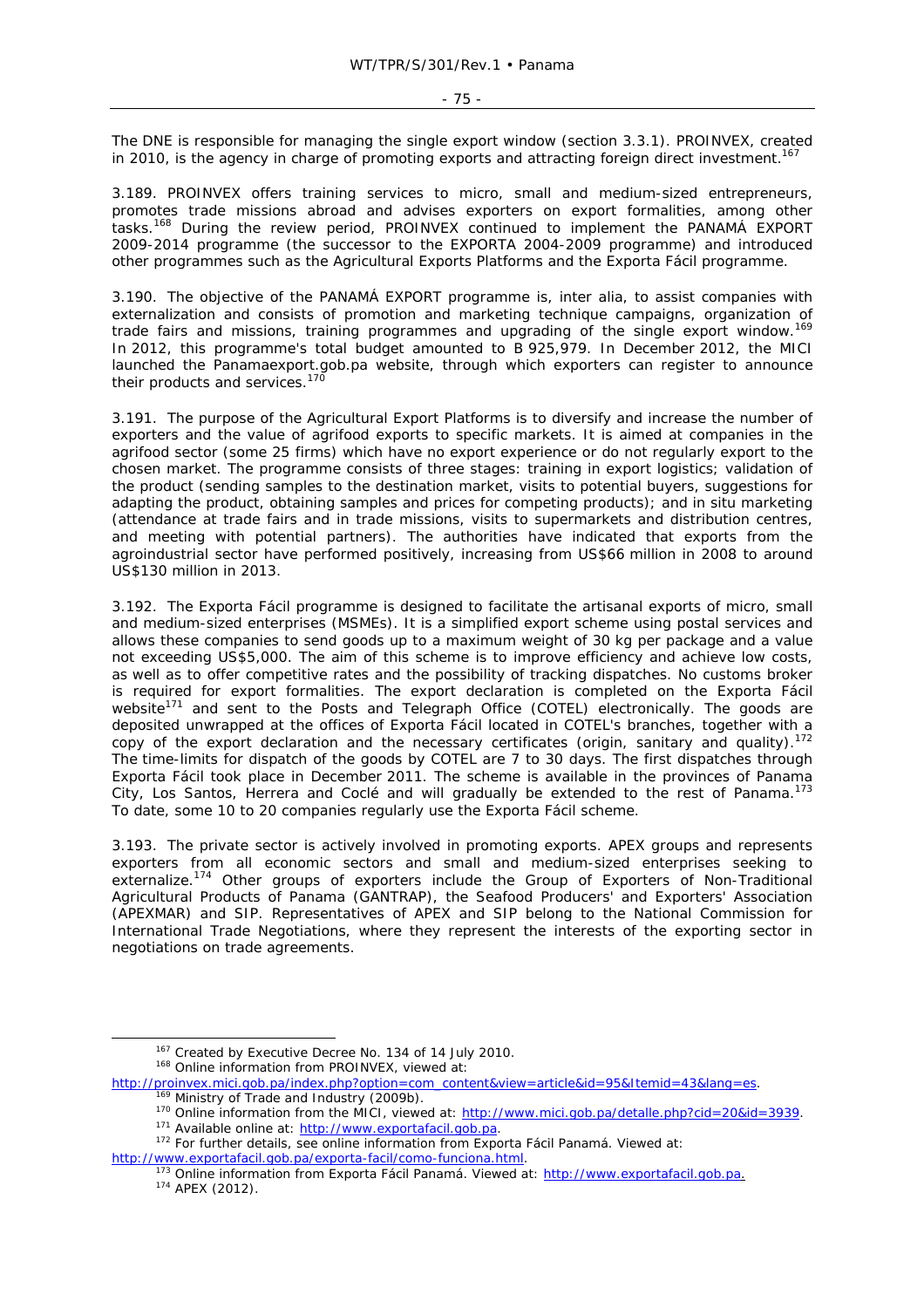### - 76 -

# **3.4 Measures affecting production and trade**

# **3.4.1 Incentives**

# **3.4.1.1 Official National Industry Register**

3.194. In 2006, Panama requested the WTO for an extension of the time-limit for eliminating the export subsidies granted under the ROIN programme.<sup>175</sup> This was granted in July 2007, thus allowing the companies registered to continue to benefit from export subsidies under the ROIN programme up to 31 December 2015 (section 3.3.4).176 To meet its WTO commitment, Panama amended its legislation on the ROIN and informed beneficiary enterprises of the termination of the programme.177 It also introduced a new incentive scheme called the Industrial Promotion Certificate (CFI) (section 3.4.1.2).

3.195. Companies registered in the ROIN engage in industrial manufacturing or assembling and may produce either for the domestic market or wholly or partially for the export market. By the end of 2013, 152 companies had been registered, of which 90 were exporting firms.<sup>178</sup>

3.196. The tax incentives given to ROIN companies are determined in accordance with the company's type of registration (Table 3.11). For companies which produce entirely for export, for example, the benefits include, *inter alia,* exemption from import duty and the ITBMS on machinery, equipment and spare parts used in the production process, together with full exemption from the ISR on profits and from taxes on capital. All these benefits will remain in effect until 31 December 2015.

# **Table 3.11 Tax incentives given under the ROIN programme**

**1. Companies wholly engaged in export production**  Exemption from all levies, taxes or customs duties, and from the ITBMS on the import of machinery, equipment and spare parts used in the production process, excluding construction materials, vehicles, furniture, office supplies and any other inputs not used in the production process.

Full exemption from income tax on profits, with the exception of mining industries or those using the country's natural resources.

Full exemption from export tax (where applicable).

Full exemption from sales taxes.

Full exemption from production taxes.

Full exemption from taxes on the company's capital or assets, except licence and immovable property taxes.

# **2. Companies partially engaged in export production**

Full exemption from income tax on profits earned from production for export, with the exception of mining industries or those using the country's natural resources.

Full exemption from export tax.

Full exemption from export sales taxes (where applicable).

Full exemption from export production tax.

Deduction of fixed costs (interest, depreciation, maintenance) from taxable income, provided that total export sales do not exceed 20% of the total value of sales.

<sup>&</sup>lt;sup>175</sup> WTO document G/SCM/W/537 of 23 June 2006.<br><sup>176</sup> WTO document WT/L/691 of 31 July 2007.<br><sup>177</sup> Law No. 11 of 4 January 2008 and MICI Resolution No. 2 of 4 June 2008. Online information viewed at: http://www.gacetaoficial.gob.pa/pdfTemp/26144/131222.pdf.<br>178 Information provided by the authorities. See also WTO document

G/SCM/N/253/PAN-G/SCM/N/260/PAN of 2 July 2013.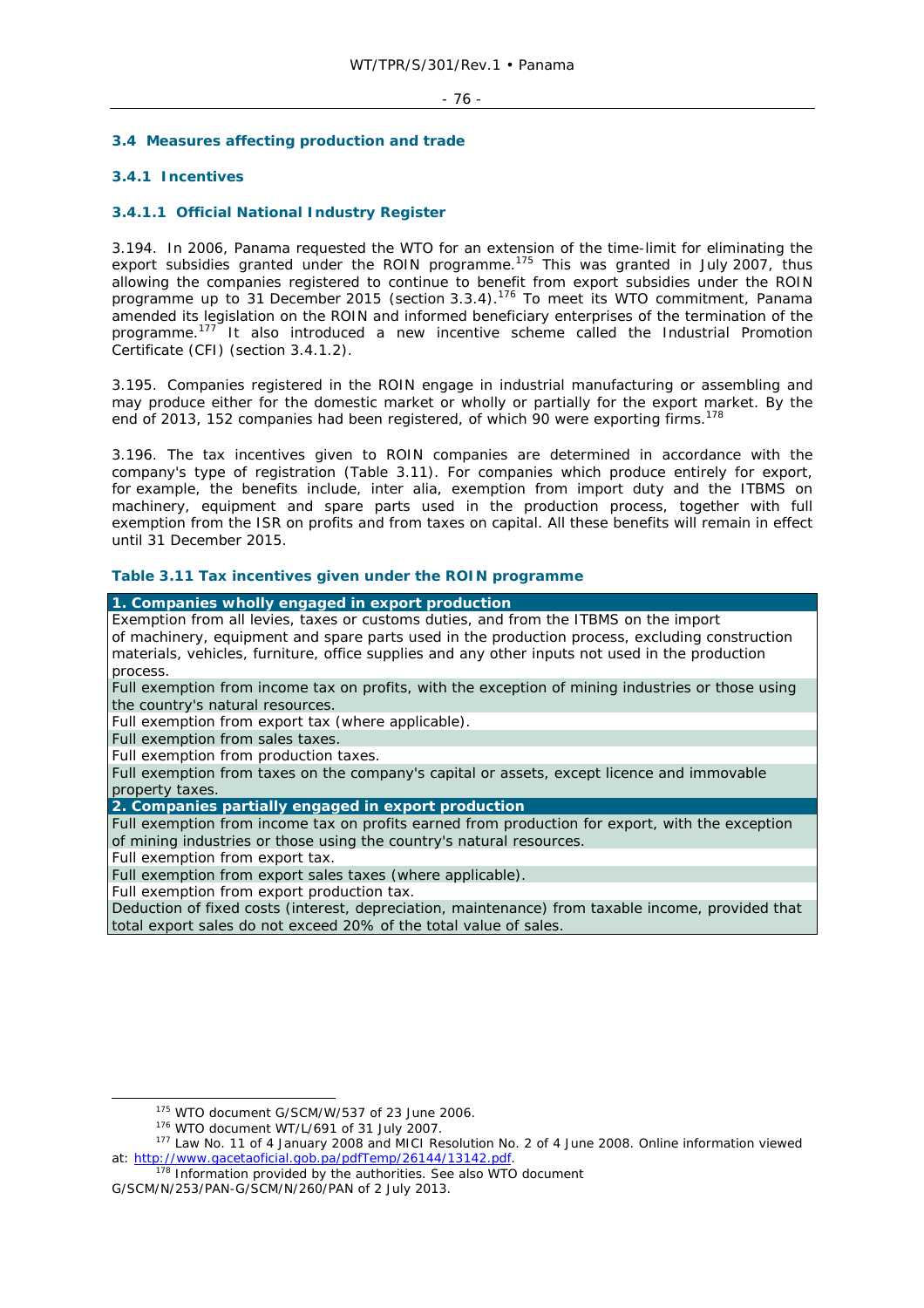### - 77 -

# **1. Companies wholly engaged in export production**

**3. Companies engaged in production for the domestic market** 

Import duty equivalent to 3% of the c.i.f. value of the foreign inputs<sup>a</sup> entering into the composition or the production process, as well as machinery and equipment used in the production process, plus the ITBMS.

Exemption from income tax on net profits reinvested in the expansion of their production capacity or in producing new articles, applicable to the portion of that reinvestment in excess of 20% of taxable income in the tax year concerned.

Special carry-over regime for losses.

Special depreciation formula.

For companies setting up in the districts of Santiago, Chitré, Bugaba, Chorrera, Los Santos,

Las Tablas, Aguadulce, Natá, Penonomé and in the province of Colón, the following benefits: (a) 100% exemption from real estate tax for a period of ten years;

(b) 100% exemption from income tax on profits from their sales on the domestic market for the first five years of production and 50% for the following three years.

a Import of raw materials, semi-finished and intermediate goods, inputs, spare parts for machinery and equipment, together with containers and packaging.

Source: WTO document G/SCM/N/95/PAN of 3 July 2003 and information provided by the Panamanian authorities.

3.197. According to Panama's notifications to the WTO, during the period 2007-2012 the amount of the tax incentives given under the ROIN programme amounted to US\$288.5 million, almost 66% of which were for exemption from, or a rebate on, import duty (Table 3.12).

## **Table 3.12 Amount of the tax incentives under the ROIN programme, 2007-2012**

| (US\$ million)                        |      |       |      |      |      |      |
|---------------------------------------|------|-------|------|------|------|------|
| Type of incentive                     | 2007 | 2008  | 2009 | 2010 | 2011 | 2012 |
| Import duty exemption or rebate       | 22.7 | 31.0  | 23.2 | 34.3 | 33.3 | 45.3 |
| Income tax exemption for reinvestment | 4.8  | 11.2  | 16.2 | 11.4 | 16.5 | 3.0  |
| Exemption from income tax on profits  | 2.7  | 5.3   | 10.8 | 5.3  | 5.5  | 6.0  |
| <b>Total</b>                          | 30.2 | 47.5' | 50.2 | 51.0 | 55.3 | 54.3 |

Source: WTO document series G/SCM/N/\*/PAN, several years.

# **3.4.1.2 Industrial promotion certificate**

3.198. In 2010, Panama notified the WTO that it had adopted the CFI as a measure for eliminating the export subsidies granted under the ROIN programme (section 3.4.1.1).<sup>174</sup>

3.199. The CFI was introduced by Law No. 76 of 2009, and implemented by Executive Decree No. 15 of 15 January 2010<sup>180</sup>, with the objective of promoting the development of Panama's industry by giving incentives designed to boost investment and competitiveness. It is a non-transferable tax credit valid for eight years, with which a company is able to pay all national taxes, charges and contributions. It is not valid for the payment of the tax on dividends, the additional tax, the ICCDP or withholding taxes.<sup>181</sup>

3.200. Companies engaged in manufacturing, agro-industry, processing of marine resources, obtaining and processing agricultural and forestry raw materials and which carry out the following activities are eligible for the CFI: R&D, quality management and assurance systems, environmental management, investment or reinvestment of profits, human resource training and coaching and creating production-related jobs.182 Companies which receive any other form of tax incentive and those engaged in communications, supplying electric power, construction, packaging and distribution of products are not eligible for the CFI.<sup>183</sup> Investments made as of 23 January 2010 may benefit from the CFI.

 <sup>179</sup> WTO documents G/SCM/N/211/PAN of 24 June 2010 and G/SCM/N/211/PAN/Corr.1 (Spanish only) % of 29 September 2010.<br>  $^{180}$  This Decree was amended by Executive Decree No. 66 of 25 May 2010.<br>  $^{181}$  Article 14 of Law No. 76 of 23 November 2009.<br>  $^{182}$  WTO document G/SCM/Q3/PAN19 of 12 October 2012.<br>  $^{182}$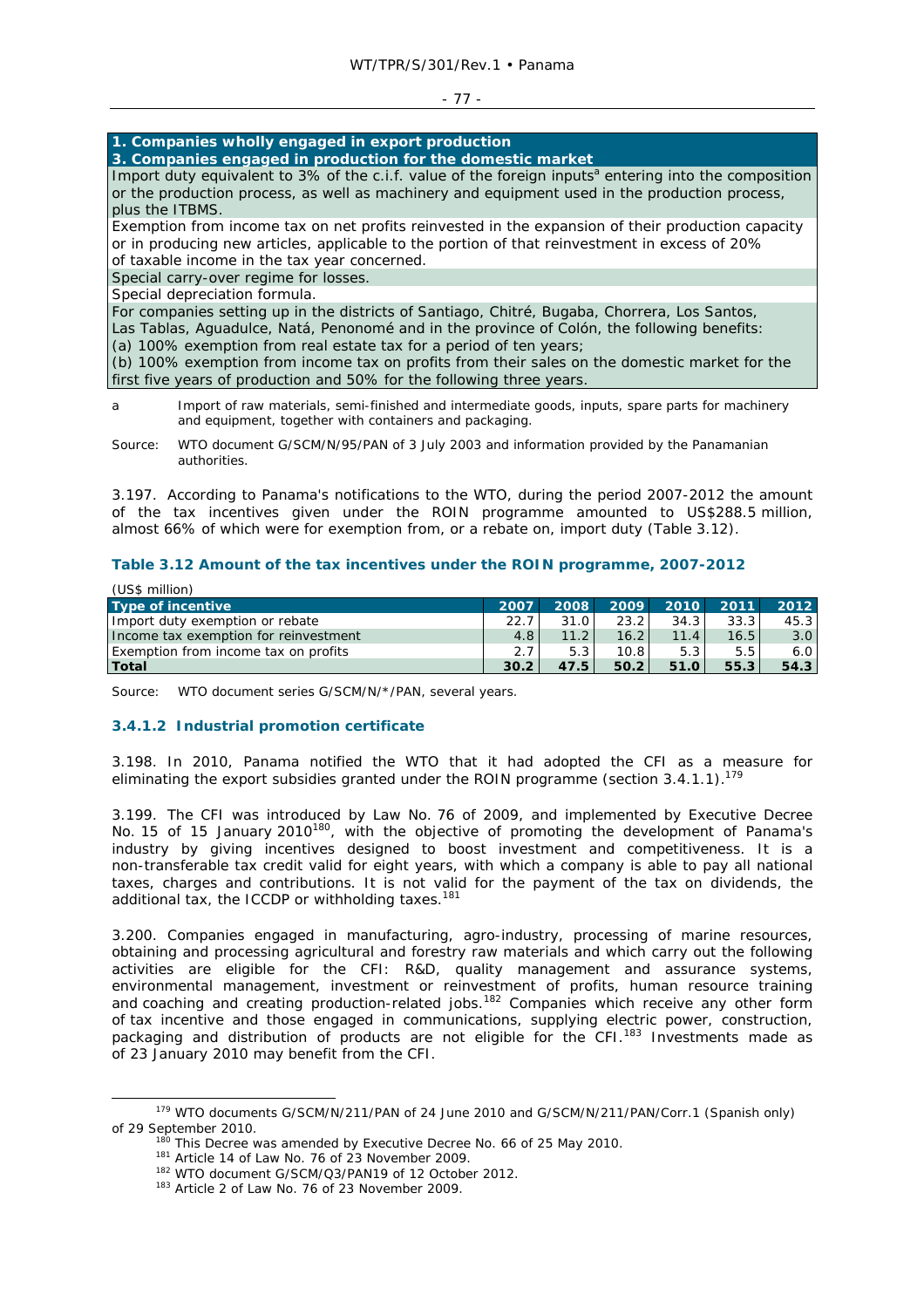3.201. The CIF consists of a percentage of the investment made corresponding to 35% for agro-industrial companies and 25% for other companies. The goods that have benefited may not be sold or transferred for a period of five years as of their purchase or import. Applications for the CFI are made to the MICI and the National Industrial Policy Council (CONAPI)<sup>184</sup>, which approves or rejects the application. MEF issues the CFI following endorsement by the Office of the Comptroller-General of the Republic. Companies have to prove that they have created new jobs in order to apply for the CFI.<sup>185</sup>

3.202. Beneficiaries of the CFI may also opt for the following benefits:

- a. preferential import duty of 3% of the c.i.f. value for imports of raw materials, semi-finished products, machinery, equipment and spare parts, containers, packaging and other inputs used in the composition or preparation of their products;<sup>186</sup> Raw materials, semi-finished products and other inputs deemed to be sensitive for the national economy are excluded; 187
- b. carry-over of losses for the five tax years following the issue of the certificate, in the amount of 20% per annum not exceeding half of taxable income;
- c. possibility of entering the customs drawback regime.

3.203. According to the information provided by the authorities, in 2011 three applications for the CFI were endorsed representing a total of B 1.1 million; in 2012, ten applications were endorsed for an amount of B 2.7 million; and in 2013 ten applications corresponding to B 3.8 million were approved. To date, the CFI has been little used, partly owing to the multitude and length of the bureaucratic formalities needed for its endorsement and the fact that many companies are still operating under the ROIN programme.

## **3.4.1.3 Special regime for multinational business headquarters**

3.204. Law No. 41 of 24 August 2007, amended by Law No. 45 of 10 August 2012<sup>188</sup>, introduced a special regime for the head offices of multinationals (SEMs) in Panama. Under this regime, SEMs which are set up in Panama and operate from there are eligible for tax incentives, as well as labour and migration facilities. A SEM is a multinational company which provides the services defined in Law No. 41 to the business grouping to which it belongs, or which establishes its head office in Panama.<sup>189</sup> In order to be eligible for the SEM regime, a licence issued by the MICI has to be obtained.<sup>190</sup>

3.205. The tax incentives available to SEMs are exemption from the ISR and the ITBMS on services provided to their business grouping outside Panama which do not generate taxable income in Panama; exemption from the tax on dividends and the additional tax. The supply of services by SEMs within Panama is taxable. SEMs also pay the ITBMS on the purchase of goods or services within Panama and on their imports.<sup>191</sup>

3.206. Medium- and high-level foreign personnel recruited by SEMs benefit from a special migration regime, and from exemption from the ISR if their salaries come from abroad, together with duty-free import of their household effects. SEMs have the right to recruit the number of personnel "of confidence" and executives needed for their business. In addition, pursuant to

and Technology Secretariat, ANAM, the Office of the Comptroller-General of the Republic, SIP, APEX,

<sup>184</sup> CONAPI is composed of representatives of: MICI, MEF and MIDA, the National Science

Agricultural Producers of Panama and the National Private Enterprise Council.<br>
<sup>185</sup> WTO document G/SCM/N/253/PAN-G/SCM/N/260/PAN of 2 July 2013.<br>
<sup>186</sup> Article 35 of Law No. 76 of 23 November 2009.<br>
<sup>187</sup> Sensitive produc into Law No. 23 of 15 July 1997 (pork, chicken, milk and dairy produce, rice, potatoes, maize, tomatoes and beans) and the products listed in Cabinet Decree No. 25 of 16 July 2003 (onions, coffee, whether or not decaffeinated, raw cane sugar and refined sugar).<br><sup>188</sup> Law No. 41 of 2007 was implemented by Executive Decree No. 28 of 2009, amended by

Executive Decree No. 39 of 2009.<br><sup>189</sup> Articles 3 and 4 of Law No. 41 of 24 August 2007.<br><sup>190</sup> Online information on SEMs, viewed at: http://www.sem.gob.pa/requisitos.php.<br><sup>191</sup> Articles 21-23 of Law No. 41 of 24 August 20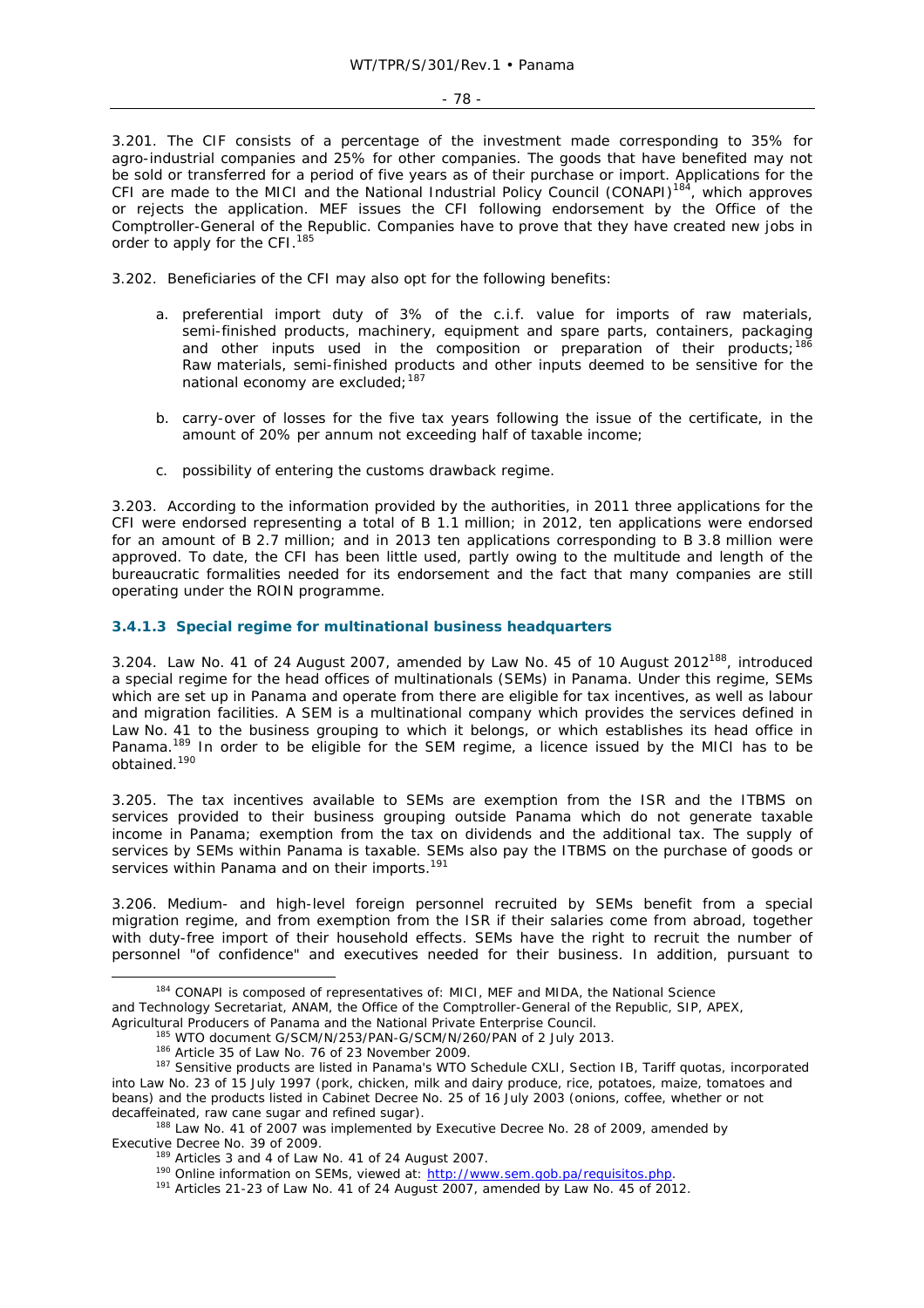Cabinet Decree No. 9 of 9 April 2013, they may also opt for the legal stability of investment regime (section 2.4.1).

3.207. At December 2013, 101 companies had been accepted as SEMs, with activities in the following sectors: engineering and construction (13), logistics (7), automobiles (7), consumer goods (6), electronic goods, (6) finance (6), food (5), industrial manufacturing (5), energy (5), pharmaceuticals (4), textiles (4), oil and gas (3), and other sectors (30).<sup>192</sup>

# **3.4.1.4 Credit and financial incentives**

3.208. There are two development banks active in Panama: the National Bank of Panama (BNP) and the Agricultural Development Bank. The latter grants loans on preferential terms to businesses in the agricultural sector (section 4.2.2.2.2).

3.209. The BNP is the State's financial arm, and acts both as a development bank and a commercial bank. As a development bank, it grants loans at competitive rates in order to finance production activities, mainly in agriculture. In 2013, it granted loans amounting to B 3,264 million, of which B 2,765.6 million went to the private sector and the remainder to the public sector. In 2012, total loans provided by the BNP amounted to B 2,990.8 million, of which B 2,516.8 million were channelled to the private sector. Agricultural loans accounted for 15.5%, loans to business for 14.7% and those to industry for 2.3%. The remainder consisted of mortgages, personal loans, loans to financial institutions, overdrafts and financial leasing.<sup>193</sup>

3.210. The Trust Fund for the Financing of Competitiveness and Productivity (FINDEC), set up by the MICI in 2008, is a trust fund which operates as a second-tier bank, making two lines of credit available to financial institutions in order to finance the investment and working capital needs of companies providing goods and services. The maximum amount of the loans which financial institutions may grant is US\$25,000 for micro and small enterprises, US\$500,000 for other enterprises and US\$2 million for cooperative and similar associations.<sup>194</sup>

3.211. The Authority for Micro, Small and Medium-Sized Enterprises (AMPYME) provides training, technical assistance and financial intermediation services in support of MSMEs.195 Law No. 72 of 9 November 2009 (implemented by Executive Decree No. 126 of 23 June 2010) created the Business Promotion Fund, with minimum annual resources of B 10 million. AMPYME offers the following financial products: (i) security for loans contracted by micro and small enterprises (MSEs) with financial entities in order to acquire fixed assets and working capital, which cover 60% to 80% of the loan depending on the type of activity; (ii) lines of credit of up to B 1 million for financial entities to allow them to grant loans of up to B 25,000 per enterprise to MSEs; (iii) seed capital, which is a non-refundable contribution of up to B 1,000 to finance new endeavours by MSEs and is granted by means of a competition.<sup>196</sup> In addition, MSEs listed in AMPYME's register of businesses do not pay income tax for a period of two years as of registration, nor do they pay the annual interest surtax under the FECI on their loans, and they have priority in public tendering procedures if a competition is held.<sup>197</sup>

# **3.4.1.5 Sectoral incentives**

3.212. Panama grants incentives to support the development of specific economic sectors. In 2012, a new incentives law was introduced to promote tourism, granting tax concessions for activities such as the building of tourist accommodation or the promotion of new tourism products (section 4.5.6).198 Tax incentives are also given to companies engaged in reforestation, mining, renewable energy and the construction of coastal vessels (section 4.5.5).

 $192$  Information provided by PROINVEX.<br> $193$  Online information from the National Bank of Panama, viewed at:

<sup>194</sup> Online information from FINDEC, viewed at: http://www.findec.gob.pa/productos/index.html.<br><sup>195</sup> Law No. 33 of 25 July 2000.<br><sup>196</sup> For further details, see the AMPYME website: http://www.ampyme.gob.pa/home/financiamie

https://www.banconal.com.pa/images/stories/pdf\_nuevo/10\_ESTRUCTURA\_Y\_EJECUCION\_PRESUPUESTARIA/<br>ESTADOS\_FINANCIEROS\_AUDITADOS\_2012/estados\_financieros\_auditados\_2012.pdf.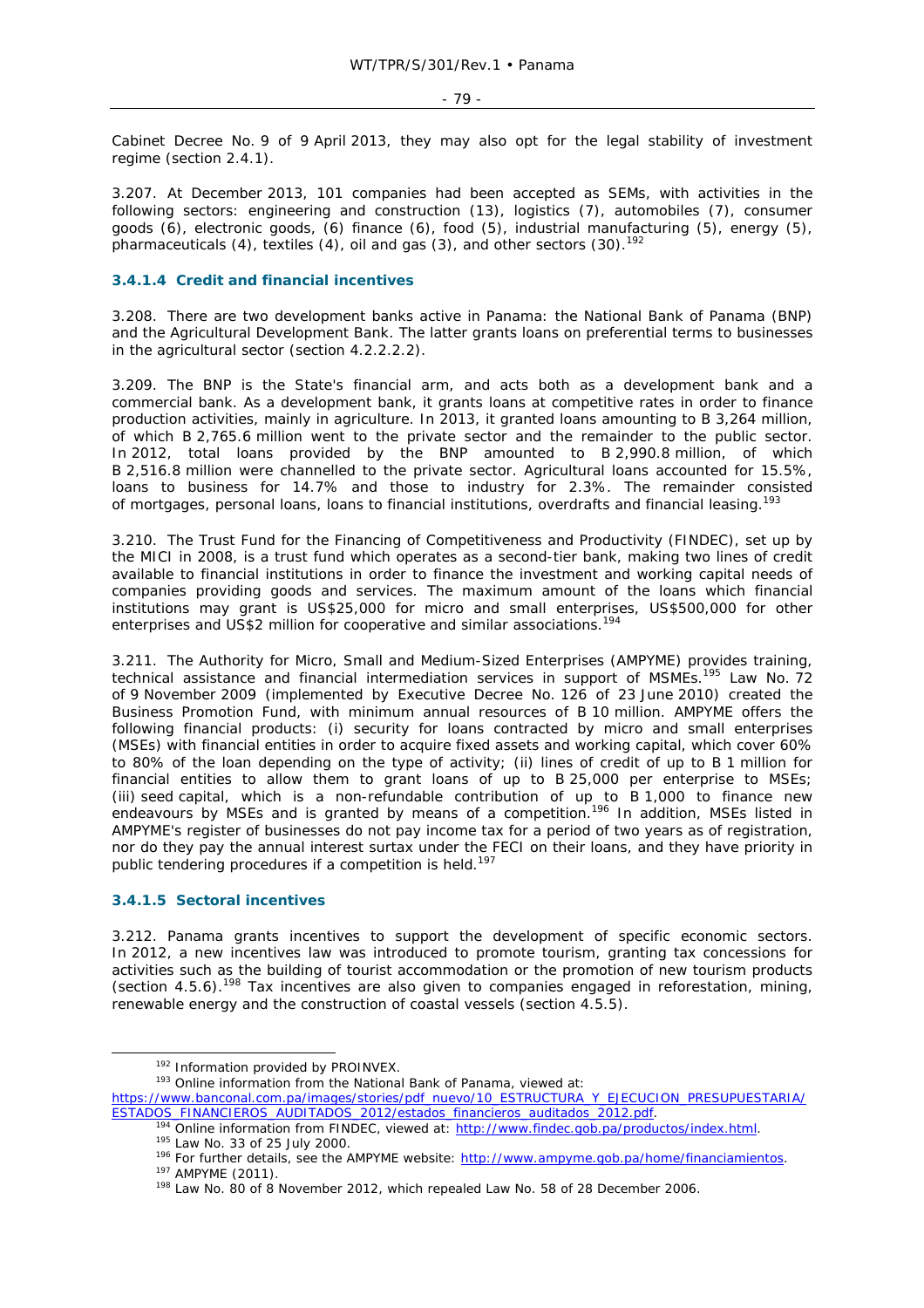### $- 80 -$

# **3.4.2 Competition and price control policy**

# **3.4.2.1 Competition policy**

3.213. During the period under review, Panama adopted Law No. 45 of 31 October 2007<sup>199</sup>, which contains rules on consumer protection and the defence of competition, and Executive Decree No. 8-A of 22 January 2008, which implements Title I (Monopolies) and other provisions of this Law. Four guidelines regulate other aspects such as: (i) lawful collaboration among competitors; (ii) vertical practices; (iii) control of economic mergers; and (iv) monitoring competition. The body responsible for defending competition is the Authority for the Protection of the Consumer and Defence of Competition (ACODECO)<sup>200</sup>, which is a decentralized government agency with its own legal status, internal autonomy, independence in the performance of its functions and legislative initiative through the MICI. It has an Administrator at its head, a National Free Competition Directorate and a National Consumer Protection Directorate, and is subject to control by the Office of the Comptroller-General of the Republic.

3.214. Some of the main changes introduced by Law No. 45 include explicit consideration of the criterion of economic efficiency, the introduction of the concept of cornering the market as a relative monopolistic practice, limitation of the period for collecting evidence in judicial hearings, the introduction of payment for information and higher fines.

3.215. The purpose of Law No. 45 is "to protect and ensure free economic competition by eradicating monopolistic practices and other restrictions on the efficient operation of the markets in goods and services, in the best interests of the consumer". The Law applies to almost all economic operators, whether natural or legal persons, private companies or State or municipal institutions, and to all those actively engaged in economic activities. It does not apply to those economic activities that the Constitution or other laws reserve exclusively for the State and which have not been put out to concession, for example, electricity transmission and airport management. ACODECO nevertheless has the power to investigate, consider and verify monopolistic, anti-competitive or discriminatory practices by companies or entities which provide public services, with the support and collaboration of the technical personnel of the National Public Service Authority (ASEP). As regards penalties, the Law created a programme of payment for information or leniency, but by April 2014 it had not been used.

3.216. Pursuant to Law No. 45, absolute monopolistic practices, defined as any act, contract or practice that restricts, lessens, injures, prevents or in any other way harms free competition in the production, processing, distribution, supply or marketing of goods or services, are prohibited. The Law does not, however, prohibit a monopoly if it has not been achieved by means of prohibited practices. It does prohibit relative monopolistic practices<sup>201</sup>, meaning unilateral acts, pacts, arrangements, agreements or contracts with the objective and effect of unreasonably causing other operators to withdraw from the market, unfairly preventing their access or unfairly establishing exclusive advantages in favour of one or more economic operators, for which the cost and the benefits have to be weighed in order to determine whether the acts in question can be allowed. As already mentioned, the Law also introduces the concept of cornering the market as a relative monopolistic practice.

3.217. Exceptions to Law No. 45 are acts whose purpose is to increase, save on or improve the production and/or distribution of goods or services or which promote technical or economic progress, or generate benefits for consumers or the market, provided that they involve: (i) the exchange of technical information or technology; (ii) the joint establishment and/or development of infrastructure, equipment, resources or production facilities; (iii) the joint establishment and/or development of collection, storage, transport or distribution facilities; or (iv) the result of such acts is export. By including the concept of economic efficiency and these exceptions to application of the Law, economic criteria have been incorporated into the legal assessment evaluating the interests of the consumer.

 <sup>199</sup> Law No. 45 of 31 October 2007 repealed Law No. 29 of 1 September 1996, Executive Decree No. 31 of September 1998 and Decree Law No. 9 of 20 February 2006.<br><sup>200</sup> ACODECO replaced the Free Competition and Consumer Affairs Commission (CLICAC).<br><sup>201</sup> Articles 15 and 16 of Law No. 45 of 31 October 2007.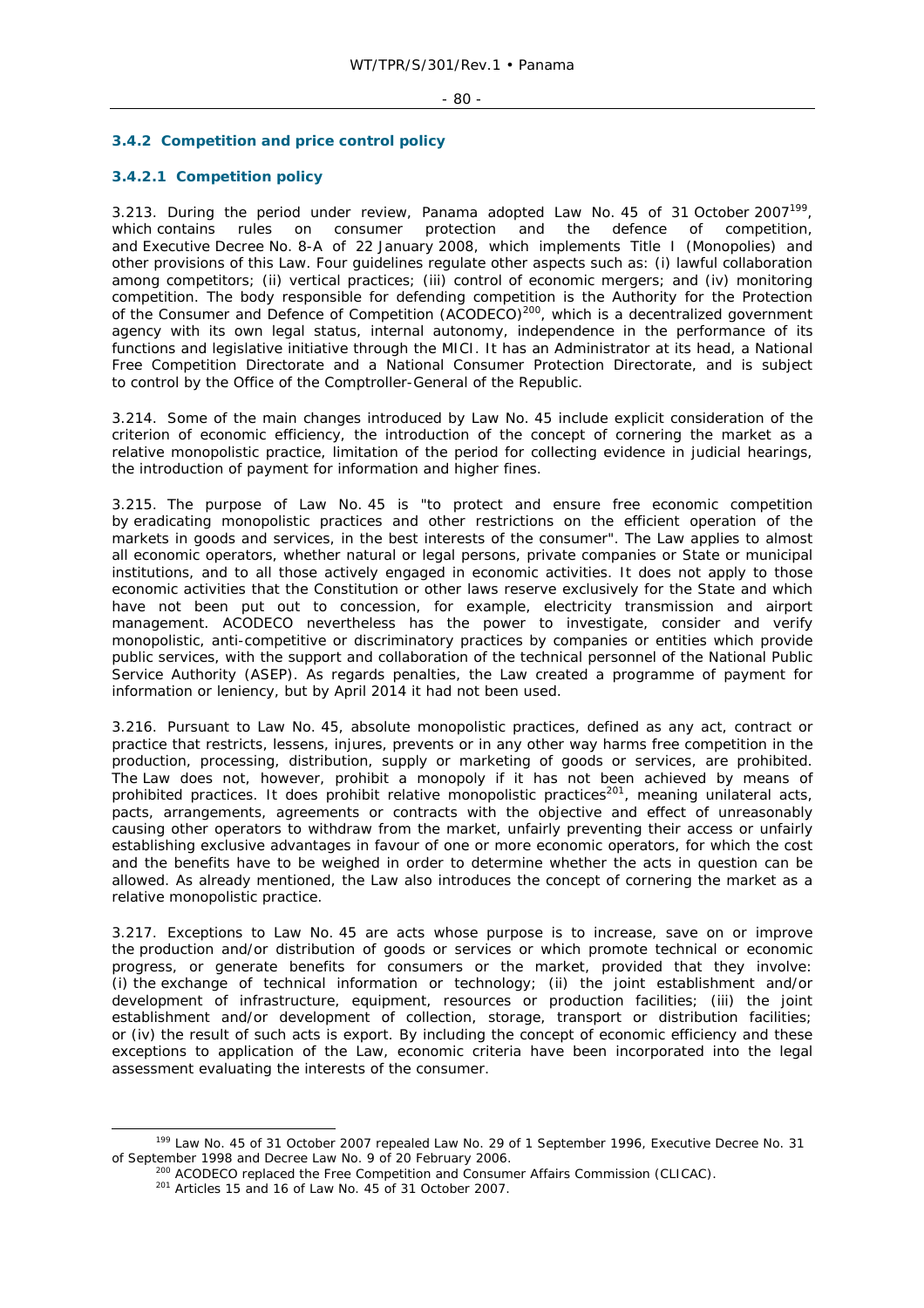#### - 81 -

3.218. Law No. 45 does not cover mandatory prior notification of mergers, but ACODECO is responsible for examining mergers, whether at the request of the interested party or ex officio, by carrying out preliminary checks or post facto investigation. Mergers that have been verified and endorsed by a favourable opinion may not subsequently be challenged by ACODECO, unless the decision was based on false or incomplete information provided by the interested party. The favourable opinion is denied if the ensuing merger: (i) confers or potentially confers on the economic operator the power to fix prices or materially restrict supplies on the relevant market; (ii) is intended to remove other competitors from the relevant market or block their access; or (iii) materially facilitates the exercise of prohibited monopolistic practices. Mergers that have not been voluntarily submitted to verification may be challenged for up to three years after having occurred. If an investigation determines the existence of a prohibited practice, ACODECO may make completion of the transaction conditional upon compliance with the conditions necessary to bring it into conformity with the law or may challenge the merger in the appropriate courts with a view to ordering the partial or total demerger of what was improperly merged. These remedial measures are taken without prejudice to penalties which ACODECO or the courts may impose or any criminal liability that arises.

3.219. ACODECO may impose administrative sanctions for failure to comply with the law and bring the case before the courts for the purpose of other civil measures such as fines of up to three times the amount of the damages caused, together with legal costs. The legal framework in effect at ACODECO permits that, following initiation of an investigation, an agreement procedure can be set in motion at the request of a party and, once this has been agreed by the parties, it is forwarded for approval by the Cabinet. In this connection, ACODECO conducted agreement procedures for an amount of B 1.3 million between 2010 and 2013. From 2009 to 2013, it carried out eight to 13 investigations each year, mostly into absolute monopolistic practices, but in 2010 there were 23, of which 12 were into absolute monopolistic practices. There are currently more negotiated agreements between parties than judicial solutions.<sup>202</sup>

3.220. As regards legal proceedings, Law No. 45 created three civil circuit courts in the First Judicial District of Panama (Eighth, Ninth and Tenth Chambers) and a circuit court in Colón, Coclé (Second Chamber), Chiriquí (Fourth Chamber) and Los Santos (Second Chamber), to hear such cases and intellectual property disputes. A Third High Court was also set up in the First Judicial District. Lastly, the Law limits the period for evidence-based hearings to 45 days, with the possibility of a maximum 30-day extension, thus speeding up the process. According to information from the authorities, however, there have not been any notable improvements in the delays.

3.221. The principal economic mergers examined between 2007 and 2012 concerned a number of different economic sectors. Two cases were in the banking sector, one in insurance and two in the food sector. ACODECO gave a favourable opinion in all these cases. In one case relating to gaming and another to fuel, ACODECO gave a favourable opinion subject to conditions, and it was ratified following the submission of a modified non-competition agreement in the gaming case and the acceptance of certain conditions and the posting of a guarantee in the fuel case.<sup>203</sup> ACODECO also responded to two viability questions in 2008: in one it gave a favourable opinion and in the other the response was positive, leaving the way open to a case-by-case examination.

3.222. Investigations into monopolistic practices involved both Panamanian and foreign companies. The cases settled mainly concerned the following practices: agreement between competitors to manipulate and agree on the price for buying services to control advertising investment (2008), the practice of excluding economic operators (2009), agreement on the cost of fire insurance premiums (2010), strategy to lower the percentage of the no-claims rebate in private motor insurance policies (2010), fixing the buying price of rice (2010), fixing the selling price of bread (2010). The following are some of the cases pending before the courts: price fixing by five oil companies (2000), concerted action by five airlines to fix the basic commission paid to travel agencies (2001), code-sharing agreement among three airlines, agreement on buying prices among dairy produce processors (2008), agreement to impose transport prices and rates on certain routes (2009), fixing of the price of laundry services (2010) and laundrettes (2011). ACODECO or its predecessors found violations of the competition law in all these cases and they

 $202$  Information provided by ACODECO.<br> $203$  For further details, see ACODECO's website (Economic mergers): http://www.autoridaddelconsumidor.gob.pa/nuestra\_labor.asp?area=11.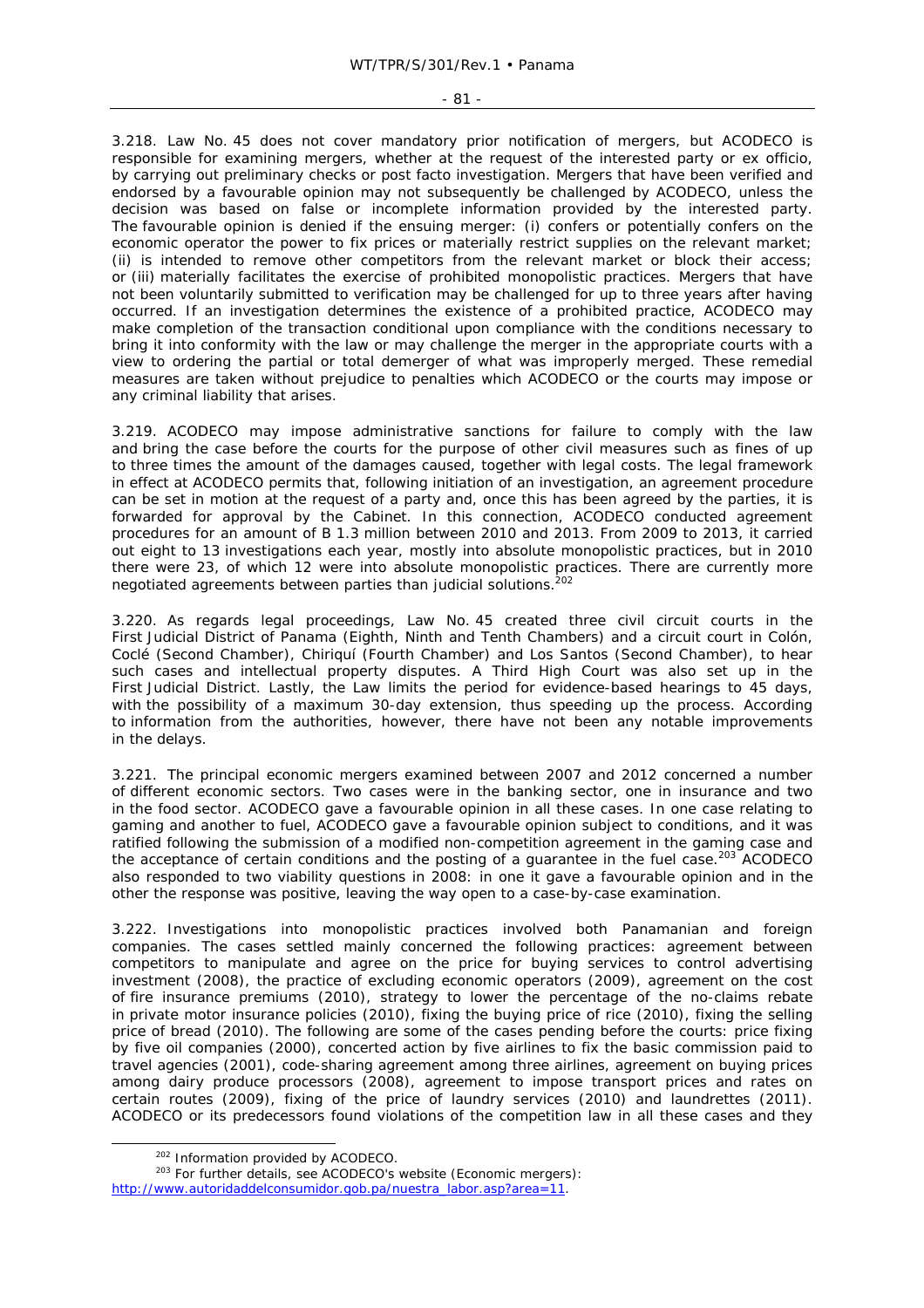were referred to the courts.<sup>204</sup> In March 2014, the proceedings begun in 2003 against monopolistic practices by advertising agencies ended with a ruling to compensate for the damage caused amounting to around B 881,000. Pursuant to Law No. 29 of 1996 in force at the time of the facts, ACODECO is also responsible for imposing fines on each of the companies accused (ranging from B 25,000 to B 100,00 each, depending on factors such as the seriousness of the offence, the size of the company, etc.).

3.223. Between 2007 and 2012, several bilateral trade agreements signed by Panama containing provisions on competition policy came into force. In the Free Trade Agreement between Central America and Panama, the parties undertake to endeavour to establish mechanisms to facilitate and promote competition policy and prevent the negative effects of anti-competitive practices. In the agreement with Peru, the parties undertake to adopt or maintain domestic legislation which fully and effectively covers anti-competitive practices and to establish or maintain a competent responsible authority. This agreement also covers notification and holding of consultations on any activity that might affect important interests of the parties. In the agreement with Canada, the parties agree to ban anti-competitive practices through measures consistent with the principles of transparency, non-discrimination and due process, but the parties may designate monopolies. In the agreement with the European Union, the parties agree that arrangements, decisions on association, concerted practices with the aim of distorting competition, abuse of a dominant position and mergers among companies which hinder competition are inconsistent with the agreement.

3.224. ACODECO is viewed positively by the public, economic operators and members of the judiciary who deal with competition issues, but is better known for its activities in defence of consumers. Competition policy as such is not very visible in Panama.205 Although it has been applied more forcefully since the approval of Law No. 45, Panama's markets show a high level of concentration, particularly in relation to goods. In some cases, only a few businesses operate in certain sectors (cement, plastics, oil, bakeries) and, in others, tariff protection is high (dairy produce, pigmeat, sugar, confectionery). A proactive policy is therefore particularly important to guarantee competition. According to information provided by the authorities, however, the number of ACODECO employees did not increase between 2007 and 2013, although its operating budget rose from B 613,000 in 2007 to B 797,683 in 2013.

# **3.4.2.2 Price controls**

3.225. In accordance with Law No. 45, exceptionally and only when the market's operations are restricted, the Executive may decide on and implement policies to control prices; this is done by ACODECO, which temporarily fixes maximum selling prices for specific goods and services for periods not exceeding six months, although this may be extended for an equal period. Controls only apply to products whose applied import tariff exceeds 40% *ad valorem*, except for hydrocarbons, petroleum products and staple goods, which only require due substantiation in order to be adopted. The Executive determines the goods and services subject to controls in a decree, after non-binding consultation with ACODECO.

3.226. In addition, Law No. 1 of 10 January 2001 on Medicines and Other Products for Human Health provides that, exceptionally and at any time, the Executive may impose ceiling reference prices for medicines for six-month periods, which may be extended, if price trends on the domestic market bear no relation to the price of the said or like products on international markets. Pharmaceutical establishments are obliged to forward the price lists for their products to ACODECO together with any changes. After examining these, ACODECO makes any recommendations and proposals to the Executive.

3.227. The price of some services is controlled, for example, land transport of passengers, whose rates are fixed by the Land Transit Authority, the distribution and sale of electric power and telecommunications services when there is only one concessionaire (Chapter 4).

<sup>&</sup>lt;sup>204</sup> For further details, see ACODECO's website (Monopolistic practices): http://www.autoridaddelconsumidor.gob.pa/nuestra\_labor.asp?area=11.<br><sup>205</sup> OECD-IDB (2010).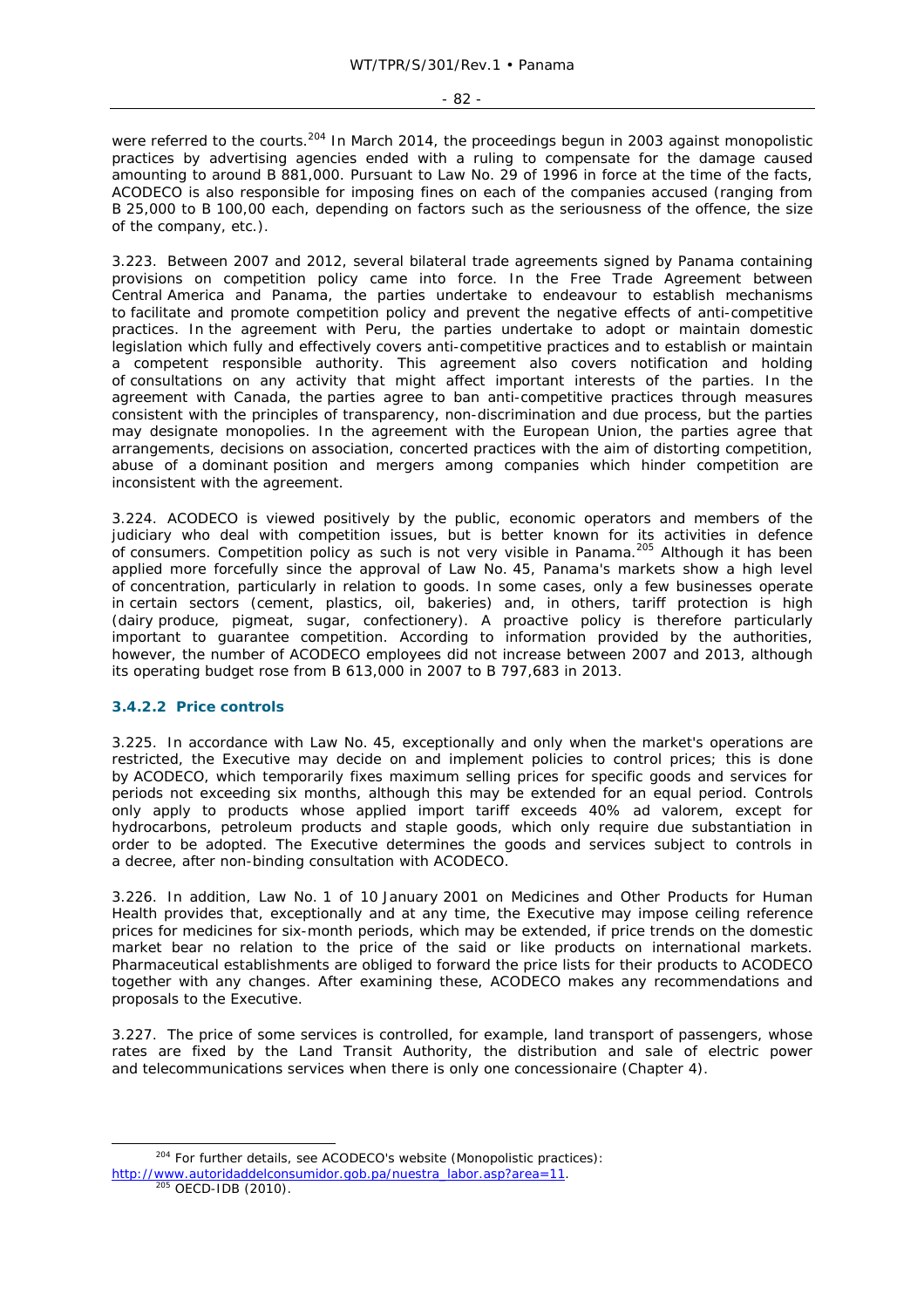3.228. ACODECO's National Free Competition Directorate reviews the prices of some products and draws up reports which can be viewed on ACODECO's website.<sup>206</sup> The purpose of these reviews is to promote competition and inform consumers so that they have more information on which to base their decisions. Products whose prices are monitored include: fuels, medicines, the 50 products making up the basic basket (food and beverages), and some goods and services such as teaching and garage workshops.

3.229. Executive Decree No. 20 of 25 January 2013 introduced price controls for petrol and diesel fuel for extendable six-month periods, by setting ceiling prices every fortnight. Executive Decree No. 495 of 23 July 2013 determined the maximum retail and wholesale selling price for liquefied petroleum gas in 25-litre containers (section 4).

### **3.4.3 State trading, government enterprises and privatization**

3.230. Panama has notified that it does not have any State trading enterprises within the meaning of Article XVII of the GATT.<sup>207</sup>

3.231. By Executive Decree No. 110 of 4 August 2009, Panama created the Directorate of Investment, Concessions and State Risks (DICRE) within the MEF's organizational structure and under the competence of the Vice-Ministry of Finance. The main tasks of this new Directorate are: to evaluate the operation and performance of semi-public companies so as to guarantee the State the maximum benefit, to draw up proposals on concessions granted or to be granted in the Republic of Panama, to take part with the right to speak in administrative and decision-making bodies, to recommend to the MEF policies to improve operations, profitability and risk management in companies, and to collaborate with other government institutions involved in these companies' decision making. The Coordinating Unit for the Privatization Process, better known as PROPRIVAT, has been dissolved and some of its responsibilities have been transferred to DICRE and other MEF Directorates.

3.232. Panama has the following government enterprises wholly owned by the State: the Panama-Pacific Special Economic Area Agency (AAEEPP); Tocumen International Airport S.A. (AITSA); Panama Maritime Authority (AMP); National Bingos; the Civil Aviation Authority (AAC), Household Garbage Collection Authority (AAUD); Power Generation Company S.A. (EGESA); Power Transmission Company S.A. (ETESA); National Highway Company S.A. (ENA); National Water Supply and Sewerage Company (IDAN); Agricultural Marketing Institute (IMA); National Welfare Lottery; Colón Free Zone (ZLC); National Bank of Panama; and the Savings Bank.<sup>208</sup>

3.233. Table 3.13 shows the semi-public companies and the level of State participation.

# **Table 3.13 Semi-public companies**

| <b>Company</b>                                                                 | <b>State share</b> |
|--------------------------------------------------------------------------------|--------------------|
| AES Panamá, S.A.                                                               | 50.39%             |
| (Hidroeléctricas La Estrella, Los Valles and Bayano)                           |                    |
| Empresa de Distribución Eléctrica Metro-Oeste (EDEMET)                         | 48.24%             |
| Empresa de Distribución Eléctrica Chiriquí (EDECHI)                            | 49%                |
| Elektra Noreste S.A. (ENSA) formerly Empresa de Distribución Eléctrica Noreste | 48.25%             |
| Empresa de Generación Bahía las Minas                                          | 49%                |
| Cable & Wireless Panamá, S.A.                                                  | 49%                |
| Enel Fortuna                                                                   | 49.9%              |
| Energía y Servicios de Panamá, S.A.                                            | 47.96%             |
| Panama Ports Company                                                           | 10%                |
| Petroterminal de Panamá, S.A.                                                  | 50%                |

Source: Information provided by the Panamanian authorities.

<sup>&</sup>lt;sup>206</sup> Online information, viewed at: http://www.autoridaddelconsumidor.gob.pa.<br><sup>207</sup> WTO documents G/STR/N/11/PAN, G/STR/N/12/PAN, G/STR/N/13/PAN, G/STR/N/14/PAN of 23 April 2012.<br><sup>208</sup> Online information, viewed at: http://www.mef.gob.pa/es/informes/Documents/INSTITUCIONES DEL

SECTOR PUBLICO 2013.pdf.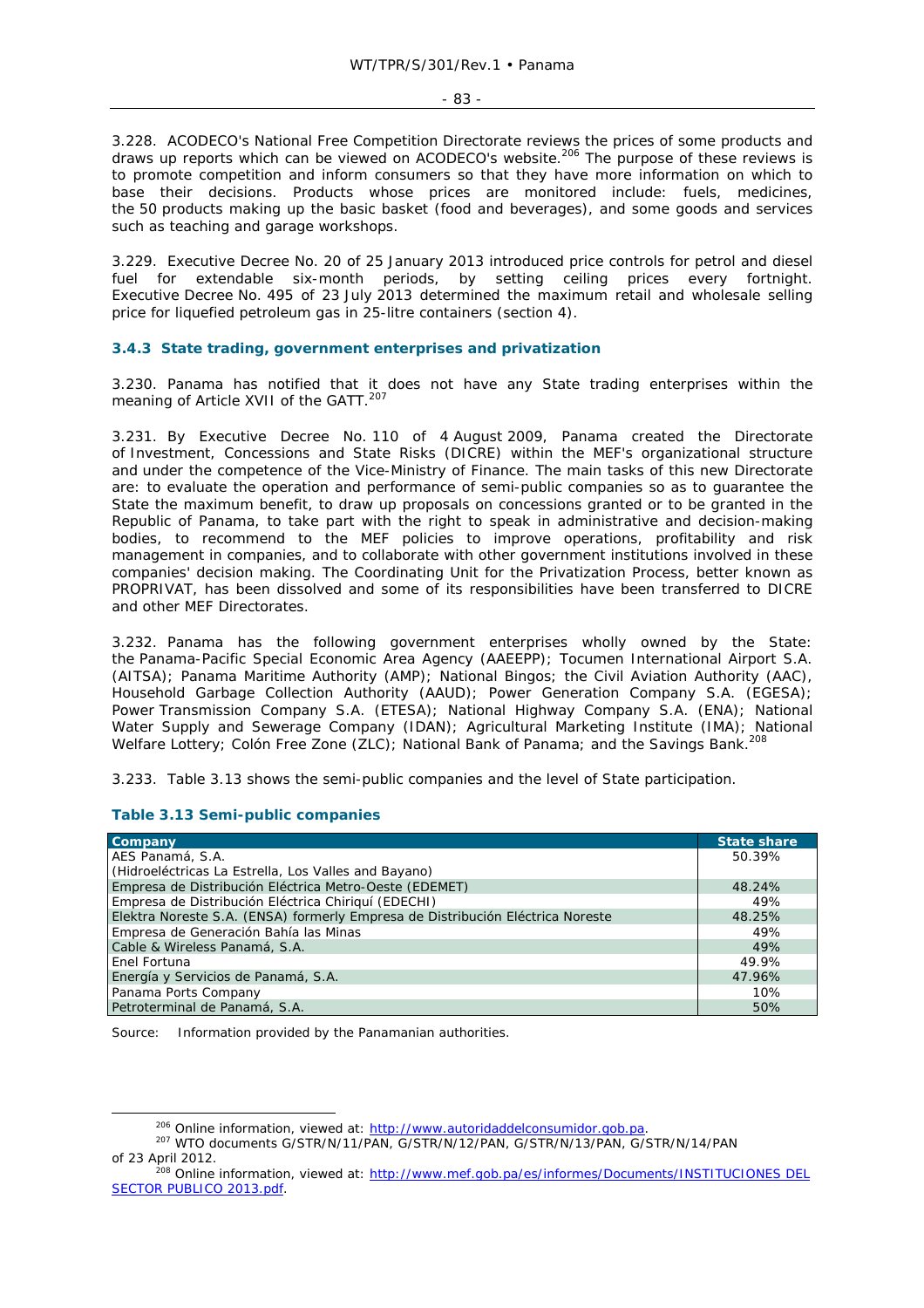#### - 84 -

3.234. Lastly, the authorities have indicated that the Atlapa Convention Centre, which was being privatized in 2007, is being sold through a special procedure after three calls for bids at public auctions in 2013 did not result in any bids.

## **3.4.4 Government procurement**

3.235. Panama is an observer on the Committee on Government Procurement. It is not party to the WTO Plurilateral Agreement on Government Procurement. It sought accession in 1997 and submitted two offers, the more recent in 1999. In a communication circulated on 9 August 2013, Panama declared its decision not to accede to the GPA and withdrew its offers.<sup>209</sup> In connection with the review of Panama's trade policy, the authorities have indicated that their conclusion was that it was more in Panama's interest to negotiate access to government procurement on a bilateral basis and that, having agreed on further trade liberalization with important trading partners, Panama intended to continue along those lines.

3.236. Among the bilateral agreements which came into force between 2007 and 2013, Panama's agreements with Central America, Peru, Canada, Singapore<sup>210</sup>, the European Union and the United States all contain provisions on government procurement. The last three include procurement by the Panama Canal Authority above certain thresholds and subject to the terms negotiated in each agreement.

3.237. The main instruments covering government procurement are Law No. 22 of 27 June 2006 and Executive Decree No. 366 of 28 December of the same year, implementing it. Law No. 22 replaced Law No. 56 of 27 December 1995 and amended and repealed other contrary provisions. Between 2007 and 2013, Panama adopted several laws reforming and clarifying Law No. 22, specifying its provisions more precisely (Table 3.14). A number of other instruments were also adopted, for example, executive decrees, resolutions and circulars. In general, the amendments to Law No. 22 extend the time-limits between publication and submission of tenders and reduce some of the time-limits for submission of the evaluation commission's report, thereby improving the procedure for bidders.

## **Table 3.14 Summary of laws amending Law No. 22 of 27 June 2006**

| Law                 | <b>Summary of principal amendments</b>                                                                                                                                          |
|---------------------|---------------------------------------------------------------------------------------------------------------------------------------------------------------------------------|
| Law No. 41          | Specifies the functions of the Government Procurement Administrative Tribunal.                                                                                                  |
| of 10 July 2008,    | Expands the provision on contractual balance for articles used in construction in                                                                                               |
| amending Law No. 22 | unforeseeable cases.                                                                                                                                                            |
| of 2006             | Publication of invitation to tender: Makes changes to the time-limits conditional upon                                                                                          |
|                     | publication in PanamaCompra.                                                                                                                                                    |
|                     | Exceptions to the selection of contractors: energy and hydrology resources and others                                                                                           |
|                     | of importance for national development; procurement by the National Assembly for up                                                                                             |
|                     | to B 50,000; works and supplies relating to the security of citizens, the President and                                                                                         |
|                     | the State for up to B 3 million, with authorization from the Minister of the President's                                                                                        |
|                     | Office and from the Cabinet Council if this sum is exceeded.                                                                                                                    |
|                     | Consultancy contracts: the criterion of incompatibility with industries engaged in                                                                                              |
|                     | exploration, development and exploitation of mineral and hydrocarbons resources is                                                                                              |
|                     | waived. Consultancy amounting to up to B 300,000 is exempt from the contractor's                                                                                                |
|                     | selection procedure and direct contracting authorization.                                                                                                                       |
|                     | Provides that public assets can only be disposed of in the form of a donation by the MEF<br>to non-profit-making entities for activities of proven national or social interest. |
|                     | Determines a period of five days in which to lodge an appeal against a decision by the                                                                                          |
|                     | contracting agency administratively terminating a contract. The appeal suspends the                                                                                             |
|                     | procedure.                                                                                                                                                                      |
| Law No. 69 of       | Prohibits changes, adjustments or alterations for the purpose of comparison.                                                                                                    |
| 6 November 2009     | Defines and adds abbreviated tendering as a selection procedure.                                                                                                                |
| prohibiting the     | Complements the provisions on the obligations of contracting entities and contractors,                                                                                          |
| comparison of       | on contractual balance, the requirements for participation by legal persons in contracts                                                                                        |
| contracts           | exceeding B 3 million, publication of the invitation to tender, minor contracting,                                                                                              |
|                     | procurement procedures, appeal bonds, administrative rescue.                                                                                                                    |

<sup>&</sup>lt;sup>209</sup> WTO document GPA/ACC/PAN/1 of 9 August 2013.<br><sup>210</sup> The Agreement with Singapore came into force in 2006, but was notified in 2007.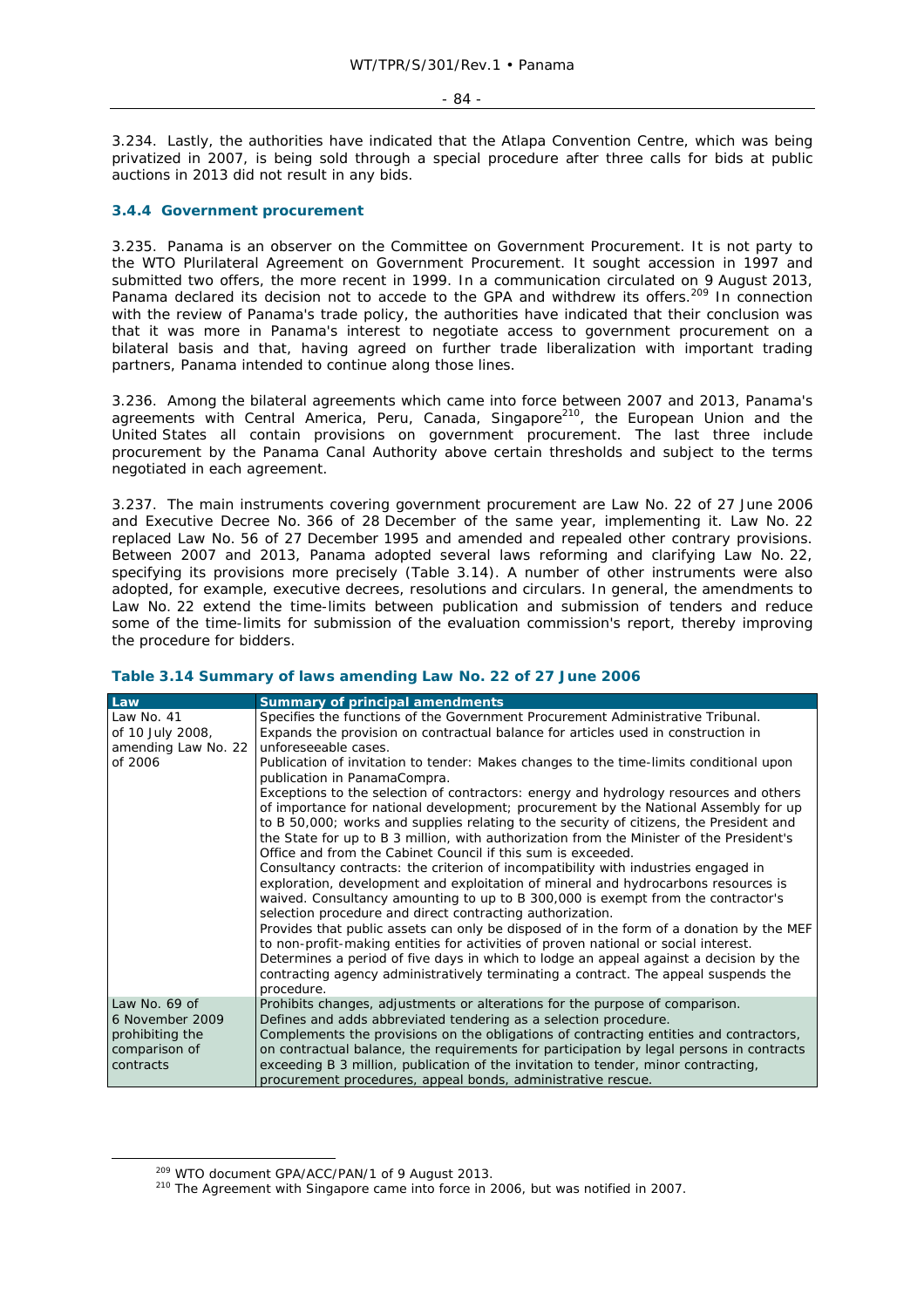| .,<br>$\sim$ |  |
|--------------|--|
|              |  |

| Law                                                                                        | <b>Summary of principal amendments</b>                                                                                                                                                                                   |
|--------------------------------------------------------------------------------------------|--------------------------------------------------------------------------------------------------------------------------------------------------------------------------------------------------------------------------|
| Law No. 80 of<br>31 December 2009,<br>coastal zones and<br>islands and other<br>provisions | Amends, supplements and adds provisions on abbreviated tendering, the new invitation<br>to tender and direct sale of goods, decisions on selection, exceptions to the selection<br>procedure, notification, and appeals. |
| Law No. $12$<br>of 19 March 2010                                                           | Adds the best value procedure with separate and complementary evaluation of the<br>requirements for participation by legal persons.                                                                                      |
| Law No. 18 of<br>23 April 2010                                                             | Establishes a special regime for the procurement of works, goods and services by the<br>Ministry of Education.                                                                                                           |
| Law No. 66<br>of 26 October 2010,<br>amending Law No. 22<br>of 2006                        | Increases the amount of appeal bonds to 15% of the value of the claimant's proposal.                                                                                                                                     |
| Law No. 48<br>of 10 May 2011,<br>amending Law No. 22<br>of 2006                            | Designates the competent authorities for evaluation and approval of contracting<br>through special procedures.<br>Lays down time-limits according to the amount and complexity of the invitation<br>to tender.           |
|                                                                                            | Introduces amendments to the various procurement procedures.<br>Determines the composition of the evaluation or verification commission.<br>Establishes the special procurement procedure.                               |

Source: WTO Secretariat.

3.238. Despite the aforementioned amendments, in its report for 2012 the Office of the Comptroller-General of the Republic insisted on the need to bring down to the minimum and the strictly necessary requests for exemption for the purchase of goods and services, and that State institutions should comply with the prior procedures set out in Law No. 22 and make provision for procurement in their budgets.<sup>211</sup> The authorities stressed that a Special Procedure<sup>212</sup> had been established for this purpose and required an official substantiated technical report signed by the technical officer responsible and endorsed by the legal representative of the institution concerned. Moreover, all special procedures have to be registered in the PanamaCompra electronic procurement system and, in certain cases, a notification has to be published in PanamaCompra.

3.239. Law No. 22 and amendments thereto apply to public contracts from the Central Government, autonomous and semi-autonomous agencies, municipal authorities, the Social Insurance Fund<sup>213</sup>, financial intermediaries and public limited companies in which the State owns 51% or more of the shares or assets for: (i) the purchase or leasing of goods; (ii) the execution of public works; (ii) the disposal of State goods, including leasing; (iv) the provision of services; (v) the operation and management of goods; and (vi) concessions or any other contract not governed by a special law. The Law applies residually to communal and local authorities but this does not exempt them from the mandatory use of the PanamaCompra electronic government procurement system. The Law also applies to companies, associations, non-governmental organizations, foundations and other bodies that receive donations from the State or from foreign States or international organizations for public purposes. The rules and procedures set out in the loan contracts may be incorporated into contracts financed by international credit organizations.

3.240. Law No. 22 established the Directorate-General of Government Procurement (DGCP) as an autonomous entity with its own assets, legal status, and independence in the performance of its functions, for the purpose of regulating, interpreting, monitoring and advising on procedures for the selection of contractors by State institutions. The DGCP is also responsible for keeping the register of electronic procurement bidders, contracts and ineligible contractors; its other tasks include the development, organization, operation and control of procedures and appeals, ongoing monitoring and everything to do with the PanamaCompra system. The purchasing departments or directorates in contracting agencies become links between the DGPC and its offices, and are responsible for ensuring compliance with the DGCP's policies, guidelines and directives, but the DGCP itself does not conduct the contractor selection procedures. Panama has a centralized

<sup>&</sup>lt;sup>211</sup> Online information, viewed at: http://www.contraloria.gob.pa/archivos\_informesdelc/INFORMES<br>2013/INFORME ANUAL/INFORME DE LA CONTRALORA -completo2013.pdf.

<sup>&</sup>lt;sup>212</sup> Law No. 48 of 10 May 2011.<br><sup>213</sup> The purchase of medicines, medical inputs and equipment by the Social Insurance Fund is governed by Law No. 1 of 10 January 2001 on medicines and other human health products, Law No. 51 of 27 December 2005, amending the Law on the Organization of the Social Insurance Fund and other relevant

legal provisions in force.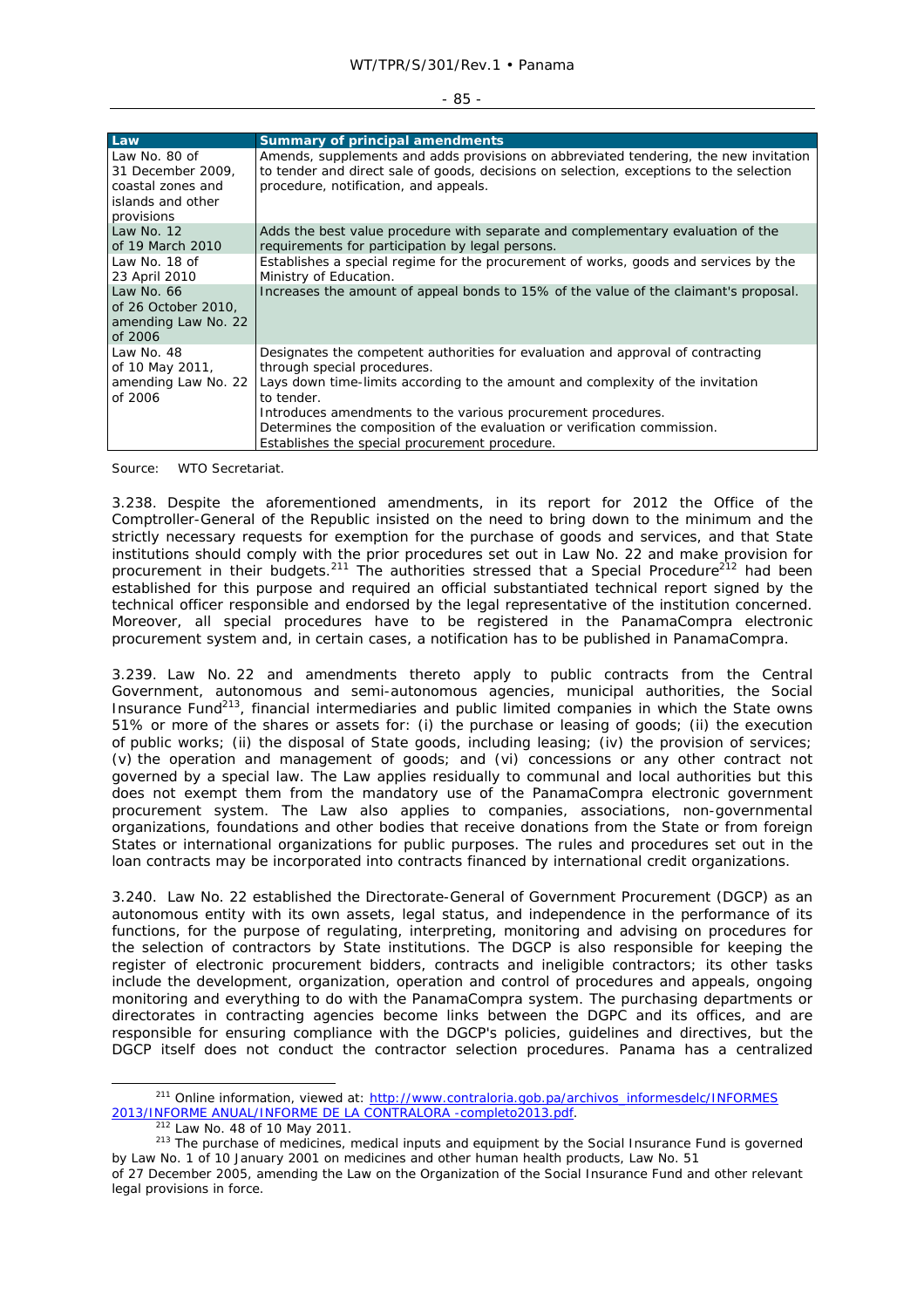procurement system (PanamaCompra), in which each agency is responsible for its own public acts or tenders and has the competence, autonomy and responsibility for the purchases it makes and the contracts it concludes according to its own budget. The agencies nevertheless remain subject to the DGPC's oversight as regards compliance with Law No. 22 of 2006 and endorsement by the Office of the Comptroller-General of the Republic.

3.241. Law No. 22 also set up the Government Procurement Administrative Tribunal as an independent and impartial body, with jurisdiction throughout Panama and, depending on the case, it has exclusive competence as the sole instance for hearing appeals challenging any award of a contract. In this connection, Law No. 41 of 10 July 2008 gives more precise details on such appeals and adds to the list complaints not resolved by the DGCP. The Tribunal consists of three lawyers appointed by the President of the Republic for an initial term of five years, with the possibility of being re-appointed. The President of the Republic is the highest authority responsible for suspension, removal or dismissal of members of the Tribunal and for applying disciplinary measures, for the reasons specifically determined in the Law. For its internal administrative functions, the Tribunal is subject to the regulations governing public officials, but administrative acts by the Tribunal can only be reviewed by the courts.

3.242. Panamanian or foreign natural or legal persons, legally established, may enter into contracts with State agencies provided that they have not been declared ineligible for the reasons specified in the Law.<sup>214</sup> For procurement exceeding B 3 million, the shares in legal persons participating must be registered shares.

3.243. Procurement procedures are based on transparency, efficiency, effectiveness, due process, publicity, economy and responsibility. There are no preferences for domestic suppliers, but there is provision for promoting competitive participation by MSMEs. This is set out in Executive Decree No. 366, which stipulates that, when bids are equal, if one of the bidders is an MSME it should be awarded the contract. The programme for the distribution of milk and nutritional biscuits also gives preference to domestic products. Furthermore, Law No. 22 does not apply to the National Support Programme (PAN), created for the implementation of social development programmes aimed at poor and marginal sectors.<sup>215</sup> In 2013, funds earmarked for this programme amounted to B 268 million. $216$ 

3.244. Streamlined formalities apply to minor procurement amounting to B 3,000 to B 30,000. Procurement above this amount must, in principle, be through a public act selecting the contractor, following the procedures determined in the law: open tendering, best value tendering, best value tendering with separate evaluation, tendering under a framework agreement, reverse auction, abbreviated tendering and special procedure. These forms of procurement are described in Table A3.3 (Types of government procurement).

3.245. The time-limits imposed for publication of the invitation to tender depend on the amount and complexity of the contract and may not be less than four working days for amounts ranging from B 30,000 to B 175,000 and 40 calendar days if the contract exceeds B 175,000. For works, the time-limits may not be less than eight working days for amounts ranging from B 175,000 to B 5 million and 40 calendar days if the contract exceeds B 5 million. In the higher ranges and in the situations determined in the Law, the contracting agency may set shorter time-limits, but in general these may not be less than five calendar days and ten calendar days for works. The notices must mandatorily be published in PanamaCompra. The purchase of information technology products for amounts of over B 175,000 necessitates a favourable opinion from the Secretariat for Innovation in the Office of the President.

3.246. Between 28 December 2006 and 27 December 2012, overall procurement under Law No. 22 amounted to B 15,349 million. The figure for 2012 was B 3,801 million, corresponding to 11% of current GDP and was broken down as follows: procurement covered by Law No. 51 on the Social Insurance Fund (25%); best value tendering with separate evaluation (21%); abbreviated best value tendering (12%); best value tendering (11%); open tendering (9%);

<sup>&</sup>lt;sup>214</sup> Article 117 of Law No. 22 of 27 June 2006.<br><sup>215</sup> The PAN was introduced by Executive Decree No. 690 of 22 July 2010.<br><sup>216</sup> Budget of the Office of the President of the Republic at 31 October 2013.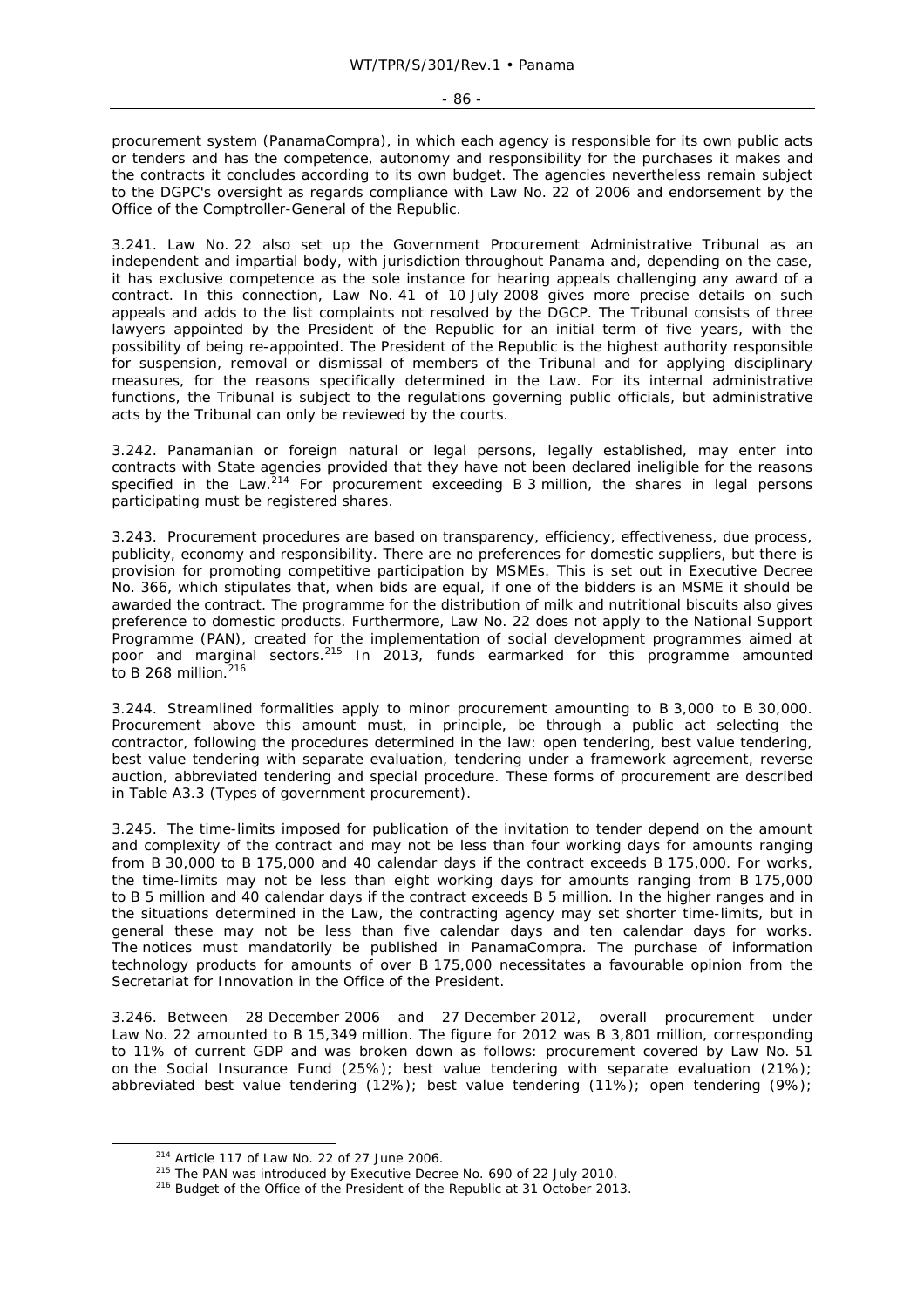abbreviated tendering by price (8%); minor procurement (6%); special procedure (4%); purchases from a catalogue  $(3%)$ ; and auction  $(1%)$ .<sup>217</sup>

3.247. The ACP has its own procurement system whose legal basis is paragraph 6 of Article 319 of the Political Constitution and Section Four of Law No. 19 of 11 June 1997. Procurement is governed by the implementing Regulations adopted by Agreement No. 24 of 4 October 1999, with the amendments contained in agreements issued by the Board of Directors. The Regulations lay down uniform rules and procedures applicable to: (i) contracting or purchase of works, goods and services necessary for the operation, maintenance, preservation, modernization and expansion of the Panama Canal; (ii) disposal and sale of ACP property; and (iii) the granting of concessions and contracting for special services. Contracts signed by the Authority are subject to and fulfilled in conformity with the ACP regulations and, residually, the provisions in Panama's legislation.<sup>218</sup> Panamanian or foreign natural or legal persons that have not become ineligible to bid may take part in the selection of contractors and enter into contracts with the Authority, subject to approval in accordance with the Regulations.

3.248. The following are the procedures followed by the ACP when selecting contractors in order to promote competition: streamlined procurement, open price-based tendering, negotiated tendering, two-stage open tendering and the sale of movables belonging to the Authority. There is also restricted procurement, for example, when a particular make or manufacturer is requested, although certain formalities have to be fulfilled depending on the amount.

3.249. The Authority uses the Internet tendering system (LSI). The centralized procurement office and the units expressly authorized by the Administrator engage in minor procurement, streamlined procurement and tendering. The ACP's other administrative units may engage in minor procurement and streamlined procurement for up to B 10,000.219 Contracts for amounts exceeding B 100,000 are subject to a legal opinion. Streamlined procurement applies to amounts ranging from B 1,000 to B 100,000. Administrative units may purchase goods and services by issuing purchase orders for not more than B 10,000 per order, on the basis of agreements containing lists of official unit prices, with a period of validity of not more than one year. Procurement that exceeds B 100,000 and sale of property no longer used by the ACP is through tendering. In the 2013 financial year, the ACP notified 8,773 purchases, received 23,979 bids and awarded 19,671 contracts. Investment projects (not including investment in works/expansion) amounting to B 554 million and centralized and decentralized purchases amounting to B 1,033 million were handled.<sup>220</sup>

3.250. The ACP's implementing Regulations have been amended several times since the previous review in 2007. The principal amendments concern, for example, the time-limits, negotiated tendering, the amendment and term of contracts, the procurement of special services, specific risks and objections.

# **3.4.5 Intellectual property rights**

3.251. The WTO Agreement on Trade-Related Aspects of Intellectual Property Rights (TRIPS) entered into force for Panama when it joined the WTO on 6 September 1997, without any transition period. As part of the preparations for accession, Panama amended its intellectual property legislation to bring it into line with the TRIPS Agreement. Panama has notified the WTO that the Directorate for International Trade Negotiations (DINECI), the Directorate-General for Industrial Property Registration (DIGERPI), the Intellectual Property Department of the DGA, the Intellectual Property Department of the ZLC and the Tenth Circuit Prosecution Service (specializing in intellectual property offences) of the Office of the Public Prosecutor are the contact points specified in Article 69 of the TRIPS Agreement.<sup>221</sup> In addition, Panama deposited its instrument of acceptance of the Protocol amending the TRIPS Agreement on 24 November 2011.

<sup>&</sup>lt;sup>217</sup> Memorandum of the Directorate-General of Government Procurement 2011-2012.<br><sup>218</sup> Provision incorporated by Article Eight of Agreement No. 142 of 30 July 2007.<br><sup>219</sup> Provision amended by Article Four of Agreement No.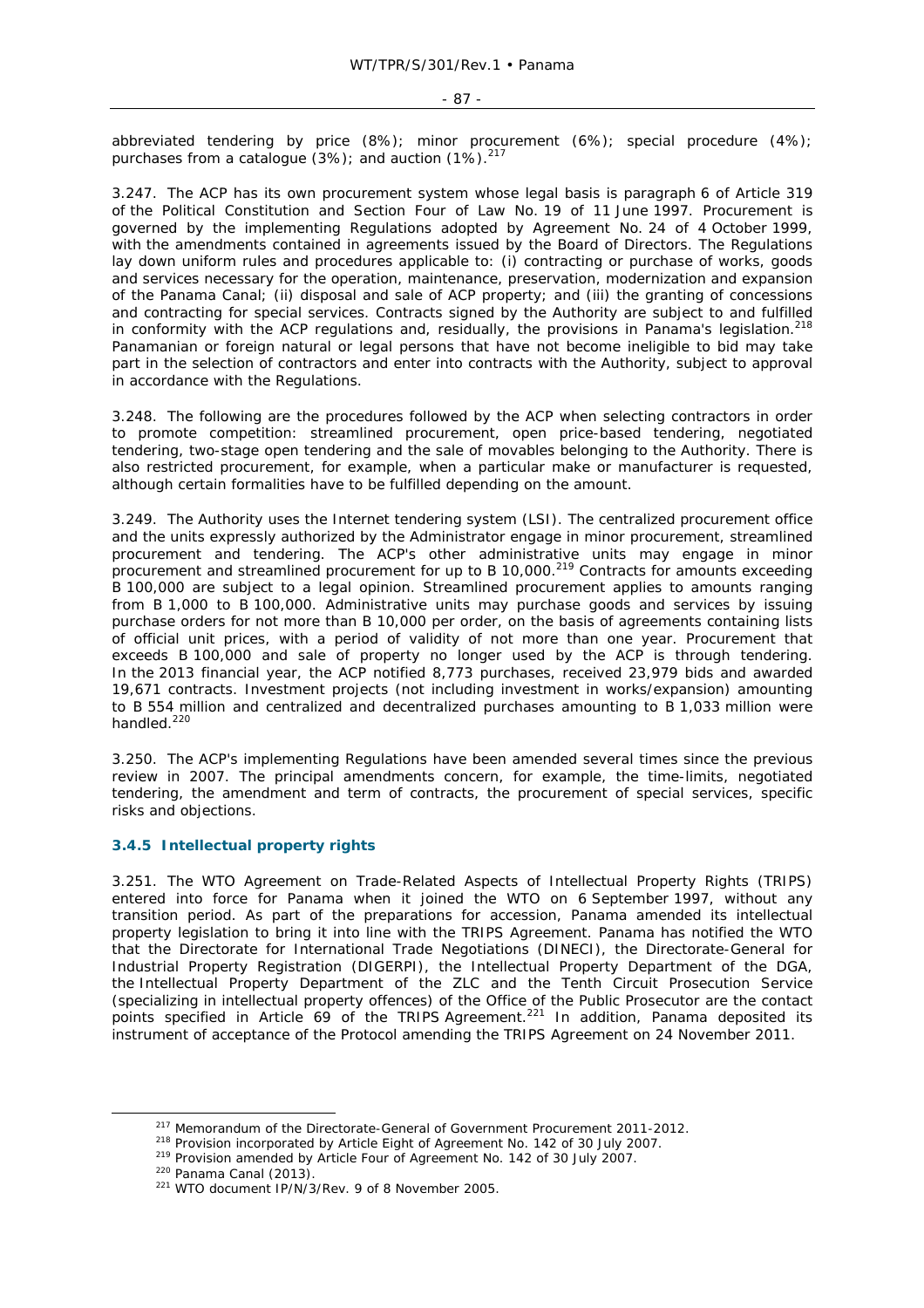3.252. During the review period, Panama adopted Law No. 61 of 5 October 2012<sup>222</sup> (amending Law No. 35 of 10 May 1996 on industrial property), Law No. 63 of 5 October 2012 (amending Law No. 23 of 1977 on rules for the protection of new plant varieties) and Law No. 64 of 10 October 2012 on copyright and related rights (repealing Law No. 15 of 8 August 1994, Law No. 10 of 22 February 2011, and other contrary legal provisions). With the approval of these three laws, Panama amended its intellectual property rights (IPR) legislation to bring it into line with the bilateral treaties it has signed, notably the Trade Promotion Agreement with the United States and the WIPO international treaties to which it acceded in 2012 and 2013. It has also added certain articles to the single text of the Penal Code. Panama has considerably extended the term of protection and has introduced changes which upgrade and strengthen its system for the protection of intellectual property. The legislative amendments concern virtually all IPRs and improve and amplify the provisions on processing and enforcing such rights. It should be noted that, by mid-May 2014, Panama had still not notified the WTO of the legislative amendments adopted.

3.253. Panama's legislation covers all aspects of the TRIPS Agreement. Table A3.4 provides an overview of the protection of IPRs.

3.254. Panama is a member of the World Intellectual Property Organization (WIPO) and the International Union for the Protection of New Varieties of Plants (UPOV), with which it deposited its instrument of ratification of the 1991 Act on 22 October 2012, which entered into force one month later. Panama has signed many of the WIPO-administered international treaties $223$ , some of which contain broader provisions than those in the TRIPS Agreement, for example, the WIPO Copyright Treaty (WCT) and the Trademark Law Treaty (TLT). In 2012, it acceded to the Budapest Treaty on the International Deposit of Microorganisms for the Purposes of Patent Procedure, the Patent Cooperation Treaty (PCT) and the TLT. In 2014, Panama ratified the European Convention on Cybercrime, which also deals with copyright infringement.

3.255. Panama is not party to any treaty on classification, but Law No. 35 of 10 May 1996, amended by Law No. 61 of 5 October 2012, provides that industrial designs are to be registered according to the International Classification system established under the Locarno Agreement and trademarks according to the International Classification of Goods and Services for the Purposes of the Registration of Marks (Nice Classification), revised in 1967 and 1977.

3.256. Panama has also undertaken commitments on intellectual property in the free trade agreements it has signed with LAIA, Canada, Central America, Chile, Chinese Taipei, Cuba, the European Union (European Union-Central America), Peru, the Central American Economic Integration Subsystem (SIECA), and the United States. SIECA members have agreed to harmonize their intellectual and industrial property legislation and registration so that registration in any of the members is valid in all other member countries.224

3.257. The MICI is responsible for developing and implementing Panama's intellectual property policies and is in charge of the Interinstitutional Commission<sup>225</sup> responsible for ensuring the harmonization, coordination and monitoring of relevant policies. The Commission determines policies and guidelines for protection and enforcement in order to prevent infringement. The MICI's DIGERPI is responsible for the industrial property register and its activities are governed by Law No. 35 of 10 May 1996, amended by Law No. 61 of 5 October 2012, and Executive Decree No. 7 of 17 February 1998. The changes introduced by Law No. 61 include the creation of the Register of Authorizations in DIGERPI, the use of electronic media and digital signatures for administrative formalities and the creation of an electronic database to facilitate the safekeeping, consultation and issue of authenticated copies and certifications throughout the term of industrial property rights. The Register of Authorizations is not a pre-condition for the formalities but makes them easier inasmuch as, with a registered authorization, attorneys may act on behalf of right holders simply by indicating the registration number, which also serves in proceedings before Competition Tribunals. Chapter V of Law No. 61 incorporates the PCT into Panama's legislation.

<sup>&</sup>lt;sup>222</sup> The implementing Regulations for the Industrial Property Law are being drafted.  $223$  See the list of the treaties signed by Panama online at:

http://www.wipo.int/treaties/es/ShowResults.jsp?country\_id=136C.<br><sup>224</sup> Information provided by the Panamanian authorities.<br><sup>225</sup> The Interinstitutional Commission is composed of the DIGERPI, the National Copyright Director (DNDA), the Administration of the ZLC, ANA, the Office of the Public Prosecutor, DINECI and the Judicial Investigations Directorate.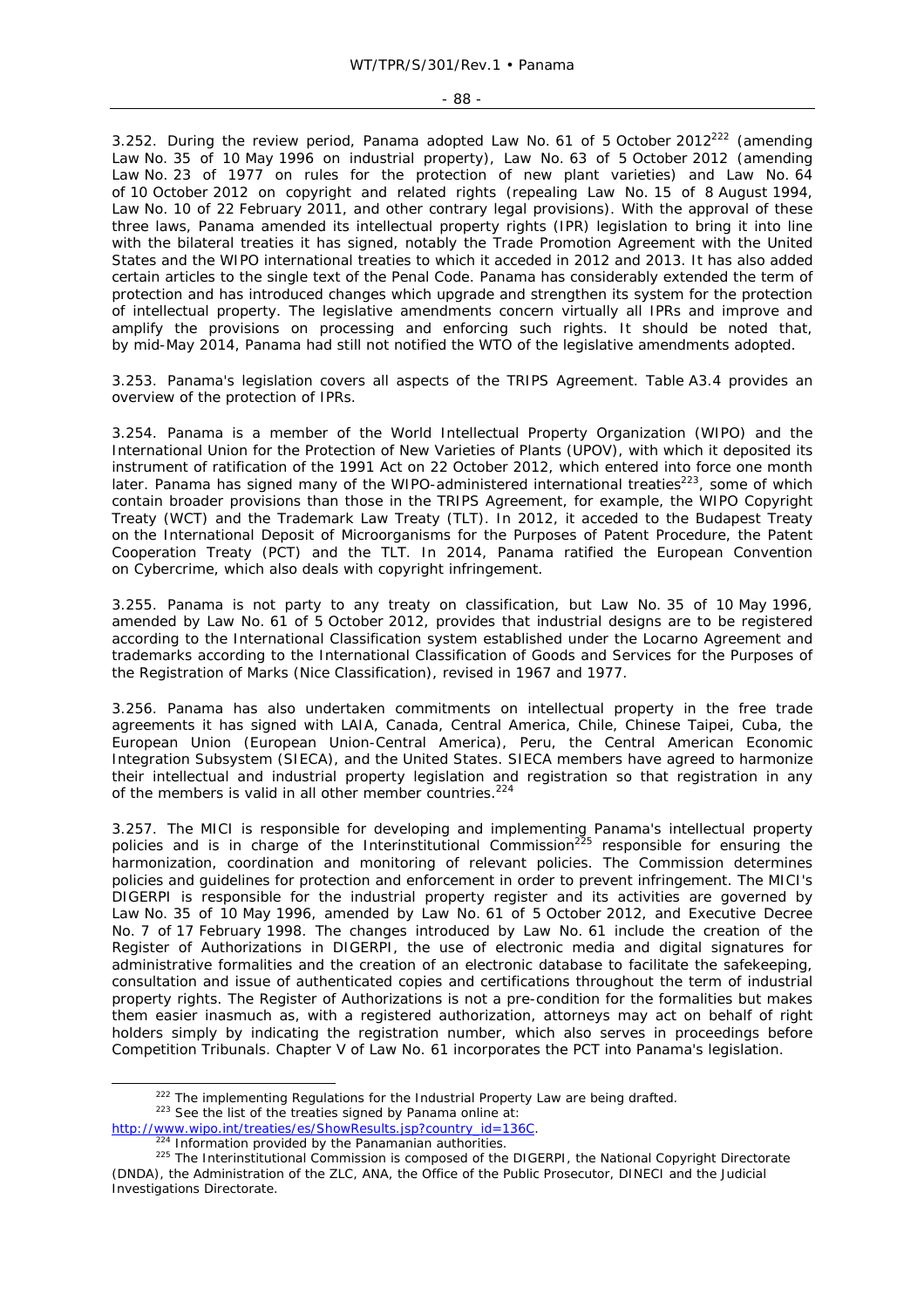3.258. The functions of the National Copyright Directorate (DNDA), attached to the MICI since February 2011<sup>226</sup>, are registration, filing, monitoring and inspection of copyright pursuant to Law No. 64 of 10 October 2012. It is empowered to act as arbitrator, authorize the operation of collective management entities and oversee them, take preventive measures ex officio or at the request of a party and file a criminal complaint. Through its Register of Copyright and Related Rights, the DNDA handles applications for the registration of works, productions and contracts. Between 2007 and 2012, 3,355 works were registered.<sup>227</sup>

3.259. Law No. 64 of 10 October 2012 on Copyright and Related Rights and the implementing Regulations (Decree No. 261 of 1995) protect all literary, artistic or scientific works. The Law includes special provisions on audiovisual works, computer programs, databases and data compilations, architectural works, three-dimensional works, and journalistic works. The author's moral and economic rights are both protected, together with the related rights for original and derived works. Foreigners receive national treatment for their works published in Panama. The Law extends the term of economic rights from 50 to 70 years after the death of the author or performer; after disclosure or first publication in the case of anonymous or pseudonymous works; and from the first publication or their termination for collective or audiovisual works or computer programs. Phonogram producers have the right to receive remuneration for communication of their phonograms to the public, which is shared equally with the performer and is collected by the collective management entity. The Panamanian Society of Authors and Composers (SPAC) is responsible for the collective management of copyright in musical works. In January 2007, the DNDA approved the operation of the Panamanian Society of Phonographic Producers (PRODUCE) as a collective management entity.

3.260. Law No. 35 of 1996 on Industrial Property, amended by Law No. 61 of 2012, contains provisions on patents, utility models and industrial designs. Some of the main changes introduced by Law No. 61 include the elimination of second use patents, extension of the term of patents because of unreasonable administrative delays, requests for unofficial management with posting of a bond until the documentation has been submitted, the introduction of specific time-limits and fees for making good omissions, and acceptance of the results of substantive examinations or the equivalent conducted by foreign offices. It is deemed that a delay is unreasonable if the time taken for the decision exceeds five years as of the date of filing the application or three years from the request for a substantive examination. Additional protection is at the rate of one day per day of delay for the first five years and one day for every two days of delay for the following years, up to a maximum of seven and a half years. International applications must be filed in Spanish. Patents are published in the Official Bulletin of the Industrial Property Register (BORPI). Between 2008 and 2013, 1,860 patents were registered, of which 40 were by Panamanian residents.<sup>228</sup>

3.261. Law No. 61 extends the term of protection for utility models and industrial designs without registration from two to three years. It also provides that an industrial design is considered new if it has been created independently and shows a significant difference in comparison with known industrial designs. Utility models or industrial designs and trademarks are deemed to be property and the rights conferred may serve as surety, be subject to usufruct or be taxed, be confiscated, banned or subject to other judicial measures resulting from an executory procedure. Such legal acts may only be used against third parties if they have been registered. Revocation or cancellation of a patent is confined to those cases in which the person who has obtained the patent is not the inventor or his assignee or the patent has been granted contrary to the rules of patentability.

3.262. Panama has no special legislation regulating the protection of layout-designs, which are protected through copyright legislation, provided that they meet the requirements for being considered a protected work. Another innovation introduced by Law No. 61 is that of non-voluntary licences, which must be non-exclusive and intended mainly to supply Panama's domestic market. Voluntary or non-voluntary licences must be registered with DIGERPI in order to have effect against third parties.

<sup>&</sup>lt;sup>226</sup> Law No. 10 of 22 February 2011.<br><sup>227</sup> Information provided by the Panamanian authorities.<br><sup>228</sup> Information provided by DIGERPI.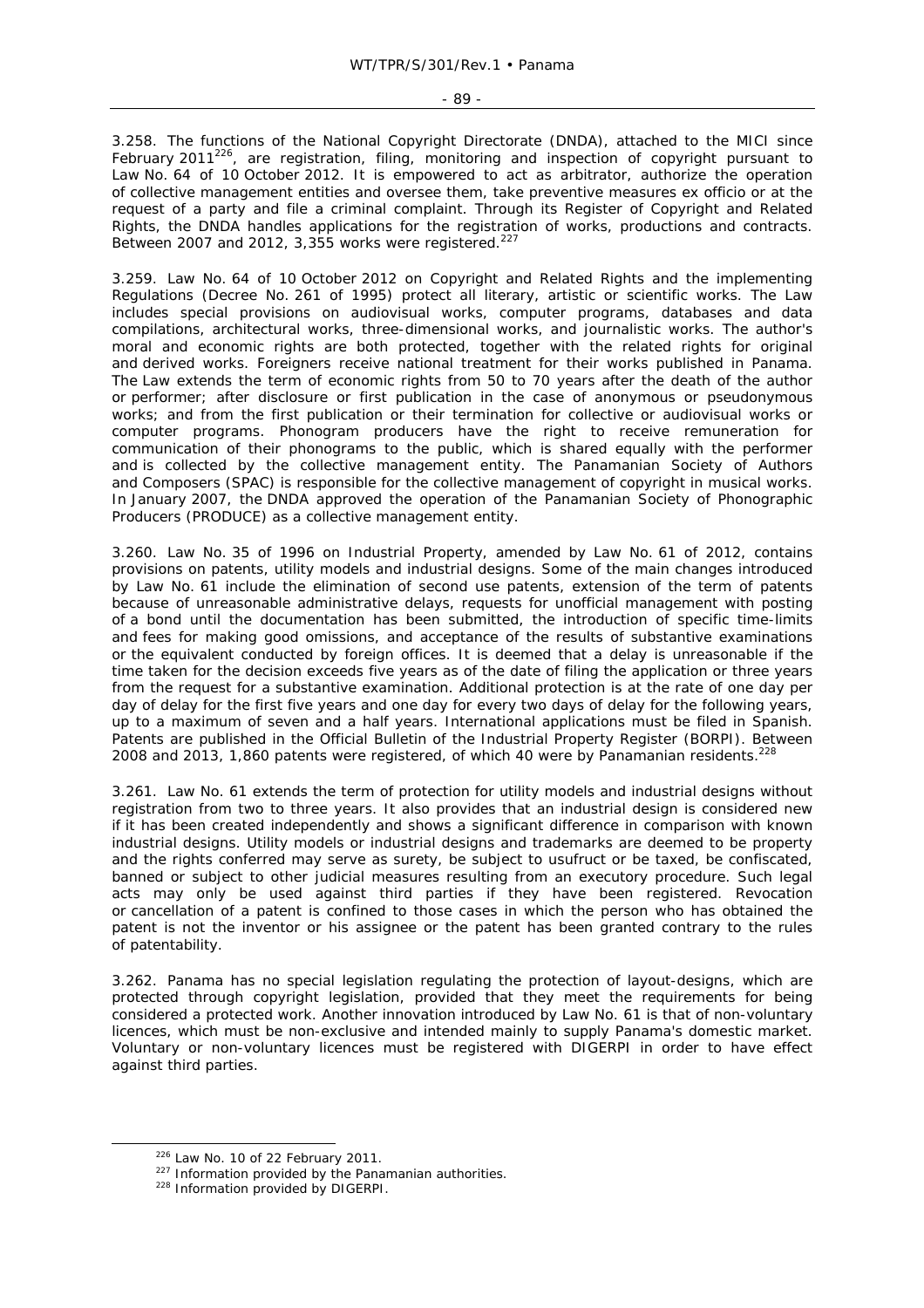3.263. Title V of Law No. 23 of 15 July 1997, amended by Law No. 63 of 5 October 2012 and its implementing Regulations (Executive Decree No. 13 of 19 March 1999), govern the protection of new plant varieties. Law No. 63 of 2012 extends the scope to all plant genera and species but not to the product of the harvest. The Council for the Protection of New Plant Varieties (COPOV), chaired by the Minister of Agricultural Development and composed of the Agricultural Research Institute of Panama, DIGERPI, the Agricultural Sciences Faculty, the Executive Secretariat of the National Seeds Council, and other members, is the advisory body for matters relating to the protection of new plant varieties. DIGERPI is responsible for keeping the register of protected varieties and for granting breeders' rights.

3.264. In principle, parallel imports are not prohibited inasmuch as Panama recognizes the international exhaustion of industrial property rights; nevertheless, the right holder may bring an action. They are not prohibited in relation to copyright either, but the importer of intellectual property protected by copyright may not exploit it by any means that has not been authorized.<sup>229</sup>

## **3.4.5.1 Enforcement of intellectual property rights**

3.265. Panama responded to the Checklist of Issues on Enforcement in 1998.<sup>230</sup> The legislation on enforcement of IPRs includes: Resolution No. 9 of 27 December 2002; Resolution No. 013 of 9 March 2006; Law No. 45 of 4 June 2003; and Law No. 1 of 5 January 2004. In addition, the Copyright Law makes provision for administrative, civil and criminal proceedings for infringement of copyright.

3.266. ANA's Intellectual Property and Copyright Directorate is in charge of monitoring at the border in order to protect intellectual property. The Intellectual Property Department of the ZLC is responsible for the protection of IPRs pertaining to goods and services marketed through the Zone. The Office of the Public Prosecutor is responsible for prosecuting intellectual property offences. Border measures include administrative or judicial measures to suspend the release of goods through the enforcement of provisional measures, which must subsequently be reviewed by a court.

3.267. Law No. 61 of 5 October 2012 amplified the acts deemed to constitute improper use, for example, manufacturing products which give the same general impression as the registered product, or use of containers bearing a geographical indication for commercial purposes. The Law also gives the Interinstitutional Intellectual Property Commission the task of determining policies and guidelines for protection and enforcement that are sufficiently effective to discourage infringement and broadens the Commission's composition, adding a member of the Judicial Investigations Directorate. The Law also increases the term of imprisonment and the severity of sanctions in general. Moreover, the import or export of counterfeit, altered or imitated products, even if they are in transit through Panama, is defined as an offence in the Penal Code, punishable by a term of imprisonment of four to six years, and two to four years for products with indications of source or appellations of origin that infringe IPRs.

3.268. Resolution No. 19 of 10 July 2008, amending Resolution No. 9 of 27 December 2002, extends and strengthens the enforcement system by appointing a Higher Prosecution Service Specializing in Intellectual Property Offences and Informatics Security and the Third Prosecution Service in the Chiriquí circuit as the prosecution office specializing in intellectual property offences. The former is responsible for handling investigations into intellectual property offences and bringing criminal proceedings before the competent courts throughout Panama. The Judicial Investigations Directorate of the National Police Force, which also has a department specializing in intellectual property and informatics security, assists the Office of the Public Prosecutor in the investigation, the judgment and the punishment of authors of intellectual property offences and accomplices. There are specialized IPR tribunals, pursuant to the provisions in Law No. 45 of 31 October 2007, which created the circuit courts and a Third Higher Commercial Court with competence for intellectual property matters.

3.269. Between 2007 and 2012, the Higher Prosecution Service for intellectual property dealt with an average of 801 cases, carried out an average of 140 searches, and seized products that infringed copyright amounting to an average of US\$1,820,938, and an average of US\$23,026,162

<sup>&</sup>lt;sup>229</sup> Paragraph 2 of Article 9 of Law No. 61.<br><sup>230</sup> WTO document IP/N/6/PAN/1 of 23 June 1998.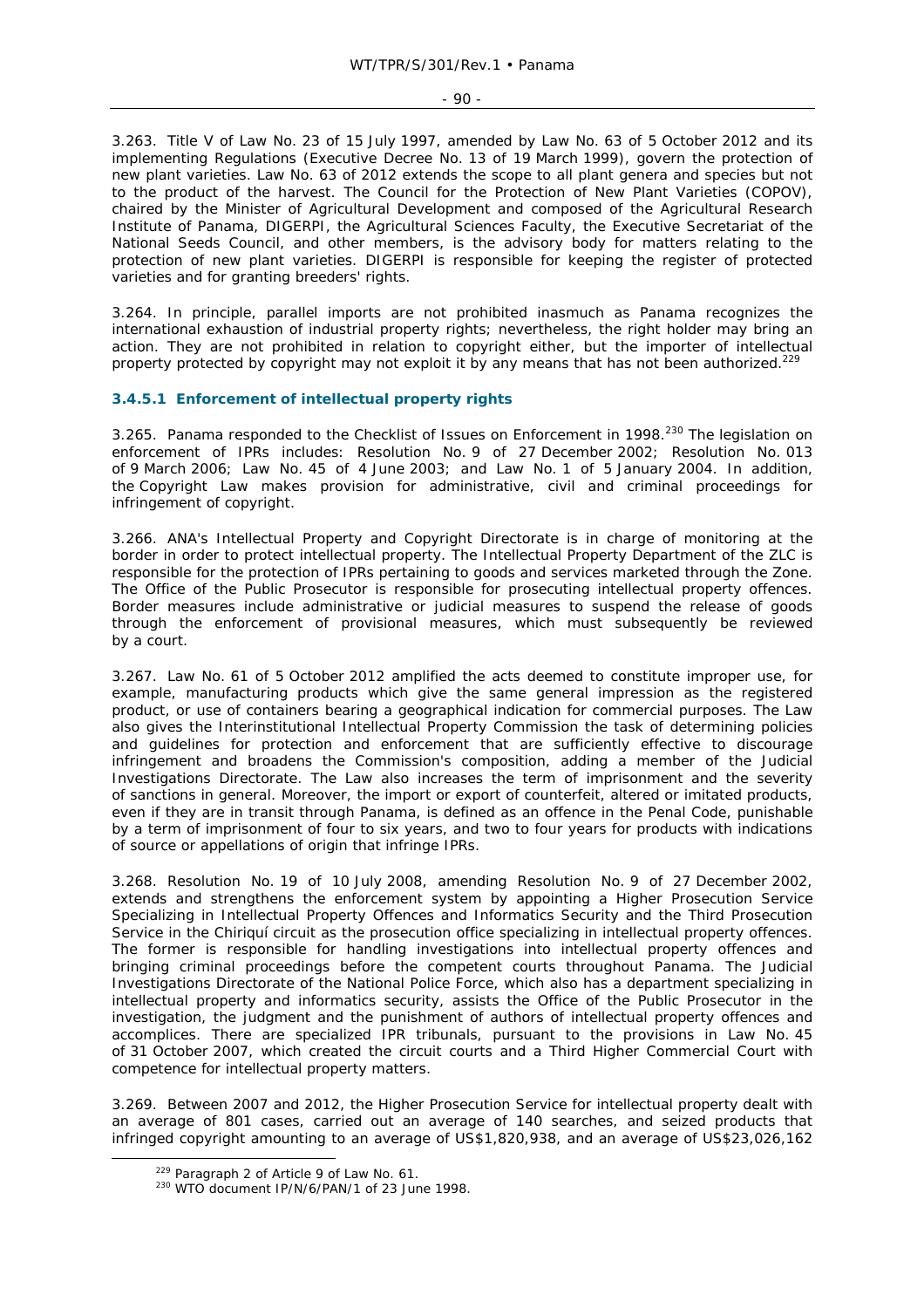for those violating industrial property rights. It should be noted that, in 2013, following the entry into force of the new legislation, the Prosecution Service dealt with 743 cases, carried out 216 searches and seized products infringing copyright amounting to US\$853,876 and violating industrial rights for an amount of US\$131,238,635.<sup>231</sup> These figures show that, although the value of the goods seized for infringement of copyright is lower than the average over the period 2007-2011, seizures for violation of industrial property rights multiplied almost sixfold.

<sup>&</sup>lt;sup>231</sup> Information provided by the Panamanian authorities.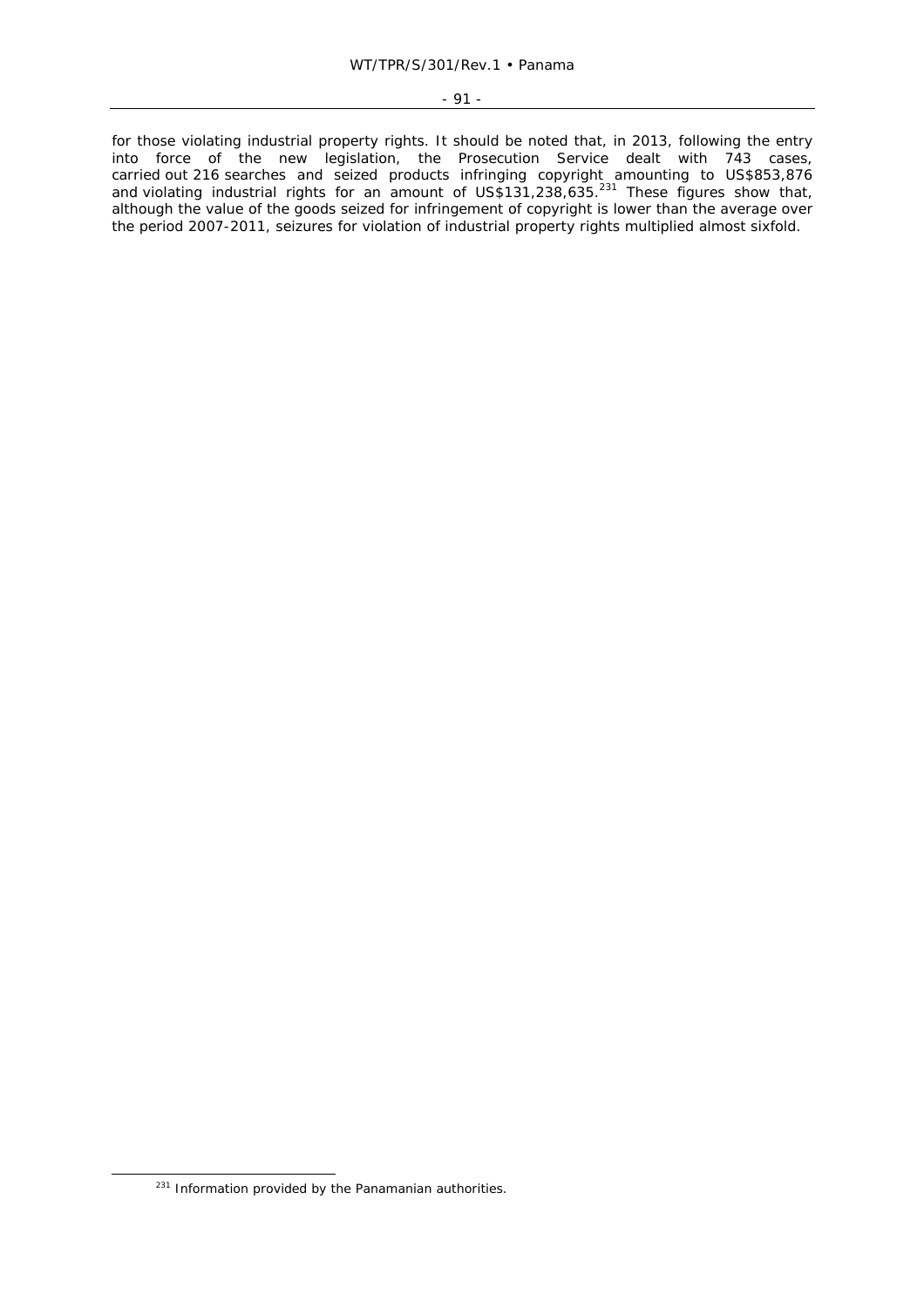### - 92 -

### **4 TRADE POLICY BY SECTOR**

# **4.1 Overview**

4.1. Services continue to be the dominant sector of the Panamanian economy, thanks to both their greater productivity and their dynamism. Between 2007 and 2013, services grew at an average real annual rate of 7.4% (at 2007 prices), while the manufacturing sector grew by 1.8% and the agricultural sector by only 0.7%.<sup>1</sup> The services sector developed within a largely open and competitive regulatory framework, enabling Panama to consolidate its position as an important international provider of financial, port, logistical, tourism and Panama Canal transit services. For its part, agricultural and manufacturing production, despite receiving protection and various types of government support, nevertheless failed to increase its share of GDP.

4.2. In fact, between 2007 and 2013 the relative importance of the agricultural sector in the Panamanian economy continued to decline. There was also a decline in the percentage of the labour force employed in agriculture, particularly in the case of fishing since this activity contracted considerably between 2007 and 2013. In 2013, the average tariff in the agricultural sector (WTO definition) was 13.7%, above the general average, and the products with the highest tariffs were agricultural products. The average fill rate of tariff quotas for agricultural products featuring in Panama's schedule of commitments varied between 60% and 100%. Panama granted domestic support in the green box category. Domestic support under the heading "development programmes" increased considerably between 2007 and 2012.

4.3. In 2013, manufacturing industry accounted for 5.1% of GDP and employed 7.7% of the labour force. The sector is concentrated in a few activities, such as food and beverage manufacturing, publishing and printing, and non-metallic mineral products. The average level of tariff protection for non-agricultural products was 6.4% in 2013. There are various fiscal and financial incentives for manufacturing activities. The main imports include fuel, mineral oils and machinery, and the main exports precious metals and cast iron and steel.

4.4. The electricity market is decentralized and regulated. Generation is mainly private and operates under conditions of free competition, whereas transmission is in the hands of a single State enterprise and there are three semi-public companies responsible for distribution in exclusive concession areas. Panama is connected to the Central American power grid. In Panama, the installed capacity margin relative to demand is narrow but has improved, though still insufficient to meet the demand in all seasons of the year. The State is allocating subsidies to mitigate the effect of the increase in end-user tariffs. Panama does not produce hydrocarbons but has substantial storage capacity and an extensive port infrastructure. In 2013, it took measures to promote exploration with a view to the commercial exploitation of the confirmed deposits on its territory.

4.5. The services sector plays a fundamental role in Panama's economy and in 2013 contributed 70% of GDP (at 2007 prices), two thirds of total employment and one third of total exports. Panama has made specific market access and national treatment commitments in 11 of the 12 sectors defined in the General Agreement on Trade in Services (GATS). Although the commitments in the financial sector are relatively broad, those in the telecommunications and transport sectors are limited, and in the case of maritime transport non-existent. In practice, the scope of Panama's commitments under the GATS has been largely surpassed by the current openness of its services regime.

4.6. The telecommunications sector has maintained its dynamism and competition has increased, mainly as a result of the market entry of two mobile telephone operators at the beginning of 2009. This has encouraged a steady reduction in prices, improvements in quality and diversification of the supply of services. The market is open without restriction to foreign investment in private businesses. To operate in Panama foreign companies must establish a subsidiary with a local presence. The changes in legislation during the review period include, in particular, the adoption of the Law on Universal Service and Access (2008) and the Number Portability Regulations (2009).

 $\frac{1}{1}$ <sup>1</sup> Does not include fishing, which recorded negative average annual real growth of 9.6% between 2007 and 2013.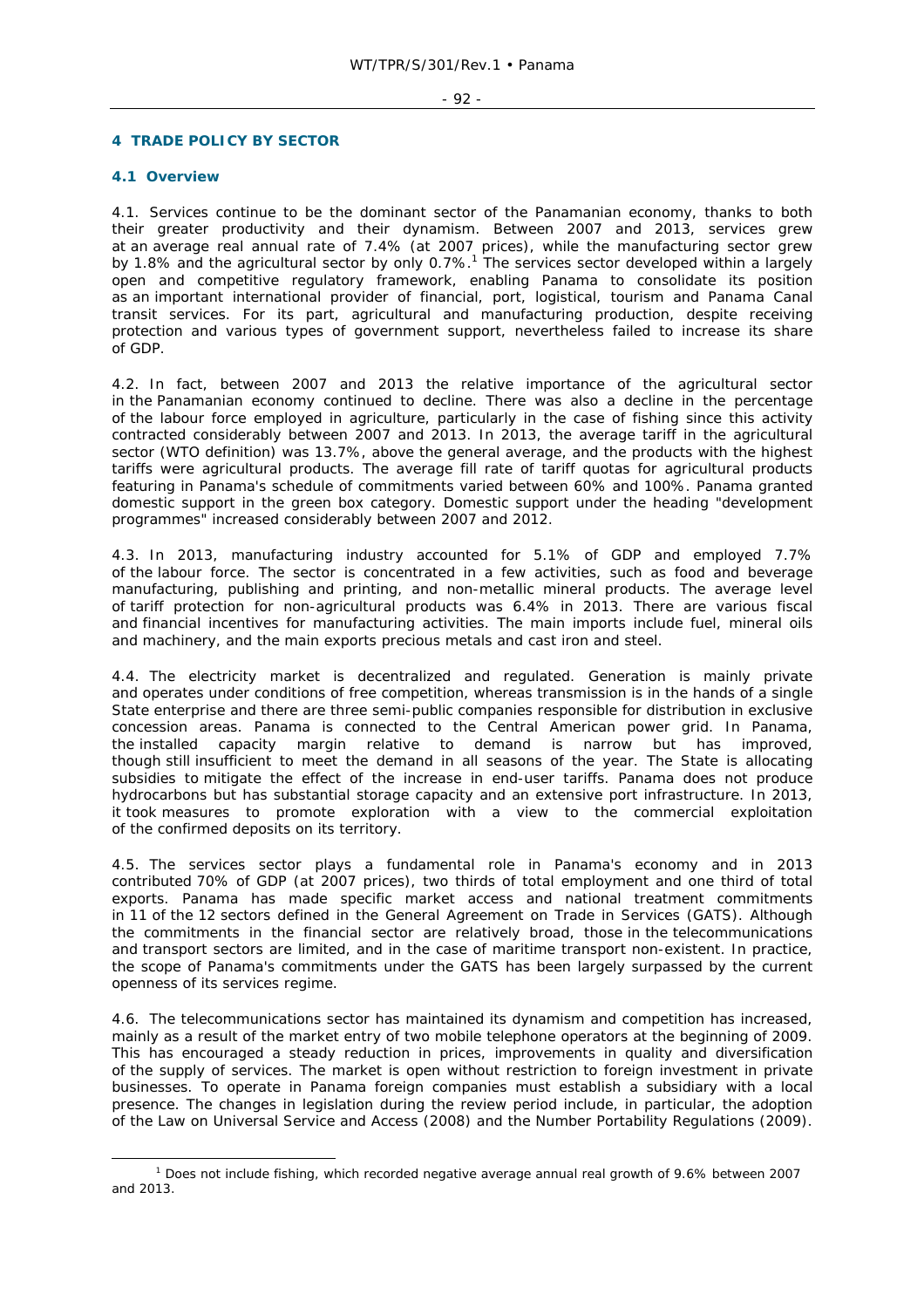Within the framework of the GATS, Panama has made specific commitments only with respect to added value services and has not adopted the Basic Telecommunications Reference Paper.

4.7. The financial sector grew at an average annual rate of 6.0% between 2007 and 2013 (at 2007 prices). The banking system is sound and diversified, with high levels of capitalization and liquidity, and has recently experienced a credit boom. In Panama, there are no restrictions on the establishment of foreign banks, which can be set up through subsidiaries or branches under three types of licences: to operate in Panama; to carry out exclusively external transactions; or to establish a representative office. During the review period, Panama amended its banking legislation to strengthen supervision and bring it into line with international standards, improve transparency, prevent tax evasion and protect consumers. Moreover, financial conglomerates were subjected to supervision and the Financial Coordination Council was established to improve cooperation between the bodies responsible for regulating the various segments of the financial market.

4.8. Foreign insurance companies can be set up as public limited companies constituted in Panama or as branches. Authorization to operate a branch in Panama is limited to the categories of insurance in which a company is engaged in its country of origin. Insurance policies on property and persons situated in Panama can only be taken out with insurers established in the country. In 2012 a new insurance law was adopted. Among other things, this law broadened the responsibilities of the sector's supervisory body; clarified the requirements for establishing insurance companies; updated the rules on minimum capital, solvency, reserves and investment; and allowed insurance to be sold through finance companies and trading companies. Foreign reinsurance companies can offer reinsurance services to companies domiciled in Panama, but must be enrolled in a register created for the purpose at the end of 2012. In relation to the securities market, it is worth noting the approval, in 2011, of the law establishing the Securities Market Supervisory Authority, with broad regulatory and supervisory powers.

4.9. Tocumen International Airport has become the busiest airport in Central America and a regional air transport hub. Between 2007 and 2013, the total number of passengers grew at an average annual rate of 12.8%, while the total number of passengers in transit grew by 21% and the volume of freight and mail by 5.2%. There are no restrictions on foreign investment in international traffic operators, but there are restrictions on cabotage traffic which is reserved, in principle, for companies with a minimum of 60% of the shares in Panamanian hands. By law, the Tocumen Airport management company is 100% State-owned. International passenger and freight air traffic operating certificates are granted to foreign companies under bilateral agreements. The agreements signed by Panama since 2005 are much more liberal than earlier agreements and include the Fifth Freedom.

4.10. Panama's National Maritime Strategy, approved in 2009, is designed to turn the country into an integrated centre of excellence for competitive maritime and logistical services. Panama has an extensive network of ports and offers a wide range of services for vessels. The State owns the ports but their management can be outsourced to private companies on concession and, in fact, the largest ports are under private management. In 2012, the maritime transport sector's contribution to GDP amounted to 2.3%. Panama has the world's largest merchant fleet, with 8,124 vessels registered at the end of 2012. There are no nationality restrictions on registration. Panama is seeking to rejuvenate its fleet by granting various discounts on the registration of newly built vessels.

4.11. The Panama Canal's contribution to GDP was 3.2% in 2012. The Canal is a nerve centre of global maritime transport which generates a variety of economic activities, in addition to the contribution from tolls. During the review period, the Panama Canal Authority changed its pricing policy to bring the tolls more closely into line with the value offered by the route. In 2007, work began on expanding the Canal by building a third set of locks for vessels with a greater draught, but owing to problems with the financing of cost overruns the completion of the works may be delayed until the end of 2015.

4.12. Tourism is one of the main generators of foreign exchange and accounted for 12% of GDP in 2012. Between 2007 and 2012, investment in the sector increased considerably, especially in Panama City. During the same period, Panama extended the coverage of the tax incentives granted to investment in tourism, lifted the restrictions on foreign participation in tour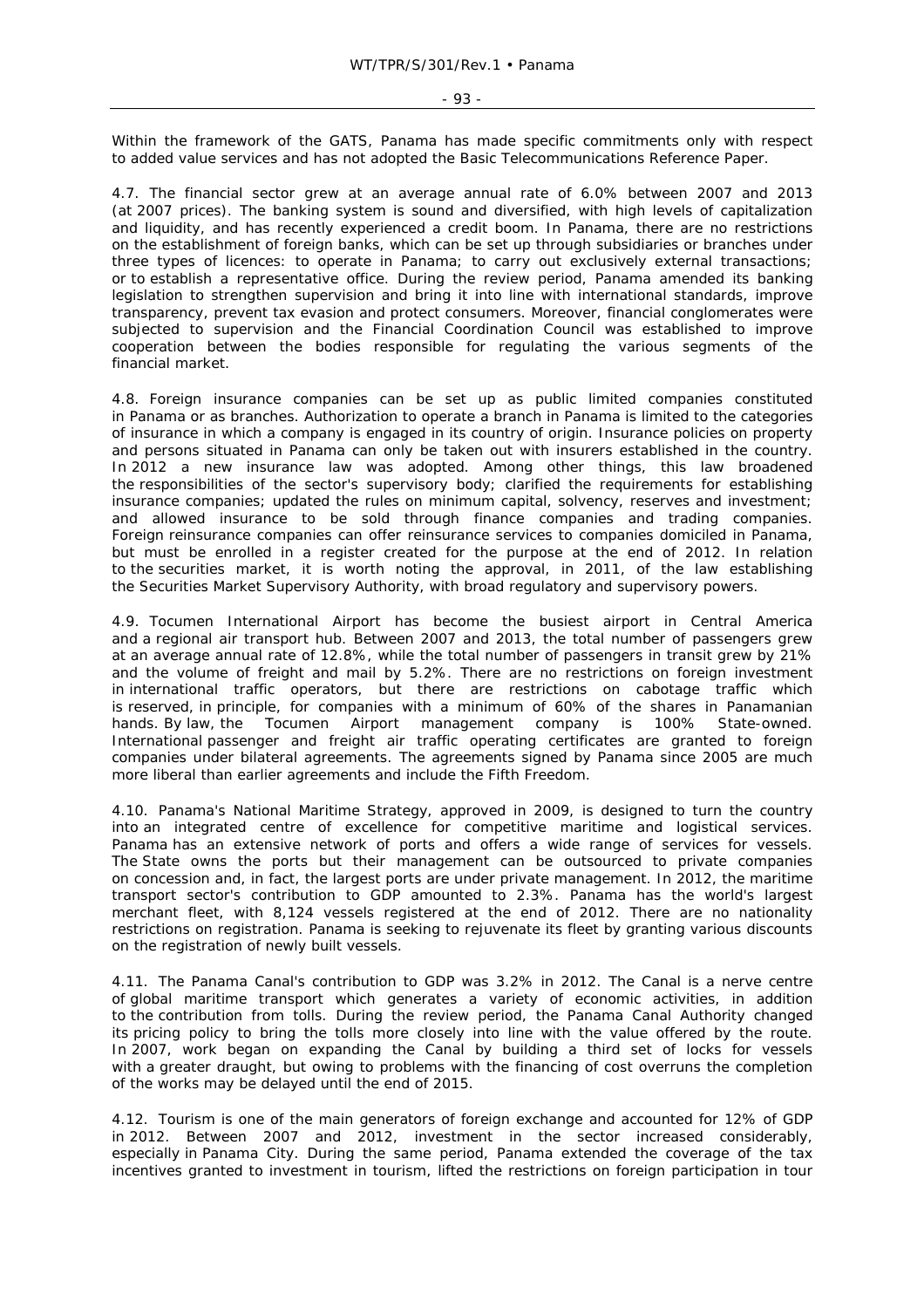#### - 94 -

operator and travel agency businesses, which ceased to be regarded as retail trade, and strengthened the sector's system of institutional support.

## **4.2 Agriculture and fishing**

# **4.2.1 General features2**

4.13. In 2013, Panama's agricultural sector only accounted for 2.6% of GDP and fishing for 0.4%. The importance of the agricultural sector and fishing must be measured by considering the percentage of the labour force engaged in these activities. According to household surveys carried out during the period 2007-2013, the percentage of the labour force employed in the agricultural sector, which includes livestock farming, hunting, forestry, fishing and related service activities fell from 18.9% in 2007 to 16.7% in 2012. Between 2007 and 2011, imports of agricultural products, based on Chapters 1 to 24 of the Harmonized System, rose from 10.7% to 11.2% of total imports while exports fell from 83.5% to 56.2% of total exports.<sup>3</sup> Panama's main agricultural exports are sugar cane, bananas, coffee, shrimps and prawns, and meat of bovine animals.

4.14. In 2012, the agricultural sector grew by 4.9% relative to the previous year, sugar cane production increased by 5.2% and there was also an increase in bean production. Exports of pineapples and watermelons increased by 21.7% and 7.4%, respectively. Banana production grew by 3.5%, thanks to domestic consumption since exports of this product declined by 6.3%. Rice production also decreased (by 5.8%), as did that of vegetables, melons and coffee. In 2012, livestock production grew by 7.0%, while milk and poultry production recorded increases of 10.7% and 6.7%, respectively. Forestry grew by 9.5% but agricultural services decreased due to a reduction in the areas planted and harvested. The Panamanian authorities have noted that the *El Niño* phenomenon was a factor in the reduced production of rice, vegetables and melons and that coffee rust affected coffee production. The effect of the shift in crops to African palm production was also felt. Moreover, there was a decrease in cultivated areas due to the use of the land for other, more profitable economic activities such as tourism.

4.15. The fishing sector recorded an increase of 2.5% in 2012, thanks to a 20.2% increase in shrimp exports and increased non-industrial fishing.

### **4.2.2 Agriculture**

### **4.2.2.1 Objectives**

4.16. In accordance with Chapter 8 of the Constitution, which establishes Panama's Agricultural Regime, the State regulates "labour relations in the agricultural sector by promoting maximum productivity and a fair distribution of profits". Article 26 stipulates that the State is responsible for organizing assistance with credit to meet the financing needs of agriculture, for measures for stabilizing markets and achieving fair prices, and for establishing means of communication and providing technical assistance.

4.17. The Ministry of Agricultural Development (MIDA) is the entity responsible for formulating and implementing policy in the sector. MIDA is also entrusted with sanitary and phytosanitary protection through the National Animal Health (DINASA) and Plant Health (DNSV) Directorates and the Executive Directorate of Agricultural Quarantine (DECA) (section 3.2.9). MIDA's principal partner organizations in the implementation of agricultural policy are the Agricultural Development Bank (BDA), the Agricultural Insurance Institute (ISA), the Agricultural Research Institute (IDIAP) and the Agricultural Marketing Institute (IMA).

4.18. The Strategic Action Plan (PAE) for the Agricultural Sector 2010-2014 defines the strategic approach to agricultural development. Its general objective is "an agricultural sector at the service of producers and the population, which ensures competitiveness and the fair and sustainable improvement of the rural environment by bringing together all the sectors involved, thus enabling

 $\frac{1}{2}$ <sup>2</sup> National Institute of Statistics and Censuses (2013).

<sup>3</sup> If the Colón Free Zone is included, imports accounted for 6.8% of total imports in 2007 and in 2011, and exports for 12.6% and 5.5% of total exports in 2007 and 2011, respectively.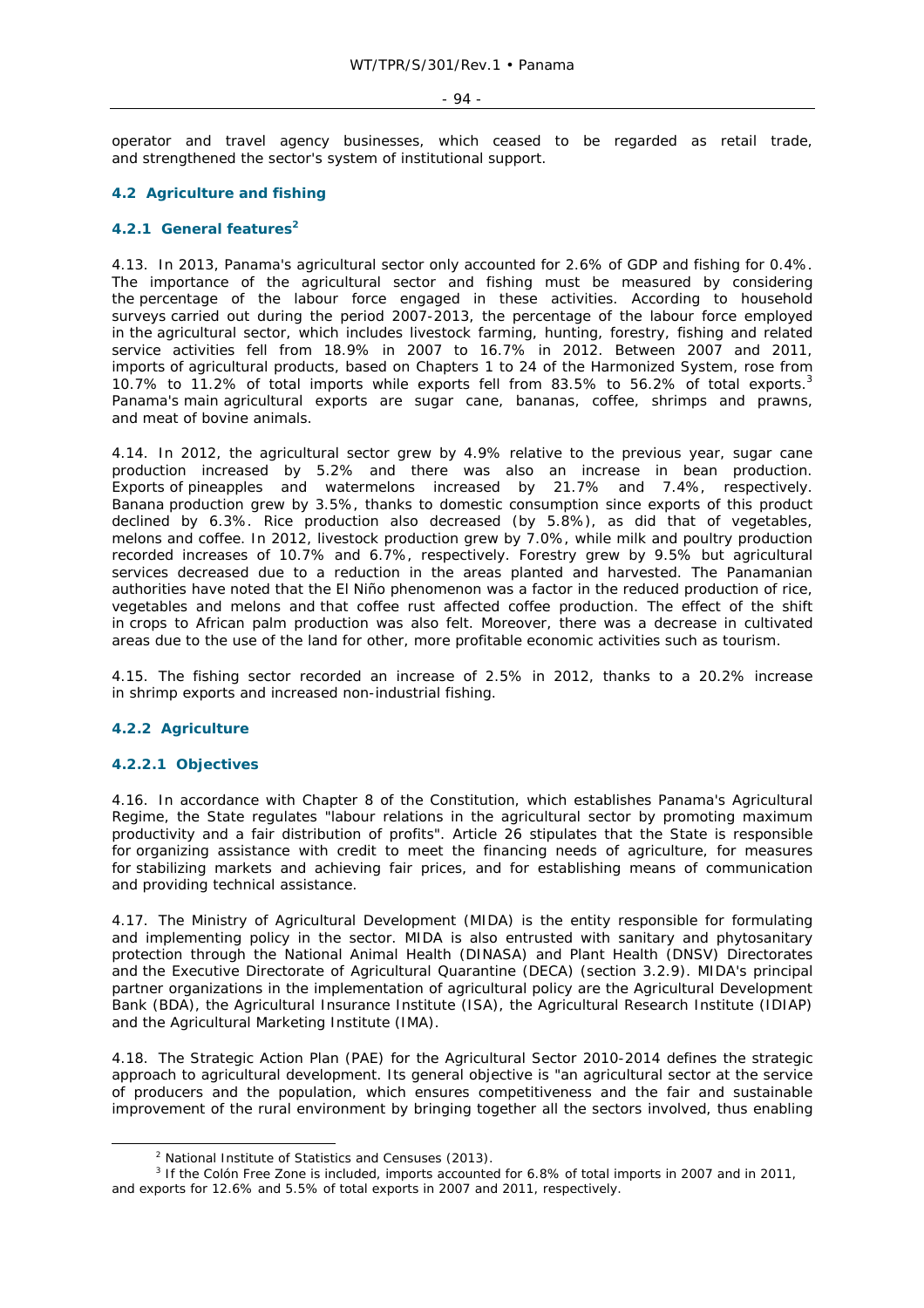- 95 -

the producers and the rest of the population to rise above the poverty line". The objective has five components: (i) food security and the basic basket<sup>4</sup>; (ii) the restructuring of production; (iii) marketing; (iv) rural development; and (v) institutional modernization of the agricultural public sector. The Plan envisages the establishment of an Inter-Institutional Committee, chaired by the MIDA and composed of the directors and managers of the national institutions involved in the programmes, and of a Joint Council for coordination with the various public and private sector bodies in which representatives of producers, agribusiness enterprises and consumers participate. The PAE seeks to make good the deficiencies observed in the sector, such as inadequate infrastructure and high costs of production and commercial intermediation, which affect the competitiveness of producers. Panama intends to boost domestic food production through the timely use of the agricultural sector support mechanisms permitted by the WTO. $5$ 

# **4.2.2.2 Agricultural policy instruments6**

### **4.2.2.2.1 Border measures**

4.19. In 2013, the average level of tariff protection in the agricultural sector was 13.7% (Table 3.2), with the highest tariffs being recorded for the following products: poultry meat (260%), dairy products (110%, 120% and 155%) and cane sugar (144%).

4.20. As indicated in section 3.2.9, to import products of animal or plant origin a zooor phytosanitary licence is required.

4.21. Agricultural products in the natural state are exempt from the payment of sales tax (ITBMS) (section 3.2.5). In the natural state means not having undergone changes that alter their form or natural state as a consequence of processing or treatment, except where necessary for preservation purposes. Imports of capital goods and inputs for the exclusive use of the agricultural sector are exempt from import duty.<sup>7</sup>

4.22. Panama has notified the WTO that in 2007 and 2009 no special safeguard measures were applied<sup>8</sup>, but has not submitted any notifications regarding special safeguard measures for the years 2008, 2010, 2012 and 2013.

4.23. In accordance with its market access commitments under the WTO Agreement on Agriculture, between 2007 and 2013 Panama submitted six notifications on imports subject to tariff quotas.<sup>9</sup> Panama applies tariff quotas to some headings for pig meat, poultry meat, dairy products, potatoes, beans, maize, rice and tomatoes. As can be seen from Table 4.1, the out-of-quota tariff for these products varies between 0% and 260%. The in-quota tariff may be 3% or 15%. The 3% tariff is applied to inputs, raw materials, intermediate goods and capital goods destined for buyers with an industrial licence granted by the MICI.<sup>10</sup>

4.24. The average quota fill rate varies from one product to another. In the case of rice and tomatoes utilization reached 99.2% and 98.8%, while in the case of pig meat and potatoes the average fill rate was around 88.5% and 73.5%, respectively. In the case of beans, the quota was not used but there were out-of-quota imports of more than 2,000 tonnes in 2011; it should be mentioned that the out-of-quota applied tariff is 0%. For dairy products there are 11 quotas whose fill rate varies considerably depending on the tariff lines concerned, being almost total

 $\frac{1}{4}$ <sup>4</sup> The 50 products in the basic basket include: meat (beef, pork, chicken, fish, ham, sausages), vegetables and salads, pulses, fruit (bananas, apples and oranges), fats (vegetable oil and margarine), dairy products (powdered, evaporated and fresh milk, yellow cheese), eggs, white sugar, and other items such as tomato sauce, dried soup, coffee, tea, salt, etc.

MIDA (2010).

<sup>&</sup>lt;sup>6</sup> Shortly before the publication of this Report, the Panamanian authorities indicated that they had submitted notifications on domestic support and market access for 2013, and the notification concerning use of special safeguard provisions for 2008, 2010, 2011, 2012 and 2013. 7

By virtue of Law No. 28 of 20 June 1995, Decree Law No. 1 of 13 February 2008 and paragraph 8 of Article 1057-V of the Tax Code.

WTO documents G/AG/N/PAN/16 of 3 October 2008 and G/AG/N/PAN/21 of 16 July 2010.

<sup>9</sup> WTO documents G/AG/N/PAN/17 of 5 November 2008, G/AG/N/PAN/20 of 12 February 2010, G/AG/N/PAN/22 of 6 September 2010, G/AG/N/PAN/23 of 11 May 2012, G/AG/N/PAN/25

of 3 September 2012, and G/AG/N/PAN/29 of 3 October 2013.<br><sup>10</sup> Resolution No. 2 of 10 June 2005.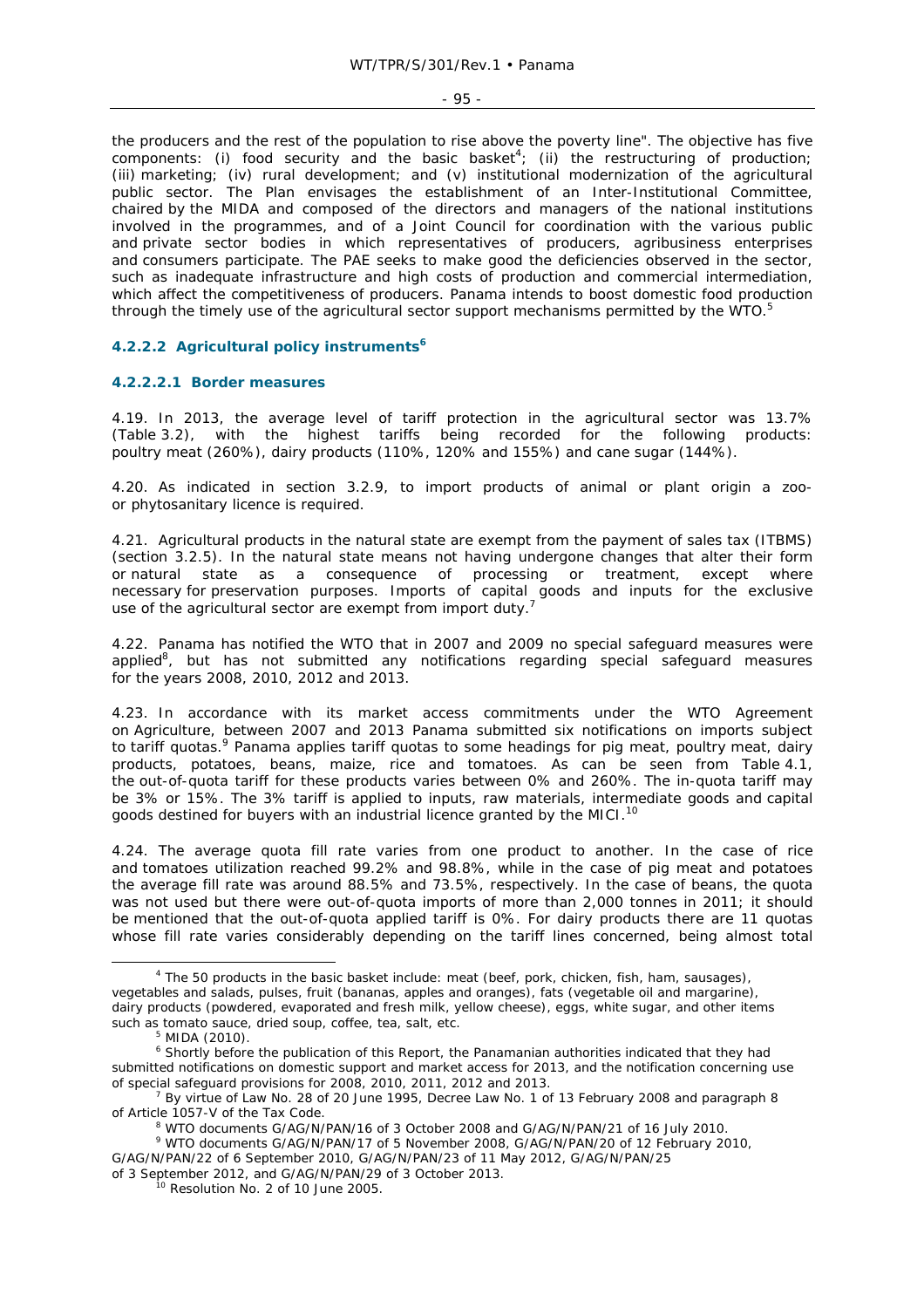### - 96 -

in some cases and non-existent in others. In the case of poultry meat the quotas were not used and neither were there any imports during the period in question. Finally, in-quota maize imports exceeded the amount of the quota, particularly in 2010. The authorities have pointed out that the demand for maize, particularly for animal feed, is much greater than domestic production. Nevertheless, in 2012, Panama negotiated the withdrawal of the maize quota within the framework of the WTO. The tariff for the tomatoes quota was also reduced to zero.

|                                    | Number of             | Average quota         |                                    | <b>Tariff applied 2012</b> |                   |  |
|------------------------------------|-----------------------|-----------------------|------------------------------------|----------------------------|-------------------|--|
| <b>Product group</b>               | tariff lines          | announced<br>(tonnes) | <b>Average fill rate</b><br>$(\%)$ | In-quota<br>℅              | Out-of-quota<br>% |  |
| Pig meat                           | 25                    | 880.0                 | 88.5                               | $3 - 15$                   | $60 - 70^{\circ}$ |  |
| Poultry meat                       | 2                     | 756.0                 | $\Omega$                           | 15                         | 260               |  |
| Dairy produce                      | 27<br>30 <sup>c</sup> | 12,075                | 62.6                               | $3 - 15$                   | $30 - 155^a$      |  |
| Potatoes                           |                       | 618.0                 | 73.5                               | 15                         | 81                |  |
| Tomato<br>concentrate <sup>b</sup> | 3<br>6 <sup>c</sup>   | 1.656                 | 98.8                               | $3 - 15$                   | 81                |  |
| <b>Beans</b>                       |                       | 500.0                 | O                                  | 15                         | O                 |  |
| Maize <sup>b</sup>                 | 3                     | 150,000.0             | 110                                | $3 - 15$                   | 40                |  |
| Riceb                              |                       | 9,711.6               | 99.2                               | $3 - 15$                   | 90                |  |

# **Table 4.1 Agricultural products subject to tariff quotas, 2007-2012**

a The tariff varies with the specific tariff line.

b For these products quotas additional to those agreed at the WTO were approved because of lack of supply.

 $c \qquad \qquad \text{As from } 2012.$ 

Source: WTO Secretariat and Panama's notifications.

4.25. Panama is also opening autonomous tariff quotas for lack of supply for products deemed "sensitive"<sup>12</sup> by the Cabinet Council.<sup>13</sup> Between 2007 and 2013, lack of supply quotas were announced for maize, rice, unprocessed tomato paste or pulp, and coffee. In the case of rice as a finished product, in accordance with Cabinet Decree No. 9 of 27 March 2012, only enterprises that "sell to end consumers in accordance with that which they have purchased from the mills or to distributors in accordance with that which they have purchased from the mills" may participate in the invitation to tender. In the case of maize, in accordance with Cabinet Decree No. 10 of 19 June 2013, quota importers must take precautions to fulfil the commitment to purchase domestic maize, in particular as regards the storage silos that must be available for domestic production at harvest time. Moreover, Panama has granted tariff quotas within the framework of its regional trade agreements, for example, with Central America<sup>14</sup>, Canada, Peru and the United States. The amount of these quotas and the tariffs applicable vary with the country concerned and are additional to the WTO commitments.

4.26. Law No. 23 of 15 July 1997 and its implementing regulations contained in Resolution No. 5 of 18 November 1998 govern the award of tariff quotas. The Tariff Quota Licensing Commission prepares the invitation to tender for the quota and sends it to the National Commodities Exchange (BAISA), which is the only private commodities exchange and has a licence from the National Commodities Exchange Commission to negotiate agricultural product quotas in Panama. The invitation to tender for quotas must be published in two newspapers with a national circulation at least 21 calendar days before the negotiating rounds begin and must include, at least, a description of the product, the total amount of the quota, the raw material part of the quota, the part that is finished product, and the starting and closing dates of the procedure. Interested economic operators must register, using a special form, five working days before the date of the negotiating round; once registered, they participate in the negotiating rounds through a broker's office. The final contract must be signed within three days of the closure of the negotiating round. The Exchange informs the Technical Secretariat of the Tariff Quota

<sup>&</sup>lt;sup>11</sup> WTO documents G/MA/265; G/SECRET/33 and Add.1.<br><sup>12</sup> Under Law No. 26 of 4 June 2001, the following are sensitive products: pig meat, poultry meat, dairy products, potatoes, tomato concentrate, beans, maize and rice. In addition, for quota purposes coffee, onions and sugar have been declared to be sensitive products (Cabinet Decree No. 25 of 16 July 2003). 13 The Regulation for the Awarding of Tariff Quotas for Lack of Supply was approved

by Resolution No. 02-05 of 10 June 2005.<br><sup>14</sup> El Salvador, Costa Rica, Guatemala, Honduras and Nicaragua.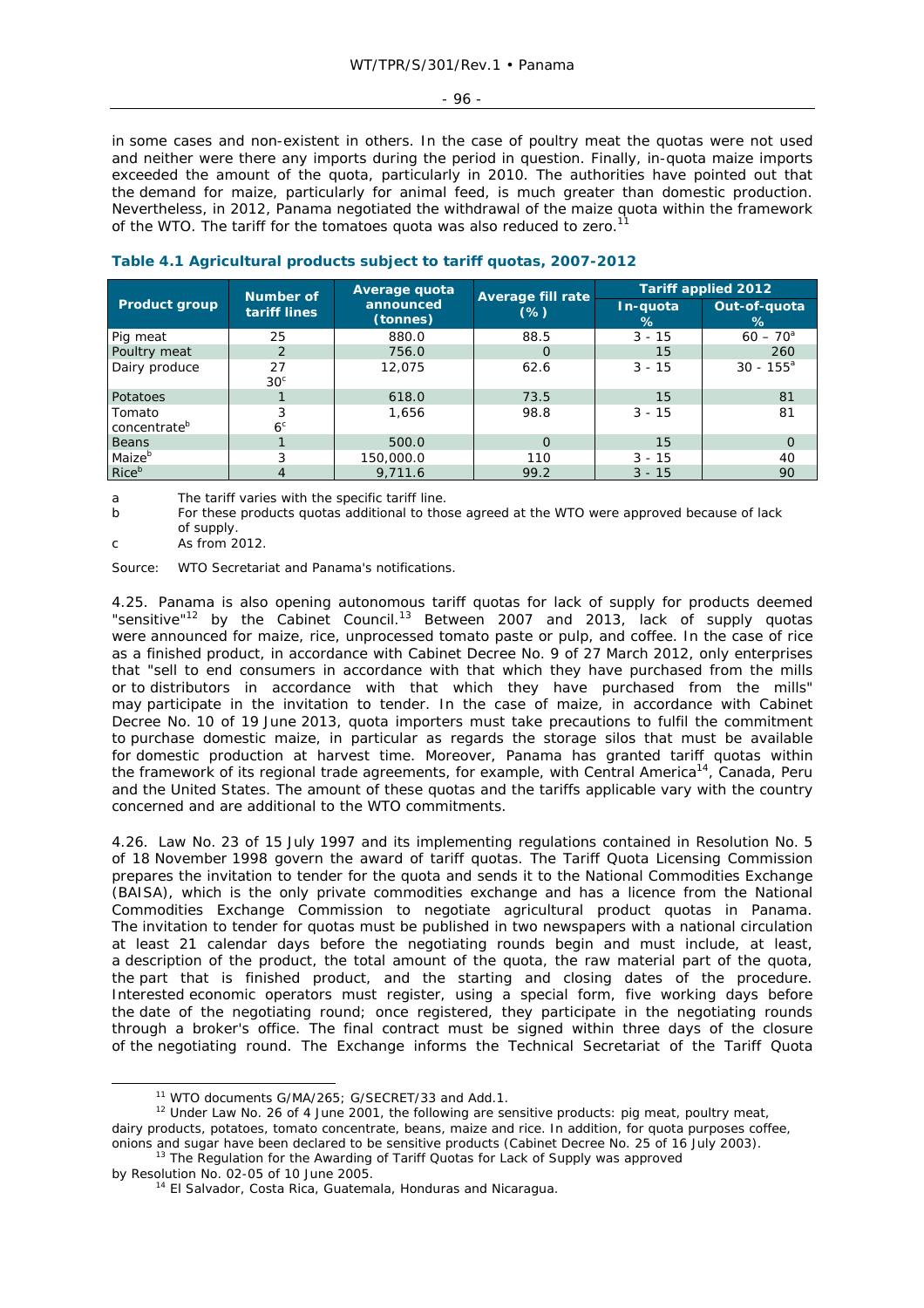#### - 97 -

Licensing Commission<sup>15</sup> within a period of two working days and the latter issues the buyer with a certificate, also within two working days.

# **4.2.2.2.2 Internal measures**

4.27. Panama does not impose price controls on agricultural or food products. However, the MEF monitors the costs of the products that make up the basic basket (foods and beverages) on the basis of INEC data. The Agricultural Marketing Institute monitors the prices of various agricultural products on the Central Agricultural Market and the San Felipe Market and of products on sale in the subsidized food markets (*Jumbo Ferias del Ahorro*).

4.28. Panama has notified the WTO of the domestic support granted between 2007 and 2012 for research purposes (Agricultural Research Programmes), pest and disease control, information and training services, extension and advisory services, inspection, health, safety, standardization and integrated pest management services, marketing, promotion and market intelligence services, infrastructure services (irrigation, reservoirs, environmental programmes, roads, etc.), natural disaster relief, and structural adjustment through support for investment (Livestock Improvement Programme, Agricultural Conversion Programme and Agricultural Competitiveness Programme). Between 2007 and 2012, the cumulative total of this support, considered to be "green box", exceeded B 638 million. Panama has also notified measures under the heading "Development Programmes" consisting of generally available subsidies for investment in agriculture, which increased considerably in amount between 2007 and 2012. In addition, it notified *de minimis* specific product payments for tomatoes for processing (Table 4.2).

| (Balboas)                                     |                       |                       |                       |            |                       |                       |
|-----------------------------------------------|-----------------------|-----------------------|-----------------------|------------|-----------------------|-----------------------|
| Category                                      | 2007                  | 2008                  | 2009                  | 2010       | 2011                  | 2012                  |
| <b>General services</b>                       | 90,164,804            | 89,945,084            | 73,240,687            | 91,880,158 | 102,826,893           | 128,325,920           |
| Natural disaster<br>relief                    | 1,806,412             | 1,139,850             | 1,567,079             | 322,445    | 3,060,795             | 1,959,634             |
| Assistance for<br>structural<br>adjustment    | 5,136,636             | 10,364,259            | 7,625,196             | 10,673,633 | 11,484,235            | 7,042,104             |
| Development<br>programmes                     | 13,272,426            | 14,928,518            | 17,461,198            | 20,578,136 | 25,218,673            | 31,263,186            |
| Direct payments<br>Tomatoes for<br>processing | 365,570<br>de minimis | 358,545<br>de minimis | 733,998<br>de minimis | O          | 164,000<br>de minimis | 111,767<br>de minimis |

### **Table 4.2 Domestic support, 2007-2012**

Source: WTO Secretariat, on the basis of notifications submitted by Panama.

4.29. The Agricultural Development Bank (BDA) provides financing for the development of agricultural and agro-industrial activities. It finances non-traditional products with export potential such as: melons, watermelons, pumpkins, yucca, yams, pineapples, fresh and processed vegetables, flowers, okra, coffee, oranges, cocoa and bananas, *inter alia*. The Executive Committee of the BDA sets interest rates, within the guidelines laid down by the Banking Supervisory Authority.

4.30. Under the Consumer Support Programme (PAC), the preferential interest rate charged by the BDA is 2% per annum for items such as rice, maize and beans and for the purchase of agricultural machinery or equipment that can be used for producing two or more products interchangeably, whereas between 5% and 6% is charged for ordinary loans. The security required by the Bank may take the form of: mortgages and antichresis, liens, crops, livestock, equipment or machinery, personal or fiduciary bonds (collateral), possessory rights, chattel mortgages, combinations thereof or other collateral security. The terms and amortization schedule are drawn up taking into account various aspects of the project to be financed, for example, the investment

<sup>&</sup>lt;sup>15</sup> Technical Secretariat of the Tariff Quota Licensing Commission, Article 5 of Resolution No. 5 of 18 November 1998. The Tariff Quota Licensing Commission is composed of the Ministries of Agricultural Development, Trade and Industry, and the Economy and Finance.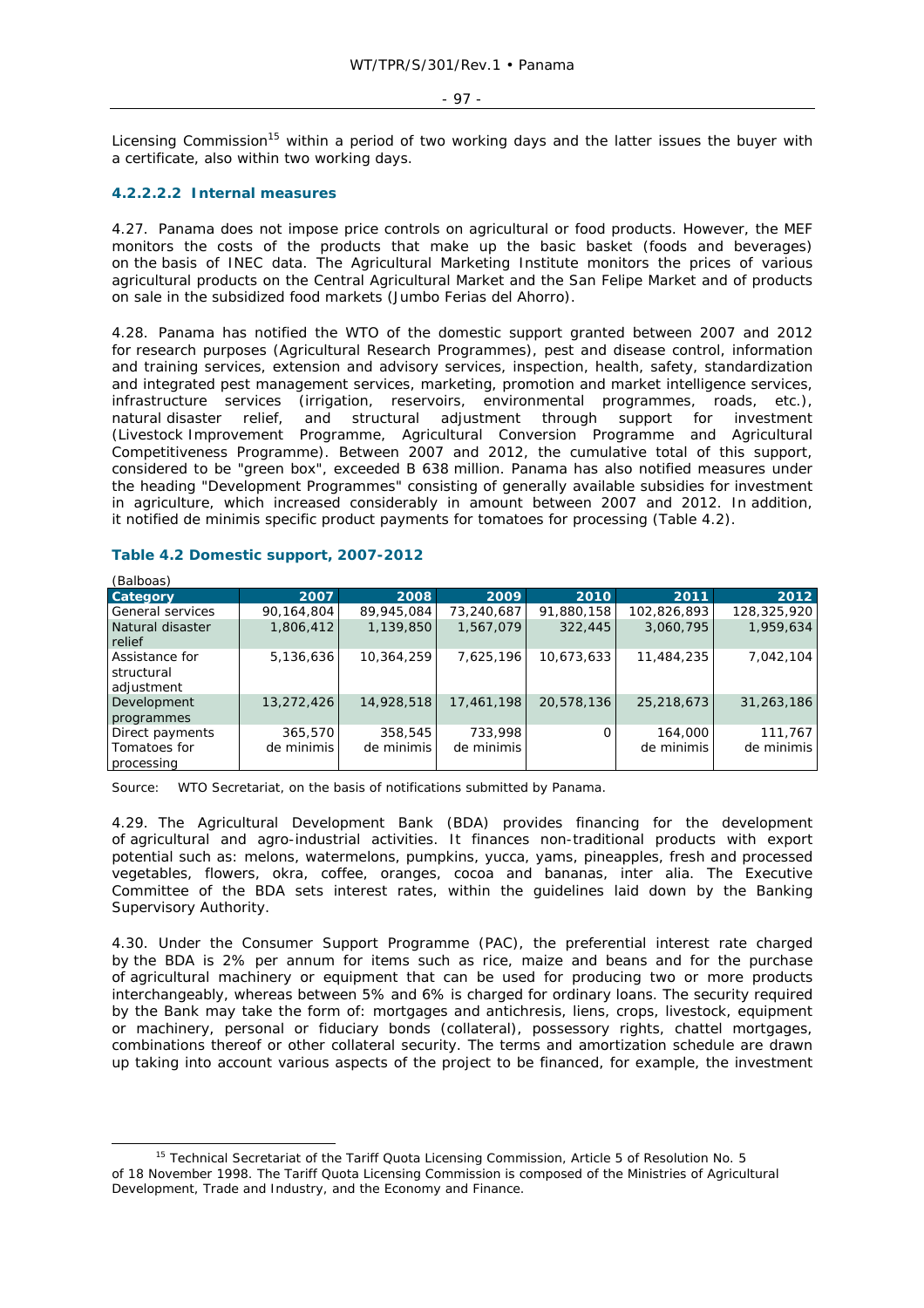plan and the marketing calendar. The repayment period for each loan depends on the type of operation.<sup>16</sup>

4.31. Between 2007 and 2013, the cumulative total of the loans granted to the agricultural sector by the BDA amounted to B 335.6 million with a balance in the loan portfolio of B 153.8 million in December 2013. The total annual amounts vary considerably from year to year. Most of the loans are granted for livestock farming, in particular, cattle raising, the cumulative total for the period between 2007 and 2013 being more than B 173 million with a balance of B 94 million in the loan portfolio at the end of 2013. Lending to the traditional agricultural sector<sup>17</sup> amounted to B 94 million with a balance in the loan portfolio of B 25.3 million in December 2013. The cumulative total of the loans for export products (melons, watermelons, pumpkins, pineapples) between 2010, the starting year, and 2013 amounted to B 1.2 million with a loan portfolio of B 830,000 in December 2013. The amount of lending for export products is small compared with that for traditional agriculture. In fact, as the authorities have pointed out, the official agricultural credit programmes administered by the BDA and the National Bank of Panama do not favour exports. The BDA loans destined for other agricultural activities (agro-industry, land purchase and titling, purchase of farms, etc.) totalled B 67.4 million with a cumulative portfolio of B 32.9 million.<sup>18</sup>

4.32. Under Law No. 2 of 20 March 1986, as amended by Law No. 28 of 1995, Panama provides incentives for agriculture (for the production of food, wood, crop and livestock farming, aquacultural and forestry raw materials, and other agricultural products) for the purpose of making food available for domestic consumption and export. The Law establishes a preferential rate, up to 30% lower than the ordinary rate, for the installation and consumption of electricity for agricultural purposes and tax exemption of up to 30% for sums invested in crop and livestock farming, fishery, aquacultural and agro-industrial activities, although the deduction may not exceed 40% of the taxable income. To qualify, taxpayers must invest in the production of goods, the cancellation of obligations or the introduction of more productive technology and maintain the investment for at least three years.

4.33. Law No. 52 of 28 August 2012 introduced changes in the Tax Code that favour the agricultural sector. For example, it raises from B 250,000 to 300,000 the gross annual income threshold below which natural and legal persons engaged in agriculture or agro-industry are exempt from income tax. Moreover, persons engaged in agriculture or agro-industry with incomes in excess of B 300,000, together with persons engaged in importing and manufacturing food or pharmaceutical and medicinal products for human consumption, may deduct on their estimated tax return the total amount of the ITBMS they have paid solely on the purchase of packaging materials, services and inputs necessary for manufacturing food or pharmaceutical and medicinal products for human consumption.

4.34. During the period from 2007 to 2013, Panama did not notify any export subsidies. At the end of 2009, Panama adopted Law No. 82 of 31 December 2009 establishing the Programme for the Promotion of Agricultural Export Competitiveness through export incentives, consisting of tax credits exclusively for paying domestic taxes and, in 2010, issued the corresponding implementing regulations (Executive Decree No. 65 of 25 March 2010). The authorities have noted that a law for establishing a trade promotion fund for financing the export of agricultural products is being drawn up.

4.35. The ISA is the agricultural insurance intermediary and offers the following categories of insurance: (i) agricultural and forestry insurance which covers, for example, drought, floods, disease and pests; (ii) bonds, for example, for loan payments and product delivery; (iii) livestock insurance; and (iv) supplementary insurance, for example, machinery insurance, agricultural and transport insurance, storage and infrastructure insurance and rural life insurance. The premiums set by the ISA are percentages of the insured value and the term varies

potatoes, onions, sugar cane; and coffee, pineapple, yams, yucca, bananas, and watermelons, for domestic consumption.<br><sup>18</sup> Round numbers. BDA figures provided by the Panamanian authorities.

<sup>&</sup>lt;sup>16</sup> Online information, viewed at: http://www.bda.gob.pa/terminos\_legales.html. BDA Executive Committee Resolution No. 10-2010.<br><sup>17</sup> Traditional agricultural sector products, for example: rice, maize, tomatoes, vegetables, beans,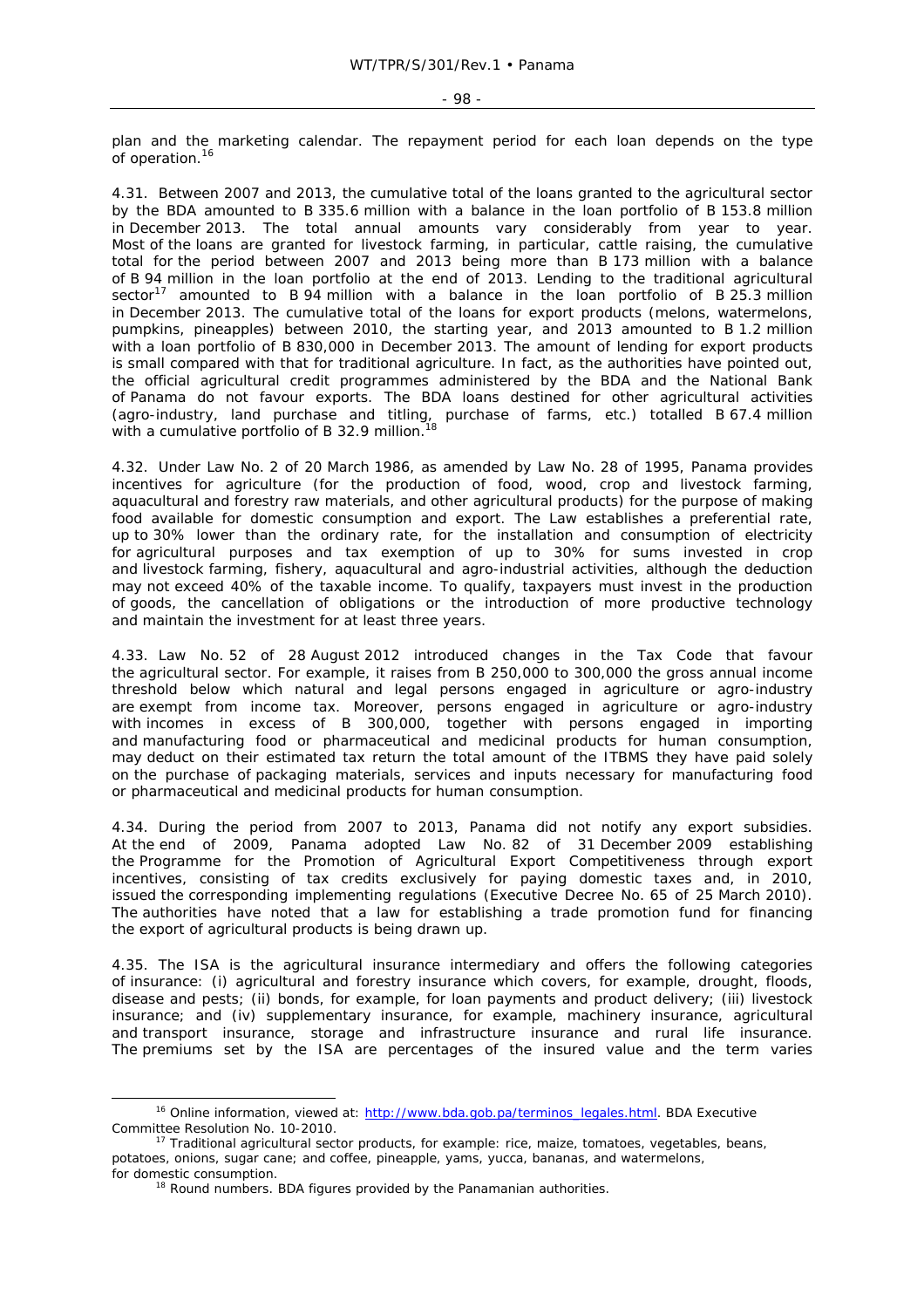### - 99 -

with the risk covered.<sup>19</sup> For example, in the case of livestock the premium varies with the nature of the animal (3.5% for female breeding stock for meat and fattening, 2.7% for female breeding stock for milk, 3.0% for dual-purpose female breeding stock, 4% for male breeding stock, whether for milk or meat). In crop farming, the premium varies between 4% and 7% of the insured value depending on the agronomic conditions and the province. The excess varies between 10% and 30%. The term of the coverage is variable, for example, in the case of feeder cattle, it is up to two years and in the case of male and female breeding stock up to 72 months. Crop coverage depends on the agricultural cycle. There is also a Guarantee Fund Programme, a B 10 million trust fund deposited in the National Bank of Panama for guaranteeing agricultural loans granted by that institution for crops approved by the MIDA in its crop manuals, livestock breeding and agricultural product processing. The guarantee covers up to 80% of the loan.

# **4.2.3 Fishing**

4.36. The fishing sector consists of industrial and non-industrial fishing and aquaculture. Non-industrial fishing is small-scale and mainly for domestic consumption. Although the fishing sector's contribution to GDP continued to decline between 2008 and 2012, from 2.2% to an estimated 0.4%, the gross aggregate value of the sector recorded annual growth of 2.5% in 2012, mainly due to an increase in shrimp exports (20.2%) and non-industrial fishing.

4.37. The Panamanian Aquatic Resources Authority (ARAP) is responsible for the observance and application of the laws and regulations concerning the management, conservation and exploitation of aquatic resources and the national fishing and aquaculture policies adopted by the Executive. The ARAP is represented in its relations with the Executive by the Ministry of Agricultural Development.<sup>20</sup> The ARAP is authorized to grant international fishing licences to Panamanian-registered vessels.21 Industrial fishing also requires an industrial licence, granted by the MICI to Panamanian nationals and foreigners without distinction. Commercial shrimp fishing is restricted to vessels built in Panama and only Panamanian nationals may engage in coastal or non-industrial fishing.<sup>22</sup> Moreover, there is a series of technical requirements for limiting the exploitation of fisheries resources which apply without distinction to nationals and foreigners alike.

### **4.3 Energy**

4.38. The National Energy Secretariat (SNE), established in 2008 and attached to the Ministry of the President's Office, is responsible for overseeing the energy sector.<sup>23</sup> The SNE designs and implements the energy policy contained in the National Energy Plan 2009-2023, whose main objectives are to ensure, within competitive parameters, the availability and sustainable supply of energy, promote the development of renewable sources and the rational use of energy, and strengthen regional integration through interconnections with Central and South America.<sup>24</sup>

4.39. The demand for electricity grew by 8.4%<sup>25</sup> in 2012 with 64.4% of electricity output being generated in hydraulic power stations and 35.5% in thermal power plants.<sup>26</sup> Between 2007 and 2013, Panama was a net exporter of electricity in some years and a net importer in others.

4.40. Panama participates in the Regional Electricity Market (MER), together with Costa Rica, Guatemala, El Salvador, Honduras and Nicaragua. The MER has a 1,800 km electricity

<sup>&</sup>lt;sup>19</sup> Online information from ISA, viewed at:  $\frac{http://www.isa.gov.pa/programs.php#}{20}$ <br>
<sup>20</sup> Law No. 44 of 23 November 2006.<br>
<sup>21</sup> Executive Decree No. 49 of 13 November 2009 and Executive Decrees Nos. 160, 161, and 162

of 6 June 2013.<br><sup>22</sup> Executive Decree No. 124 of 8 November 1990.<br><sup>23</sup> In 2008, the SNE replaced the MICI's Directorate-General of Hydrocarbons and Alternative Energies.<br><sup>24</sup> SNE (2009).<br><sup>25</sup> Online information, viewed at:

El%C3%A9ctrico-julio-2013.pdf.<br><sup>26</sup> Online information from ASEP, viewed at:

http://200.46.47.233/images/electricidad/estadisticas/II%20Semestre\_2012/OFERTA.pdf.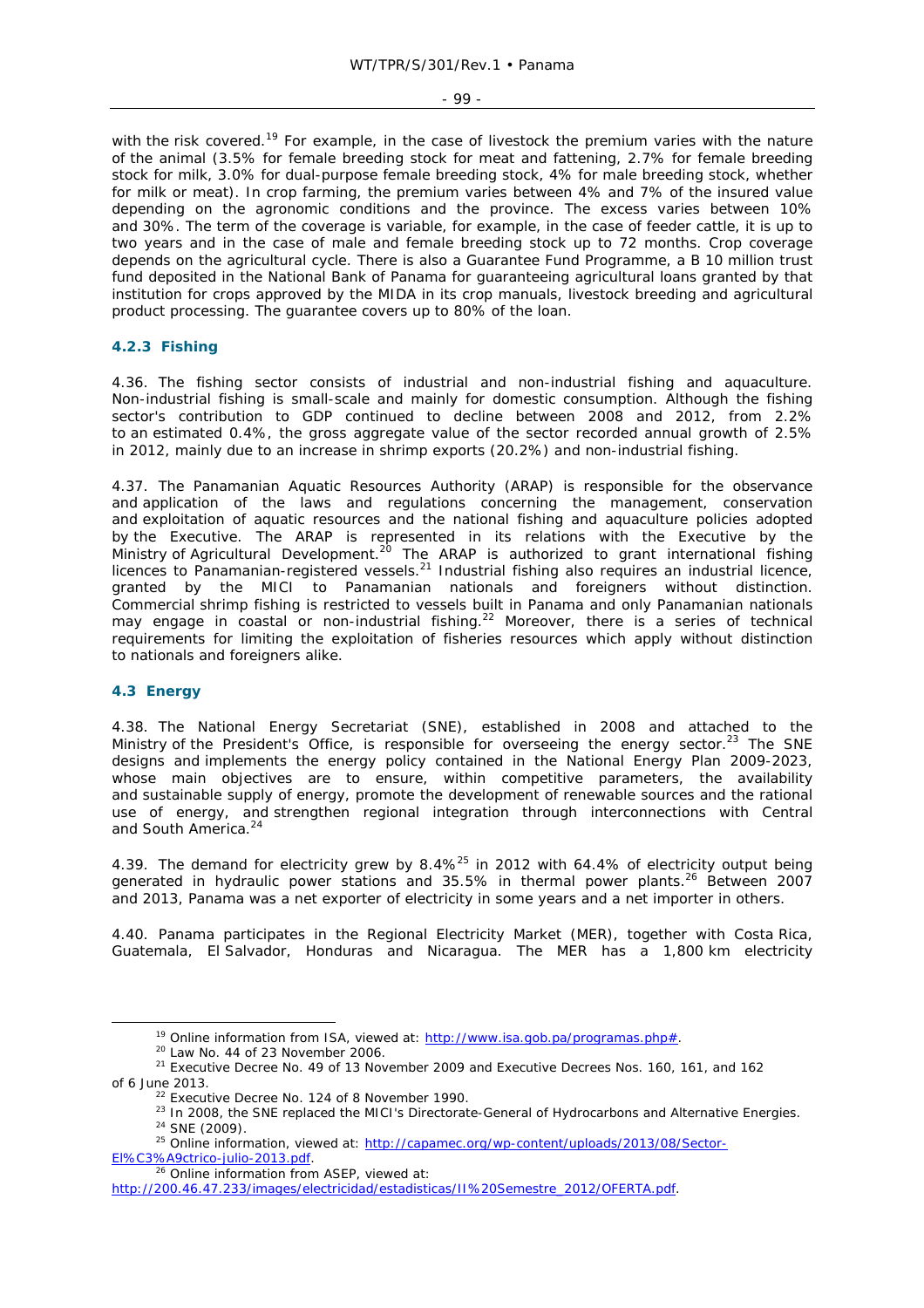infrastructure known as the Central America Electrical Interconnection System (SIEPAC). There are also plans for an electrical interconnection between Panama and Colombia.<sup>27</sup>

4.41. Panama does not produce hydrocarbons but has a storage capacity of 21.5 million barrels<sup>28</sup> and an extensive port infrastructure. There is an oil pipeline in operation but only 12% of its capacity is being used. Fuel free zones have been established to supply the existing infrastructure. Under this procedure, crude petroleum and petroleum products can enter fuel free zones without payment of taxes, levies and other fiscal charges at importation, and exemption from export taxes is granted on sales of these products to ships and aircraft in international traffic that use Panamanian ports and airports and on sales to vessels that transit through the Panama Canal. Bunkering is an important commercial activity in the hydrocarbons subsector.

## **4.3.1 Electricity**

4.42. Panama's electricity market is decentralized and regulated, generation is mainly private and operates under conditions of free competition. The Power Transmission Company (ETESA), which is 100% State-owned, is responsible for transmission; the National Dispatch Centre (CND), which is controlled by ETESA, operates and supervises the National Interconnected System (SIN) maintaining a balance between supply and demand. There are three semi-public electricity distributors operating in different areas under exclusive concessions, namely, Empresa de Distribución Eléctrica Metro Oeste, S.A (EDEMET), Elektra Noreste, S.A. (ENSA) and Empresa de Distribución Eléctrica Chiriquí, S.A (EDECHI), which in December 2012 held 44.5%, 42.2% and 13.3% of the market, respectively. The Central American regional transmission system is the responsibility of Empresa Propietaria de la Red (EPR), which is composed of the transmission companies of each of the countries of Central America and three shareholders from outside the region.<sup>29</sup>

4.43. In September 2013 total installed capacity was 2,441.7 MW, with firm capacity standing at 1,825 MW as compared with a maximum demand of around 1,440 MW, recorded on 13 April 2013. Since 2007 the firm power margin relative to maximum demand has improved but is still narrow. In May 2013, Panama experienced a crisis which led to the adoption of energy saving measures and the importation of electricity from the Central American regional market<sup>30</sup> moreover, in April 2014 measures were taken to reduce energy consumption and prevent a crisis. Exports are authorized only if the energy and power to be exported are not needed to supply the domestic market.31 Assessments of the quality of the distribution service show that the indicators reflecting the frequency and duration of interruptions exceed the permissible level, the difference being more pronounced in the rural sectors. According to ETESA, to improve the efficiency of the system it is proposed to build a fourth transmission line which would be ready in 2021. A Panama-Colón transmission line is also being planned, and the Chan II hydroelectric power station is expected to come on stream in 2018.

4.44. Law No. 6 of 3 February 1997 and its amendments, which govern the provision of public electricity services, guarantee market operators non-discriminatory access to transmission networks. The transmission company acts as an intermediary and does not receive any net profit or assume any costs or risks under block energy supply contracts, all the costs associated with such contracts being transferred on average to the distributors. The National Public Service Authority (ASEP) is the market regulator. It grants licences and concessions, regulates distribution prices, establishes calculation methods and approves companies' tariff proposals. Only the prices at which electricity is sold to end customers, other than large customers, are regulated. The end consumer pays a price calculated as a function of consumption and voltage. The average consumer price rose from B 0.15 per kWh in 2006, then one of the highest tariffs in Latin America, to over B 0.16 in 2012, after hitting a peak of B 0.185 in 2008 due to the surge in oil prices.

 $27$  SNE (2013).<br><sup>28</sup> Online information, viewed at:

http://www.energia.gob.pa/admin/gal/12/files//Zonas%20Libres%20de%20Combustible%20-

<sup>%20</sup>Contratos%20Vigentes.pdf.<br><sup>29</sup> Online information from the EPR, viewed at:

http://www.eprsiepac.com/quienes\_siepac\_transmision\_costa\_rica.htm. 30 *La Prensa* of 8 May 2013, online information, viewed at:

http://www.prensa.com/impreso/panorama/crisis-energetica-racionamiento-sector-publico-y-privado-falta-de-

 $31$  Executive Decree No. 22 of 19 June 1998, Article 30.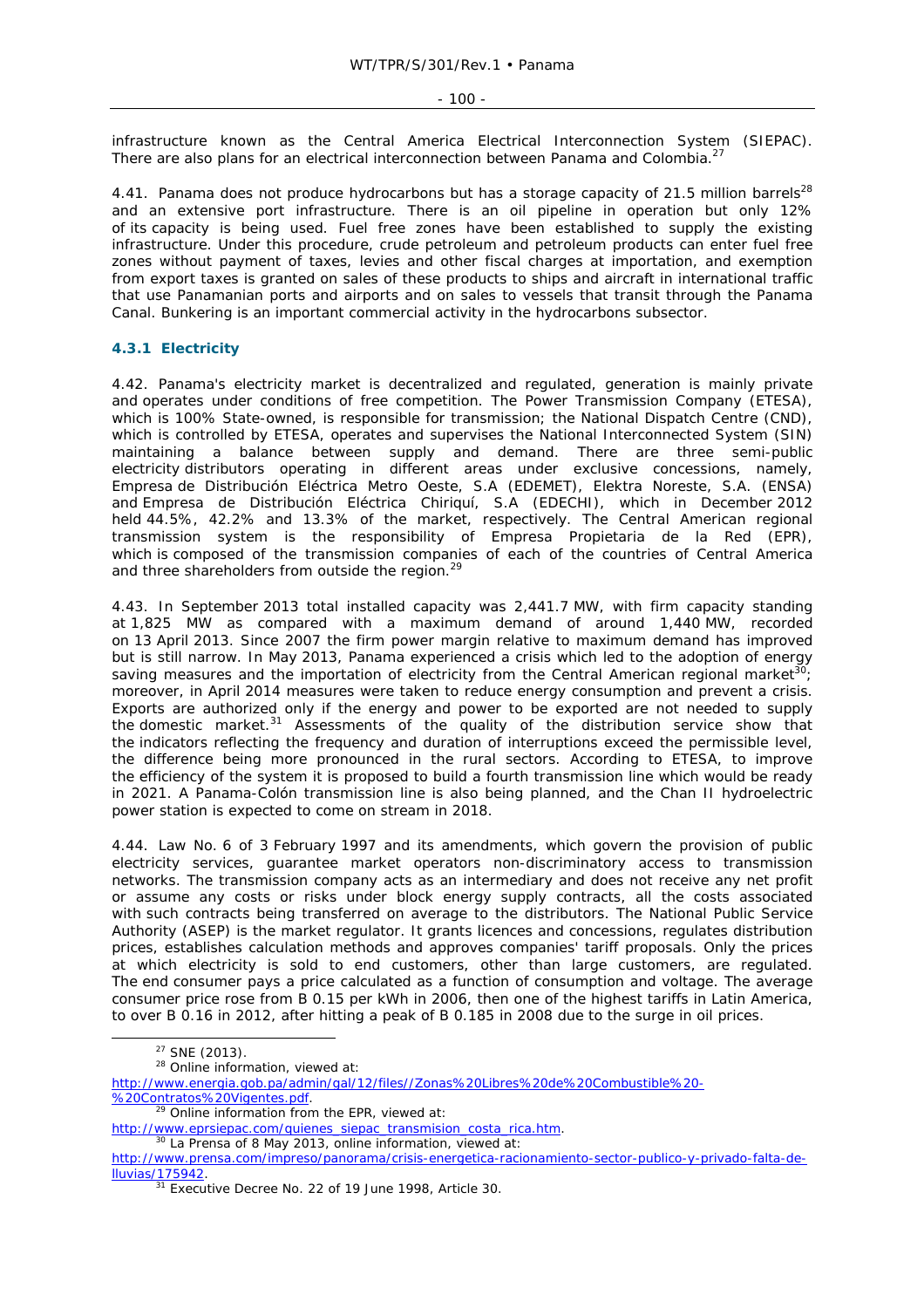#### - 101 -

4.45. Law No. 57 of 13 October 2009, which amended Law No. 6, introduced important changes. For example, it authorizes ETESA to prepare specifications and call for bids, obliges the generators to offer their firm capacity and available energy in the bids, which in its turn authorizes them to participate in the contingency market. The distributors' energy purchases from the transmission company are paid for through tariffs that reflect the economic costs of supply, which cover all the costs of energy, capacity, special services and other costs of purchasing energy from the generators. Customers who are up to date in paying for the service and submit claims in connection with invoicing problems can suspend payment of the portion claimed until the ASEP settles the claim. Law No. 57 also raises the level of the fines, which can amount to B 20,000,000.

4.46. ASEP has granted 20 generating companies 19 concessions, of which nine are operational, and 22 licences, of which 21 are operational. The State owns two generating companies. The transmission company cannot participate in generation, distribution or sales to large customers.32 Generating companies and distributors may not apply for new concessions that increase their market share to more than 25% and 50%, respectively. The ASEP can modify these levels and, in fact, permitted a temporary increase in the participation of the hydroelectric companies to 40% between 2005 and 2012. The participation of distributors in generating companies is restricted, while the participation of generators in distribution is prohibited.<sup>33</sup>

4.47. To fulfil its plans for saving energy and diversifying its energy sources, Panama grants tax incentives for the construction of new hydroelectric power plants or solar, wind and geothermal energy projects and those that use natural gas or biomass.<sup>34</sup> In the tender processes for the purchase of energy and capacity, a preference of 5% of the evaluated price is granted to projects that use renewable sources.<sup>35</sup> The Strategic Plan for the Rational and Efficient Use of Energy, supported by the Fund for the Rational and Efficient Use of Energy<sup>36</sup>, is intended to finance programmes and projects in the private commercial and residential sector and to grant incentives and subsidies for equipment, machinery, materials and spare parts that use less energy and/or recover energy for their own operation. It prohibits, from 2014, the manufacture and importation of equipment with energy efficiency ratings below the minima determined by the Energy Efficiency Ratings Management Committee.<sup>37</sup> Equipment, machinery, structures or appliances that reduce energy consumption, marketed in Panama, must bear a label indicating at least their energy consumption under normal conditions, the normal conditions for calculating energy consumption and their energy efficiency rating.<sup>38</sup>

4.48. The State subsidizes electricity consumption through discounts on the end customer's invoice. Discounts are given to the agricultural sector (5% of the tariff), to subsistence consumption customers (up to 20%), to pensioners and third-age customers and to political parties (50%). The subsidy for subsistence consumption customers is funded from the contributions of customers whose monthly consumption exceeds 500 kWh, at a rate of up to 0.6% of their invoice.<sup>39</sup>

4.49. Cross subsidies are allocated through the Tariff Stabilization Fund (FET) to mitigate the effect of end-customer tariff increases and to constitute the Energy Compensation Fund (FACE). The FET is intended for all tariffs but, in recent years, has been restricted to customers on the simple low-voltage tariff who consume up to 500 kWh per month. The State is progressively reducing the number of FET beneficiaries, with a view to limiting the subsidies to customers with

<sup>&</sup>lt;sup>32</sup> Article 83 of Law No. 6 of 3 February 1997.<br><sup>33</sup> Articles 69 and 94 of Law No. 6 of 3 February 1997.<br><sup>34</sup> Law No. 45 of 4 August 2004 and Executive Decree No. 45 of 10 June 2009 (hydropower

and geothermal energy); Law No. 37 of 10 June 2013 (solar energy); Law No. 44 of 25 April 2011 as amended by Law No. 18 of 26 May 2012 (wind energy); Law No. 41 of 2 August 2012 (natural gas); and Law No. 42 of 20 April 2011 (biomass).

 $\frac{35}{10}$  Law No. 41 of 2 August 2012 and Law No. 42 of 20 April 2011.<br> $\frac{36}{10}$  The Fund can receive reimbursable and non-reimbursable contributions from bilateral and multilateral financing organizations, technical cooperation funds, governments and energy market operators. The State<br>allocates annual budget appropriations to bolster the capital.<br><sup>37</sup> The Patings Management Cammittee assaids of resum

The Ratings Management Committee consists of representatives of the MICI, the MEF, the National Secretariat of Science, Technology and Innovation, the Technical Council for Engineering and Architecture, the National Metrology Centre AIP, the University of Panama, the Technological University of Panama, the INEC, the Office of the Comptroller-General of the Republic with the right to speak, and the National Energy Secretariat.<br><sup>38</sup> Law No. 69 of 12 October 2012 and Executive Decree No. 398 of 19 June 2013.<br><sup>39</sup> ASEP (2012a).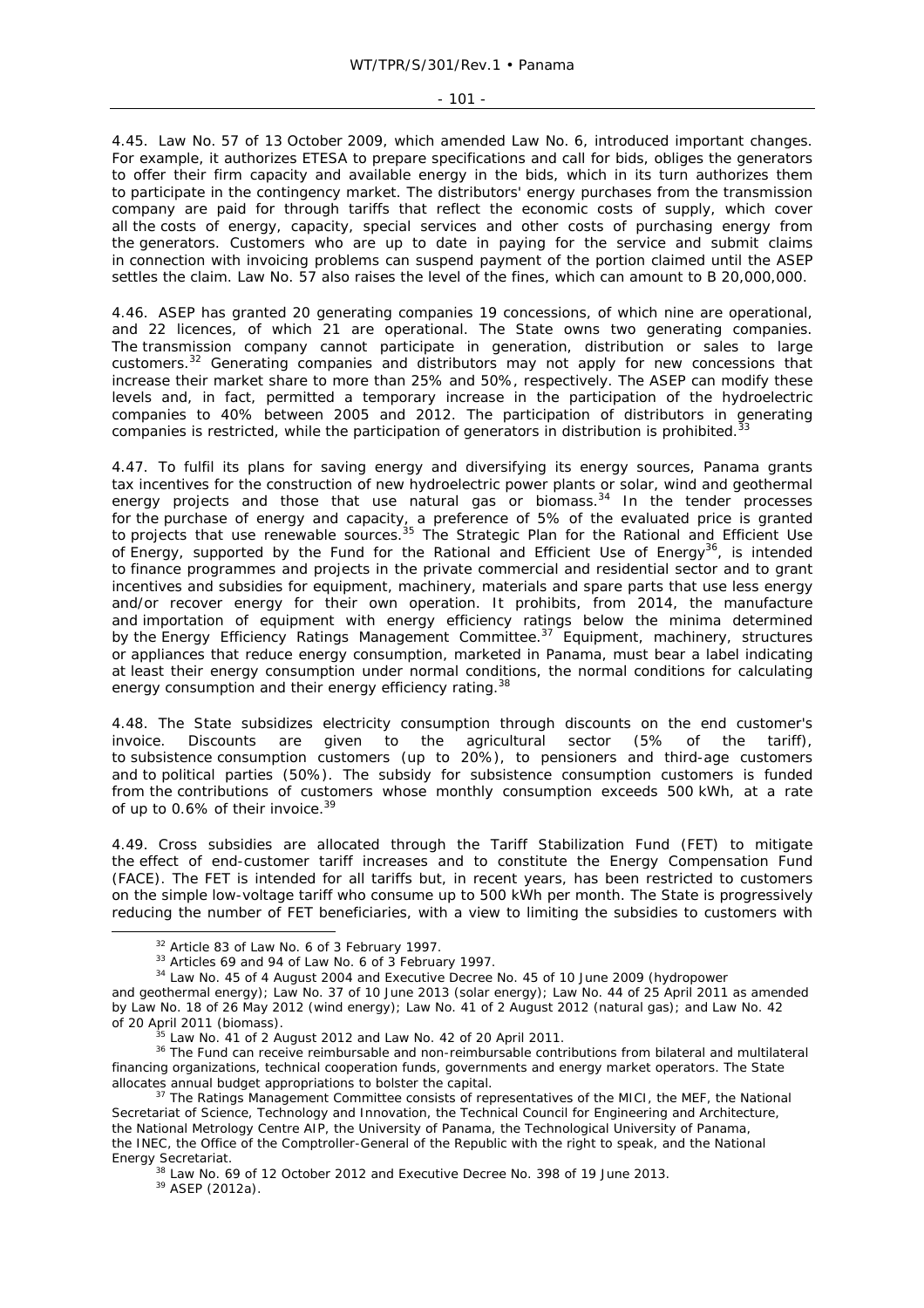a consumption of up to 300 kWh in 2016. The FACE is made up of State funds for compensating the electricity distributors for the amounts foregone, through tariff updating, due to Government commitments or as a result of the total transfer of the extra costs to the electricity generators with mixed share capital not having been permitted.<sup>40</sup>

# **4.3.2 Hydrocarbons**

4.50. Panama imports 100% of its hydrocarbon consumption in the form of finished derivatives.

4.51. Hydrocarbon-related activities are governed by Law No. 8 of 16 June 1987, as amended by the following three laws: (1) Law No. 27 of 12 July 2006 enabling the State to establish companies to provide hydrocarbon exploration, development, transport, storage, marketing, industrialization, import, export and refining services; (2) Law No. 39 of 14 August 2007, which promotes and regulates the exploration and development of petroleum deposits, declares these activities to be of public utility and social interest and exempts companies that conclude contracts from the payment of import taxes on machinery, grants a special depreciation regime and creates free zones for fuel; and (3) Law No. 53 of 9 September 2013, which amends the conditions of oil and gas exploration and development permits and contracts. In approving these laws Panama seeks to promote exploration and prepare the way for the commercial development of confirmed deposits in its territory. However, in December 2013, no development activity had yet begun.<sup>41</sup>

4.52. The importation and sale of fuels and petroleum products are subject to a consumption tax (ICCDP). Moreover, Law No. 76 of 21 October 2013 imposes an import tax on fuels blended with bio-ethanol of foreign provenance (section 3.2.5). The State regulates the maximum retail price of petrol (91 and 95 octane) and low-sulphur diesel, in accordance with the trends in international prices, and adjusts it every fortnight. $42$ 

## **4.4 Manufacturing**

4.53. Manufacturing in Panama focuses on just a few activities, namely, food and beverages, publishing and printing, non-metallic mineral products, textiles, leather tanning and dressing and footwear, wood and wood products, paper and paper products, chemical and plastics products, metals and metal products, machinery and vehicles. Over 70% of production consists of consumer goods.<sup>43</sup>

4.54. Between 2007 and 2013 the manufacturing industry's share of GDP fell from 7.2% to an estimated 5.1%. Nevertheless, in 2012 the sector's gross aggregate value grew by 3.6%, mainly due to increases in the production of meat and meat products (5.3%), the manufacture of cement, lime and gypsum (25.2%), the preparation of non-alcoholic beverages (5.9%), and the production of dairy products (10.6%). On the other hand, there were declines in the processing and preservation of fish and fish products, the manufacture of milling industry products, the production of fertilizers and nitrogen compounds, and the manufacture of pharmaceutical products, chemicals for medicinal purposes and botanical products, *inter alia.*<sup>44</sup> In terms of employment, in 2013 the manufacturing sector employed 7.7% of the total labour force. According to the Chamber of Commerce, Industry and Agriculture of Panama, the manufacturing industry lost workers between 2011 and 2012, recording a fall of 1.3%.<sup>45</sup>

4.55. In 2012, the principal manufactured products in terms of output value were the preparation and preservation of fish, fruit, vegetables, oils and fats (19.7%), the preparation of beverages (17.2%), the manufacture of non-metallic mineral products (10.4%), the preparation of other food products (7.5%), publishing, printing and the reproduction of recordings (7.4%),

<sup>40</sup> Cabinet Resolutions No. 174 of 8 November 2011 and No. 64 of 26 June 2012.<br>41 SNE (2013).<br>42 Online information from the SNE, viewed at: http://www.energia.gob.pa/Precios-Paridad-<br>Importacion.html.

<sup>&</sup>lt;sup>43</sup> National Competitiveness Centre (2013).  $144$  Comptroller-General of the Republic (2014) and INEC.  $45$  National Competitiveness Centre (2011) and Chamber of Commerce, Industry and Agriculture of Panama (2013).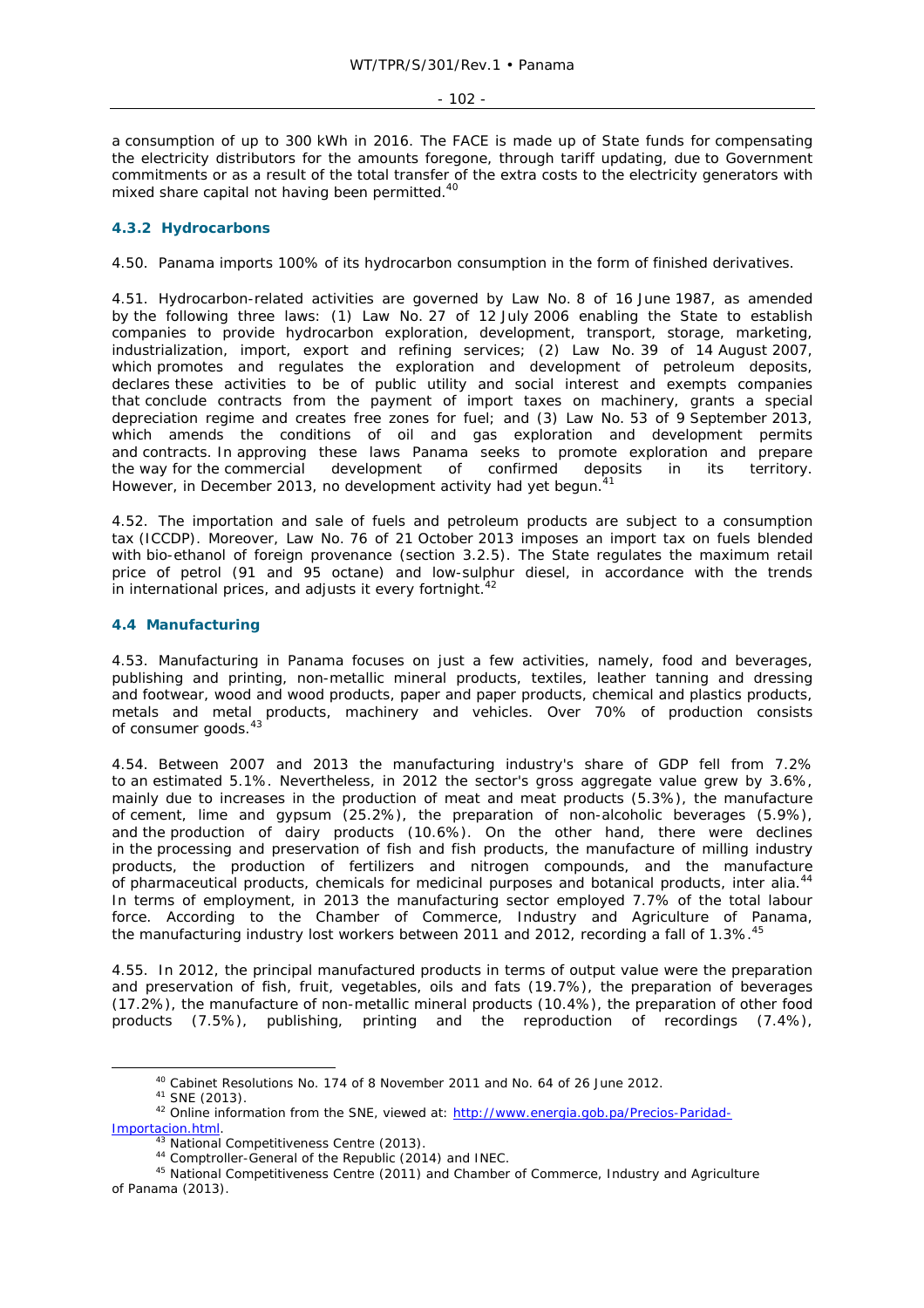and the manufacture of metal products for use in building  $(7.5\%)$ .<sup>46</sup> In September 2013, the indicators reflecting the volume and value of manufacturing output were higher by 3.6% and 12.1%, respectively, relative to the same period in the previous year. The activities with the strongest growth were publishing, printing and the reproduction of recordings, non-metallic mineral products (due to the good performance of the construction sector) and vehicle manufacturing. The biggest falls were recorded in leather tanning and dressing and footwear and the manufacture of textile and paper products.<sup>47</sup>

4.56. Panama offers manufacturers the opportunity to take advantage of several incentives programmes (section 3.4.1). Some were introduced during the review period for the purpose of improving productivity and competitiveness, for example, the Industrial Promotion Certificate (CFI), a tax credit granted to companies which make investments in certain activities<sup>48</sup> and the Trust Fund for the Financing of Competitiveness and Productivity. The authorities have noted that the impact of these measures on the performance of the manufacturing industry has not been measured.

4.57. In 2013, Panama applied an average MFN tariff of 6.4% to non-agricultural products (WTO definition). When Chapters 25 to 97 of the Harmonized System (HS) are taken as the basis, the average is 6.2% (Table 3.2). Between 2007 and 2012, imports of manufactured goods, based on HS Chapters 25 to 97, fell from 89.3% to 88.8% of total imports and exports rose from 16.6% to 43.8% of total exports. In 2012, the main imports were mineral fuels, mineral oils and their distillation products; bituminous substances; mineral waxes (22.5%), nuclear reactors, boilers, machinery and mechanical appliances; parts thereof (11.2%); and motor vehicles, tractors, bicycles and other land vehicles; their parts and accessories (9.1%). Panama's exportable range of manufactured products included pearls (natural or cultured), precious and semi-precious stones, precious metals, metals clad with precious metal, and articles thereof; imitation jewellery; coins (15.7%), cast iron and steel (7.2%); wood and wood products (3.0%), paper and paper pulp (3.0%); and aluminium and articles thereof (2.8%) (Tables A1.1 and A1.2). It is estimated that Panama exports 22% of its manufacturing output.<sup>49</sup>

## **4.5 Services**

## **4.5.1 General features and specific commitments under the GATS**

4.58. Panama is essentially a services economy. In 2013, services contributed 70% of GDP (at 2007 prices), together with two thirds of employment (Table 1.1) and about 36% of total exports (goods and services). Between 2007 and 2013, the services sector grew at a real annual rate of 7.4%. Exports of services (including those from the Colón Free Zone) were particularly dynamic, increasing in value by 121% during the same period to reach US\$9,767 million in 2013, while imports amounted to  $US\$ 4,715 million (Table 1.5).

4.59. Panama's Schedule of Specific Commitments under the General Agreement on Trade in Services (GATS) was negotiated within the context of its accession to the WTO in 1997. The horizontal commitments concerning market access include the presence of natural persons working temporarily in Panama in the following categories: sellers of services, managers, administrators and specialists. Panama did not bind any horizontal commitments relating to national treatment.

4.60. Panama adopted specific commitments relating to market access and national treatment in 11 of the 12 sectors defined in the GATS, the exception being the "other services" sector. The commitments in the telecommunications and transport sectors are limited; in the latter sector, they cover only the repair of aircraft. In telecommunications, Panama adopted commitments only

 <sup>46</sup> Online information from INEC (Table 12), viewed at:

http://www.contraloria.gob.pa/inec/archivos/P5531Cuadro%2012.pdf. 47 Online information from INEC, "*Según división industrial: Índices resumen de volumen, precios y valor de la industria manufacturera*", viewed at:

http://www.contraloria.gob.pa/inec/Avance/Avance.aspx?ID\_CATEGORIA=1&ID\_CIFRAS=5&ID\_IDIOMA=1.<br><sup>48</sup> These activities are: R&D, management and quality assurance and environmental management

systems, investment or reinvestment of profits, human resource training and coaching, and increase

in production-related employment.<br>
<sup>49</sup> National Competitiveness Centre (2013).<br>
<sup>50</sup> Estimates for 2013.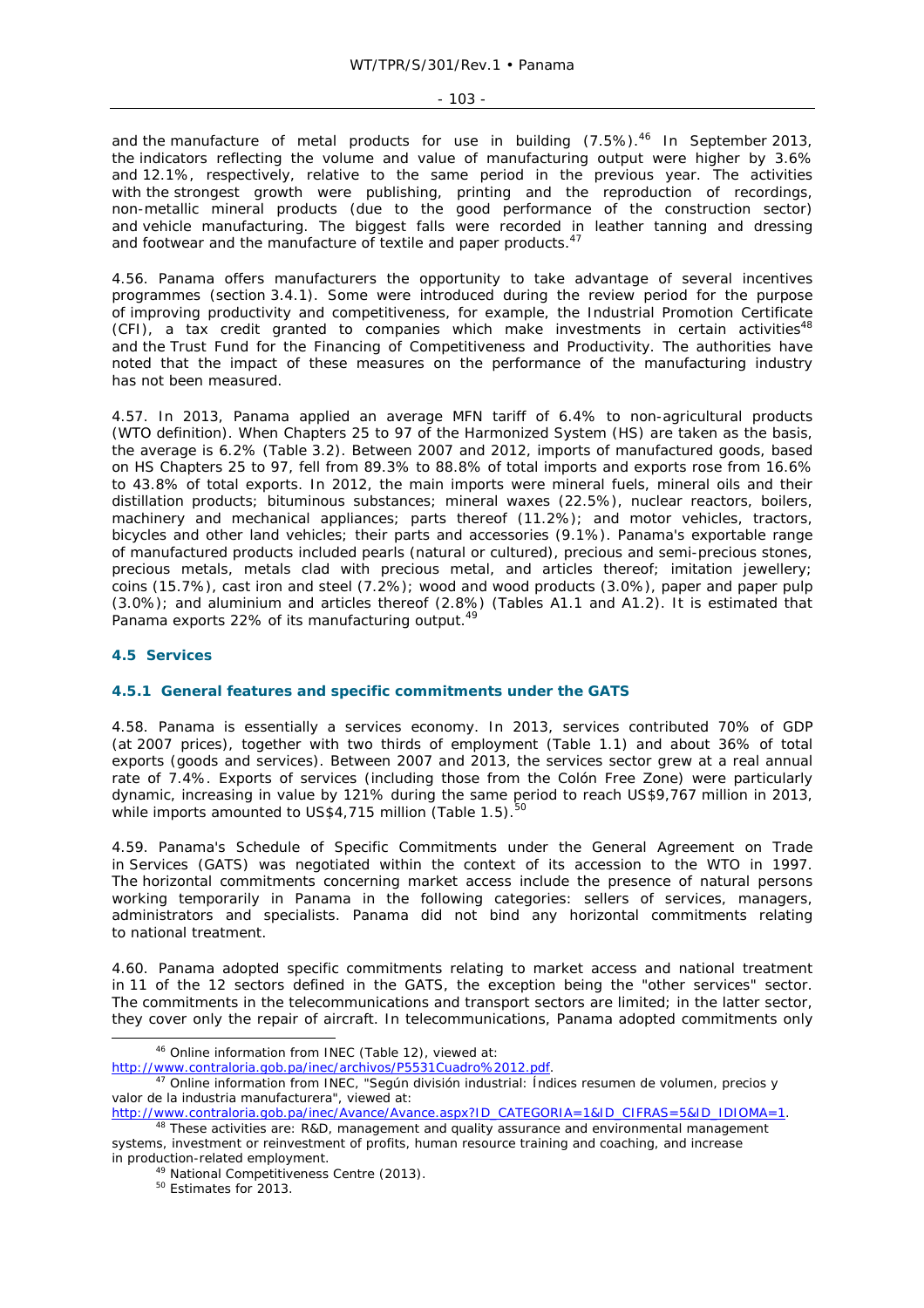$-104 -$ 

with respect to value-added services, undertaking to liberalize them in two stages: (i) one year after its accession to the WTO, foreign companies would be allowed to provide such services in association with the dominant local company; and (ii) five years after accession, foreign companies would be allowed to provide the services directly.

4.61. In financial services, the commitments are broader. Panama bound cross-border supply (mode 1), consumption abroad (mode 2) and commercial presence (mode 3) in respect of: lending and deposit taking; financial leasing with the option to purchase (movables only); bank guarantees and commitments; payment and money transmission services (excluding local transmission services); trading for own or customers' account; money market instruments and foreign exchange; derivatives; transferable securities; participation in issues of securities; money broking; asset management and advisory services, *inter alia.*<sup>51</sup>

4.62. In the insurance sector, Panama bound commercial presence without limitations, but did not bind cross-border supply, consumption abroad or the physical presence of persons for life, accident and health insurance activities or for non-life insurance. In the specific case of transportation insurance, Panama did not impose any limitation on the cross-border supply of insurance with respect to goods exported from Panama, from the moment they are outside Panamanian territory. For reinsurance and retrocession services, Panama bound modes of supply 1, 2 and 3 without limitations on national treatment, as well as modes 2 and 3 for market access, imposing a limitation on fire insurance for which insurance companies may not cede premiums for reinsurance abroad in an amount exceeding 50% of the total premiums for risks covered in Panama.

4.63. As it acceded to the WTO in 1997, Panama did not take part in the extended negotiations on financial services and telecommunications under the GATS and has not accepted the Fourth and Fifth Protocols annexed to the GATS. In the context of the services negotiations under the Doha Round, Panama submitted an initial offer in 2003.

## **4.5.2 Telecommunications**

### **4.5.2.1 Features of the market**

4.64. The telecommunications sector is one of the most dynamic in the Panamanian economy. During the review period, its contribution to GDP (at 1996 prices) increased, rising from 6.06% in 2007 to 9.15% in 201252, and generated gross income of US\$2,359.9 million (1,035.4 million in 2007).<sup>53</sup> Mobile telephone and broadband services are those which experienced the most growth in recent years. In 2012, the telecommunications sector employed  $5.162$  people.<sup>54</sup>

4.65. Panama's telecommunications market was privatized in 1997 and opened up to competition in January 2003, when the exclusive concession to provide basic telephony services enjoyed by the company Cable & Wireless Panama, S.A. was terminated.

4.66. In Panama, fixed telephony teledensity is low by regional standards, although it increased during the review period thanks to the presence of alternative operators that use fixed mobile or coaxial cable networks to offer the service (Table 4.3). At the end of 2013, eight basic local telephony companies were operating (two of which were foreign), together with seven domestic long-distance (LD) operators (including two foreign) and nine international LD operators (including five foreign). Cable & Wireless Panama, S.A. is maintaining its dominant position in the basic telephony market with around 70% of fixed lines.

<sup>&</sup>lt;sup>51</sup> WTO document GATS/SC/124 of 1 October 1997.<br><sup>52</sup> Information provided by the National Public Service Authority (ASEP) based on INEC data.<br><sup>53</sup> Information provided by ASEP. The income figures relate to regulated gros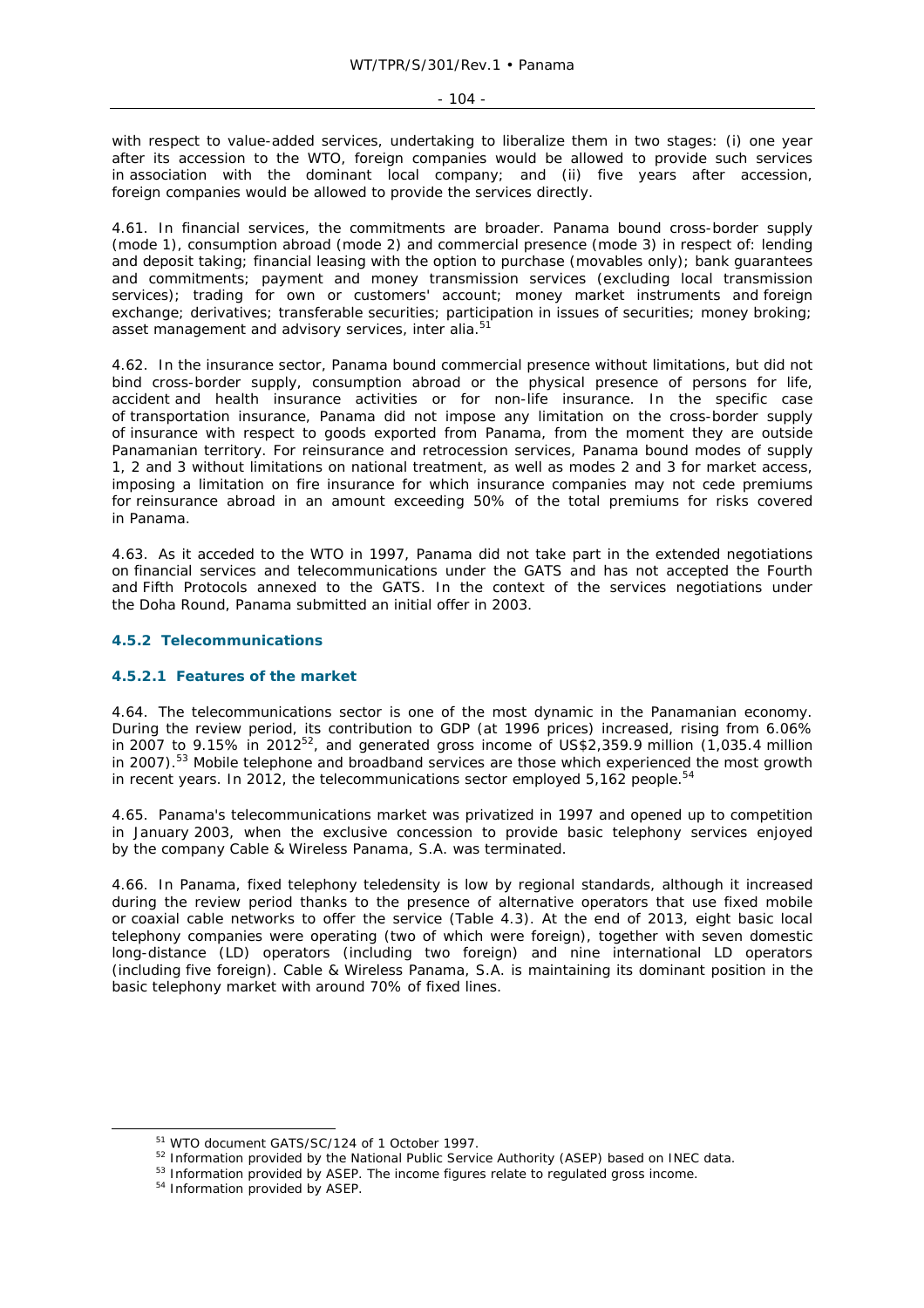### $-105 -$

|                                         | 2007      | 2008      | 2009      | 2010                | 2011      | 2012      | $2013^a$  |
|-----------------------------------------|-----------|-----------|-----------|---------------------|-----------|-----------|-----------|
| Fixed telephone lines<br>in operation   | 495,250   | 523,999   | 537,356   | 540.317             | 560,184   | 569,880   | 586,298   |
| Fixed lines per<br>100 inhabitants      | 14.25     | 14.81     | 14.93     | 14.76               | 15.04     | 15.05     | 15.23     |
| Cellular mobile lines                   | 3.010.635 | 3,915,246 |           | 6,066,683 6,715,098 | 6,735,429 | 6,213,564 | 6,297,604 |
| Cellular mobiles per<br>100 inhabitants | 86.6      | 110.7     | 168.5     | 183.4               | 180.9     | 164.1     | 163.5     |
| I Internet users                        | 913,711   | 1.148.159 | 1,351,105 | 1,397,173 1,522,353 |           | 1,583,644 | 1,598,183 |
| Internet users per<br>100 inhabitants   | 26.3      | 32.5      | 37.5      | 38.2                | 40.9      | 41.8      | 41.5      |

### **Table 4.3 Telecommunications sector indicators, 2007-2013**

a Estimated.

Source: National Public Service Authority (ASEP). Online information viewed at: http://www.asep.gob.pa/default.asp.

4.67. Cellular telephony<sup>55</sup> has boomed in recent years, achieving a penetration of 163.5% in 2013, far above the figure recorded in 2007 and the regional average. The expansion is partly due to the market entry, at the beginning of 2009, of two new operators (Claro Panamá, S.A. and Digicel Panama, S.A.) after having obtained concessions to operate two cellular telephony bands through competitive bidding. This broke the duopoly of the companies Cable & Wireless Panama, S.A. and Telefónica Móviles Panamá, S.A., which now together hold about two thirds of the market. Over 90% of active mobile phone lines are prepaid.

4.68. The Internet sector has also enjoyed rapid growth, achieving a penetration of 41.5% in 2013 (26.3% in 2007). In the broadband segment, Cable & Wireless Panama, S.A. has a virtual monopoly on the provision of ADSL access. However, several companies are competing to provide Internet service using other technologies such as cable modem and WiMAX. At the end of 2013, there were 21 public-use Internet service concession holders in operation. Internet penetration is expected to keep growing thanks to increasing demand and the implementation of the government project known as National Internet Network, which is intended to eradicate the digital divide and offer basic Internet access for the entire population.

4.69. In general terms, greater competition in the telecommunications market has contributed to a reduction in prices, improvements in quality and diversification of the services offered. Domestic and international long-distance tariffs had already fallen substantially in the first years of liberalization.<sup>56</sup> The domestic LD service is being maintained at a basic price of B 0.05 per minute; the international LD service has an average price of B 0.05 per minute for calls to the United States and B 0.25 per minute for calls to the rest of the world. Thanks to the entry of new operators, mobile phone tariffs have been reduced substantially since 2009 and are among the most competitive in the region, at an average of B 0.09 per minute. For their part, the prices of Internet access services are less competitive, being on average B 18.00 per mbps per month.<sup>5</sup>

# **4.5.2.2 Legal framework**

4.70. Responsibility for formulating telecommunications sector policy lies with the Executive, through the Cabinet Council. The National Public Service Authority (ASEP)<sup>58</sup>, through the National Telecommunications Directorate, is responsible for regulating, inspecting and monitoring the sector's activities. Its functions include granting concessions for the provision of telecommunications services, allocating radio frequencies, establishing and overseeing the observance of service quality standards, promoting competition in the market, imposing sanctions on infringers and arbitrating in disputes.

4.71. The telecommunications sector is governed by Law No. 31 of 8 February 1996, as amended by Law No. 24 of 30 June 1999, and by its implementing regulations introduced by Executive Decree No. 73 of 9 April 1997. Other important pieces of legislation include Executive Decree No. 21 of 12 January 1996, which regulates the mobile telephony service, and Resolution

<sup>&</sup>lt;sup>55</sup> Cellular telephony includes the mobile telephone service and personal communication services.<br><sup>56</sup> 66% and 94%, respectively between 2002 and 2006. WTO (2007).<br><sup>57</sup> Information provided by the ASEP.<br><sup>58</sup> ASEP was est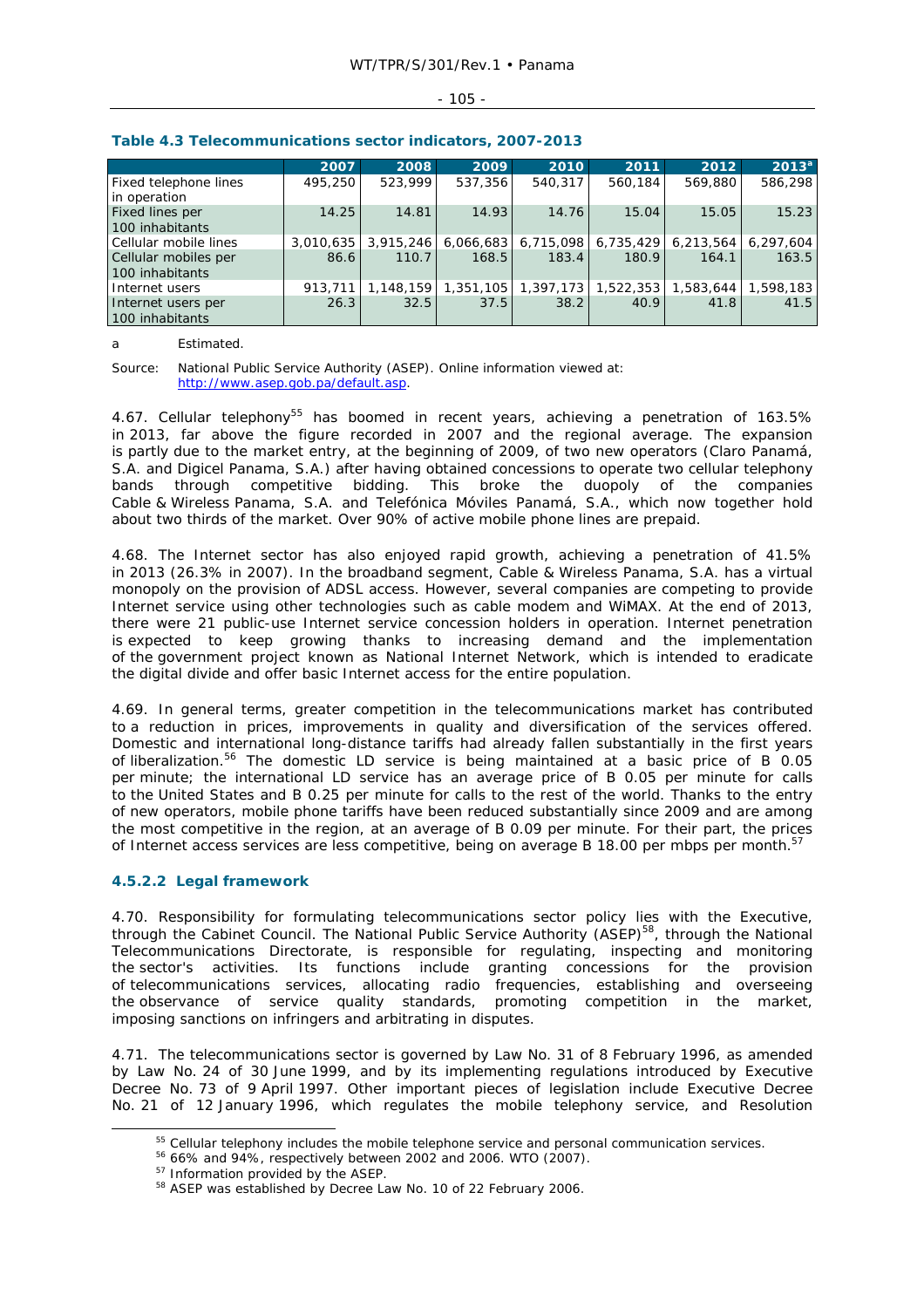No. JD-2802 of 11 June 2001 on the adoption of rules for the supply of basic telecommunications services<sup>59</sup> as from 2 January 2003. There are also numerous ASEP regulations and resolutions<sup>60</sup>, as well as a National Technical Telecommunications Plan.<sup>61</sup>

4.72. The main pieces of legislation adopted during the review period include Law No. 44 of 31 October 2007 creating the Single Emergency Management System and establishing a tax of 1% on the invoicing of some telecommunications services to finance that service; Executive Decree No. 58 of 12 May 2008, which extends to new personal communications service concessionaires the same rules as apply to mobile telephony service providers; the Law on Universal Service and Access (Law No. 59 of 11 August 2008); Law No. 51 of 18 September 2009 on the retention, protection and supply of telecommunications services user data; and Law No. 15 of 26 April 2012, which established a tax to cover the costs of the project to bury telecommunications services cabling and infrastructure. Another change was the adoption of the Number Portability Regulations (Resolution AN-3064 Telco of 11 November 2009) and Law No. 70 of 9 November 2009, which authorized the ASEP to establish a tax to cover the operating costs of the body responsible for administering portability.

4.73. The telecommunications legislation does not provide for the regulation of VoIP services. However, duly authorized concessionaires may use VoIP within their networks to communicate with their users through the SIP protocol, while always maintaining the means to translate SIP into SS7 signalling protocol<sup>62</sup>, in the event that the destination of a call is a network that does not handle SIP or VoIP protocol. ASEP is working on establishing rules to regulate convergent networks and the use of SIP protocol as a means of interconnection in addition to SS7.

4.74. The Telecommunications Law authorizes majority foreign participation in the capital of companies providing public telecommunications services, with the exception of foreign companies which another State controls or in which it has a majority holding. To operate in Panama, foreign companies must set up a subsidiary with a local presence.

4.75. To provide any telecommunications service it is necessary to obtain a concession. There are two types of concessions: Type A and Type B<sup>63</sup>; both are for a term of 20 years, renewable for a further period of the same length. The provision of mobile telephony services requires a Type A concession granted by the State, subject to assessment by the ASEP. Type A concessions are granted under an open tendering procedure with prequalification and are subject to a regime that restricts the number of operators in the market. The concession is awarded to the prequalified company which submits the highest bid for the right. In 2008, two concessions to operate cellular mobile telephony bands were awarded in this way, to the companies Claro Panamá, S.A. and Digicel Panama, S.A.

4.76. Type B concessions are needed to provide the remaining telecommunications services, that is: basic telephony (local, domestic and international), Internet for public use, data transmission, satellite transmission, private networks and resale services, *inter alia*. Type B concessions are granted by the ASEP without a public invitation to tender. If the service does not require the use of the radio-frequency spectrum, the ASEP must grant the concession within 30 working days. Otherwise the interested party must follow the procedures for requesting the allocation of frequencies set out in the Telecommunications Regulations.64 Type B concessionaires who use frequencies must pay the corresponding annual fee.<sup>65</sup>

4.77. According to ASEP data, in November 2012 a total of 352 companies had valid concessions to provide telecommunications services, but only 166 (one third of the total) were operating

<sup>&</sup>lt;sup>59</sup> These include local telephony, domestic and international long distance, and public and semi-public terminals.<br>
<sup>60</sup> The legislation can be viewed on the ASEP website at: http://www.asep.gob.pa.<br>
<sup>61</sup> Resolution No. JD-106 of 30 September 1997.<br>
<sup>62</sup> The Interconnection Agreements treat the SS7 Signallin

for interconnection between operators.<br><sup>63</sup> Under Law No. 31 of 1996, Type A concessions are required for mobile telephony services that

operate in the numerical restriction regime; Type B concessions are for the remaining services

and are classified in Resolution No. JD-025 of 1996 and amendments thereto.<br><sup>64</sup> Title IV, Chapter 2 of Executive Decree No. 73 of 9 April 1997.<br><sup>65</sup> This fee is established in accordance with the technical parameters of t and the National Frequency Allocation Plan.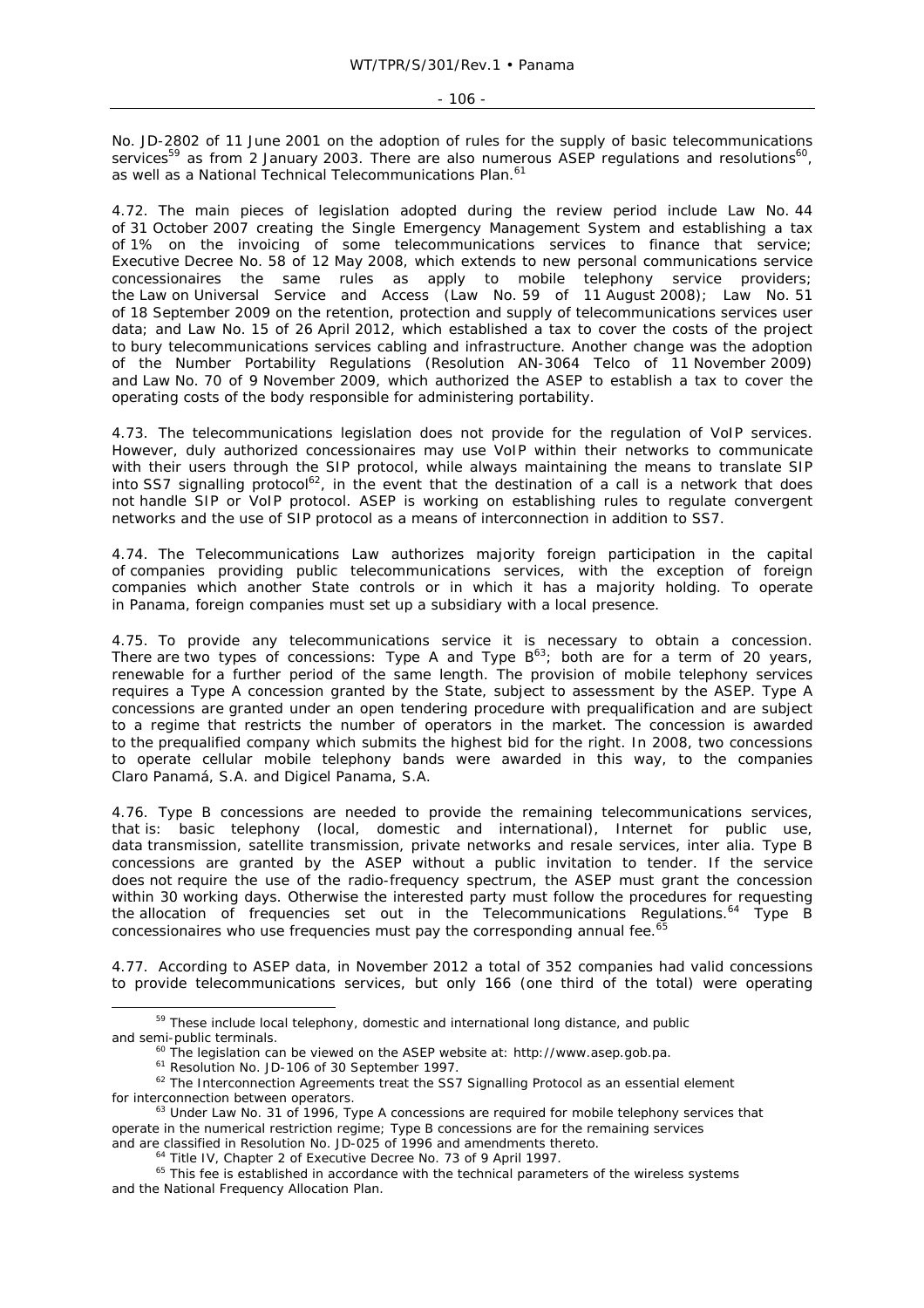the concession.<sup>66</sup> Many of these concessionaires are foreign-owned companies that provide telecommunications services in more than one segment. Call-centre services, telecommunications transmission services and Internet for public use are the segments in which the number of concessionaires recorded in recent years has been greatest.

4.78. The rules on interconnection $67$  oblige concessionaires to interconnect their networks with those of other concessionaires that so request and install network elements, functions and capacities on the basis of the principles of neutrality, non-discrimination and equality of access. Concessionaires are free to negotiate interconnection agreements with each other<sup>68</sup> but must register them with ASEP. If no agreement is reached within 120 calendar days of receipt of the request, either of the parties may ask ASEP to mediate. If after a brief period of mediation, there is still disagreement, ASEP must, within 90 calendar days, issue a mandatory interconnection order with retroactive effect, which may include interconnection charges and other terms. The authorities have noted that during the period 2007-2013, ASEP intervened in less than 10% of interconnection agreements. The regulations stipulate that interconnection and access charges must reflect at least the long-run incremental costs.<sup>69</sup>

4.79. Together with its amendments, Resolution No. JD-107 of 30 September 1997, which contains the National Frequency Allocation Plan, regulates the design of the wireless subscriber loop. In Resolution No. JD-5880 of 23 February 2006, ASEP issued instructions for the unbundling of the loop in wireless networks. At the time, it was reported that the company with a dominant position had obstructed the unbundling of its local network, maintaining a virtual monopoly in the provision of the ADSL Internet access service. According to an ECLAC study, the refusal of the company with a dominant position to unbundle its network constituted a bottleneck at the start of the liberalization of the Panamanian telecommunications market.<sup>70</sup>

4.80. In Resolution AN No. 566-Telco of 16 January 2007, ASEP classified the concessionaires with a dominant position for 16 public telecommunications services; Cable & Wireless Panamá, S.A. was identified as the operator in a dominant position for nine of these services. At the end of 2013, ASEP was in process of updating this information.

4.81. In 2008, ASEP decided that number portability would be mandatory for fixed and mobile networks within a period of two years. $71$  In 2009, the number portability regulations (Resolution AN-3064 of 11 November 2009) were adopted and Law No. 70 of 9 November 2009 establishing a tax to cover the costs of implementing them was approved. Number portability for mobile telephony was implemented as from December 2011. Between December 2011 and February 2014 around 240,000 mobile network numbers and another 28,000 fixed network numbers were transferred.<sup>72</sup> Portability has brought increased competition among operators to maintain their customer portfolios through attractive plans and products.

4.82. The Law on Telecommunications stipulates that the charges for telecommunications services offered under competitive conditions are to be determined by the concessionaires. However, ASEP can impose a tariff regime if: (i) there is only one concessionaire to provide a specific service; (ii) a service is subsidized from the profits of another service; or (iii) there are practices that restrict competition, in which case it can also take corrective measures. The authorities have pointed out that during the review period, ASEP did not impose any tariff regime as none of these conditions was satisfied. If concessionaires decide to increase their prices, they must publish the new prices 30 days before they come into effect. The legislation does not allow cross-subsidies between different services and requires concessionaires to publish separate accounts for each service provided.73 Despite the fact that mobile telephony is subject to a regime of legally restricted competition, the tariffs for this service are freely established by the concessionaires.

<sup>&</sup>lt;sup>66</sup> ASEP (2012b).<br>
<sup>67</sup> Title V of Executive Decree No. 73 of 9 April 1997.<br>
<sup>68</sup> Resolution No. JD-3264 of 27 March 2002 establishes a model interconnection contract.<br>
<sup>69</sup> Article 216 of Executive Decree No. 73 of 9 Ap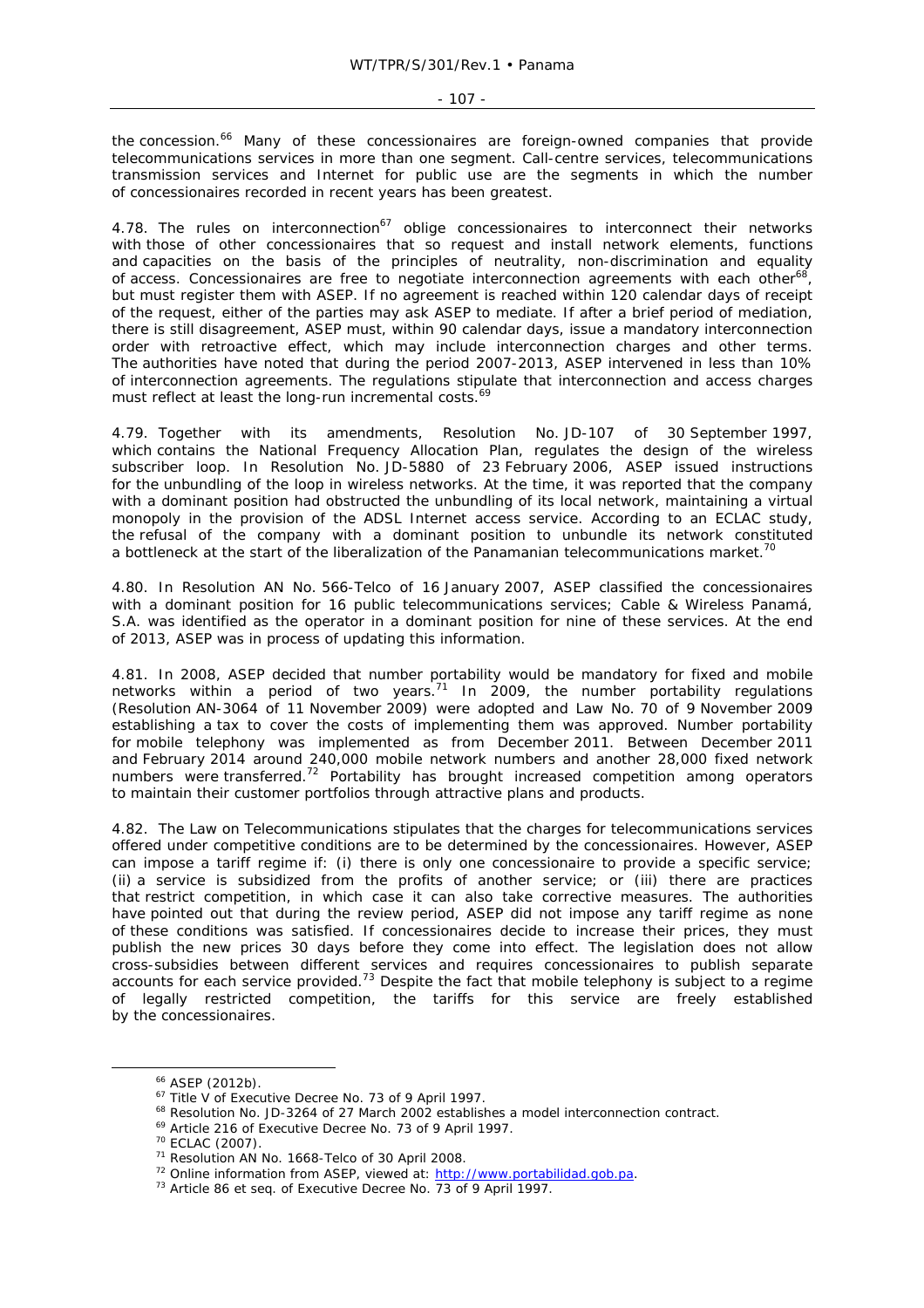#### $-108 -$

4.83. ASEP promotes and supervises competition in the telecommunications market, with the participation of ACODECO, which investigates monopolistic practices and mergers (section 3.4.2). ASEP's functions in this area include: assisting ACODECO with the requirements relating to the investigation of monopolistic, anti-competitive and discriminatory practices on the part of telecommunications companies; forwarding to ACODECO a detailed report on any act or behaviour of the regulated companies that could affect free and fair competition so that an investigation may be promptly initiated; recommending to ACODECO that it request the competent courts to adopt precautionary measures in connection with the investigations. In addition, ASEP seeks ACODECO's favourable opinion on resolutions and regulations it intends to issue in order to maintain competition in the telecommunications market. During the review period, ACODECO investigated several cases of anti-competitive practices in telecommunications (relating to interconnection), but without finding any breach of the law.

4.84. Universal service and access to telecommunications is governed by Law No. 58 of 11 August 2008, as amended by Law No. 70 of 9 November 2009 and Law No. 62 of 5 October 2012. Law No. 58 established the Fund for the Development of Universal Service and Access Projects, to finance projects approved by an Advisory Council which promote the universal service and universal access to telecommunications services throughout the country. The Presidential Secretariat for Government Innovation is responsible for the implementation of Law No. 59 of 2008.

4.85. The Fund is financed from up to 1% of the taxable income of the operating companies engaged in the commercial exploitation of the paid information and telecommunications services defined in Law No. 59.<sup>74</sup> The taxable income includes the income from the termination of inbound international calls terminated in local networks under any procedure. The amendment made by Law No. 62 of October 2012 eliminated the provision which made the termination of inbound international calls more expensive for foreign correspondents. From 1 January 2013, all telecommunications companies operating in Panama must contribute to the Fund at the same rate. In April 2014, the Fund amounted to about US\$50 million.

4.86. The authorities have launched the National Network for Universal Internet Access project, which seeks to promote equality of opportunity for all citizens. Under this project hundreds of free wireless Internet access sites have been established in 22 Panamanian towns and cities, covering 80% of the population. This is turning Panama into one of the world's leading countries in the provision of free wireless Internet access at national level. It should be pointed out, however, that the speed of the Internet is limited and there is therefore a need to expand the capacity of the broadband network. Another of the objectives of Law No. 59 of 2008 is to provide a public telephone service and other services to meet the needs of the population in disadvantaged areas.

4.87. Telecommunications services are subject to ITBMS at a rate of 7%, except for fixed telephony and residential Internet access services, which are exempt. In addition, post-paid mobile telephony and cable television services are subject to payment of the ISC (5%).

4.88. Panama has made commitments in the area of telecommunications services in the free trade agreements it has concluded. In the Panama-United States Trade Promotion Agreement, the parties adopted a regulatory framework for promoting competition in the telecommunications sector which builds on the disciplines of the WTO's Basic Telecommunications Reference Paper.

### **4.5.3 Financial services**

### **4.5.3.1 General features**

4.89. Financial intermediation continues to be a dynamic sector, having grown at an average annual rate of 6.0% between 2007 and 2013 (at 2007 prices). It is considered to be one of the fundamental sectors for economic growth in the Government's Strategic Plan 2010-2014. The sector contributed an average of 8% to real GDP over the period 2007-2013 and accounted for 2.5% of total employment in 2013 (Table 1.1).

 <sup>74</sup> Local, national and international basic telephony services; personal communications services; cellular mobile telephony; telecommunications transport and public-use Internet service.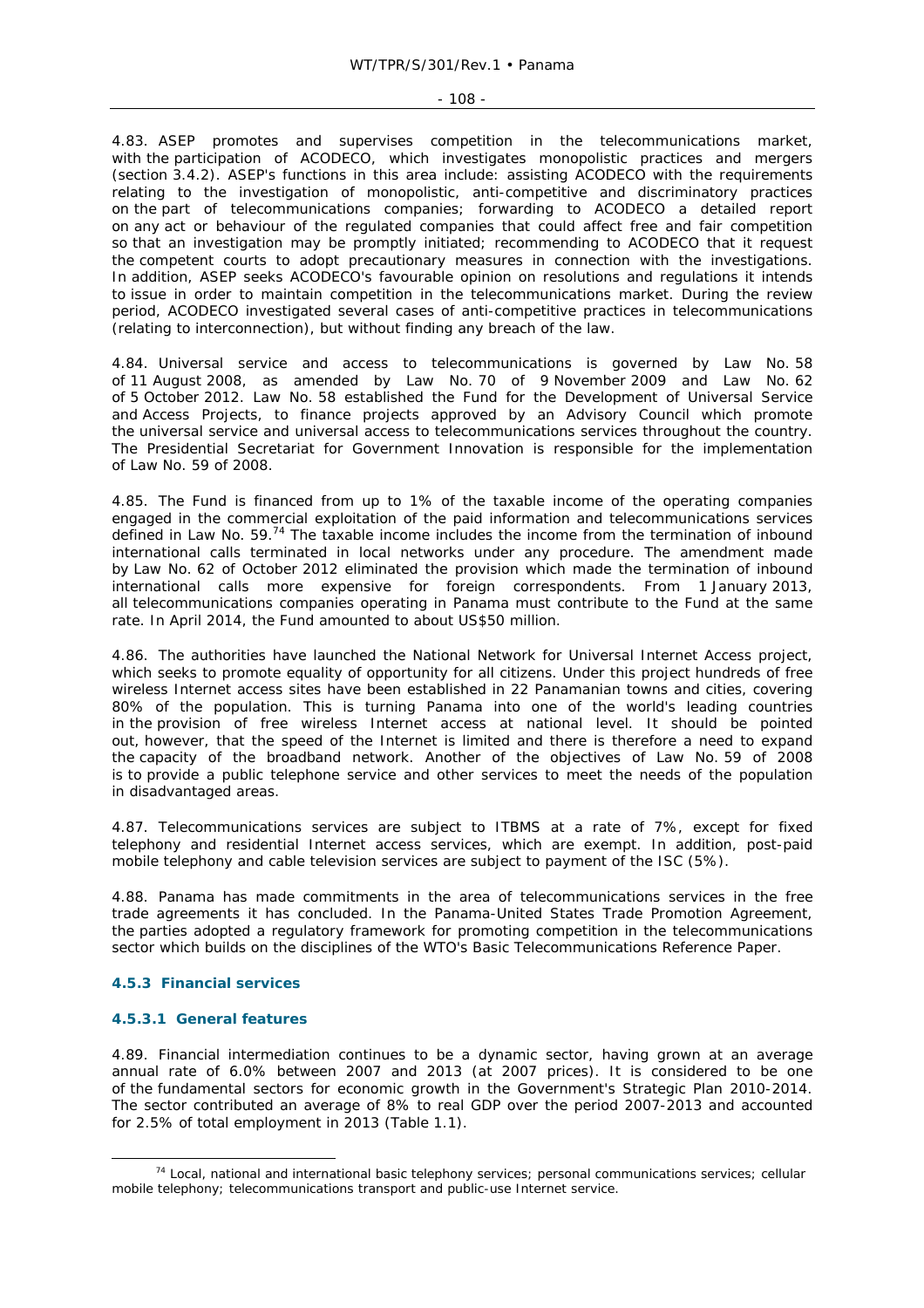4.90. Panama's financial services sector comprises the banks (including development banks), cooperatives and savings and loan associations, finance companies, insurers, pension funds, leasing companies, securities companies and remittance companies. The banks account for more than three quarters of financial sector assets (Table 4.4).

| <b>Financial entity</b>                       | <b>Number</b>  | <b>Assets</b><br>(US\$ million) | %    | <b>Supervisory body</b>                           |
|-----------------------------------------------|----------------|---------------------------------|------|---------------------------------------------------|
| <b>Banks</b>                                  | 92             | 89,772                          | 76.6 | Panamanian Banking Supervisory<br>Authority (SBP) |
| General licence                               | 49             | 72,937                          |      | <b>SBP</b>                                        |
| International licence                         | 29             | 16,835                          |      | <b>SBP</b>                                        |
| Agency licence                                | 14             | N/A                             |      | <b>SBP</b>                                        |
| Cooperatives                                  | 595            | 1,823                           | 1.6  | Panamanian Autonomous<br>Cooperative Institute    |
| Savings and loan<br>associations <sup>a</sup> | $\overline{4}$ | n.a.                            |      | National Mortgage Bank                            |
| <b>Insurers</b>                               | 31             | 1,881                           | 1.6  | <b>Insurance Supervisory Authority</b>            |
| <b>Pension funds</b>                          |                | 644                             | 0.6  | Securities Market Supervisory<br>Authority        |
| Development banks                             | 2              | 593                             | 0.5  |                                                   |
| National Mortgage Bank                        |                | 234                             |      | National Mortgage Bank                            |
| Agricultural Development<br><b>Banks</b>      |                | 359                             |      | Agricultural Development Bank                     |
| Finance companies <sup>a</sup>                | 161            | 830                             | 0.7  | Ministry of Trade and Industry<br>(MICI)          |
| Leasing companies <sup>a</sup>                | 118            | 322                             | 0.3  | <b>MICI</b>                                       |
| <b>Securities companies</b>                   | 81             | 21,329                          | 18.2 | Securities Market Supervisory<br>Authority        |
| <b>Remitters</b> <sup>b</sup>                 | 15             | n.a.                            | n.a. | <b>MICI</b>                                       |
| Pawnbrokers <sup>b</sup>                      | 280            | n.a.                            | n.a. | <b>MICI</b>                                       |

## **Table 4.4 Structure of the Panamanian financial system, December 2012**

n.a. Not available.

N/A Not applicable.

a Information for June 2012.

b Information for March 2012.

Source: Information provided by the SBP.

# **4.5.3.2 Banks and other financial institutions**

# **4.5.3.2.1 Features of the market**

4.91. Panama has a sound and diversified banking sector with high levels of capitalization and liquidity. During the review period the sector continued to expand and at the end of 2013 had assets totaling US\$97,928 million, an increase of 9.1% as compared with 2012<sup>75</sup> and more than twice the value at the end of 2007 (47,600 million).<sup>76</sup> Banking accounts for about 7% of national GDP and employs about 30,000 people.

4.92. On 31 December 2013, the Panamanian banking sector (known as the International Banking Centre or CBI) comprised 92 banks: 51 with a general licence, 27 with an international licence, and 14 with an agency licence. Of the banks with a general licence, two were official banks (the National Bank of Panama and the Savings Bank), 18 were banks with Panamanian private capital and 31 had foreign capital. All the banks with an international licence were foreign banks.<sup>77</sup>

4.93. The Panamanian banking system weathered the global financial and economic crisis (2007-2009) without serious consequences and today has high solvency, liquidity and profitability indicators (Table 4.5). In December 2013, the equity/risk-weighted assets ratio (capital adequacy) was 14.8%, higher than the 8% required by law. Likewise, monthly average liquidity was 60.4%, above the 30% required by law. Asset quality is good, since the ratio of non-performing

<sup>&</sup>lt;sup>75</sup> Panamanian Banking Supervisory Authority (2013).<br><sup>76</sup> WTO (2007).<br><sup>77</sup> Online information from the SBP. Viewed at:

http://www.superbancos.gob.pa/es/reportes\_estadisticos.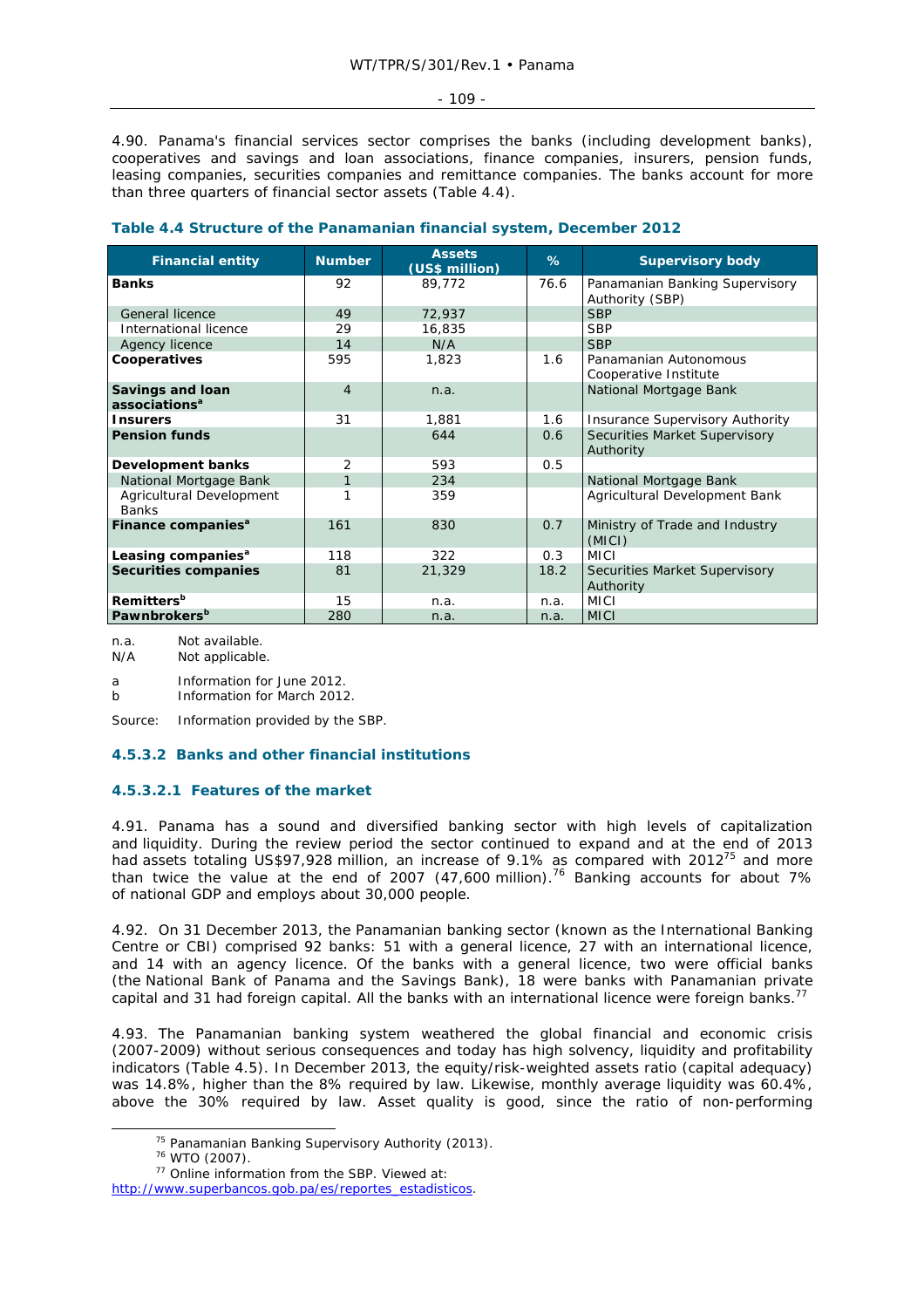- 110 -

and past-due loans to the total loan portfolio is low and has fallen substantially since 2009. Profitability indicators are reasonable: at the end of 2012 the return on average assets (ROAA) was 1.5% and the return on equity (ROE) 13.8%.

| (%)                                                                     |           |                                                             |      |      |      |      |      |
|-------------------------------------------------------------------------|-----------|-------------------------------------------------------------|------|------|------|------|------|
| <b>Indicator</b>                                                        | Dec. 2007 | Dec. 2008 Dec. 2009 Dec. 2010 Dec. 2011 Dec. 2012 Dec. 2013 |      |      |      |      |      |
| Liquidity ratio<br>(monthly average)                                    | n.a.      | 62.9                                                        | 69.5 | 65.7 | 66.0 | 65.5 | 60.4 |
| Capital adequacy ratio                                                  | 13.8      | 14.5                                                        | 16.4 | 16.3 | 15.6 | 16.2 | 14.8 |
| Return on average<br>assets (ROAA)                                      | 1.9       | 2.0                                                         | 1.41 | 1.7  | 1.7  | 1.8  | 1.5  |
| Return on equity<br>(ROE)                                               | 15.2      | 15.9                                                        | 11.8 | 13.6 | 14.1 | 15.5 | 13.8 |
| Non-performing $+$<br>past-due<br>portfolio/Total<br>domestic portfolio | 3.5       | 3.9                                                         | 4.2  | 3.4  | 2.7  | 2.6  | 2.4  |

# **Table 4.5 Panama's banking system: liquidity, capital adequacy and profitability indicators, 2007-2013**

n.a. Not available.

 $\ldots$ 

Source: Panamanian Banking Supervisory Authority, Statistical Reports, various years; online information viewed at: http://www.superbancos.gob.pa/es/reportes\_estadisticos\_hist.

4.94. In recent years, there has been a significant expansion of the banks' loan portfolio, reflecting the dynamism of the Panamanian economy. Total domestic credit granted to the private sector by the banks with a general licence (which make up the National Banking System or SBN) amounted to US\$35,240 million in December 2013, an increase of 10.4% as compared with the close of 2012. The sectors with the largest share of the total credit granted were the commercial, mortgage and personal consumption sectors, which accounted for 78% of total SBN domestic credit. Lending to the construction sector was particularly dynamic, rising by 24% as compared with 2012. The loan portfolio for the whole of the CBI (banks with general and banks with international licences) reached US\$60,614 million at the end of 2013, which represented an increase of 8.2% relative to the close of 2012. For their part, at the end of 2013, total CBI deposits amounted to US\$70,149 million, of which 59,525 million corresponded to the SBN.<sup>78</sup>

# **4.5.3.2.2 Legal framework**

4.95. During the review period, Panama made changes in the banking sector's legal framework to align it on international regulatory standards, increase transparency, prevent tax evasion, build the capacity of the supervisory authority and protect bank customers. Panama does not have a Central Bank and uses the United States dollar as legal currency. The Panamanian Banking Supervisory Authority (SBP), established in 1998, is the banking sector's regulator and supervisor; its powers include issuing licences, ensuring that the banks maintain appropriate solvency and liquidity ratios, developing banking regulations, imposing sanctions and supervising bank liquidation proceedings.

4.96. Panama aspires to become a regional banking and financial centre. To this end, the SBP has launched the Strategic Plan 2012-2014, whose main pillars are: strengthening bank supervision by means of a regulatory framework that ensures proper risk management; developing and applying a corporate governance system based on best banking practices; meeting international standards on money laundering and the financing of terrorism; strengthening the international reach of the Panamanian financial market; and negotiating agreements with foreign regulators that enable consolidated supervision.

4.97. The banking regime is fairly open. The main legal instrument is Decree Law No. 2 of 22 February 2008, as amended and consolidated into a single text by Executive Decree No. 52 of 30 April 2008 (Banking Law). The latter was, in its turn, amended by Law No. 67 of 1 September 2011. Moreover, the SBP periodically issues decisions, regulations and circulars which develop and implement the Banking Law. During the review period, the SBP issued decisions on various aspects of banking, including rules for corporate governance, for measuring

<sup>&</sup>lt;sup>78</sup> Panamanian Banking Supervisory Authority (2013).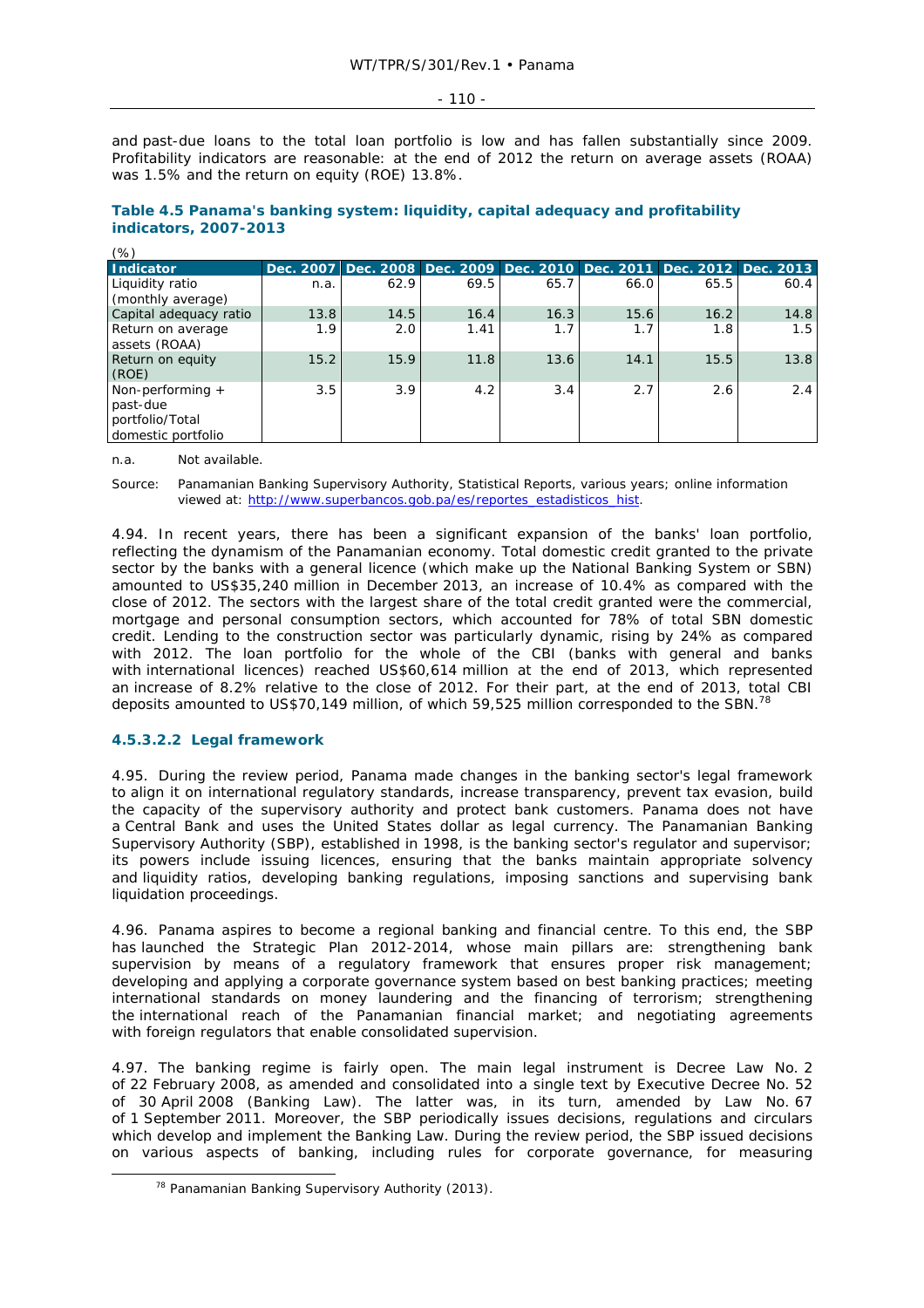the financial impact of various kinds of operating risks, and for improving the security of online banking transactions, and updated the regulations on credit risk. At present, the SBP is working on the regulation of consolidated supervision for financial conglomerates.

4.98. The changes introduced by Executive Decree No. 52 of 2008 include the following: the powers of the SBP were reinforced by consolidating its supervision of all bank operations, including those of subsidiaries and branches and foreign operations, and financial conglomerates were placed under its supervision. Among other things, the mechanisms for the voluntary liquidation of failed banks were improved, the powers of the SBP to apply corrective measures in the case of banks in difficulty were extended, and it was granted new powers to reorganize or liquidate banking institutions not in compliance with the law. In addition, it was established that the minimum capital requirements had to be calculated on a risk-weighted basis and the capital adequacy and liquidity requirements were extended to the banks with an international licence under the home supervision of the SBP. Other important changes were the creation of the professional career of banking supervisor, the introduction of institutional protection (*amparo*) to cover the expenses and costs of the members of the Board of Directors of the SBP if they become the subject of judgments or complaints deriving from acts adopted in conformity with the Banking Law in the exercise of their powers, and provisions enabling the SBP to oversee and protect the rights of the bank customer.

4.99. One of the main reforms introduced by Law No. 67 of 1 September 2011 was the creation of the Securities Market Supervisory Authority (SMV) in place of the National Securities Commission, with broad powers to regulate the activities of the capital market, together with the establishment of the Financial Coordination Council (CCF) with a mandate to improve coordination and cooperation between the country's financial regulators in order to harmonize the regulations and ensure the effective supervision of the financial market.<sup>79</sup> In addition, the concept of "cross directors" was introduced, according to which out of the seven directors on the Board of Directors of the SBP, one must be nominated by the SMV and another by the Insurance and Reinsurance Supervisory Authority.

4.100. Under the legislation, to engage in banking activities within or from Panama it is necessary to obtain a licence from the SBP. There are three types of licence:

- a. general licence: allows banking in Panama and transactions that are completed, conducted or have effect abroad; may be granted to Panamanian banks and to foreign banks established in Panama through subsidiaries or branches; the minimum capital requirement is B 10 million;
- b. international licence: allows transactions completed, conducted or having effect abroad to be managed from an office in Panama; granted to banks with a parent company in another country that have a physical presence in Panama but does not allow them to carry out transactions in the Panamanian market, although they may purchase Panamanian domestic public debt through the Panamanian securities market; the minimum capital requirement is B 3 million, of which B 250,000 must be held as security in one of the two official banks; and
- c. agency licence: allows foreign banks to set up a representative office but does not authorize them to carry out any banking operations in Panama; there is no minimum capital requirement.

4.101. To engage in banking activities within or from Panama or open a representative office, foreign banks must first have obtained authorization from their supervisory body abroad. Banks with a general or international licence can set up as subsidiaries or branches. Branches in Panama and establishments abroad may be opened without a licence, but only after the SBP has been notified and has given its approval. There are no restrictions on the number of branches that can operate.

 $79$  The CCF is composed of the SBP's supervisors, the Insurance and Reinsurance Supervisory Authority, the SMV, the Executive Director of the Panamanian Autonomous Cooperative Institute (IPACOOP), the MICI's National Director for Financial Companies and the Executive Director of the Civil Servants Savings and Pensions Capitalization System (CICAP). Online information, viewed at: http://www.ccf.gob.pa.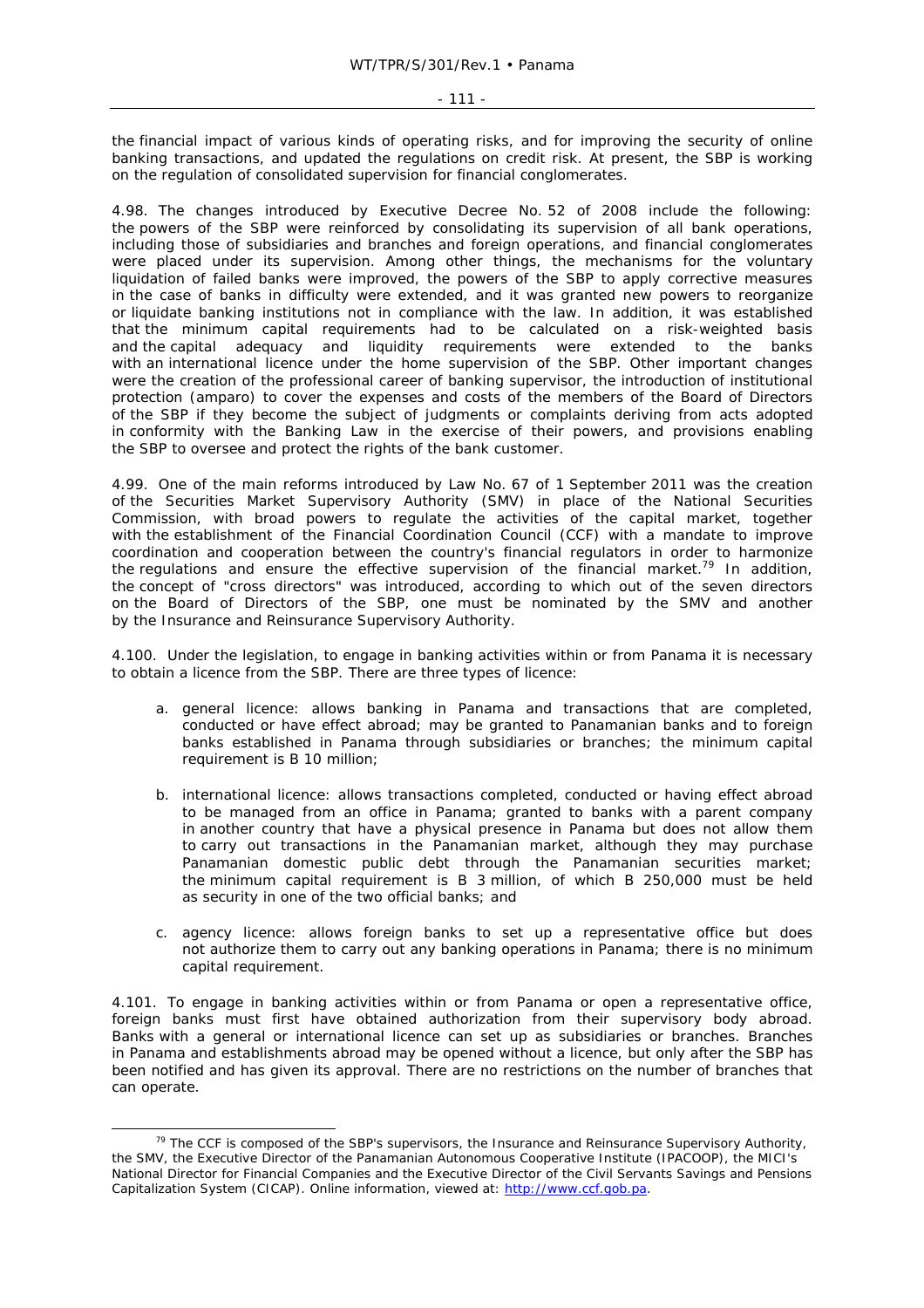#### - 112 -

4.102. In addition to meeting the requirements concerning minimum capital, whose origin must be clearly determinable, in applying for a licence it is necessary to submit the bank's corporate governance policies and a business plan that demonstrates its viability.<sup>80</sup> SPB Decision No. 3-2001 (5 September 2001), as amended by Decision 2-2006, establishes the criteria and requirements for applying for a banking licence. These requirements vary depending on whether the legal person in question is to be organized in accordance with the Panamanian or foreign legislation. The authorities have noted that the application approval process lasts between six months and a year, depending on the type of licence requested; a general licence involves more requirements.

4.103. As regards capital adequacy, the law stipulates that any bank with a general or international licence under the home supervision of the SBP must maintain capital funds equivalent to at least 8% of the risk-weighted total of all its assets and off-balance sheet operations.<sup>81</sup> Moreover, both general-licence and international-licence banks must maintain a minimum liquid assets balance equivalent to a percentage of their total gross deposits in Panama or abroad; the SBP is authorized to fix this percentage periodically, on condition that it never exceeds 35%.<sup>82</sup> General-licence banks must maintain assets in Panama equivalent to a percentage of their local deposits determined by the SBP. This percentage must be the same for all the banks and may not exceed 100%.<sup>83</sup> In April 2014, the percentage was 85%. A bank's capital reserves cannot be reduced without the prior authorization of the SBP.

4.104. By law, banks are prohibited from using their shares as security for the loans they grant. They are also prohibited from giving a loan to a single natural or legal person if the value of the loan exceeds 25% of their capital, or 30% where loans to another bank are concerned. Moreover, a bank may not own shares or holdings in non-banking or finance-related companies whose value exceeds 25% of the bank's capital funds. Restrictions are also applied to prevent the concentration of loans in related parties.<sup>84</sup> Banks with an international licence for which the SBP is the home supervisor are subject to the same restrictions.

4.105. Foreign banks are accorded national treatment with regard to the activities in which they can engage in Panama, in accordance with the type of licence they have been granted. There are no restrictions on the participation of foreign capital in banks established in Panama, neither are there any nationality requirements or restrictions applicable to the board members or directors of a bank. However, the Banking Law stipulates that branches of foreign banks must appoint at least two general agents resident in Panama, at least one of whom must be a Panamanian national.

4.106. The great majority of the rules laid down in the Banking Law and in the decisions of the SBP are based on the principles and recommendations of the Basel Committee on Banking Supervision. Within the framework of the Strategic Plan 2012-2014, the SBP is working on the gradual implementation of the Basel II recommendations (including the drafting of regulations for financial conglomerates, market risk and derivatives, among other aspects). The SBP is authorized to request information on the operations of the banks, their assets and their compliance with the technical, operating and institutional regulations. The SBP can also investigate the transactions of a depositor, without his consent, within the context of a judicial inquiry. Moreover, under the law, foreign supervisory bodies may investigate operations carried out in Panama by a foreign bank if the parent company of that bank is subject to the jurisdiction of the foreign supervisory body.

4.107. There is no bank deposit insurance in Panama. However, the Banking Law stipulates that preference will be given to the payment of deposits of up to B 10,000 per person in cases of compulsory liquidation.85 In June 2013, 92% of the deposits in SBN banks were recording balances of less than B 10,000.

<sup>&</sup>lt;sup>80</sup> Article 48 of Executive Decree No. 52 of 30 April 2008.<br><sup>81</sup> Article 70 of Executive Decree No. 52 of 30 April 2008.<br><sup>82</sup> Article 73 of Executive Decree No. 52 of 30 April 2008 and SPB Decision No. 9 of 2006.<br><sup>83</sup> Ar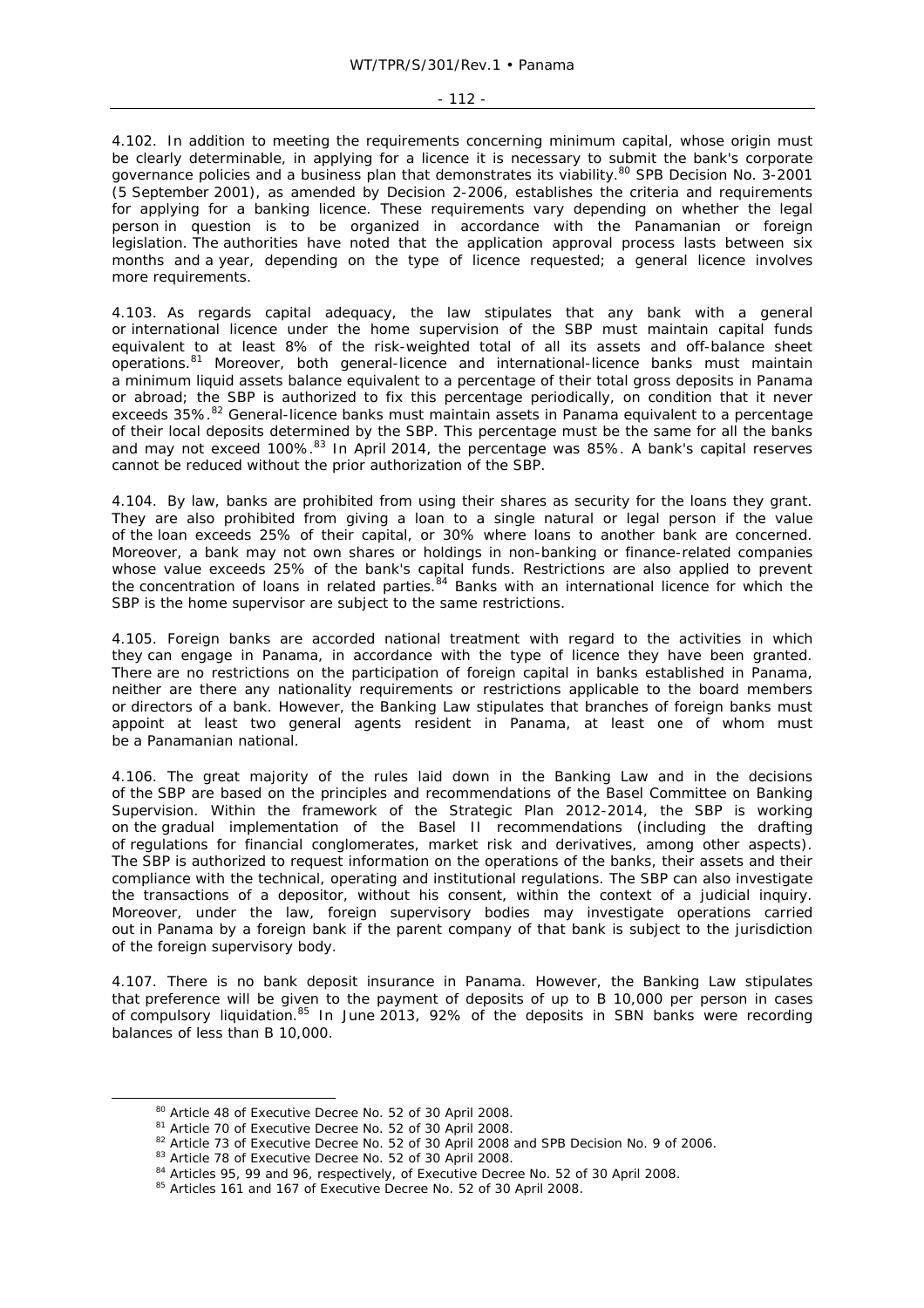4.108. Panama has a broad range of non-bank financial intermediaries which, taken together, account for about 23% of the total assets of the financial system. In its 2013 report on Panama relating to the Article IV consultation, the International Monetary Fund recommended the strengthening of the supervision and the prudential requirements with respect to these financial entities, in particular the cooperatives.<sup>86</sup>

4.109. In recent years, Panama has concluded a number of double taxation treaties that conform with international standards as regards transparency and the exchange of financial information (section 2.1).

4.110. Since 2006, Panama has been applying a tax on personal and business loans with a value of more than B 5,000 granted by local banks and financial entities. The tax is equivalent to 1% per annum on the amount of the loan used as the basis for calculating the interest.<sup>87</sup> Of the sum collected, 50% goes to the National Treasury for payment of the preferential tranches of the mortgage financing referred to in Law No. 29 of 2008, 12.5% to the Agricultural Development Bank, 12.5% to the Ministry of Agricultural Development, and the remaining 25% to the Special Interest Compensation Fund (FECI), for financing loans on preferential terms for the agricultural sector, in the form of a discount on the interest rates agreed with the banks or other financial intermediaries.<sup>88</sup> The SBP is responsible for administering the FECI and, from January to December 2013, reimbursed a total of B 41 million to banks that had applied the discount to agricultural sector loans qualifying during that period.

4.111. Since there is no government entity in Panama that acts as a lender of last resort, and given the need to minimize the vulnerability of the financial system to a shortage of liquidity that could put the system at risk, the authorities are studying the possibility of establishing a liquidity fund initially financed with resources from the National Bank of Panama.

# **4.5.3.3 Insurance**

### **4.5.3.3.1 Features of the market**

4.112. Panama's insurance sector accounts for 0.35% of Panamanian GDP and employs some 3,100 people (2012).<sup>90</sup> The market is made up of 32 insurance companies<sup>91</sup>, of which 12 were set up with Panamanian capital, 18 with foreign capital, and two as branches of foreign companies. There are also eight reinsurance companies; eight reinsurance brokerages, 11 captive insurers; seven managers of captive insurers; 29 insurance adjusters; and two insurance brokers' portfolio managers. In April 2014, 2,521 insurance brokers' licences had been granted to natural persons and 357 to legal persons. The market is led by two Panamanian-owned companies which together hold 33.7% of the market; these are followed by two foreign-owned companies and a branch of a foreign company; together these five companies control 63.4% of the market.<sup>92</sup>

4.113. The total value of the insurance premiums written in 2012 was B 1,138 million. By branch of insurance, the largest portfolios are those for motor vehicles and health, which together account for one third of total premiums (Table 4.6).

 $86$  IMF (2013).<br> $87$  Law No. 22 of 27 June 2006.<br> $88$  The FECI was established by Law No. 4 of 14 May 1994, as implemented by Executive Decree No. 29 of 8 August 1996.<br><sup>89</sup> IMF (2013).<br><sup>90</sup> Information provided by the Panamanian Insurance and Reinsurance Supervisory Authority (SSRP).<br><sup>91</sup> Of the 32 insurance companies, 15 also have a reinsurance licence.<br><sup>92</sup> Inf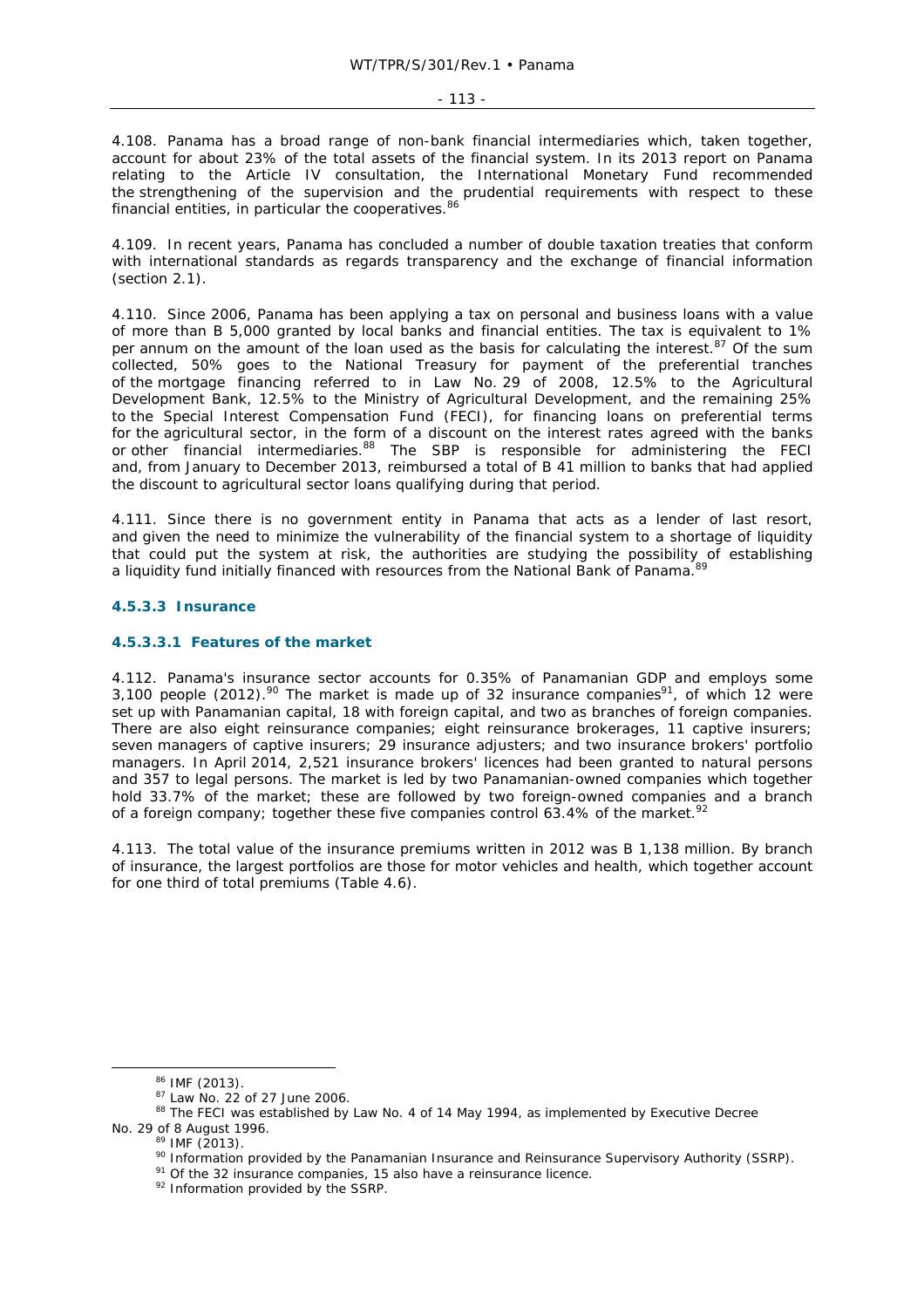### $-114-$

| (B million)          |              |       |              |       |              |       |                         |       |              |       |              |       |  |
|----------------------|--------------|-------|--------------|-------|--------------|-------|-------------------------|-------|--------------|-------|--------------|-------|--|
|                      |              |       |              |       |              |       | <b>Premiums written</b> |       |              |       |              |       |  |
| <b>Branch</b>        | 2007         |       | 2008         |       |              | 2009  |                         | 2010  |              | 2011  |              | 2012  |  |
|                      | <b>Total</b> | %     | <b>Total</b> | $\%$  | <b>Total</b> | %     | <b>Total</b>            | %     | <b>Total</b> | %     | <b>Total</b> | $\%$  |  |
| Individual insurance | 86.0         | 14.19 | 108.1        | 13.98 | 119.9        | 14.15 | 107.6                   | 11.74 | 106.1        | 10.07 | 119.7        | 10.52 |  |
| Personal accident    | 11.1         | 1.84  | 12.6         | 1.62  | 13.0         | 1.55  | 13.6                    | 1.49  | 18.6         | 1.77  | 16.2         | 1.43  |  |
| Health               | 96.0         | 15.83 | 118.8        | 15.35 | 136.0        | 16.00 | 143.28                  | 15.64 | 159.0        | 15.07 | 181.3        | 15.93 |  |
| <b>Group life</b>    | 96.2         | 15.86 | 114.00       | 14.70 | 119.1        | 14.06 | 125.00                  | 13.64 | 128.00       | 12.13 | 136.00       | 11.92 |  |
| Fire and             | 45.3         | 7.48  | 57.2         | 7.41  | 67.4         | 7.97  | 70.3                    | 7.68  | 81.2         | 7.72  | 97.00        | 8.51  |  |
| related lines        |              |       |              |       |              |       |                         |       |              |       |              |       |  |
| Multi-risk           | 3.3          | 0.56  | 4.4          | 0.57  | 6.4          | 0.76  | 7.3                     | 0.81  | 8.3          | 0.79  | 9.8          | 0.86  |  |
| Freight transport    | 23.6         | 3.88  | 24.5         | 3.17  | 20.2         | 2.38  | 20.7                    | 2.27  | 24.5         | 2.33  | 27.3         | 2.40  |  |
| Hull                 | 11.6         | 1.93  | 13.9         | 1.80  | 17.4         | 2.05  | 13.6                    | 1.48  | 20.7         | 1.98  | 23.6         | 2.07  |  |
| Motor vehicle        | 110.8        | 18.27 | 152.1        | 19.66 | 157.3        | 18.57 | 161.2                   | 17.60 | 180.9        | 17.19 | 199.3        | 17.50 |  |
| Technical branches   | 21.0         | 3.47  | 20.2         | 2.61  | 17.5         | 2.07  | 22.1                    | 2.41  | 27.1         | 2.58  | 33.1         | 2.91  |  |
| Public liability     | 21.3         | 3.52  | 31.4         | 4.07  | 35.7         | 4.22  | 38.4                    | 4.19  | 52.3         | 4.97  | 66.7         | 5.86  |  |
| Theft                | 7.5          | 1.21  | 16.8         | 2.18  | 15.0         | 1.78  | 16.3                    | 1.81  | 12.8         | 1.21  | 14.3         | 1.26  |  |
| Bonds                | 40.5         | 6.67  | 51.8         | 6.71  | 59.0         | 6.97  | 87.9                    | 9.60  | 114.8        | 10.90 | 102.2        | 8.98  |  |
| <b>Other</b>         | 32.1         | 5.30  | 47.7         | 6.17  | 63.1         | 7.46  | 88.3                    | 9.65  | 118.5        | 11.26 | 112.0        | 9.84  |  |

# **Table 4.6 Value of insurance premiums written, by branch, 2007-2012**

Source: Compiled by the WTO Secretariat from information provided by the SSRP.

4.114. In 2012, insurance company assets totalled B 1,899.2 million, while liabilities amounted to B 1,142.8 million, which gave a general solvency ratio of 1.66 (higher than the ratios of 1.51 and 1.58 achieved in 2010 and 2011). Insurance generated a net profit of B 91.7 million in 2012.<sup>93</sup>

# **4.5.3.3.2 Legal framework**

4.115. The Panamanian Insurance and Reinsurance Supervisory Authority (SSRP) is an autonomous public body responsible for the regulation, supervision, monitoring and oversight of companies, entities and individuals engaged in insurance and reinsurance in Panama. Its objectives include promoting an inclusive insurance market, protecting the consumer and strengthening oversight.

4.116. During the review period, Panama updated the regulatory framework of the insurance sector for the purpose of encouraging its development, incorporating new technological tools and tightening the control and supervision of the industry. This involved the enactment of Law No. 12 of 3 April 2012, which repealed the old Insurance Law No. 59 of 29 July 1996 and other provisions. The main legal framework for the insurance business is supplemented by the Reinsurance Law (Law No. 63 of 19 September 1996 $94$ ) and the Captive Insurers Law (Law No. 60 of 29 July 1996). Insurance is also governed by the decisions issued by the recently created Board of Directors of the SSRP on aspects such as the pricing, auditing rules for insurance companies, procedures for dealing with complaints, registration of foreign reinsurers not established in Panama, administrative sanctions, and regulation of the profession of insurance broker and of brokerage companies.

4.117. The main changes introduced by Law No. 12 include the following: the SSRP is endowed with autonomy and the structure, legal powers and resources necessary to perform its regulatory and supervisory functions; the Board of Directors is established as the SSRP's senior and advisory body<sup>95</sup>; the career of insurance supervisor is created within the SSRP; the requirements and guarantees for setting up insurance companies are clarified; and the rules relating to the minimum capital, solvency, reserves and investments of insurers and reinsurers are updated. In addition, insurance sales agents and agencies and insurance account executives are brought within the orbit of supervision; the requirements for exercising the profession

 <sup>93</sup> Panamanian Insurance and Reinsurance Supervisory Authority, *Boletín Estadístico al año 2012*. Online information, viewed at: http://www.superseguros.gob.pa/imagenes/seguros/DOCS/122459.pdf.<br><sup>94</sup> Article 11 of Law No. 63 of 19 September 1996 was repealed by Law No. 12 of 3 April 2012.<br><sup>95</sup> The Board of Directors is

and one from the SNV, who must not have links with the insurance business. Under the Law of 2012, the representatives of the industry, who previously participated in the decision-making through the Insurance Technical Council and the former National Reinsurance Commission, no longer form part of the Board of Directors.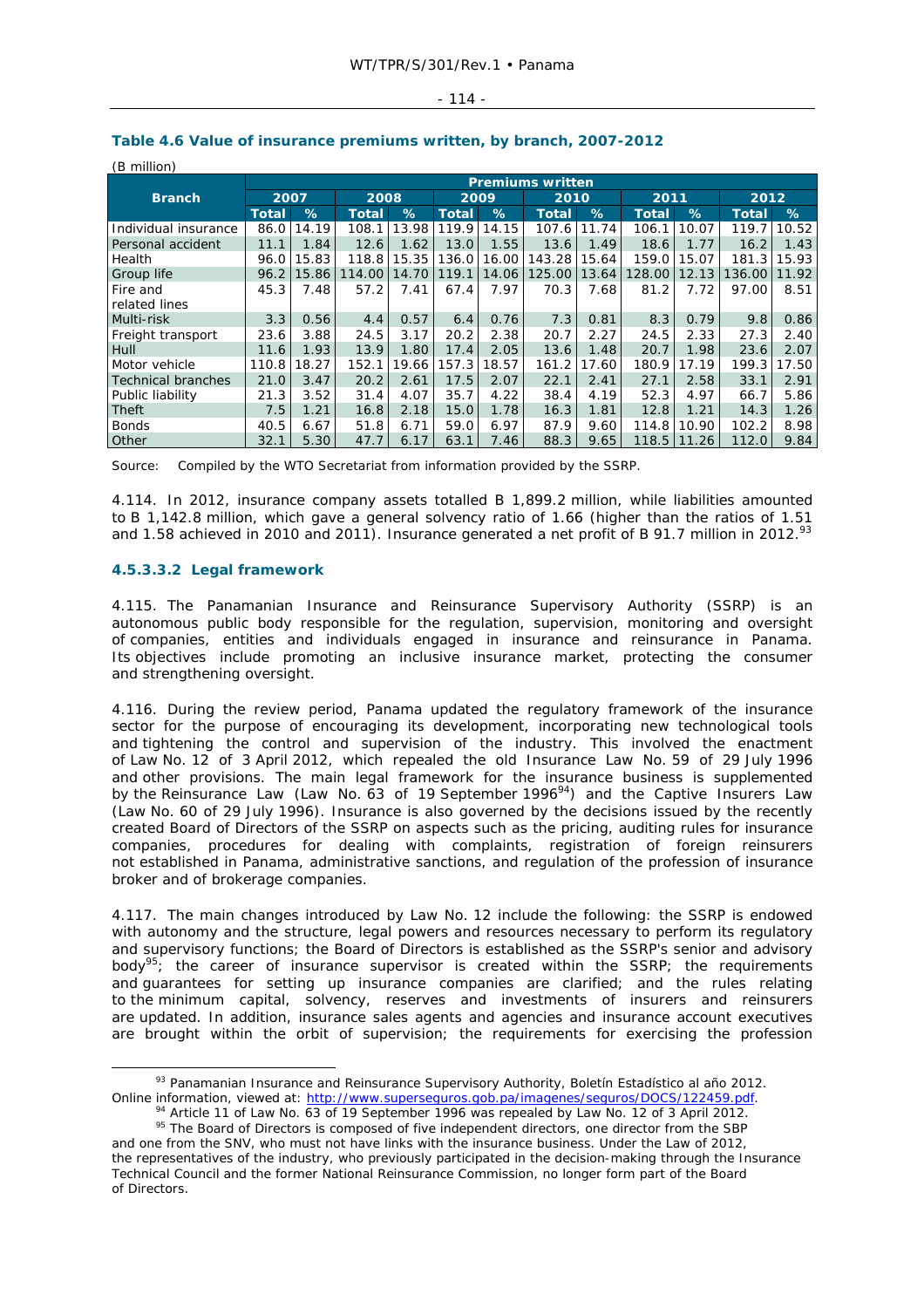of insurance broker are strengthened; new distribution channels through Panamanian financial institutions and commercial companies are permitted; and liquidation and regularization mechanisms are introduced.

4.118. To operate as an insurer in Panama it is necessary to obtain a licence from the Board of Directors of the SSRP. The law recognizes three branches of insurance, for each of which a licence is required, namely: personal insurance (life, accident, health, etc.), general insurance (motor vehicle, fire, transport, etc.) and bond insurance (contract performance, payment and other bonds). Moreover, authorization is required for opening and closing branches in Panama and branches or agencies abroad.

4.119. Insurers may set up as limited companies formed in Panama, or as branches of foreign companies. There are no restrictions on the participation of foreign capital in insurance companies established in Panama, or on the number of foreign insurers or branches of foreign companies that can operate in the country. Article 40 of Law No. 12 of 3 April 2012 lays down the requirements for an insurer wishing to become established in Panama. Once all the necessary documents have been submitted, the approval of a licence takes between six and eight months.

4.120. In the case of branches of foreign companies, in addition to the documents that must accompany any licence application, it is necessary to submit:

- a. the document authorizing the constitution of the branch in the Republic of Panama, authenticated by the Panamanian diplomatic or consular official in the country of origin (translated by an authorized public translator, if not in Spanish);
- b. a certificate from the supervisory authority in the country of origin showing that the parent company has been duly established in that country and has operated there in a state of total solvency for a minimum of five years. Authorization to operate a branch in Panama is restricted to those areas of activity in which the company is engaged in its country of origin.

4.121. Companies applying for a licence to operate as insurers must put up a minimum amount of capital, in cash, the amount of which was raised by Law No. 12 (Article 41) from B 2 million to B 5 million as from April 2012.<sup>96</sup> Moreover, insurance companies must set aside in their liabilities technical reserves which must at all times be backed by eligible assets that vary with the type of risk. They must also keep contingency reserves for statistical deviations and for disaster risks. In addition, they must establish and maintain in Panama a legal reserve with the equivalent of 20% of their net profits until that reserve reaches B 2 million and thereafter with 10% until it reaches 50% of the paid-up capital. $97$ 

4.122. Law No. 12 made changes in the rules that govern insurers' investments with a view to safeguarding their solvency and liquidity against future claims and making their financial operations more transparent. At least 50% of technical reserves and capital must be invested in Panama in eligible assets: *inter alia*, in bonds issued or guaranteed by the State, in credit instruments issued by banks authorized by the SBP, or in credit and capital instruments issued by companies registered with the SMV, and within the limits laid down for each type of asset. The remaining 50% of the reserves can be invested in international capital markets in instruments with at least a BBB- international investment rating granted by a rating agency recognized by the SSRP.<sup>98</sup>

4.123. Individuals and companies domiciled in Panama may only take out insurance on persons and goods situated in Panama with insurers authorized to operate in Panama. This requirement does not apply if: (i) it is contrary to international agreements or treaties to which Panama is party; (ii) the insurance is not available in Panama or, (iii) the insurance has been refused by the insurers authorized to operate in Panama. If it is not possible to obtain the insurance in Panama, the SSRP may give permission for it to be taken out abroad.<sup>99</sup> Insurance and

<sup>&</sup>lt;sup>96</sup> Insurers which were operating in Panama before this law entered into force have a maximum of three years to comply with this requirement.<br><sup>97</sup> Articles 206, 207, 208 and 2013 of Law No. 12 of 3 April 2012.<br><sup>98</sup> For more details, see Article 217 of Law No. 12 of 3 April 2012.<br><sup>99</sup> Article 153 of Law No. 12 of 3 April 201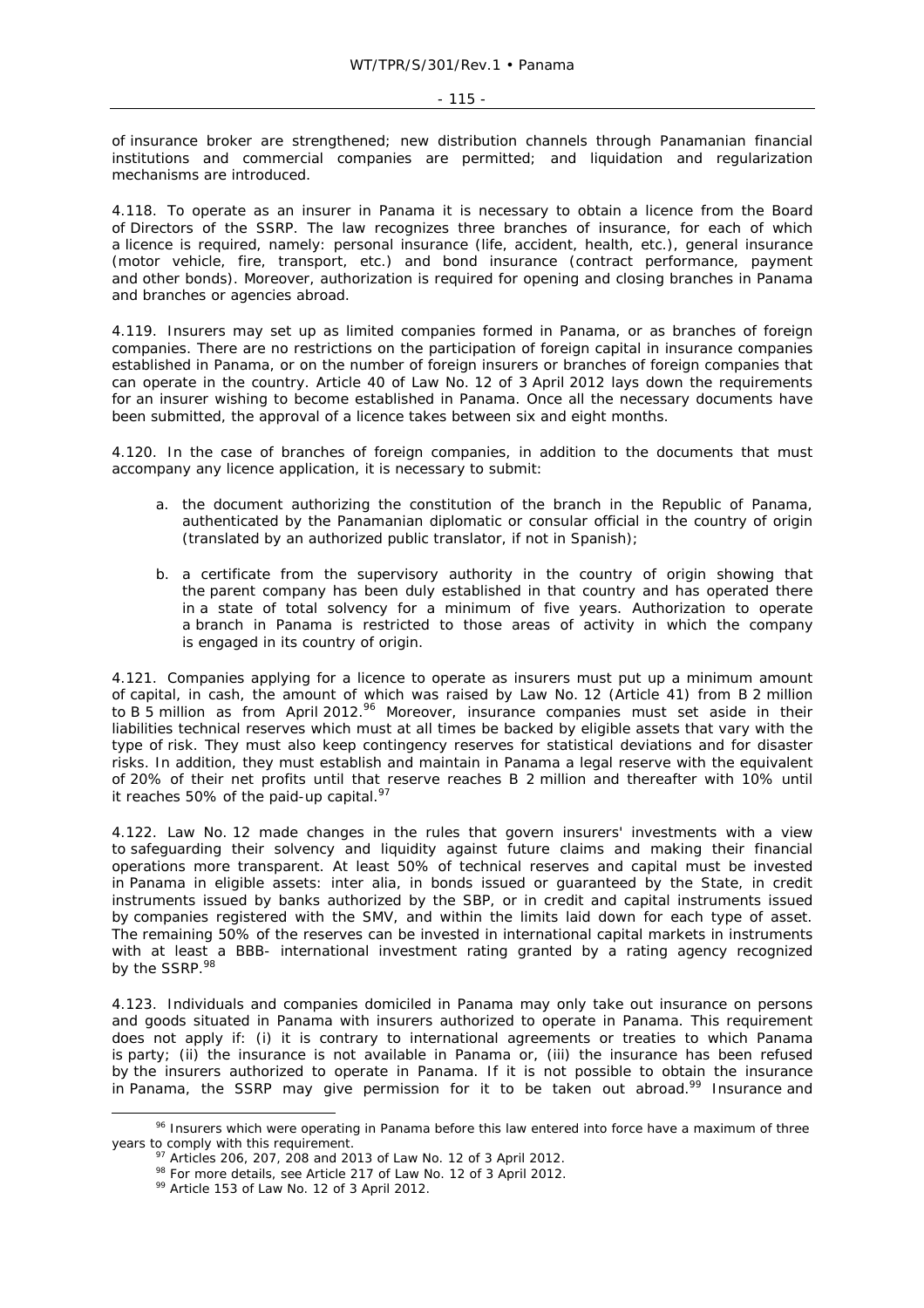reinsurance companies established in Panama may place or accept reinsurance with other insurers or reinsurers domiciled in Panama or abroad.

4.124. Model policies and bonds must be authorized by the SSRP before being marketed to the public. Premium tariffs are set out in a Technical Note, which must accompany any policy submitted to the SSRP for authorization, and are approved after validation by the actuarial department of the SSRP. The Supervisory Authority is empowered to check, at any time, that the principles of equity, efficiency and non-discrimination are not being violated and, if necessary, may order the tariffs to be changed.

4.125. Insurance companies must pay a tax of 2% on the gross premiums received under policies issued in Panama covering risks situated in Panama and a tax of 5% on gross premiums under fire insurance policies issued in Panama to cover risks situated in Panama. In addition, insurance premiums are subject to a consumption tax of 5%, except those for fire insurance, life insurance with surrender values and agricultural insurance.<sup>100</sup>

4.126. The Supervisor of the SSRP issues licences for exercising other supervised activities such as those of insurance brokers, insurance managers, and insurance sales agents and agencies. To qualify for an insurance broker's licence it is necessary to be a Panamanian citizen domiciled in Panama or a foreigner who meets the requirements of Article 293 of the Political Constitution.<sup>101</sup> At least 49% of the shares of a legal person with an insurance brokerage licence must be in the hands of Panamanian insurance brokers.<sup>102</sup> The profession of insurance sales agent is reserved for Panamanian citizens.<sup>103</sup> The shares of legal persons must initially belong to qualified insurance brokers. There can be a shift in control of the shares to persons who are not insurance brokers, provided that a trade agreement signed by Panama so permits.

4.127. With a view to stimulating and diversifying the insurance market, Law No. 12 of 2012 allowed insurers to use alternative marketing channels to offer their products, through banks, finance companies and trading companies. To this end, minimum parameters were established for marketing contracts, together with the risk categories that can be marketed through these alternative channels.<sup>104</sup>

4.128. Reinsurance is regulated by the Reinsurance Law (No. 63 of 19 September 1996). At the time this report was being written, the authorities were commencing a consultation process with a view to preparing a draft law aimed at turning Panama into an international reinsurance hub. To attract reinsurers, the draft law provides for incentives similar to those offered by the Law on multinational business headquarters (Law No. 41), which include tax, migration and labour facilities (section 3.4.1.3).

4.129. The SSRP is responsible for the regulation and supervision of reinsurance. The Board of Directors of the SSRP issues licences for reinsurance companies to operate in Panama (a function previously performed by the old National Reinsurance Commission). Reinsurers can set up as limited companies or as branches of foreign companies. Where foreign companies are concerned, they must produce the document authorizing the establishment of the branch in Panama and a certificate from the supervisory authority of the country of origin, stating that the foreign company is duly established in that country and has operated there in a state of total solvency for a minimum of five years.<sup>105</sup>

4.130. Law No. 63 establishes that companies authorized to engage in reinsurance activities must appoint at least two general agents, both resident in Panama and of whom one must be a Panamanian national. Companies that apply for authorization to operate must put up a minimum capital of B 1 million, in cash, in Panama and, once authorized, must maintain

<sup>&</sup>lt;sup>100</sup> Article 63 of Law No. 12 of 3 April 2012.<br><sup>101</sup> Article 166 of Law No. 12 of 3 April 2012. Article 293 of the Constitution allows naturalized Panamanians to be insurance brokers provided that they are married to a Panamanian national, or have a child with a Panamanian national, and three years after obtaining their naturalization papers apply for a licence to work as an insurance broker.<br>
<sup>102</sup> Article 181 of Law No. 12 of 3 April 2012.<br>
<sup>103</sup> Article 56 of Law No. 12 of 3 April 2012.<br>
<sup>104</sup> Articles 52 and 53 of Law No. 12 of 3 April 2012.<br>
<sup>105</sup> Article 18 (paragraphs 2 a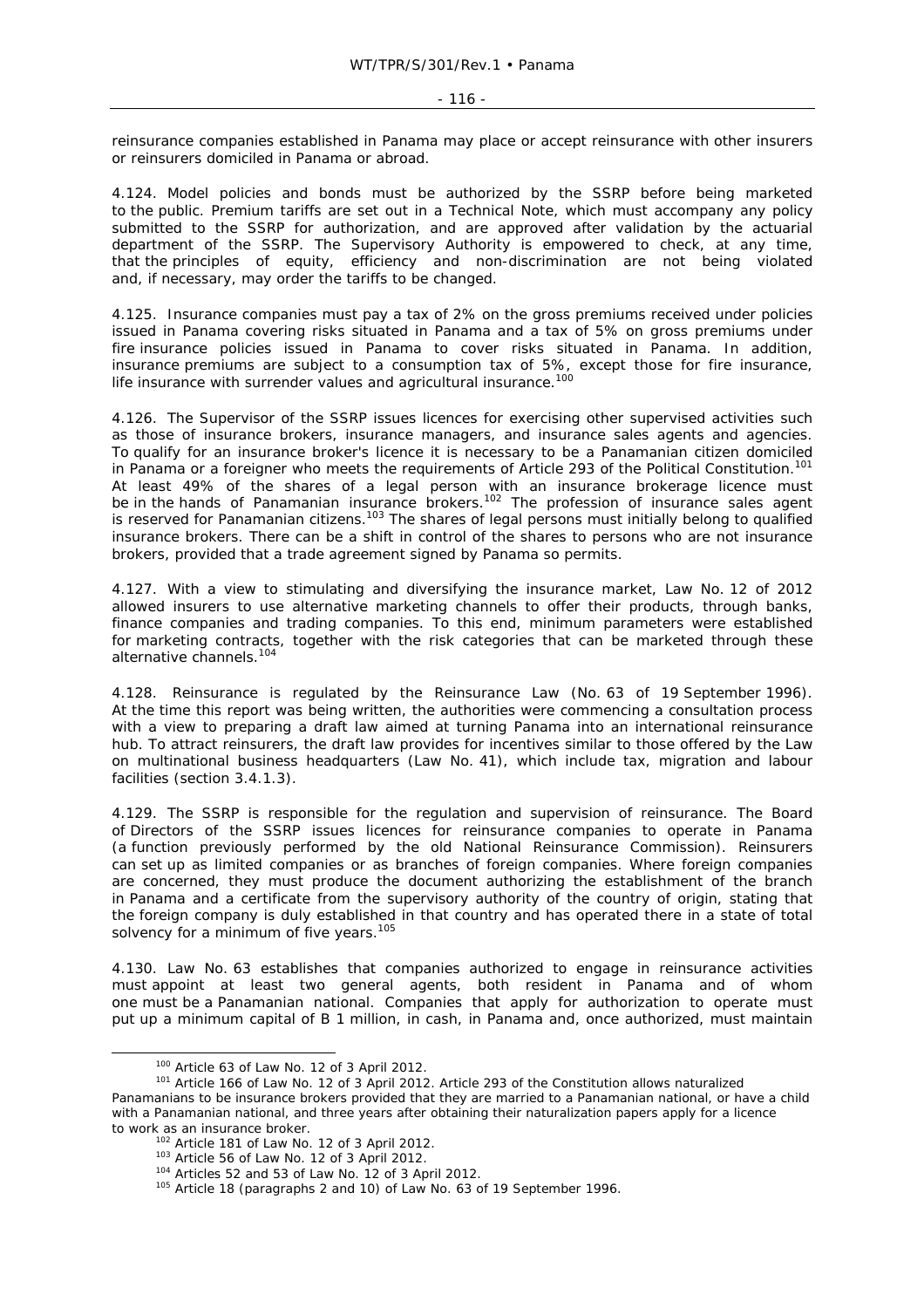technical reserves equivalent to at least 35% of the net premiums written. Of these reserves 65% must be invested in Panama.

4.131. The taxes on reinsurance premiums covering risks situated in Panama are the same as those applied to insurance premiums. Reinsurance premiums covering risks situated abroad are not taxed and neither are the profits derived from the reinsurance of foreign risks. Foreign reinsurance companies can offer reinsurance services to companies domiciled in Panama provided they are enrolled in the Register of Foreign Reinsurers not established in Panama, created by Decision No. 4 of 13 December 2012. The same applies to foreign reinsurance brokerage companies. At the end of 2013, about 100 foreign reinsurers had applied for registration.

4.132. Captive insurers are companies which from an office established in Panama engage exclusively in insuring or reinsuring individual or specific foreign risks previously authorized by the SSRP. Law No. 60 of 29 July 1996 governs the activities of captive insurers and requires them to maintain a physical office in Panama. These insurers can apply for licences to offer their services to Panamanian and foreign companies in general insurance and to cover long-term risks. In the first case, the minimum capital required is B 150,000 and in the second B 250,000. Premiums and profits derived from captive insurers' activities are not subject to tax.

# **4.5.3.4 Securities market**

4.133. At the end of September 2013, the Panamanian securities market was composed of the Panamanian Stock Exchange (BVP), 85 securities companies, 45 investment advisers, 15 investment managers, two private pension and retirement fund managers, one securities exchange and nine credit-rating agencies.<sup>106</sup> The main issuers on the securities market are banks, insurance companies, investment funds and private capital companies. The main securities issued are debt instruments, with shares being issued only to a limited extent. From November 2011 to October 2012, the total value of the securities registered with the Panamanian Securities Market Supervisory Authority (SMV) was US\$2,314.3 million, of which bonds accounted for 88%.<sup>107</sup>

4.134. The Panamanian securities market is governed by Decree Law No. 1 of 8 July 1999 and its amending legislation, including Law No. 67 of 1 September 2011 which created the Securities Market Supervisory Authority (SMV) to replace the National Securities Commission (CNV), gave it stronger regulatory powers and extended the range of securities market activities subject to supervision. Other laws that govern the securities market include Law No. 12 of 3 April 2012, which supplemented and amended several provisions of Decree Law No. 1 of 1999 and Law No. 67 relating to investment funds; Law No. 56 of 2 October 2012, which amended Decree Law No. 1 of 1999 to make possible the transition from the CNV to the SMV; together with various laws intended to prevent money laundering and the financing of terrorism, among other things.

4.135. All securities market participants must obtain a licence from the SMV and are subject to its supervision and control. Ratings agencies are subject to prior registration. The SMV also grants licences and keeps a register of securities brokers, principal directors and investment analysts, who must pass an examination to obtain the corresponding licence. In addition, the SMV is responsible for regulating the activities of the securities market, establishing the capital requirements for investment funds, supervising private pension and retirement schemes and imposing administrative penalties for breaches of the law.

4.136. The public offering of securities issued by private and semi-public companies requires the prior authorization of the SMV. Moreover, all securities listed on the Panamanian Stock Exchange, public offerings of securities by issuers and shares of issuers domiciled in Panama with 50 or more shareholders that are effective owners of at least 10% of the issuer's paid-up capital must be registered with the SMV. Capital gains derived from the disposal of securities as a result of the acceptance of a public offering generate a tax of 10%.

<sup>&</sup>lt;sup>106</sup> Online information from the Panamanian Securities Market Supervisory Authority, viewed at: http://www.supervalores.gob.pa/files/informacion\_al\_inversionista/InfoMer\_Ases\_Inver.pdf. [October 2013].<br><sup>107</sup> Panamanian Securities Market Supervisory Authority (2012).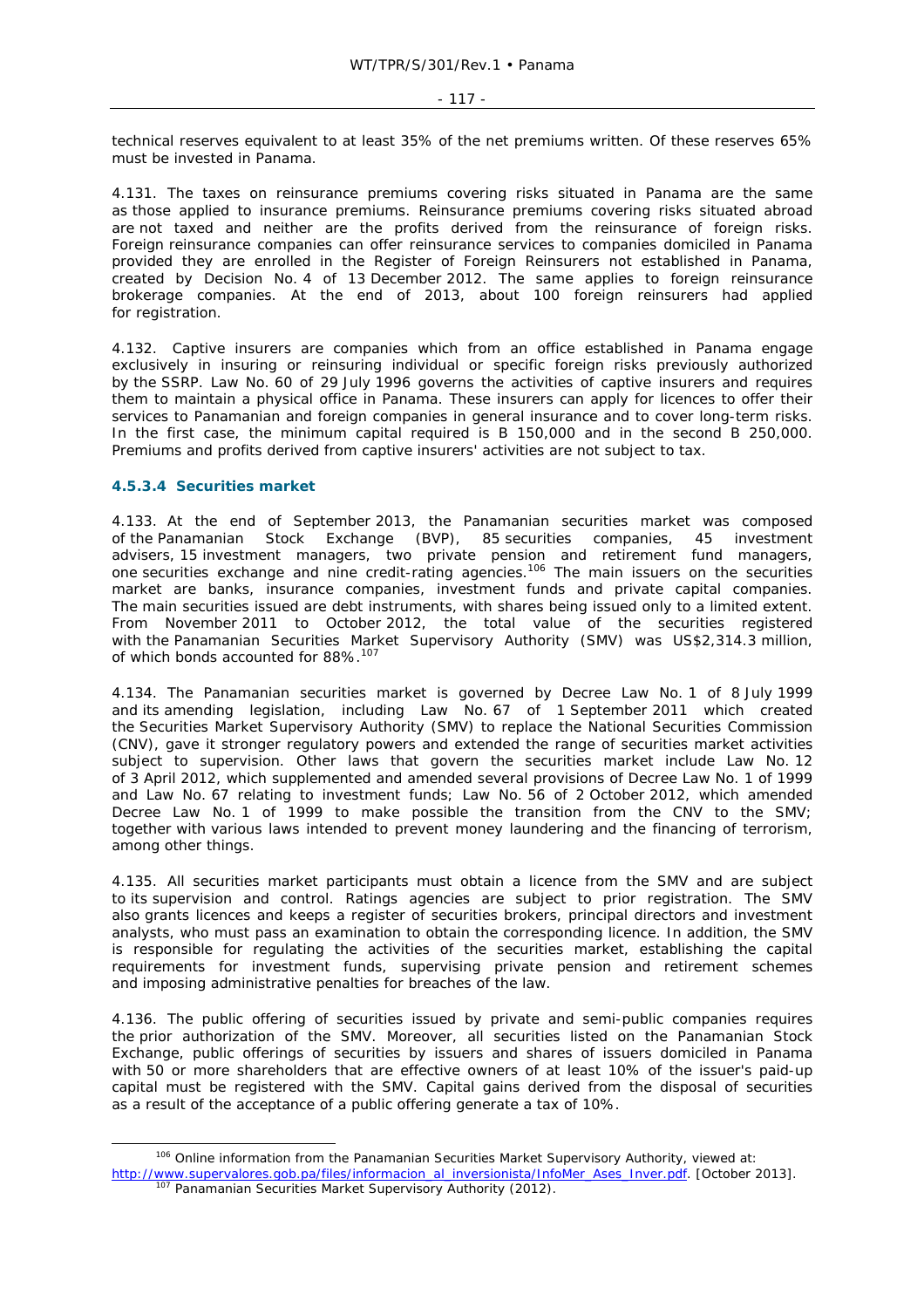#### $-118 -$

4.137. As part of its efforts to improve fiscal transparency, Panama adopted Law No. 47 of 6 August 2013, which establishes a safe-keeping regime for bearer shares. Under this regime, bearer share certificates must be delivered to a custodian (banks, trust companies, securities company or securities exchange established in Panama) together with documents and information which have to be delivered by the issuing company within a period of 20 days; bearer share certificates issued before this law entered into force have to be delivered to an authorized custodian within a period of three years.

4.138. The SMV maintains memoranda of understanding on consultations and technical assistance with various foreign regulatory bodies<sup>108</sup> and a multilateral memorandum between Central America, Panama and the Dominican Republic.

### **4.5.4 Air transport and airports**

# **4.5.4.1 Features of the market**

 $(0/)$ 

4.139. Panama has five international airports, of which four are for commercial public use and one (Howard) for private use, and ten domestic airports. The five international airports have immigration control and customs services. Moreover, Panama has some 40 minor airfields and landing strips with runways for smaller aircraft. These runways provide the main air transport infrastructure for rapid communication with remote areas.

4.140. The main airport is Tocumen International Airport, which thanks to its geographical location has become the busiest in Central America. It is the regional hub for several commercial and cargo carriers and connects passengers and moves freight to more than 31 countries and 70 destinations throughout the world. Between 2007 and 2013, the annual average rates of growth in the total number of passengers, passengers in transit and volume of freight and mail amounted to 12.8%, 21.0% and 5.2%, respectively (Table 4.7). In 2013, almost 8 million passengers used Tocumen, of whom about 3.9 million (50.9%) were in direct transit; the freight terminal handled 110,000 tonnes of freight and mail, mostly for transhipment. According to information from the International Air Transport Association (IATA), between 2012 and 2013, global international passenger air traffic grew by 5.4%, whereas in Panama it increased by 11.8%. Moreover, between 2010 and 2013 new international routes were opened and services to 29 cities were authorized to begin.

# **Table 4.7 Annual rate of growth of passenger and freight traffic at Tocumen International Airport, 2007-2013**

| <b>Operation</b>       |      |        |      |      |      | 2007-2008 2008-2009 2009-2010 2010-2011 2011-2012 2012-2013 |
|------------------------|------|--------|------|------|------|-------------------------------------------------------------|
| Passengers in transit  | 25.6 | 22.0   |      | 24.3 | 28.3 | 18.0                                                        |
| Total passengers       | 19.5 | 4.4    | 6.2  | 15.9 | 19.1 | 11.8                                                        |
| Total freight and mail | 4.8  | $-3.1$ | 17.9 | 12.2 | 4.85 | $-5.3$                                                      |

Source: WTO Secretariat, on the basis of Airport Statistical Reports of Tocumen S.A.

4.141. There are 30 scheduled airlines operating from Tocumen International Airport, which is also the site of the headquarters of the airline COPA and the DHL freight terminal. The company COPA Airlines accounts for 70% of the flights offered.

4.142. Faced with increasing numbers of domestic and international passengers, the Government has an expansion plan for several terminals and airports. In 2012 the project to expand the existing terminal at Tocumen International Airport, known as Muelle Norte, was completed, increasing operating capacity by more than 50%. A South Terminal, which will enable the airport to handle between 12 and 14 million passengers a year, is also being built.

4.143. Marcos A. Gelabert Airport is the main domestic service airport and the home of the local company Air Panamá, the only one to operate scheduled commercial domestic transport flights.

 <sup>108</sup> In Argentina, Chile, Colombia, Costa Rica, Dominican Republic, El Salvador, Honduras, Mexico, Puerto Rico, Spain, and Ukraine.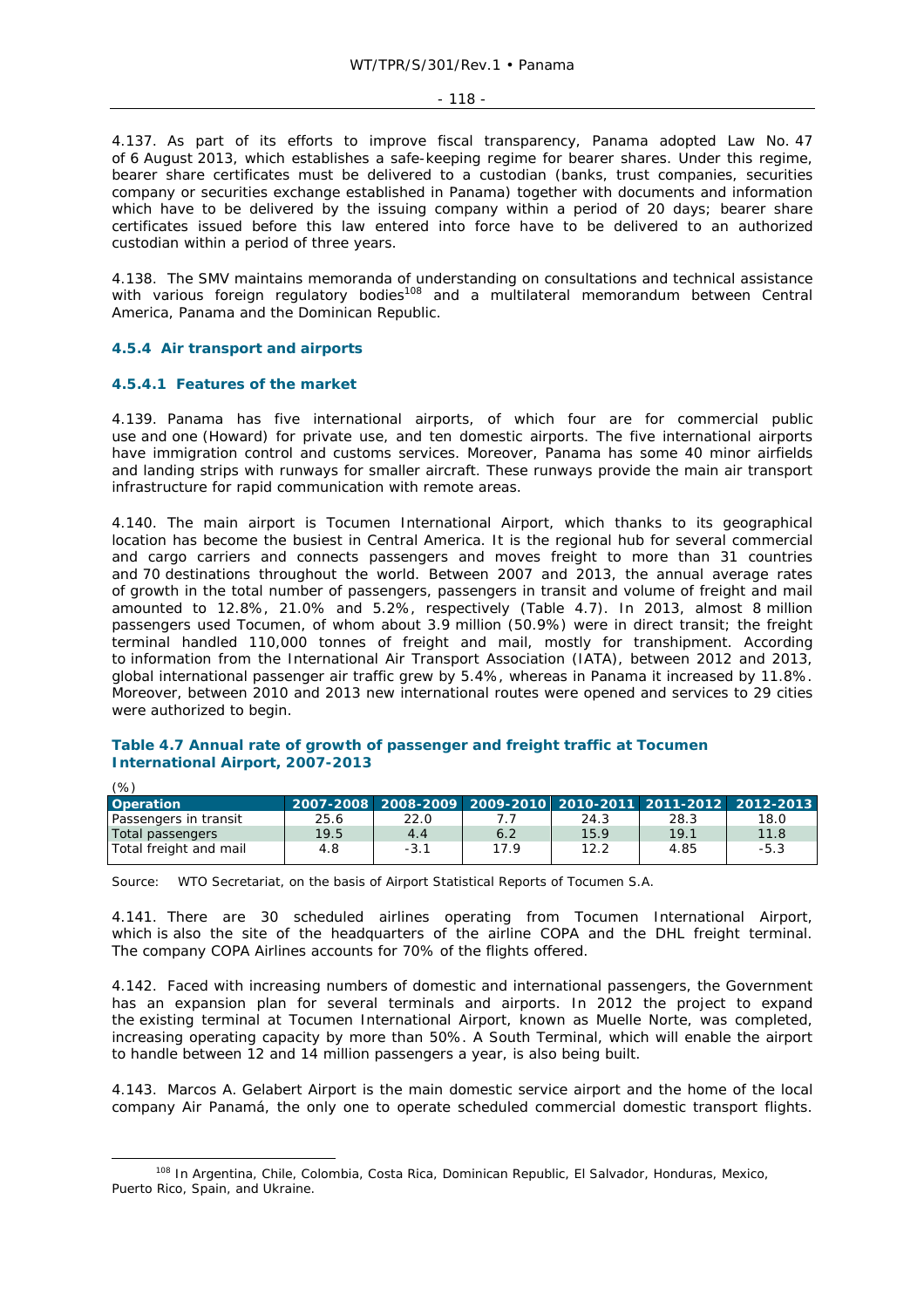In addition, there are air taxi companies that offer unscheduled domestic passenger flights. Table 4.8 illustrates the trend in domestic passenger traffic at this airport between 2007 and 2013.

|  | Table 4.8 Number of passengers at Marcos A. Gelabert Airport, 2007-2013 |  |  |
|--|-------------------------------------------------------------------------|--|--|
|--|-------------------------------------------------------------------------|--|--|

| 107<br>768 L<br>ົດດາ<br>$\Lambda \Lambda$<br>244<br>,,, | 2007    | 2008    | 2009 | 2010      | <b>0011</b> | 2012            | 2013.        |
|---------------------------------------------------------|---------|---------|------|-----------|-------------|-----------------|--------------|
|                                                         | 319,048 | 320.820 | 30Z  | 369<br>᠇୰ | 389         | ، پ<br><u>.</u> | $\sim$<br>69 |

Source: Information provided by the Panamanian authorities.

### **4.5.4.2 Legal framework**

4.144. Within the GATS framework, Panama has bound full commitments for aircraft maintenance and repair services for all modes of supply, except for the presence of natural persons, to which the horizontal commitments apply.<sup>109</sup>

4.145. In 2003, Panama adopted several instruments by which this sector is governed. Law No. 21 of 29 January 2003, which regulates civil aviation and replaced Decree Law No. 19 of 1963, stipulates that: traffic rights are State property; the exercise of technical crew functions is reserved for Panamanian citizens, but the temporary hiring of foreign personnel is permitted if it can be shown to be necessary; airports have a public purpose; cabotage traffic is reserved, in principle, for domestic carriers. Law No. 21 also stipulates that operating certificates for the provision of air transport services in Panama are reserved for: nationals with a base of operations in Panama; legal persons with 51% of the subscribed capital in registered shares in the name of Panamanians or 60% where domestic transport is concerned. The concession of commercial aviation rights to foreign airlines is based on reciprocity. In addition, Law No. 89 of 1 December 2010 for promoting the development of commercial aviation sets out the conditions in which domestic airlines can hire foreign pilots as technical crew provided they do not exceed 15% of the total number of their employees in Panama.

4.146. Law No. 22 of 29 January 2003 created the Civil Aviation Authority (AAC) as an autonomous State body responsible for directing and regulating air transport services, regulating and providing air navigation services, and certifying and administering airfields, including their regulation, planning, operation, surveillance and control. The Board of Directors of the AAC, composed of the Minister of the Interior and Justice who acts as chairman, the Minister of the Economy and Finance and the Minister of Trade and Industry, is the body responsible for establishing and administering Panama's major air transport policies. The Director General of the AAC acts as the Board's Executive Secretary with the right to speak and the Comptroller-General of the Republic attends the meetings, also with the right to speak.

4.147. Under Law No. 23 of 29 January 2003, which defines the regulatory framework for the management of Panama's airports and airfields, the State can create companies for providing public airport and airfield management services, which must act in accordance with the principles of efficiency, transparency and equal treatment. These are public limited companies governed by the Law on Public Limited Companies and the Commercial Code. All 100% of the shares are registered, State-owned and in the custody of the Ministry of the Economy and Finance. No debt instrument may be issued in which the control of these public limited companies is or could be compromised. The general manager must be Panamanian. Materials are purchased and works or services procured in accordance with the regulations issued by the Cabinet Council guided by the principles of transparency, efficiency and equal treatment. The Law on Government Procurement has supplementary effect. Law No. 23 also created the Special Fund for the Development of National Aviation Infrastructure, which relies on a minimum annual contribution provided by the company that manages Tocumen International Airport. The Cabinet Council approves this sum.

4.148. The ACC grants foreign companies certificates to operate international passenger and freight traffic in accordance with bilateral agreements. There are no restrictions on the sale and marketing of air transport services or on computer reservation systems. Panama has signed 34 bilateral and two plurilateral agreements (Table 4.9). As this report was being finalized, news was received of the signing of an agreement with Turkey. Panama's relations with El Salvador and Haiti are based on real and effective reciprocity without a written document.

 <sup>109</sup> WTO document S/DCS/W/PAN of 24 January 2003.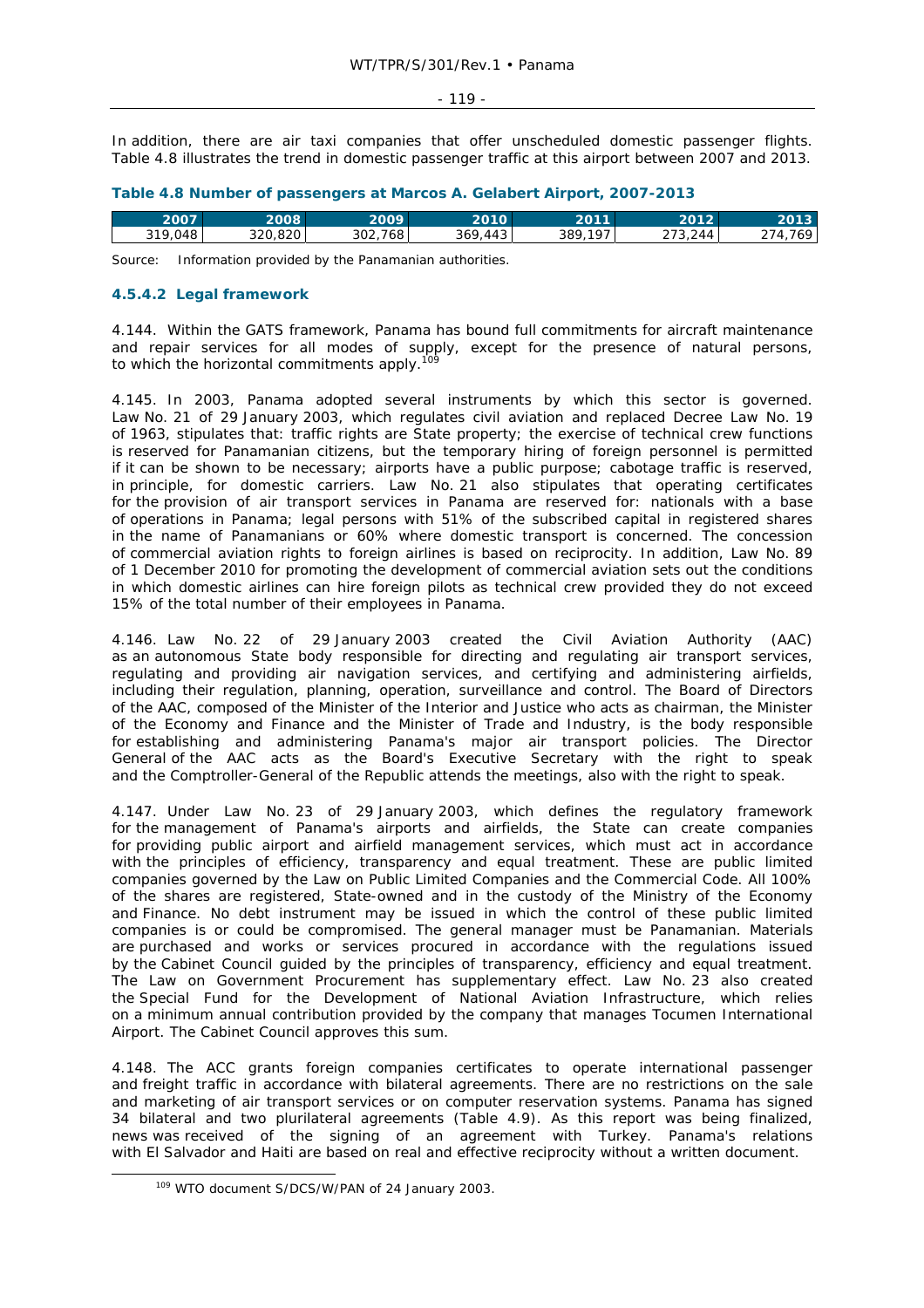#### - 120 -

|  |  |  |  | Table 4.9 Bilateral air services agreements (ASA) |  |
|--|--|--|--|---------------------------------------------------|--|
|--|--|--|--|---------------------------------------------------|--|

| <b>Partner</b>                    | <b>Date</b> | <b>Sthaa</b> | <b>7th<sup>ab</sup></b> | Cabotage <sup>c</sup> | Coop. <sup>d</sup> | <b>Designation</b> e | Withholding <sup>"</sup> | <b>Tariffs</b> <sup>9</sup> | Capacity <sup>h</sup> | Stat.     | 2011<br>$\overline{4}$ | 2005<br>$\overline{4}$ |
|-----------------------------------|-------------|--------------|-------------------------|-----------------------|--------------------|----------------------|--------------------------|-----------------------------|-----------------------|-----------|------------------------|------------------------|
| Germany                           | 13.12.99    | No           | No                      | <b>No</b>             | Yes                | M                    | CI                       | CO                          | PD                    | Yes       | 14                     | 14                     |
| Argentina                         | 21.11.06    | Yes          | <b>No</b>               | <b>No</b>             | Yes                | M                    | <b>SOEC</b>              | CO                          | PreD                  | Yes       | 16                     | 16                     |
| Aruba                             | 24.09.87    | Yes          | No                      | <b>No</b>             | No                 | M                    | <b>SOEC</b>              | DA                          | PreD                  | No        | 11                     | 11                     |
| <b>Barbados</b>                   | 06.07.11    | Yes          | <b>No</b>               | <b>No</b>             | Yes                | M                    | <b>PPB</b>               | DA                          | Free                  | Yes       | 29                     |                        |
| Belgium                           | 12.01.66    | Yes          | No                      | <b>No</b>             | No                 | M                    | <b>SOEC</b>              | DA                          | BI                    | Yes       | 14                     | 14                     |
| Bolivia, Plurilateral<br>State of | 27.07.77    | <b>No</b>    | <b>No</b>               | <b>No</b>             | <b>No</b>          | M                    | <b>SOEC</b>              | DA                          | PreD                  | Yes       | $\overline{4}$         | $\overline{4}$         |
| <b>Brazil</b>                     | 25.05.07    | Yes          | <b>No</b>               | <b>No</b>             | <b>No</b>          | M                    | <b>SOEC</b>              | CO                          | PreD                  | Yes       | 13                     | $\overline{4}$         |
| Canada                            | 28.11.13    | Yes          | <b>No</b>               | <b>No</b>             | Yes                | M                    | <b>SOEC</b>              | <b>DD</b>                   | PreD                  | Yes       | 19                     |                        |
| Korea, Rep. of                    | 28.12.79    | Yes          | No                      | No                    | <b>No</b>          | S                    | <b>SOEC</b>              | DA                          | BI                    | Yes       | 10                     | 10                     |
| Chile                             | 21.10.97    | Yes          | <b>No</b>               | <b>No</b>             | Yes                | M                    | <b>SOEC</b>              | <b>DD</b>                   | Free                  | <b>No</b> | 28                     |                        |
| China                             | 30.08.94    | No           | No                      | No                    | No                 | M                    | <b>SOEC</b>              | CO                          | PreD                  | No        | 8                      |                        |
| Colombia                          | 18.02.10    | Yes          | <b>No</b>               | <b>No</b>             | Yes                | M                    | n.a.                     | CO                          | Free                  | Yes       | 24                     |                        |
| Costa Rica                        | 16.10.81    | <b>No</b>    | <b>No</b>               | <b>No</b>             | <b>No</b>          | S                    | n.d.                     | n.d.                        | PreD                  | No        | 1                      | 1                      |
| Cuba                              | 05.11.07    | Yes          | <b>No</b>               | <b>No</b>             | Yes                | M                    | <b>PPB</b>               | <b>DD</b>                   | BI                    | Yes       | 31                     | $\Omega$               |
| Ecuador                           | 12.01.95    | Yes          | <b>No</b>               | <b>No</b>             | <b>No</b>          | M                    | n.a.                     | CO                          | PreD                  | <b>No</b> | 14                     | 14                     |
| <b>United Arab Emirates</b>       | 23.09.11    | Yes          | <b>No</b>               | <b>No</b>             | <b>No</b>          | M                    | <b>SOEC</b>              | <b>DD</b>                   | Free                  | Yes       | 24                     |                        |
| Spain                             | 07.08.01    | Yes          | <b>No</b>               | <b>No</b>             | Yes                | M                    | PPB                      | DD                          | PreD                  | Yes       | 27                     | 27                     |
| <b>United States</b>              | 08.05.97    | Yes          | <b>No</b>               | <b>No</b>             | Yes                | M                    | <b>SOEC</b>              | <b>DD</b>                   | Free                  | <b>No</b> | 28                     | 28                     |
| <b>Russian Federation</b>         | 03.02.93    | No           | No                      | No                    | No                 | M                    | <b>SOEC</b>              | CO                          | PreD                  | No        | 8                      |                        |
| Guatemala                         | 26.11.98    | Yes          | <b>No</b>               | <b>No</b>             | <b>No</b>          | M                    | n.a.                     | DA                          | PreD                  | <b>No</b> | 11                     | 21                     |
| Honduras                          | 15.10.87    | <b>No</b>    | Nο                      | <b>No</b>             | <b>No</b>          | M                    | <b>SOEC</b>              | DA                          | PreD                  | No        | 5                      | 5                      |
| Jamaica                           | 25.08.99    | Yes          | <b>No</b>               | <b>No</b>             | Yes                | M                    | <b>SOEC</b>              | DD                          | BI                    | Yes       | 23                     | 23                     |
| Mexico                            | 04.08.11    | Yes          | <b>No</b>               | <b>No</b>             | Yes                | M                    | <b>SOEC</b>              | DA                          | PreD                  | <b>No</b> | 14                     |                        |
| Nicaragua                         | 08.01.98    | Yes          | <b>No</b>               | <b>No</b>             | <b>No</b>          | S                    | <b>SOEC</b>              | <b>DA</b>                   | PreD                  | <b>No</b> | $\overline{7}$         |                        |
| Netherlands                       | 05.07.96    | Yes          | No                      | No                    | <b>No</b>          | S                    | <b>SOEC</b>              | DA                          | PreD                  | <b>No</b> | 7                      | 15                     |
| Netherlands Curacao               | 20.03.12    | Yes          | No                      | <b>No</b>             | Yes                | M                    | PO                       | <b>DD</b>                   | Free                  | Yes       | 35                     |                        |
| Paraguay                          | 20.06.05    | Yes          | No                      | No                    | Yes                | M                    | PPB                      | <b>DD</b>                   | Free                  | Yes       | 35                     |                        |
| Peru                              | 08.09.03    | <b>No</b>    | <b>No</b>               | <b>No</b>             | Yes                | M                    | n.a.                     | PO                          | $\circ$               | Yes       | 10                     |                        |
| United Kingdom                    | 29.10.97    | <b>No</b>    | No                      | <b>No</b>             | <b>No</b>          | M                    | <b>SOEC</b>              | DD                          | BI                    | Yes       | 14                     | 14                     |
| Venezuela, Bolivarian<br>Rep. of  | 08.07.13    | Yes          | No                      | <b>No</b>             | Yes                | M                    | <b>SOEC</b>              | DA                          | PreD                  | Yes       | 13                     |                        |
| Dominican Republic                | 22.08.08    | Yes          | No                      | No                    | Yes                | M                    | PPB                      | DD                          | O                     | Yes       | 27                     |                        |
| Switzerland                       | 21.04.64    | Yes          | <b>No</b>               | <b>No</b>             | <b>No</b>          | M                    | <b>SOEC</b>              | DA                          | BI                    | Yes       | 14                     | 14                     |
| Trinidad and Tobago               | 25.11.05    | Yes          | No                      | No                    | Yes                | M                    | <b>SOEC</b>              | DA                          | Free                  | Yes       | 21                     |                        |
| Uruguay                           | 18.02.98    | Yes          | <b>No</b>               | <b>No</b>             | Yes                | M                    | n.a.                     | DA                          | PreD                  | <b>No</b> | 14                     |                        |

n.a. Not available.

a "Yes" indicates that fifth freedom rights are granted, even though they may be limited.

b "Yes" indicates that seventh freedom rights are granted, even though they may be limited.

c "Yes" indicates that cabotage rights are granted, even though they may be limited.

d "Yes" indicates that there are clauses permitting cooperation between airlines, such as code-sharing. e "S" indicates that the designation is single, "M" that it is multiple.<br>
F Type of withholding clause: substantive ownership and effective c

f Type of withholding clause: substantive ownership and effective control "SOEC", principal place of business "PPB" or community of interest "CI".

g Type of tariffs clause: double approval "DA", double disapproval "DD", country of origin (CO), zone pricing "ZP", free pricing "FP".

h Type of capacity clause: predetermination "PreD", Bermuda I "BI", free determination "Free", other "O".

i "Yes" indicates that the agreement provides for an exchange of statistics.

Source: WTO Secretariat.

4.149. In 2005, Panama's air liberalization index (ALI) recorded in QUASAR (Quantitative Air Services Agreements Review) was 19.2 units on a range from 0 to 28. Since 2005, the agreements signed, amended or entered into force have meant that Panama's ILA has risen by more than 12 units. Two thirds of these new agreements are with countries of Central and South America. Panama's most recent bilateral agreements are much more liberal than those in its QUASAR-2005 profile.<sup>110</sup> As can be seen from Table 4.9, the ALIs of the agreements lie

 <sup>110</sup> WTO document S/C/W/270/Add.1 of 30 November 2006.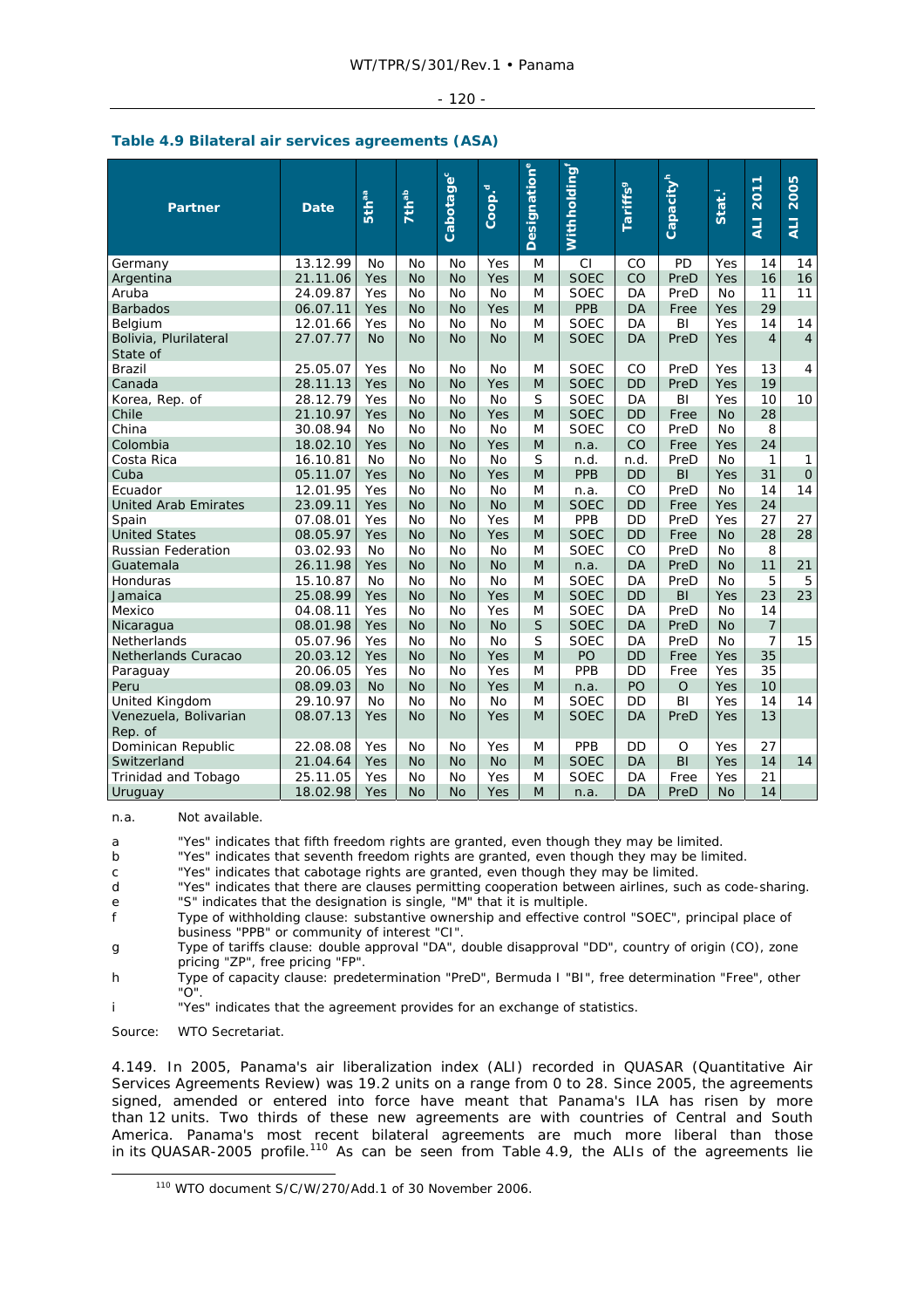- 121 -

within a range of from 1 to 35 units. The ALIs of most of the agreements signed since 2005 are equal to or greater than 16 and four of them are equal to 24 or higher. In short, since 2005 the levels of openness have increased thanks to the fact that agreements concluded by Panama contain clauses on cooperation and code-sharing, a multiple designation clause and country of origin and double disapproval provisions in relation to tariffs, typical of the latest agreements. Moreover, all the agreements signed since 2005 contain the fifth freedom.

# **4.5.5 Maritime transport, including the Panama Canal**

## **4.5.5.1 General features**

4.150. Panama has made no commitments on maritime transport under the GATS.

4.151. In 2012, the maritime transport sector's contribution to Panama's GDP was 2.3%.

4.152. Panama has an extensive network of ports and a wide range of services for ships, for cargo, whether containerized, bulk, liquid or general, and for passengers in the various cruise ship terminals. The ports in the National Port System are divided into State ports and private ports. The Panamanian Maritime Authority (AMP) manages 23 of the 42 ports, the other 19 being managed by private operators under concessions.<sup>111</sup> The ports on the Atlantic mainly serve the east coasts of North and South America and the Caribbean. On the Pacific coast, until recently, the port of Balboa was the only terminal providing container handling services. Now, a Government of Singapore public enterprise has completed the first phase of construction of a new port terminal, PSA Panama International Terminal (PSA Panama). The terminal began operating at the end of 2010 when it received steel and other supplies for Canal expansion, while its container operations officially commenced in 2012. This infrastructure is intended to attract new cargo from Asia to the west coast of America, with Panama serving as a transhipment centre.

4.153. The Port of Colón on the Atlantic is the biggest port in Panama and the second largest in Latin America, after Santos in Brazil. In 2012, the Port of Colón moved approximately 51.8% of containers, followed by Balboa on the Pacific with 48.3%. In 2012, cargo movements in the national port system amounted to 76.5 million tonnes, of which 143,000 tonnes passed through the State-managed ports. Container traffic amounted to 6.8 million TEU. Of this traffic 86.6% involved transhipment and 12.4% corresponded to containers bound for Panama and the free zone.112 In 2013, imports and exports accounted for 97.2% of the cargo handled in Panamanian ports and cabotage for 2.8%. Panama's foreign trade relies mainly on maritime transport.<sup>113</sup>

4.154. Since many of the vessels that arrive at Panamanian ports take on fuel this business continues to be an important part of the maritime conglomerate. The cruise sector is also important, although the data for 2012 show that 223 cruise ships with a total of 413,796 passengers were recorded, which represents a decrease of 18% and 36%, respectively, as compared with 2011. The preliminary figures for 2013 indicate that 239 cruise ships carrying 529,042 passengers were recorded, which corresponds to an increase of 6.7% and 21.8%, respectively, as compared with 2012.<sup>114</sup>

4.155. According to *Lloyd's Register*, on 30 June 2013, Panama occupied first place among the countries of registration of vessels of the world merchant fleet, with 8,221 ships and a tonnage of 223,293,304 GRT.<sup>115</sup>

4.156. Cabinet Resolution No. 79 of 24 June 2009 approved the updating of the National Maritime Strategy, while rescinding Cabinet Resolution No. 3 of 28 January 2004. The Strategy seeks to turn Panama into an integrated centre of excellence for competitive maritime and logistical services by developing activities that generate value added within a legal framework that promotes

<sup>&</sup>lt;sup>111</sup> Information provided by the AMP.<br><sup>112</sup> Panamanian Maritime Authority (2012).<br><sup>113</sup> INEC. Statistics Department, Directorate-General of Ports and Auxiliary Maritime Industries, AMP.<br><sup>114</sup> Online information from the A

http://www.amp.gob.pa/newsite/spanish/home\_mirror.html. 115 Port Maritime Statistical Bulletin. January-December-2013. Viewed at: http://www.amp.gob.pa.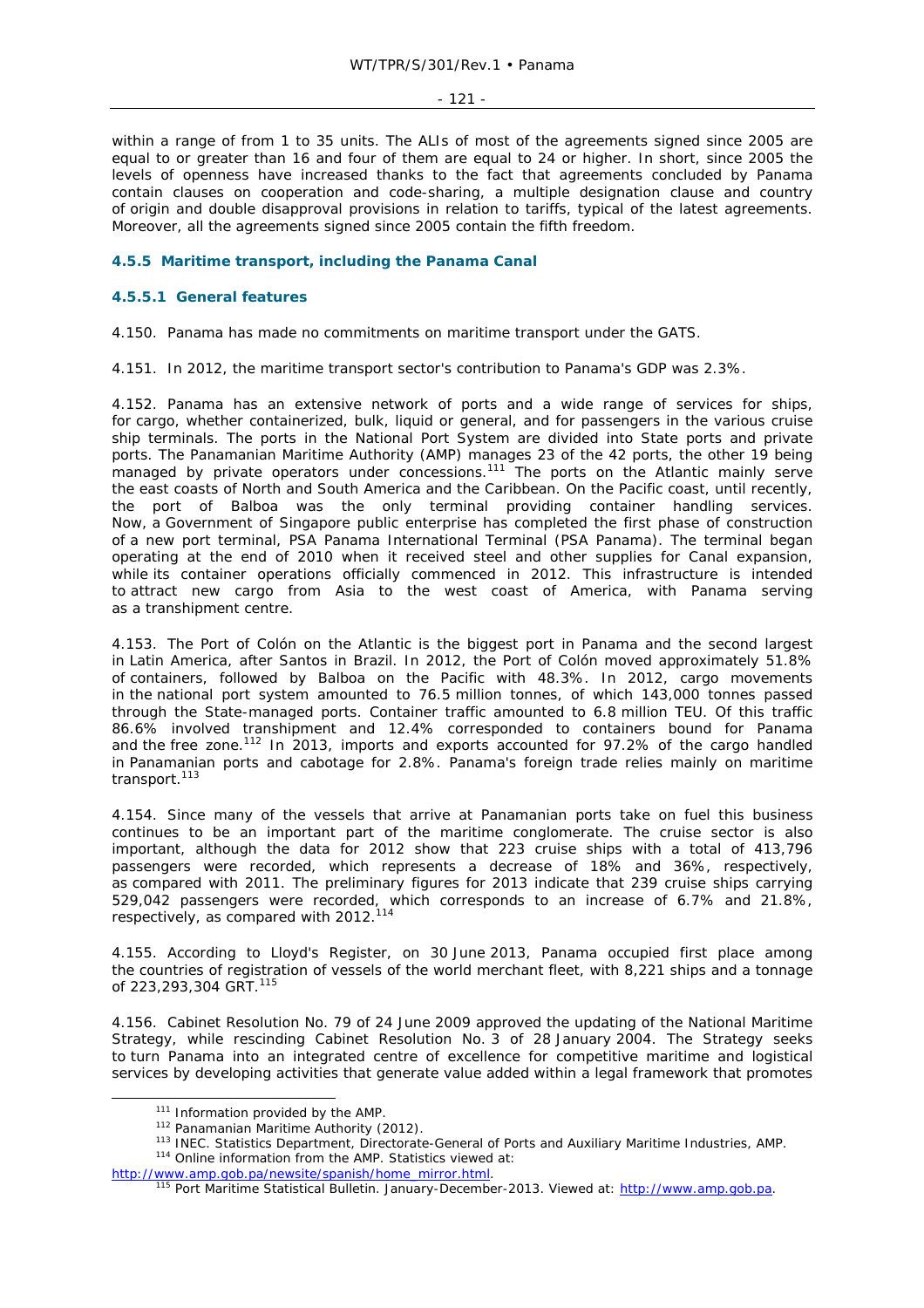#### - 122 -

and guarantees free enterprise, legal certainty, a competitive market structure and sustainable development. The strategy has six objectives: (i) to strengthen the logistical maritime conglomerate and its constituent economic activities; (ii) to consolidate Panama's position as the main maritime and logistical platform in the Americas for global trade; (iii) to guarantee processes based on excellence and effective communication between the private and public components of the maritime and logistical conglomerate; (iv) to develop human resources; (v) to promote secure trade through intelligence systems and compliance with international rules and inter-institutional protection and security agreements; and (vi) to guarantee environmental sustainability in the development of maritime, logistical and supply chain activities. To this end, Resolution JD No. 055-2008 of 18 September 2008 created the Inter-Institutional Advisory Commission of the National Maritime Strategy (CICEMN) with the AMP as coordinator and an Executive Secretariat that includes the AMP, the ACP, the MICI, the SENACYT and representatives of the Standing Executive Committee, the Expanded Executive Committee and the Maritime Chamber of Panama. The Commission is not meeting at present.<sup>116</sup>

# **4.5.5.2 Maritime transport services**

4.157. Law No. 57 of 6 August 2008 as amended by Law No. 41 of 14 June 2013 (General Law on the Merchant Marine) governs Panama's maritime transport.<sup>117</sup> The AMP, headed by a Board of Directors<sup>118</sup> and an Administrator appointed by the Executive, is an autonomous State body with its own legal personality, its own assets and the capacity to manage them. It is empowered to grant concessions and/or operating licences, as well as to receive, keep safe, allocate and invest its financial resources. The AMP is entrusted with administering, promoting and implementing the strategies and rules relating to the operation and development of the maritime transport sector and for administering the ship register. It is also responsible for the organization of the port system and its administration, planning and supervision. It is subject only to the policies, guidance and inspection of the relevant agencies of the Executive branch and the supervision of the Office of the Comptroller. It also has a reimbursable Emergency Fund to handle, through single tendering, the costs of maritime investigations, detentions, spillages, etc. Law No. 57 also grants the AMP the authority to hire the services of independent auditors and companies in order to outsource invoicing services.

4.158. Law No. 57 creates the Panamanian Shipowners Association as a non-profit legal person to represent and coordinate with the State institutions the interests of the domestic and international ship-owners that use the Panamanian register. The Merchant Marine is composed of international service and domestic service vessels. International service vessels can apply to switch to domestic service and vice versa. The Directorate-General for the Merchant Marine can authorize vessels for both services, subject to fulfilment of the additional requirements of the service to which they desire to obtain access. Any person, natural or legal, irrespective of nationality or domicile, may register one or more vessels owned by that person in the Merchant Marine. The registration application for an international service vessel must be accompanied by the instrument of appointment of a resident agent.<sup>119</sup> The income from the international maritime trade of domestic merchant vessels legally registered in Panama does not give rise to income tax, even if the transport contracts are concluded in Panama, nor is tax levied on the rent from the leasing of foreign service merchant vessels engaged in trade in international waters. Activities carried out in Panamanian territorial waters do incur income tax.

4.159. Panama is seeking to rejuvenate the fleet and, in this connection, Law No. 57 establishes discounts on the registration fee, annual tax and annual consular fee, for new-built ships and ships enrolled in the Merchant Marine, within five years of the date on which the keel was laid.

<sup>116</sup> For the composition of the CICEMN, see Table No. 1 of Resolution JD No. 055<sup>a</sup>-2008, Official Journal No. 26319. 117 Law No. 57 of 6 August 2008 amends Articles 1, 10, 15, 16, 17, 19, 20, 21, 22, 23, 24, 27 and 30

of Law No. 7 creating the Panamanian Maritime Authority and consolidating the maritime functions of government; it also repeals Law No. 8 of 12 January 1925 and Law No. 25 of 3 June 2002.

it also repeals and dependent of the AMP is composed of: the Presidential Minister, the Minister for Canal Affairs, the Minister of the Economy and Finance, four Members appointed by the President of the Republic, with more than seven years of involvement in the maritime sector. The Manager of the AMP serves as secretary with the right to speak and the Comptroller-General of the Republic and the Directors-General of the AMP participate, also with the right to speak. The members of the Board have a five-year term of office.<br><sup>119</sup> Resident agent: a qualified attorney or law firm appointed in writing by the shipowner to deal

with the Directorate-General of the Merchant Marine.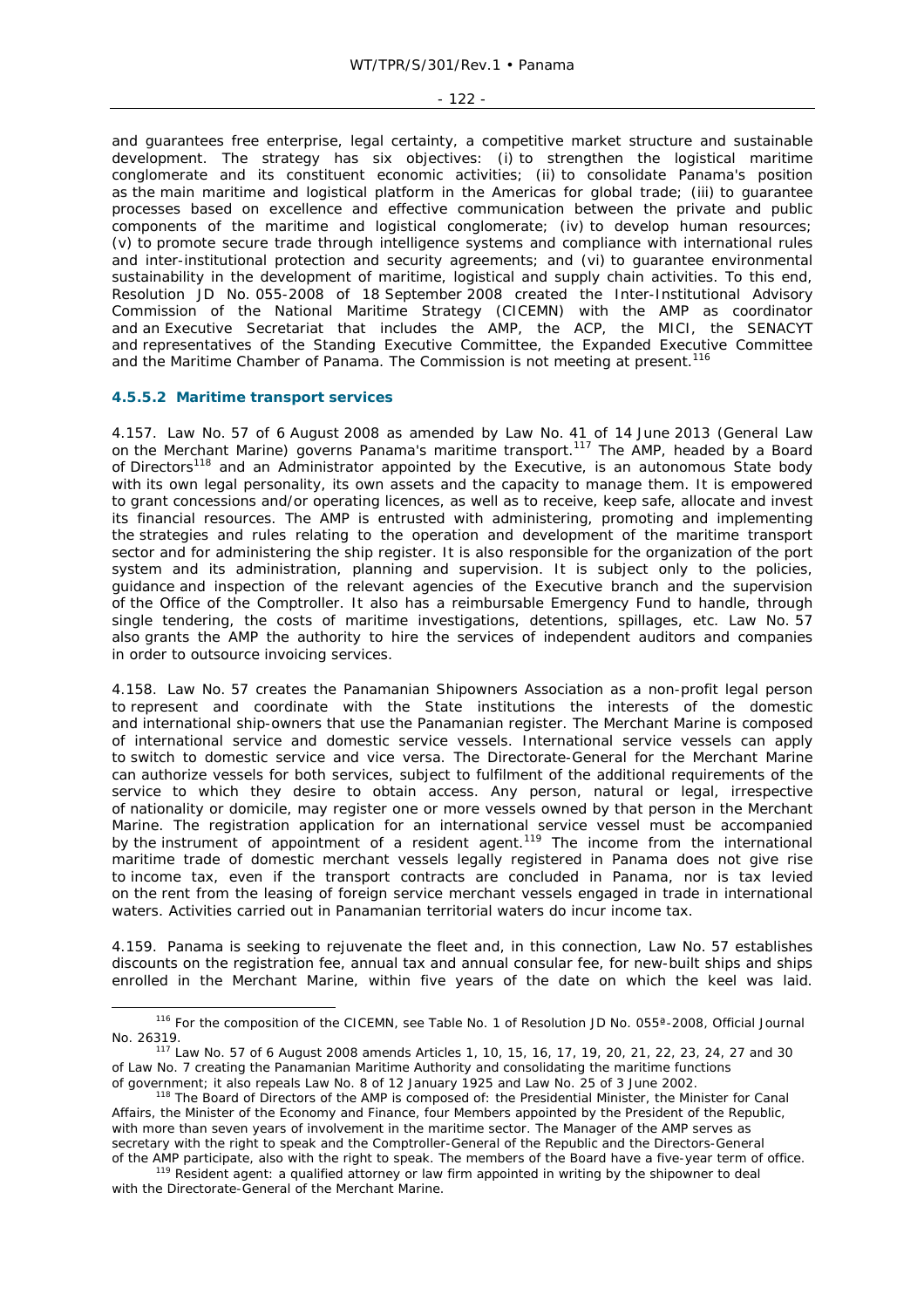#### - 123 -

The percentages of these discounts vary with the tonnage and are applied on a tapering basis over a period of three years. The AMP's Administrator, at the request of the Directorate-General for the Merchant Marine, can vary the percentages with an eye to the competitiveness of the Register. Moreover, with the prior approval of the Administrator, the Board of Directors can establish special tariffs for vessels enrolled in the National Merchant Marine which take on board officers undergoing training or other categories of personnel of Panamanian nationality. The Law also provides for discounts of 20% on registration fees, annual tax and annual consular fees for new vessels registered by economic groups that keep five to 15 vessels registered, discounts of 35% for 16 to 50 vessels, and discounts of 60% for 51 vessels or more. In addition, there are discounts for the enrolment of groups of three or more vessels which vary with the tonnage and are applied if the vessels are not entitled to any other discount.<br>Resolution No. 106-136-DGMM of 10 September 2013 grants exemptions additional Resolution No. 106-136-DGMM of 10 September 2013 grants exemptions additional to the discounts envisaged in Law No. 57 for maintaining and improving Panama's competitiveness when its competitors reduce the costs of registration under their flags. Furthermore, a discount of 15% of the annual tax and the annual consular fee, applicable to the following year, is granted to vessels already enrolled in the Merchant Marine if they can show that they have not been detained for a port State inspection for 24 months and are not receiving any other discount under Law No. 57.

4.160. The owner of domestic service vessels must register them with the Directorate-General for the Merchant Marine (DGMM) or other AMP department authorized for that purpose, without the need for an attorney. The DGMM must establish the requirements for operating vessels that provide services in Panamanian territorial waters.

4.161. Law No. 41 restricts investment in domestic service vessels which are going to be used to supply the auxiliary maritime services of lighterage, provisioning and transport of fuel for bunkering. If the owner or bare-boat charterer of such vessels is a legal person, he must show that 75% of the holders or beneficiaries of the shares are Panamanian and, if a natural person, must be a Panamanian national; however, companies building vessels in Panama in accordance with the AMP's specifications for the auxiliary maritime services envisaged in this Law are exempt.<sup>120</sup>

4.162. Panama grants tax incentives to cabotage vessels built in Panama consisting of exemption from tax: (i) on the transfer of movable tangible property and the provision of services in the shipbuilding services subsector; (ii) on the introduction of materials and equipment for shipbuilding; and (iii) on income for vessels built wholly in Panama. For this purpose, a vessel built in Panama is deemed to be one built in a shipyard inside Panamanian territory.

4.163. Panama is a member of the International Maritime Organization and is party to 23 international maritime transport conventions, including the Maritime Labour Convention (2006) and the Athens Convention relating to the Carriage of Passengers and their Luggage by Sea (2002). There are also agreements on recognizing the measurement of ships' tonnage with the United States, the Russian Federation and Ukraine and on trade and navigation with Spain, France and Italy.

4.164. Law No. 4 of 24 February 1983, as amended by Law No. 19 of 3 August 1992 and Decree Law No. 17 of 26 October l989, establishes the tax regime applicable to foreign service vessels.

# **4.5.5.3 Port services**

4.165. Law No. 56 of 6 August 2008, as amended by Law No. 41 of 14 June 2013 and Resolution ADM-016-09 of 9 February 2009, and its regulations<sup>121</sup>, known as the General Panamanian Ports Law, establishes the rules governing port activities and maritime installations,

<sup>&</sup>lt;sup>120</sup> In accordance with Law No. 41, auxiliary maritime services are supplementary maritime transport services provided in connection with the cargo, the vessel, the crew, the passengers or maritime or port installations.<br><sup>121</sup> Resolution J.D. No. 027-2008 of 21 January 2008, approving the regulations for granting operating

licences for auxiliary maritime services and Resolution J.D. No. 026 of 21 January 2008, amending Articles 8, 27 and 43 of the concession regulations approved by Executive Committee Decision No. 9-76 of 24 March 1996.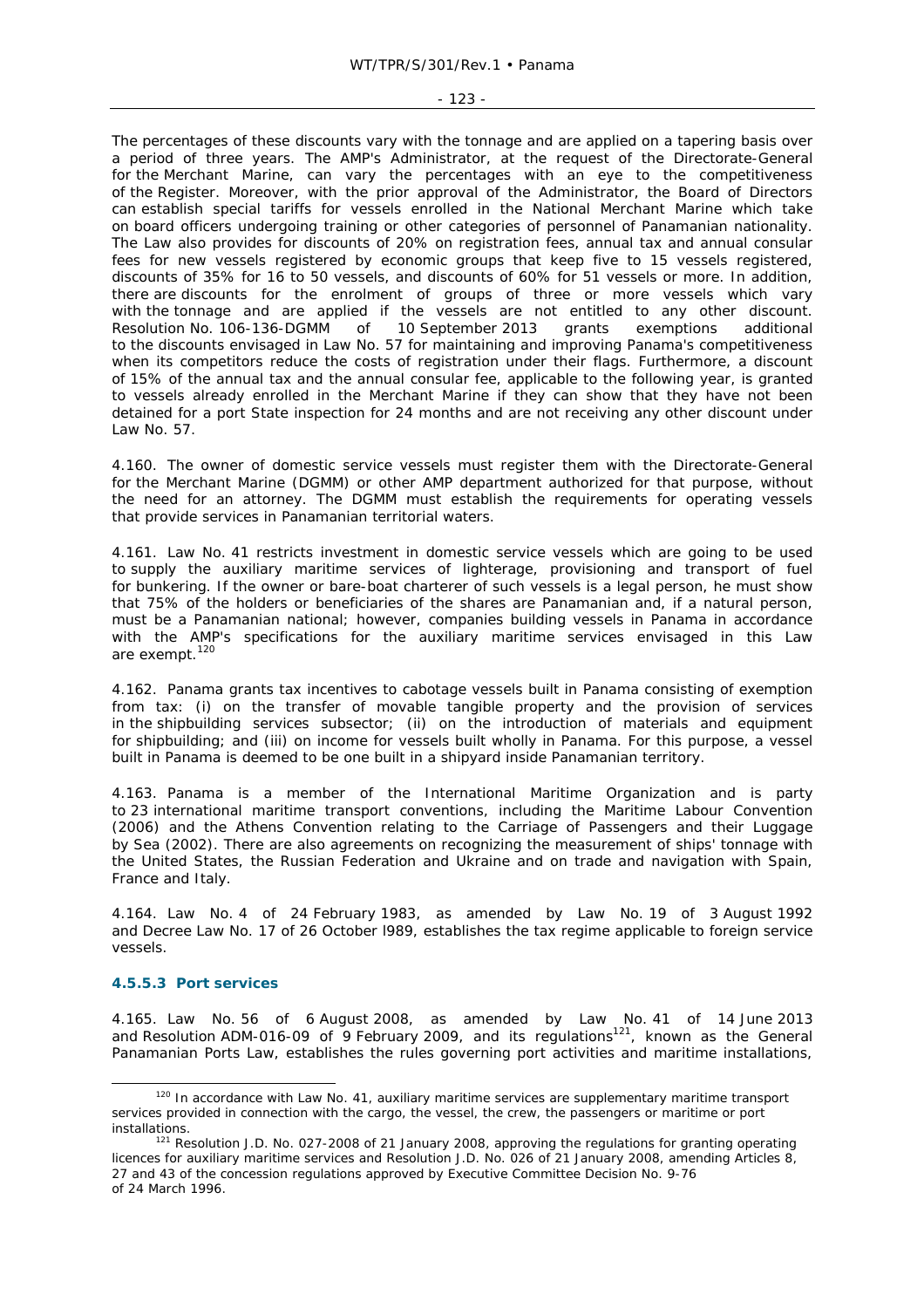the use of property granted on concession and the provision of maritime services, whether public or private. Port services are public and must be supplied free of discriminatory practices with regard to the ships, cargo or passengers to which they must be provided. The Law also stipulates that the port development plan must be directed towards the promotion of private investment in port activities.

4.166. The AMP authorizes the granting of concessions for the development, use and operation of State goods and services, namely, the construction and operation of maritime and port installations, as well as the issuing of operating licences to parties interested in carrying out commercial activities in port precincts or areas within the jurisdiction of the AMP. Concessions are granted under contract and operating licences by administrative resolution, subject to payment of the inspection fee. The State retains the ownership of the property on concession and the concessionaire is unable to claim or obtain title to build improvements.

4.167. Concession contracts can be amended, assigned, extended and renewed at the request of the interested party, subject to the express authorization of the AMP and the approval of the Comptroller-General of the Republic. Concession contracts for the construction of maritime or port terminals can also be raised to the status of a "contract law" (*contrato ley*) if justified by the amount of the investment guaranteed and the impact it could have on the economy. Concessions are granted for a maximum period of up to 20 years, which can be extended at the request of the concessionaire for a period equal to that specified in the original contract, although the conditions may be amended. The request for an extension must be submitted during the last fifth of the original period and, at the latest, one year before the expiration of the contract. The concessionaire must give permission for cargo to enter or leave the country to anyone who needs to use the port installations, without commercial discrimination. The port access channels and the turning basins are for public use. Concessionaires are required to carry out capital and maintenance dredging works in the port access channels at their own expense, unless the State has accepted responsibility for carrying out capital dredging works in those channels in the concession contract. In this case, the AMP selects among the companies specialized in the field the one with the most advantageous proposal for carrying out the work. Law No. 56 created the Special Dredging Commission which is responsible for assessing the technical and financial aspects of each bid. Concession contracts are governed exclusively by Panamanian law. Only if expressly agreed will disputes concerning the interpretation or application of the contract be subjected to arbitration in law, in accordance with the Panamanian legislation.

4.168. Operating licences are issued for a period of up to ten years and can be renewed for the same period of time with the same rights, on condition that the provider has fulfilled all his obligations and has paid the State the corresponding fees. Operating licences are non-transferable. Law No. 41 establishes limits on the participation of foreign capital in companies which offer auxiliary maritime services in the areas of lighterage, provisioning, fuel transport and the supplying of ships with those items that are required to operate a vessel. If the owner or bare-boat charterer of such ships is a legal person, he must show that 75% of the holders or beneficiaries of the shares are Panamanians and, if he is a natural person, must be of Panamanian nationality. Likewise, 90% of the crew of vessels that provide auxiliary maritime services must be Panamanian nationals. An applicant for an operating licence for providing these services who is not the owner or bare-boat charterer must also show that he belongs to the same business group as the proprietor or owner of the vessel in question. Natural or legal persons who hold a valid operating licence at the time of entry into force of Law No. 41 must meet the requirements established in accordance with that law whenever they wish to incorporate new vessels into their licence.

4.169. The AMP establishes the tariffs for granting concessions and operating licences and fixed or variable tariffs for the right to use the concession and the right to use port installation facilities and operating licences. The Law establishes the method of invoicing tariffs, whose amounts may be reviewed and adjusted at five-yearly intervals, with account for the tariffs charged for providing the same services at other ports in the region. Any increase is applied equally to all concessionaires and auxiliary service providers according to the type of activity. Concessionaires and service providers are required to pay the municipal taxes applicable to them for the activities they carry out. Port operators pay the National Treasury a uniform tariff by way of income tax on each local cargo movement. Port operators may not adopt discriminatory measures or tariffs. In the event of discrimination, the AMP will regulate any increase in tariffs.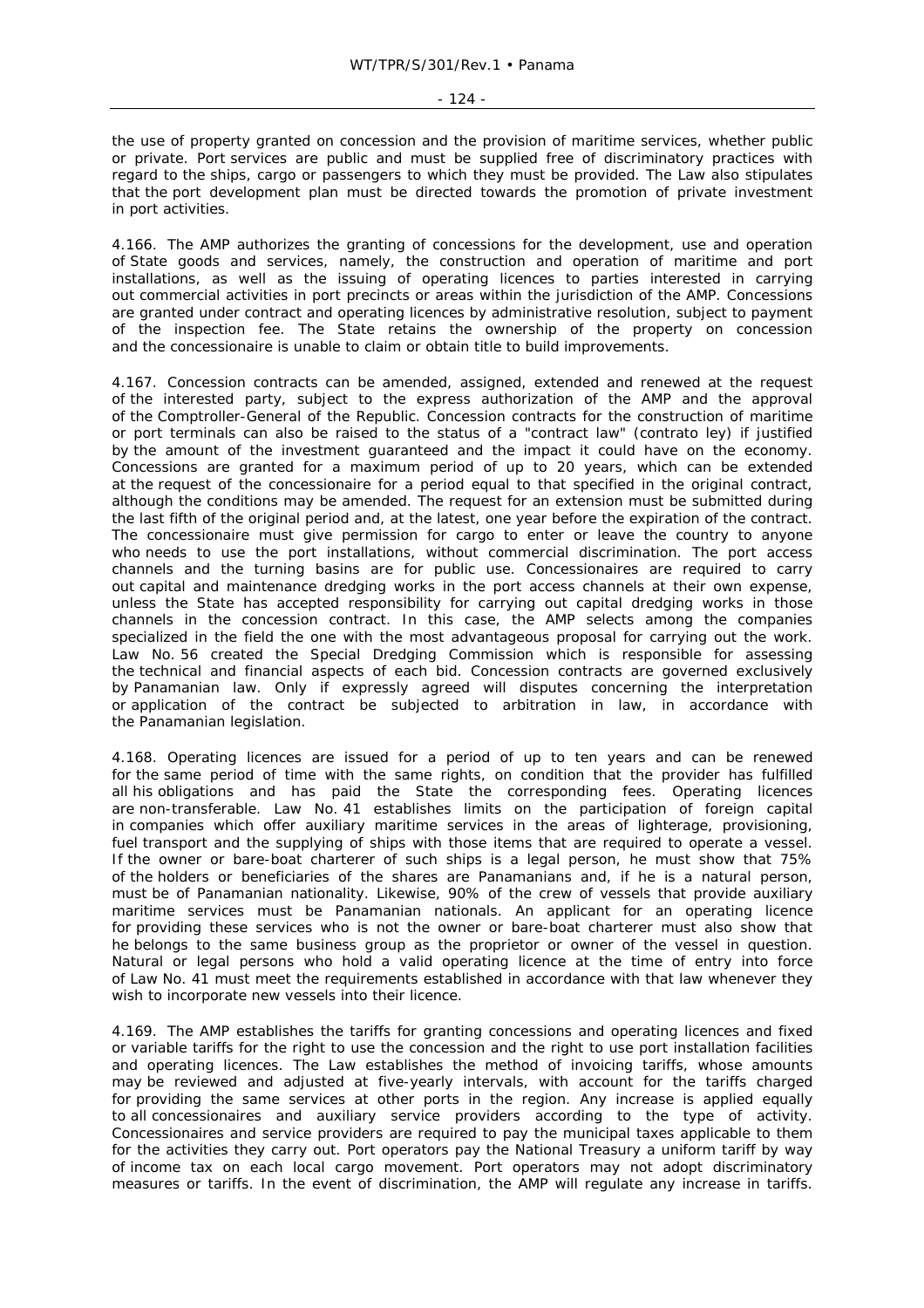- 125 -

A percentage of the tariffs charged per movement is earmarked for the development and maintenance of State wharves and ports. Finally, companies engaged in the construction, development, management and operation of port terminals for handling containers and bulk cargo must comply with the requirements of Law No. 45 of 2007 on consumer protection and the defence of competition and any relevant provisions adopted in the future. The authorities have noted that shipping company tariffs are not subject to government approval and that the prices of port services and related services are also unregulated.

## **4.5.5.4 Panama Canal**

4.170. The Constitution states that the Panama Canal is the inalienable heritage of the Panamanian nation. Law No. 19 of 11 June 1997 stipulates that the Canal may not be sold, assigned or mortgaged. The Panama Canal Authority (ACP) is a Panamanian Government entity created under Title XIV of the National Constitution. It has exclusive responsibility for the operation, administration, functioning, preservation, maintenance, improvement and modernization of the Canal and for its related activities and services, in accordance with existing constitutional law, in order to ensure that the Canal functions safely, continuously, efficiently and profitably. Law No. 19 authorizes the ACP to delegate the performance of certain works or services, in full or in part. The ACP has its own system of public procurement.

4.171. An 11-member Board of Directors<sup>122</sup> determines the policies for the functioning, improvement and modernization of the Canal and supervises its administration. Its decisions and resolutions are adopted by absolute majority voting. The Board is responsible for appointing the administrator (senior executive official and legal representative of the Authority)<sup>123</sup>, the deputy administrator and the inspector general and for establishing the ships' tonnage system. Subject to the approval of the Cabinet Council, the Board sets the tolls, taxes and duties charged for using the Canal and its related services. The Administrator is tasked with implementing the policies adopted by the Board of Directors and has responsibility for the daily functioning of the Canal and the authority to discharge that responsibility. Although the ACP draws up its budget independently, it is then submitted to the Cabinet Council and subsequently to the National Assembly for approval. The ACP may engage the services of third parties, offer them to the State and, subject to authorization by the Cabinet Council, contract loans or any other type of credit commitment. The law establishes a maximum term of 20 years or, exceptionally, 40 years for concession contracts and leases.

4.172. Each year, the ACP must pay to the National Treasury fees per net tonne, or equivalent, collected from ships subject to tolls for passing through the Canal and, moreover, hand over the surplus once the operating, investment, modernization and enlargement costs have been met and the reserves for which the Law provides have been constituted.

4.173. In 2012, the Canal contributed 3.2% of Panama's GDP. The ACP's contribution to the current account of the balance of payments in the same year was B 2,280.2 million or 7% of GDP.<sup>124</sup> From 2007 to 2013, the Canal's total contributions to the National Treasury amounted to B 6,200.2 million. The corresponding direct contribution for 2013 amounted to B 981.8 million.<sup>125</sup> In accordance with Law No. 38 of 5 June 2012, the Canal Authority's contributions to the National Treasury which exceed 3.5% of nominal GDP for the current year will become contributions to the Panama Savings Fund, as from budget year 2015.

4.174. In fiscal year 2013, the ACP's total income amounted to B 2,411.3 million, of which B 1,849.7 million was in tolls. The recorded number of transits through the Canal was 13,548, representing 209,878,270 tonnes of cargo. Approximately 2.3% to 3% of world maritime trade transits through the Panama Canal. In continuation of the pricing policy begun in 2002, in 2007 the ACP adjusted its tolls and its tonnage rules to align them on the value offered by the route,

<sup>&</sup>lt;sup>122</sup> The President of the Republic appoints a director, who chairs the Board and has the rank of Minister of State. The Legislature nominates a director whom it is free to appoint and remove. The other nine directors are appointed by the President of the Republic with the agreement of the Cabinet Council and subject to ratification by an absolute majority of the members of the Legislative Assembly. The directors remain in office for a period of nine years.<br><sup>123</sup> The administrator is appointed for seven years with the possibility of re-election for an additional

period. 124 Information obtained from INEC, Office of the Comptroller-General of the Republic of Panama.<br>125 ACP (2013).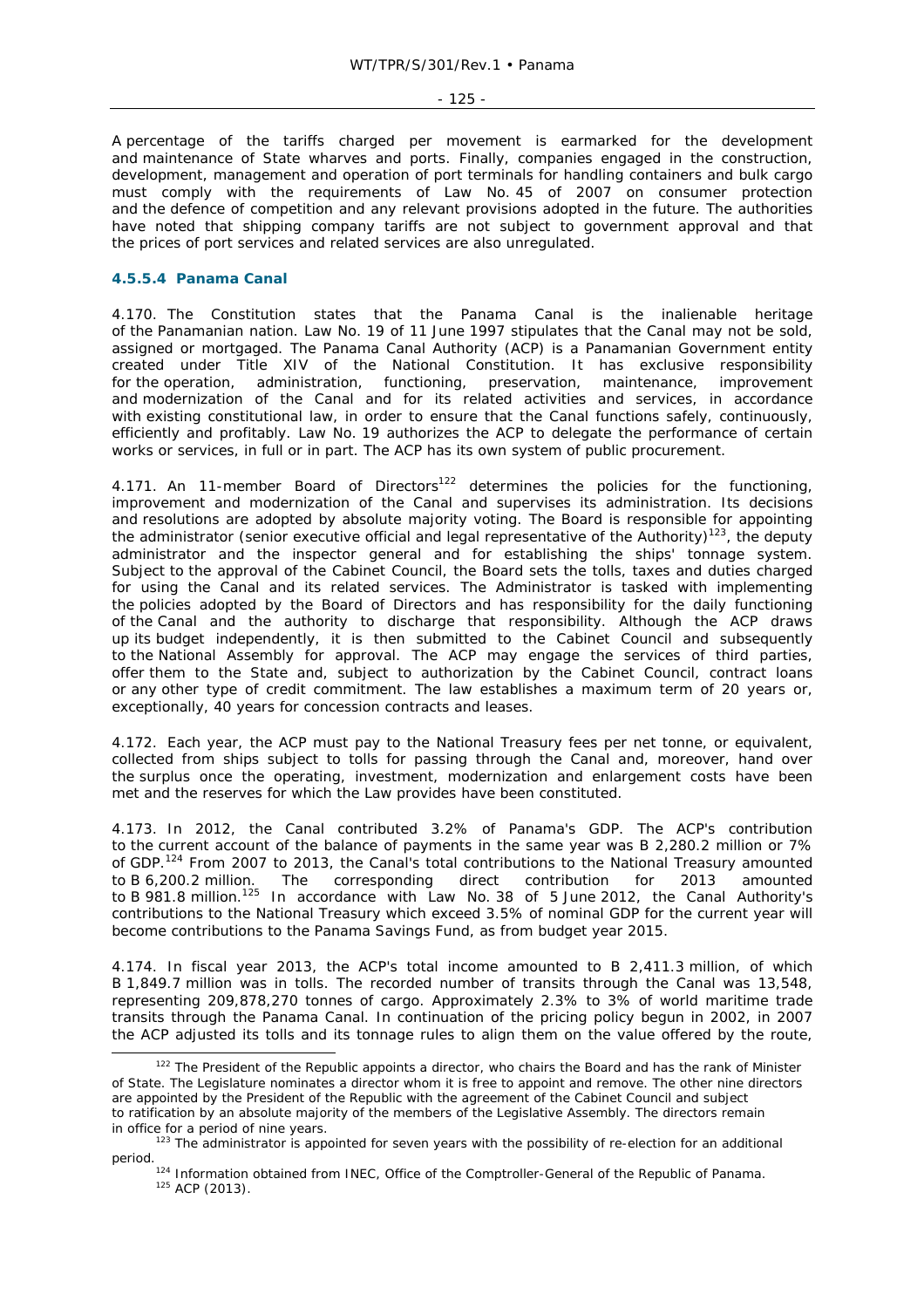#### - 126 -

to maintain the value of the tolls over time, to maintain the competitiveness of the route and to maintain a profitability consonant with the levels of risk and the investment, in such a way that the contributions to the National Treasury increase. For example, in the case of passenger ships, the toll is calculated on the basis of the maximum passenger capacity. In mid-2007, the average increase in tolls was 10% per tonne of cargo, in May 2008 it was 11.3% and in May 2009 7.4%. The recorded increases per container were 10% in 2007, 16.7% in 2008 and 14.3% in 2011. In 2011, the method of calculating the toll for container ships was changed, as were the tolls for certain segments, such as dry and liquid bulk carriers, vehicle carriers, and refrigerator ships, among others. In 2012 and 2013, the ACP introduced changes in the toll structure for tankers carrying petroleum and petroleum products, chemical tankers and gas carriers, redefined the vehicle carrier segment by incorporating Ro-ro vessels, and adjusted the tolls for smaller vessels, which had not changed since 1998. As a result of the changes begun in 2002, the ACP's pricing policy has gone from being a system based on cost recovery to a structure that reflects the requirements and mode of operation of the various segments of the market.<sup>126</sup>

4.175. The comprehensive programme for expanding the capacity of the Canal was adopted as a result of the passage of Law No. 28 of 17 July 2006. The project, which has an estimated cost of B 5,250 million, consists of the following components: (i) the construction of two lock complexes, one on the Atlantic and one on the Pacific with re-use water reservoirs; (ii) the excavation of access channels and the widening of the existing navigation channels; and (iii) the deepening of the navigation channels and the raising of the maximum level of operation of Lake Gatún. On 22 October 2006, the expansion of the Canal was approved by national referendum and the ACP was given responsibility for carrying out the works. Under Law No. 28, the funds generated by the operation of the Canal and by increased tolls must cover the costs of expansion. During the construction of the project, the Canal's contributions to the National Treasury in the form of surpluses may not be less than those for fiscal year 2005 and the transfers in the form of fees per net tonne may not be less than those for fiscal year 2006. The project's financing will be neither backed nor guaranteed by the State.

4.176. Fieldwork under the Expansion Programme began in September 2007. The programme provides for the participation of the National Environment Authority, the preservation of archaeological finds and wildlife rescue work. Several companies of different nationalities are participating in the project. The first contract for construction works was awarded to a Panamanian company in a tendering procedure based on the lowest bid. In 2009, the main contract for B 3,221.6 million was awarded to the Grupo Unidos por el Canal S.A. (GUPCSA) for the design and construction of the new lock complexes.

4.177. At the end of 2012, GUPCSA had drawn up a schedule which envisaged the completion of the works in April 2015, that is, six months after the contractual completion date, but problems arose in connection with the financing of the additional costs incurred. In February 2014, the negotiations conducted in order to resolve these problems within the contractual framework resulted in a framework agreement aimed at completing the construction of the third set of locks in December 2015.<sup>127</sup>

# **4.5.6 Tourism**

4.178. Tourism is one of the four sectors considered fundamental for economic growth in the Government's Strategic Plan for 2010-2014, together with agriculture, financial services and logistics. In 2013, tourism's contribution to GDP was around 11.9% (Table 4.10). The tourism indicators for the ten years preceding 2012 revealed steady growth (average annual rate of 11%)128, which generated substantial income, new jobs and investment. Tourism is the leading source of foreign currency earnings, with US\$5,077.9 million in 2013 (including international transport). According to information provided by the Panamanian authorities, between 2007 and 2012, the contribution of income from tourism to exports of goods and services was maintained at around 13.5%, with a slowdown to 12.6% in 2011.

<sup>&</sup>lt;sup>126</sup> Information provided by the ACP. The maritime tariffs can be found at:  $\frac{http://www.pancanal.com}{http://www.pancanal.com}$ .<br><sup>127</sup> There is detailed information on the progress of the Panama Canal Expansion project in the ACP's

Quarterly and Annual Reports. Viewed at: http://www.pancanal.com. 128 ATP, Estadísticas 2011.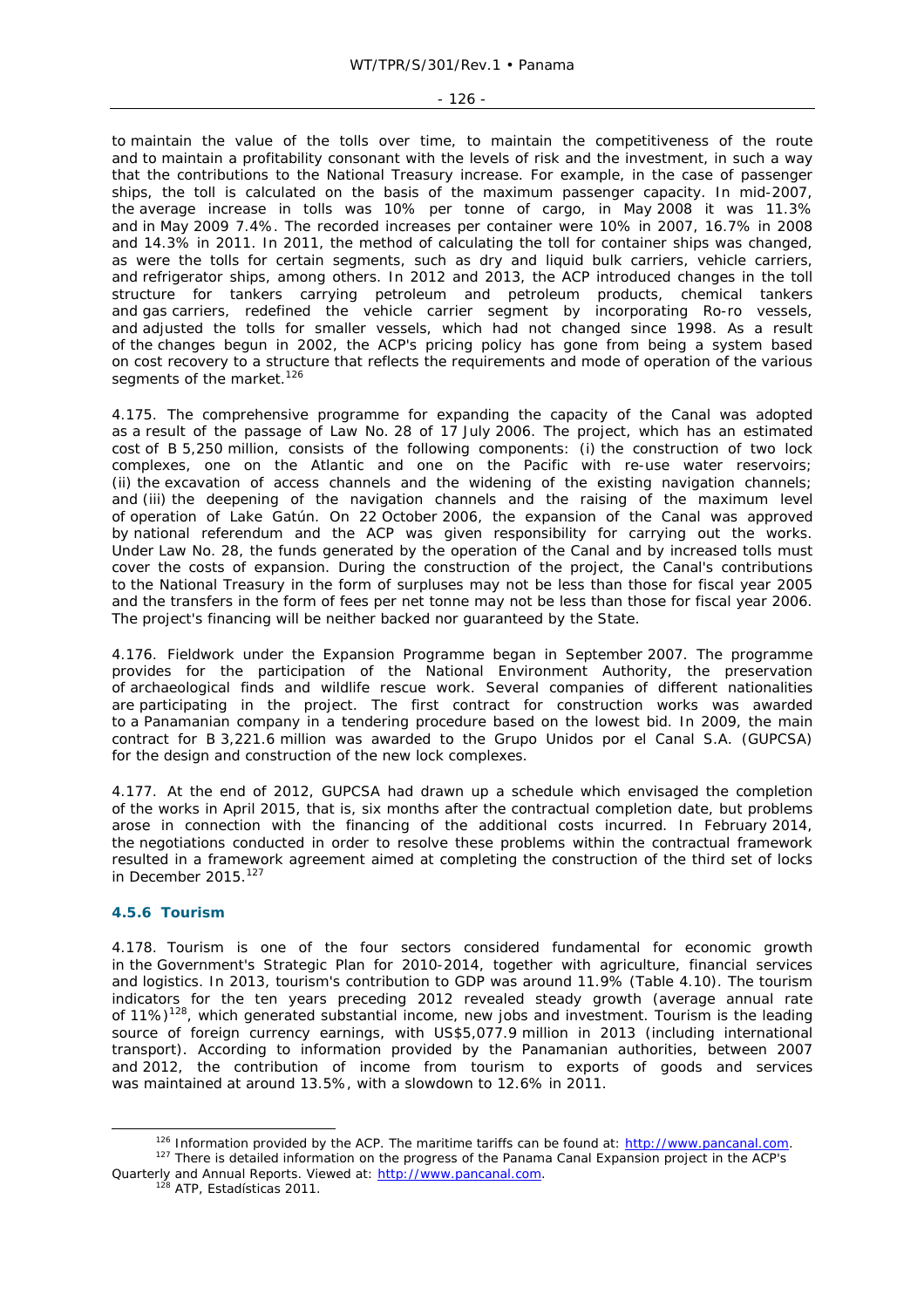#### - 127 -

|                             | 2007      | 2008      | 2009      | 2010    | 2011                | 2012    | 2013                  |
|-----------------------------|-----------|-----------|-----------|---------|---------------------|---------|-----------------------|
| Contribution of tourist     | 9.1       | 9.6       | 9.4       | 9.5     | 9.5                 | 12.6    | 11.9                  |
| spending to GDP (%)         |           |           |           |         |                     |         |                       |
| Income from tourism         | 1,799.2   | 2.216.6   | 2.269.0   | 2.552.5 | 2.916.7             | 4,575.7 | 5,077.9               |
| (US\$ million)              |           |           |           |         |                     |         |                       |
| Total employment in tourism | 118,993   | 127,631   | 128,384   | 129,771 | 130,710             | 131,983 | 133,033               |
| Private investment          | 62.2      | 25.5      | 64.3      | 141.2   | 452.8               | 382.8   | 200.5                 |
| (US\$ million)              |           |           |           |         |                     |         |                       |
| Number of visitors          | 1,428,395 | 1,575,051 | 1,562,884 |         | 1,725,956 2,004,015 |         | 2,086,007   2,201,854 |
| Average spending per stay   | 1,260     | 1.407     | 1,452     | 1.479   | 1,455               | 2.194   | 2,306                 |
| (US\$)                      |           |           |           |         |                     |         |                       |
| Hotel rooms                 | 16,560    | 16,843    | 17.975    | 19,412  | 21,067              | 23,367  | 24,171                |
| Hotel occupancy (%)         | 65.7      | 67.2      | 57.3      | 66.9    | 64.7                | 58.8    | 56.8                  |
| Panama City                 |           |           |           |         |                     |         |                       |

## **Table 4.10 Tourism indicators, 2007-2013**

Source: Online information from the ATP, viewed at: http://www.atp.gob.pa/estad%C3%ADsticas-deturismo-en-panam%C3%A1-2012 ; and information provided by the Panamanian authorities.

4.179. During the review period, private investment in the tourism sector shot up, rising from US\$62.2 million in 2007 to 452.8 million in 2011, 382.8 million in 2012 and 200.5 million in 2013, of which Panama City accounted for  $95.7\%$ .<sup>129</sup> The sharpest increase was in 2011.

4.180. Since 2007 Panama has classified tourism activities in accordance with the Standard International Classification of Tourism Activities (SICTA) and, in 2008, published its first Tourism Satellite Account (TSA).<sup>130</sup> Both tools make it possible to improve the analysis of tourism statistics and to determine their impact on the economy with greater precision.

4.181. Tourism policy is based on the Master Plan for Tourism 2007-2020, which highlights 26 tourist destinations with the greatest potential for strengthening and diversifying the range of tourism products on offer. Panama would like to establish itself as a destination for business and conventions (40% of the people who visit Panama already do so for this reason) and to develop its potential as a cruise ship destination. It is also investing in other tourism products for which it has resources but for which demand is still weak, for example, adventure, cultural and eco-tourism. Thus, between 2007 and the beginning of 2013 the Panamanian Tourism Authority invested US\$2.6 million in projects to improve, for example, the signposting of tourist areas and basic infrastructure.<sup>131</sup> The 2013 tourism competitiveness index classification of the World Economic Forum ranks Panama fourth in America.

4.182. Since 2007 there have been some important legal and institutional changes. The approval of Decree Law No. 4 of 27 February 2008, as implemented by Executive Decree No. 82 of 23 December 2008, led to the creation of the Panamanian Tourism Authority (ATP)<sup>132</sup>, subject to the policies and guidance of the Executive through the MICI, together with the National Tourism Council (CONATUR), the Tourism Advisory Councils and the National Tourism Fund (FONATUR).

4.183. The task of the ATP is to formulate and develop tourism policy, draw up and implement master plans and regulate tourism activities. CONATUR, which has nine members<sup>133</sup>, approves the general guidelines, goals and objectives for the efficient functioning of the Authority, in accordance with the directives and principles laid down by the Executive for tourism master plans. The Tourism Advisory Councils coordinate tourism development at provincial level

 <sup>129</sup> Online information from the *Oxford Business Group,* viewed at:

http://www.oxfordbusinessgroup.com/economic\_updates/panam%C3%A1-inversi%C3%B3n-en-turismo.<br><sup>130</sup> The CST can be viewed at:

http://www.contraloria.gob.pa/inec/Publicaciones/Publicaciones.aspx?ID\_SUBCATEGORIA=26&ID\_PUBLICACIO<br>N=12&ID\_IDIOMA=1&ID\_CATEGORIA=4.

N=12&IDIOMA: 18IDMA: 18ID\_0.131 *La Prensa* of 21 March 2013. Online information, viewed at:<br>http://www.prensa.com/impreso/economia/26-millones-en-71-proyectos-turisticos/164751.

 $132$  The ATP replaces the Panamanian Tourism Institute (IPAT).<br> $133$  The Ministers of Industry and Trade, the Economy and Finance, Interior and Justice, Public Works, and Foreign Affairs or their delegates, and four representatives of the Panamanian Chamber of Tourism, chosen from lists submitted by the Chamber to the Executive. The Comptroller-General of the Republic participates in the meetings with the right to speak.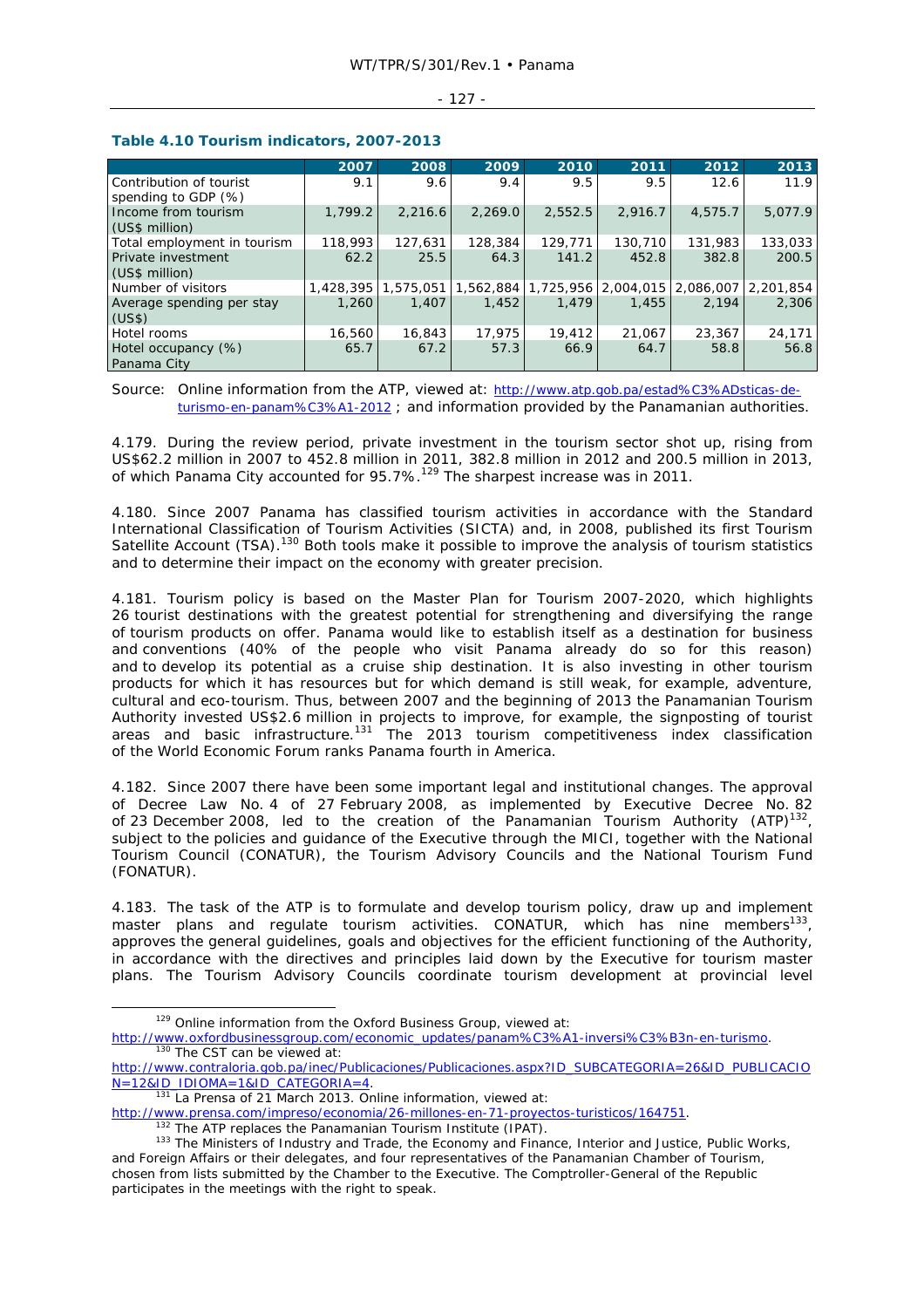#### - 128 -

and operate under the supervision of the ATP. CONATUR and the Tourism Advisory Councils are composed of representatives of the public and private sectors.

4.184. The FONATUR is a trust fund made up of public and private funds, domestic and international, for the promotion and development of tourism activities, the financing of promotional campaigns and the implementation of master plan projects. However, according to the authorities, this trust fund is not yet operational. Promotional campaigns must comply with the rules governing government procurement.

4.185. During the review period, Panama opened the tourism sector up further to foreign participation. It lifted the restriction on tour operator activities in 2008 and that on travel agency activities in 2010, no longer classifying them as retail trade activities.<sup>134</sup> Foreigners can also provide tourist quide services if they have been resident in Panama for five years.<sup>135</sup> Moreover, in conformity with Decree Law No. 4 approved in 2008, foreign companies that are wholesale promoters of international tourism can establish offices, provided that they operate in countries whose markets offer some real benefit or potential for Panama, such as the United States, Canadian and European markets.<sup>136</sup> All tourism operators that meet the requirements laid down in the law can carry on activities in Panama regardless of their country of provenance. Tourism service providers must be registered with the ATP's Department of Tourism Enterprises and Activities in order to obtain a licence enabling them to complete the start-up notification formalities for establishing their business on the Internet portal Panamá Emprende<sup>137</sup> (section 2.4.2).138 Likewise, to establish a travel agency it is necessary to obtain a licence from the ATP which subsequently makes it possible to complete the start-up notification formalities (section 2.4.2).

4.186. Law No. 80 of 8 November 2012 repeals Laws No. 8 of 14 June 1994 and No. 58 of 28 December 2006 and introduces a new incentives regime. This regime covers a greater number of eligible activities and a greater number of tax incentives. The Law encourages investment throughout the country with aim of developing the coastal areas and the interior. The incentives for tourist accommodation establishments in Panama City have not been in effect since 9 February 2013. In general, the law reduces the period of validity of the tax benefit and includes tourism products and services in the interests of creativity and quality. Investors who have availed themselves of the incentives regime under Laws No. 8 and No. 58 continue to benefit from it until their registration expires. The advantages for tour operator travel agencies include exemption from import tax and the selective consumption tax on certain goods and services, for example, land transport motor vehicles with a minimum capacity of nine passengers. The ATP can also offer support for the organizers of events that attract at least 400 people.

4.187. Incentives are granted in the form of total exemptions from import taxes, property tax, taxes on the use of wharves, on the interest income accruing to creditors, on income derived from the tourist trade and on capital, as well as tax credits or tax-deductible expenditure, for specified periods and in accordance with specific investment thresholds. The thresholds are lowest and the periods longest for investments made outside the district of Panama. The ATP grants the incentives subject to enrolment of the enterprise and the activity in the National Tourism Register. To be eligible for the tax benefits, a natural or legal person must lodge with the Registry details of the project and a performance bond of 1% of the investment. The Authority must reply within a period of 30 days. If the ATP decides in favour of the project, it issues a certificate renewable on an annual basis. Domestic and foreign investors can avail themselves of the incentives regime, as well as of the investment stability regime (section 2.4.1). According to information provided by the authorities, in 2013, following the approval of Law No. 80, investment totalled B 55,681 million while the global cost of the incentives amounted to B 203,866, thus demonstrating the efficiency of the tax incentives, which are much less than the investment declared.

<sup>&</sup>lt;sup>134</sup> Law No. 5 of 11 January 2007, Article 32.<br><sup>135</sup> Executive Decree No. 82 of 23 December 2008, Article 89.<br><sup>136</sup> Decree Law No. 4 of 27 February 2008, Article 23.<br><sup>137</sup> Online information, viewed at: <u>https://www.pana</u>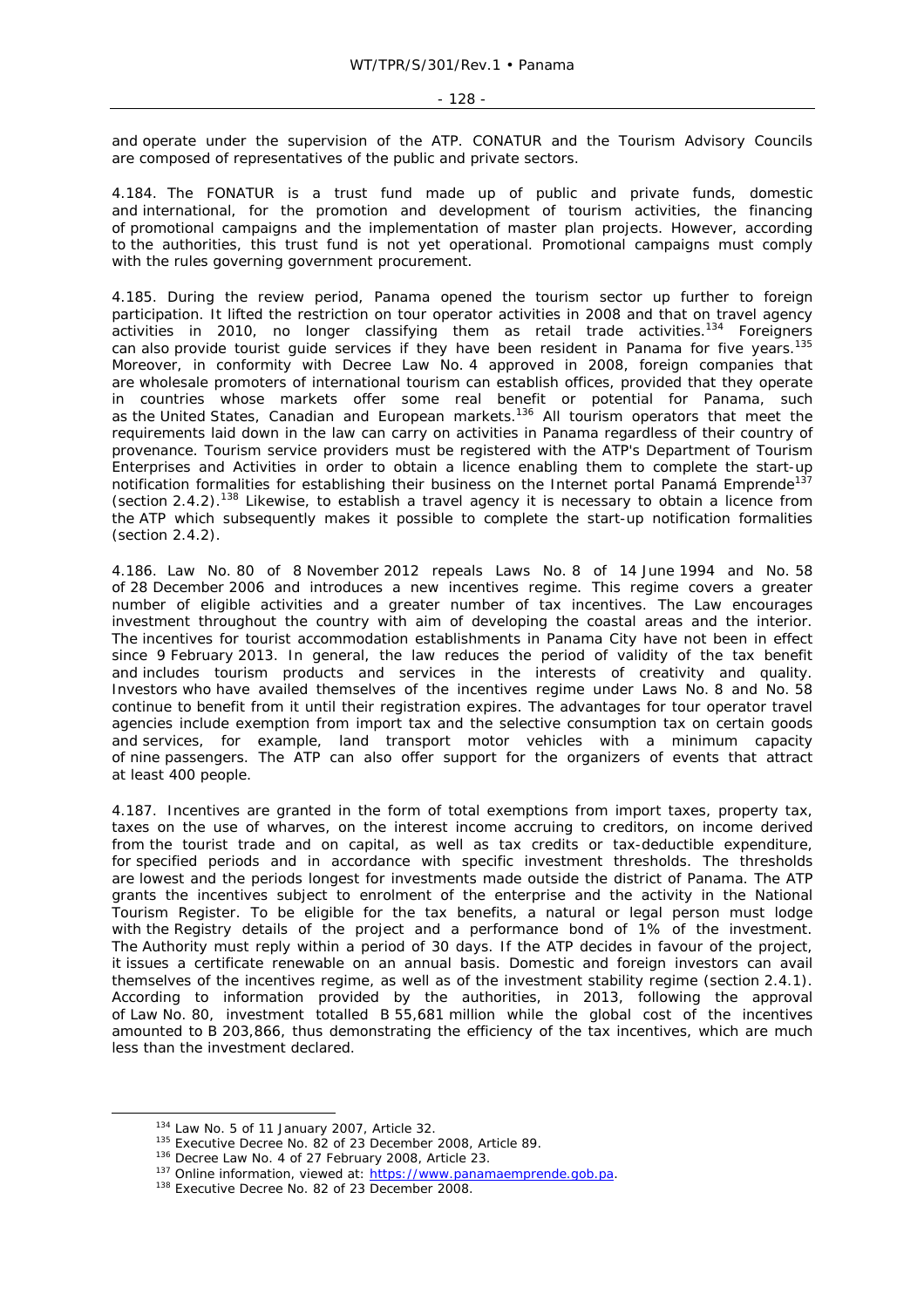4.188. Moreover, since 2011 Panama has offered free medical insurance for a period of 30 days to tourists and Panamanians resident abroad who enter the country through Tocumen International Airport. In 2012, about 1,700 tourists made use of this service, to which the ATP allocates some US\$4 million a year.

4.189. The Ministry of the Economy and Finance grants concessions for investment in tourism in the island and coastal zones and on State-owned land; these concessions are for 40 years and can be extended for another 30. Concessions in tourist areas located in indigenous regions must be approved by the traditional authorities.<sup>139</sup>

## **4.5.7 Retail trade**

4.190. Panama has not adopted any commitments on retail trade under the GATS.<sup>140</sup> The Panamanian Constitution reserves the right to engage in retail trade for Panamanians by birth and naturalized foreigners, three years after having received their final papers. The Constitution defines this activity as selling to consumers or acting as the representative or agent of production or trading enterprises or any other activity which the law classifies as retail trade. There is an exception for those cases in which a farmer or a craftsman sells his own products. Law No. 5 of 11 January 2007 and Executive Decree No. 26 of 12 July 2007 which implements it stipulate that, in the sworn statement that accompanies the start-up notification, natural persons wishing to engage in commercial activities must indicate that they are aware of the limitations and restrictions mentioned in the Constitution and, in the case of legal persons, require an additional sworn statement in which the company gives an assurance that it meets the constitutional requirements. This Law also stipulates that the activities of tour operators and travel agencies are deemed to be wholesale trade as from 1 January 2008 and 2010, respectively, and thus no longer to be regarded as retail trade.

4.191. In 2012, retail trade, as defined by INEC<sup>141</sup>, accounted for 3.8% of GDP.<sup>142</sup> The subsector grew at an average rate of 8.5% between 2007 and 2012, and in 2012 growth was 13.1% due to increased sales of food, fuel, pharmaceutical products, textile products, hardware and paint, new motor vehicles and other consumer goods. On 31 August 2011, the latest date for which data are available, the sector employed 103,291 people, which represented 22.9% of the workforce of the enterprises engaged in non-financial activities.<sup>143</sup>

4.192. Foreign companies have been able to penetrate the retail trade through franchises (section 2.4.2). In Panama, foreign franchises account for 95% of the total number of franchises, the majority of which are of United States origin.<sup>144</sup>

4.193. Within the framework of the Trade Promotion Agreement between Panama and the United States, Panama grants greater openness in the retail trade subsector by establishing that the reservations contained in Panama's schedule do not include multiple service businesses. These are defined as businesses that invest more than US\$3 million in Panama and engage in the sale of goods and the supply of services in a single establishment, including through membership programmes. Panama has not negotiated greater liberalization of the retail trade within the framework of other preferential agreements.

http://www.contraloria.gob.pa/inec/Publicaciones/Publicaciones.aspx?ID\_SUBCATEGORIA=26&ID\_PUBLICACIO<br>N=553&ID\_IDIOMA=1&ID\_CATEGORIA=4. Figures corresponding to the 1996 base series.

<sup>&</sup>lt;sup>139</sup> Law No. 2 of 7 January 2006.<br><sup>140</sup> WTO document S/DCS/W/PAN of 24 January 2003.<br><sup>141</sup> INEC definition: Economic activity dealing with new products and the production of services, based on margins generated by trade, for the sale of products on the retail market. Includes the resale of new or used products by shops, large stores, sales outlets, mail order houses, and consumer cooperatives to the general public for consumption or personal or domestic use. Includes the repair and installation of personal and household goods, whether or not combined with their retail sale. 142 INEC, table 242-24, online information, viewed at:

<sup>&</sup>lt;sup>143</sup> INEC (2012).<br><sup>144</sup> US Commercial Service (2010), *US Commercial Opportunities in Panama's Franchise Sector*. Viewed at: http://www.franchise.org/uploadedFiles/Franchise\_Industry/International\_Development/PanamaFra nchising.pdf.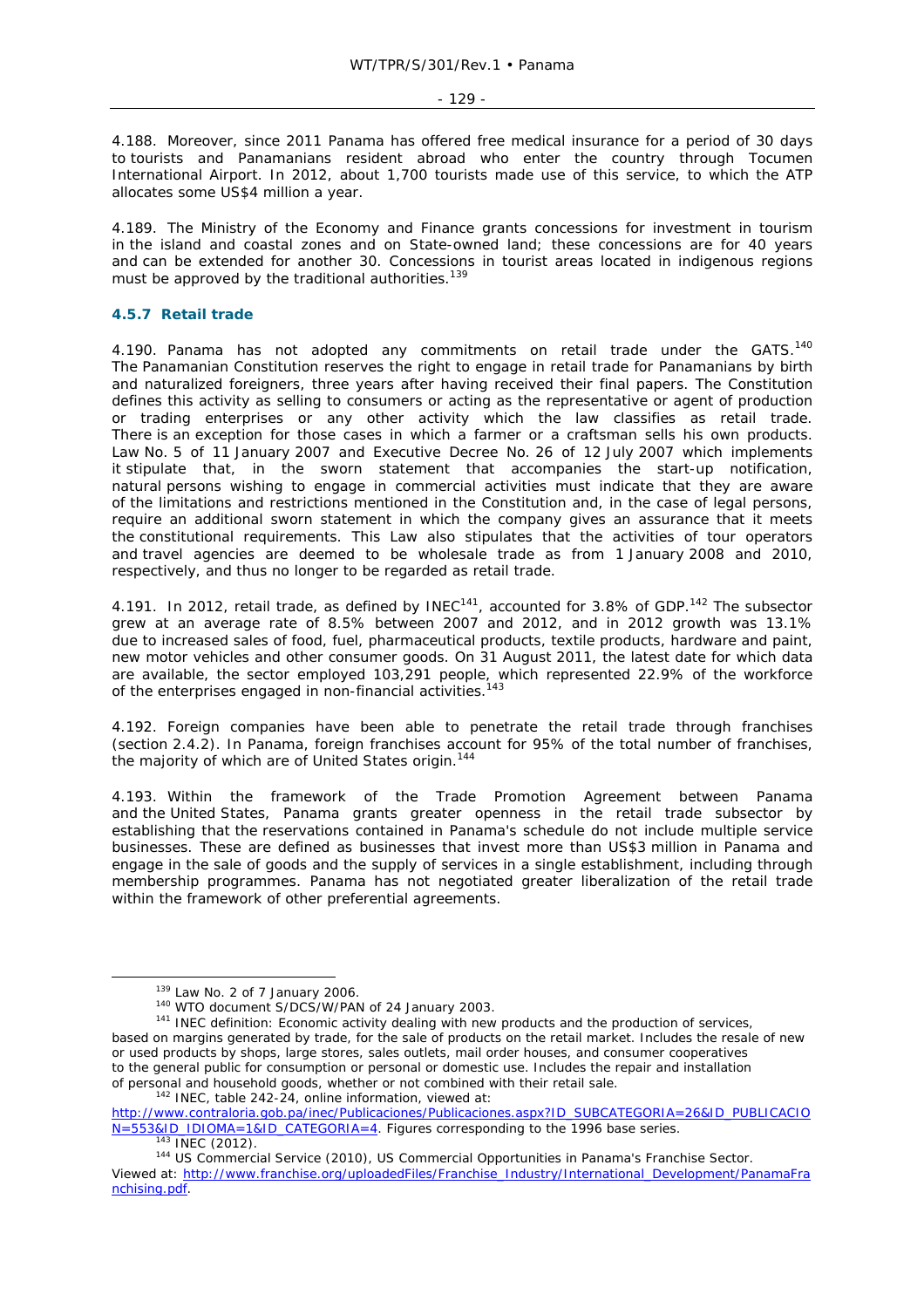- 130 -

### **REFERENCES**

Panama Canal Authority (ACP) (2013), *Informe Anual 2013*. Viewed at: http://micanaldepanama.com/wp-content/uploads/2012/InformeAnual/Informe-Anual-2013.pdf.

Micro, Small and Medium-Sized Enterprise Authority (AMPYME) (2011), *Guía de Orientación para el Emprendedor y el Empresario*. Viewed at: http://www.ampyme.gob.pa/archivos/manuales/Guiade-Orientacion-para-Emprendedores-Empresarios.pdf.

Panamanian Exporters Association (APEX) (2012), *APEX: una organización al servicio del sector exportador*. Viewed at: http://www.apexpanama.com/wp-content/uploads/2012/06/Nuevos-Miembros-APEX-ver3-0.pdf.

National Public Service Authority (ASEP) (2012a), *Informe de Subsidios a clientes del sector eléctrico en Panamá a diciembre 2011*, April. Viewed at: http://www.asep.gob.pa/electric/tarifas/SUBSIDIOS\_CLIENTES\_MAYO.pdf.

ASEP (2012b), *Memoria 2012*. Viewed at: http://www.asep.gob.pa.

Panamanian Food Safety Authority (AUPSA) (2009), *Manual de Procedimientos: Verificación de la introducción (importaciones, tránsito y/o trasbordo) de todo alimento para consumo humano y/o animal*, 15 May. Viewed at:

http://www.aupsa.gob.pa/aupsaweb/index.php?option=com\_content&view=category&layout=blog  $&id=46.$ 

AUPSA (2011), *Manual de Procedimientos: Registro de alimentos preenvasados para consumo humano y/o animal que se pretenda importar al país, trámite de certificación de producto registrado y cotejo de copia de certificado de libre venta y trámite de notas*, 31 March. Viewed at: http://www.aupsa.gob.pa/aupsaweb/index.php?option=com\_content&view=article&id=136&Itemi  $d=75$ .

Panamanian Maritime Authority (AMP) (2012), *Boletín Estadístico Marítimo Portuario, Enero-Diciembre 2012*. Viewed at: http://www.amp.gob.pa.

Chamber of Commerce, Industry and Agriculture of Panama (2013), *Reporte Económico*, March. Viewed at: http://www.panacamara.com/index.php/informacion/economica/reporte-economicos.

National Competitiveness Centre (2011), *Fomento Industrial en Panamá*, in *Competitividad al Día*, Edition No. 66, July. Viewed at: http://www.cncpanama.org/index.php/articulos-decompetitividad?start=50.

National Competitiveness Centre (2013), *Sector Industrial de Panamá y Oportunidades ante los TLC*, in *Competitividad al Día*, Edition No. 132, March. Viewed at: http://www.cncpanama.org/index.php/articulos-de-competitividad?start=50.

Economic Commission for Latin America and the Caribbean (ECLAC) (2007), *Competencia y regulación en las telecomunicaciones: El caso de Panamá, González, R*., *Serie estudios y perspectivas No. 74*, February, Mexico, D.F.

United Nations Conference on Trade and Development (UNCTAD) (2011), *General System of Preferences: List of Beneficiaries, UNCTAD/ITCD/TSB/Misc.62/Rev.5*. Viewed at: http://unctad.org/en/docs/itcdtsbmisc62rev5\_en.pdf.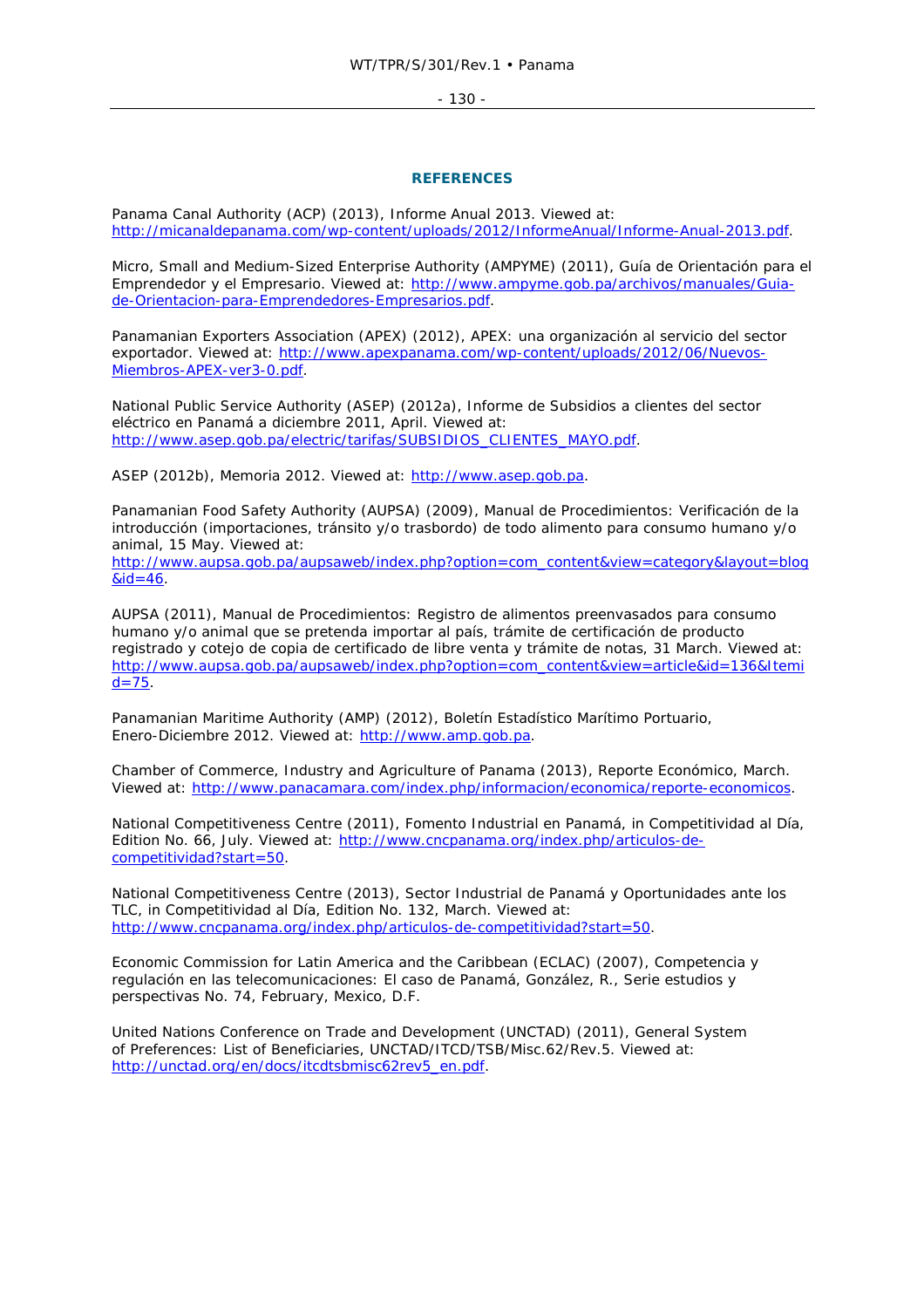Comptroller-General of the Republic (2014), *Informe de la Contralora General de la República Año 2013*, March. Viewed at:

http://www.contraloria.gob.pa/archivos\_informesdelc/INFORMES%202013/INFORME%20ANUAL/I NFORME%20DE%20LA%20CONTRALORA%20-completo2013.pdf.

Executive Directorate of Agricultural Quarantine (DECA), Ministry of Agricultural Development (MIDA) (2009), *Manual para Inspección*, March. Viewed at: http://www.mida.gob.pa/direcciones/direcciones\_nacionales/direccion-ejecutiva-de-cuarentenaagropecuaria/documentos-de-interes.html.

Government of Panama (2009), *Plan Estratégico de Gobierno 2010-2014*, December. Viewed at: http://www.mef.gob.pa/es/transparencia/Documents/PLAN%20ESTRATEGICO%202011-2014.pdf.

Spanish Institute for Foreign Trade (ICEX) (2012), *La Zona Libre de Colón*, January. Viewed at: http://www.icex.es/icex/cma/contentTypes/common/records/mostrarDocumento/?doc=4556141.

International Monetary Fund (IMF) (2013), *Panama: 2012 Article IV Consultation, Staff Report*. IMF Country Report No. 13/88, March. Viewed at: http://www.imf.org/external/pubs/ft/scr/2013/cr1388.pdf.

National Institute of Statistics and Censuses (INEC) (2012), *Cifras Preliminares, Censos Económicos 2012*. Viewed at: http://www.contraloria.gob.pa/inec/Publicaciones/subcategoria.aspx?ID\_CATEGORIA=18&ID\_SUB CATEGORIA=64&ID\_IDIOMA=1.

INEC (2013), *Informe de la Contraloría Año 2012*, March. Viewed online at: http://www.contraloria.gob.pa/archivos\_informesdelc/INFORMES%202013/INFORME%20ANUAL/I NFORME%20DE%20LA%20CONTRALORA%20-completo2013.pdf.

Inter-American Institute for Cooperation on Agriculture (IICA) (2009), *Agenda Nacional 2008-12 del Comité Intersectorial de Medidas Sanitarias y Fitosanitarias (MSF) de Panamá*. Viewed at: http://www.iica.int/Esp/regiones/central/panama/Publicaciones%20de%20la%20Oficina/B0813 E.pdf.

Ministry of Agricultural Development (MIDA) (2010), *Plan de Acción Estratégico del Sector Agropecuario 2010-2014*, October. Viewed at: http://www.bda.gob.pa/Templates/transparencia/PAE-MIDA.pdf.

Ministry of Trade and Industry (2007), *Estrategia Nacional de Comercio: Programas, Proyectos y Metas 2004-2009*. Viewed at: http://www.iadb.org/intal/intalcdi/PE/2007/00965.pdf.

Ministry of Trade and Industry (2009a), *Documento explicativo del Tratado de Libre Comercio entre la República de Panamá-Centroamérica*. Viewed at: http://www.mici.gob.pa/imagenes/pdf/documento\_explicativo\_centroamerica.pdf.

Ministry of Trade and Industry (2009b), *Estrategia Nacional de Comercio Exterior 2009-2014*, July. Viewed at: http://www.mici.gob.pa/pdf/comercio\_exterior/ESTRATEGIA\_DE\_COMERCIO-2009- 2014.pdf.

Ministry of Trade and Industry (2011a), *Agenda de Integración Comercial Internacional de la República de Panamá*, February. Viewed at: http://www.panamcham.com/images/stories/publications/vision\_integral\_de\_la\_agenda\_de\_integr acion\_de\_la\_republica\_de\_panama.pdf.

Ministry of Trade and Industry (2011b), *Documento Explicativo del Tratado de Promoción Comercial entre Panamá y Estados Unidos de América*. Viewed at: http://mici.gob.pa/imagenes/pdf/documento\_explicativo\_tpc\_pm\_usa.pdf.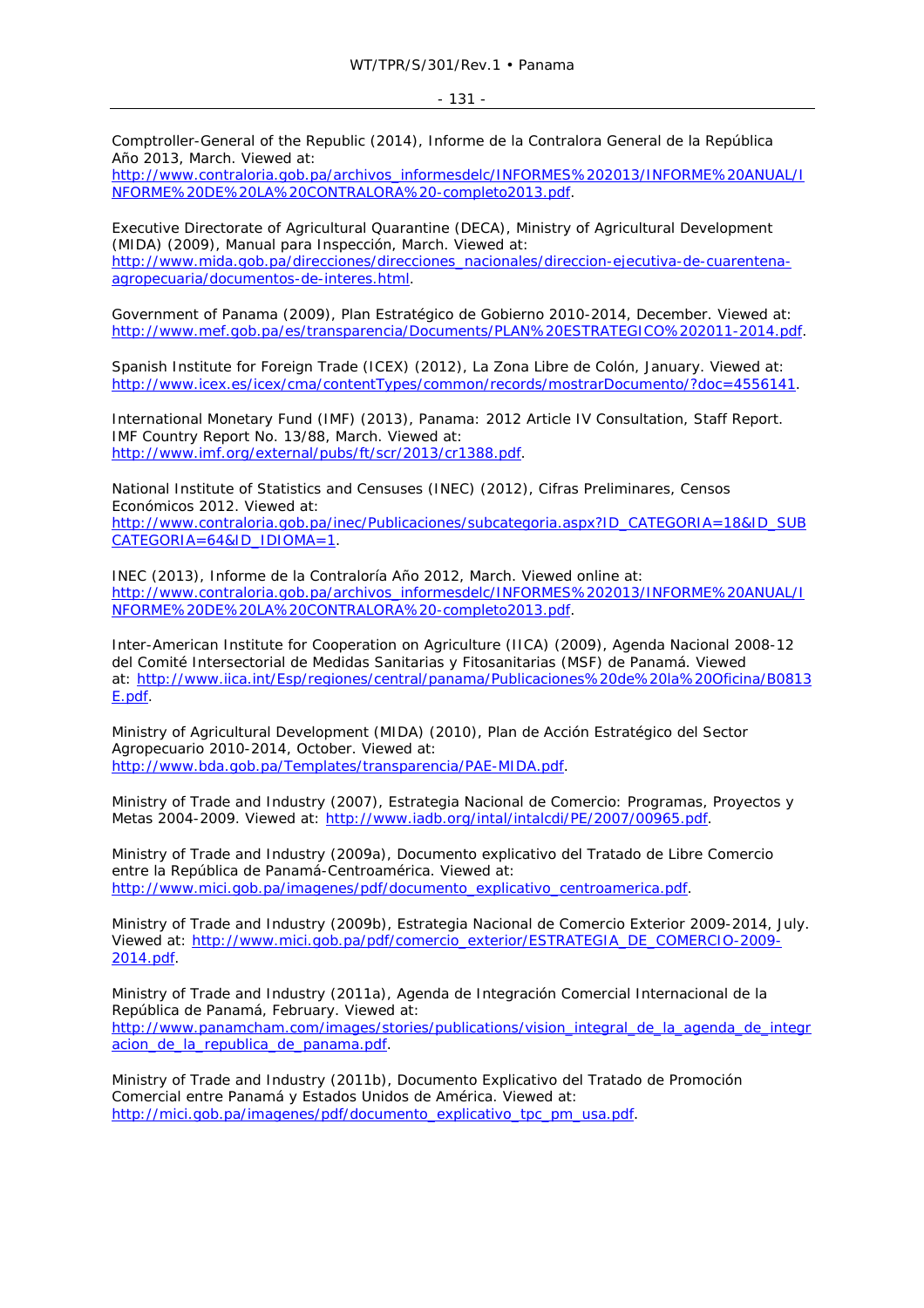Ministry of the Economy and Finance (2005), *Visión estratégica de desarrollo económico y de empleo hacia el 2009*. Viewed at:

http://www.mef.gob.pa/comunicados/Visi%C3%B3n%20Estrat%C3%A9gica%20hacia%20el%202 009.pdf.

Ministry of the Economy and Finance (2012), *Indigencia y pobreza –Marzo 2012*. Viewed at: http://www.mef.gob.pa/es/informes/Documents/Pobreza%20e%20Indigencia%20- %20Marzo%202012.pdf.

Organization for Economic Cooperation and Development - Inter-American Development Bank (OECD-IDB) (2010), *Competition Law and Policy in Panama, A Peer Review*. Viewed at: http://www.oecd.org/daf/competition/46587096.pdf.

OECD/World Trade Organization (WTO) (2009), *Cuestionario sobre la ayuda para el comercio dirigido a los países interlocutores*. Viewed at: http://www.oecd.org/dac/aidfortrade/43193567.pdf.

WTO (2007), *Trade Policy Review of Panama 2007*, Geneva.

Secretariat for Central American Economic Integration (SIECA) (2010), *La SIECA y el proceso de integración económica centroamericana*, September. Viewed at: http://www.iadb.org/intal/intalcdi/PE/2010/06782a08.pdf.

National Energy Secretariat (SNE) (2009), *Plan Nacional de Energía*, May. Viewed at: http://www.energia.gob.pa/pdf\_doc/planestrategico.pdf.

SNE (2013), *Informe a la Nación,* August. Viewed at: http://www.energia.gob.pa/pdf\_doc/Proyectos-Institucionales.pdf.

Banking Supervisory Authority of Panama (2013), *Informe de Actividad Bancaria, Cuarto trimestre 2013*. Viewed at: http://www.superbancos.gob.pa/es/inf-gen-finan-y-est.

Securities Market Supervisory Authority (2012), *Informe Anual 2011-2012*. Viewed at: http://www.supervalores.gob.pa/files/Informe\_Anual/flash/movie.swf.

US Commercial Service (2010), *US Commercial Opportunities in Panama's Franchise Sector*. Viewed at:

http://www.franchise.org/uploadedFiles/Franchise\_Industry/International\_Development/PanamaFr anchising.pdf.

USAID (2009), *Autoridad Nacional de Aduanas de Panamá, Evaluación TCBaseline Piloto*, June. Viewed at: http://www.usaid.gov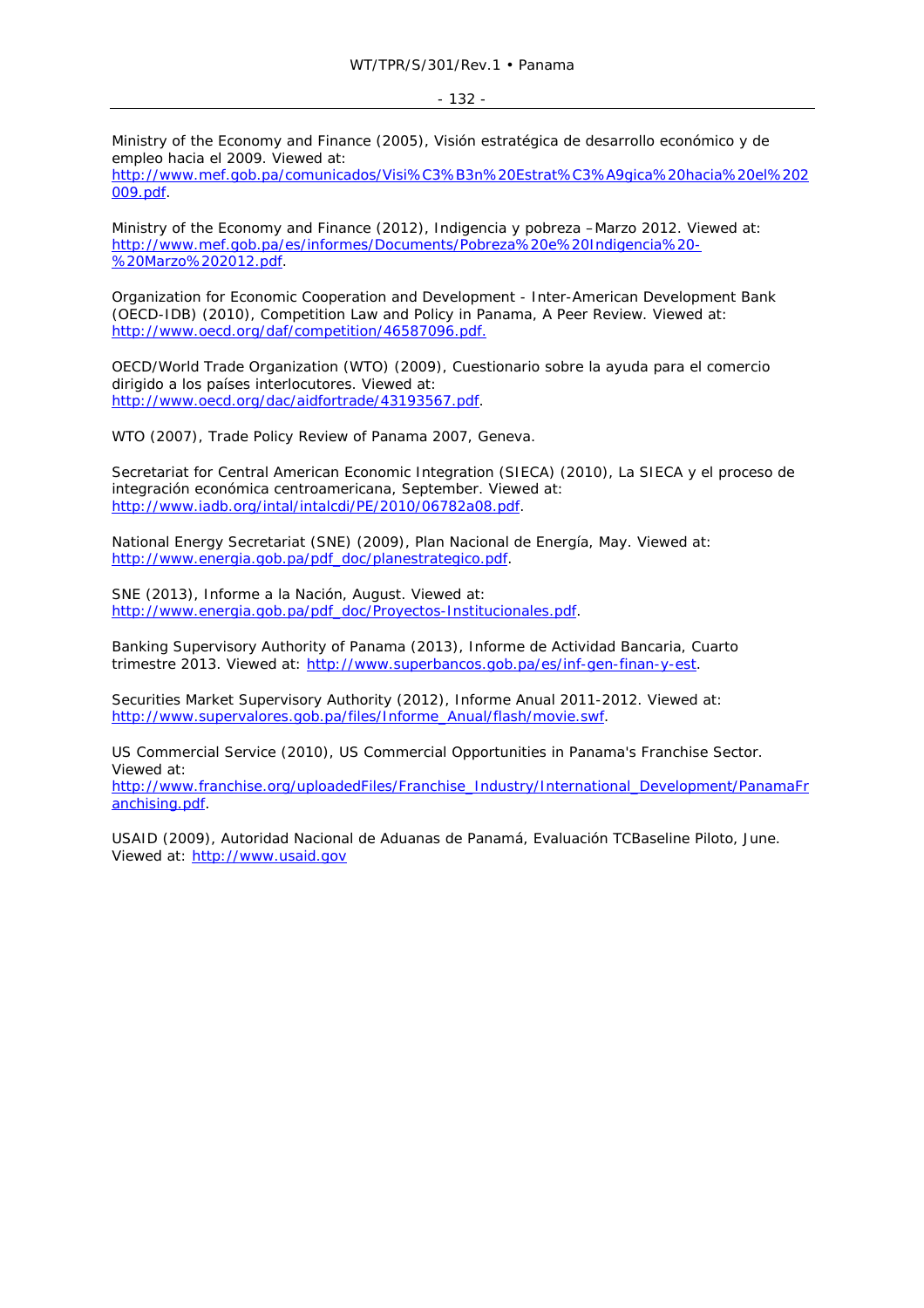### - 133 -

# **5 APPENDIX TABLES**

# **Table A1.1 Merchandise exports by HS tariff section, 2007-2012**

(US\$ million and %)

| <b>Tariff section</b>                                                                                                 | 2007    | 2008    | 2009         | 2010  | 2011  | 2012 <sup>a</sup> |
|-----------------------------------------------------------------------------------------------------------------------|---------|---------|--------------|-------|-------|-------------------|
| Total (US\$ million)                                                                                                  | 1,126.8 | 1,144.0 | 821.9        | 727.6 | 785.0 | 821.9             |
|                                                                                                                       |         |         | (% of total) |       |       |                   |
| I. Live animals; animal products                                                                                      | 39.7    | 40.5    | 48.4         | 30.7  | 20.0  | 19.2              |
| Fish and crustaceans (HS 03)                                                                                          | 35.3    | 36.7    | 43.8         | 25.6  | 14.9  | 12.7              |
| II. Vegetable products                                                                                                | 37.4    | 36.5    | 24.1         | 23.5  | 20.8  | 20.8              |
| Edible fruit and nuts (HS 08)                                                                                         | 31.8    | 30.7    | 21.7         | 20.5  | 18.2  | 18.1              |
| III. Fats and oils                                                                                                    | 0.5     | 0.4     | 0.6          | 0.6   | 2.3   | 3.7               |
| IV. Prepared foodstuffs                                                                                               | 5.8     | 5.9     | 7.9          | 10.8  | 13.4  | 12.5              |
| Sugars and sugar confectionery (HS 17)                                                                                | 1.6     | 1.4     | 1.7          | 2.7   | 4.8   | 4.3               |
| Beverages, spirits and vinegar (HS 22)                                                                                | 1.6     | 1.2     | 2.0          | 3.3   | 3.8   | 3.0               |
| V. Mineral products                                                                                                   | 0.7     | 0.6     | 0.9          | 0.3   | 0.1   | 0.1               |
| VI. Products of the chemical or allied industries                                                                     | 2.4     | 2.5     | 3.0          | 4.2   | 3.0   | 3.6               |
| VII. Plastics and rubber                                                                                              | 0.6     | 0.5     | 0.5          | 0.7   | 0.6   | 0.5               |
| VIII. Raw hides and skins, and leather                                                                                | 1.8     | 0.5     | 0.5          | 1.2   | 1.8   | 2.2               |
| IX. Wood and articles of wood                                                                                         | 0.9     | 0.6     | 0.5          | 1.7   | 3.2   | 3.0               |
| X. Pulp of wood, paper                                                                                                | 2.7     | 2.8     | 2.4          | 3.2   | 2.7   | 3.4               |
| XI. Textiles and textile articles                                                                                     | 1.1     | 0.9     | 1.0          | 1.3   | 1.6   | 1.2               |
| XII. Footwear and headgear                                                                                            | 0.0     | 0.0     | 0.0          | 0.0   | 0.0   | 0.0               |
| XIII. Articles of stone                                                                                               | 0.1     | 0.1     | 0.2          | 0.2   | 0.4   | 0.7               |
| XIV. Precious stones and metals                                                                                       | 1.3     | 2.0     | 4.4          | 10.2  | 15.9  | 15.7              |
| Gold (including gold plated with platinum)<br>unwrought or in semi-manufactured forms, or in<br>powder form (HS 7108) | 0.3     | 0.5     | 1.9          | 9.7   | 14.9  | 14.1              |
| XV. Base metals and articles of base metal                                                                            | 4.7     | 5.9     | 5.5          | 11.2  | 13.7  | 12.9              |
| Iron and steel (SA 72)                                                                                                | 2.0     | 3.1     | 2.5          | 5.3   | 7.1   | 7.2               |
| XVI. Machinery and mechanical appliances                                                                              | 0.1     | 0.0     | 0.1          | 0.0   | 0.0   | 0.0               |
| XVII. Vehicles, aircraft, vessels and associated                                                                      | 0.0     | 0.1     | 0.0          | 0.0   | 0.0   | 0.0               |
| transport equipment                                                                                                   |         |         |              |       |       |                   |
| XVIII. Precision instruments                                                                                          | 0.0     | 0.0     | 0.0          | 0.0   | 0.0   | 0.0               |
| XIX. Arms and ammunition                                                                                              | 0.0     | 0.0     | 0.0          | 0.0   | 0.0   | 0.0               |
| XX. Miscellaneous manufactured articles                                                                               | 0.2     | 0.2     | 0.2          | 0.2   | 0.3   | 0.4               |
| XXI. Works of art, etc.                                                                                               | 0.0     | 0.0     | 0.0          | 0.0   | 0.0   | 0.0               |

a Preliminary figures for 2012.

Note: The data does not include exports from the Colón Free Zone or other free zones in Panama to the rest of the world.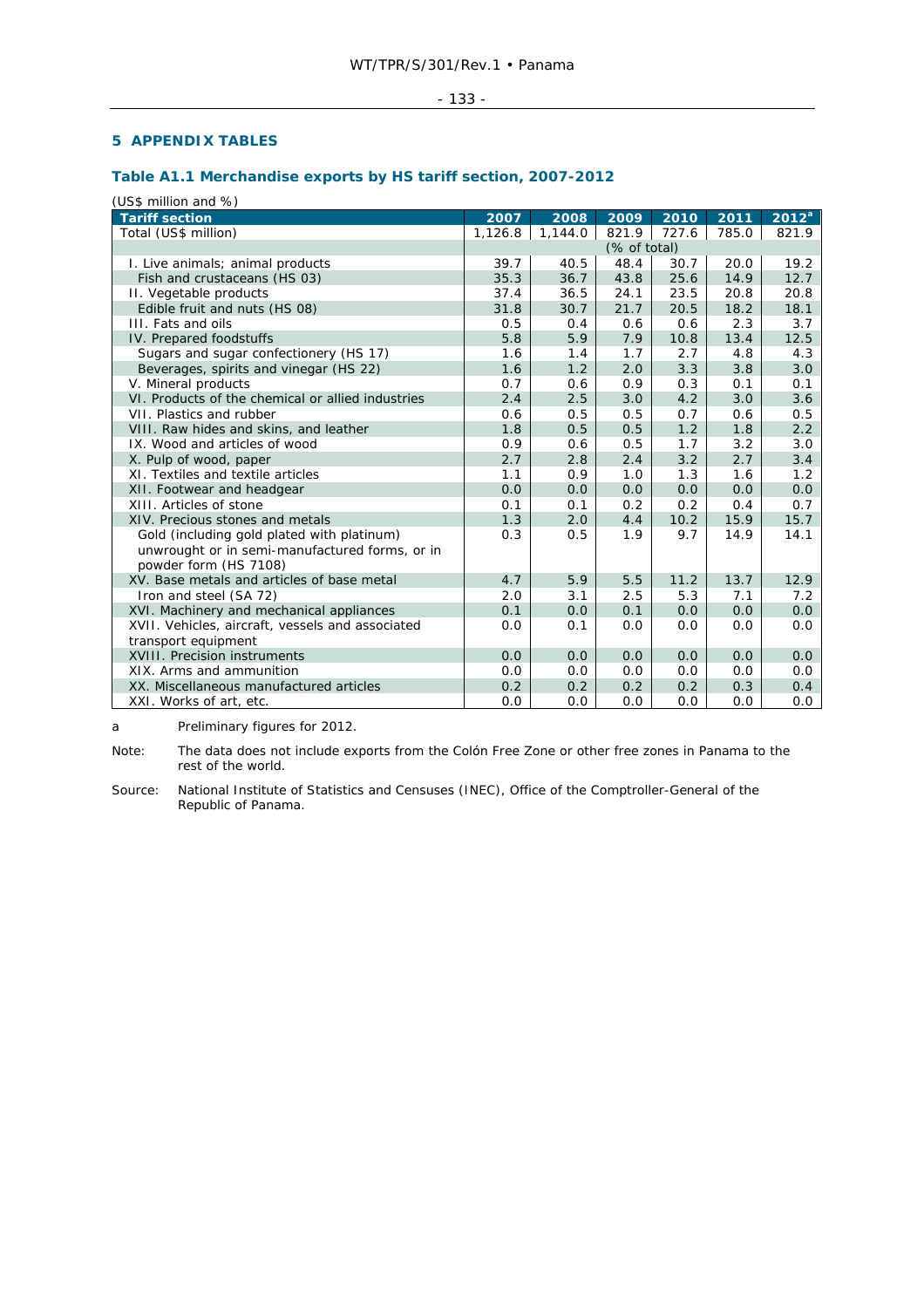| a<br>×<br>۰.<br>× |  |
|-------------------|--|
|-------------------|--|

# **Table A1.2 Merchandise imports by HS tariff section, 2007-2012**

(US\$ million and %)

| <b>Tariff section</b>                      | 2007    | 2008    | 2009    | 2010         | 2011     | $2012^a$ |
|--------------------------------------------|---------|---------|---------|--------------|----------|----------|
| Total (US\$ million)                       | 6,869.9 | 9,009.9 | 7,788.8 | 9,136.5      | 11,339.7 | 12,633.2 |
|                                            |         |         |         | (% of total) |          |          |
| I. Live animals; animal products           | 1.1     | 1.2     | 1.2     | 1.3          | 1.2      | 1.2      |
| II. Vegetable products                     | 3.0     | 3.3     | 2.9     | 3.2          | 2.8      | 2.8      |
| III. Fats and oils                         | 0.5     | 0.6     | 0.6     | 0.5          | 0.6      | 0.6      |
| IV. Prepared foodstuffs, etc.              | 6.1     | 5.9     | 7.2     | 6.8          | 6.8      | 6.6      |
| V. Mineral products                        | 19.4    | 22.2    | 18.1    | 19.3         | 22.3     | 23.0     |
| Mineral fuels (HS 27)                      | 18.3    | 21.1    | 16.9    | 19.0         | 22.0     | 22.5     |
| VI. Products of the chemical or allied     | 9.4     | 8.7     | 10.2    | 9.4          | 8.5      | 8.5      |
| industries                                 |         |         |         |              |          |          |
| VII. Plastics and rubber                   | 4.1     | 3.8     | 4.1     | 4.4          | 4.2      | 4.0      |
| VIII. Raw hides and skins, and leather     | 0.4     | 0.4     | 0.5     | 0.5          | 0.6      | 0.6      |
| IX. Wood and articles of wood              | 0.6     | 0.6     | 0.6     | 0.6          | 0.5      | 0.6      |
| X. Pulp of wood, paper                     | 3.4     | 3.1     | 3.2     | 3.0          | 2.7      | 2.2      |
| XI. Textiles and textile articles          | 3.3     | 3.1     | 4.4     | 4.6          | 4.4      | 4.8      |
| XII. Footwear and headgear                 | 1.6     | 1.5     | 2.0     | 1.9          | 1.8      | 1.9      |
| XIII. Articles of stone                    | 1.8     | 1.6     | 1.8     | 1.8          | 1.7      | 1.6      |
| XIV. Precious stones and metals            | 0.4     | 0.3     | 0.4     | 0.4          | 0.4      | 0.3      |
| XV. Base metals and articles of base metal | 7.7     | 9.2     | 7.7     | 7.8          | 7.3      | 7.6      |
| XVI. Machinery and mechanical appliances   | 20.6    | 19.6    | 19.7    | 19.8         | 18.8     | 18.6     |
| Machinery and mechanical appliances        | 12.1    | 11.0    | 10.7    | 10.9         | 11.0     | 11.2     |
| (HS 84)                                    |         |         |         |              |          |          |
| XVII. Vehicles, aircraft, vessels and      | 11.8    | 10.4    | 10.2    | 9.9          | 10.3     | 9.6      |
| associated transport equipment             |         |         |         |              |          |          |
| XVIII. Precision instruments               | 1.9     | 1.6     | 1.8     | 1.7          | 1.7      | 1.7      |
| XIX. Arms and ammunition                   | 0.0     | 0.0     | 0.0     | 0.0          | 0.0      | 0.0      |
| XX. Miscellaneous manufactured articles    | 2.9     | 3.1     | 3.5     | 3.3          | 3.3      | 3.7      |
| XXI. Works of art, etc.                    | 0.0     | 0.0     | 0.0     | 0.0          | 0.0      | 0.1      |

a Preliminary figures for 2012.

Note: The data does not include imports from the rest of the world destined primarily for the Colón Free Zone or other free zones established in Panama.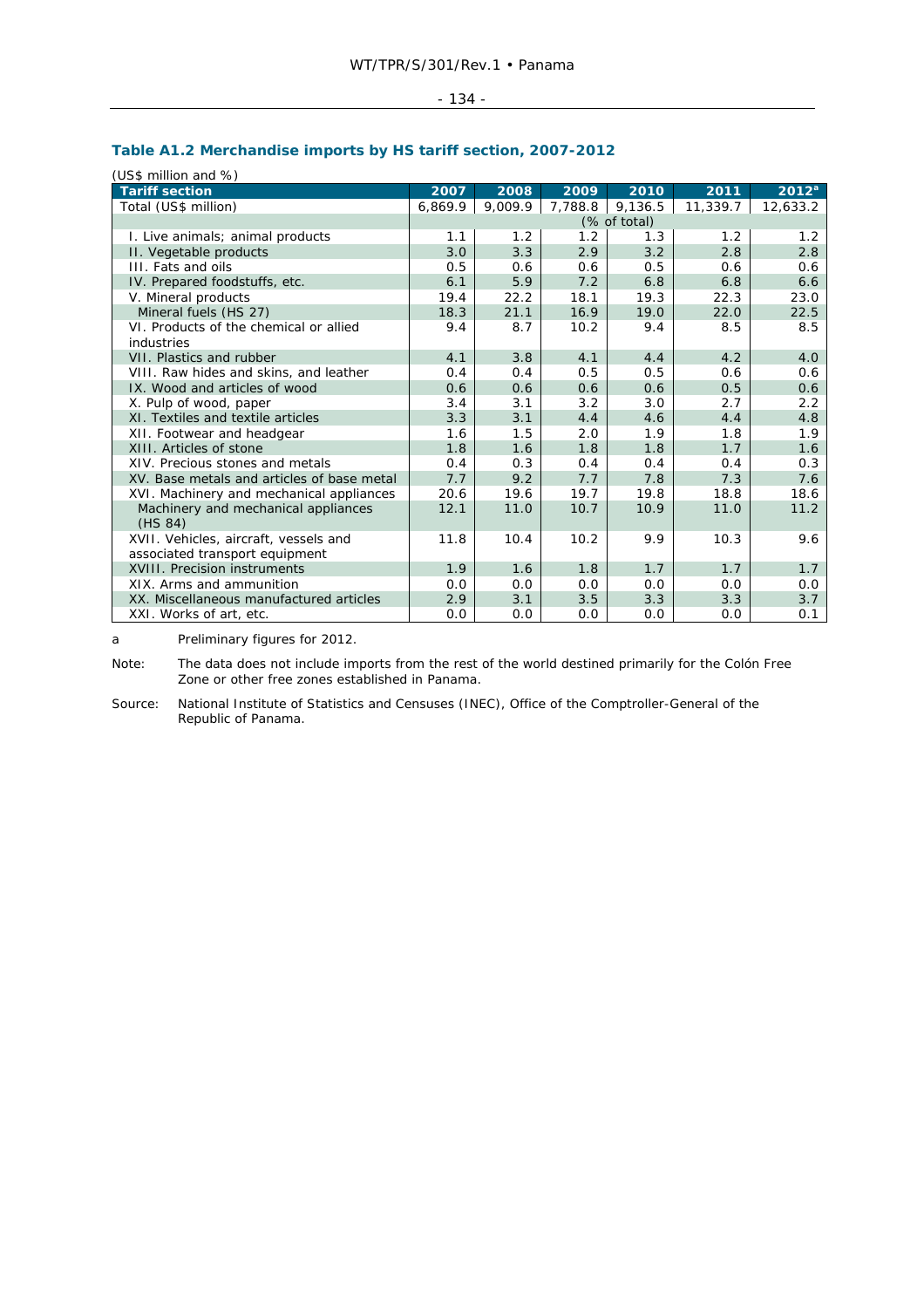|--|

# **Table A1.3 Merchandise exports by trading partner, 2007-2012**

| (US\$ million and %)                     |         |         |              |       |       |                   |
|------------------------------------------|---------|---------|--------------|-------|-------|-------------------|
| <b>Description</b>                       | 2007    | 2008    | 2009         | 2010  | 2011  | 2012 <sup>a</sup> |
| Total (US\$ million)                     | 1,126.8 | 1,144.0 | 821.9        | 727.6 | 785.0 | 821.9             |
|                                          |         |         | (% of total) |       |       |                   |
| America                                  | 52.1    | 55.6    | 64.3         | 60.7  | 56.4  | 54.9              |
| <b>USA</b>                               | 35.6    | 39.2    | 43.5         | 29.7  | 21.4  | 20.2              |
| Central American Common Market (CACM)    | 10.3    | 9.8     | 11.4         | 13.2  | 12.9  | 12.0              |
| Costa Rica                               | 5.1     | 5.8     | 7.4          | 6.8   | 6.7   | 6.6               |
| Nicaragua                                | 1.1     | 1.2     | 1.3          | 2.0   | 2.4   | 1.7               |
| Honduras                                 | 1.9     | 1.5     | 1.4          | 2.3   | 2.1   | 1.6               |
| El Salvador                              | 0.7     | 0.7     | 0.7          | 1.2   | 1.0   | 1.3               |
| Guatemala                                | 1.5     | 0.7     | 0.7          | 0.9   | 0.8   | 0.8               |
| Other America                            | 6.2     | 6.5     | 9.4          | 17.8  | 22.1  | 22.6              |
| Canada                                   | 0.2     | 0.3     | 1.1          | 10.4  | 15.4  | 14.6              |
| Suriname                                 | 0.2     | 0.4     | 0.1          | 0.7   | 0.6   | 1.2               |
| Colombia                                 | 1.7     | 1.0     | 1.9          | 1.3   | 1.2   | 1.0               |
| Chile                                    | 0.1     | 0.2     | 0.4          | 0.8   | 1.2   | 0.9               |
| Europe                                   | 34.1    | 31.7    | 24.8         | 22.3  | 21.5  | 22.5              |
| EU(27)                                   | 33.7    | 31.5    | 24.5         | 21.7  | 20.9  | 21.8              |
| Netherlands                              | 10.2    | 10.7    | 6.6          | 6.9   | 4.4   | 5.9               |
| Sweden                                   | 5.5     | 5.4     | 6.1          | 6.9   | 7.0   | 4.8               |
| Italy                                    | 1.6     | 2.6     | 2.1          | 2.0   | 2.6   | 4.0               |
| United Kingdom                           | 5.4     | 5.4     | 1.5          | 1.2   | 1.3   | 2.1               |
| Spain                                    | 5.0     | 5.0     | 6.2          | 2.7   | 2.1   | 2.0               |
| Germany                                  | 0.3     | 0.4     | 0.4          | 0.6   | 1.6   | 1.1               |
| <b>EFTA</b>                              | 0.1     | 0.1     | 0.0          | 0.2   | 0.2   | 0.0               |
| Other Europe                             | 0.3     | 0.1     | 0.3          | 0.3   | 0.4   | 0.7               |
| Commonwealth of Independent States (CIS) | 0.0     | 0.0     | 0.0          | 0.0   | 0.5   | 0.1               |
| Africa                                   | 0.3     | 0.2     | 0.1          | 0.1   | 0.2   | 0.5               |
| Middle East                              | 0.1     | 0.0     | 0.0          | 0.0   | 0.0   | 0.1               |
| Asia                                     | 11.4    | 10.7    | 8.4          | 14.1  | 17.5  | 18.3              |
| China                                    | 6.0     | 4.1     | 2.5          | 5.0   | 4.9   | 4.1               |
| Japan                                    | 0.3     | 0.4     | 0.6          | 0.5   | 0.5   | 0.8               |
| Six East Asian traders                   | 4.2     | 5.3     | 4.0          | 6.7   | 8.2   | 9.3               |
| Chinese Taipei                           | 3.5     | 4.3     | 2.9          | 5.0   | 4.4   | 4.0               |
| Korea, Rep. of                           | 0.2     | 0.4     | 0.5          | 0.7   | 2.4   | 3.0               |
| Thailand                                 | 0.0     | 0.3     | 0.1          | 0.4   | 0.7   | 1.5               |
| Other Asia                               | 0.9     | 0.9     | 1.4          | 2.0   | 3.9   | 4.0               |
| India                                    | 0.7     | 0.6     | 0.6          | 1.0   | 2.4   | 2.7               |
| Viet Nam                                 | 0.1     | 0.2     | 0.5          | 0.8   | 1.1   | 0.9               |
| Other                                    | 2.1     | 1.8     | 2.3          | 2.8   | 3.9   | 3.7               |
| Free zones <sup>b</sup>                  | 1.8     | 1.7     | 2.2          | 2.7   | 3.7   | 3.6               |

a Preliminary figures for 2012.

b Merchandise from the rest of Panama which was exported to free zones established in Panama.

Note: The data does not include exports from the Colón Free Zone or other free zones in Panama to the rest of the world.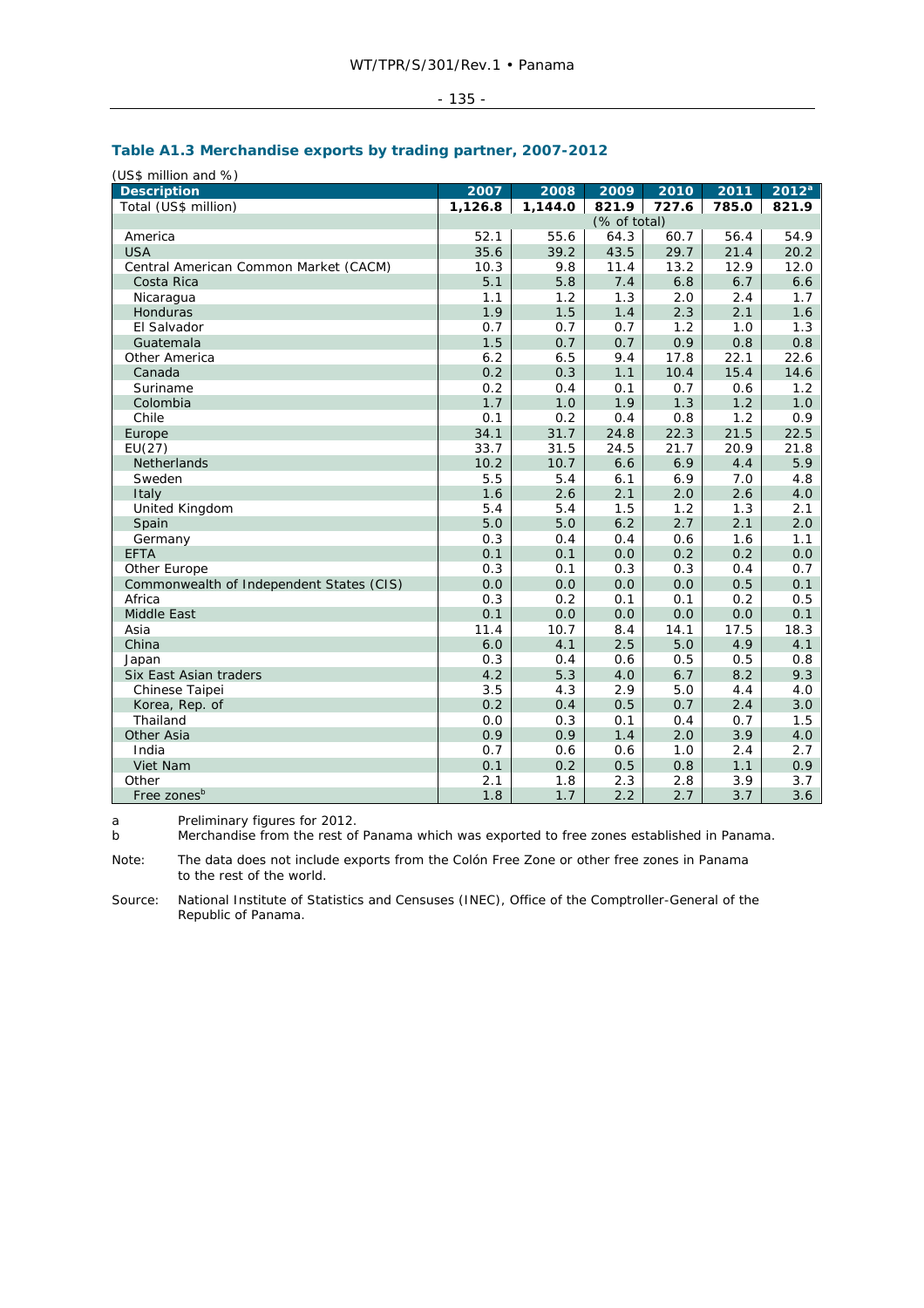#### - 136 -

# **Table A1.4 Merchandise imports by trading partner, 2007-2012**

(US\$ million and %)

| <b>Description</b>             | 2007    | 2008    | 2009    | 2010         | 2011     | $2012^a$ |
|--------------------------------|---------|---------|---------|--------------|----------|----------|
| Total (US\$ million)           | 6,869.9 | 9,009.9 | 7,788.8 | 9,136.5      | 11,339.7 | 12,633.2 |
|                                |         |         |         | (% of total) |          |          |
| America                        | 52.9    | 51.8    | 52.7    | 49.7         | 46.6     | 44.6     |
| <b>USA</b>                     | 30.9    | 29.9    | 29.1    | 27.6         | 24.9     | 23.6     |
| Central American Common Market | 7.8     | 8.1     | 8.8     | 7.9          | 7.5      | 7.7      |
| (CACM)                         |         |         |         |              |          |          |
| Costa Rica                     | 4.7     | 5.1     | 5.2     | 4.9          | 4.5      | 4.6      |
| Guatemala                      | 1.6     | 1.6     | 2.1     | 1.9          | 1.7      | 1.7      |
| El Salvador                    | 1.1     | 1.0     | 1.1     | 0.9          | 0.9      | 0.9      |
| Honduras                       | 0.3     | 0.3     | 0.2     | 0.2          | 0.2      | 0.3      |
| Nicaragua                      | 0.1     | 0.1     | 0.1     | 0.1          | 0.1      | 0.2      |
| Other America                  | 14.3    | 13.8    | 14.9    | 14.1         | 14.2     | 13.4     |
| Mexico                         | 3.1     | 3.5     | 4.6     | 4.3          | 3.9      | 4.4      |
| Colombia                       | 2.8     | 2.7     | 3.3     | 3.3          | 4.2      | 3.4      |
| <b>Brazil</b>                  | 2.0     | 1.6     | 1.9     | 2.7          | 1.9      | 1.4      |
| Argentina                      | 1.1     | 0.4     | 0.6     | 0.5          | 1.1      | 1.1      |
| Peru                           | 1.0     | 1.2     | 0.6     | 0.5          | 0.6      | 0.8      |
| Chile                          | 0.6     | 0.6     | 0.6     | 0.6          | 0.6      | 0.6      |
| Canada                         | 0.7     | 0.8     | 0.6     | 0.7          | 0.8      | 0.5      |
| Europe                         | 14.5    | 7.9     | 7.4     | 7.5          | 8.4      | 9.7      |
| EU(27)                         | 7.0     | 6.6     | 6.7     | 6.6          | 7.4      | 8.4      |
| Spain                          | 1.6     | 1.6     | 1.5     | 1.8          | 2.6      | 2.5      |
| Germany                        | 1.3     | 1.4     | 1.3     | 1.5          | 1.5      | 1.4      |
| Netherlands                    | 0.6     | 0.4     | 0.5     | 0.5          | 0.5      | 1.2      |
| Italy                          | 0.6     | 0.7     | 0.7     | 0.6          | 0.8      | 0.8      |
| France                         | 0.8     | 0.4     | 0.5     | 0.5          | 0.5      | 0.6      |
| <b>EFTA</b>                    | 0.3     | 0.3     | 0.4     | 0.4          | 0.3      | 0.3      |
| Other Europe                   | 7.2     | 1.1     | 0.4     | 0.5          | 0.6      | 1.1      |
| Turkey                         | 0.0     | 0.5     | 0.4     | 0.5          | 0.6      | 1.1      |
| Commonwealth of Independent    | 0.0     | 0.0     | 0.1     | 0.0          | 0.2      | 0.0      |
| States (CIS)                   |         |         |         |              |          |          |
| Africa                         | 0.0     | 0.0     | 0.1     | 0.0          | 0.0      | 0.1      |
| Middle East                    | 0.1     | 0.1     | 0.1     | 0.1          | 0.1      | 0.1      |
| Asia                           | 16.0    | 15.1    | 13.3    | 14.7         | 13.9     | 14.2     |
| China                          | 5.2     | 5.0     | 4.2     | 5.4          | 6.1      | 6.4      |
| Japan                          | 4.8     | 4.3     | 3.6     | 3.2          | 2.6      | 2.3      |
| Six East Asian traders         | 5.3     | 5.0     | 4.7     | 5.5          | 4.6      | 4.8      |
| Korea, Rep. of                 | 3.9     | 2.9     | 2.6     | 3.2          | 2.7      | 2.8      |
| Thailand                       | 0.4     | 0.9     | 1.0     | 1.0          | 0.9      | 1.0      |
| Chinese Taipei                 | 0.5     | 0.6     | 0.5     | 0.5          | 0.4      | 0.4      |
| Other Asia                     | 0.7     | 0.7     | 0.8     | 0.7          | 0.7      | 0.7      |
| Other                          | 16.4    | 25.1    | 26.3    | 27.9         | 30.7     | 31.2     |
| Free zones <sup>b</sup>        | 15.6    | 24.5    | 25.8    | 27.6         | 30.3     | 30.4     |

a Preliminary figures for 2012.<br>b Merchandise from free zones

Merchandise from free zones established in Panama which was imported into the rest of Panama.

Note: The data does not include imports from the rest of the world destined primarily for the Colón Free Zone or other free zones established in Panama.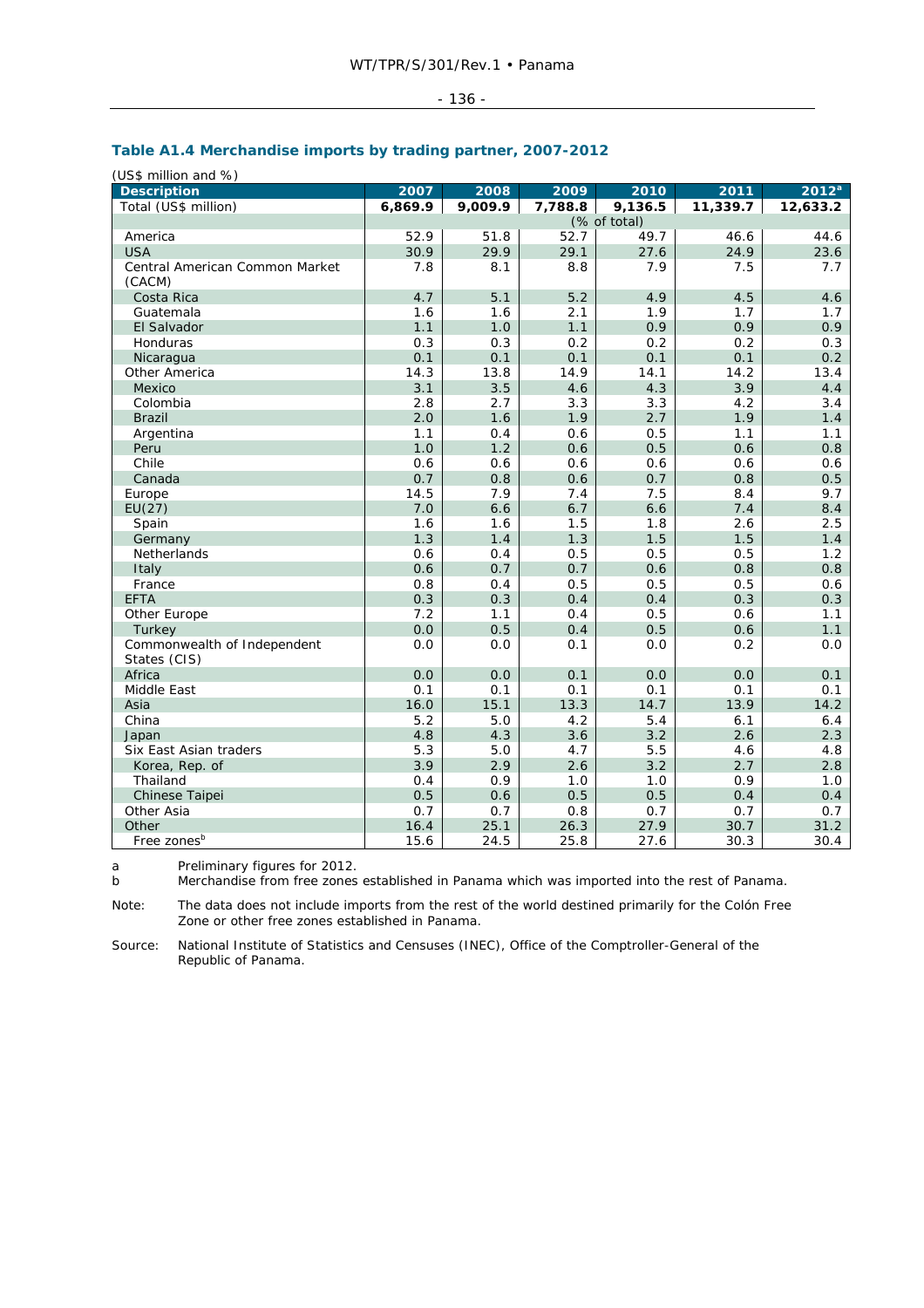| Agreement                                     | Requirement                                                          | Frequency                                                                | WTO document (most recent)                                                                                                                                                                                                                                                                                                                                                                                                  |
|-----------------------------------------------|----------------------------------------------------------------------|--------------------------------------------------------------------------|-----------------------------------------------------------------------------------------------------------------------------------------------------------------------------------------------------------------------------------------------------------------------------------------------------------------------------------------------------------------------------------------------------------------------------|
| <b>Agreement on Agriculture</b>               |                                                                      |                                                                          |                                                                                                                                                                                                                                                                                                                                                                                                                             |
| Article 18.2 DS:1                             | Domestic support                                                     | On an annual basis                                                       | G/AG/N/PAN/28 of 02.10.2013                                                                                                                                                                                                                                                                                                                                                                                                 |
| Article 18.2 MA: 2                            | Market access. Volume<br>of imports under tariff and other<br>quotas | On an annual basis                                                       | G/AG/N/PAN/29 of 03.10.2013                                                                                                                                                                                                                                                                                                                                                                                                 |
| Articles 5.7 and 18.2 MA: 5                   | Market access. Special<br>safequard provisions                       | On an annual basis                                                       | G/AG/N/PAN/21 of 16.07.2010                                                                                                                                                                                                                                                                                                                                                                                                 |
| <b>General Agreement on Trade in Services</b> |                                                                      |                                                                          |                                                                                                                                                                                                                                                                                                                                                                                                                             |
| Article III: 4 and/or<br>Article IV: 2        | Enquiry points and contact<br>points                                 | Once only                                                                | S/ENQ/78/Rev.12 of 22.12.2010                                                                                                                                                                                                                                                                                                                                                                                               |
| Article $V:7(a)$                              | Economic integration<br>(regional trade agreement)                   | Ad hoc                                                                   | S/C/N/692/Rev.1 of 26.04.2013<br>S/C/N/692 of 23.04.2013<br>S/C/N/691 of 12.04.2013<br>S/C/N/680 of 27.02.2013<br>S/C/N/678 of 26.02.2013<br>S/C/N/658 of 30.10.2012<br>S/C/N/642/Rev.1 of 01.05.2012<br>S/C/N/642 of 24.04.2012<br>S/C/N/535 of 17.12.2009<br>S/C/N/501 of 03.08.2009<br>S/C/N/490 of 17.04.2009<br>S/C/N/443 of 15.05.2008<br>S/C/N/392 of 13.04.2007                                                     |
| <b>GATT concessions</b>                       |                                                                      |                                                                          |                                                                                                                                                                                                                                                                                                                                                                                                                             |
| Annex to L/6905                               | Revision of schedule of<br>commitments HS96                          | Ad hoc                                                                   | G/SECRET/HS96/48/Rev.2 of 23.03.2009                                                                                                                                                                                                                                                                                                                                                                                        |
|                                               | General Agreement on Tariffs and Trade 1994 (GATT 1994)              |                                                                          |                                                                                                                                                                                                                                                                                                                                                                                                                             |
| Article XVII: 4(a)                            | State trading (new and full<br>notification)                         | On a triennial basis (full notification)<br>On an annual basis (changes) | G/STR/N/11/PAN; G/STR/N/12/PAN; G/STR/N/13/PAN;<br>G/STR/N/14/PAN of 23.04.2012                                                                                                                                                                                                                                                                                                                                             |
| Article XXIV: 7(a)                            | Free trade areas                                                     | Ad hoc                                                                   | WT/REG336/N/1/Rev.1 of 26.04.2013<br>WT/REG336/N/1 of 23.04.2013<br>WT/REG334/N/1 of 12.04.2013<br>WT/REG332/N/1 of 27.02.2013<br>WT/REG331/N/1 of 26.02.2013<br>WT/REG324/N/1 of 30.10.2012<br>WT/REG313/N/1/Rev.1 of 01.05.2012<br>WT/REG313/N/1 of 24.04.2012<br>WT/REG278/N/1 of 17.12.2009<br>WT/REG268/N/1 of 03.08.2009<br>WT/REG264/N/1 of 17.04.2009<br>WT/REG239/N/1 of 15.05.2008<br>WT/REG227/N/1 of 13.04.2007 |
| Article XXVIII: 5                             | Modification of schedule                                             | On a triennial basis                                                     | G/MA/TAR/RS/304 of 29.04.2013                                                                                                                                                                                                                                                                                                                                                                                               |

# **Table A2.1 Notifications by requirement, 2007–2014 [March 2014]**

- 137 -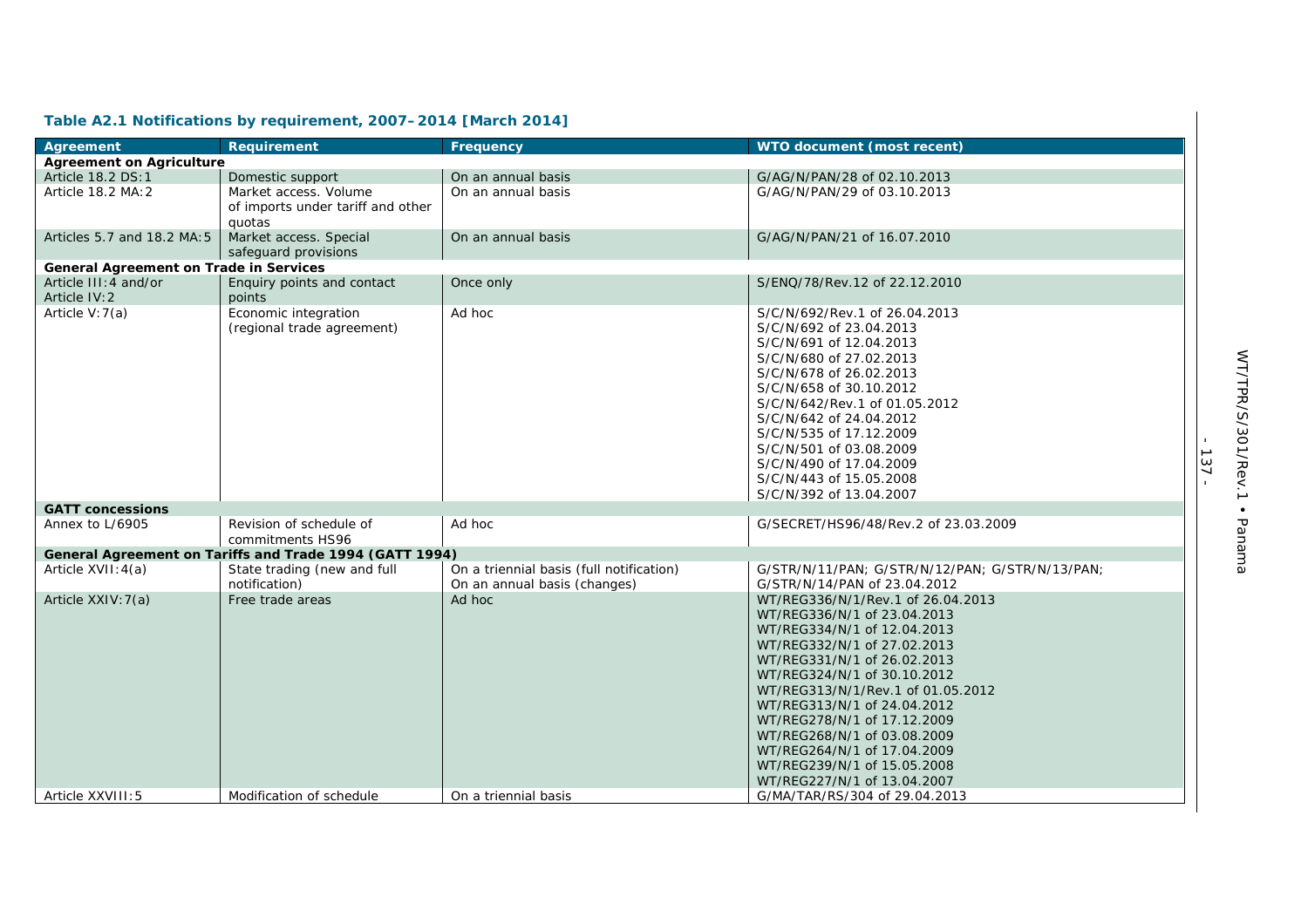| Agreement                                       | Requirement                                                         | Frequency                                                                               | WTO document (most recent)                         |
|-------------------------------------------------|---------------------------------------------------------------------|-----------------------------------------------------------------------------------------|----------------------------------------------------|
|                                                 |                                                                     | Agreement on Implementation of Article VI of the GATT 1994 (Anti-Dumping Agreement)     |                                                    |
| Article 16.4                                    | Anti-dumping actions                                                | Ad hoc                                                                                  | G/ADP/N/218 of 01.09.2011                          |
|                                                 | (preliminary and final)                                             |                                                                                         | G/ADP/N/194 of 06.01.2010                          |
| Article 16.4                                    | Anti-dumping actions                                                | On a semi-annual basis                                                                  | G/ADP/N/216/PAN of 13.07.2011                      |
|                                                 | (taken within the preceding                                         |                                                                                         | G/ADP/N/209/PAN of 20.06.2011                      |
|                                                 | six months)                                                         |                                                                                         | G/ADP/N/202/PAN of 07.10.2010                      |
|                                                 |                                                                     |                                                                                         | G/ADP/N/195/PAN of 27.04.2010                      |
|                                                 |                                                                     |                                                                                         | G/ADP/N/65/PAN/Rev.1 of 20.02.2008                 |
| Article 16.5                                    | Authority competent to initiate<br>and conduct investigation        | As appropriate (upon entry into force of the<br>WTO Agreement for the Member concerned) | G/ADP/N/14/Add.30; G/SCM/N/18/Add.30 of 22.10.2010 |
| Article 18.5                                    | Changes to laws/regulations                                         | Full integrated text once upon entry into force                                         | G/ADP/N/1/PAN/2/Suppl.1; G/SCM/N/1/PAN/2/Suppl.1;  |
|                                                 |                                                                     | of the WTO Agreement for existing laws and                                              | G/SG/N/1/PAN/2/Suppl.1 of 28.01.2009               |
|                                                 |                                                                     | regulations; ad hoc as and when a Member                                                |                                                    |
|                                                 |                                                                     | establishes such laws and regulations,                                                  |                                                    |
|                                                 |                                                                     | or makes changes in existing laws and                                                   |                                                    |
|                                                 |                                                                     | regulations or in the administration thereof                                            |                                                    |
| <b>Agreement on Import Licensing Procedures</b> |                                                                     |                                                                                         |                                                    |
| Article 7.3                                     | Replies to questionnaire                                            | On an annual basis                                                                      | G/LIC/N/3/PAN/4 of 30.09.2013                      |
|                                                 | Agreement on the Application of Sanitary and Phytosanitary measures |                                                                                         |                                                    |
| Article 7, Annex B                              | Sanitary/phytosanitary                                              | Ad hoc                                                                                  | G/SPS/N/PAN/58 of 11.03.2014                       |
|                                                 | regulations, including                                              |                                                                                         | G/SPS/N/PAN/57 of 11.03.2014                       |
|                                                 | emergency measures                                                  |                                                                                         | G/SPS/N/PAN/56 of 29.01.2014                       |
|                                                 |                                                                     |                                                                                         | G/SPS/N/PAN/55 of 21.06.2012                       |
|                                                 |                                                                     |                                                                                         | G/SPS/N/PAN/54 of 13.06.2012                       |
|                                                 |                                                                     |                                                                                         | G/SPS/N/PAN/53 of 24.02.2010                       |
|                                                 |                                                                     |                                                                                         | G/SPS/N/PAN/52 of 18.01.2010                       |
|                                                 |                                                                     |                                                                                         | G/SPS/N/PAN/51 of 19.09.2008                       |
|                                                 |                                                                     |                                                                                         | G/SPS/N/PAN/50 of 03.09.2008                       |
|                                                 |                                                                     |                                                                                         | G/SPS/N/EQV/PA of 03.09.2007                       |
|                                                 |                                                                     |                                                                                         | G/SPS/N/PAN/49 of 19.03.2007                       |
| <b>Agreement on Rules of Origin</b>             |                                                                     |                                                                                         |                                                    |
| Article 5 and Annex II,                         | Preferential rules of origin in                                     | Ad hoc                                                                                  | G/RO/N/102 of 19.09.2013                           |
| paragraph 4                                     | effect                                                              |                                                                                         | G/RO/N/95 of 16.05.2013                            |
|                                                 |                                                                     |                                                                                         | G/RO/N/93 of 09.04.2013                            |
|                                                 |                                                                     |                                                                                         | G/RO/N/92 of 09.04.2013                            |
| Agreement on Technical Barriers to Trade        |                                                                     |                                                                                         |                                                    |
| Article 2.9                                     | <b>Technical regulations</b>                                        | Ad hoc                                                                                  | G/TBT/N/PAN/43 of 12.03.2014                       |
|                                                 |                                                                     |                                                                                         | G/TBT/N/PAN/42 of 12.03.2014                       |
|                                                 |                                                                     |                                                                                         | G/TBT/N/PAN/41 of 15.08.2013                       |
|                                                 |                                                                     |                                                                                         | G/TBT/N/PAN/40 of 03.07.2013                       |
|                                                 |                                                                     |                                                                                         | G/TBT/N/PAN/39 of 03.07.2013                       |
|                                                 |                                                                     |                                                                                         | G/TBT/N/PAN/37 of 24.05.2007                       |
|                                                 |                                                                     |                                                                                         | G/TBT/N/PAN/36 of 17.04.2007                       |
| Article 2.10                                    | Urgent technical regulations                                        | Ad hoc                                                                                  | G/TBT/N/PAN/38 of 12.03.2013                       |
|                                                 |                                                                     |                                                                                         |                                                    |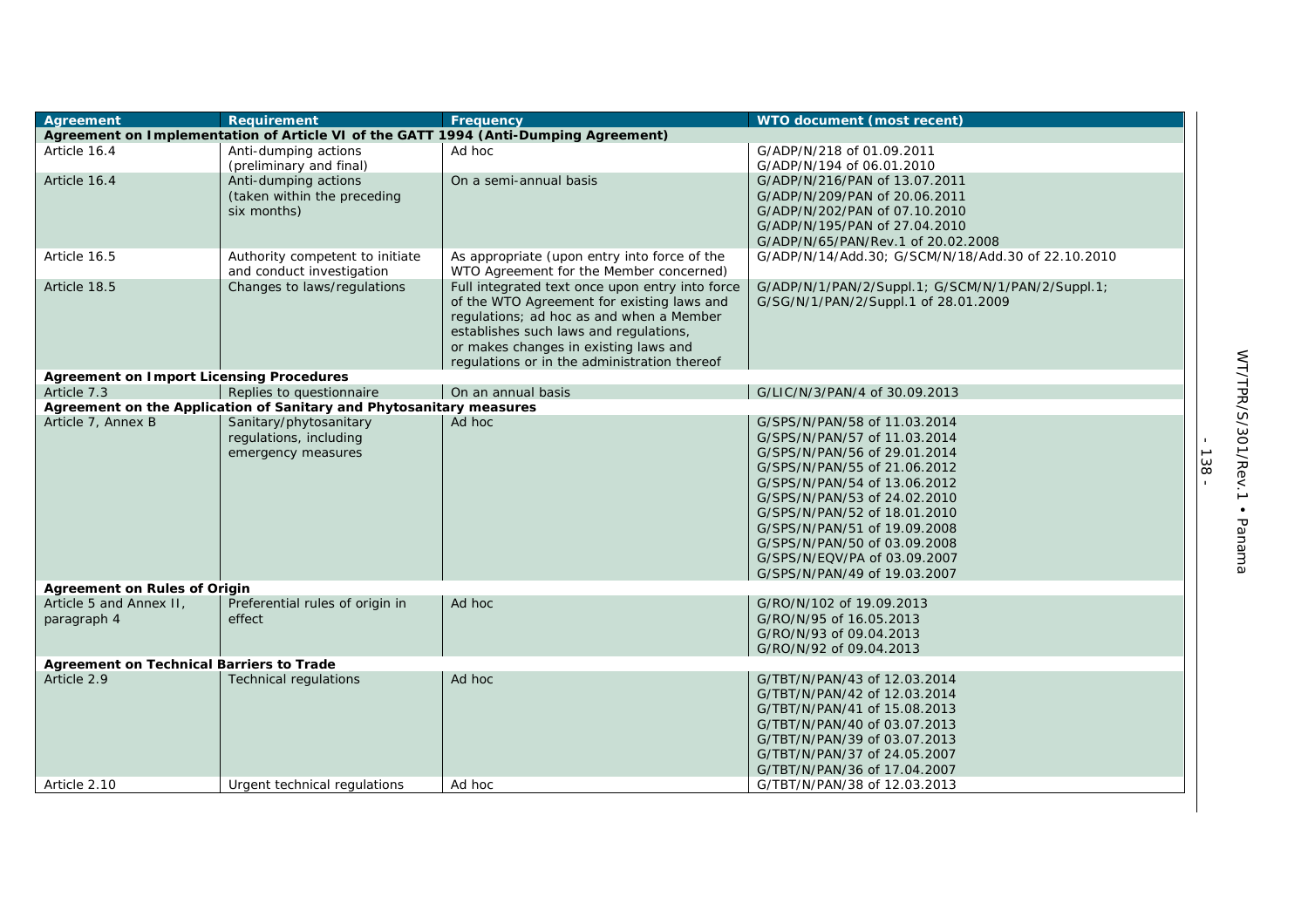| Agreement                                                        | Requirement                                                                                                                                                                                                                                                                                | Frequency                                                                                                                                                                                                                                                                    | WTO document (most recent)                                                                                                                                                                                                                                                                                                   |
|------------------------------------------------------------------|--------------------------------------------------------------------------------------------------------------------------------------------------------------------------------------------------------------------------------------------------------------------------------------------|------------------------------------------------------------------------------------------------------------------------------------------------------------------------------------------------------------------------------------------------------------------------------|------------------------------------------------------------------------------------------------------------------------------------------------------------------------------------------------------------------------------------------------------------------------------------------------------------------------------|
| <b>Agreement on Safeguards</b>                                   |                                                                                                                                                                                                                                                                                            |                                                                                                                                                                                                                                                                              |                                                                                                                                                                                                                                                                                                                              |
| Article 9.1, footnote 2                                          | Non-application of safeguard<br>measures against a product<br>originating in a developing<br>country Member                                                                                                                                                                                | Ad hoc                                                                                                                                                                                                                                                                       | G/SG/N/11/PAN/1; G/SG/N/7/PAN/1 of 20.02.2007                                                                                                                                                                                                                                                                                |
| Article 12.1(b)                                                  | Finding of serious injury<br>or threat thereof                                                                                                                                                                                                                                             | Ad hoc                                                                                                                                                                                                                                                                       | G/SG/N/10/PAN/1; G/SG/N/8/PAN/1 of 07.06.2007                                                                                                                                                                                                                                                                                |
| Article $12.1(c)$                                                | Decision to apply/extend<br>a safeguard measure                                                                                                                                                                                                                                            | Ad hoc                                                                                                                                                                                                                                                                       | G/SG/N/10/PAN/1; G/SG/N/8/PAN/1 of 07.06.2007                                                                                                                                                                                                                                                                                |
| Article 12.4                                                     | Provisional safeguard measures                                                                                                                                                                                                                                                             | Ad hoc                                                                                                                                                                                                                                                                       | G/SG/N/11/PAN/1; G/SG/N/7/PAN/1 of 20.02.2007                                                                                                                                                                                                                                                                                |
| Article 12.6                                                     | Laws/regulations and<br>modifications thereto                                                                                                                                                                                                                                              | Full integrated text once upon entry into force<br>of the WTO Agreement for existing laws and<br>regulations; ad hoc as and when a Member<br>establishes such laws and regulations,<br>or makes changes in existing laws and<br>regulations or in the administration thereof | G/ADP/N/1/PAN/2/Suppl.1; G/SCM/N/1/PAN/2/Suppl.1;<br>G/SG/N/1/PAN/2/Suppl.1 of 28.01.2009                                                                                                                                                                                                                                    |
|                                                                  | Agreement on Subsidies and Countervailing Measures (SCM)                                                                                                                                                                                                                                   |                                                                                                                                                                                                                                                                              |                                                                                                                                                                                                                                                                                                                              |
| Article 25.1                                                     | Any subsidy as defined<br>in Article 1.1 of the Agreement,<br>which is specific within the<br>meaning of Article 2 of the<br>Agreement, as well as any other<br>subsidy which causes increased<br>exports or decreased imports<br>within the meaning of<br>Article XVI: 1 of the GATT 1994 | On a triennial basis (full notification)<br>On an annual basis (changes)                                                                                                                                                                                                     | G/SCM/N/253/PAN; G/SCM/N/260/PAN of 02.07.2013                                                                                                                                                                                                                                                                               |
| Article 25.12                                                    | Authorities competent to initiate<br>and conduct investigations                                                                                                                                                                                                                            | Once upon entry into force of the WTO<br>Agreement for existing authorities and<br>procedures; ad hoc as and when a Member<br>establishes such authorities and procedures                                                                                                    | G/ADP/N/14/Add.30; G/SCM/N/18/Add.30 of 22.10.2010                                                                                                                                                                                                                                                                           |
| Part VIII, Article 27.4:<br>developing country<br>Members (DCMs) | Special and differential<br>treatment for DCMs: extension<br>of transition period for phasing<br>out export subsidies                                                                                                                                                                      | No later than 31/12/2001. DCMs seeking<br>to extend the transition period must enter<br>into consultation with the SCM Committee<br>one year before the expiry of this period                                                                                                | G/SCM/N/253/PAN: G/SCM/N/260/PAN of 02.07.2013<br>G/SCM/N/243/PAN of 22.06.2012<br>G/SCM/N/226/PAN of 10.10.2011<br>G/SCM/N/211/PAN of 24.06.2010<br>G/SCM/N/192/PAN of 09.07.2009<br>G/SCM/N/177/PAN/Rev.1 of 20.07.2009<br>G/SCM/N/177/PAN of 03.07.2008<br>G/SCM/N/163/PAN of 14.09.2007<br>G/SCM/N/160/PAN of 11.07.2007 |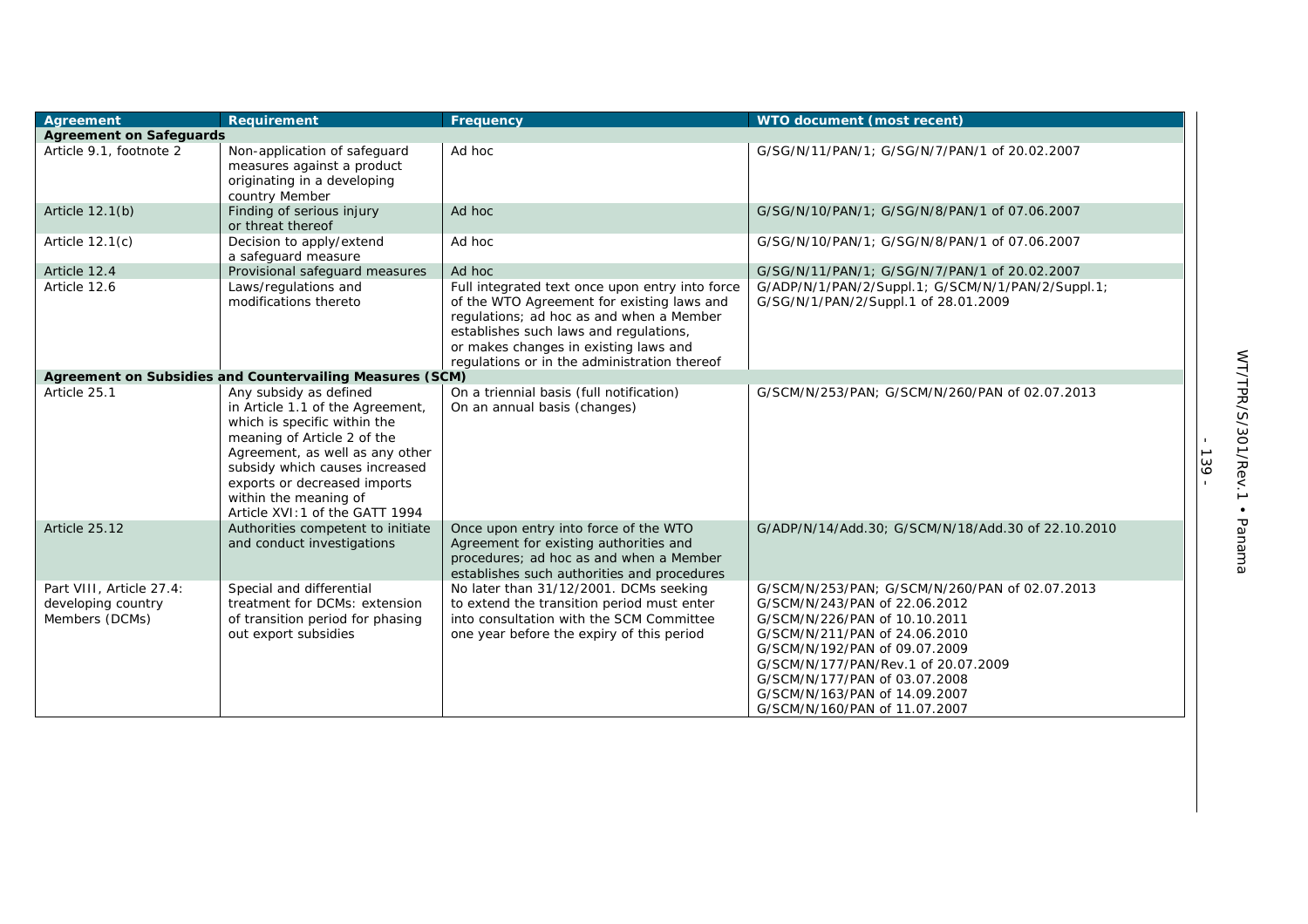| Agreement    | <b>Requirement</b>                      | <b>Frequency</b>                                                                                                                                                       | WTO document (most recent)                                                                |
|--------------|-----------------------------------------|------------------------------------------------------------------------------------------------------------------------------------------------------------------------|-------------------------------------------------------------------------------------------|
| Article 32.6 | Laws/regulations and changes<br>thereto | Full integrated text once upon entry into force<br>of the WTO Agreement for existing laws<br>and regulations; ad hoc as and when a<br>Member establishes such laws and | G/ADP/N/1/PAN/2/Suppl.1; G/SCM/N/1/PAN/2/Suppl.1;<br>G/SG/N/1/PAN/2/Suppl.1 of 28.01.2009 |
|              |                                         | regulations, or makes changes in existing<br>laws and regulations or in the administration<br>thereof                                                                  |                                                                                           |

Source: WTO Secretariat.

- 140 -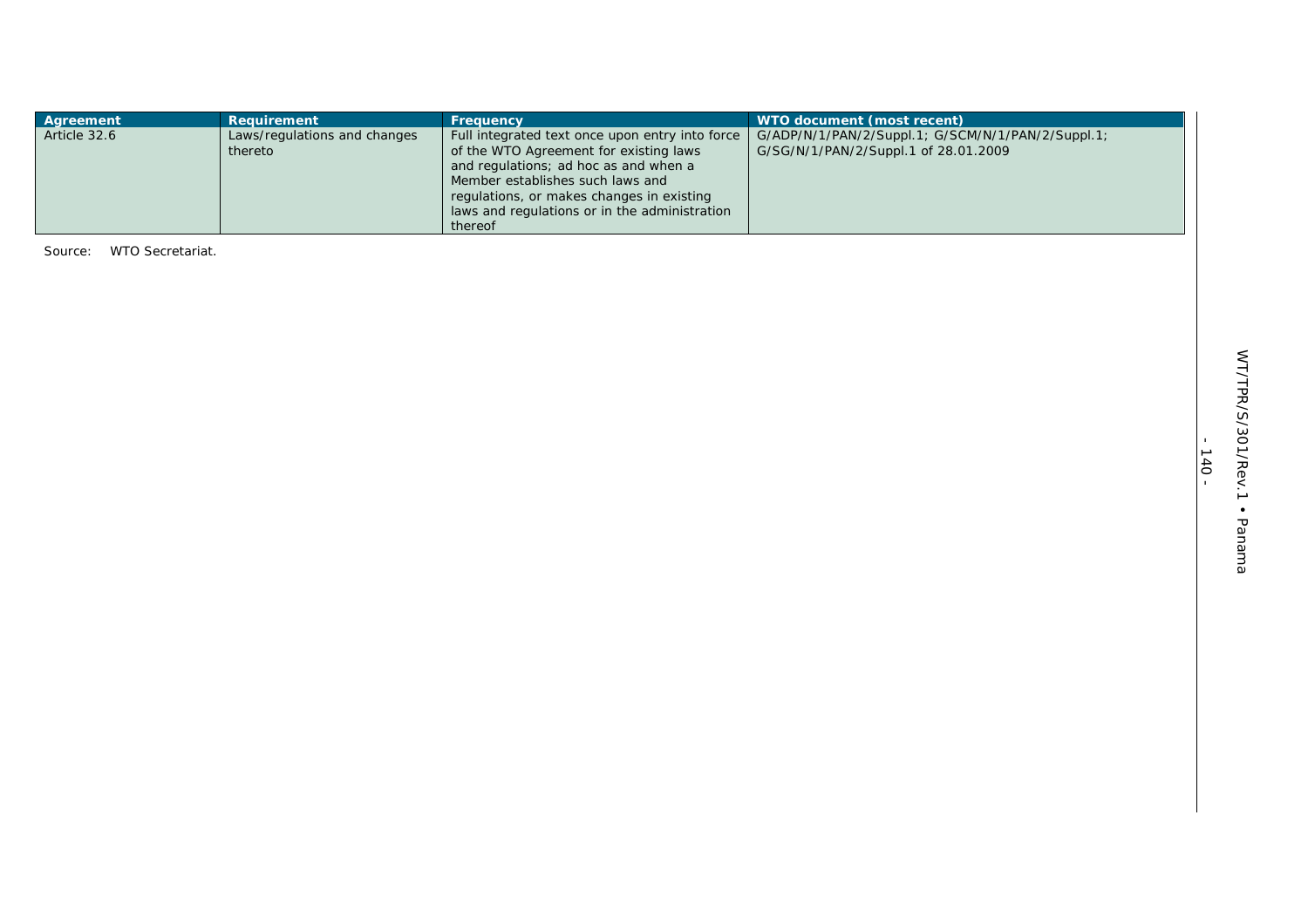#### - 141 -

#### **HS** Description **Applied tariff rate 2013 (%) Bound tariff rate (%)<sup>a</sup>** 01031000 - Pure-bred breeding animals 6 5 03036600 - Hake *(Merluccius spp., Urophycis spp.*) 15 8 04014020 - - Cream 60 30 12074090 - Other 10 - 10 5 16024119 - - - - Other 40 30 16041290 - - - Other 15 10 18069090 - Other 15 5 20019070 - Mixed vegetable preserves 15 15 10 25010099 - Other 81 - 2010 - 2010 - 2020 - 2020 - 2030 - 2030 - 2030 - 2030 - 2040 - 2040 - 2040 - 2040 - 2040 29021990 - - - Other 2 0 29037610 - - - Bromochlorodifluoromethane 15 5.5 29037620 - - - Bromotrifluoromethane 15 15 5.5 29037630 - - - Dibromotetrafluoroethanes 15 15 5.5 29333300 Alfentanil (INN), anileridine (INN), bezitramide (INN), bromazepam (INN), difenoxin (INN), diphenoxylate (INN), dipipanone (INN), fentanyl (INN), ketobemidone (INN), methylphenidate (INN), pentazocine (INN), pethidine (INN), pethidine (INN) intermediate A, phencyclidine (INN) (PCP), phenoperidine (INN), pipradrol (INN), piritramide (INN), propiram (INN) and trimeperidine (INN); salts thereof 8 0 or 6.5 30051000 - Adhesive dressings and other articles having an adhesive layer<br>-- Other 5 0 30059090 - - Other 10 0 32081011 -- Aerosols 6.5  $32141011$   $-$  Of a kind used in building 10 6.5 32141012 - - - Coachbuilders' 10 6.5 32149000 - Other 10 6.5 **10 6.5**  $33030011$   $-$  - Of a CIF value of less than B/22.38 per litre 10 6.5  $33030021$   $\Big|$  - Of a CIF value of less than B/4.43 per litre 10  $\Big|$  10  $\Big|$  6.5 33043000 - Manicure or pedicure preparations 10 6.5 33049190 - - - Other 10 6.5 (10 6.5 Minutes of the United States of the United States of the United States of 33049919 - - - - Other 10 6.5  $33049930$   $\Big|$  - - Sunscreen or suntan preparations  $\Big|$  10  $\Big|$  8 33049990 --- Other 10 6.5  $33051020$  - Liquid, whether or not medicated 10 6.5 33052000 - Preparations for permanent waving or straightening 10 6.5 33053000 - Hair lacquers 10 6.5 33059019 - - - Other 10 6.5  $33059020$   $\Big|$  - Dyes and bleaches used on the hair 10 6.5 33069010 - - Mouthwashes and dental rinses 10 10 6.5 33071010 - Shaving creams and foams 10 6.5 33071021 - - - Based on denatured alcohol (for example, Bay Rum, Menticol and the like) 10 5 33071022 - - - Other lotions and eau de cologne of a CIF value of B/4.43 or more per litre 10 5 33074100 - - "Agarbatti" and other odoriferous preparations which operate by burning 10 6.5 33074990 - - - Other 10 6.5 (10 6.5 Minutes) and the set of the set of the set of the set of the set of the se 33079030 - - Depilatories 10 6.5 33079090 - Other 10 6.5 **10 6.5 10 Feb 2010** - 10 Feb 2010 - 10 Feb 2010 - 10 Feb 2010 - 10 Feb 2010 - 10 Feb 2 34053000 - Polishes and similar preparations for coachwork, other than metal polishes 10 6.5 37079091 - - Toner 10 6.5 38089192 ---- Fly-papers 10 6.5 38089912 - - - - Glue-coated traps, whether or not containing toxic substances 10 6.5

# **Table A3.1 Applied MFN tariffs higher than bound tariff rates**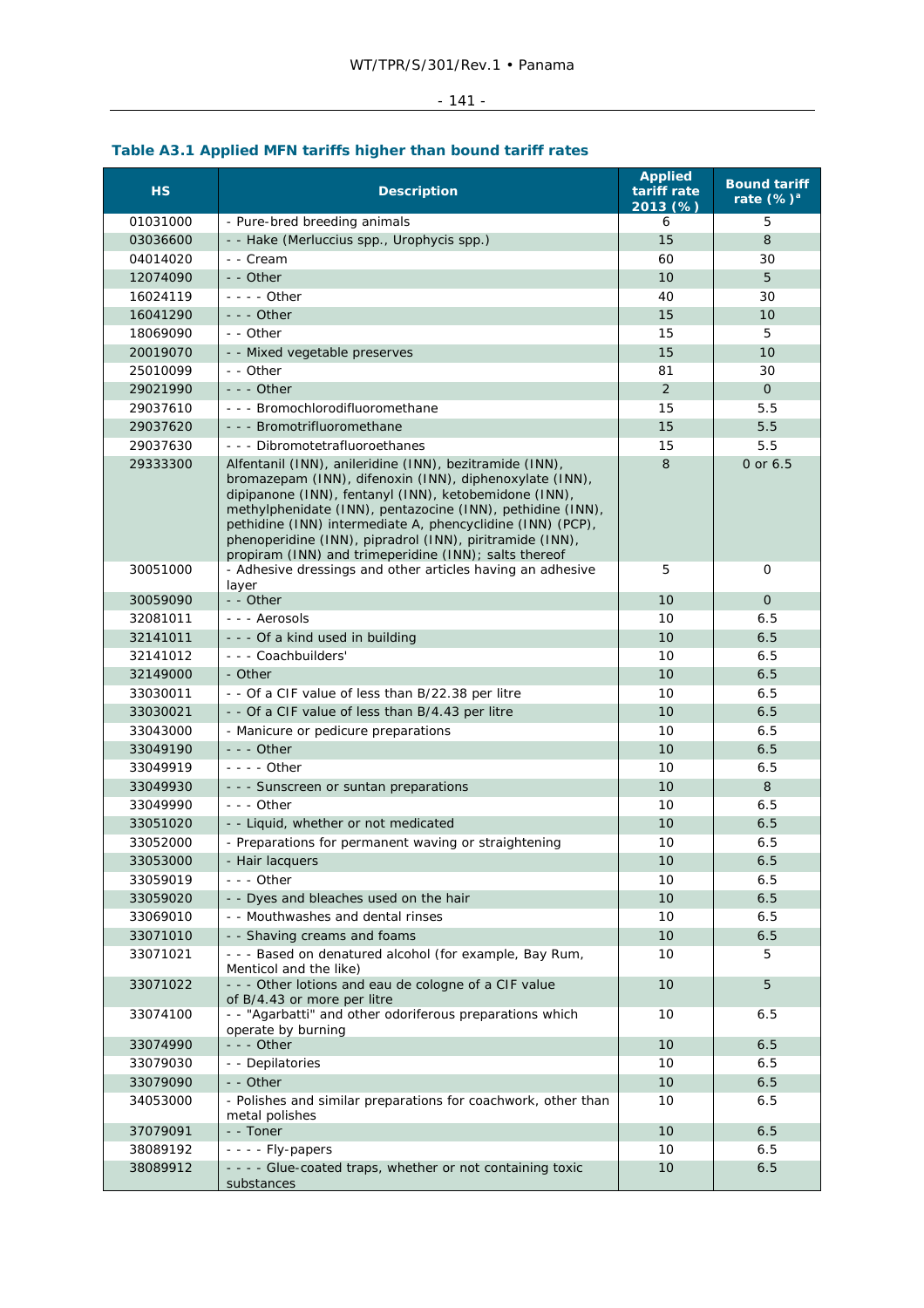|  | × |  |
|--|---|--|
|  |   |  |

| H <sub>S</sub>        | <b>Description</b>                                                                                                                        | <b>Applied</b><br>tariff rate<br>2013 (%) | <b>Bound tariff</b><br>rate $(\%)^a$ |
|-----------------------|-------------------------------------------------------------------------------------------------------------------------------------------|-------------------------------------------|--------------------------------------|
| 38089919              | $- - -$ Other                                                                                                                             | 10                                        | 6.5                                  |
| 38089999              | $- - -$ Other                                                                                                                             | 10                                        | 6.5                                  |
| 38249099              | $- -$ Other                                                                                                                               | 10                                        | 6.5                                  |
| 39199090              | - - Other                                                                                                                                 | 10                                        | 6.5                                  |
| 39205990              | $- -$ - Other                                                                                                                             | 10                                        | 6.5                                  |
| 39249021              | - - - Soap dishes, towel rails, toilet paper holders and similar<br>articles, other than articles for building in<br>or permanent fixture | 10                                        | 6.5                                  |
| 70134900 <sup>b</sup> | - - Other                                                                                                                                 | 15                                        | 10 or 15                             |
| 84796000              | - Evaporative air coolers                                                                                                                 | 10                                        | 5.                                   |
| 85086090              | - - Other                                                                                                                                 | 10                                        | 5                                    |
| 85256020              | - - For television broadcasting stations                                                                                                  | 15                                        | $\Omega$                             |
| 85284100              | - - Of a kind solely or principally used in an automatic data<br>processing system of heading 8471                                        | 5                                         | $\Omega$                             |
| 85439030              | - - Electronic microassemblies                                                                                                            | 10                                        | $\Omega$                             |
| 85489010              | - - Electronic microassemblies                                                                                                            | 10                                        | O                                    |
| 90278010              | - - For blood testing                                                                                                                     | 15                                        | $\Omega$                             |
| 90278020              | - - For determining capillary blood glucose levels                                                                                        | 5                                         | O                                    |

a Bound tariff rates are based on the HS 2007 of the WTO Consolidated Tariff Schedules (CTS) database.

b The bound tariff rate could be 10%, which is lower than the applied rate.

Source: WTO Secretariat estimates based on data provided by the authorities and in the file transposing Panama's bound tariff schedule from HS2002 to HS2007.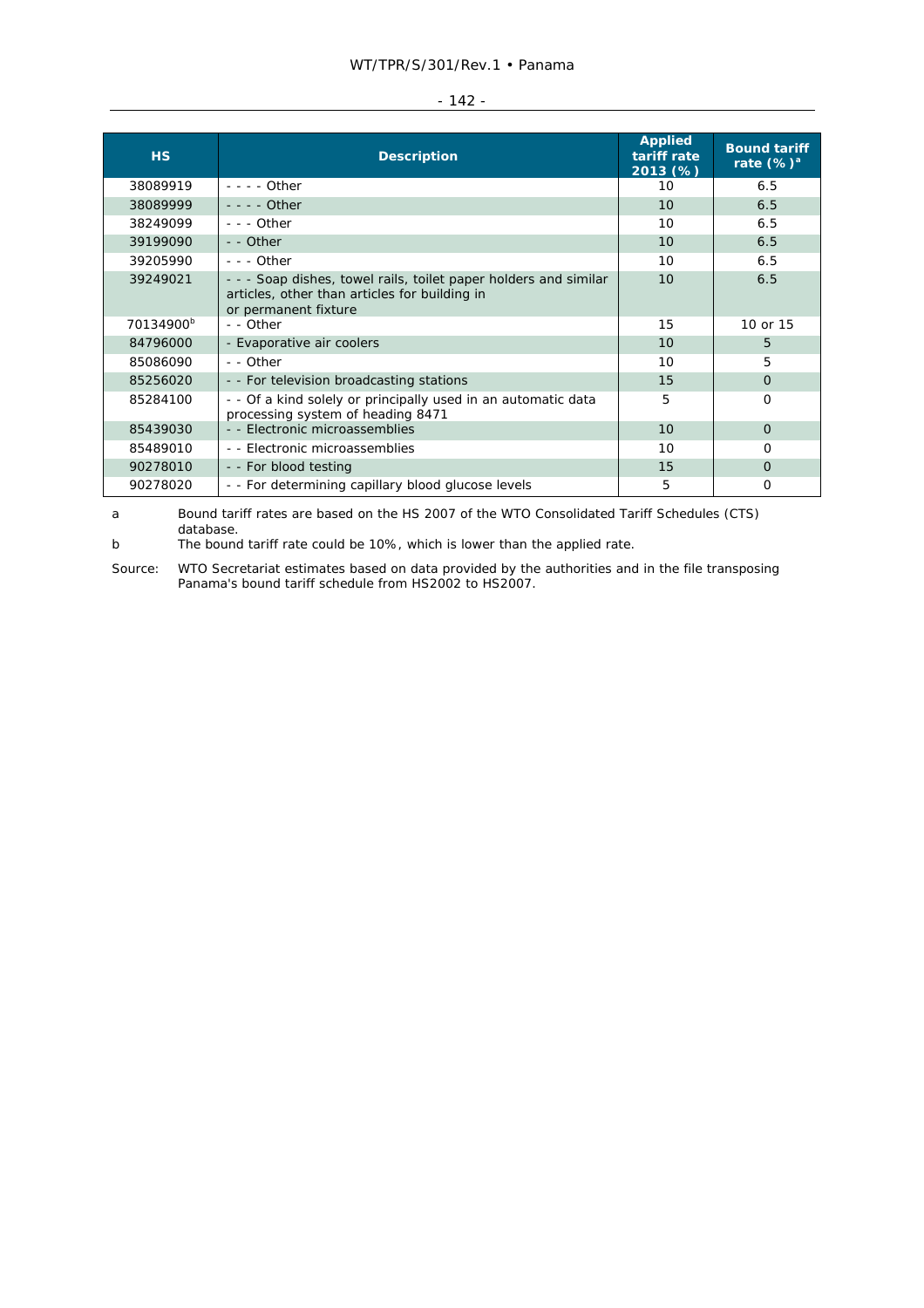# **Table A3.2 Summary of the preferential tariffs in some of Panama's trade agreements, 2013a**

### Simple average, %

|                                                 | <b>Central American Economic Integration Subsystem</b> |            |                                 |           |          |           |        |      |      |                   |                   |        |                        |
|-------------------------------------------------|--------------------------------------------------------|------------|---------------------------------|-----------|----------|-----------|--------|------|------|-------------------|-------------------|--------|------------------------|
| <b>Product description</b>                      | <b>MFN</b>                                             | Costa Rica | Salvador<br>$\overline{\omega}$ | Guatemala | Honduras | Nicaragua | Canada | USA  | Peru | Chinese<br>Taipei | European<br>Union | Chileb | Singapore <sup>b</sup> |
| Total                                           | 7.6                                                    | 1.1        | 1.9                             | 1.5       | 2.2      | 1.4       | 3.2    | 2.7  | 3.9  | 1.1               | 4.8               | 2.2    | 1.7                    |
| By WTO category                                 |                                                        |            |                                 |           |          |           |        |      |      |                   |                   |        |                        |
| Agricultural products                           | 13.7                                                   | 4.2        | 6.3                             | 5.6       | 6.2      | 4.7       | 9.7    | 6.5  | 9.2  | 6.3               | 10.4              | 6.7    | 7.2                    |
| Animals and animal products                     | 24.4                                                   | 15.1       | 20.4                            | 19.5      | 18.8     | 15.3      | 19.1   | 17.1 | 20.2 | 14.1              | 20.5              | 16.4   | 15.1                   |
| Dairy products                                  | 36.4                                                   | 4.4        | 27.7                            | 14.3      | 20.6     | 4.5       | 34.9   | 28.7 | 36.4 | 32.1              | 31.5              | 33.9   | 36.4                   |
| Fruit, vegetables and garden produce            | 10.6                                                   | 1.0        | 0.4                             | 1.4       | 0.7      | 1.3       | 5.8    | 3.0  | 4.9  | 1.7               | 7.9               | 2.4    | 3.5                    |
| Coffee and tea                                  | 15.9                                                   | 10.1       | 9.7                             | 9.7       | 12.5     | 9.7       | 11.7   | 7.5  | 10.5 | 12.4              | 5.5               | 5.3    | 8.0                    |
| Cereals and cereal preparations                 | 10.0                                                   | 3.9        | 3.2                             | 4.2       | 5.8      | 4.6       | 7.0    | 5.8  | 7.4  | 6.1               | 8.8               | 5.2    | 7.1                    |
| Oilseeds, fats and oils and their products      | 8.1                                                    | 2.6        | 2.5                             | 2.7       | 2.7      | 3.5       | 4.6    | 2.9  | 4.3  | 3.5               | 5.4               | 3.2    | 3.6                    |
| Sugar and confectionery                         | 23.5                                                   | 14.5       | 21.6                            | 13.5      | 20.8     | 19.4      | 19.2   | 6.7  | 20.3 | 15.3              | 22.6              | 18.9   | 13.3                   |
| Beverages, alcohol and tobacco                  | 11.1                                                   | 1.2        | 3.3                             | 2.3       | 1.4      | 1.5       | 8.0    | 2.4  | 7.3  | 2.9               | 6.5               | 3.4    | 2.5                    |
| Cotton                                          | 0.0                                                    | 0.0        | 0.0                             | 0.0       | 0.0      | 0.0       | 0.0    | 0.0  | 0.0  | 0.0               | 0.0               | 0.0    | 0.0                    |
| Other agricultural products n.e.s.              | 7.6                                                    | 0.0        | 0.0                             | 0.1       | 1.0      | 0.0       | 3.9    | 0.0  | 0.8  | 0.1               | 3.2               | 0.1    | 0.2                    |
| Non-agricultural products (including petroleum) | 6.4                                                    | 0.6        | 1.0                             | 0.7       | 1.4      | 0.8       | 2.0    | 1.9  | 2.8  | 0.1               | 3.8               | 1.4    | 0.6                    |
| Non-agricultural products (excluding petroleum) | 6.4                                                    | 0.6        | 1.0                             | 0.7       | 1.4      | 0.8       | 2.0    | 1.9  | 2.9  | 0.1               | 3.8               | 1.4    | 0.6                    |
| Fish and fish products                          | 12.5                                                   | 0.0        | 0.0                             | 0.0       | 0.0      | 0.5       | 0.0    | 0.0  | 1.1  | 0.6               | 8.7               | 0.0    | 0.3                    |
| Mineral products and metals                     | 7.6                                                    | 0.1        | 0.0                             | 0.3       | 0.9      | 0.1       | 4.6    | 4.1  | 4.2  | 0.1               | 3.2               | 1.5    | 0.6                    |
| Chemicals and photographic products             | 2.5                                                    | 0.1        | 0.0                             | 0.1       | 0.2      | 0.1       | 0.7    | 0.7  | 1.1  | 0.0               | 1.3               | 0.5    | 0.2                    |
| Wood, wood pulp, paper and furniture            | 8.1                                                    | 0.1        | 0.0                             | 0.2       | 0.8      | 0.3       | 3.4    | 3.6  | 5.2  | 0.0               | 4.7               | 1.3    | 1.0                    |
| <b>Textiles</b>                                 | 5.0                                                    | 0.9        | 3.4                             | 1.0       | 4.0      | 1.6       | 0.4    | 0.4  | 1.3  | 0.0               | 4.0               | 1.1    | 0.4                    |
| Clothing                                        | 10.7                                                   | 6.0        | 10.6                            | 6.2       | 10.1     | 9.1       | 0.1    | 0.1  | 4.1  | O.4               | 10.3              | 4.7    | 2.5                    |
| Leather, rubber, footwear and travel articles   | 8.7                                                    | 0.0        | 0.0                             | 1.6       | 1.0      | 0.0       | 3.6    | 3.9  | 5.5  | 0.0               | 7.1               | 2.7    | 0.8                    |
| Non-electrical machinery                        | 4.2                                                    | 0.1        | 0.0                             | 0.0       | 0.1      | 0.0       | 0.9    | 0.8  | 1.6  | 0.0               | 0.8               | 0.3    | 0.1                    |
| Electrical machinery                            | 5.9                                                    | 0.0        | 0.0                             | 0.0       | 0.0      | 0.0       | 1.1    | 1.1  | 3.3  | 0.0               | 1.8               | 0.4    | 0.3                    |
| Transport equipment                             | 5.6                                                    | 1.0        | 0.2                             | 1.0       | 0.4      | 0.6       | 2.5    | 2.3  | 3.0  | 0.4               | 3.1               | 4.4    | 1.8                    |
| Non-agricultural products n.e.s.                | 9.5                                                    | 0.1        | 0.2                             | 0.1       | 0.5      | 0.1       | 2.8    | 3.0  | 3.3  | 0.0               | 5.6               | 1.4    | 0.3                    |
| Petroleum                                       | 4.2                                                    | 0.0        | 0.0                             | 0.2       | 0.0      | 0.0       | 0.5    | 1.9  | 2.1  | 0.0               | 1.9               | 1.1    | 0.0                    |

- 143 -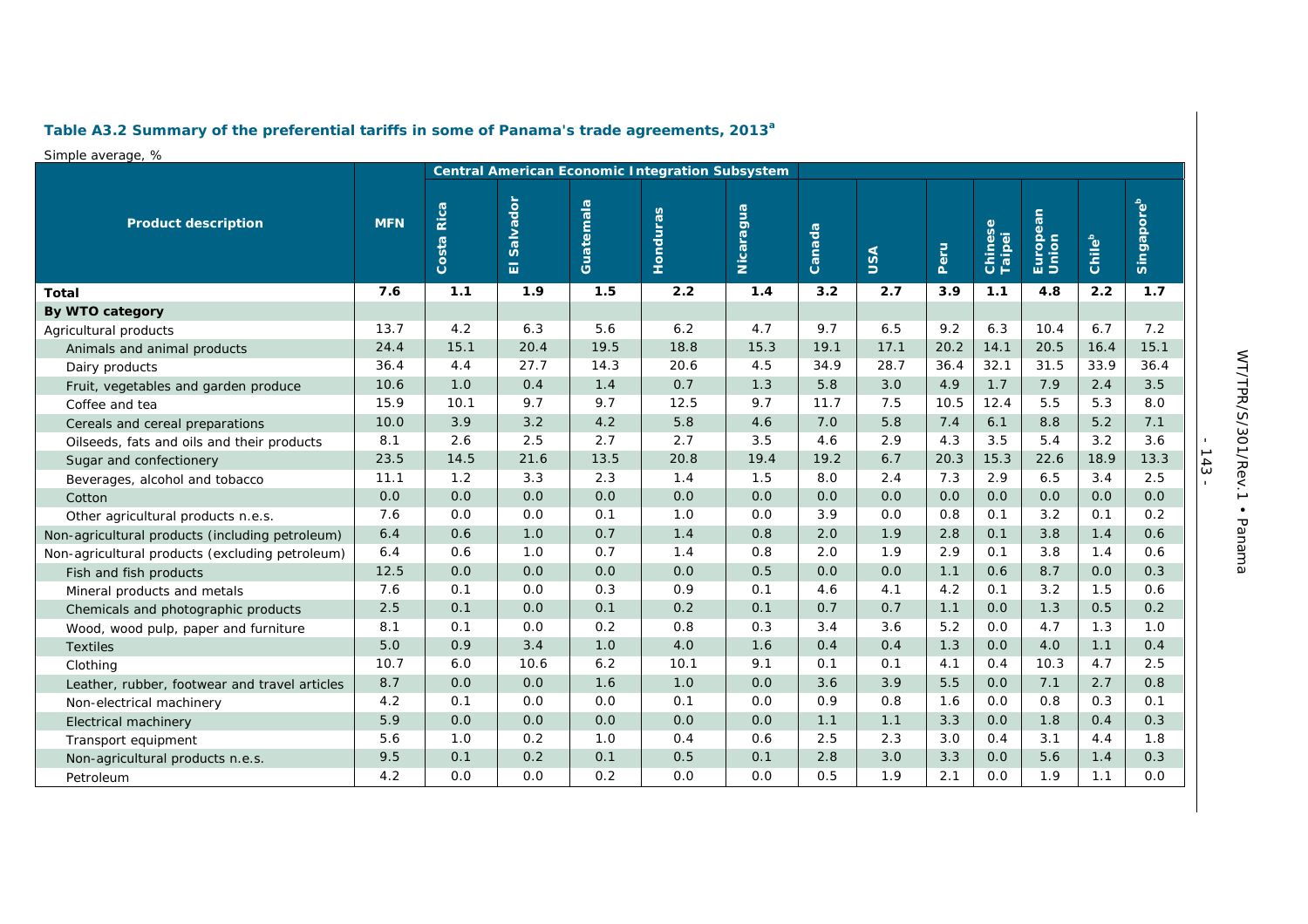|                                                                      | <b>Central American Economic Integration Subsystem</b> |               |               |           |                 |           |        |     |      |                   |                   |        |                        |
|----------------------------------------------------------------------|--------------------------------------------------------|---------------|---------------|-----------|-----------------|-----------|--------|-----|------|-------------------|-------------------|--------|------------------------|
| <b>Product description</b>                                           | <b>MFN</b>                                             | Rica<br>Costa | Salvador<br>司 | Guatemala | <b>Honduras</b> | Nicaragua | Canada | USA | Peru | Chinese<br>Taipei | European<br>Union | Chileb | Singapore <sup>b</sup> |
| By HS:                                                               |                                                        |               |               |           |                 |           |        |     |      |                   |                   |        |                        |
| HS 01-24                                                             | 13.9                                                   | 3.7           | 5.5           | 4.9       | 5.2             | 4.1       | 8.2    | 5.6 | 8.1  | 5.6               | 10.6              | 6.4    | 6.9                    |
| HS 25-97                                                             | 6.2                                                    | 0.6           | 1.1           | 0.7       | 1.5             | 0.8       | 2.1    | 2.0 | 2.9  | 0.1               | 3.5               | 1.4    | 0.6                    |
| <b>By HS section</b>                                                 |                                                        |               |               |           |                 |           |        |     |      |                   |                   |        |                        |
| 01 Live animals; animal products                                     | 20.0                                                   | 5.5           | 10.2          | 8.0       | 9.0             | 6.9       | 10.7   | 9.3 | 11.6 | 10.1              | 15.5              | 12.4   | 14.0                   |
| 02 Vegetable products                                                | 9.9                                                    | 2.1           | 2.0           | 2.5       | 2.3             | 2.3       | 5.8    | 3.1 | 4.1  | 2.5               | 6.5               | 1.9    | 3.4                    |
| 03 Fats and oils                                                     | 8.6                                                    | 4.4           | 4.2           | 4.5       | 4.6             | 5.9       | 6.0    | 4.9 | 7.1  | 5.7               | 6.2               | 5.5    | 6.5                    |
| 04 Prepared foodstuffs, etc.                                         | 12.0                                                   | 3.0           | 3.9           | 3.8       | 4.2             | 2.8       | 8.0    | 4.2 | 8.1  | 3.8               | 9.8               | 5.6    | 4.6                    |
| 05 Mineral products                                                  | 6.8                                                    | 0.5           | 0.0           | 0.6       | 0.9             | 0.4       | 1.8    | 1.9 | 3.2  | 0.1               | 2.4               | 1.0    | 1.1                    |
| 06 Products of the chemical or allied industries                     | 2.4                                                    | 0.1           | 0.0           | 0.1       | 0.2             | 0.1       | 0.7    | 0.6 | 1.1  | 0.0               | 1.1               | 0.4    | 0.2                    |
| 07 Plastics and rubber                                               | 4.2                                                    | 0.1           | 0.0           | 0.1       | 0.1             | 0.0       | 1.8    | 2.2 | 2.4  | 0.0               | 2.9               | 1.1    | 0.1                    |
| 08 Raw hides and skins, and leather                                  | 11.8                                                   | 0.0           | 0.0           | 0.0       | 0.0             | 0.0       | 5.8    | 4.3 | 7.5  | 0.0               | 9.0               | 2.4    | 0.9                    |
| 09 Wood and articles of wood                                         | 7.3                                                    | 0.0           | 0.0           | 0.0       | 0.5             | 0.0       | 2.3    | 3.4 | 5.3  | 0.0               | 4.7               | 1.5    | 0.6                    |
| 10 Pulp of wood, paper, etc.                                         | 7.9                                                    | 0.2           | 0.0           | 0.2       | 1.1             | 0.3       | 3.4    | 3.0 | 4.7  | 0.0               | 4.1               | 1.0    | 1.1                    |
| 11 Textiles and textile articles                                     | 6.9                                                    | 2.8           | 6.1           | 2.9       | 6.5             | 4.4       | 0.2    | 0.1 | 2.2  | 0.1               | 6.0               | 2.3    | 1.2                    |
| 12 Footwear and headgear                                             | 9.8                                                    | 0.0           | 0.0           | 3.5       | 2.2             | 0.0       | 3.5    | 3.6 | 4.4  | 0.0               | 9.1               | 3.8    | 1.0                    |
| 13 Articles of stone                                                 | 9.1                                                    | 0.0           | 0.0           | 0.3       | 1.4             | 0.0       | 7.1    | 6.4 | 5.5  | 0.3               | 6.4               | 2.5    | 1.1                    |
| 14 Precious stones, etc.                                             | 7.2                                                    | 0.0           | 0.0           | 0.0       | 0.0             | 0.0       | 4.7    | 3.9 | 3.3  | 0.0               | 5.6               | 1.0    | 0.1                    |
| 15 Base metals and articles of base metal                            | 7.4                                                    | 0.0           | 0.0           | 0.2       | 0.8             | 0.0       | 4.5    | 4.0 | 4.2  | 0.0               | 2.3               | 1.3    | 0.4                    |
| 16 Machinery and mechanical appliances                               | 4.8                                                    | 0.0           | 0.0           | 0.0       | 0.0             | 0.0       | 0.9    | 0.9 | 2.2  | 0.0               | 1.3               | 0.3    | 0.1                    |
| 17 Vehicles, aircraft, vessels and associated<br>transport equipment | 5.9                                                    | 1.1           | 0.2           | 1.0       | 0.4             | 0.6       | 2.5    | 2.3 | 3.1  | 0.5               | 3.3               | 4.3    | 1.7                    |
| 18 Precision instruments                                             | 9.0                                                    | 0.0           | 0.0           | 0.0       | 0.0             | 0.0       | 2.1    | 2.1 | 1.1  | 0.0               | 2.9               | 1.0    | 0.0                    |
| 19 Arms and ammunition                                               | 14.6                                                   | 0.0           | 0.9           | 0.0       | 7.3             | 0.0       | 5.6    | 5.8 | 3.5  | 0.0               | 14.6              | 3.1    | 0.1                    |
| 20 Miscellaneous manufactured articles                               | 10.9                                                   | 0.1           | O.4           | 0.2       | 0.3             | 0.5       | 3.9    | 4.9 | 6.2  | 0.0               | 8.5               | 2.0    | 1.2                    |
| 21 Works of art, etc.                                                | 6.9                                                    | 0.0           | 0.0           | 0.0       | 0.0             | 0.0       | 3.4    | 3.0 | 1.1  | 0.0               | 4.8               | 2.0    | 0.3                    |

Note: Does not include the preferences granted by Panama within the LAIA framework, or those granted to the Dominican Republic under a partial scope agreement.

a To compare tariff rates, the 2013 applied MFN tariff was used as a basis, except for Chile and Singapore.

b Given that Singapore and Chile's tariff schedules are based on the HS 2002 and the MFN tariff and other agreements are based on the HS 2012, the figures for Singapore and Chile are not strictly comparable with the others.

Source: WTO Secretariat estimates based on data provided by the Panamanian authorities.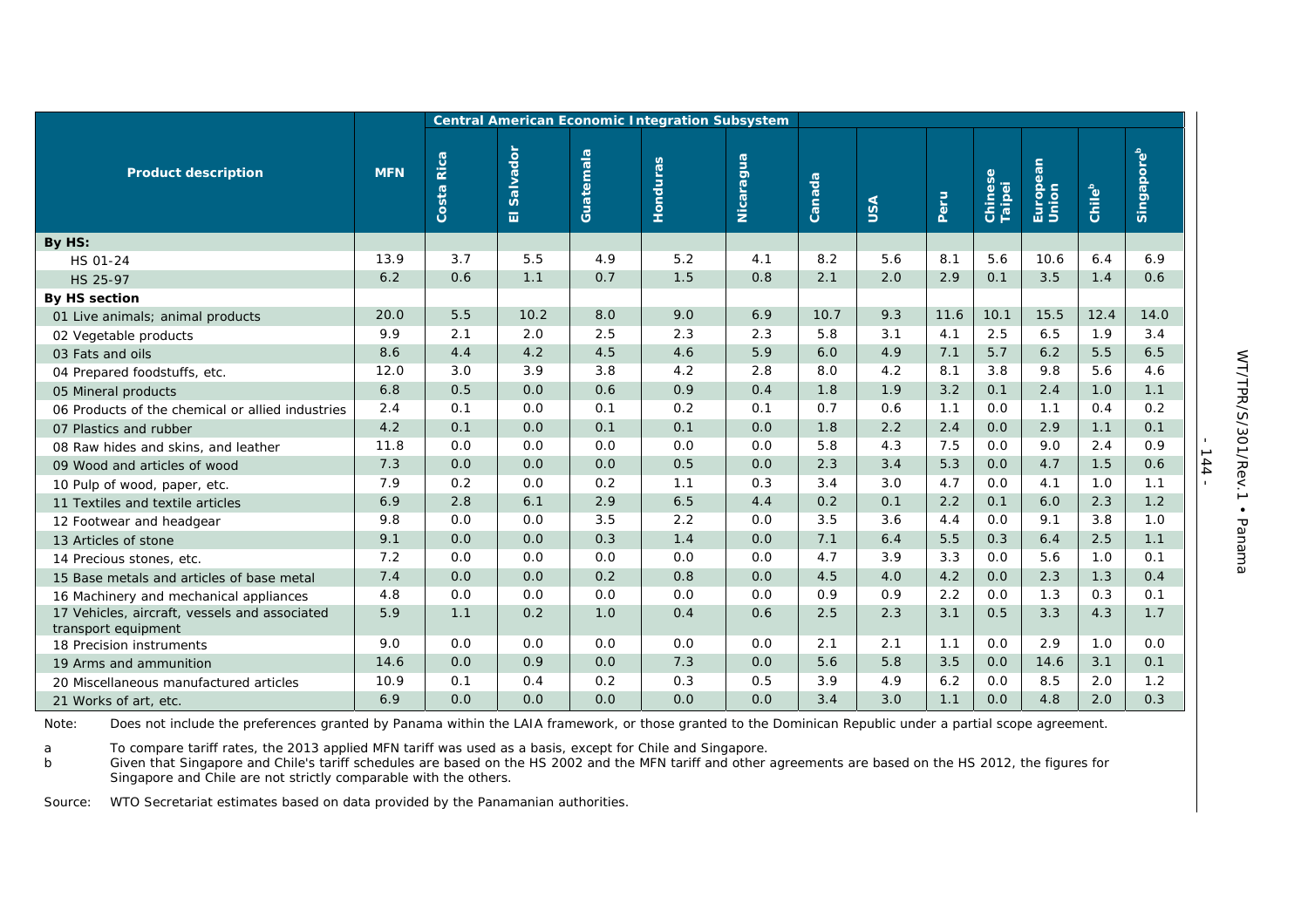## - 145 -

# **Table A3.3 Types of government procurement**

| <b>Procedure</b>                                       | <b>Value of</b><br>contract    | <b>Comments</b>                                                                                                                                                                                                                                                                                                                                                                                                                                                                                                                                                                                                                                                                                                                                                                             |  |
|--------------------------------------------------------|--------------------------------|---------------------------------------------------------------------------------------------------------------------------------------------------------------------------------------------------------------------------------------------------------------------------------------------------------------------------------------------------------------------------------------------------------------------------------------------------------------------------------------------------------------------------------------------------------------------------------------------------------------------------------------------------------------------------------------------------------------------------------------------------------------------------------------------|--|
| Minor contracting                                      | From B 3,000<br>up to B 30,000 | Allows procurement to be conducted expeditiously subject to<br>compliance with minimum formalities. The invitation to tender<br>may be issued a minimum of two working days beforehand<br>or two hours beforehand for urgent purchases in the event of<br>force majeure, human health emergencies or disasters.<br>For purchases amounting to less than B 3,000, the petty cash<br>fund procedure is followed.                                                                                                                                                                                                                                                                                                                                                                              |  |
| Open tendering                                         | From B 30,000                  | Open tendering is the contractor selection procedure in which the<br>determining factor is the price.<br>The deadline for the verification committee's report is five days,<br>although it may be extended by up to three days.                                                                                                                                                                                                                                                                                                                                                                                                                                                                                                                                                             |  |
| Best value<br>tendering                                | From B 30,000                  | Used when the goods, works or services to be contracted for have<br>a high degree of complexity. The technical, economic,<br>administrative and financial aspects of the bids are considered<br>and the contract is awarded to the bidder who obtains the most<br>points as a result of applying the weighting method specified in<br>the tender specifications. The price must have a weighting of not<br>less than 30% and not more than 50% of the total points<br>considered in awarding the contract. The evaluation committee<br>has ten days to submit its report, although this period may be<br>extended by up to five days (previously twice as long).                                                                                                                            |  |
| Best value<br>tendering with<br>separate<br>evaluation | From<br>B 20,000,000           | One contractor meets all work or project requirements. Initially<br>only the technical aspects of the proposals are assessed and a<br>rating is given. The price must receive a rating no lower than<br>30% and not exceeding 49% of the total rating and must not<br>exceed the estimated price by more than 20%. Financial<br>proposals lower than the percentage of the estimated price may<br>be rejected or submitted to risk assessment. At a later stage, the<br>financial proposals are opened and the contract is awarded to<br>the bidder with the highest rating in accordance with the<br>methodology established in the tender specifications.<br>The evaluation committee has 30 working days to submit its<br>report, although this period may be extended by up to 20 days. |  |
| Tendering under<br>a framework<br>agreement            | Not specified                  | One or more bidders are selected and invited to sign a contract<br>for products or services for mass and daily use, called a<br>framework agreement, which establishes specific prices and<br>conditions for a specified period of not more than two years,<br>extendable for one additional year (previously half of this).<br>This tendering procedure can only be carried out by the DGCP.<br>Once the framework agreement has been awarded (to several<br>bidders if necessary), the products and services contained in the<br>agreement are included in the Electronic Catalogue of Products<br>and Services. Products and services are purchased directly<br>during the term of the contract, through purchase orders<br>or equivalent documents.                                     |  |
| Reverse auction                                        | Not specified                  | A process of bidding and re-bidding for the purpose of obtaining<br>the best price for goods, services or works, within a specified<br>period. The details must be published at least five working days<br>before the process begins. Bidders compete in real time and<br>online through "PanamaCompra". The contracting authority<br>establishes a maximum reference price, and the lowest price is<br>published in "PanamaCompra" to permit re-bidding at lower<br>prices. Once the auction process has ended, the tendering<br>authority awards the contract to the lowest bidder.                                                                                                                                                                                                       |  |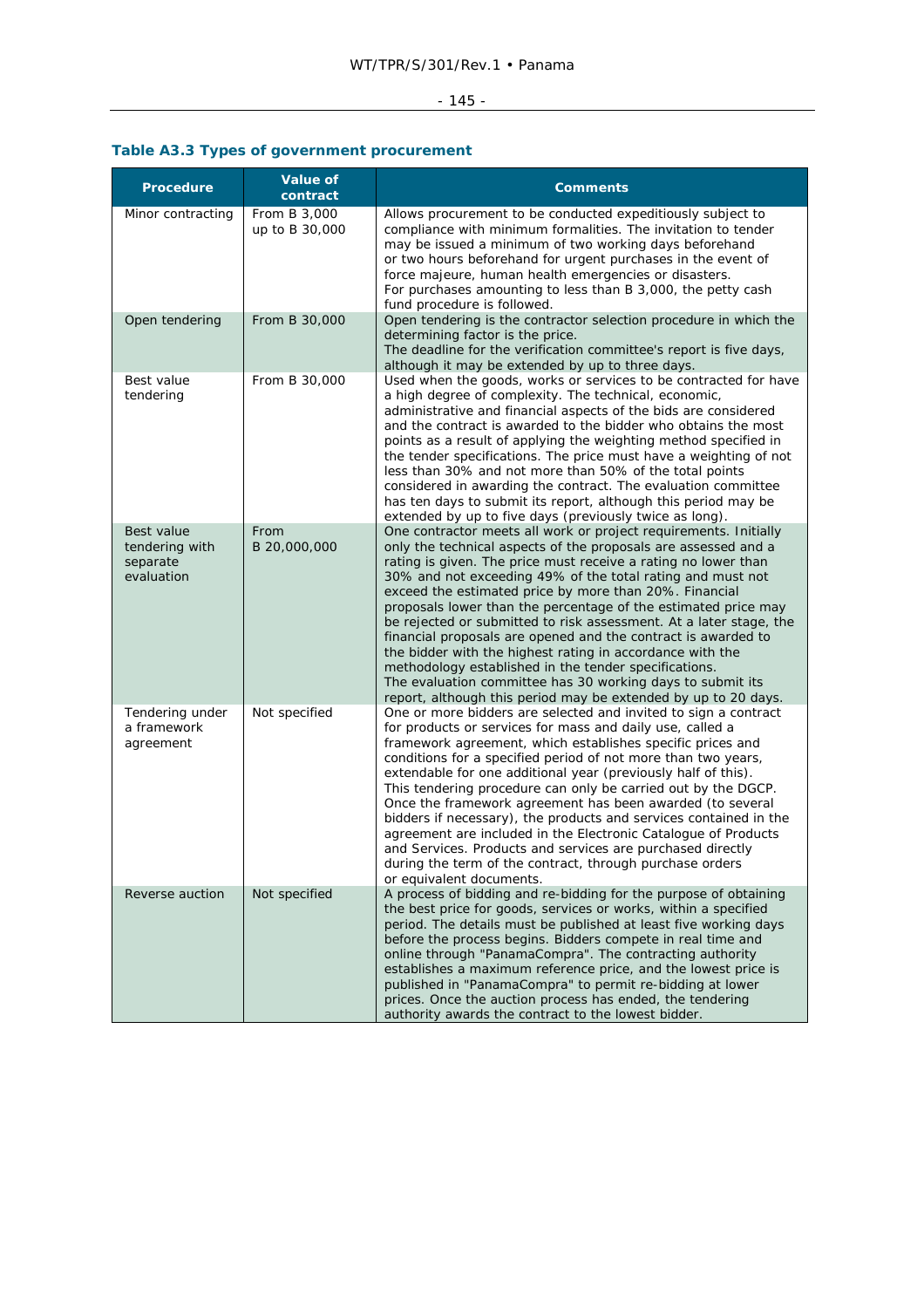## WT/TPR/S/301/Rev.1 • Panama

#### - 146 -

| <b>Procedure</b>              | <b>Value of</b><br>contract | <b>Comments</b>                                                                                                                                                                                                                                                                                                                                                                                                                                                                                                                                                                                                                                                                                                                                                                                                                                                                                                                                |
|-------------------------------|-----------------------------|------------------------------------------------------------------------------------------------------------------------------------------------------------------------------------------------------------------------------------------------------------------------------------------------------------------------------------------------------------------------------------------------------------------------------------------------------------------------------------------------------------------------------------------------------------------------------------------------------------------------------------------------------------------------------------------------------------------------------------------------------------------------------------------------------------------------------------------------------------------------------------------------------------------------------------------------|
| Abbreviated<br>tendering      | More than<br>B 30,000       | Applies to selection and awarding on the basis of the lowest price<br>or, in the case of best value, on the best weighting, when in<br>response to needs relating to social interest or a state<br>of emergency. Must be announced in "PanamaCompra" and on<br>the entity's bulletin board for a period of three working days for<br>amounts up to B 3,000,000 and five working days for amounts<br>exceeding this. The evaluation committee has a period<br>of five days, extendable by up to three days, to issue its report,<br>which must be published in "PanamaCompra". A printed copy<br>of the report must be submitted to participants on the same day.<br>The evaluation committee has five working days to issue its<br>report, although this period may be extended by up<br>to three days.                                                                                                                                        |
| Auction of public<br>property | Any amount                  | Applies to the sale or lease of movable and immovable state<br>property and can be effected by public auction, which can only<br>be arranged by the MEF. Where the actual value is lower than<br>B 300,000, no authorization is required. The authorization of the<br>National Economic Council is required if the actual value is<br>between B 300,000 and B 3,000,000 and that of the Cabinet<br>Council if the actual value exceeds B 3,000,000. The auction<br>must last no longer than three hours. Auctions can be conducted<br>electronically through "PanamaCompra". Bidders must register<br>at least two days before the auction and deposit 10% of the<br>estimated value of the property.                                                                                                                                                                                                                                          |
| Special<br>procedure          | Any amount                  | Procedure without competition between bidders, which applies if<br>other procedures put at risk the satisfaction of State<br>requirements and interests. This procedure may be used in the<br>following cases: for procuring or leasing goods or services in the<br>event of emergency, in special circumstances subject to a<br>declaration by the Executive, and in the case of contracts<br>awarded on merit for science, technology, innovation and culture<br>through the Ministry of the President's Office, contracts<br>exceeding B 300,000 if they are extensions, contracts for works<br>of art, and contracts concluded by the National Assembly<br>exceeding B 50,000. Contracts of less than B 3,000,000 relating<br>to public, presidential and State security require the<br>authorization of the Minister of the President's Office, while those<br>exceeding this amount require the authorization of the<br>Cabinet Council. |

Source: Law No. 22 of 27 June 2006, as amended. Single Text, Official Journal No. 26829.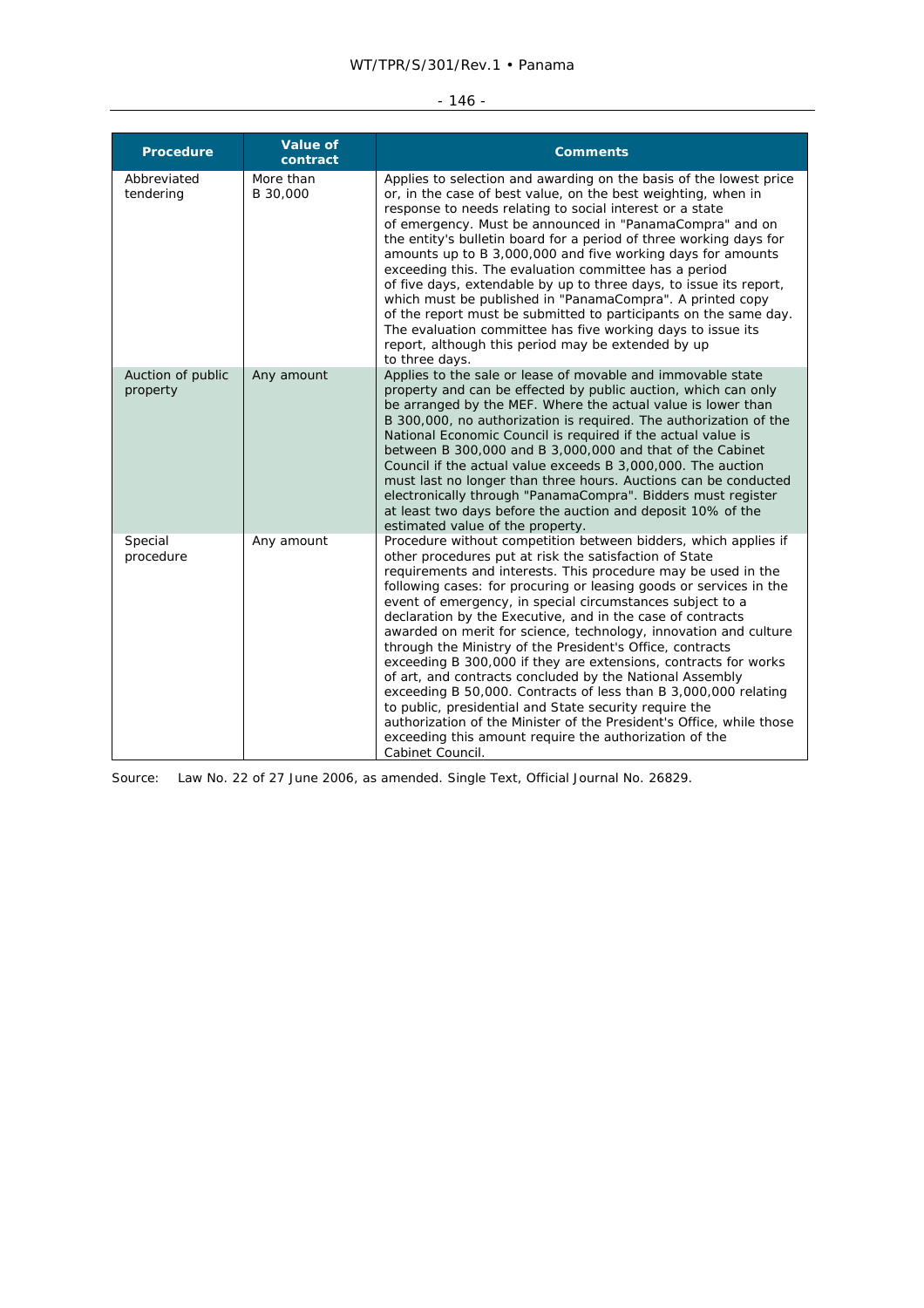# - 147 -

# **Table A3.4 Overview of IPR protection in Panama, 2013**

| Law/Scope                                                                                                                                                                                                                                                                                                                                                                                                                                                                                                                                                     | <b>Term</b>                                                                                                                                                                                                                                                                                                                                                                                                                                                | <b>Comments, limitations and exclusions</b>                                                                                                                                                                                                                                                                                                                                                                                                                                                                                                                                                                                                                                                                                                                                                                                                                                                                                           |  |  |  |
|---------------------------------------------------------------------------------------------------------------------------------------------------------------------------------------------------------------------------------------------------------------------------------------------------------------------------------------------------------------------------------------------------------------------------------------------------------------------------------------------------------------------------------------------------------------|------------------------------------------------------------------------------------------------------------------------------------------------------------------------------------------------------------------------------------------------------------------------------------------------------------------------------------------------------------------------------------------------------------------------------------------------------------|---------------------------------------------------------------------------------------------------------------------------------------------------------------------------------------------------------------------------------------------------------------------------------------------------------------------------------------------------------------------------------------------------------------------------------------------------------------------------------------------------------------------------------------------------------------------------------------------------------------------------------------------------------------------------------------------------------------------------------------------------------------------------------------------------------------------------------------------------------------------------------------------------------------------------------------|--|--|--|
| Copyright and related rights                                                                                                                                                                                                                                                                                                                                                                                                                                                                                                                                  |                                                                                                                                                                                                                                                                                                                                                                                                                                                            |                                                                                                                                                                                                                                                                                                                                                                                                                                                                                                                                                                                                                                                                                                                                                                                                                                                                                                                                       |  |  |  |
| Law No. 64 of 10 October 2012 on copyright<br>and related rights; Decree No. 261 of 1995<br>regulating Law No. 15 of 1994.<br><b>Scope:</b> The rights of authors and<br>successors in title over all literary, artistic or<br>scientific works, regardless of their type,<br>form of expression, merit or purpose.<br>Related rights are also protected. Protection<br>is recognized independently of the physical<br>medium containing the work. Related rights<br>include the rights of performers, phonogram<br>producers and broadcasting organizations. | Lifetime of author<br>(or last co-author) plus<br>70 years.<br>Anonymous<br>or pseudonymous<br>works, 70 years from<br>disclosure.<br>Audiovisual works,<br>collective works<br>and computer<br>programs, 70 years<br>from first publication<br>or termination. Where<br>the term of protection<br>is not counted from the<br>death of the author,<br>it will be counted from<br>1 January of the year<br>following that in which<br>the work was created. | No registration is required for protection;<br>registration is declaratory and does not<br>constitute a right.<br>By the mere fact of creation, the author of a<br>work has the original ownership of the<br>moral and economic rights over the work,<br>as recognized by the Law.<br>Laws, decrees, official regulations, public<br>treaties, judicial decisions and other official<br>acts are not subject to protection, nor are<br>generic expressions of folklore, news, or<br>mere facts and data.                                                                                                                                                                                                                                                                                                                                                                                                                              |  |  |  |
| <b>Patents</b>                                                                                                                                                                                                                                                                                                                                                                                                                                                                                                                                                |                                                                                                                                                                                                                                                                                                                                                                                                                                                            |                                                                                                                                                                                                                                                                                                                                                                                                                                                                                                                                                                                                                                                                                                                                                                                                                                                                                                                                       |  |  |  |
| Law No. 35 of 10 May 1996, as amended by<br>Law No. 61 of 5 October 2012: Executive<br>Decree No. 7 of 17 February 1998<br>(Regulations).<br>Scope: Inventions, of products or<br>processes, that are new, involve an<br>inventive step and are capable of industrial<br>application. The law provides for the<br>granting of compulsory licences. It does not<br>provide for second-use patents.                                                                                                                                                             | 20 years from filing of<br>application. DIGERPI<br>can extend<br>non-pharmaceutical<br>patent protection if<br>there are delays in<br>granting the patent.                                                                                                                                                                                                                                                                                                 | The following, <i>inter alia</i> , are not considered<br>inventions: theoretical principles, computer<br>programs per se, aesthetic works, methods<br>of surgical, therapeutic or diagnostic<br>treatment applicable to the human body and<br>those relating to animals, the juxtaposition<br>of inventions or the mixing of known<br>products, unless it can be proved that they<br>satisfy the requirements of novelty,<br>inventive step, and industrial application.<br>The following cannot be patented: plants,<br>animals and essentially biological processes<br>for the production of plants or animals other<br>than non-biological or microbiological<br>processes; plant species and animal species<br>and breeds; biological material existing in<br>nature; living tissue that makes up the<br>human body; and plant varieties. Panama<br>recognizes retroactivity in patents only<br>when a priority right is invoked. |  |  |  |
| Industrial drawings and models (designs)                                                                                                                                                                                                                                                                                                                                                                                                                                                                                                                      |                                                                                                                                                                                                                                                                                                                                                                                                                                                            |                                                                                                                                                                                                                                                                                                                                                                                                                                                                                                                                                                                                                                                                                                                                                                                                                                                                                                                                       |  |  |  |
| Law No. 35 of 10 May 1996, as amended by<br>law No. 61 of 5 October 2012; Executive<br>Decree No. 7 of 17 February 1998.<br>Scope:<br>Model: three-dimensional shape that serves<br>as a model or pattern for the manufacture<br>of an industrial product;<br>Drawing: combination of shapes, lines or<br>colours incorporated in an industrial product<br>for ornamentation purposes and which give<br>it a specific appearance of its own.                                                                                                                  | Three years from the<br>date of its first<br>disclosure in Panama.<br>Ten years from filing of<br>application for<br>registration in Panama,<br>extendable for one<br>additional period of<br>five years.                                                                                                                                                                                                                                                  | Unregistered industrial designs.<br>Protection through registration.<br>The protection conferred does not include<br>those elements or characteristics of the<br>design which serve only to obtain a<br>technical effect. Possibility of protection<br>cumulated with copyright.                                                                                                                                                                                                                                                                                                                                                                                                                                                                                                                                                                                                                                                      |  |  |  |
| <b>Utility models</b>                                                                                                                                                                                                                                                                                                                                                                                                                                                                                                                                         |                                                                                                                                                                                                                                                                                                                                                                                                                                                            |                                                                                                                                                                                                                                                                                                                                                                                                                                                                                                                                                                                                                                                                                                                                                                                                                                                                                                                                       |  |  |  |
| Law No. 35 of 10 May 1996, as amended by<br>Law No. 61 of 5 October 2012; Executive<br>Decree No. 7 of 17 February 1998.<br><b>Scope:</b> Any shape, configuration or<br>arrangement of the elements of a device,<br>tool, instrument, mechanism or other object<br>that makes possible an improvement or<br>change in the functioning, use or<br>manufacture of the object in which it is<br>incorporated, or provides it with some<br>utility, advantage or technical effect which it<br>did not have before.                                               | Ten years from date<br>of filing of application,<br>non-extendable.                                                                                                                                                                                                                                                                                                                                                                                        | Protection through registration and a utility<br>model patent. To be eligible for registration,<br>models must be new and have an industrial<br>application. Models that differ only in minor<br>ways from previous models cannot be<br>registered.                                                                                                                                                                                                                                                                                                                                                                                                                                                                                                                                                                                                                                                                                   |  |  |  |